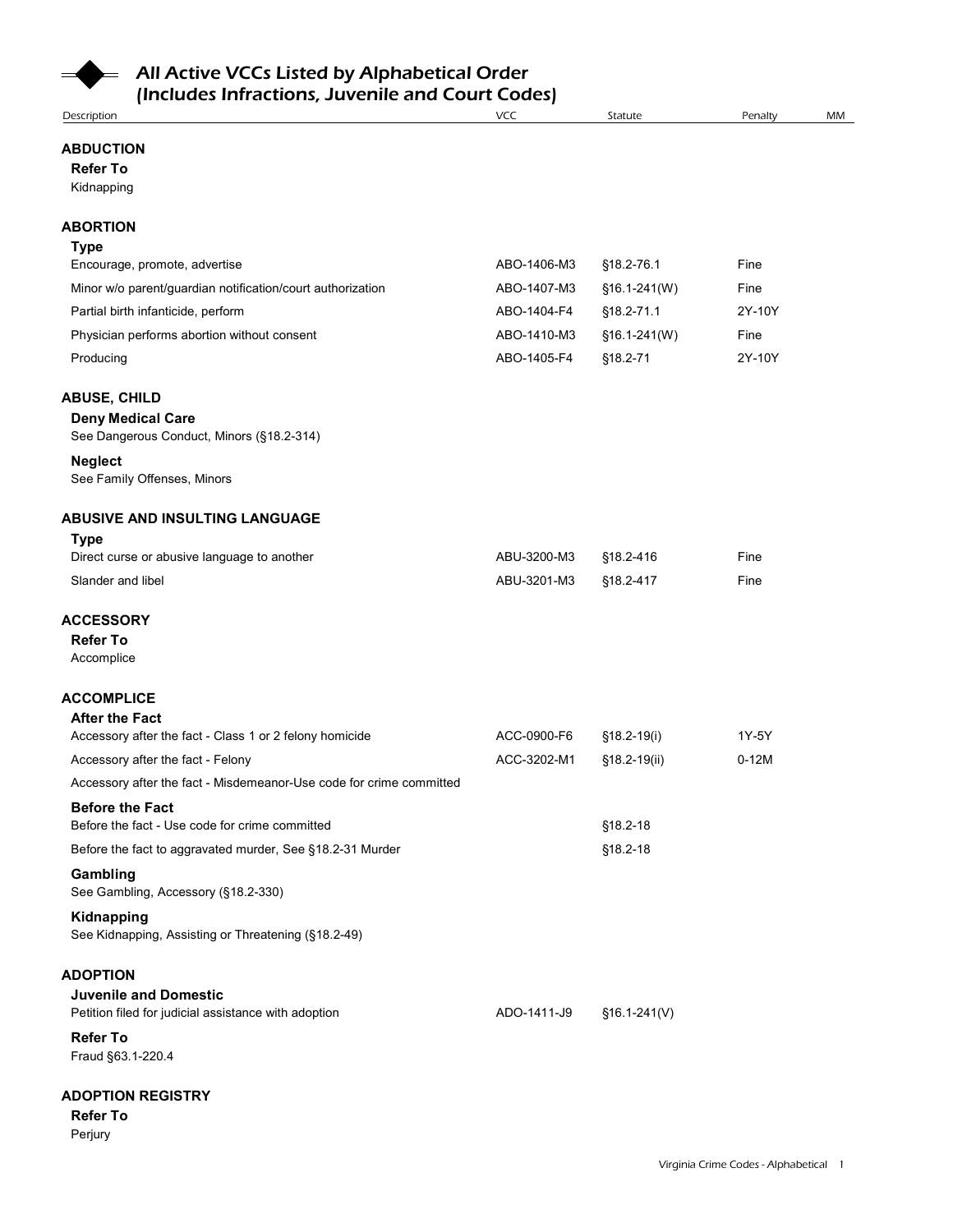### ADULTERY

# ADVERTISING

### Fraudulent Advertising

# AGRICULTURE, HORTICULTURE & FOOD

| escription                                                                                           | <b>VCC</b>                 | Statute                | Penalty      | MM |
|------------------------------------------------------------------------------------------------------|----------------------------|------------------------|--------------|----|
| <b>DULTERY</b><br><b>Refer To</b><br>Sex Offenses (§18.2-365)                                        |                            |                        |              |    |
| <b>DVERTISING</b><br><b>Fraudulent Advertising</b><br>See Fraud, Advertising                         |                            |                        |              |    |
| <b>GRICULTURE, HORTICULTURE &amp; FOOD</b><br><b>Animal Remedies</b>                                 |                            |                        |              |    |
| Animal remedy violation                                                                              | AGR-4656-M1                | §3.2-4914              | $0-12M$      |    |
| Obstruct investigation, etc., of animal remedies                                                     | AGR-4655-M3                | §3.2-4909              | Fine         |    |
| <b>Apples</b><br>Falsification of records by apple producer                                          | AGR-3546-M1                | §3.2-1217              | $0-12M$      |    |
| <b>Bees</b><br>Beekeeping violation                                                                  | AGR-3596-M1                | §3.2-4414              | $0-12M$      |    |
| Cattle                                                                                               |                            |                        |              |    |
| Falsification of cattle handler's records                                                            | AGR-4693-M1                | §3.2-1308              | $0-12M$      |    |
| <b>Controlled Atmosphere Storage</b><br>Controlled atmosphere apple/peach storage violation          | AGR-3597-M1                | $$3.2 - 4613$          | $0-12M$      |    |
| Corn<br>Falsification of corn handler's records, etc.                                                | AGR-4694-M1                | §3.2-1414              | $0-12M$      |    |
| <b>Cotton Handler</b>                                                                                |                            |                        |              |    |
| Cotton handler violation                                                                             | AGR-4654-M1                | §3.2-4775              | $0-12M$      |    |
| Falsification of cotton handler's records                                                            | AGR-4695-M1                | §3.2-1514              | $0-12M$      |    |
| Violation of sale, record keeping or Commissioner's regulations<br><b>Eggs</b>                       | AGR-3498-M1                | §3.2-4775              | $0-12M$      |    |
| Egg or hatchery product violation                                                                    | AGR-4671-M1                | §3.2-5312              | $0-12M$      |    |
| Falsification of egg handler's records                                                               | AGR-4696-M1                | §3.2-1610              | $0-12M$      |    |
| <b>Endangered Plant or Insect</b><br>Buy any threatened species without a license                    | AGR-3566-M1                | $$3.2-1006(A)$         | $0-12M$      |    |
| Ginseng, harvest out of season                                                                       | AGR-3568-M1                | §3.2-1007              | $0-12M$      |    |
| Possession of endangered or threatened species                                                       | AGR-3565-M1                | §3.2-1003              | $0-12M$      |    |
| Records, fail to maintain purchase                                                                   | AGR-3567-M1                | $$3.2-1006(B)$         | $0-12M$      |    |
| See specific statute for VCC                                                                         |                            | §3.2-1011              |              |    |
| <b>Farm Equipment</b><br>Alter farm equipment serial number                                          | AGR-4657-M2                | §3.2-5000              | $0-6M$       |    |
| Alter farm equipment serial number - 2nd or subsequent                                               | AGR-4658-M1                | §3.2-5000              | $0-12M$      |    |
| Feed, Commercial<br>Commercial feed violation                                                        | AGR-4649-M3                | §3.2-4817              | Fine         |    |
| Fertilizer                                                                                           |                            |                        |              |    |
| Apply regulated fertilizer product without permit                                                    | AGR-4627-M3                | §3.2-3608              | Fine         |    |
| Distribute adulterated regulated fertilizer product                                                  | AGR-4629-M3                | §3.2-3613              | Fine         |    |
| Distribute misbranded regulated fertilizer product<br>Distribute regulated product without a license | AGR-4628-M3<br>AGR-4626-M3 | §3.2-3612<br>§3.2-3606 | Fine<br>Fine |    |
| Fertilizer violation                                                                                 | AGR-4639-M3                | §3.2-3625              | Fine         |    |
| <b>Food and Drink</b>                                                                                |                            |                        |              |    |
| Adulteration or misbranding food                                                                     | AGR-3555-M1                | $$3.2-5126(A,2)$       | $0-12M$      |    |
| Dissemination of any false advertisement                                                             | AGR-3557-M1                | $$3.2-5126(A,4)$       | $0-12M$      |    |
| Virginia Sentencing Commission                                                                       |                            |                        |              |    |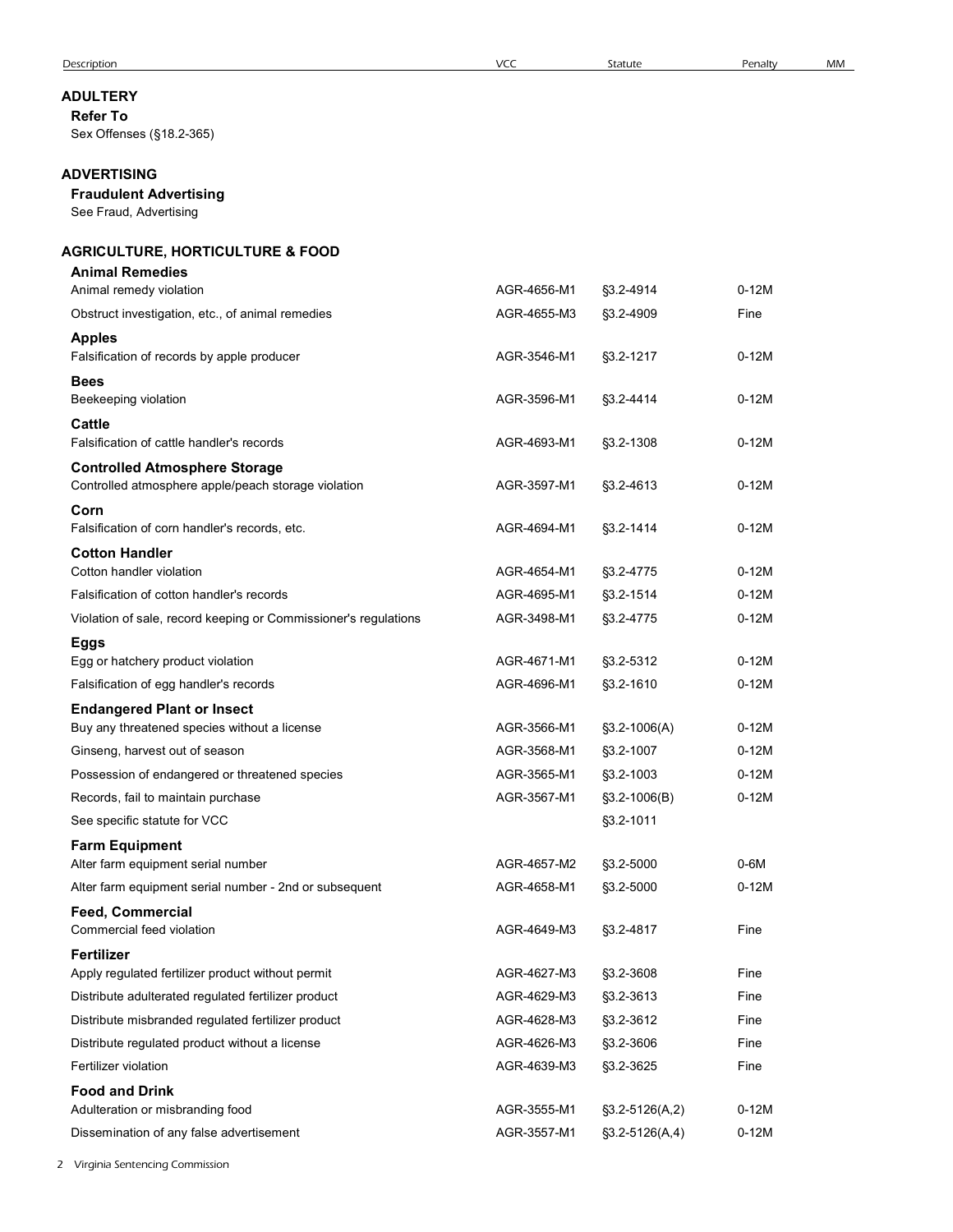|                                                                                                        | VCC                        | Statute                          | Penalty         | MM |
|--------------------------------------------------------------------------------------------------------|----------------------------|----------------------------------|-----------------|----|
| <b>AGRICULTURE, HORTICULTURE &amp; FOOD</b>                                                            |                            |                                  |                 |    |
| <b>Food and Drink</b>                                                                                  |                            |                                  |                 |    |
| False guaranty or undertaking concerning food                                                          | AGR-3559-M1                | $$3.2-5126(A,6)$                 | $0-12M$         |    |
| Forging, etc., mark, stamp, tag, or food label                                                         | AGR-3561-M1<br>AGR-4666-M2 | $$3.2-5126(A,8)$                 | $0-12M$<br>0-6M |    |
| Meat product violation<br>Milk product violation                                                       | AGR-4665-M2                | §3.2-5145<br>§3.2-5145           | 0-6M            |    |
| Obstruct inspection, etc., of food establishment                                                       | AGR-4664-M2                | §3.2-5142                        | 0-6M            |    |
| Obstruct investigation, etc., of food storage/transportation                                           | AGR-4661-M2                | $$3.2-5119(C)$                   | 0-6M            |    |
| Operate food establishment without an inspection, statement or permit                                  | AGR-4662-M1                | §3.2-5130                        | $0-12M$         |    |
| Receipt of adulterated, etc., food and the delivery for pay                                            | AGR-3556-M1                | $$3.2-5126(A,3)$                 | $0-12M$         |    |
| Refusal to permit entry, inspection, etc.                                                              | AGR-3558-M1                | $\S3.2 - 5126(A, 5)$             | $0-12M$         |    |
| Removal, etc., of food label while for sale                                                            | AGR-3560-M1                | $$3.2-5126(A,7)$                 | $0-12M$         |    |
| Remove labels from meat packaging                                                                      | AGR-3570-M3                | §3.2-5127                        | Fine            |    |
| Sale, etc., of food that is adulterated or misbranded                                                  | AGR-3554-M1                | $\S3.2 - 5126(A, 1)$             | $0-12M$         |    |
| Sanitation violation, food establishment                                                               | AGR-4659-M3                | §3.2-5117                        | Fine            |    |
| Sterilization violation, bottles & containers                                                          | AGR-4660-M1                | §3.2-5118                        | $0-12M$         |    |
| Transportation or storage of food under unsanitary conditions                                          | AGR-3569-M2                | §3.2-5119                        | $0-6M$          |    |
| Unsanitary conditions, fail to obey warning for                                                        | AGR-4663-M1                | §3.2-5133                        | $0-12M$         |    |
| Use of sulfiting agents as preservatives in food                                                       | AGR-3562-M1                | $\S3.2 - 5126(A, 9)$             | $0-12M$         |    |
| <b>Grades, Marks &amp; Brands</b><br>Removal of grades, marks or brands, etc.                          | AGR-3593-M3                | §3.2-4310                        | Fine            |    |
| Virginia Quality label misuse                                                                          | AGR-3594-M3                | §3.2-4321                        | Fine            |    |
| Grain                                                                                                  |                            |                                  |                 |    |
| Falsification of small grains handler's records                                                        | AGR-4641-M1                | §3.2-2214                        | $0-12M$         |    |
| Grain dealer fraud                                                                                     | AGR-5654-F6                | $\S3.2 - 4763(B)$                | 1Y-5Y           |    |
| Grain dealer violation                                                                                 | AGR-4653-M1                | $$3.2-4763(A)$                   | $0-12M$         |    |
| Grain handler violation                                                                                | AGR-3595-M1                | §3.2-4327                        | $0-12M$         |    |
| Hams, Smithfield                                                                                       |                            |                                  |                 |    |
| "Smithfield" ham, use of name violation                                                                | AGR-4675-M4                | §3.2-5421                        | Fine            |    |
| <b>Horses</b><br>Feed manufacturer, falsification of records, fail to report                           | AGR-3548-M1                | §3.2-1722                        | $0-12M$         |    |
| <b>Liming Material</b>                                                                                 |                            |                                  |                 |    |
| Obstruct investigation, etc. - liming material                                                         | AGR-4645-M3                | $\S3.2 - 3715(A,3)$              | Fine            |    |
| Sell liming material that contains toxins                                                              | AGR-4644-M3                | $\S3.2 - 3715(A,2)$              | Fine            |    |
| Sell noncompliant liming material                                                                      | AGR-4643-M3                | $\S3.2 - 3715(A, 1)$             | Fine            |    |
| <b>Meat and Poultry Products</b><br>Accept bribe, employee of Board of Agriculture & Consumer Services | AGR-3489-F6                |                                  | 1Y-5Y           |    |
| Assault, etc., employee of Board of Agriculture & Consumer Services                                    | AGR-3490-F6                | §3.2-5410(A)<br>$$3.2 - 5410(B)$ | 1Y-5Y           |    |
| Bribery of employee of Board of Agriculture & Consumer Services                                        | AGR-3491-F6                | $$3.2 - 5410(A)$                 | 1Y-5Y           |    |
| Distribute adulterated, misbranded, uninspected products                                               | AGR-3494-M1                | §3.2-5407                        | $0-12M$         |    |
| Distribute adulterated, misbranded, uninspected products - to defraud                                  | AGR-3495-F6                | §3.2-5407                        | 1Y-5Y           |    |
| Distribution of equine, or dead, etc., livestock/poultry                                               | AGR-3492-M1                | §3.2-5409                        | $0-12M$         |    |
| Distribution of equine, or dead, etc., livestock/poultry - to defraud                                  | AGR-3493-F6                | §3.2-5409                        | 1Y-5Y           |    |
| Fail to obey subpoena, investigation of meat and slaughterhouse, etc.                                  | AGR-4672-M1                | $$3.2 - 5416(g)$                 | $0-12M$         |    |
| False representation regarding inspection, etc.                                                        | AGR-3496-M1                | §3.2-5408                        | $0-12M$         |    |
|                                                                                                        | AGR-3497-F6                | §3.2-5408                        | 1Y-5Y           |    |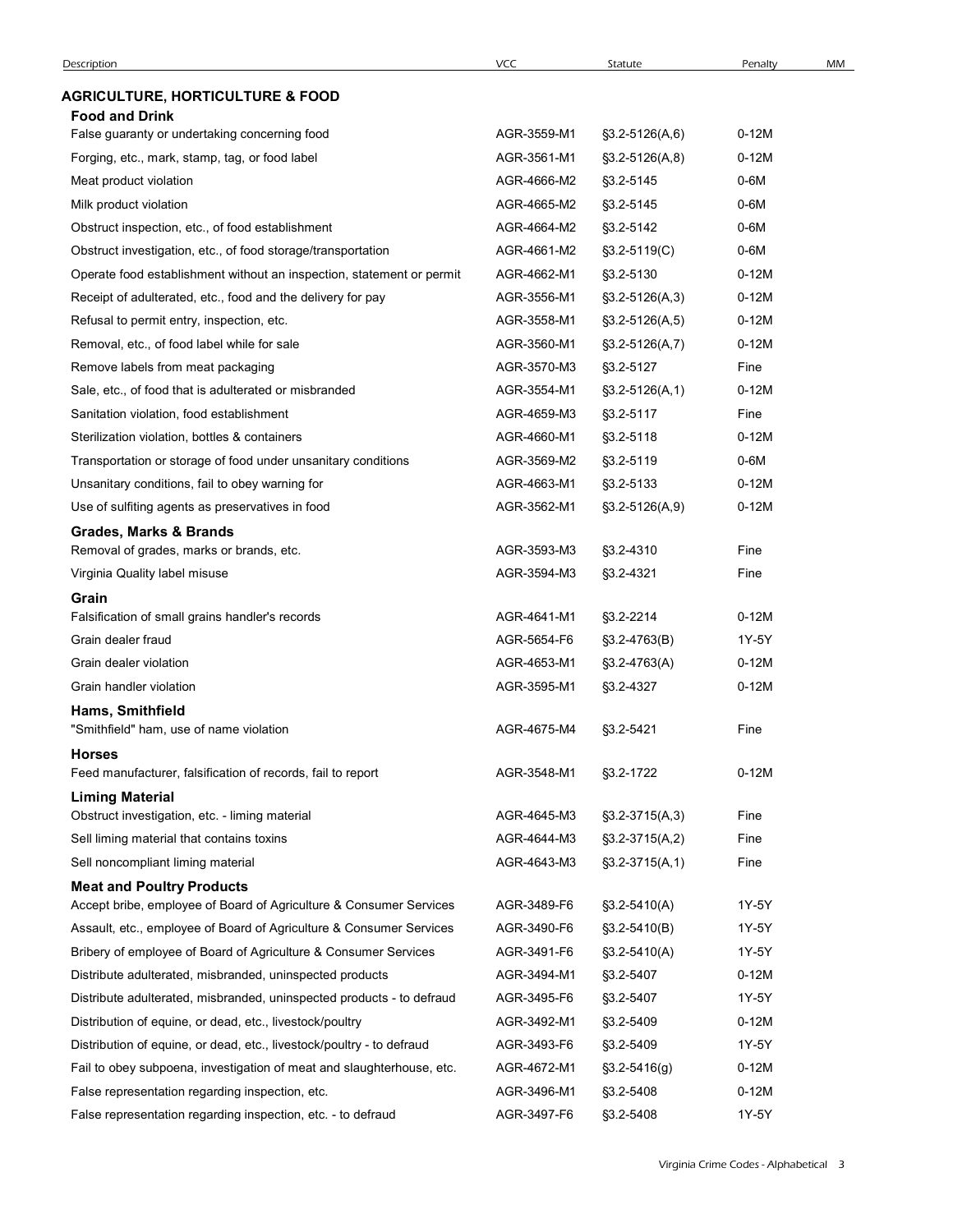| <b>AGRICULTURE, HORTICULTURE &amp; FOOD</b><br><b>Meat and Poultry Products</b><br>Fraud related to meat and slaughterhouse regulations<br>AGR-4673-F6<br>1Y-5Y<br>$\S3.2 - 5416(h)$<br>Release meat and slaughterhouse information, unauthorized<br>AGR-4674-M1<br>$0-12M$<br>$\S3.2 - 5416$ (j)<br>Other felony violation of slaughterhouse, meat & poultry chapter<br>AGR-4621-F6<br>1Y-5Y<br>§3.2-5415<br>Other misdemeanor violation of slaughterhouse, meat & poultry chapter<br>AGR-4622-M1<br>§3.2-5415<br>$0-12M$<br><b>Milk &amp; Dairies</b><br>$0-6M$<br>Fail to comply with Milk Commission's subpoena<br>AGR-4637-M2<br>§3.2-3218<br>Furnish impure milk after warning<br>AGR-4667-M2<br>§3.2-5204<br>0-6M<br>Ice cream, etc., product violation<br>AGR-4669-M1<br>§3.2-5217<br>$0-12M$<br>Manipulate Babcock test for milk fat/cream<br>AGR-4670-M1<br>§3.2-5229<br>$0-12M$<br>Milk provision violation<br>AGR-4638-M2<br>§3.2-3222<br>0-6M<br>Milk standards violation<br>AGR-4668-M1<br>§3.2-5217<br>$0-12M$<br><b>Peanuts</b><br>AGR-4698-M1<br>$0-12M$<br>Falsification of peanut processor's records<br>§3.2-1909<br><b>Pesticide</b><br>Alter, deface, etc., label<br>AGR-3550-M1<br>§3.2-3939(E)<br>$0-12M$<br>Containers, unlawful disposal of pesticide<br>AGR-3584-M1<br>$0-12M$<br>$$3.2-3939(C)$<br>Fail to furnish business transactions<br>AGR-3502-M1<br>$0-12M$<br>§3.2-3939(F)<br>Formulas, reveal information about<br>AGR-3499-F6<br>1Y-5Y<br>§3.2-3908<br>Give false guaranty related to possession, sale, etc., of pesticides<br>AGR-3501-M1<br>$0-12M$<br>$$3.2-3939(G)$<br>Interfere w/Commissioner of Pesticide Control Board<br>AGR-3500-M1<br>$0-12M$<br>$$3.2-3939(H)$<br>Protected organism, use pesticide against<br>AGR-3588-M1<br>$0-12M$<br>$\S3.2 - 3939(D)$<br>Unlawfully manufacture, distribute, sell pesticides<br>AGR-3552-M1<br>$0-12M$<br>§3.2-3939(A)<br>Use of pesticide inconsistent with label, etc.<br>AGR-3551-M1<br>$0-12M$<br>$\S3.2 - 3939(B)$<br>AGR-3553-M1<br>$0-12M$<br>Violation of pesticide regulations<br>§3.2-3947<br><b>Plants</b><br>$0-12M$<br>AGR-4647-M1<br>§3.2-3810<br>Plant or plant product violation<br><b>Potatoes</b><br>Falsification of potato handler's records<br>AGR-4697-M1<br>$0-12M$<br>§3.2-1814<br>Produce, Dealers, Merchants, Etc.<br>$0-12M$<br>Act as commission produce merchant without a license<br>AGR-4650-M1<br>§3.2-4736<br>$0-12M$<br>Commission produce merchant violation<br>AGR-4651-M1<br>§3.2-4737<br>Farm produce regulation/marketing agreement violation<br>AGR-3598-M3<br>§3.2-4708<br>Fine<br>$0-12M$<br>Produce dealer violation<br>AGR-4652-M1<br>§3.2-4751<br><b>Seeds</b><br>AGR-3589-M3<br>Violation of seed law<br>Fine<br>§3.2-4020<br>$0-12M$<br>AGR-3592-M1<br>Violation of seed potato law<br>§3.2-4111<br><b>Sheep</b><br>Falsification of sheep handler's records<br>AGR-4640-M1<br>§3.2-2114<br>$0-12M$<br><b>Soybeans</b><br>$0-12M$<br>Falsification of soybean handler's records<br>AGR-4642-M1<br>§3.2-2314<br><b>Swine</b><br>Falsification of records on slaughter hogs/feeder pigs<br>AGR-4699-M1<br>$0-12M$<br>§3.2-2009<br><b>Tobacco</b><br>Bright flue-cured tobacco violation<br>AGR-4635-M1<br>§3.2-2411<br>$0-12M$ | Description | <b>VCC</b> | Statute | Penalty | MM |
|--------------------------------------------------------------------------------------------------------------------------------------------------------------------------------------------------------------------------------------------------------------------------------------------------------------------------------------------------------------------------------------------------------------------------------------------------------------------------------------------------------------------------------------------------------------------------------------------------------------------------------------------------------------------------------------------------------------------------------------------------------------------------------------------------------------------------------------------------------------------------------------------------------------------------------------------------------------------------------------------------------------------------------------------------------------------------------------------------------------------------------------------------------------------------------------------------------------------------------------------------------------------------------------------------------------------------------------------------------------------------------------------------------------------------------------------------------------------------------------------------------------------------------------------------------------------------------------------------------------------------------------------------------------------------------------------------------------------------------------------------------------------------------------------------------------------------------------------------------------------------------------------------------------------------------------------------------------------------------------------------------------------------------------------------------------------------------------------------------------------------------------------------------------------------------------------------------------------------------------------------------------------------------------------------------------------------------------------------------------------------------------------------------------------------------------------------------------------------------------------------------------------------------------------------------------------------------------------------------------------------------------------------------------------------------------------------------------------------------------------------------------------------------------------------------------------------------------------------------------------------------------------------------------------------------------------------------------------------------------------------------------------------------------------------------------------------------------------------------------------------------------------------------------------------------------------------------------------------------------------------------------------|-------------|------------|---------|---------|----|
|                                                                                                                                                                                                                                                                                                                                                                                                                                                                                                                                                                                                                                                                                                                                                                                                                                                                                                                                                                                                                                                                                                                                                                                                                                                                                                                                                                                                                                                                                                                                                                                                                                                                                                                                                                                                                                                                                                                                                                                                                                                                                                                                                                                                                                                                                                                                                                                                                                                                                                                                                                                                                                                                                                                                                                                                                                                                                                                                                                                                                                                                                                                                                                                                                                                                    |             |            |         |         |    |
|                                                                                                                                                                                                                                                                                                                                                                                                                                                                                                                                                                                                                                                                                                                                                                                                                                                                                                                                                                                                                                                                                                                                                                                                                                                                                                                                                                                                                                                                                                                                                                                                                                                                                                                                                                                                                                                                                                                                                                                                                                                                                                                                                                                                                                                                                                                                                                                                                                                                                                                                                                                                                                                                                                                                                                                                                                                                                                                                                                                                                                                                                                                                                                                                                                                                    |             |            |         |         |    |
|                                                                                                                                                                                                                                                                                                                                                                                                                                                                                                                                                                                                                                                                                                                                                                                                                                                                                                                                                                                                                                                                                                                                                                                                                                                                                                                                                                                                                                                                                                                                                                                                                                                                                                                                                                                                                                                                                                                                                                                                                                                                                                                                                                                                                                                                                                                                                                                                                                                                                                                                                                                                                                                                                                                                                                                                                                                                                                                                                                                                                                                                                                                                                                                                                                                                    |             |            |         |         |    |
|                                                                                                                                                                                                                                                                                                                                                                                                                                                                                                                                                                                                                                                                                                                                                                                                                                                                                                                                                                                                                                                                                                                                                                                                                                                                                                                                                                                                                                                                                                                                                                                                                                                                                                                                                                                                                                                                                                                                                                                                                                                                                                                                                                                                                                                                                                                                                                                                                                                                                                                                                                                                                                                                                                                                                                                                                                                                                                                                                                                                                                                                                                                                                                                                                                                                    |             |            |         |         |    |
|                                                                                                                                                                                                                                                                                                                                                                                                                                                                                                                                                                                                                                                                                                                                                                                                                                                                                                                                                                                                                                                                                                                                                                                                                                                                                                                                                                                                                                                                                                                                                                                                                                                                                                                                                                                                                                                                                                                                                                                                                                                                                                                                                                                                                                                                                                                                                                                                                                                                                                                                                                                                                                                                                                                                                                                                                                                                                                                                                                                                                                                                                                                                                                                                                                                                    |             |            |         |         |    |
|                                                                                                                                                                                                                                                                                                                                                                                                                                                                                                                                                                                                                                                                                                                                                                                                                                                                                                                                                                                                                                                                                                                                                                                                                                                                                                                                                                                                                                                                                                                                                                                                                                                                                                                                                                                                                                                                                                                                                                                                                                                                                                                                                                                                                                                                                                                                                                                                                                                                                                                                                                                                                                                                                                                                                                                                                                                                                                                                                                                                                                                                                                                                                                                                                                                                    |             |            |         |         |    |
|                                                                                                                                                                                                                                                                                                                                                                                                                                                                                                                                                                                                                                                                                                                                                                                                                                                                                                                                                                                                                                                                                                                                                                                                                                                                                                                                                                                                                                                                                                                                                                                                                                                                                                                                                                                                                                                                                                                                                                                                                                                                                                                                                                                                                                                                                                                                                                                                                                                                                                                                                                                                                                                                                                                                                                                                                                                                                                                                                                                                                                                                                                                                                                                                                                                                    |             |            |         |         |    |
|                                                                                                                                                                                                                                                                                                                                                                                                                                                                                                                                                                                                                                                                                                                                                                                                                                                                                                                                                                                                                                                                                                                                                                                                                                                                                                                                                                                                                                                                                                                                                                                                                                                                                                                                                                                                                                                                                                                                                                                                                                                                                                                                                                                                                                                                                                                                                                                                                                                                                                                                                                                                                                                                                                                                                                                                                                                                                                                                                                                                                                                                                                                                                                                                                                                                    |             |            |         |         |    |
|                                                                                                                                                                                                                                                                                                                                                                                                                                                                                                                                                                                                                                                                                                                                                                                                                                                                                                                                                                                                                                                                                                                                                                                                                                                                                                                                                                                                                                                                                                                                                                                                                                                                                                                                                                                                                                                                                                                                                                                                                                                                                                                                                                                                                                                                                                                                                                                                                                                                                                                                                                                                                                                                                                                                                                                                                                                                                                                                                                                                                                                                                                                                                                                                                                                                    |             |            |         |         |    |
|                                                                                                                                                                                                                                                                                                                                                                                                                                                                                                                                                                                                                                                                                                                                                                                                                                                                                                                                                                                                                                                                                                                                                                                                                                                                                                                                                                                                                                                                                                                                                                                                                                                                                                                                                                                                                                                                                                                                                                                                                                                                                                                                                                                                                                                                                                                                                                                                                                                                                                                                                                                                                                                                                                                                                                                                                                                                                                                                                                                                                                                                                                                                                                                                                                                                    |             |            |         |         |    |
|                                                                                                                                                                                                                                                                                                                                                                                                                                                                                                                                                                                                                                                                                                                                                                                                                                                                                                                                                                                                                                                                                                                                                                                                                                                                                                                                                                                                                                                                                                                                                                                                                                                                                                                                                                                                                                                                                                                                                                                                                                                                                                                                                                                                                                                                                                                                                                                                                                                                                                                                                                                                                                                                                                                                                                                                                                                                                                                                                                                                                                                                                                                                                                                                                                                                    |             |            |         |         |    |
|                                                                                                                                                                                                                                                                                                                                                                                                                                                                                                                                                                                                                                                                                                                                                                                                                                                                                                                                                                                                                                                                                                                                                                                                                                                                                                                                                                                                                                                                                                                                                                                                                                                                                                                                                                                                                                                                                                                                                                                                                                                                                                                                                                                                                                                                                                                                                                                                                                                                                                                                                                                                                                                                                                                                                                                                                                                                                                                                                                                                                                                                                                                                                                                                                                                                    |             |            |         |         |    |
|                                                                                                                                                                                                                                                                                                                                                                                                                                                                                                                                                                                                                                                                                                                                                                                                                                                                                                                                                                                                                                                                                                                                                                                                                                                                                                                                                                                                                                                                                                                                                                                                                                                                                                                                                                                                                                                                                                                                                                                                                                                                                                                                                                                                                                                                                                                                                                                                                                                                                                                                                                                                                                                                                                                                                                                                                                                                                                                                                                                                                                                                                                                                                                                                                                                                    |             |            |         |         |    |
|                                                                                                                                                                                                                                                                                                                                                                                                                                                                                                                                                                                                                                                                                                                                                                                                                                                                                                                                                                                                                                                                                                                                                                                                                                                                                                                                                                                                                                                                                                                                                                                                                                                                                                                                                                                                                                                                                                                                                                                                                                                                                                                                                                                                                                                                                                                                                                                                                                                                                                                                                                                                                                                                                                                                                                                                                                                                                                                                                                                                                                                                                                                                                                                                                                                                    |             |            |         |         |    |
|                                                                                                                                                                                                                                                                                                                                                                                                                                                                                                                                                                                                                                                                                                                                                                                                                                                                                                                                                                                                                                                                                                                                                                                                                                                                                                                                                                                                                                                                                                                                                                                                                                                                                                                                                                                                                                                                                                                                                                                                                                                                                                                                                                                                                                                                                                                                                                                                                                                                                                                                                                                                                                                                                                                                                                                                                                                                                                                                                                                                                                                                                                                                                                                                                                                                    |             |            |         |         |    |
|                                                                                                                                                                                                                                                                                                                                                                                                                                                                                                                                                                                                                                                                                                                                                                                                                                                                                                                                                                                                                                                                                                                                                                                                                                                                                                                                                                                                                                                                                                                                                                                                                                                                                                                                                                                                                                                                                                                                                                                                                                                                                                                                                                                                                                                                                                                                                                                                                                                                                                                                                                                                                                                                                                                                                                                                                                                                                                                                                                                                                                                                                                                                                                                                                                                                    |             |            |         |         |    |
|                                                                                                                                                                                                                                                                                                                                                                                                                                                                                                                                                                                                                                                                                                                                                                                                                                                                                                                                                                                                                                                                                                                                                                                                                                                                                                                                                                                                                                                                                                                                                                                                                                                                                                                                                                                                                                                                                                                                                                                                                                                                                                                                                                                                                                                                                                                                                                                                                                                                                                                                                                                                                                                                                                                                                                                                                                                                                                                                                                                                                                                                                                                                                                                                                                                                    |             |            |         |         |    |
|                                                                                                                                                                                                                                                                                                                                                                                                                                                                                                                                                                                                                                                                                                                                                                                                                                                                                                                                                                                                                                                                                                                                                                                                                                                                                                                                                                                                                                                                                                                                                                                                                                                                                                                                                                                                                                                                                                                                                                                                                                                                                                                                                                                                                                                                                                                                                                                                                                                                                                                                                                                                                                                                                                                                                                                                                                                                                                                                                                                                                                                                                                                                                                                                                                                                    |             |            |         |         |    |
|                                                                                                                                                                                                                                                                                                                                                                                                                                                                                                                                                                                                                                                                                                                                                                                                                                                                                                                                                                                                                                                                                                                                                                                                                                                                                                                                                                                                                                                                                                                                                                                                                                                                                                                                                                                                                                                                                                                                                                                                                                                                                                                                                                                                                                                                                                                                                                                                                                                                                                                                                                                                                                                                                                                                                                                                                                                                                                                                                                                                                                                                                                                                                                                                                                                                    |             |            |         |         |    |
|                                                                                                                                                                                                                                                                                                                                                                                                                                                                                                                                                                                                                                                                                                                                                                                                                                                                                                                                                                                                                                                                                                                                                                                                                                                                                                                                                                                                                                                                                                                                                                                                                                                                                                                                                                                                                                                                                                                                                                                                                                                                                                                                                                                                                                                                                                                                                                                                                                                                                                                                                                                                                                                                                                                                                                                                                                                                                                                                                                                                                                                                                                                                                                                                                                                                    |             |            |         |         |    |
|                                                                                                                                                                                                                                                                                                                                                                                                                                                                                                                                                                                                                                                                                                                                                                                                                                                                                                                                                                                                                                                                                                                                                                                                                                                                                                                                                                                                                                                                                                                                                                                                                                                                                                                                                                                                                                                                                                                                                                                                                                                                                                                                                                                                                                                                                                                                                                                                                                                                                                                                                                                                                                                                                                                                                                                                                                                                                                                                                                                                                                                                                                                                                                                                                                                                    |             |            |         |         |    |
|                                                                                                                                                                                                                                                                                                                                                                                                                                                                                                                                                                                                                                                                                                                                                                                                                                                                                                                                                                                                                                                                                                                                                                                                                                                                                                                                                                                                                                                                                                                                                                                                                                                                                                                                                                                                                                                                                                                                                                                                                                                                                                                                                                                                                                                                                                                                                                                                                                                                                                                                                                                                                                                                                                                                                                                                                                                                                                                                                                                                                                                                                                                                                                                                                                                                    |             |            |         |         |    |
|                                                                                                                                                                                                                                                                                                                                                                                                                                                                                                                                                                                                                                                                                                                                                                                                                                                                                                                                                                                                                                                                                                                                                                                                                                                                                                                                                                                                                                                                                                                                                                                                                                                                                                                                                                                                                                                                                                                                                                                                                                                                                                                                                                                                                                                                                                                                                                                                                                                                                                                                                                                                                                                                                                                                                                                                                                                                                                                                                                                                                                                                                                                                                                                                                                                                    |             |            |         |         |    |
|                                                                                                                                                                                                                                                                                                                                                                                                                                                                                                                                                                                                                                                                                                                                                                                                                                                                                                                                                                                                                                                                                                                                                                                                                                                                                                                                                                                                                                                                                                                                                                                                                                                                                                                                                                                                                                                                                                                                                                                                                                                                                                                                                                                                                                                                                                                                                                                                                                                                                                                                                                                                                                                                                                                                                                                                                                                                                                                                                                                                                                                                                                                                                                                                                                                                    |             |            |         |         |    |
|                                                                                                                                                                                                                                                                                                                                                                                                                                                                                                                                                                                                                                                                                                                                                                                                                                                                                                                                                                                                                                                                                                                                                                                                                                                                                                                                                                                                                                                                                                                                                                                                                                                                                                                                                                                                                                                                                                                                                                                                                                                                                                                                                                                                                                                                                                                                                                                                                                                                                                                                                                                                                                                                                                                                                                                                                                                                                                                                                                                                                                                                                                                                                                                                                                                                    |             |            |         |         |    |
|                                                                                                                                                                                                                                                                                                                                                                                                                                                                                                                                                                                                                                                                                                                                                                                                                                                                                                                                                                                                                                                                                                                                                                                                                                                                                                                                                                                                                                                                                                                                                                                                                                                                                                                                                                                                                                                                                                                                                                                                                                                                                                                                                                                                                                                                                                                                                                                                                                                                                                                                                                                                                                                                                                                                                                                                                                                                                                                                                                                                                                                                                                                                                                                                                                                                    |             |            |         |         |    |
|                                                                                                                                                                                                                                                                                                                                                                                                                                                                                                                                                                                                                                                                                                                                                                                                                                                                                                                                                                                                                                                                                                                                                                                                                                                                                                                                                                                                                                                                                                                                                                                                                                                                                                                                                                                                                                                                                                                                                                                                                                                                                                                                                                                                                                                                                                                                                                                                                                                                                                                                                                                                                                                                                                                                                                                                                                                                                                                                                                                                                                                                                                                                                                                                                                                                    |             |            |         |         |    |
|                                                                                                                                                                                                                                                                                                                                                                                                                                                                                                                                                                                                                                                                                                                                                                                                                                                                                                                                                                                                                                                                                                                                                                                                                                                                                                                                                                                                                                                                                                                                                                                                                                                                                                                                                                                                                                                                                                                                                                                                                                                                                                                                                                                                                                                                                                                                                                                                                                                                                                                                                                                                                                                                                                                                                                                                                                                                                                                                                                                                                                                                                                                                                                                                                                                                    |             |            |         |         |    |
|                                                                                                                                                                                                                                                                                                                                                                                                                                                                                                                                                                                                                                                                                                                                                                                                                                                                                                                                                                                                                                                                                                                                                                                                                                                                                                                                                                                                                                                                                                                                                                                                                                                                                                                                                                                                                                                                                                                                                                                                                                                                                                                                                                                                                                                                                                                                                                                                                                                                                                                                                                                                                                                                                                                                                                                                                                                                                                                                                                                                                                                                                                                                                                                                                                                                    |             |            |         |         |    |
|                                                                                                                                                                                                                                                                                                                                                                                                                                                                                                                                                                                                                                                                                                                                                                                                                                                                                                                                                                                                                                                                                                                                                                                                                                                                                                                                                                                                                                                                                                                                                                                                                                                                                                                                                                                                                                                                                                                                                                                                                                                                                                                                                                                                                                                                                                                                                                                                                                                                                                                                                                                                                                                                                                                                                                                                                                                                                                                                                                                                                                                                                                                                                                                                                                                                    |             |            |         |         |    |
|                                                                                                                                                                                                                                                                                                                                                                                                                                                                                                                                                                                                                                                                                                                                                                                                                                                                                                                                                                                                                                                                                                                                                                                                                                                                                                                                                                                                                                                                                                                                                                                                                                                                                                                                                                                                                                                                                                                                                                                                                                                                                                                                                                                                                                                                                                                                                                                                                                                                                                                                                                                                                                                                                                                                                                                                                                                                                                                                                                                                                                                                                                                                                                                                                                                                    |             |            |         |         |    |
|                                                                                                                                                                                                                                                                                                                                                                                                                                                                                                                                                                                                                                                                                                                                                                                                                                                                                                                                                                                                                                                                                                                                                                                                                                                                                                                                                                                                                                                                                                                                                                                                                                                                                                                                                                                                                                                                                                                                                                                                                                                                                                                                                                                                                                                                                                                                                                                                                                                                                                                                                                                                                                                                                                                                                                                                                                                                                                                                                                                                                                                                                                                                                                                                                                                                    |             |            |         |         |    |
|                                                                                                                                                                                                                                                                                                                                                                                                                                                                                                                                                                                                                                                                                                                                                                                                                                                                                                                                                                                                                                                                                                                                                                                                                                                                                                                                                                                                                                                                                                                                                                                                                                                                                                                                                                                                                                                                                                                                                                                                                                                                                                                                                                                                                                                                                                                                                                                                                                                                                                                                                                                                                                                                                                                                                                                                                                                                                                                                                                                                                                                                                                                                                                                                                                                                    |             |            |         |         |    |
|                                                                                                                                                                                                                                                                                                                                                                                                                                                                                                                                                                                                                                                                                                                                                                                                                                                                                                                                                                                                                                                                                                                                                                                                                                                                                                                                                                                                                                                                                                                                                                                                                                                                                                                                                                                                                                                                                                                                                                                                                                                                                                                                                                                                                                                                                                                                                                                                                                                                                                                                                                                                                                                                                                                                                                                                                                                                                                                                                                                                                                                                                                                                                                                                                                                                    |             |            |         |         |    |
|                                                                                                                                                                                                                                                                                                                                                                                                                                                                                                                                                                                                                                                                                                                                                                                                                                                                                                                                                                                                                                                                                                                                                                                                                                                                                                                                                                                                                                                                                                                                                                                                                                                                                                                                                                                                                                                                                                                                                                                                                                                                                                                                                                                                                                                                                                                                                                                                                                                                                                                                                                                                                                                                                                                                                                                                                                                                                                                                                                                                                                                                                                                                                                                                                                                                    |             |            |         |         |    |
|                                                                                                                                                                                                                                                                                                                                                                                                                                                                                                                                                                                                                                                                                                                                                                                                                                                                                                                                                                                                                                                                                                                                                                                                                                                                                                                                                                                                                                                                                                                                                                                                                                                                                                                                                                                                                                                                                                                                                                                                                                                                                                                                                                                                                                                                                                                                                                                                                                                                                                                                                                                                                                                                                                                                                                                                                                                                                                                                                                                                                                                                                                                                                                                                                                                                    |             |            |         |         |    |
|                                                                                                                                                                                                                                                                                                                                                                                                                                                                                                                                                                                                                                                                                                                                                                                                                                                                                                                                                                                                                                                                                                                                                                                                                                                                                                                                                                                                                                                                                                                                                                                                                                                                                                                                                                                                                                                                                                                                                                                                                                                                                                                                                                                                                                                                                                                                                                                                                                                                                                                                                                                                                                                                                                                                                                                                                                                                                                                                                                                                                                                                                                                                                                                                                                                                    |             |            |         |         |    |
|                                                                                                                                                                                                                                                                                                                                                                                                                                                                                                                                                                                                                                                                                                                                                                                                                                                                                                                                                                                                                                                                                                                                                                                                                                                                                                                                                                                                                                                                                                                                                                                                                                                                                                                                                                                                                                                                                                                                                                                                                                                                                                                                                                                                                                                                                                                                                                                                                                                                                                                                                                                                                                                                                                                                                                                                                                                                                                                                                                                                                                                                                                                                                                                                                                                                    |             |            |         |         |    |
|                                                                                                                                                                                                                                                                                                                                                                                                                                                                                                                                                                                                                                                                                                                                                                                                                                                                                                                                                                                                                                                                                                                                                                                                                                                                                                                                                                                                                                                                                                                                                                                                                                                                                                                                                                                                                                                                                                                                                                                                                                                                                                                                                                                                                                                                                                                                                                                                                                                                                                                                                                                                                                                                                                                                                                                                                                                                                                                                                                                                                                                                                                                                                                                                                                                                    |             |            |         |         |    |
|                                                                                                                                                                                                                                                                                                                                                                                                                                                                                                                                                                                                                                                                                                                                                                                                                                                                                                                                                                                                                                                                                                                                                                                                                                                                                                                                                                                                                                                                                                                                                                                                                                                                                                                                                                                                                                                                                                                                                                                                                                                                                                                                                                                                                                                                                                                                                                                                                                                                                                                                                                                                                                                                                                                                                                                                                                                                                                                                                                                                                                                                                                                                                                                                                                                                    |             |            |         |         |    |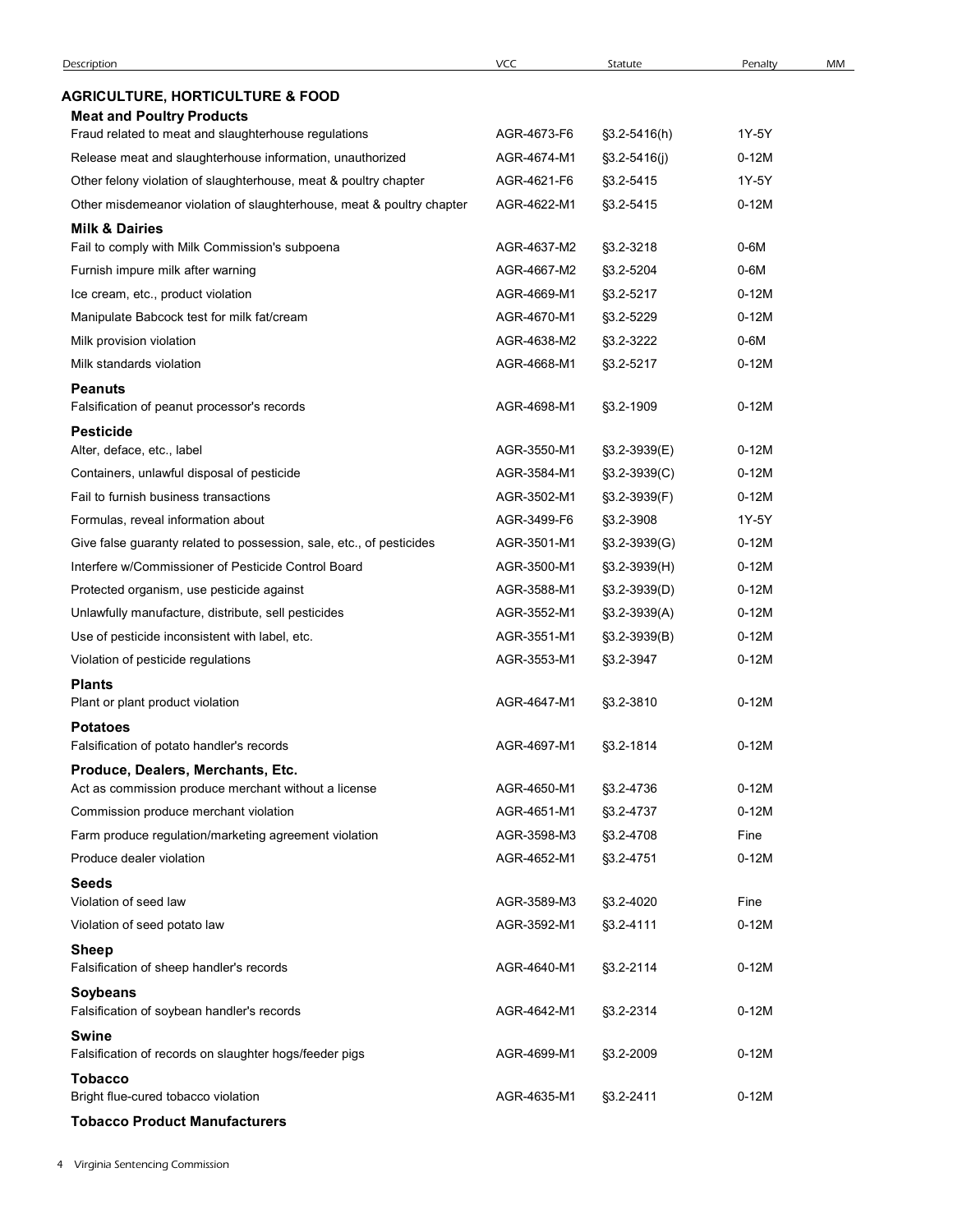| Description                                                               | <b>VCC</b>  | Statute         | Penalty | MM  |
|---------------------------------------------------------------------------|-------------|-----------------|---------|-----|
| <b>AGRICULTURE, HORTICULTURE &amp; FOOD</b>                               |             |                 |         |     |
| <b>Tobacco Product Manufacturers</b>                                      |             |                 |         |     |
| False information on any return by Tobacco manufacturer/importer          | AGR-3572-F6 | §3.2-4209.1     | 1Y-5Y   |     |
| False statement in record required by Tobacco Settlement Agreement        | AGR-4630-F6 | §3.2-4219       | 1Y-5Y   |     |
| Possess, import, etc., cigarettes not in directory, < 3000 pkgs.          | AGR-4633-M1 | §3.2-4212(D,ii) | $0-12M$ |     |
| Possess, import, etc., cigarettes not in directory, ≥ 3000 pkgs.          | AGR-4634-M1 | §3.2-4212(D,ii) | $0-12M$ | 90D |
| Sell or distribute cigarettes not in directory, < 3000 pkgs.              | AGR-4631-M1 | §3.2-4212(D,i)  | $0-12M$ |     |
| Sell or distribute cigarettes not in directory, ≥ 3000 pkgs.              | AGR-4632-M1 | §3.2-4212(D,i)  | $0-12M$ | 90D |
| Vinegar<br>Vinegar violation                                              | AGR-3599-M3 | §3.2-5507       | Fine    |     |
| <b>Waste Kitchen Grease</b>                                               |             |                 |         |     |
| See § 3.2-5515                                                            |             | §3.2-5509       |         |     |
| Transport waste kitchen grease, fail to register                          | AGR-4620-M3 | §3.2-5515       | Fine    |     |
| <b>Type Not Clear</b>                                                     |             |                 |         |     |
| Agriculture, Horticulture & Food offense - Type not clear from record     | AGR-3638-S9 |                 |         |     |
| <b>AIDING AND ABETTING</b><br>Type<br>Use code for crime committed        |             |                 |         |     |
|                                                                           |             |                 |         |     |
| AIRCRAFT / AVIATION                                                       |             |                 |         |     |
| <b>Type</b><br>Failure of carrier to maintain adequate insurance, etc.    | AIR-7310-M1 | §5.1-9.8        | $0-12M$ |     |
| Hunting from aircraft                                                     | AIR-7307-M9 | $§5.1 - 17$     | $0-1M$  |     |
| Interfere with operation of an aircraft                                   | AIR-7308-M1 | §5.1-22         | $0-12M$ |     |
| Interfere with operation of an aircraft - endangerment                    | AIR-7309-F6 | §5.1-22         | 1Y-5Y   |     |
| Misrepresentation to obtain carrier permit                                | AIR-7311-M1 | §5.1-9.9        | $0-12M$ |     |
| Misuse of licensed airport                                                | AIR-7306-M9 | §5.1-16.1       | $0-1M$  |     |
| Operate aircraft without valid license                                    | AIR-7304-M1 | $§5.1 - 15$     | $0-12M$ |     |
| Operate unlicensed aircraft                                               | AIR-7303-M9 | §5.1-14         | $0-1M$  |     |
| Operating under the influence                                             | AIR-7301-F6 | $§5.1 - 13$     | 1Y-5Y   |     |
| Point light from laser, etc., at aircraft                                 | AIR-7312-M1 | §5.1-22         | $0-12M$ |     |
| Reckless operation                                                        | AIR-7302-M9 | $§5.1 - 13$     | $0-1M$  |     |
| Tamper with airplanes, marking of airports, landing fields                | AIR-7305-M9 | $$5.1-16$       | $0-1M$  |     |
| <b>ALCOHOL</b><br><b>ABC Board Additional Powers</b><br>See Tax Laws      |             |                 |         |     |
| <b>Advertising</b>                                                        |             |                 |         |     |
| Also see § 4.1-112.2, outdoor advertising                                 |             | §4.1-320        |         |     |
| Advertising, illegal                                                      | ALC-4106-M1 | §4.1-320        | $0-12M$ |     |
| Outdoor advertising, fail to bring into compliance                        | ALC-4188-M4 | §4.1-112.2      | Fine    |     |
| <b>Attempt to Violate Alcohol Law</b><br>Use code for violation attempted |             | §4.1-323        |         |     |
| <b>Common Nuisance</b><br>Maintain common nuisance                        | ALC-4123-M1 | §4.1-317        | $0-12M$ |     |
| <b>Consumption</b><br>See Alcohol, Under Age 21                           |             |                 |         |     |
| <b>Drinking</b>                                                           |             |                 |         |     |
|                                                                           |             |                 |         |     |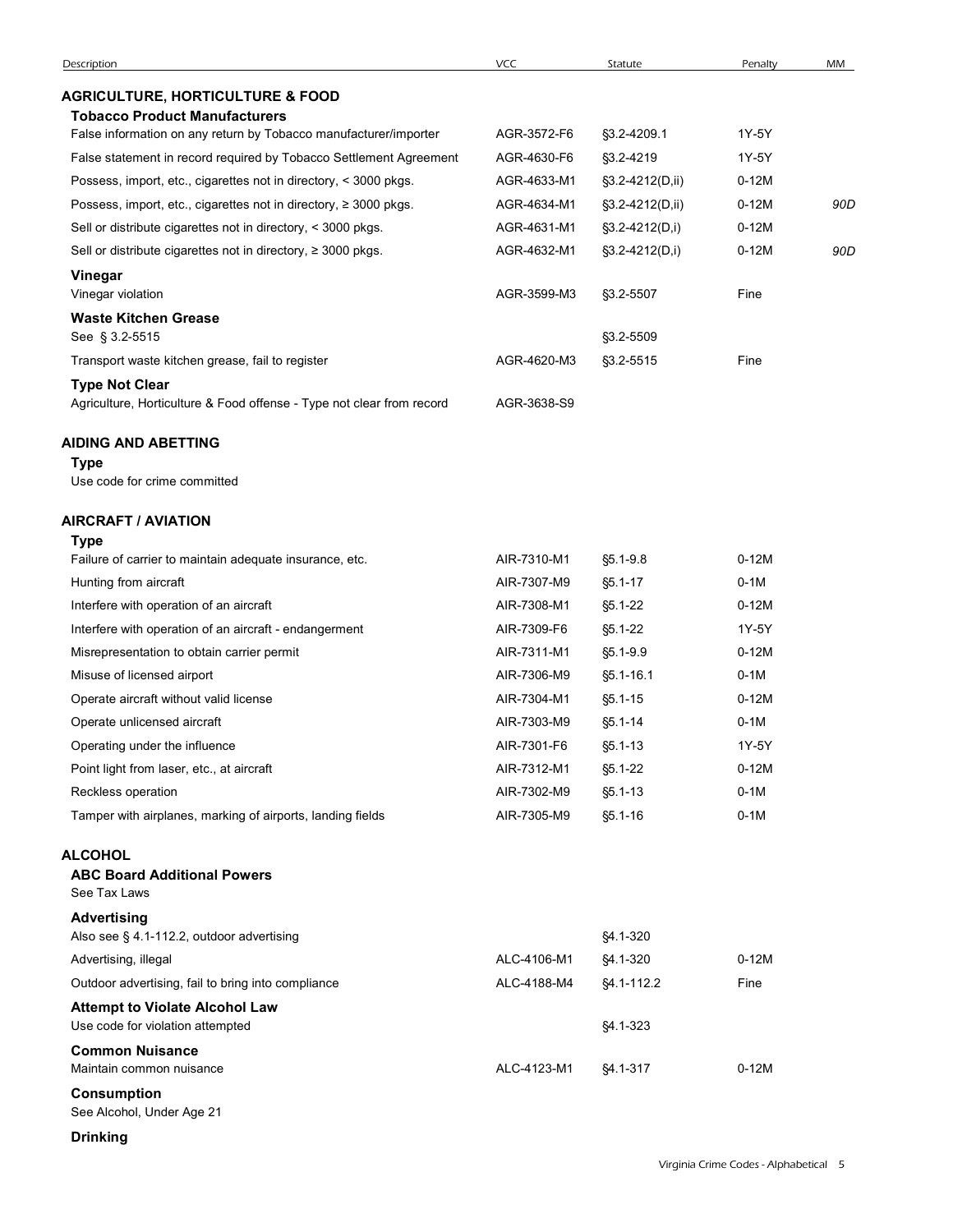|                                                                                                      | <b>VCC</b>                 | Statute              | Penalty            | MM |
|------------------------------------------------------------------------------------------------------|----------------------------|----------------------|--------------------|----|
| <b>ALCOHOL</b>                                                                                       |                            |                      |                    |    |
| <b>Drinking</b>                                                                                      |                            |                      |                    |    |
| Also see Alcohol, School Property                                                                    |                            |                      |                    |    |
| Drinking in public or offering drink to another                                                      | ALC-4112-M4                | §4.1-308             | Fine               |    |
| <b>Drinking While Driving</b>                                                                        |                            |                      |                    |    |
| See Dangerous Conduct, Driving                                                                       |                            |                      |                    |    |
| <b>Drunk In Public</b><br>See Obscenity, Drunkenness                                                 |                            |                      |                    |    |
| Give                                                                                                 |                            |                      |                    |    |
| See Alcohol, Purchase of Alcohol                                                                     |                            |                      |                    |    |
| <b>Interdicted Person</b>                                                                            |                            |                      |                    |    |
| Drunk in Public, interdicted person found                                                            | ALC-4176-M1                | §4.1-322             | $0-12M$            |    |
| Possession of alcohol by interdicted persons                                                         | ALC-4174-M1                | §4.1-322             | $0-12M$            |    |
| <b>Manufacture</b>                                                                                   |                            |                      |                    |    |
| Conspire to manufacture                                                                              | ALC-4110-F6<br>ALC-4119-F6 | §4.1-301<br>§4.1-300 | 1Y-5Y<br>1Y-5Y     |    |
| Manufacture, Illegal<br>Manufacture, transport by armed person                                       | ALC-4120-F6                | §4.1-318             | 1Y-5Y              |    |
| Still, possessing                                                                                    | ALC-4137-M1                | §4.1-314             | $0-12M$            |    |
| <b>Mixed Beverage Law</b>                                                                            |                            |                      |                    |    |
| Board subpoena; disobey, hinder conduct of hearing                                                   | ALC-4173-M1                | §4.1-319             | $0-12M$            |    |
| Conceal sale or consumption of mixed beverage                                                        | ALC-4156-M1                | $$4.1-325(17)$       | $0-12M$            |    |
| Consumption of alcohol on premises, licensed place                                                   | ALC-4181-M1                | $§4.1 - 325(3)$      | $0-12M$            |    |
| Consumption of mixed beverage by employee on duty                                                    | ALC-4153-M1                | $$4.1-325(14)$       | $0-12M$            |    |
| Container, keep in unauthorized                                                                      | ALC-4168-M1                | $$4.1-325(6)$        | $0-12M$            |    |
| Deliver to consumer original bottle purchased under license                                          | ALC-4154-M1                | §4.1-325(15)         | $0-12M$            |    |
| Deliver/sell w/o label, mark, or stamp                                                               | ALC-4169-M1                | §4.1-325(10)         | $0-12M$            |    |
| Employ person < 18 to sell or serve alcoholic beverages                                              | ALC-4148-M1                | §4.1-307(i)          | $0-12M$            |    |
| Employ person < 21 as bartender in preparing mixed drinks                                            | ALC-4149-M1                | §4.1-307(ii)         | $0-12M$            |    |
| Evade "Happy Hour" regulations                                                                       | ALC-4186-M1                | §4.1-325(23)         | $0-12M$            |    |
| False application to obtain license                                                                  | ALC-4180-M3                | §4.1-325.1           | Fine               |    |
| Give alcohol as gift in violation of restrictions                                                    | ALC-4182-M1                | §4.1-325(22)         | $0-12M$            |    |
| Immoral, obscene conduct or performance, allow                                                       | ALC-4150-M1                | §4.1-325(11)         | $0-12M$            |    |
| Intoxicated employee on duty                                                                         | ALC-4155-M1                | §4.1-325(16)         | $0-12M$            |    |
| Misrepresent brand, keep in unauth. container, tampering                                             | ALC-4144-M1                | $$4.1-325(5)$        | $0-12M$            |    |
| Nude, allow person connected to business to appear                                                   | ALC-4152-M1                | $$4.1-325(13)$       | $0-12M$            |    |
| Owner keeps or drinks alcohol upon premises of club                                                  | ALC-4172-M1                | §4.1-316             | $0-12M$            |    |
| Prostitute, person of ill repute, etc., knowingly employ                                             | ALC-4160-M1                | §4.1-325(20)         | $0-12M$            |    |
| Refill, dilute, or tamper with contents                                                              | ALC-4170-M1                | $$4.1-325(7)$        | $0-12M$            |    |
| Refuse ABC sample request, obstruct ABC agents                                                       | ALC-4157-M1                | §4.1-325(18)         | $0-12M$            |    |
| Remove, destroy label, mark, stamp affixed to beverage                                               | ALC-4146-M1                | §4.1-325(9)          | $0-12M$            |    |
| Sell at unauthorized location                                                                        | ALC-4167-M1                | <b>§4.1-325(2)</b>   | $0-12M$<br>$0-12M$ |    |
| Sell or serve unauthorized alcoholic beverage<br>Sell/serve alcoholic brand not ordered by purchaser | ALC-4142-M1                | $$4.1-325(1)$        | $0-12M$            |    |
| Slot machine or other gaming device, keep                                                            | ALC-4145-M1<br>ALC-4161-M1 | §4.1-325(8)          | $0-12M$            |    |
|                                                                                                      |                            | §4.1-325(21)         | $0-12M$            |    |
| Store beverages in unauthorized place                                                                | ALC-4158-M1                | §4.1-325(19)         |                    |    |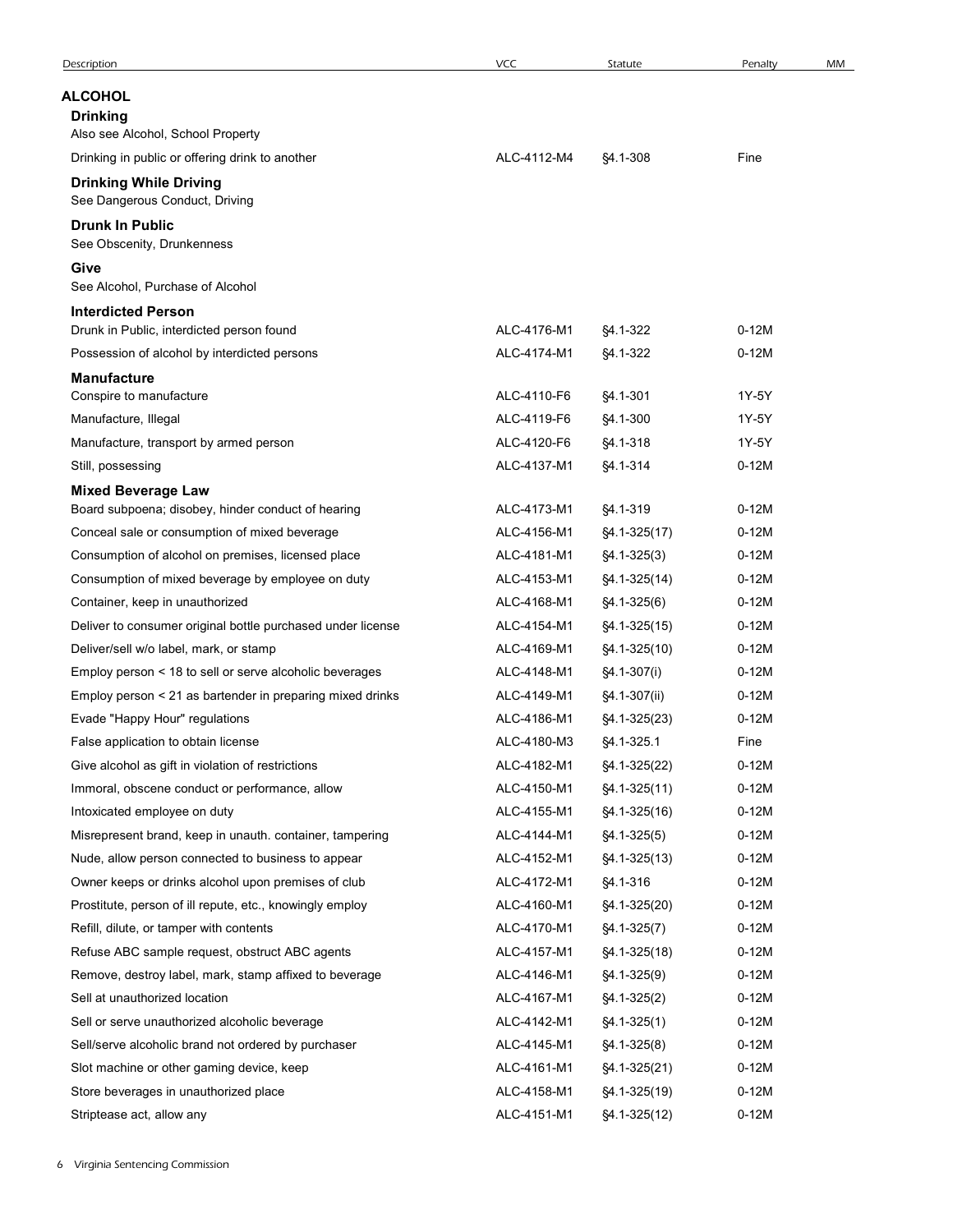| Description                                                                                               | <b>VCC</b>                 | Statute                   | Penalty            | MM  |
|-----------------------------------------------------------------------------------------------------------|----------------------------|---------------------------|--------------------|-----|
| <b>ALCOHOL</b>                                                                                            |                            |                           |                    |     |
| <b>Mixed Beverage Law</b>                                                                                 |                            |                           |                    |     |
| Transfer wine or beer licenses illegally                                                                  | ALC-4171-M1                | \$4.1-327                 | $0-12M$            |     |
| Unauthorized alcoholic beverages, keep                                                                    | ALC-4143-M1                | $$4.1-325(4)$             | $0-12M$            |     |
| Mixed beverage law violation - General                                                                    | ALC-4121-M1                | §4.1-325                  | $0-12M$            |     |
| <b>Open Container in Vehicle</b><br>See Dangerous Conduct (§18.2-323.1)                                   |                            |                           |                    |     |
| <b>Possession</b>                                                                                         |                            |                           |                    |     |
| Also see Alcohol, Under 21 Years Old                                                                      |                            |                           |                    |     |
| Possessing/transporting illegally acquired alcohol                                                        | ALC-4124-M1                | §4.1-313                  | $0-12M$            |     |
| Restaurant, possession of alcohol without license                                                         | ALC-4125-M1                | §4.1-315                  | $0-12M$            |     |
| <b>Powdered or Crystalline</b>                                                                            |                            |                           |                    |     |
| Possess, purchase, sell etc., powdered/crystalline alcohol                                                | ALC-4100-M1                | §4.1-302.2                | $0-12M$            |     |
| <b>Prisoners</b><br>Prisoners in jail, deliver alcohol to                                                 | ALC-4126-M1                | §4.1-321                  | $0-12M$            |     |
| <b>Purchase</b>                                                                                           |                            |                           |                    |     |
| Purchase alcohol for intoxicated or interdicted person                                                    | ALC-4183-M1                | $$4.1-306(A)$             | $0-12M$            |     |
| Purchase alcohol from unauthorized seller                                                                 | ALC-4129-M1                | §4.1-303                  | $0-12M$            |     |
| Purchase for resale; wine/beer from person w/o license                                                    | ALC-4141-M1                | §4.1-326                  | $0-12M$            |     |
| Purchase, give, etc., alcohol to person less than age 21                                                  | ALC-4184-M1                | $$4.1-306(A,1)$           | $0-12M$            |     |
| <b>School Property</b>                                                                                    |                            |                           |                    |     |
| Possess or drink alcohol during or after school hours                                                     | ALC-4118-M2<br>ALC-4187-M1 | $$4.1-309(B)$             | $0-6M$<br>$0-12M$  |     |
| School bus, possess or consume alcohol while transporting children<br>School grounds, drinking alcohol on | ALC-4134-M2                | §4.1-309.1<br>§4.1-309(A) | $0-6M$             |     |
| Sell                                                                                                      |                            |                           |                    |     |
| Sale by licensee, illegal alcohol                                                                         | ALC-4131-M1                | §4.1-324                  | $0-12M$            |     |
| Sale, illegal alcohol                                                                                     | ALC-4132-M1                | §4.1-302                  | $0-12M$            |     |
| Sale, illegal alcohol - subsequent                                                                        | ALC-4163-M1                | §4.1-302                  | $0-12M$            | 30D |
| Sale/serve alcohol by improper person                                                                     | ALC-4130-M1                | §4.1-307                  | $0-12M$            |     |
| Sell to person intoxicated, interdicted, or less than 21                                                  | ALC-4135-M1                | §4.1-304(A)               | $0-12M$            |     |
| <b>Taxes</b>                                                                                              |                            |                           |                    |     |
| Excise tax on beer and wine coolers; fail to pay<br>Taxes on alcohol, fail to pay, keep records           | ALC-4164-M1<br>ALC-4138-M1 | §4.1-332                  | $0-12M$<br>$0-12M$ |     |
| <b>Testing / Screenings</b><br>See Drug and Alcohol Testing                                               |                            | §4.1-331                  |                    |     |
| <b>Transport</b>                                                                                          |                            |                           |                    |     |
| Transport in excess of limits, illegal                                                                    | ALC-4140-M1                | §4.1-311                  | $0-12M$            |     |
| <b>Under 21 Years Old</b><br>Also see Traffic - Driving While Intoxicated                                 |                            |                           |                    |     |
| Fail to require proof of legal age for purchase of alcohol                                                | ALC-4189-M3                | $$4.1-304(B)$             | Fine               |     |
| False identification used to purchase, attempt to purchase or consume                                     | ALC-4178-M1                | $$4.1-305(B)$             | $0-12M$            |     |
| First offender violation; possession, etc., alcohol                                                       | ALC-4185-M1                | §4.1-305(F)               | $0-12M$            |     |
| Purchase, possession or consumption by person less than age 21                                            | ALC-4165-M1                | $$4.1-305(A)$             | $0-12M$            |     |
| <b>Vaporizing Devices</b><br>Offer for sale or sell alcohol vaporizing device                             | ALC-4105-M1                | §4.1-302.1                | $0-12M$            |     |
| Purchase or use alcohol vaporizing device                                                                 | ALC-4104-M1                | §4.1-302.1                | $0-12M$            |     |
|                                                                                                           |                            |                           |                    |     |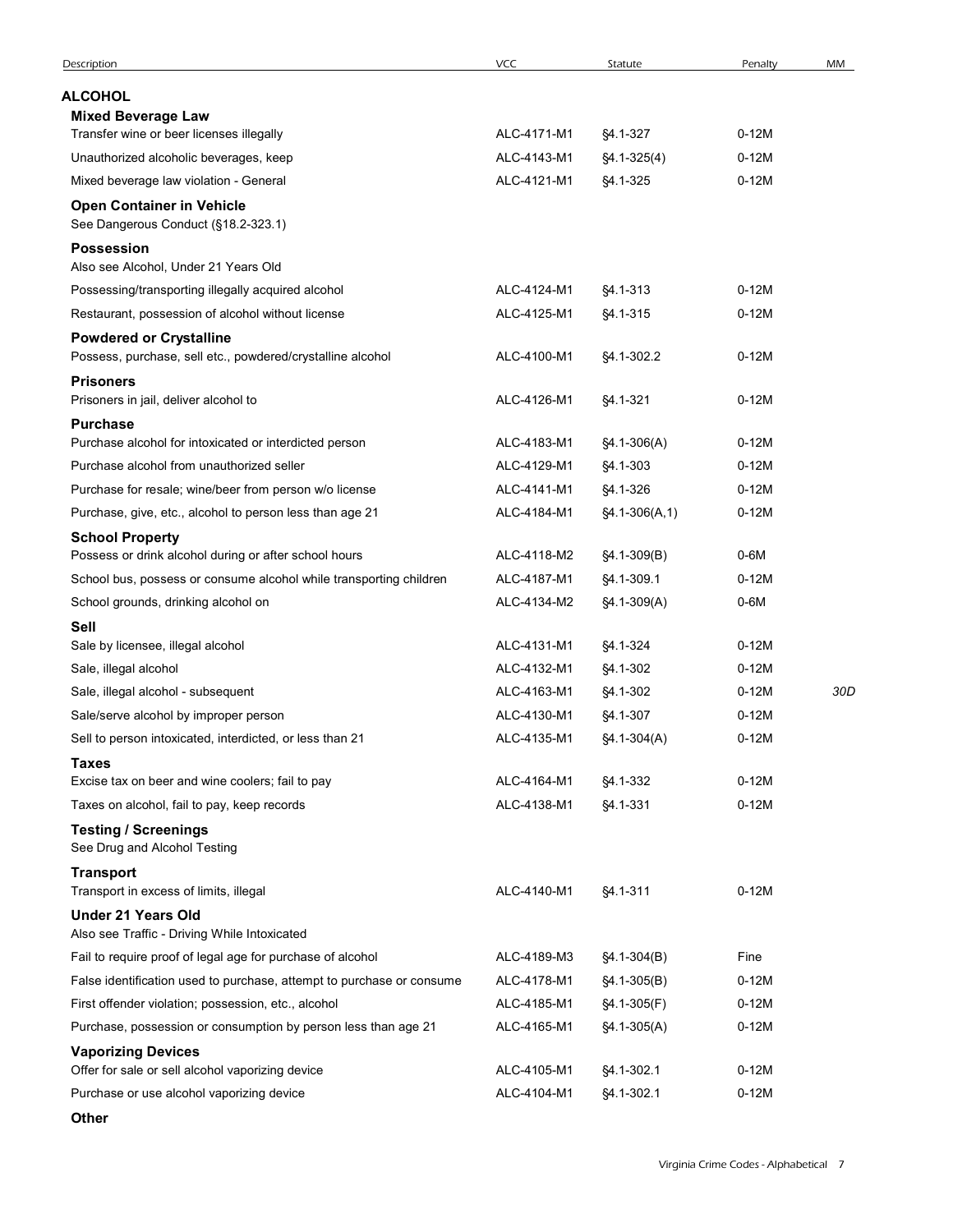| Description                                                                            | VCC         | Statute           | Penalty | MM |
|----------------------------------------------------------------------------------------|-------------|-------------------|---------|----|
|                                                                                        |             |                   |         |    |
| <b>ALCOHOL</b><br><b>Other</b>                                                         |             |                   |         |    |
| Carry alcohol in vehicle transporting passengers for hire                              | ALC-4109-M1 | §4.1-312          | $0-12M$ |    |
| Prohibited trade practices viol. of §4.1-111 or §4.1-216                               | ALC-4175-M1 | §4.1-328          | $0-12M$ |    |
| Solicitation by interested party                                                       | ALC-4136-M1 | §4.1-330          | $0-12M$ |    |
| <b>Type Not Clear</b>                                                                  |             |                   |         |    |
| Alcohol Violation - Type not clear from record                                         | ALC-4107-M9 |                   |         |    |
| Drinking where prohibited - Type not clear from record                                 | ALC-4115-S9 |                   |         |    |
| Sale, Transport, or Manufact. - Type not clear from record                             | ALC-4133-S9 |                   |         |    |
| ANIMALS                                                                                |             |                   |         |    |
| <b>Also See</b>                                                                        |             |                   |         |    |
| §§ 3.2-6503, 3.2-6522, 3.2-6525, 3.2-6539, 3.2-6554, 3.2-6566,                         |             | §18.2-403.3       |         |    |
| §§ 3.2-6504, 3.2-6508, 3.2-6518, 3.2-6553, 3.2-6570 and 3.2-6587                       |             | §18.2-403.1       |         |    |
| §§ 3.2-6509, 3.2-6510, 3.2-6511, 3.2-6519 and 3.2-6570                                 |             | §18.2-403.2       |         |    |
| §§ 3.2-6573, 3.2-6587 and 29.1-422                                                     |             |                   |         |    |
| Agriculture, Horticulture & Food                                                       |             |                   |         |    |
| Dangerous Conduct                                                                      |             |                   |         |    |
| Game, Fish, Wildlife Violations                                                        |             |                   |         |    |
| Highways                                                                               |             |                   |         |    |
| Larceny                                                                                |             |                   |         |    |
| Vandalism, Damage Property                                                             |             |                   |         |    |
| <b>Abandonment or Cruelty</b><br>Abandon companion animal in public place, see Highway |             |                   |         |    |
| Abandonment of animals                                                                 | ANM-3300-M1 | §3.2-6504         | $0-12M$ |    |
| Carry animal in cruel, inhumane manner                                                 | ANM-4578-M1 | §3.2-6570(A,vii)  | $0-12M$ |    |
| Cause or permit cruelty to animals                                                     | ANM-4577-M1 | §3.2-6570(A,viii) | $0-12M$ |    |
| Cruelty to animals, 2nd/subsq., (one act resulted in death)                            | ANM-3324-F6 | $$3.2-6570(B)$    | 1Y-5Y   |    |
| Deprive animal of food, shelter or treatment                                           | ANM-4581-M1 | §3.2-6570(A,iii)  | $0-12M$ |    |
| Further act of cruelty to animal, willfully set on foot                                | ANM-4579-M1 | §3.2-6570(A,vi)   | $0-12M$ |    |
| Inadequate care by owner                                                               | ANM-3332-M4 | §3.2-6503         | Fine    |    |
| Inadequate care of agricultural animals by owner                                       | ANM-4600-M4 | §3.2-6503.1       | Fine    |    |
| Inadequate food, water, shelter, veterinary care, 2nd or subsequent                    | ANM-4592-M2 | §3.2-6503         | $0-6M$  |    |
| Inadequate space, exercise, animal care, 2nd or subsequent                             | ANM-4593-M3 | §3.2-6503         | Fine    |    |
| Override, overload, etc., ill-treat animal                                             | ANM-4582-M1 | §3.2-6570(A,i)    | $0-12M$ |    |
| Sell animal after cruelty or neglect conviction                                        | ANM-3545-M1 | §3.2-6570.1       | $0-12M$ |    |
| Torture animal                                                                         | ANM-4583-M1 | §3.2-6570(A,ii)   | $0-12M$ |    |
| Torture/mutilate dog or cat causing death or serious injury                            | ANM-3349-F6 | §3.2-6570(F)      | 1Y-5Y   |    |
| Cruelty to animals - Type not clear from record                                        | ANM-3302-M1 | §3.2-6570(A)      | $0-12M$ |    |
| Animal Control Officer, Etc.                                                           |             |                   |         |    |
| Impersonate humane investigator                                                        | ANM-3527-M1 | $$3.2-6587(B,2)$  | $0-12M$ |    |
| Obtain release or transfer of animal for personal gain                                 | ANM-3526-M1 | $$3.2-6557(A,i)$  | $0-12M$ |    |
| Sell, etc., animal obtained in course of official duties                               | ANM-3525-M1 | §3.2-6557(A,ii)   | $0-12M$ |    |
| <b>Birds</b><br>Shooting birds for amusement                                           | ANM-3304-M4 | §3.2-6573         | Fine    |    |
| <b>Boarding Establishments/Groomer</b>                                                 |             |                   |         |    |
|                                                                                        | ANM-3333-M1 | §3.2-6518(A)      | $0-12M$ |    |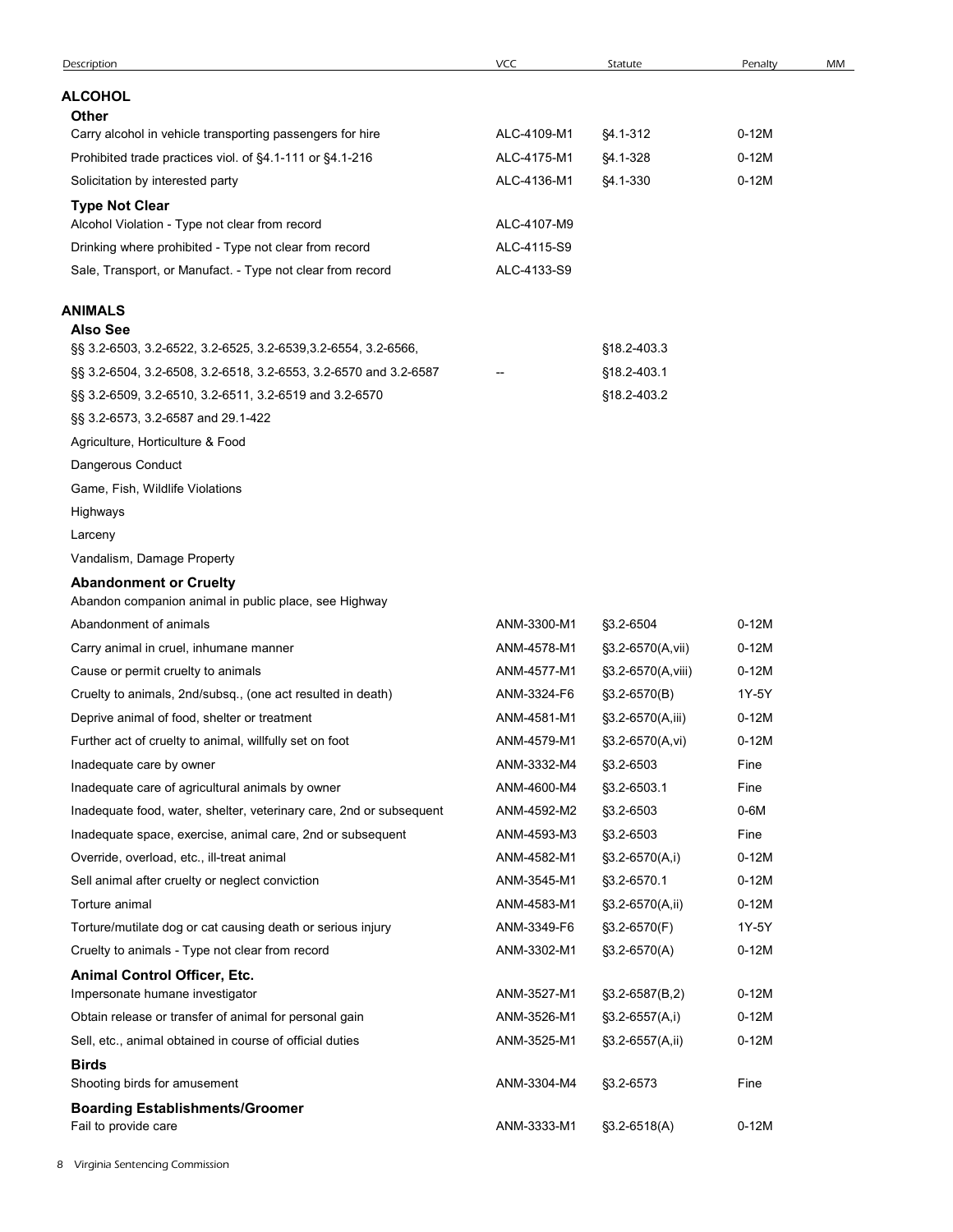|                                                                       | <b>VCC</b>  | Statute                     | Penalty   | MM |
|-----------------------------------------------------------------------|-------------|-----------------------------|-----------|----|
| ANIMALS                                                               |             |                             |           |    |
| <b>Boarding Establishments/Groomer</b>                                |             |                             |           |    |
| Fail to provide consumer with required notice                         | ANM-3335-M3 | §3.2-6519                   | Fine      |    |
| Fail to provide emergency veterinary care                             | ANM-3334-M1 | $$3.2-6518(B)$              | $0-12M$   |    |
| <b>Captive Dangerous Animals (7-1-2021)</b>                           |             |                             |           |    |
| Offer direct contact with dangerous animal                            | ANM-4604-M3 | §3.2-6595                   | Fine      |    |
| Cattle                                                                |             |                             |           |    |
| Cattle branding/registration violation                                | ANM-4691-M1 | §3.2-6109                   | $0-12M$   |    |
| <b>Contagious/Infectious Diseases</b><br>Also see Dangerous Conduct   |             |                             |           |    |
| Allow dog with contagious or infectious disease to stray (not rabies) | DOG-3308-M4 | §18.2-403.3(7)              | Fine      |    |
| Allow dog/cat with contagious or infectious disease to stray          | ANM-3528-M4 | $$3.2-6587(A, 6)$           | Fine      |    |
| Livestock/poultry, violate prevention/control measures                | ANM-4646-M1 | $$3.2-6043(A)$              | $0-12M$   |    |
| Possession of anthrax, virus, etc., w/out permission                  | ANM-4701-M1 | §3.2-6017                   | $0-12M$   |    |
| Rabid dog violations, vicious dog at large                            | DOG-3315-M4 | §3.2-6522                   | Fine      |    |
| Rabid dog violations, vicious dog at large                            | DOG-4596-M4 | $$3.2-6587(A,4)$            | Fine      |    |
| Rabies ordinance                                                      | DOG-3542-M4 | §3.2-6525                   | Fine      |    |
| Rabies ordinance                                                      | DOG-4597-M4 | $$3.2-6587(A,4)$            | Fine      |    |
| <b>Dangerous Captive Animal Exhibits</b>                              |             |                             |           |    |
| Allow direct contact with dangerous captive animal                    | ANM-4571-M3 | §3.2-6594                   | Fine      |    |
| <b>Dealer</b>                                                         |             |                             |           |    |
| Also see § 59.1-200, Consumer Protection                              |             | §3.2-6509                   |           |    |
| Dealers fail to provide vaccinations                                  | ANM-3329-M3 | §3.2-6510(B)                | Fine      |    |
| Failure of pet dealer to care for animals                             | ANM-3318-M3 | §3.2-6511                   | Fine      |    |
| False claim in livestock compensation                                 | ANM-3310-M1 | §3.2-6553                   | $0-12M$   |    |
| False claim in livestock compensation                                 | ANM-4594-M1 | $\S3.2 - 6587(B, 1)$        | $0-12M$   |    |
| Misrepresentation of animal's condition by pet dealer                 | ANM-3319-M3 | §3.2-6509                   | Fine      |    |
| Dog, Breeders                                                         |             |                             |           |    |
| Commercial dog breeder with controlling interest in releasing agency  | DOG-3544-M1 | §3.2-6507.4                 | $0-12M$   |    |
| No commercial dog breeder's license                                   | DOG-3522-M1 | §3.2-6507.1                 | $0-12M$   |    |
| Violate commercial dog breeding requirements                          | DOG-3543-M1 | §3.2-6507.2                 | $0-12M$   |    |
| Dog, Dangerous<br>Dangerous dog ordinance violation                   | DOG-3393-S9 | §3.2-6543.1                 |           |    |
| Declared dangerous dog injures/bites human                            | DOG-3537-M1 | §3.2-6540.04                | $0-12M$   |    |
| Declared dangerous dog injures/kills cat or dog                       | DOG-3536-M2 | §3.2-6540.04                | $0-6M$    |    |
| Fail to comply with dangerous dog requirement(s)                      | DOG-4572-M1 | §3.2-6540.03                | $0-12M$   |    |
| Fail to notify receiver of dangerous dog finding                      | DOG-4573-M3 | §3.2-6540.02                | Fine      |    |
| Type not clear from record - Dangerous Dog Violation                  | DOG-3539-S9 |                             |           |    |
| Dog, Guide / Leader                                                   |             |                             |           |    |
| Impede/interfere with duties performed by dog                         | DOG-3330-M3 | $$3.2-6588(A)$              | Fine      |    |
| Injure guide/leader dog                                               | DOG-3331-M1 | $$3.2-6588(B)$              | $0-12M$   |    |
| Dog, Hybrid Canine                                                    |             |                             |           |    |
| Violation of hybrid canine requirements                               | DOG-9931-M3 | §3.2-6582                   | Fine      |    |
| Violation of hybrid canine requirements - 2nd or subsequent           | DOG-9930-M1 | §3.2-6582                   | $0-12M$   |    |
| Dog, Vicious                                                          |             |                             |           |    |
| Fail to care, control, contain dog, results in serious human injury   | DOG-4588-F6 | $\S3.2 - 6540.1(D)$         | 1Y-5Y     |    |
| Local ordinance violation, vicious dog                                |             | DOG-4587-M1  §3.2-6540.1(E) | $0 - 12M$ |    |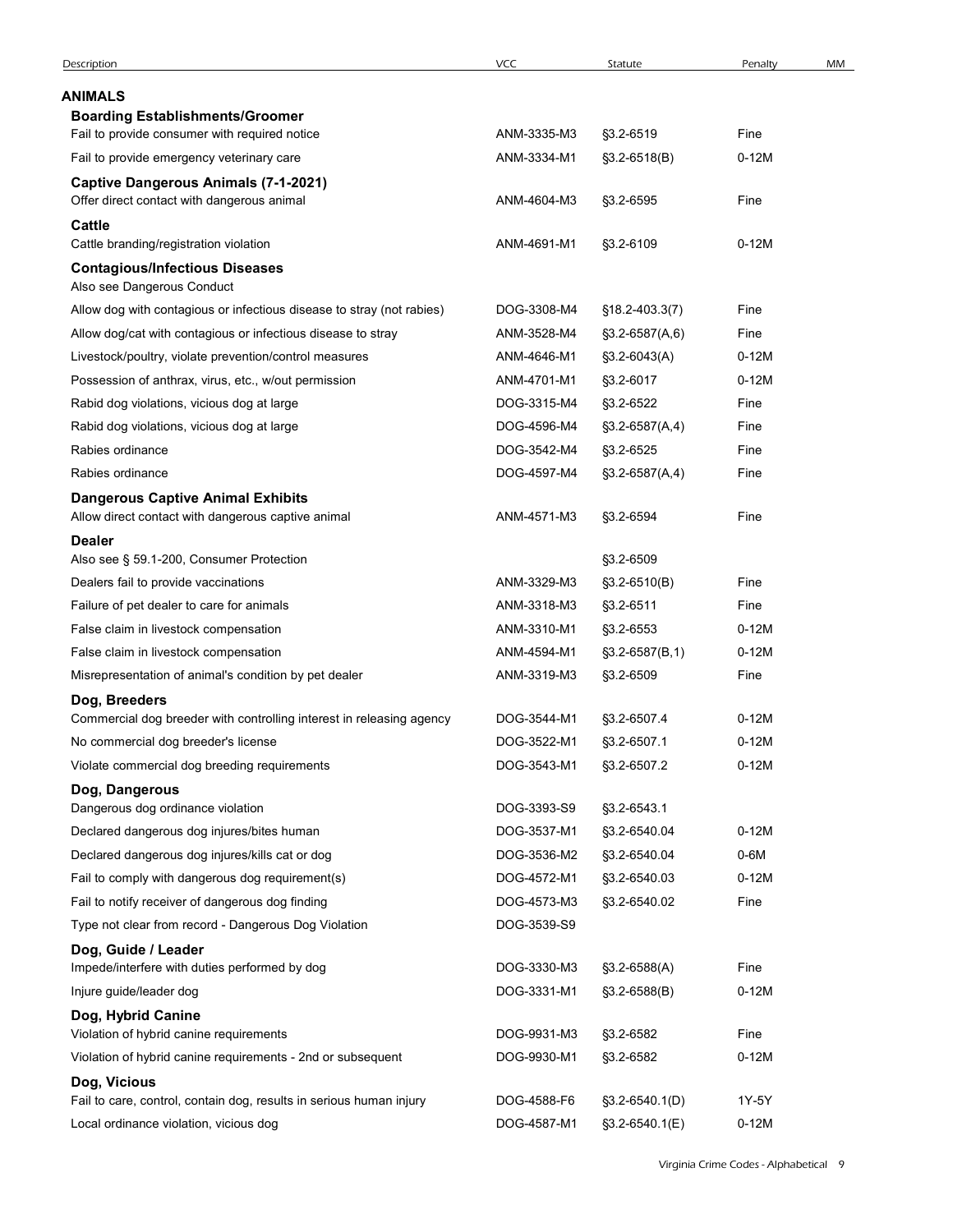| Description                                                                       | VCC         | Statute              | Penalty | MM |
|-----------------------------------------------------------------------------------|-------------|----------------------|---------|----|
| ANIMALS                                                                           |             |                      |         |    |
| Dog/Cat, Bite History                                                             |             |                      |         |    |
| Fail to disclose dog or cat bite history                                          | ANM-4584-M3 | §3.2-6509.1          | Fine    |    |
| Dog/Cat, Breeders                                                                 |             |                      |         |    |
| Offer dog or cat for sale, etc., in violation of Animal Welfare Act               | ANM-4702-M1 | $$3.2-6511.2(A)$     | $0-12M$ |    |
| Owner, staff, etc., with animal cruelty conviction                                | ANM-4575-M1 | §3.2-6511.2(B)       | $0-12M$ |    |
| Dog/Cat, Collar                                                                   |             |                      |         |    |
| Remove dog or cat collar and tag                                                  | ANM-3530-M4 | $$3.2-6587(A,8)$     | Fine    |    |
| Remove dog or cat collar and tag                                                  | DOG-3316-M4 | $$18.2 - 403.3(11)$  | Fine    |    |
| Dog/Cat, Leash Law                                                                |             |                      |         |    |
| Dog running at large ordinance violation                                          | DOG-4601-M4 | §3.2-6538            | Fine    |    |
| Dog/cat running at large, not vaccinated, etc.                                    | DOG-3541-M4 | §3.2-6525            | Fine    |    |
| Dog/cat running at large, not vaccinated, etc.                                    | DOG-4598-M4 | $$3.2-6587(A,4)$     | Fine    |    |
| Leash ordinance violation                                                         | DOG-3311-M4 | §3.2-6539            | Fine    |    |
| Leash ordinance violation                                                         | DOG-4595-M4 | $\S3.2 - 6587(A,3)$  | Fine    |    |
| Dog/Cat, License                                                                  |             |                      |         |    |
| Concealing unlicensed dog or cat                                                  | ANM-3529-M4 | $$3.2-6587(A,7)$     | Fine    |    |
| Concealing unlicensed dog or cat                                                  | DOG-3306-M4 | §18.2-403.3(10)      | Fine    |    |
| License application - false statement to secure a dog or cat license              | DOG-3325-M4 | $$3.2-6587(A,1)$     | Fine    |    |
| License application - false statement to secure a dog or cat license              | DOG-3312-M4 | $$18.2 - 403.3(8)$   | Fine    |    |
| License tax, failure to pay                                                       | DOG-3313-M4 | §3.2-6530            | Fine    |    |
| License tax, failure to pay                                                       | DOG-3540-M4 | $$3.2-6587(A,2)$     | Fine    |    |
| License tax, failure to pay                                                       | DOG-4589-M4 | $$18.2 - 403.3(9)$   | Fine    |    |
| No cat license, ordinance                                                         | ANM-4625-M4 | $$3.2-6524(B)$       | Fine    |    |
| No dog license, ordinance                                                         | DOG-4624-M4 | §3.2-6524(A)         | Fine    |    |
| Permits, foxhounds, night trials failure to secure and exhibit                    | DOG-3314-M4 | §29.1-422            | Fine    |    |
| Permits, foxhounds, night trials failure to secure; See §29.1-422                 |             | $$18.2 - 403.3(7)$   |         |    |
| Dog/Cat, Rabies<br>Rabies exposure, allow dog/cat to stray                        | ANM-4603-M1 | $$3.2-6587(B,3)$     | $0-12M$ |    |
| Dog/Cat, Sale of                                                                  |             |                      |         |    |
| Sell, display etc., dog or cat on roadside, parking lot, etc.                     | ANM-4585-M1 | §3.2-6508.1          | $0-12M$ |    |
| Dog/Cat, Shelter                                                                  |             |                      |         |    |
| Sell animal obtained from shelter                                                 | ANM-4692-M1 | §3.2-6545            | $0-12M$ |    |
| Dog/Cat, Vaccinations                                                             |             |                      |         |    |
| Fail to have dog/cat vaccinated for rabies                                        | ANM-3531-M4 | $$3.2-6521(A)$       | Fine    |    |
| Dog/Cat., License<br>Dog running at large without tag                             | DOG-4602-M4 | §3.2-6531            | Fine    |    |
|                                                                                   |             |                      |         |    |
| Dog/Companion Animal, Dispose of<br>Dead dog/companion animal, failure to dispose | DOG-3307-M4 | §3.2-6554            | Fine    |    |
| Dead dog/companion animal, failure to dispose                                     | DOG-4599-M4 | $\S3.2 - 6587(A, 5)$ | Fine    |    |
| <b>Fighting</b>                                                                   |             |                      |         |    |
| Aid or abet animal fighting                                                       | ANM-3519-M1 | $$3.2-6571(A,4)$     | $0-12M$ |    |
| Allow animal fighting on premises                                                 | ANM-3518-M1 | $$3.2-6571(A,3)$     | $0-12M$ |    |
| Attend animal fighting                                                            | ANM-3517-M1 | $$3.2-6571(A,2)$     | $0-12M$ |    |
| Promote or engage in animal fighting                                              | ANM-3516-M1 | $$3.2-6571(A,1)$     | $0-12M$ |    |
| Fighting - In Combination with § 3.2-6571(A) Offense                              |             |                      |         |    |
| Device or substance used to enhance animal's ability to fight                     | ANM-3574-F6 | $$3.2-6571(B,2)$     | 1Y-5Y   |    |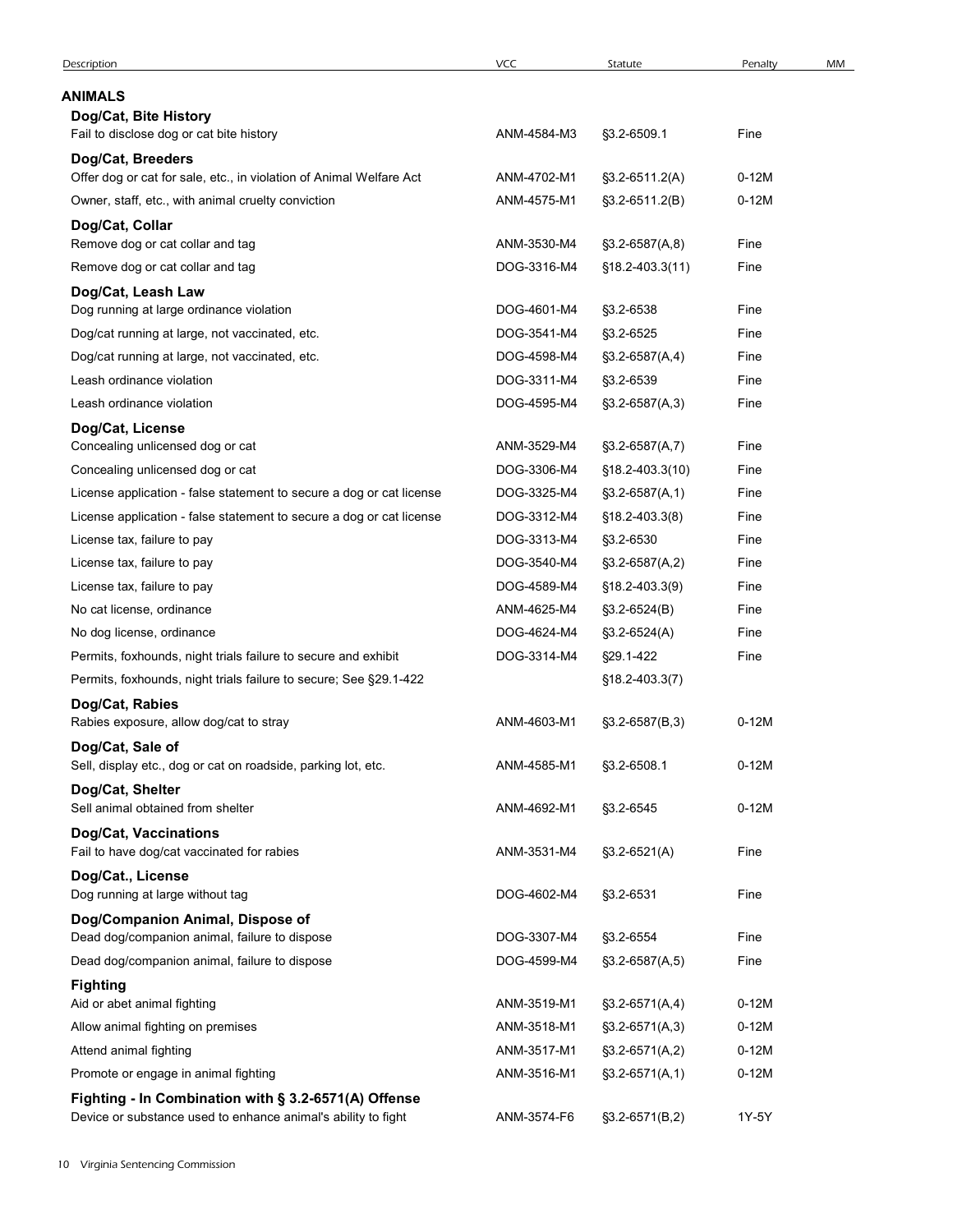| <b>Description</b>                                                                                  | VCC                        | Statute                   | Penalty            | MM |
|-----------------------------------------------------------------------------------------------------|----------------------------|---------------------------|--------------------|----|
| <b>ANIMALS</b><br>Fighting - In Combination with § 3.2-6571(A) Offense                              |                            |                           |                    |    |
| Dogfighting activity                                                                                | ANM-3573-F6                | $$3.2-6571(B,1)$          | 1Y-5Y              |    |
| Minor child allowed to attend or be involved in animal fighting                                     | ANM-3578-F6                | $$3.2-6571(B,6)$          | 1Y-5Y              |    |
| Pay or receive admission for animal fighting                                                        | ANM-3576-F6                | $\S3.2 - 6571(B, 4)$      | 1Y-5Y              |    |
| Possess, etc., animal for fighting                                                                  | ANM-3577-F6                | $$3.2-6571(B,5)$          | 1Y-5Y              |    |
| Wager money, etc., on animal fighting                                                               | ANM-3575-F6                | $\S3.2 - 6571(B,3)$       | 1Y-5Y              |    |
| Fur / Hide<br>Kill dog or cat for hide, fur or pelt                                                 | ANM-3396-M1                | §3.2-6570(E)              | $0-12M$            |    |
| Kill dog or cat for hide, fur or pelt - 2nd or subsequent                                           | ANM-3395-F6                | §3.2-6570(E)              | 1Y-5Y              |    |
| Sell garments containing dog or cat fur                                                             | ANM-3394-M9                | §3.2-6589                 | Fine               |    |
| <b>Horses</b>                                                                                       |                            |                           |                    |    |
| Equine, intentionally trip                                                                          | ANM-4580-M1                | $$3.2-6570(A,v)$          | $0-12M$            |    |
| Soring horses (affecting its gait)                                                                  | ANM-3305-M1                | §3.2-6570(A,iv)           | $0-12M$            |    |
| Immature<br>Sale of, give away baby fowl under two months old                                       | ANM-3320-M3                | $$3.2-6510(A)$            | Fine               |    |
| Sale of, give away unweaned or certain immature animals                                             | ANM-3323-M3                | $$3.2-6510(A)$            | Fine               |    |
| Import                                                                                              |                            |                           |                    |    |
| Import animal without certification                                                                 | ANM-4682-M1                | §3.2-5902                 | $0-12M$            |    |
| Livestock<br>See Property and Conveyances, Fences                                                   |                            |                           |                    |    |
| <b>Obstruction of Justice</b>                                                                       |                            |                           |                    |    |
| Also see Obstruction of Justice                                                                     |                            |                           |                    |    |
| Note: An animal control officer is a law enforcement officer                                        |                            |                           |                    |    |
| Interfere with humane investigator or state veterinarian                                            | ANM-3303-M4                | §3.2-6566                 | Fine               |    |
| <b>Pet Shops</b><br>Fail to obtain statement of no animal cruelty conviction                        | DOG-4576-M1                | §3.2-6511.1(E)            | $0-12M$            |    |
| Owner, staff, etc., with animal cruelty conviction                                                  | ANM-4574-M1                | $\S3.2 - 6511.1(D)$       | $0-12M$            |    |
| Pet shop offers dog procured from unlicensed dog breeder                                            | DOG-3520-M1                | $$3.2-6511.1(A)$          | $0-12M$            |    |
| Pet shop, failure to retain records by                                                              | DOG-4586-M1                | $$3.2-6511.1(C)$          | $0-12M$            |    |
| Unlicensed dog breeder or dealer sells dog to pet shop                                              | DOG-3521-M1                | $$3.2-6511.1(B)$          | $0-12M$            |    |
| <b>Poisoning Or Maiming</b><br>See Vandalism, Poisoning or maiming animals (§18.2-144)              |                            |                           |                    |    |
| <b>Poultry</b><br>Dead poultry, fail to provide for disposal of                                     | ANM-4688-M1                |                           | $0-12M$            |    |
| Dead poultry, unlawful disposal of                                                                  | ANM-4689-M1                | §3.2-6025<br>§3.2-6026    | $0-12M$            |    |
| Violation of Board's regulations                                                                    | ANM-4700-M1                | §3.2-6029                 | $0-12M$            |    |
| Release                                                                                             |                            |                           |                    |    |
| Unauthorized release of animals                                                                     | ANM-3347-M1                | §18.2-403.4               | $0-12M$            |    |
| <b>Shooting Enclosures</b>                                                                          |                            |                           |                    |    |
| Operate shooting enclosure without a license                                                        | ANM-3523-M1                | §3.2-6036                 | $0-12M$            |    |
| Provide livestock to unlicensed shooting enclosure<br>Species of goat, sheep, hog held not approved | ANM-3524-M1<br>ANM-3391-M1 | §3.2-6036(F)<br>§3.2-6040 | $0-12M$<br>$0-12M$ |    |
|                                                                                                     | ANM-3392-M1                | §3.2-6039                 | $0-12M$            |    |
|                                                                                                     |                            |                           |                    |    |
| Violation of Board's regulations<br><b>Swine</b>                                                    |                            |                           |                    |    |
| Feed garbage to swine<br><b>Transport</b>                                                           | ANM-4690-M1                | §3.2-6032                 | $0-12M$            |    |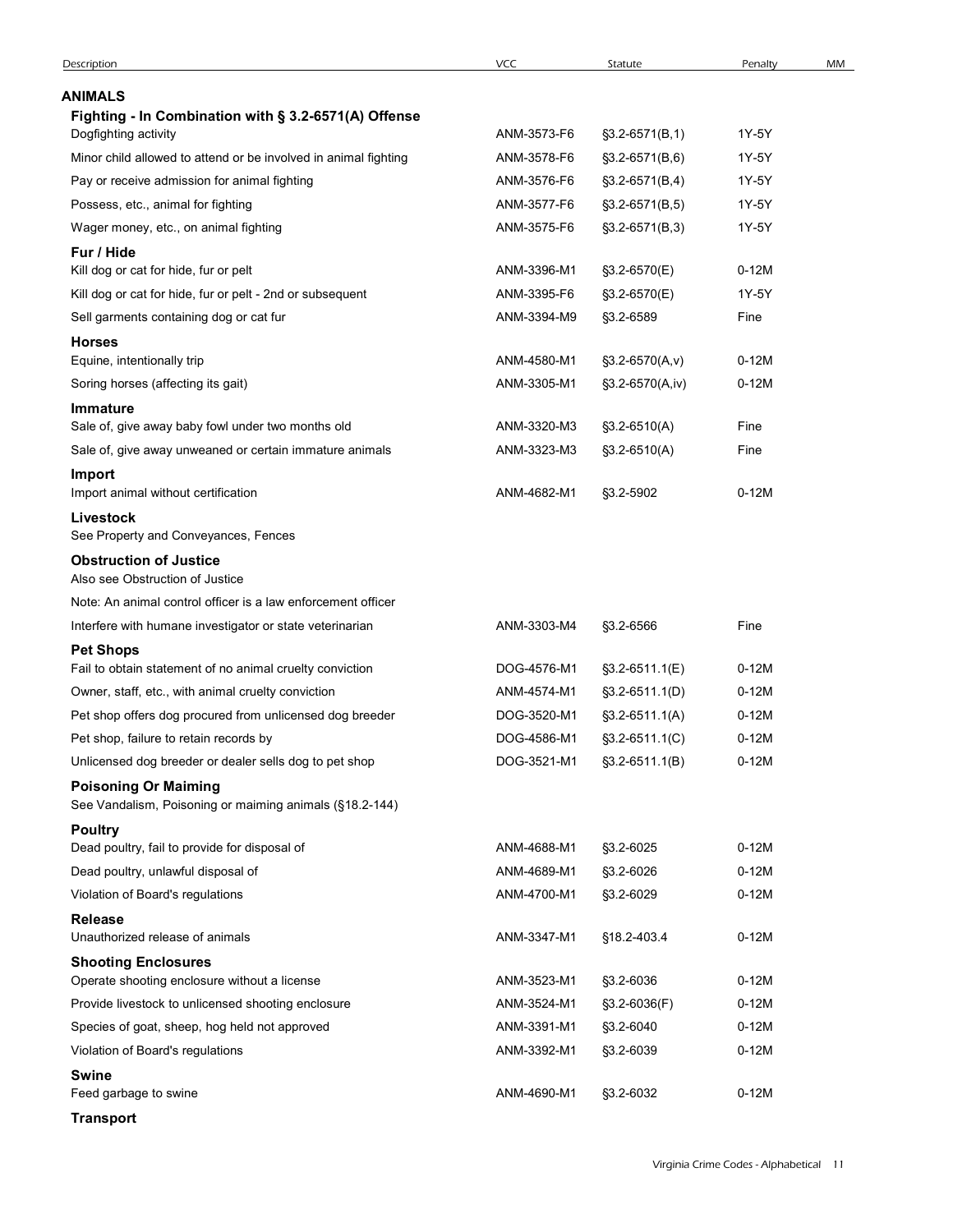| Description                                                                 | VCC                        | Statute               | Penalty              | MM |
|-----------------------------------------------------------------------------|----------------------------|-----------------------|----------------------|----|
| <b>ANIMALS</b>                                                              |                            |                       |                      |    |
| <b>Transport</b>                                                            |                            |                       |                      |    |
| Transport animals under certain conditions                                  | ANM-3317-M1                | §3.2-6508             | $0-12M$              |    |
| Veterinarian<br>Fail to allow state veterinarian to perform duty            | ANM-4648-M1                | $$3.2-6043(B)$        | $0-12M$              |    |
| <b>Type Not Clear</b>                                                       |                            |                       |                      |    |
| Animal violation - Type not clear from record                               | ANM-3346-S9                |                       |                      |    |
| Dog/cat offense - Type not clear from record                                | DOG-3309-S9                |                       |                      |    |
| ANIMALS, FAILING TO BURY OR CREMATE                                         |                            |                       |                      |    |
| <b>Refer To</b>                                                             |                            |                       |                      |    |
| Miscellaneous Crimes (§18.2-510)                                            |                            |                       |                      |    |
| ANIMALS, LEAVING DEAD ON ROAD                                               |                            |                       |                      |    |
| <b>Refer To</b>                                                             |                            |                       |                      |    |
| Dangerous Conduct (§18.2-323)                                               |                            |                       |                      |    |
| <b>ARRESTS (For Use by Police &amp; Magistrates)</b>                        |                            |                       |                      |    |
| <b>Fugitive From Justice</b>                                                | ARR-9980-S9                |                       |                      |    |
| Felony - Extradition Warrant<br>Felony arrest without warrant - Extradition | ARR-9986-S9                | §19.2-99<br>§19.2-100 | Fine                 |    |
| Misdemeanor - Extradition Warrant                                           | ARR-9981-S9                | §19.2-99              |                      |    |
| <b>Illegal Aliens</b>                                                       |                            |                       |                      |    |
| Authority to arrest illegal aliens                                          | ARR-9988-S9                | §19.2-81.6            |                      |    |
| <b>Parolee</b><br>Felony                                                    | ARR-9982-S9                | §53.1-162             |                      |    |
| Misdemeanor                                                                 | ARR-9983-S9                | §53.1-162             |                      |    |
| Probationer                                                                 |                            |                       |                      |    |
| Felony                                                                      | ARR-9984-S9                | §53.1-149             |                      |    |
| Misdemeanor                                                                 | ARR-9985-S9                | §53.1-149             |                      |    |
| <b>ARSON, EXPLOSIVES, BOMBS</b>                                             |                            |                       |                      |    |
| <b>Bomb</b>                                                                 |                            |                       |                      |    |
| Enticement to bomb<br>Hoax firebomb, explosive, construct, use or send      | ARS-2015-F5<br>ARS-2025-F6 | §18.2-84<br>§18.2-85  | 1Y-10Y<br>1Y-5Y (II) |    |
| Manufacture or possession of firebomb, explosive, etc.                      | ARS-2016-F5                | §18.2-85              | 1Y-10Y (II)          |    |
| Smoke bomb in public building                                               | ARS-2022-M2                | §18.2-87.1            | $0-6M$               |    |
| <b>Building, Dwelling Place/Church</b>                                      |                            |                       |                      |    |
| Occupied dwelling/church, aid or procure burning                            | ARS-2004-F9                | §18.2-77(A,ii)        | 5Y-Life (I)          |    |
| Occupied dwelling/church, burn                                              | ARS-2003-F9                | §18.2-77(A,i)         | 5Y-Life (I)          |    |
| Unoccupied dwelling/church, burn                                            | ARS-2005-F4                | $$18.2-77(B)$         | 2Y-10Y               |    |
| <b>Building, Other</b><br>Occupied                                          | ARS-2001-F3                | §18.2-80              | 5Y-20Y (II)          |    |
| Unoccupied - value less than \$1000                                         | ARS-2013-M1                | §18.2-80              | $0-12M$              |    |
| Unoccupied - value \$1000 or more                                           | ARS-2012-F4                | §18.2-80              | 2Y-10Y               |    |
| <b>Building, Public</b>                                                     |                            |                       |                      |    |
| Occupied                                                                    | ARS-2008-F3                | §18.2-79              | 5Y-20Y (II)          |    |
| Unoccupied<br>Fire - Woods, Etc.                                            | ARS-2009-F4                | §18.2-79              | 2Y-10Y               |    |
|                                                                             |                            |                       |                      |    |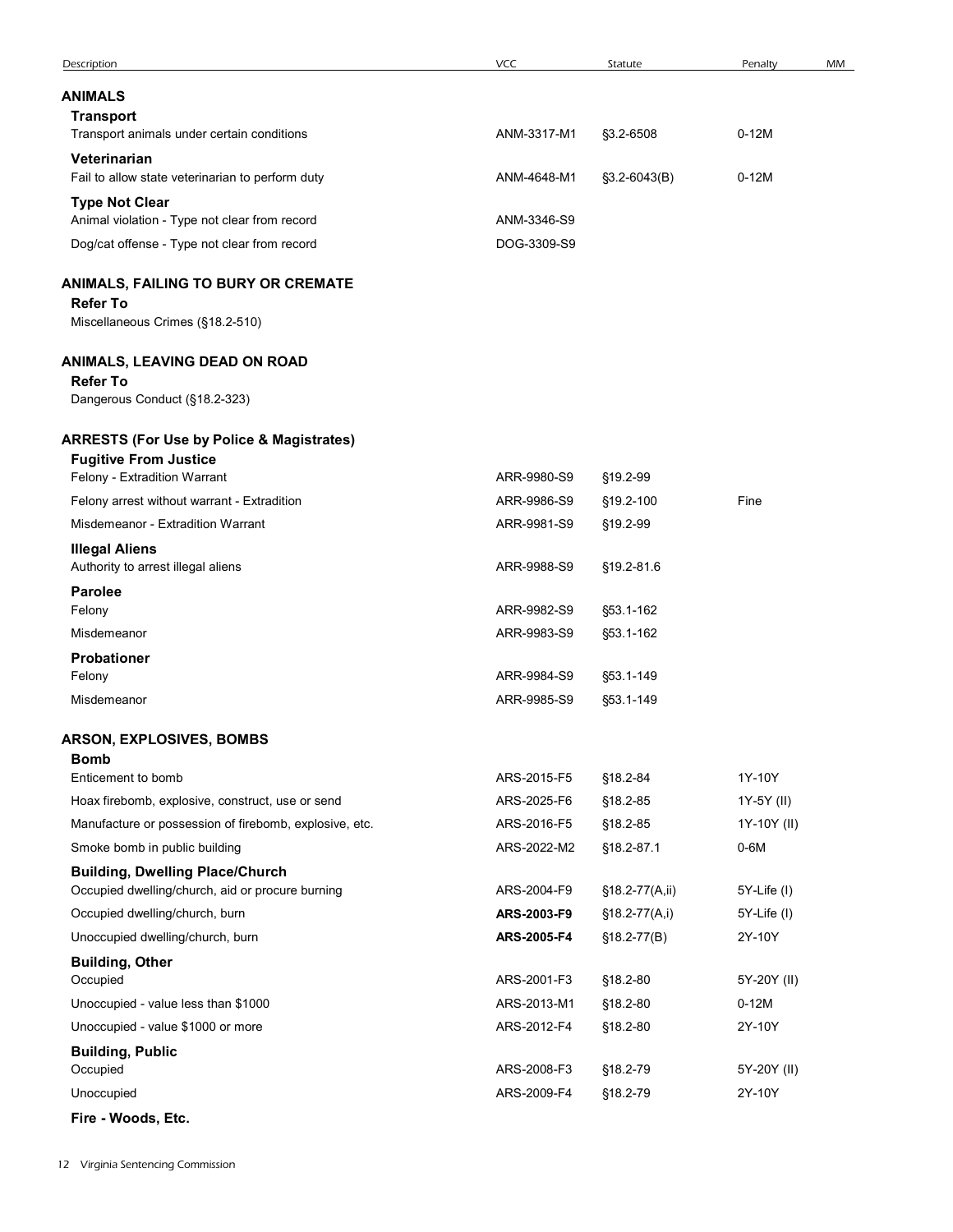| Description                                                                                                                 | <b>VCC</b>                 | Statute                  | Penalty                                | MM       |
|-----------------------------------------------------------------------------------------------------------------------------|----------------------------|--------------------------|----------------------------------------|----------|
| <b>ARSON, EXPLOSIVES, BOMBS</b><br>Fire - Woods, Etc.<br>Also see Conservation                                              |                            |                          |                                        |          |
| Carelessly cause brush fire                                                                                                 | ARS-2014-M4                | §18.2-88                 | Fine                                   |          |
| Set fire to woods, grass, fence damaging other                                                                              | ARS-2021-M1                | §18.2-87                 | $0-12M$                                |          |
| Set fire to woods, grass, fence, land - maliciously                                                                         | ARS-2020-F6                | §18.2-86                 | 1Y-5Y                                  |          |
| Personal Property, Standing Grain, Etc.<br>Value less than \$1000, destroy maliciously or w/intent to defraud               | ARS-2019-M1                | §18.2-81                 | $0-12M$                                |          |
| Value \$1000 or more, destroy maliciously or w/intent to defraud                                                            | ARS-2018-F4                | §18.2-81                 | 2Y-10Y                                 |          |
| <b>Threat or False Communication</b><br>Also see, Obstruction of Justice, False Report                                      |                            |                          |                                        |          |
| Offender under 15                                                                                                           | ARS-2024-M1                | §18.2-83                 | $0-12M$                                |          |
| Offender 15 or over                                                                                                         | ARS-2023-F5                | §18.2-83                 | 1Y-10Y                                 |          |
| <b>Other</b><br>During felony                                                                                               | ARS-2017-F4                | §18.2-82                 | 2Y-10Y                                 |          |
| <b>Type Not Clear</b>                                                                                                       |                            |                          |                                        |          |
| Arson - Type not clear from record                                                                                          | ARS-2044-S9                |                          |                                        |          |
| Bombing - Type not clear from record                                                                                        | ARS-2043-S9                |                          |                                        |          |
| Explosives - Type not clear from record                                                                                     | ARS-2042-S9                |                          |                                        |          |
| ASSAULT<br>Animal, By                                                                                                       |                            |                          |                                        |          |
| Fail to care, control, contain dog, results in serious human injury<br><b>Biological Substances and Radiological Agents</b> | ASL-3538-F6                | §18.2-52.2               | 1Y-5Y                                  |          |
| Damage facility involved w/infectious biological/radiological agents                                                        | ASL-1337-F4                | $$18.2 - 52.1(B)$        | 2Y-10Y (II)                            |          |
| Injure w/infectious biological/radiological agent, possession w/intent                                                      | ASL-1338-F5                | $$18.2 - 52.1(A)$        | 1Y-10Y (II)                            |          |
| Malicious injury by means of infectious biological/radiological agents                                                      | ASL-1344-F9                | $$18.2 - 52.1(C)$        | 5Y-30Y (II)                            |          |
| <b>Caustic Substance</b><br>Malicious injury by caustic substance or fire                                                   | ASL-1327-F9                | §18.2-52                 | 5Y-30Y (II)                            |          |
| Non-malicious injury by caustic substance or fire                                                                           | ASL-1331-F6                | §18.2-52                 | 1Y-5Y (II)                             |          |
| Drive Vehicle / Operate Watercraft While Intoxicated                                                                        |                            |                          |                                        |          |
| Serious injury, DWI vehicle with reckless disregard                                                                         | ASL-1360-F6                | $$18.2 - 51.4(A)$        | 1Y-5Y                                  |          |
| Serious injury, operate watercraft while intoxicated                                                                        | ASL-1361-F6                | $$18.2 - 51.5(A)$        | 1Y-5Y                                  |          |
| Victim permanently impaired, DWI vehicle with reckless disregard                                                            | ASL-1339-F4                | $$18.2 - 51.4(B)$        | 2Y-10Y (II)                            |          |
| Victim permanently impaired, operate watercraft while intoxicated                                                           | ASL-1346-F4                | $$18.2 - 51.5(B)$        | 2Y-10Y                                 |          |
| Also see Traffic                                                                                                            |                            |                          |                                        |          |
| <b>Firearm</b>                                                                                                              |                            |                          |                                        |          |
| Firearm use in commission of felony - first offense<br>Firearm use in commission of felony - subsequent offense             | ASL-1319-F9<br>ASL-1323-F9 | §18.2-53.1<br>§18.2-53.1 | 3Y-3Y (II)<br>5Y-5Y (II)               | 3Y<br>5Υ |
| <b>Genital Mutilation</b>                                                                                                   |                            |                          |                                        |          |
| Circumcision, etc., of minor's labia majora, etc.                                                                           | ASL-1348-F2                | $$18.2 - 51.7(A)$        | 20Y-Life                               |          |
| Parent, etc., consents to minor's labia majora circumcision, etc.                                                           | ASL-1349-F2                | $$18.2 - 51.7(B)$        | 20Y-Life                               |          |
| Parent, etc., takes minor from state, labia majora circumcision, etc.                                                       | ASL-1350-F2                | $$18.2 - 51.7(C)$        | 20Y-Life                               |          |
| Hazing<br>Hazing of gang member or recruit                                                                                  | ASL-1345-M1                | §18.2-55.1               | $0-12M$                                |          |
| Hazing of student                                                                                                           | ASL-1324-M1                | §18.2-56                 | $0-12M$                                |          |
| Law Enforcement, Court, Fire, Medical Services, Etc.<br>Also see Simple Assault - Health Care                               |                            |                          |                                        |          |
|                                                                                                                             |                            |                          | Virginia Crime Codes - Alphabetical 13 |          |
|                                                                                                                             |                            |                          |                                        |          |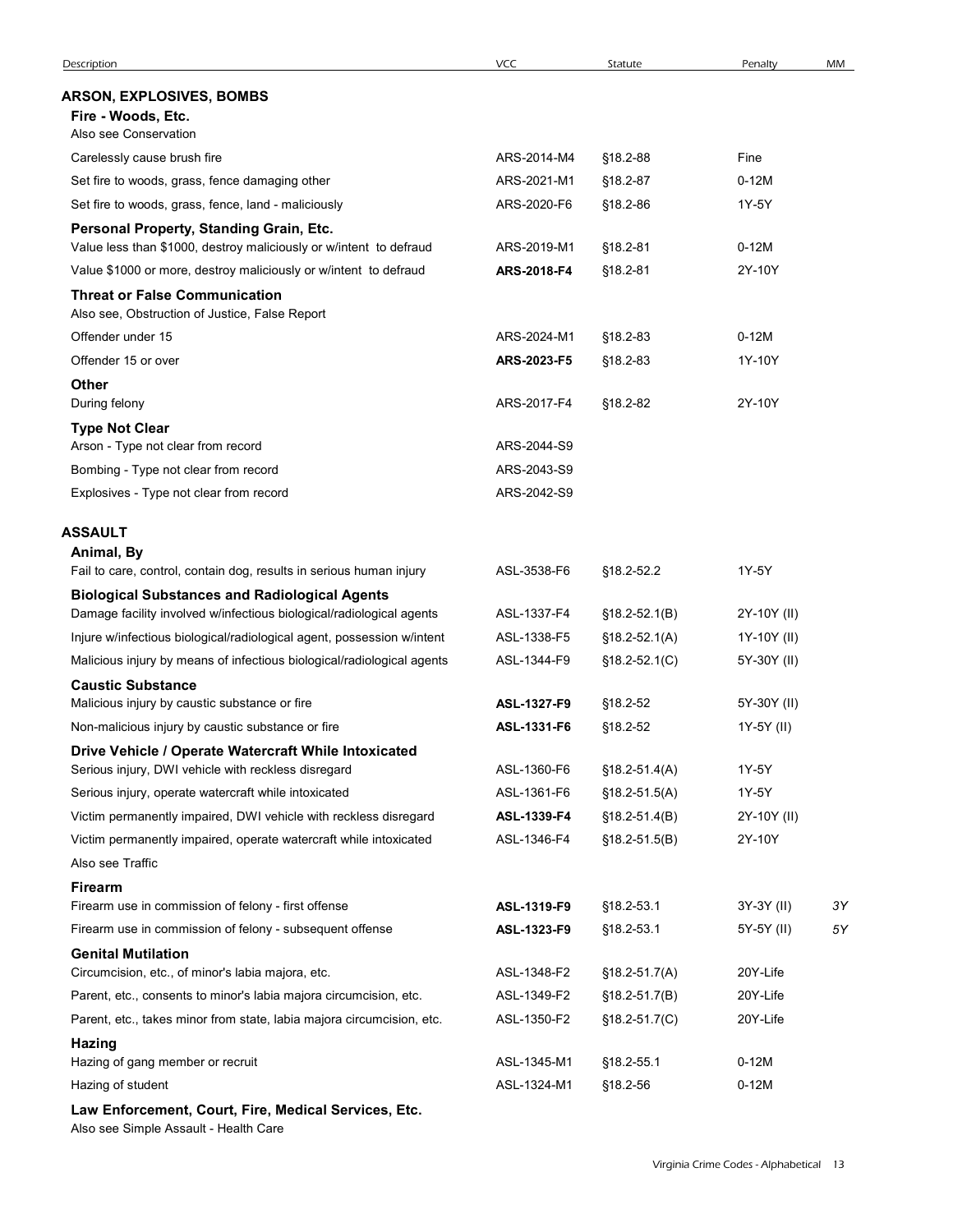| ASSAULT<br>Law Enforcement, Court, Fire, Medical Services, Etc.                                                        |             |                   |              |    |
|------------------------------------------------------------------------------------------------------------------------|-------------|-------------------|--------------|----|
|                                                                                                                        |             |                   |              |    |
|                                                                                                                        |             |                   |              |    |
| Disarm law enforcement/correctional officer of chemical/impact weapon                                                  | ASL-1357-M1 | §18.2-57.02       | $0-12M$      |    |
| Disarm law enforcement/correctional officer of firearm/stun-gun                                                        | ASL-1356-F6 | §18.2-57.02       | 1Y-5Y        |    |
| Laser, pointing at law enforcement officer, P&P officer, etc.                                                          | ASL-1343-M2 | §18.2-57.01       | 0-6M         |    |
| Malicious bodily injury to law enforcement, fire or EMS                                                                | ASL-1326-F9 | §18.2-51.1        | 5Y-30Y (II)  | 2Y |
| Non-malicious injury to law enforcement, fire/EMS personnel, etc.                                                      | ASL-1330-F6 | §18.2-51.1        | 1Y-5Y (II)   | 1Y |
| Simple assault on law enforcement, court, DOC, fire/medical, etc.                                                      | ASL-1342-F6 | $$18.2-57(C)$     | 1Y-5Y        | 6M |
| <b>Malicious Wounding</b><br>Pregnant victim perm. impaired or pregnancy terminated                                    | ASL-1340-F2 | $$18.2 - 51.2(B)$ | 20Y-Life (I) |    |
| Stab, cut, wound w/malicious intent victim perm. impaired                                                              | ASL-1336-F2 | $$18.2 - 51.2(A)$ | 20Y-Life (I) |    |
| Stab, cut, wound with malicious intent                                                                                 | ASL-1334-F3 | §18.2-51          | 5Y-20Y (II)  |    |
| Mob                                                                                                                    |             |                   |              |    |
| See Gangs §18.2-46.2                                                                                                   |             |                   |              |    |
| Shoot, cut, stab                                                                                                       | ASL-1328-F3 | §18.2-41          | 5Y-20Y (II)  |    |
| Simple, by mob                                                                                                         | ASL-1329-M1 | §18.2-42          | $0-12M$      |    |
| Poisoning                                                                                                              |             |                   |              |    |
| Adulteration of food, drug, etc., w/intent to injure or kill                                                           | ASL-1317-F3 | §18.2-54.2        | 5Y-20Y (II)  |    |
| Poison food, drugs, water, drinks w/intent to injure or kill                                                           | ASL-1332-F3 | §18.2-54.1        | 5Y-20Y (II)  |    |
| Attempt to poison, change "F" to "A" only if under § 18.2-26                                                           |             | §18.2-54.1        |              |    |
| Prisoner, Probationer, Etc.                                                                                            |             |                   |              |    |
| Assault by accused prisoner, probationer, or parolee                                                                   | ASL-1333-F5 | §18.2-55          | 1Y-10Y (II)  |    |
| <b>Simple Assault</b>                                                                                                  |             |                   |              |    |
| Also see Assault, Law Enforcement/Fire, EMS Personnel                                                                  |             |                   |              |    |
| Also see Protective Orders                                                                                             |             |                   |              |    |
| Simple assault, assault and battery                                                                                    | ASL-1313-M1 | $$18.2-57(A)$     | $0-12M$      |    |
| <b>Simple Assault - Family</b><br>Simple assault, against family member                                                | ASL-1315-M1 | $$18.2-57.2(A)$   | $0-12M$      |    |
| Simple assault, against family member, 3rd/subsequent                                                                  | ASL-1316-F6 | $$18.2-57.2(B)$   | 1Y-5Y (II)   |    |
|                                                                                                                        |             |                   |              |    |
| Simple Assault - Family First Offender Violation<br>First offender violation; assault against family (Orig. § 18.2-57) | ASL-1359-M1 | §18.2-57.3        | $0-12M$      |    |
| First offender violation; battery against family (Orig. § 18.2-57.2)                                                   | ASL-1358-M1 | §18.2-57.3        | $0-12M$      |    |
| Simple Assault - Hate Crime                                                                                            |             |                   |              |    |
| Hate crime; assault and battery (felony)                                                                               | ASL-1341-F6 | $$18.2-57(B)$     | 1Y-5Y (II)   |    |
| Hate crime; simple assault                                                                                             | ASL-1314-M1 | $$18.2-57(A)$     | $0-12M$      |    |
| Simple Assault - Health Care Provider                                                                                  |             |                   |              |    |
| Battery against health care provider in an emergency facility                                                          | ASL-1352-M1 | §18.2-57(E)       | $0-12M$      | 2D |
| Simple Assault - Teacher, School Employee                                                                              |             |                   |              |    |
| Simple assault, on teacher, principal, school employee, etc.                                                           | ASL-1312-M1 | $$18.2-57(D)$     | $0-12M$      | 2D |
| Simple assault, on teacher, principal, school employee, etc. w/weapon                                                  | ASL-1311-M1 | $$18.2-57(D)$     | $0-12M$      | 6M |
| <b>Strangulation</b>                                                                                                   |             |                   |              |    |
| Strangulation resulting in wounding or bodily injury                                                                   | ASL-1347-F6 | §18.2-51.6        | 1Y-5Y (II)   |    |
| <b>Threaten Assault</b>                                                                                                |             |                   |              |    |
| See Abusive and Insulting Language (§18.2-416)                                                                         |             |                   |              |    |
| See Simple Assault (§18.2-57(A))                                                                                       |             |                   |              |    |
| <b>Unlawful Injury</b><br>Stab, cut, wound without malicious intent                                                    | ASL-1335-F6 | §18.2-51          | 1Y-5Y (II)   |    |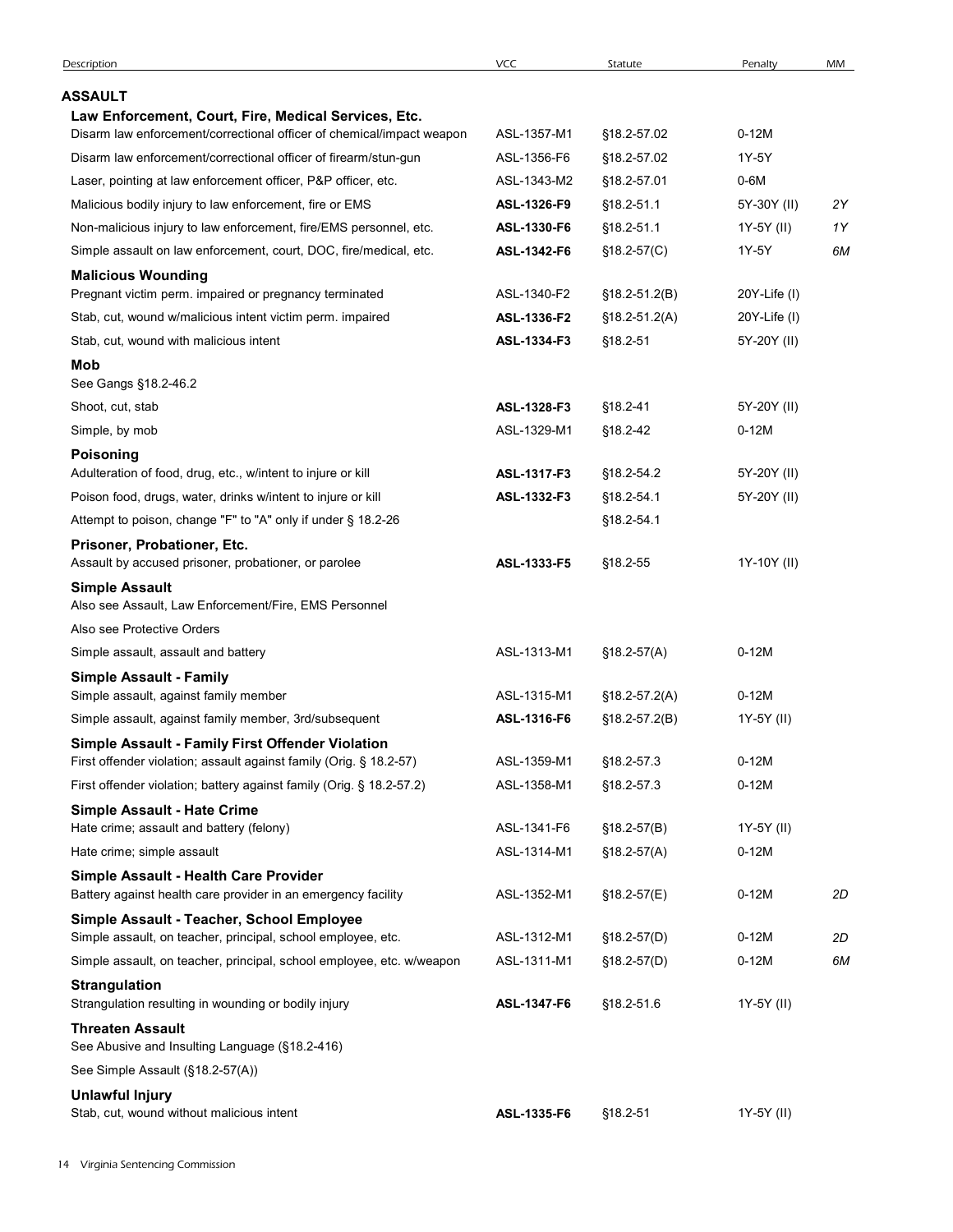| Description                                                                                                | VCC         | Statute                  | Penalty    | МM |
|------------------------------------------------------------------------------------------------------------|-------------|--------------------------|------------|----|
| <b>ASSAULT</b>                                                                                             |             |                          |            |    |
| <b>Unlawful Injury</b><br>Throw object from roof top, etc., with intent to injure                          | ASL-1355-F6 | §18.2-51.3               | 1Y-5Y (II) |    |
| <b>Weapons, Reckless Handling</b><br>See Weapons, reckless handling of firearm (§18.2-56.1)                |             |                          |            |    |
| Other                                                                                                      |             |                          |            |    |
| Also see Gangs<br>During commission of a felony                                                            | ASL-1318-F6 | §18.2-53                 | 1Y-5Y (II) |    |
| <b>Type Not Clear</b>                                                                                      |             |                          |            |    |
| Aggravated Assault - Type not clear from record                                                            | ASL-1354-F9 |                          |            |    |
| Simple Assault - Type not clear from record                                                                | ASL-1353-M9 |                          |            |    |
| <b>ATTEMPTED FELONY</b><br><b>Type</b>                                                                     |             |                          |            |    |
| Use VCC for actual offense and change "F" to "A"                                                           |             | §18.2-26                 |            |    |
| Also see Solicitation (§18.2-29)                                                                           |             |                          |            |    |
| <b>ATTEMPTED MISDEMEANOR</b>                                                                               |             |                          |            |    |
| <b>Type</b><br>Use VCC code for actual crime                                                               |             |                          |            |    |
| <b>AUTHORITIES</b><br><b>Also See</b><br>Transportation / Highways                                         |             |                          |            |    |
| <b>George Washington Toll Road Authority</b><br>Use appropriate state or local ordinance code              |             |                          |            |    |
| Violation of George Washington Authority rule or regulation                                                | AUT-9109-M1 | §Acts of Assembly        | $0-12M$    |    |
| <b>Metropolitan Washington Airport Authority</b><br>Use appropriate state or local ordinance VCC           |             | §5.1-157                 |            |    |
| <b>Richmond Metropolitan Authority</b>                                                                     |             |                          |            |    |
| Use appropriate state or local ordinance code<br>Violation of Richmond Metro. Authority rule or regulation | AUT-9110-M1 | §33.2-2917<br>§33.2-2917 | $0-12M$    |    |
|                                                                                                            |             |                          |            |    |
| <b>AUTO DEALERS</b><br><b>Dealer Plates</b>                                                                |             |                          |            |    |
| Operate vehicle on highway without dealer plates                                                           | CAR-6780-M3 | §46.2-1553               | Fine       |    |
| Operate vehicle with foreign dealer plates                                                                 | CAR-6781-M3 | §46.2-1556               | Fine       |    |
| Use dealer plates without vehicle insurance                                                                | CAR-6778-M3 | §46.2-1547               | Fine       |    |
| Use of dealer plates unlawfully                                                                            | CAR-6779-M3 | §46.2-1550               | Fine       |    |
| <b>Franchises</b><br>Also see Motor Vehicle Franchises                                                     |             | §18.2-58                 |            |    |
| <b>Insurance</b><br>Coerce buyer to purchase insurance coverage                                            | CAR-6747-M1 | §46.2-1536               | $0-12M$    |    |
| <b>Manufacturer/Distributor</b><br>Unfair trade practices                                                  | CAR-6743-M1 | §46.2-1568(B)            | $0-12M$    |    |
| Odometer<br>Fail to maintain, complete, etc., odometer statement                                           | CAR-6758-M1 | §46.2-1532               | $0-12M$    |    |
| <b>Odometer Disclosures Violations</b><br>See Code under §46.2-629                                         |             |                          |            |    |
| Sale by Owner                                                                                              |             |                          |            |    |
|                                                                                                            |             |                          |            |    |

Virginia Crime Codes - Alphabetical 15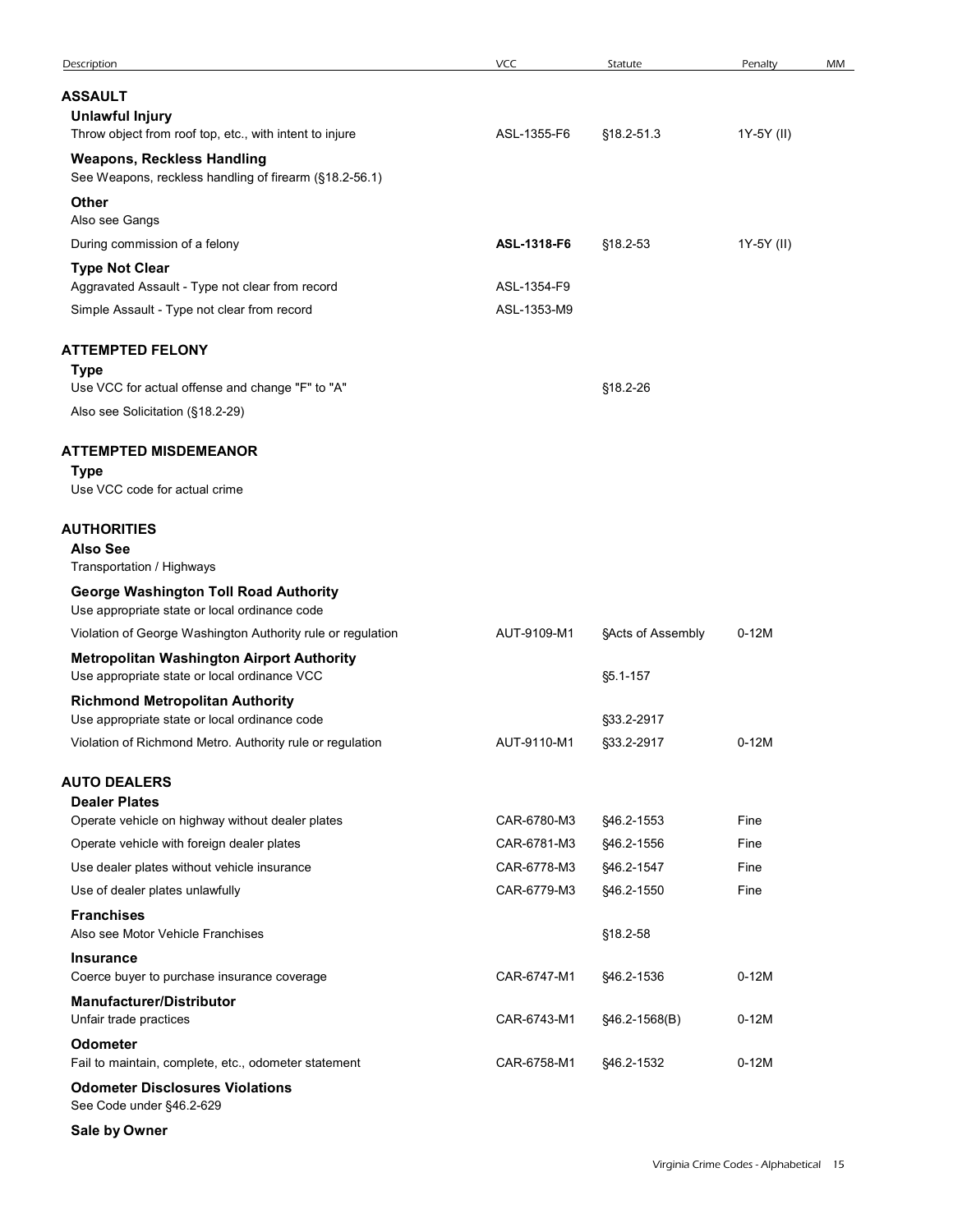| Description                                                                         | <b>VCC</b>                 | Statute                    | Penalty          | MM |
|-------------------------------------------------------------------------------------|----------------------------|----------------------------|------------------|----|
| <b>AUTO DEALERS</b>                                                                 |                            |                            |                  |    |
| Sale by Owner                                                                       |                            |                            |                  |    |
| Display or parking of used vehicle for sale, improper                               | CAR-6681-M4                | §46.2-1508.2(A)            | Fine             |    |
| <b>Trailer</b><br>Also see Trailer Dealers                                          |                            |                            |                  |    |
| <b>AUTO DEMOLISHER &amp; SALVAGE DEALER</b>                                         |                            |                            |                  |    |
| <b>Refer To</b>                                                                     |                            |                            |                  |    |
| Salvage, Nonrepairable & Rebuilt Vehicles                                           |                            |                            |                  |    |
| <b>AUTO THEFT</b>                                                                   |                            |                            |                  |    |
| <b>Refer To</b><br>Larceny, Grand (§18.2-95(2))                                     |                            |                            |                  |    |
| AUTO, MANUFACTURED HOMES, TRAILER DEALERS                                           |                            |                            |                  |    |
| <b>Also See</b>                                                                     |                            |                            |                  |    |
| Manufactured Homes                                                                  |                            |                            |                  |    |
| Motor Vehicle Franchises<br>Trailer Dealers and Auto, Trailer Dealers               |                            |                            |                  |    |
| License                                                                             |                            |                            |                  |    |
| Motor vehicle salesperson, fail to obtain license                                   | CAR-6754-M1                | §46.2-1508                 | $0-12M$          |    |
| <b>AUTO, TRAILER DEALERS</b>                                                        |                            |                            |                  |    |
| <b>Also See</b><br><b>Trailer Dealers</b>                                           |                            |                            |                  |    |
| Inspection                                                                          |                            |                            |                  |    |
| Sell auto, watercraft trailer, without official safety inspection                   | CAR-6748-M1                | §46.2-1539                 | $0-12M$          |    |
| Title<br>Certificate of title, fail to obtain                                       | CAR-6746-M1                | §46.2-1544                 | $0-12M$          |    |
|                                                                                     |                            |                            |                  |    |
| <b>BAD CHECKS</b><br><b>Refer To</b>                                                |                            |                            |                  |    |
| Fraud (§18.2-181)                                                                   |                            |                            |                  |    |
| <b>BAIL</b>                                                                         |                            |                            |                  |    |
| <b>Type</b>                                                                         |                            |                            |                  |    |
| Violation of conditions of release, pretrial release                                | BND-9975-S9                | §19.2-123                  |                  |    |
| <b>BAIL (For Use by Police)</b>                                                     |                            |                            |                  |    |
| <b>Type</b><br>Appeal conditions of bail                                            | BND-9850-S9                | §19.2-124                  |                  |    |
|                                                                                     |                            |                            |                  |    |
| <b>BAIL BONDSMAN AND ENFORCEMENT</b><br><b>Bail Bondsman</b>                        |                            |                            |                  |    |
| Bail bonding without a license                                                      | BND-5950-M1                | §9.1-185.18                | $0-12M$          |    |
| Bail bonding without a license - 3rd conviction                                     | BND-5951-F6                | §9.1-185.18                | 1Y-5Y            |    |
| <b>Bail Recovery</b>                                                                |                            |                            |                  |    |
| Bail recovery without a license<br>Bail recovery without a license - 3rd conviction | BND-5952-M1<br>BND-5953-F6 | §9.1-186.13<br>§9.1-186.13 | $0-12M$<br>1Y-5Y |    |
|                                                                                     |                            |                            |                  |    |
| <b>BANKING, TRUSTS AND FINANCE</b><br><b>Also See</b>                               |                            |                            |                  |    |
| 6 Virginia Sentencing Commission                                                    |                            |                            |                  |    |
|                                                                                     |                            |                            |                  |    |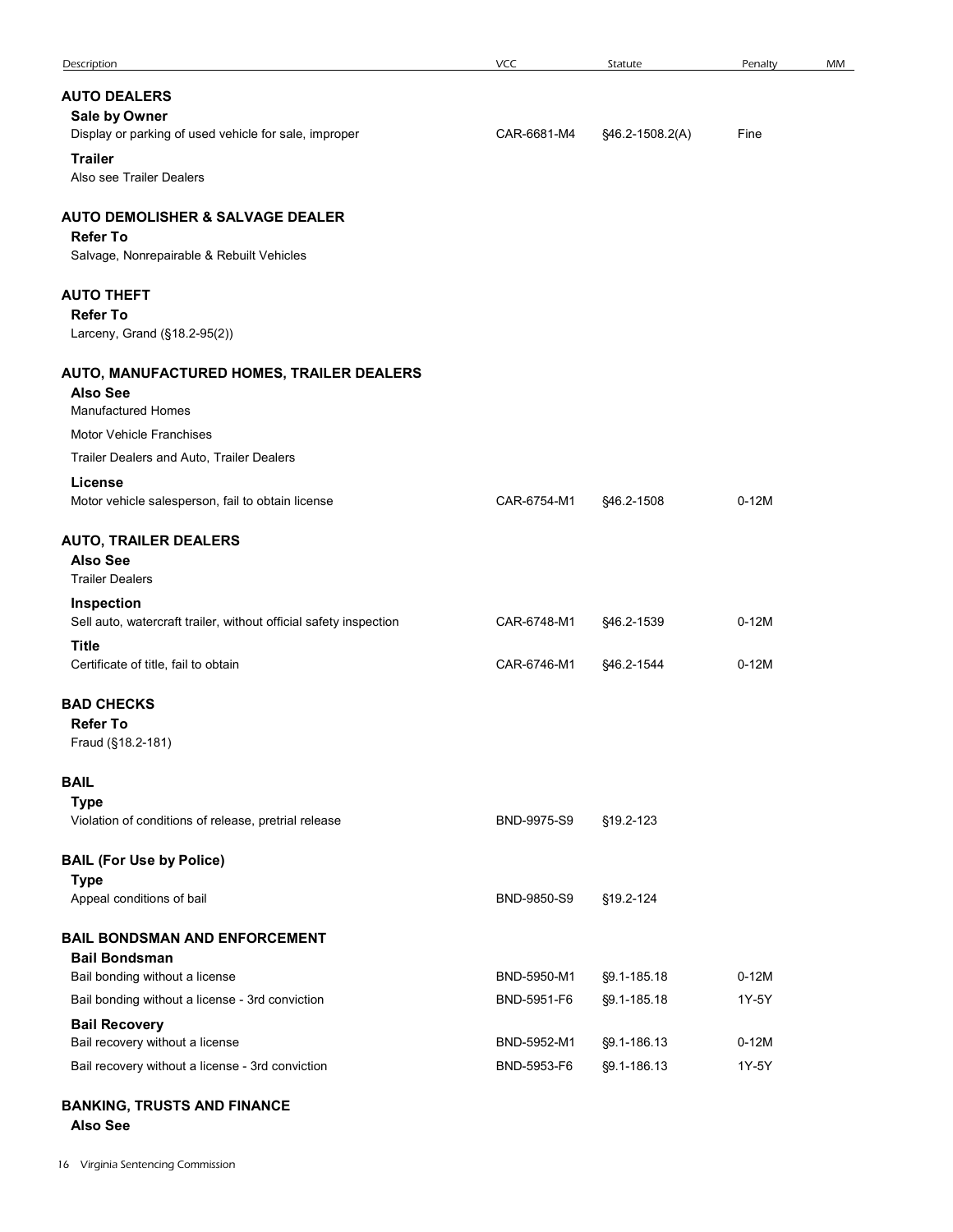# BANKING, TRUSTS AND FINANCE

# Also See

| <b>VCC</b><br><b>Description</b><br>Statute<br>Penalty<br><b>BANKING, TRUSTS AND FINANCE</b><br><b>Also See</b><br>Perjury<br><b>Bank</b><br>1Y-5Y<br>Acting after removal from management<br>BNK-5884-F6<br>§6.2-865<br>Bank terms, unlawful use of<br>BNK-5911-F6<br>§6.2-939<br>1Y-5Y<br>Banking business without authority, doing<br>BNK-5910-F6<br>§6.2-938<br>1Y-5Y<br>Derogatory statements affecting banks, make, etc.<br>BNK-5912-M1<br>§6.2-940<br>$0-12M$<br>$0-12M$<br>Employee, etc., of bank misapplies, etc., < \$1000<br>BNK-5914-M1<br>$§6.2-943(A)$<br>Employee, etc., of bank misapplies, etc., ≥ \$1000<br>BNK-5915-F9<br>1Y-20Y<br>$§6.2-943(A)$<br>False certification of bank checks<br>BNK-5869-M1<br>$0-12M$<br>§6.2-942<br>BNK-5916-F5<br>1Y-10Y<br>False entry to defraud other company or person<br>$§6.2-943(B)$<br>1Y-10Y<br>False statement on the condition of bank<br>BNK-5917-F5<br>$§6.2-943(C)$<br>Logo or symbol deceptively used for marketing<br>BNK-5913-M1<br>§6.2-941<br>$0-12M$<br>Receive deposit knowing bank/broker to be insolvent<br>BNK-5873-F9<br>§6.2-945<br>1Y-3Y<br>Violating or causing bank to violate laws<br>BNK-5918-M1<br>§6.2-944<br>$0-12M$<br><b>Check Casher</b><br>CHK-2561-M1<br>$0-12M$<br>Check casher fail to obtain registration<br>§6.2-2101<br>Use VCC for § 6.2-2101<br>§6.2-2109<br><b>Consumer Finance</b><br>$0-6M$<br>Engage in lending without a license<br>BNK-5901-M2<br>§6.2-1501<br>Use VCC for § 6.2-1501<br>§6.2-1540<br><b>Credit Counseling</b><br>$0-12M$<br>BNK-5810-M1<br>§6.2-2001<br>Provide debt management planning without a license<br>Use VCC for § 6.2-2001<br>§6.2-2022<br><b>Credit Union</b><br>1Y-5Y<br>Acting after removal from credit union management<br>BNK-5940-F6<br>§6.2-1315<br>Derogatory statements affecting credit union, make, etc.<br>BNK-5939-M3<br>§6.2-1305<br>Fine<br>1Y-5Y<br>Destroy book of account, report, statement, etc.<br>BNK-5882-F6<br>$§6.2 - 1316(4)$<br>1Y-5Y<br>Falsify book of accounts by alteration, false entry, omission, etc.<br>BNK-5879-F6<br>$§6.2 - 1316(1)$<br>$0-12M$<br>Logo or symbol deceptively used for marketing<br>BNK-5909-M1<br>§6.2-1307<br>1Y-5Y<br>Obtain signature by deceit<br>BNK-5881-F6<br>$§6.2 - 1316(3)$<br>Receive money, etc., through transaction of credit union<br>BNK-5883-F6<br>1Y-5Y<br>$§6.2 - 1316(5)$<br>1Y-5Y<br>Transmit false document to government agency<br>BNK-5880-F6<br>$§6.2 - 1316(2)$<br>Unlawful use of words "credit union"<br>BNK-5904-M1<br>$0-12M$<br>§6.2-1306<br><b>Debt Settlement Services</b><br>$0-12M$<br>No license, debt settlement services<br>BNK-5943-M1<br>§6.2-2027 |    |
|-------------------------------------------------------------------------------------------------------------------------------------------------------------------------------------------------------------------------------------------------------------------------------------------------------------------------------------------------------------------------------------------------------------------------------------------------------------------------------------------------------------------------------------------------------------------------------------------------------------------------------------------------------------------------------------------------------------------------------------------------------------------------------------------------------------------------------------------------------------------------------------------------------------------------------------------------------------------------------------------------------------------------------------------------------------------------------------------------------------------------------------------------------------------------------------------------------------------------------------------------------------------------------------------------------------------------------------------------------------------------------------------------------------------------------------------------------------------------------------------------------------------------------------------------------------------------------------------------------------------------------------------------------------------------------------------------------------------------------------------------------------------------------------------------------------------------------------------------------------------------------------------------------------------------------------------------------------------------------------------------------------------------------------------------------------------------------------------------------------------------------------------------------------------------------------------------------------------------------------------------------------------------------------------------------------------------------------------------------------------------------------------------------------------------------------------------------------------------------------------------------------------------------------------------------------------------------------------------------------------------------------------------------------------------------------|----|
|                                                                                                                                                                                                                                                                                                                                                                                                                                                                                                                                                                                                                                                                                                                                                                                                                                                                                                                                                                                                                                                                                                                                                                                                                                                                                                                                                                                                                                                                                                                                                                                                                                                                                                                                                                                                                                                                                                                                                                                                                                                                                                                                                                                                                                                                                                                                                                                                                                                                                                                                                                                                                                                                                     | MM |
|                                                                                                                                                                                                                                                                                                                                                                                                                                                                                                                                                                                                                                                                                                                                                                                                                                                                                                                                                                                                                                                                                                                                                                                                                                                                                                                                                                                                                                                                                                                                                                                                                                                                                                                                                                                                                                                                                                                                                                                                                                                                                                                                                                                                                                                                                                                                                                                                                                                                                                                                                                                                                                                                                     |    |
|                                                                                                                                                                                                                                                                                                                                                                                                                                                                                                                                                                                                                                                                                                                                                                                                                                                                                                                                                                                                                                                                                                                                                                                                                                                                                                                                                                                                                                                                                                                                                                                                                                                                                                                                                                                                                                                                                                                                                                                                                                                                                                                                                                                                                                                                                                                                                                                                                                                                                                                                                                                                                                                                                     |    |
|                                                                                                                                                                                                                                                                                                                                                                                                                                                                                                                                                                                                                                                                                                                                                                                                                                                                                                                                                                                                                                                                                                                                                                                                                                                                                                                                                                                                                                                                                                                                                                                                                                                                                                                                                                                                                                                                                                                                                                                                                                                                                                                                                                                                                                                                                                                                                                                                                                                                                                                                                                                                                                                                                     |    |
|                                                                                                                                                                                                                                                                                                                                                                                                                                                                                                                                                                                                                                                                                                                                                                                                                                                                                                                                                                                                                                                                                                                                                                                                                                                                                                                                                                                                                                                                                                                                                                                                                                                                                                                                                                                                                                                                                                                                                                                                                                                                                                                                                                                                                                                                                                                                                                                                                                                                                                                                                                                                                                                                                     |    |
|                                                                                                                                                                                                                                                                                                                                                                                                                                                                                                                                                                                                                                                                                                                                                                                                                                                                                                                                                                                                                                                                                                                                                                                                                                                                                                                                                                                                                                                                                                                                                                                                                                                                                                                                                                                                                                                                                                                                                                                                                                                                                                                                                                                                                                                                                                                                                                                                                                                                                                                                                                                                                                                                                     |    |
|                                                                                                                                                                                                                                                                                                                                                                                                                                                                                                                                                                                                                                                                                                                                                                                                                                                                                                                                                                                                                                                                                                                                                                                                                                                                                                                                                                                                                                                                                                                                                                                                                                                                                                                                                                                                                                                                                                                                                                                                                                                                                                                                                                                                                                                                                                                                                                                                                                                                                                                                                                                                                                                                                     |    |
|                                                                                                                                                                                                                                                                                                                                                                                                                                                                                                                                                                                                                                                                                                                                                                                                                                                                                                                                                                                                                                                                                                                                                                                                                                                                                                                                                                                                                                                                                                                                                                                                                                                                                                                                                                                                                                                                                                                                                                                                                                                                                                                                                                                                                                                                                                                                                                                                                                                                                                                                                                                                                                                                                     |    |
|                                                                                                                                                                                                                                                                                                                                                                                                                                                                                                                                                                                                                                                                                                                                                                                                                                                                                                                                                                                                                                                                                                                                                                                                                                                                                                                                                                                                                                                                                                                                                                                                                                                                                                                                                                                                                                                                                                                                                                                                                                                                                                                                                                                                                                                                                                                                                                                                                                                                                                                                                                                                                                                                                     |    |
|                                                                                                                                                                                                                                                                                                                                                                                                                                                                                                                                                                                                                                                                                                                                                                                                                                                                                                                                                                                                                                                                                                                                                                                                                                                                                                                                                                                                                                                                                                                                                                                                                                                                                                                                                                                                                                                                                                                                                                                                                                                                                                                                                                                                                                                                                                                                                                                                                                                                                                                                                                                                                                                                                     |    |
|                                                                                                                                                                                                                                                                                                                                                                                                                                                                                                                                                                                                                                                                                                                                                                                                                                                                                                                                                                                                                                                                                                                                                                                                                                                                                                                                                                                                                                                                                                                                                                                                                                                                                                                                                                                                                                                                                                                                                                                                                                                                                                                                                                                                                                                                                                                                                                                                                                                                                                                                                                                                                                                                                     |    |
|                                                                                                                                                                                                                                                                                                                                                                                                                                                                                                                                                                                                                                                                                                                                                                                                                                                                                                                                                                                                                                                                                                                                                                                                                                                                                                                                                                                                                                                                                                                                                                                                                                                                                                                                                                                                                                                                                                                                                                                                                                                                                                                                                                                                                                                                                                                                                                                                                                                                                                                                                                                                                                                                                     |    |
|                                                                                                                                                                                                                                                                                                                                                                                                                                                                                                                                                                                                                                                                                                                                                                                                                                                                                                                                                                                                                                                                                                                                                                                                                                                                                                                                                                                                                                                                                                                                                                                                                                                                                                                                                                                                                                                                                                                                                                                                                                                                                                                                                                                                                                                                                                                                                                                                                                                                                                                                                                                                                                                                                     |    |
|                                                                                                                                                                                                                                                                                                                                                                                                                                                                                                                                                                                                                                                                                                                                                                                                                                                                                                                                                                                                                                                                                                                                                                                                                                                                                                                                                                                                                                                                                                                                                                                                                                                                                                                                                                                                                                                                                                                                                                                                                                                                                                                                                                                                                                                                                                                                                                                                                                                                                                                                                                                                                                                                                     |    |
|                                                                                                                                                                                                                                                                                                                                                                                                                                                                                                                                                                                                                                                                                                                                                                                                                                                                                                                                                                                                                                                                                                                                                                                                                                                                                                                                                                                                                                                                                                                                                                                                                                                                                                                                                                                                                                                                                                                                                                                                                                                                                                                                                                                                                                                                                                                                                                                                                                                                                                                                                                                                                                                                                     |    |
|                                                                                                                                                                                                                                                                                                                                                                                                                                                                                                                                                                                                                                                                                                                                                                                                                                                                                                                                                                                                                                                                                                                                                                                                                                                                                                                                                                                                                                                                                                                                                                                                                                                                                                                                                                                                                                                                                                                                                                                                                                                                                                                                                                                                                                                                                                                                                                                                                                                                                                                                                                                                                                                                                     |    |
|                                                                                                                                                                                                                                                                                                                                                                                                                                                                                                                                                                                                                                                                                                                                                                                                                                                                                                                                                                                                                                                                                                                                                                                                                                                                                                                                                                                                                                                                                                                                                                                                                                                                                                                                                                                                                                                                                                                                                                                                                                                                                                                                                                                                                                                                                                                                                                                                                                                                                                                                                                                                                                                                                     |    |
|                                                                                                                                                                                                                                                                                                                                                                                                                                                                                                                                                                                                                                                                                                                                                                                                                                                                                                                                                                                                                                                                                                                                                                                                                                                                                                                                                                                                                                                                                                                                                                                                                                                                                                                                                                                                                                                                                                                                                                                                                                                                                                                                                                                                                                                                                                                                                                                                                                                                                                                                                                                                                                                                                     |    |
|                                                                                                                                                                                                                                                                                                                                                                                                                                                                                                                                                                                                                                                                                                                                                                                                                                                                                                                                                                                                                                                                                                                                                                                                                                                                                                                                                                                                                                                                                                                                                                                                                                                                                                                                                                                                                                                                                                                                                                                                                                                                                                                                                                                                                                                                                                                                                                                                                                                                                                                                                                                                                                                                                     |    |
|                                                                                                                                                                                                                                                                                                                                                                                                                                                                                                                                                                                                                                                                                                                                                                                                                                                                                                                                                                                                                                                                                                                                                                                                                                                                                                                                                                                                                                                                                                                                                                                                                                                                                                                                                                                                                                                                                                                                                                                                                                                                                                                                                                                                                                                                                                                                                                                                                                                                                                                                                                                                                                                                                     |    |
|                                                                                                                                                                                                                                                                                                                                                                                                                                                                                                                                                                                                                                                                                                                                                                                                                                                                                                                                                                                                                                                                                                                                                                                                                                                                                                                                                                                                                                                                                                                                                                                                                                                                                                                                                                                                                                                                                                                                                                                                                                                                                                                                                                                                                                                                                                                                                                                                                                                                                                                                                                                                                                                                                     |    |
|                                                                                                                                                                                                                                                                                                                                                                                                                                                                                                                                                                                                                                                                                                                                                                                                                                                                                                                                                                                                                                                                                                                                                                                                                                                                                                                                                                                                                                                                                                                                                                                                                                                                                                                                                                                                                                                                                                                                                                                                                                                                                                                                                                                                                                                                                                                                                                                                                                                                                                                                                                                                                                                                                     |    |
|                                                                                                                                                                                                                                                                                                                                                                                                                                                                                                                                                                                                                                                                                                                                                                                                                                                                                                                                                                                                                                                                                                                                                                                                                                                                                                                                                                                                                                                                                                                                                                                                                                                                                                                                                                                                                                                                                                                                                                                                                                                                                                                                                                                                                                                                                                                                                                                                                                                                                                                                                                                                                                                                                     |    |
|                                                                                                                                                                                                                                                                                                                                                                                                                                                                                                                                                                                                                                                                                                                                                                                                                                                                                                                                                                                                                                                                                                                                                                                                                                                                                                                                                                                                                                                                                                                                                                                                                                                                                                                                                                                                                                                                                                                                                                                                                                                                                                                                                                                                                                                                                                                                                                                                                                                                                                                                                                                                                                                                                     |    |
|                                                                                                                                                                                                                                                                                                                                                                                                                                                                                                                                                                                                                                                                                                                                                                                                                                                                                                                                                                                                                                                                                                                                                                                                                                                                                                                                                                                                                                                                                                                                                                                                                                                                                                                                                                                                                                                                                                                                                                                                                                                                                                                                                                                                                                                                                                                                                                                                                                                                                                                                                                                                                                                                                     |    |
|                                                                                                                                                                                                                                                                                                                                                                                                                                                                                                                                                                                                                                                                                                                                                                                                                                                                                                                                                                                                                                                                                                                                                                                                                                                                                                                                                                                                                                                                                                                                                                                                                                                                                                                                                                                                                                                                                                                                                                                                                                                                                                                                                                                                                                                                                                                                                                                                                                                                                                                                                                                                                                                                                     |    |
|                                                                                                                                                                                                                                                                                                                                                                                                                                                                                                                                                                                                                                                                                                                                                                                                                                                                                                                                                                                                                                                                                                                                                                                                                                                                                                                                                                                                                                                                                                                                                                                                                                                                                                                                                                                                                                                                                                                                                                                                                                                                                                                                                                                                                                                                                                                                                                                                                                                                                                                                                                                                                                                                                     |    |
|                                                                                                                                                                                                                                                                                                                                                                                                                                                                                                                                                                                                                                                                                                                                                                                                                                                                                                                                                                                                                                                                                                                                                                                                                                                                                                                                                                                                                                                                                                                                                                                                                                                                                                                                                                                                                                                                                                                                                                                                                                                                                                                                                                                                                                                                                                                                                                                                                                                                                                                                                                                                                                                                                     |    |
|                                                                                                                                                                                                                                                                                                                                                                                                                                                                                                                                                                                                                                                                                                                                                                                                                                                                                                                                                                                                                                                                                                                                                                                                                                                                                                                                                                                                                                                                                                                                                                                                                                                                                                                                                                                                                                                                                                                                                                                                                                                                                                                                                                                                                                                                                                                                                                                                                                                                                                                                                                                                                                                                                     |    |
|                                                                                                                                                                                                                                                                                                                                                                                                                                                                                                                                                                                                                                                                                                                                                                                                                                                                                                                                                                                                                                                                                                                                                                                                                                                                                                                                                                                                                                                                                                                                                                                                                                                                                                                                                                                                                                                                                                                                                                                                                                                                                                                                                                                                                                                                                                                                                                                                                                                                                                                                                                                                                                                                                     |    |
|                                                                                                                                                                                                                                                                                                                                                                                                                                                                                                                                                                                                                                                                                                                                                                                                                                                                                                                                                                                                                                                                                                                                                                                                                                                                                                                                                                                                                                                                                                                                                                                                                                                                                                                                                                                                                                                                                                                                                                                                                                                                                                                                                                                                                                                                                                                                                                                                                                                                                                                                                                                                                                                                                     |    |
|                                                                                                                                                                                                                                                                                                                                                                                                                                                                                                                                                                                                                                                                                                                                                                                                                                                                                                                                                                                                                                                                                                                                                                                                                                                                                                                                                                                                                                                                                                                                                                                                                                                                                                                                                                                                                                                                                                                                                                                                                                                                                                                                                                                                                                                                                                                                                                                                                                                                                                                                                                                                                                                                                     |    |
|                                                                                                                                                                                                                                                                                                                                                                                                                                                                                                                                                                                                                                                                                                                                                                                                                                                                                                                                                                                                                                                                                                                                                                                                                                                                                                                                                                                                                                                                                                                                                                                                                                                                                                                                                                                                                                                                                                                                                                                                                                                                                                                                                                                                                                                                                                                                                                                                                                                                                                                                                                                                                                                                                     |    |
|                                                                                                                                                                                                                                                                                                                                                                                                                                                                                                                                                                                                                                                                                                                                                                                                                                                                                                                                                                                                                                                                                                                                                                                                                                                                                                                                                                                                                                                                                                                                                                                                                                                                                                                                                                                                                                                                                                                                                                                                                                                                                                                                                                                                                                                                                                                                                                                                                                                                                                                                                                                                                                                                                     |    |
| $0-12M$<br>Use VCC for § 59.1-200<br>§6.2-2050                                                                                                                                                                                                                                                                                                                                                                                                                                                                                                                                                                                                                                                                                                                                                                                                                                                                                                                                                                                                                                                                                                                                                                                                                                                                                                                                                                                                                                                                                                                                                                                                                                                                                                                                                                                                                                                                                                                                                                                                                                                                                                                                                                                                                                                                                                                                                                                                                                                                                                                                                                                                                                      |    |
| <b>Money Orders</b>                                                                                                                                                                                                                                                                                                                                                                                                                                                                                                                                                                                                                                                                                                                                                                                                                                                                                                                                                                                                                                                                                                                                                                                                                                                                                                                                                                                                                                                                                                                                                                                                                                                                                                                                                                                                                                                                                                                                                                                                                                                                                                                                                                                                                                                                                                                                                                                                                                                                                                                                                                                                                                                                 |    |
| $0-12M$<br>Sale of money orders/transmissions without a license<br>BNK-5903-M1<br>§6.2-1901                                                                                                                                                                                                                                                                                                                                                                                                                                                                                                                                                                                                                                                                                                                                                                                                                                                                                                                                                                                                                                                                                                                                                                                                                                                                                                                                                                                                                                                                                                                                                                                                                                                                                                                                                                                                                                                                                                                                                                                                                                                                                                                                                                                                                                                                                                                                                                                                                                                                                                                                                                                         |    |
| Use VCC for § 6.2-1901<br>§6.2-1921                                                                                                                                                                                                                                                                                                                                                                                                                                                                                                                                                                                                                                                                                                                                                                                                                                                                                                                                                                                                                                                                                                                                                                                                                                                                                                                                                                                                                                                                                                                                                                                                                                                                                                                                                                                                                                                                                                                                                                                                                                                                                                                                                                                                                                                                                                                                                                                                                                                                                                                                                                                                                                                 |    |
| <b>Mortgage Lender and Broker</b>                                                                                                                                                                                                                                                                                                                                                                                                                                                                                                                                                                                                                                                                                                                                                                                                                                                                                                                                                                                                                                                                                                                                                                                                                                                                                                                                                                                                                                                                                                                                                                                                                                                                                                                                                                                                                                                                                                                                                                                                                                                                                                                                                                                                                                                                                                                                                                                                                                                                                                                                                                                                                                                   |    |
| 1Y-5Y<br>Act as mortgage lender, etc., without license<br>BNK-5900-F6<br>§6.2-1625                                                                                                                                                                                                                                                                                                                                                                                                                                                                                                                                                                                                                                                                                                                                                                                                                                                                                                                                                                                                                                                                                                                                                                                                                                                                                                                                                                                                                                                                                                                                                                                                                                                                                                                                                                                                                                                                                                                                                                                                                                                                                                                                                                                                                                                                                                                                                                                                                                                                                                                                                                                                  |    |
| <b>Motor Vehicle Title Loans</b>                                                                                                                                                                                                                                                                                                                                                                                                                                                                                                                                                                                                                                                                                                                                                                                                                                                                                                                                                                                                                                                                                                                                                                                                                                                                                                                                                                                                                                                                                                                                                                                                                                                                                                                                                                                                                                                                                                                                                                                                                                                                                                                                                                                                                                                                                                                                                                                                                                                                                                                                                                                                                                                    |    |
| $0-12M$<br>Title loan, violation of license provisions<br>BNK-5941-M1<br>§6.2-2201                                                                                                                                                                                                                                                                                                                                                                                                                                                                                                                                                                                                                                                                                                                                                                                                                                                                                                                                                                                                                                                                                                                                                                                                                                                                                                                                                                                                                                                                                                                                                                                                                                                                                                                                                                                                                                                                                                                                                                                                                                                                                                                                                                                                                                                                                                                                                                                                                                                                                                                                                                                                  |    |
| Use VCC for § 6.2-2201<br>§6.2-2223<br><b>Savings Institution</b>                                                                                                                                                                                                                                                                                                                                                                                                                                                                                                                                                                                                                                                                                                                                                                                                                                                                                                                                                                                                                                                                                                                                                                                                                                                                                                                                                                                                                                                                                                                                                                                                                                                                                                                                                                                                                                                                                                                                                                                                                                                                                                                                                                                                                                                                                                                                                                                                                                                                                                                                                                                                                   |    |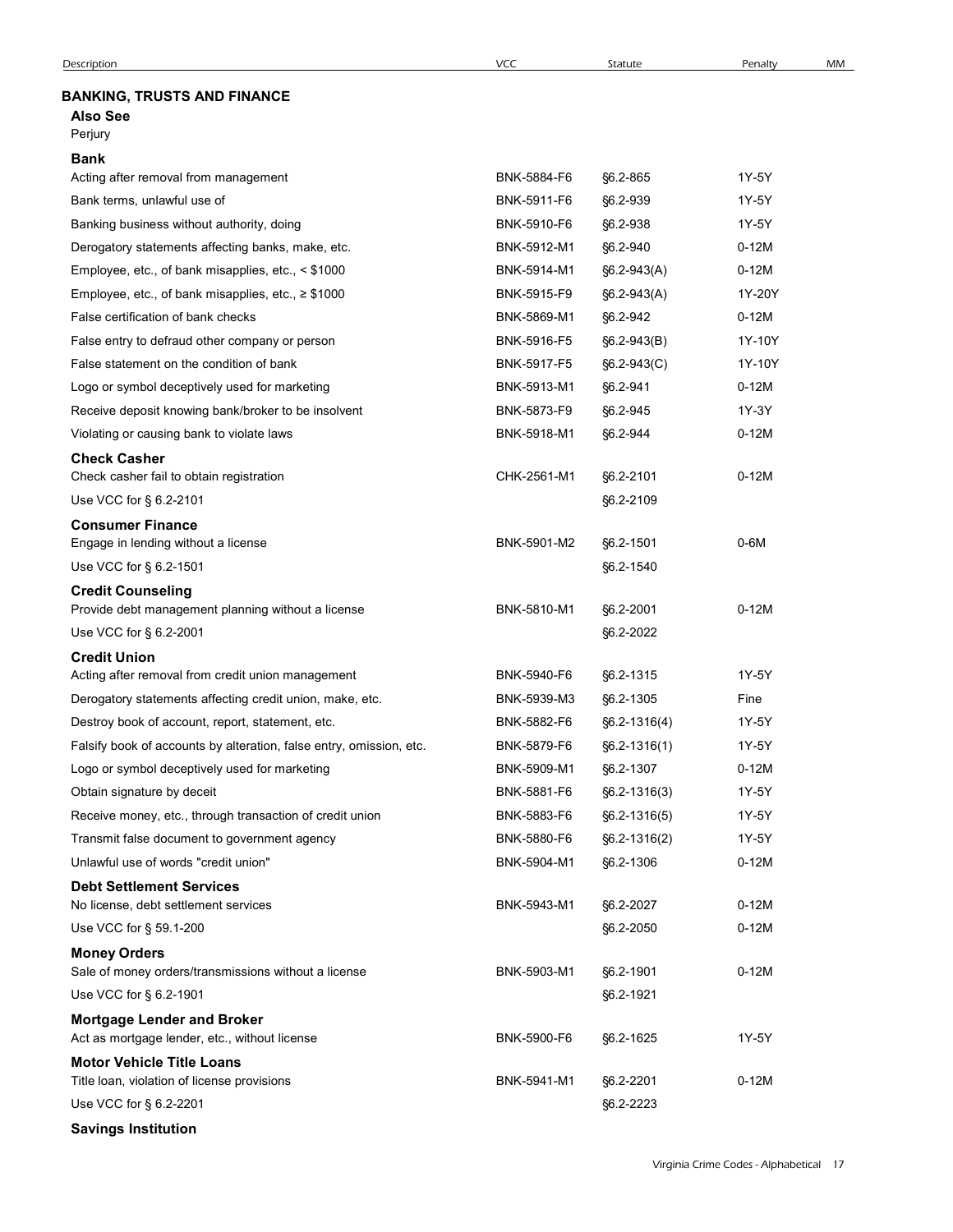| <b>VCC</b><br>MM<br>Description<br>Statute<br>Penalty<br><b>BANKING, TRUSTS AND FINANCE</b><br><b>Savings Institution</b><br>Acting after removal from savings institution management<br>BNK-5938-F6<br>§6.2-1200<br>1Y-5Y<br>BNK-5937-M2<br>§6.2-1107<br>0-6M<br>Defamation of savings institution<br>BNK-5877-F6<br>§6.2-1103<br>1Y-5Y<br>Engage in savings institution without authority<br>Fail to produce documents for examination<br>BNK-5875-M1<br>$0-12M$<br>§6.2-1203(A)<br>False statement affecting savings institution<br>BNK-5936-M1<br>§6.2-1104<br>$0-12M$<br>BNK-5874-F6<br>§6.2-1197<br>1Y-5Y<br>False statement on condition of institution<br>$0-12M$<br>Logo or symbol deceptively used for marketing<br>BNK-5908-M1<br>§6.2-1105<br>Operate savings institution without authority<br>BNK-5876-F6<br>§6.2-1203(B)<br>1Y-5Y<br>BNK-5878-F6<br>Savings bank terms, unlawful use of<br>1Y-5Y<br>§6.2-1106<br>Short-Term / Payday Loans<br>Arrange or broker payday loan<br>BNK-5906-F6<br>§6.2-1801<br>1Y-5Y<br>Make payday loan without license, in violation of provisions<br>BNK-5905-F6<br>§6.2-1801<br>1Y-5Y<br>Use VCC for § 6.2-1801<br>§6.2-1825<br><b>Trust Business</b><br>1Y-5Y<br>Acting after removal from trust management<br>BNK-5919-F6<br>§6.2-1026<br>$0-12M$<br>Derogatory statements affecting trust, make, etc.<br>BNK-5922-M1<br>§6.2-1042<br>BNK-5924-M1<br>$0-12M$<br>Employee, etc., of trust misapplies, etc., < \$1000<br>§6.2-1044(A)<br>1Y-20Y<br>Employee, etc., of trust misapplies, etc., ≥ \$1000<br>BNK-5925-F9<br>$§6.2-1044(A)$<br>BNK-5926-F5<br>1Y-10Y<br>False entry to defraud other company or person<br>$§6.2-1044(B)$<br>1Y-10Y<br>False statement on the condition of trust business<br>BNK-5927-F5<br>$§6.2 - 1044(C)$<br>Logo or symbol deceptively used for marketing<br>BNK-5923-M1<br>§6.2-1043<br>$0-12M$<br>Trust business without authority, doing<br>BNK-5920-F6<br>§6.2-1039<br>1Y-5Y<br>Trust terms, unlawful use of<br>BNK-5921-F6<br>§6.2-1040<br>1Y-5Y<br>$0-12M$<br>Violating or causing trust business to violate laws<br>BNK-5928-M1<br>§6.2-1045<br><b>Trust Subsidiaries</b><br>BNK-5930-F6<br>§6.2-1052<br>1Y-5Y<br>Acting after removal from trust subsidiary management<br>Employee, etc., of trust subsidiary misapplies, etc., < \$1000<br>BNK-5932-M1<br>$0-12M$<br>$§6.2-1062(A)$<br>Employee, etc., of trust subsidiary misapplies, etc., ≥ \$1000<br>BNK-5931-F9<br>1Y-20Y<br>§6.2-1062(A)<br>False entry to defraud other company or person<br>BNK-5933-F5<br>1Y-10Y<br>§6.2-1062(B)<br>False statement on the condition of trust subsidiary<br>BNK-5934-F5<br>1Y-10Y<br>$§6.2 - 1062(C)$<br>$0-12M$<br>Violating or causing trust subsidiary to violate laws<br>BNK-5935-M1<br>§6.2-1063<br><b>Type Not Clear</b><br>Banking and Finance - Type not clear from record<br>BNK-5942-S9 |
|----------------------------------------------------------------------------------------------------------------------------------------------------------------------------------------------------------------------------------------------------------------------------------------------------------------------------------------------------------------------------------------------------------------------------------------------------------------------------------------------------------------------------------------------------------------------------------------------------------------------------------------------------------------------------------------------------------------------------------------------------------------------------------------------------------------------------------------------------------------------------------------------------------------------------------------------------------------------------------------------------------------------------------------------------------------------------------------------------------------------------------------------------------------------------------------------------------------------------------------------------------------------------------------------------------------------------------------------------------------------------------------------------------------------------------------------------------------------------------------------------------------------------------------------------------------------------------------------------------------------------------------------------------------------------------------------------------------------------------------------------------------------------------------------------------------------------------------------------------------------------------------------------------------------------------------------------------------------------------------------------------------------------------------------------------------------------------------------------------------------------------------------------------------------------------------------------------------------------------------------------------------------------------------------------------------------------------------------------------------------------------------------------------------------------------------------------------------------------------------------------------------------------------------------------------------------------------------------------------------------------------------------------------------------------------------------------------------------------------------------------------------------------------------------------------------------------------------------------------------------------------|
|                                                                                                                                                                                                                                                                                                                                                                                                                                                                                                                                                                                                                                                                                                                                                                                                                                                                                                                                                                                                                                                                                                                                                                                                                                                                                                                                                                                                                                                                                                                                                                                                                                                                                                                                                                                                                                                                                                                                                                                                                                                                                                                                                                                                                                                                                                                                                                                                                                                                                                                                                                                                                                                                                                                                                                                                                                                                                  |
|                                                                                                                                                                                                                                                                                                                                                                                                                                                                                                                                                                                                                                                                                                                                                                                                                                                                                                                                                                                                                                                                                                                                                                                                                                                                                                                                                                                                                                                                                                                                                                                                                                                                                                                                                                                                                                                                                                                                                                                                                                                                                                                                                                                                                                                                                                                                                                                                                                                                                                                                                                                                                                                                                                                                                                                                                                                                                  |
|                                                                                                                                                                                                                                                                                                                                                                                                                                                                                                                                                                                                                                                                                                                                                                                                                                                                                                                                                                                                                                                                                                                                                                                                                                                                                                                                                                                                                                                                                                                                                                                                                                                                                                                                                                                                                                                                                                                                                                                                                                                                                                                                                                                                                                                                                                                                                                                                                                                                                                                                                                                                                                                                                                                                                                                                                                                                                  |
|                                                                                                                                                                                                                                                                                                                                                                                                                                                                                                                                                                                                                                                                                                                                                                                                                                                                                                                                                                                                                                                                                                                                                                                                                                                                                                                                                                                                                                                                                                                                                                                                                                                                                                                                                                                                                                                                                                                                                                                                                                                                                                                                                                                                                                                                                                                                                                                                                                                                                                                                                                                                                                                                                                                                                                                                                                                                                  |
|                                                                                                                                                                                                                                                                                                                                                                                                                                                                                                                                                                                                                                                                                                                                                                                                                                                                                                                                                                                                                                                                                                                                                                                                                                                                                                                                                                                                                                                                                                                                                                                                                                                                                                                                                                                                                                                                                                                                                                                                                                                                                                                                                                                                                                                                                                                                                                                                                                                                                                                                                                                                                                                                                                                                                                                                                                                                                  |
|                                                                                                                                                                                                                                                                                                                                                                                                                                                                                                                                                                                                                                                                                                                                                                                                                                                                                                                                                                                                                                                                                                                                                                                                                                                                                                                                                                                                                                                                                                                                                                                                                                                                                                                                                                                                                                                                                                                                                                                                                                                                                                                                                                                                                                                                                                                                                                                                                                                                                                                                                                                                                                                                                                                                                                                                                                                                                  |
|                                                                                                                                                                                                                                                                                                                                                                                                                                                                                                                                                                                                                                                                                                                                                                                                                                                                                                                                                                                                                                                                                                                                                                                                                                                                                                                                                                                                                                                                                                                                                                                                                                                                                                                                                                                                                                                                                                                                                                                                                                                                                                                                                                                                                                                                                                                                                                                                                                                                                                                                                                                                                                                                                                                                                                                                                                                                                  |
|                                                                                                                                                                                                                                                                                                                                                                                                                                                                                                                                                                                                                                                                                                                                                                                                                                                                                                                                                                                                                                                                                                                                                                                                                                                                                                                                                                                                                                                                                                                                                                                                                                                                                                                                                                                                                                                                                                                                                                                                                                                                                                                                                                                                                                                                                                                                                                                                                                                                                                                                                                                                                                                                                                                                                                                                                                                                                  |
|                                                                                                                                                                                                                                                                                                                                                                                                                                                                                                                                                                                                                                                                                                                                                                                                                                                                                                                                                                                                                                                                                                                                                                                                                                                                                                                                                                                                                                                                                                                                                                                                                                                                                                                                                                                                                                                                                                                                                                                                                                                                                                                                                                                                                                                                                                                                                                                                                                                                                                                                                                                                                                                                                                                                                                                                                                                                                  |
|                                                                                                                                                                                                                                                                                                                                                                                                                                                                                                                                                                                                                                                                                                                                                                                                                                                                                                                                                                                                                                                                                                                                                                                                                                                                                                                                                                                                                                                                                                                                                                                                                                                                                                                                                                                                                                                                                                                                                                                                                                                                                                                                                                                                                                                                                                                                                                                                                                                                                                                                                                                                                                                                                                                                                                                                                                                                                  |
|                                                                                                                                                                                                                                                                                                                                                                                                                                                                                                                                                                                                                                                                                                                                                                                                                                                                                                                                                                                                                                                                                                                                                                                                                                                                                                                                                                                                                                                                                                                                                                                                                                                                                                                                                                                                                                                                                                                                                                                                                                                                                                                                                                                                                                                                                                                                                                                                                                                                                                                                                                                                                                                                                                                                                                                                                                                                                  |
|                                                                                                                                                                                                                                                                                                                                                                                                                                                                                                                                                                                                                                                                                                                                                                                                                                                                                                                                                                                                                                                                                                                                                                                                                                                                                                                                                                                                                                                                                                                                                                                                                                                                                                                                                                                                                                                                                                                                                                                                                                                                                                                                                                                                                                                                                                                                                                                                                                                                                                                                                                                                                                                                                                                                                                                                                                                                                  |
|                                                                                                                                                                                                                                                                                                                                                                                                                                                                                                                                                                                                                                                                                                                                                                                                                                                                                                                                                                                                                                                                                                                                                                                                                                                                                                                                                                                                                                                                                                                                                                                                                                                                                                                                                                                                                                                                                                                                                                                                                                                                                                                                                                                                                                                                                                                                                                                                                                                                                                                                                                                                                                                                                                                                                                                                                                                                                  |
|                                                                                                                                                                                                                                                                                                                                                                                                                                                                                                                                                                                                                                                                                                                                                                                                                                                                                                                                                                                                                                                                                                                                                                                                                                                                                                                                                                                                                                                                                                                                                                                                                                                                                                                                                                                                                                                                                                                                                                                                                                                                                                                                                                                                                                                                                                                                                                                                                                                                                                                                                                                                                                                                                                                                                                                                                                                                                  |
|                                                                                                                                                                                                                                                                                                                                                                                                                                                                                                                                                                                                                                                                                                                                                                                                                                                                                                                                                                                                                                                                                                                                                                                                                                                                                                                                                                                                                                                                                                                                                                                                                                                                                                                                                                                                                                                                                                                                                                                                                                                                                                                                                                                                                                                                                                                                                                                                                                                                                                                                                                                                                                                                                                                                                                                                                                                                                  |
|                                                                                                                                                                                                                                                                                                                                                                                                                                                                                                                                                                                                                                                                                                                                                                                                                                                                                                                                                                                                                                                                                                                                                                                                                                                                                                                                                                                                                                                                                                                                                                                                                                                                                                                                                                                                                                                                                                                                                                                                                                                                                                                                                                                                                                                                                                                                                                                                                                                                                                                                                                                                                                                                                                                                                                                                                                                                                  |
|                                                                                                                                                                                                                                                                                                                                                                                                                                                                                                                                                                                                                                                                                                                                                                                                                                                                                                                                                                                                                                                                                                                                                                                                                                                                                                                                                                                                                                                                                                                                                                                                                                                                                                                                                                                                                                                                                                                                                                                                                                                                                                                                                                                                                                                                                                                                                                                                                                                                                                                                                                                                                                                                                                                                                                                                                                                                                  |
|                                                                                                                                                                                                                                                                                                                                                                                                                                                                                                                                                                                                                                                                                                                                                                                                                                                                                                                                                                                                                                                                                                                                                                                                                                                                                                                                                                                                                                                                                                                                                                                                                                                                                                                                                                                                                                                                                                                                                                                                                                                                                                                                                                                                                                                                                                                                                                                                                                                                                                                                                                                                                                                                                                                                                                                                                                                                                  |
|                                                                                                                                                                                                                                                                                                                                                                                                                                                                                                                                                                                                                                                                                                                                                                                                                                                                                                                                                                                                                                                                                                                                                                                                                                                                                                                                                                                                                                                                                                                                                                                                                                                                                                                                                                                                                                                                                                                                                                                                                                                                                                                                                                                                                                                                                                                                                                                                                                                                                                                                                                                                                                                                                                                                                                                                                                                                                  |
|                                                                                                                                                                                                                                                                                                                                                                                                                                                                                                                                                                                                                                                                                                                                                                                                                                                                                                                                                                                                                                                                                                                                                                                                                                                                                                                                                                                                                                                                                                                                                                                                                                                                                                                                                                                                                                                                                                                                                                                                                                                                                                                                                                                                                                                                                                                                                                                                                                                                                                                                                                                                                                                                                                                                                                                                                                                                                  |
|                                                                                                                                                                                                                                                                                                                                                                                                                                                                                                                                                                                                                                                                                                                                                                                                                                                                                                                                                                                                                                                                                                                                                                                                                                                                                                                                                                                                                                                                                                                                                                                                                                                                                                                                                                                                                                                                                                                                                                                                                                                                                                                                                                                                                                                                                                                                                                                                                                                                                                                                                                                                                                                                                                                                                                                                                                                                                  |
|                                                                                                                                                                                                                                                                                                                                                                                                                                                                                                                                                                                                                                                                                                                                                                                                                                                                                                                                                                                                                                                                                                                                                                                                                                                                                                                                                                                                                                                                                                                                                                                                                                                                                                                                                                                                                                                                                                                                                                                                                                                                                                                                                                                                                                                                                                                                                                                                                                                                                                                                                                                                                                                                                                                                                                                                                                                                                  |
|                                                                                                                                                                                                                                                                                                                                                                                                                                                                                                                                                                                                                                                                                                                                                                                                                                                                                                                                                                                                                                                                                                                                                                                                                                                                                                                                                                                                                                                                                                                                                                                                                                                                                                                                                                                                                                                                                                                                                                                                                                                                                                                                                                                                                                                                                                                                                                                                                                                                                                                                                                                                                                                                                                                                                                                                                                                                                  |
|                                                                                                                                                                                                                                                                                                                                                                                                                                                                                                                                                                                                                                                                                                                                                                                                                                                                                                                                                                                                                                                                                                                                                                                                                                                                                                                                                                                                                                                                                                                                                                                                                                                                                                                                                                                                                                                                                                                                                                                                                                                                                                                                                                                                                                                                                                                                                                                                                                                                                                                                                                                                                                                                                                                                                                                                                                                                                  |
|                                                                                                                                                                                                                                                                                                                                                                                                                                                                                                                                                                                                                                                                                                                                                                                                                                                                                                                                                                                                                                                                                                                                                                                                                                                                                                                                                                                                                                                                                                                                                                                                                                                                                                                                                                                                                                                                                                                                                                                                                                                                                                                                                                                                                                                                                                                                                                                                                                                                                                                                                                                                                                                                                                                                                                                                                                                                                  |
|                                                                                                                                                                                                                                                                                                                                                                                                                                                                                                                                                                                                                                                                                                                                                                                                                                                                                                                                                                                                                                                                                                                                                                                                                                                                                                                                                                                                                                                                                                                                                                                                                                                                                                                                                                                                                                                                                                                                                                                                                                                                                                                                                                                                                                                                                                                                                                                                                                                                                                                                                                                                                                                                                                                                                                                                                                                                                  |
|                                                                                                                                                                                                                                                                                                                                                                                                                                                                                                                                                                                                                                                                                                                                                                                                                                                                                                                                                                                                                                                                                                                                                                                                                                                                                                                                                                                                                                                                                                                                                                                                                                                                                                                                                                                                                                                                                                                                                                                                                                                                                                                                                                                                                                                                                                                                                                                                                                                                                                                                                                                                                                                                                                                                                                                                                                                                                  |
|                                                                                                                                                                                                                                                                                                                                                                                                                                                                                                                                                                                                                                                                                                                                                                                                                                                                                                                                                                                                                                                                                                                                                                                                                                                                                                                                                                                                                                                                                                                                                                                                                                                                                                                                                                                                                                                                                                                                                                                                                                                                                                                                                                                                                                                                                                                                                                                                                                                                                                                                                                                                                                                                                                                                                                                                                                                                                  |
|                                                                                                                                                                                                                                                                                                                                                                                                                                                                                                                                                                                                                                                                                                                                                                                                                                                                                                                                                                                                                                                                                                                                                                                                                                                                                                                                                                                                                                                                                                                                                                                                                                                                                                                                                                                                                                                                                                                                                                                                                                                                                                                                                                                                                                                                                                                                                                                                                                                                                                                                                                                                                                                                                                                                                                                                                                                                                  |
|                                                                                                                                                                                                                                                                                                                                                                                                                                                                                                                                                                                                                                                                                                                                                                                                                                                                                                                                                                                                                                                                                                                                                                                                                                                                                                                                                                                                                                                                                                                                                                                                                                                                                                                                                                                                                                                                                                                                                                                                                                                                                                                                                                                                                                                                                                                                                                                                                                                                                                                                                                                                                                                                                                                                                                                                                                                                                  |
|                                                                                                                                                                                                                                                                                                                                                                                                                                                                                                                                                                                                                                                                                                                                                                                                                                                                                                                                                                                                                                                                                                                                                                                                                                                                                                                                                                                                                                                                                                                                                                                                                                                                                                                                                                                                                                                                                                                                                                                                                                                                                                                                                                                                                                                                                                                                                                                                                                                                                                                                                                                                                                                                                                                                                                                                                                                                                  |
|                                                                                                                                                                                                                                                                                                                                                                                                                                                                                                                                                                                                                                                                                                                                                                                                                                                                                                                                                                                                                                                                                                                                                                                                                                                                                                                                                                                                                                                                                                                                                                                                                                                                                                                                                                                                                                                                                                                                                                                                                                                                                                                                                                                                                                                                                                                                                                                                                                                                                                                                                                                                                                                                                                                                                                                                                                                                                  |
|                                                                                                                                                                                                                                                                                                                                                                                                                                                                                                                                                                                                                                                                                                                                                                                                                                                                                                                                                                                                                                                                                                                                                                                                                                                                                                                                                                                                                                                                                                                                                                                                                                                                                                                                                                                                                                                                                                                                                                                                                                                                                                                                                                                                                                                                                                                                                                                                                                                                                                                                                                                                                                                                                                                                                                                                                                                                                  |
|                                                                                                                                                                                                                                                                                                                                                                                                                                                                                                                                                                                                                                                                                                                                                                                                                                                                                                                                                                                                                                                                                                                                                                                                                                                                                                                                                                                                                                                                                                                                                                                                                                                                                                                                                                                                                                                                                                                                                                                                                                                                                                                                                                                                                                                                                                                                                                                                                                                                                                                                                                                                                                                                                                                                                                                                                                                                                  |
|                                                                                                                                                                                                                                                                                                                                                                                                                                                                                                                                                                                                                                                                                                                                                                                                                                                                                                                                                                                                                                                                                                                                                                                                                                                                                                                                                                                                                                                                                                                                                                                                                                                                                                                                                                                                                                                                                                                                                                                                                                                                                                                                                                                                                                                                                                                                                                                                                                                                                                                                                                                                                                                                                                                                                                                                                                                                                  |
| BARRATRY                                                                                                                                                                                                                                                                                                                                                                                                                                                                                                                                                                                                                                                                                                                                                                                                                                                                                                                                                                                                                                                                                                                                                                                                                                                                                                                                                                                                                                                                                                                                                                                                                                                                                                                                                                                                                                                                                                                                                                                                                                                                                                                                                                                                                                                                                                                                                                                                                                                                                                                                                                                                                                                                                                                                                                                                                                                                         |
| <b>Type</b><br>Aiders and abettors<br>BAR-3203-M1<br>§18.2-453<br>$0-12M$                                                                                                                                                                                                                                                                                                                                                                                                                                                                                                                                                                                                                                                                                                                                                                                                                                                                                                                                                                                                                                                                                                                                                                                                                                                                                                                                                                                                                                                                                                                                                                                                                                                                                                                                                                                                                                                                                                                                                                                                                                                                                                                                                                                                                                                                                                                                                                                                                                                                                                                                                                                                                                                                                                                                                                                                        |
| Engage in barratry (stir up law suits)<br>BAR-3204-M1<br>§18.2-452<br>$0-12M$                                                                                                                                                                                                                                                                                                                                                                                                                                                                                                                                                                                                                                                                                                                                                                                                                                                                                                                                                                                                                                                                                                                                                                                                                                                                                                                                                                                                                                                                                                                                                                                                                                                                                                                                                                                                                                                                                                                                                                                                                                                                                                                                                                                                                                                                                                                                                                                                                                                                                                                                                                                                                                                                                                                                                                                                    |
|                                                                                                                                                                                                                                                                                                                                                                                                                                                                                                                                                                                                                                                                                                                                                                                                                                                                                                                                                                                                                                                                                                                                                                                                                                                                                                                                                                                                                                                                                                                                                                                                                                                                                                                                                                                                                                                                                                                                                                                                                                                                                                                                                                                                                                                                                                                                                                                                                                                                                                                                                                                                                                                                                                                                                                                                                                                                                  |
| <b>BEHAVIORAL HEALTH</b>                                                                                                                                                                                                                                                                                                                                                                                                                                                                                                                                                                                                                                                                                                                                                                                                                                                                                                                                                                                                                                                                                                                                                                                                                                                                                                                                                                                                                                                                                                                                                                                                                                                                                                                                                                                                                                                                                                                                                                                                                                                                                                                                                                                                                                                                                                                                                                                                                                                                                                                                                                                                                                                                                                                                                                                                                                                         |
| Developmental Disabilities Mortality Review Team                                                                                                                                                                                                                                                                                                                                                                                                                                                                                                                                                                                                                                                                                                                                                                                                                                                                                                                                                                                                                                                                                                                                                                                                                                                                                                                                                                                                                                                                                                                                                                                                                                                                                                                                                                                                                                                                                                                                                                                                                                                                                                                                                                                                                                                                                                                                                                                                                                                                                                                                                                                                                                                                                                                                                                                                                                 |
| Violation of confidentiality, Disabilities Mortality Team<br>HEA-5554-M3<br>§37.2-314.1<br>Fine                                                                                                                                                                                                                                                                                                                                                                                                                                                                                                                                                                                                                                                                                                                                                                                                                                                                                                                                                                                                                                                                                                                                                                                                                                                                                                                                                                                                                                                                                                                                                                                                                                                                                                                                                                                                                                                                                                                                                                                                                                                                                                                                                                                                                                                                                                                                                                                                                                                                                                                                                                                                                                                                                                                                                                                  |

# **BICYCLES**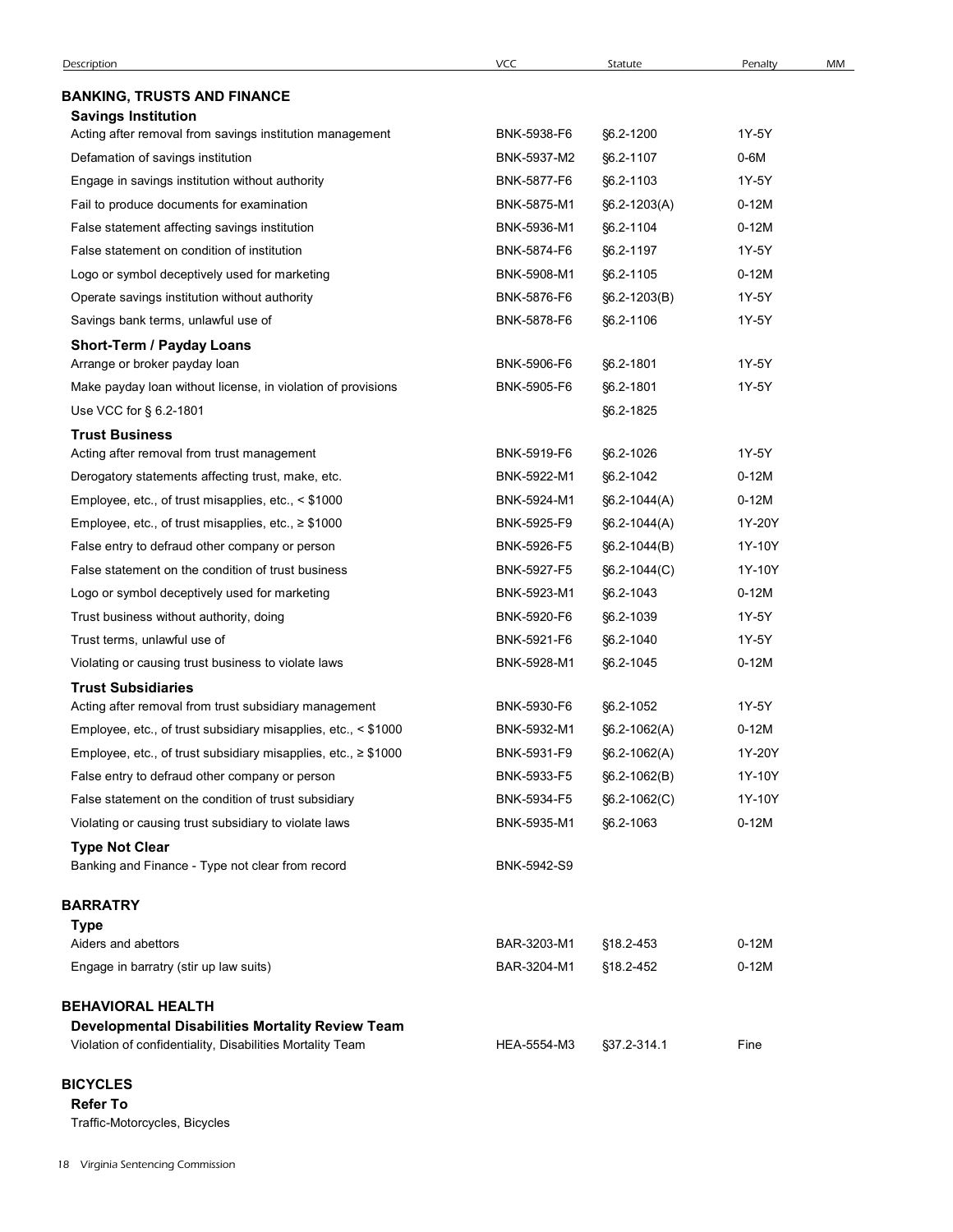| Description                                                                             | <b>VCC</b>  | Statute             | Penalty | MM |
|-----------------------------------------------------------------------------------------|-------------|---------------------|---------|----|
| <b>BIGAMY</b>                                                                           |             |                     |         |    |
| <b>Refer To</b>                                                                         |             |                     |         |    |
| Sex Offenses (§18.2-362)                                                                |             |                     |         |    |
| <b>BINGO</b>                                                                            |             |                     |         |    |
| <b>Refer To</b>                                                                         |             |                     |         |    |
| Gambling                                                                                |             |                     |         |    |
| <b>BIRTH CERTIFICATES</b>                                                               |             |                     |         |    |
| <b>Refer To</b>                                                                         |             |                     |         |    |
| Fraud, Birth Certificates or Vital Records                                              |             |                     |         |    |
| <b>BOATING</b>                                                                          |             |                     |         |    |
| <b>Ballast Water Discharge</b>                                                          |             |                     |         |    |
| See Game, Fish & Wildlife                                                               |             |                     |         |    |
| <b>Hit and Run</b>                                                                      |             |                     |         |    |
| Fail to stop and assist, property damage                                                | BOT-6219-M1 | §29.1-740           | $0-12M$ |    |
| Fail to stop and assist, serious injury or death                                        | BOT-6218-F6 | §29.1-740           | 1Y-5Y   |    |
| <b>Improper</b><br>Operate boat, skis, surfboard, in improper manner                    | BOT-6214-M3 | §29.1-738.01        | Fine    |    |
| Intoxicated<br>Also see Assault                                                         |             |                     |         |    |
| Operate boat while intoxicated                                                          | BOT-6212-M1 | §29.1-738(B)        | $0-12M$ |    |
| Refuse blood/breath test                                                                | BOT-6215-S9 | §29.1-738.2         | Fine    |    |
| <b>Law Enforcement Elude</b>                                                            |             |                     |         |    |
| Attempt to elude game warden/law enforcement                                            | BOT-6217-M1 | $\S29.1 - 739.1(B)$ | $0-12M$ |    |
| Fail to stop for game warden/law enforcement                                            | BOT-6216-M3 | $\S29.1 - 739.1(A)$ | Fine    |    |
| <b>Operation Prohibited</b>                                                             |             |                     |         |    |
| Operate watercraft, etc., after ordered not to by court                                 | BOT-6265-M2 | §29.1-738.4         | $0-6M$  |    |
| Operate watercraft, etc., after ordered not to by court, 2nd/subsq.                     | BOT-6266-M1 | §29.1-738.4         | $0-12M$ |    |
| <b>Perjury</b><br>See Perjury                                                           |             |                     |         |    |
| <b>Reckless</b>                                                                         |             |                     |         |    |
| Operate boat, skis, surfboard in reckless manner                                        | BOT-6211-M1 | §29.1-738(A)        | $0-12M$ |    |
| Reckless operation of personal watercraft - first offense                               | BOT-6232-M1 | §29.1-738.03        | $0-12M$ |    |
| Reckless operation of personal watercraft - subsequent offense                          | BOT-6233-M1 | §29.1-738.03        | $0-12M$ |    |
| Spearfishing in a reckless manner, while diving                                         | BOT-6268-M1 | §29.1-738           | $0-12M$ |    |
| Registration                                                                            |             |                     |         |    |
| Fail to have boat numbered                                                              | BOT-6209-M4 | §29.1-703           | Fine    |    |
| Fail to register and/or display number on boat                                          | BOT-6208-M4 | §29.1-702           | Fine    |    |
| <b>Safety Course</b><br>Operate watercraft under the age of 16 or without safety course | BOT-6222-M4 | $$29.1-748(A,1)$    | Fine    |    |
| Operate watercraft without safety course                                                | BOT-6239-M4 | §29.1-748(A,2)      | Fine    |    |
| Permit person under 16 to operate watercraft w/o safety course                          | BOT-6227-M4 | §29.1-749           | Fine    |    |
| Rent without completing basic safety course                                             | BOT-6236-M4 | §29.1-736(C)        | Fine    |    |
| Salesman/demonstrator engage in business w/out safety course                            | BOT-6237-M4 | §29.1-808.1         | Fine    |    |
| Title, Etc.                                                                             |             |                     |         |    |
| Certificate of title, fail to surrender after loan paid                                 | BOT-6228-M1 | §29.1-730           | $0-12M$ |    |
| Title, possession by a person other than lawful holder                                  | BOT-6230-M1 | §29.1-732           | $0-12M$ |    |
|                                                                                         |             |                     |         |    |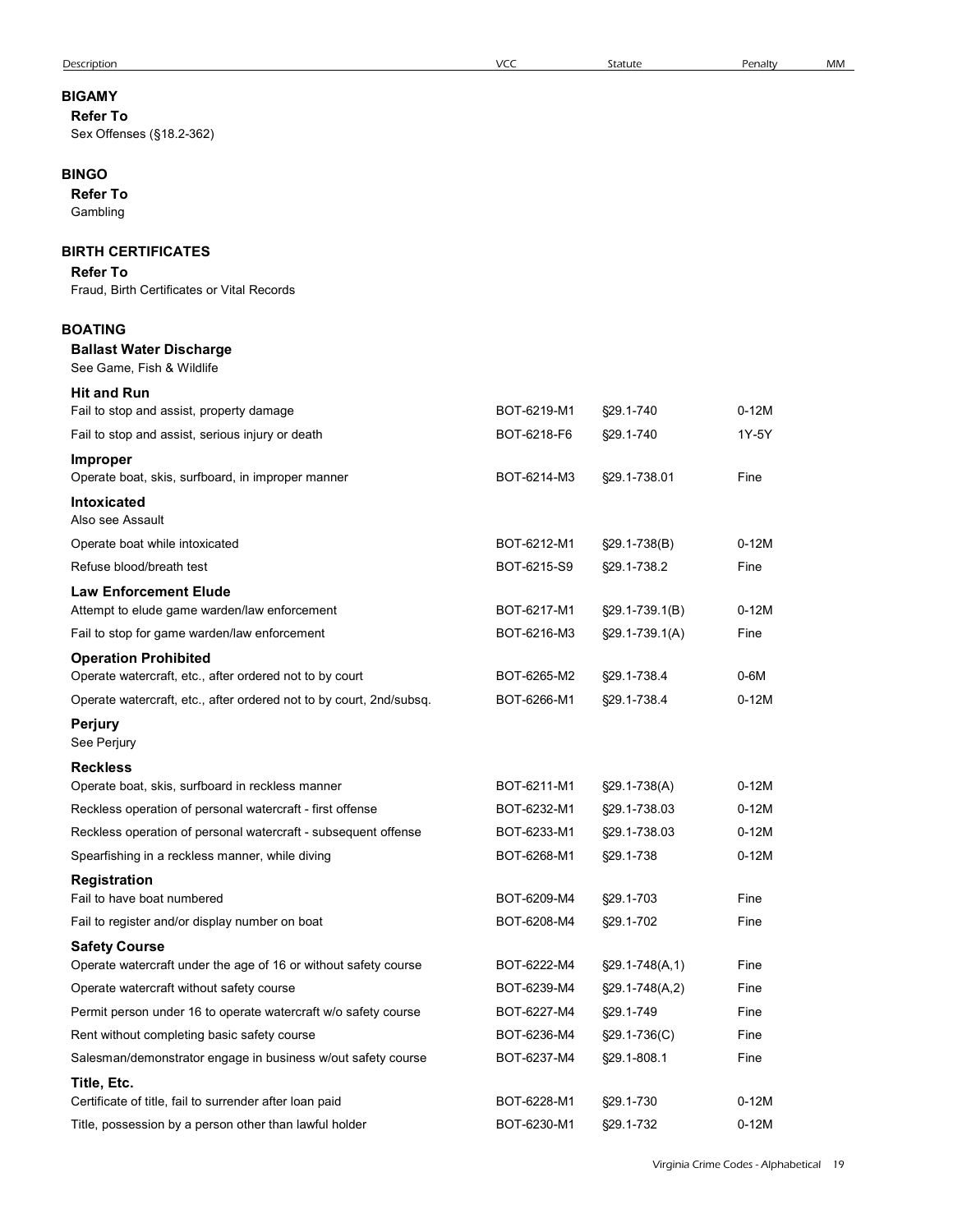| Description                                                   | VCC         | Statute              | Penalty | MM |
|---------------------------------------------------------------|-------------|----------------------|---------|----|
| <b>BOATING</b>                                                |             |                      |         |    |
| Title, Etc.                                                   |             |                      |         |    |
| Transfer title after levy and seizure                         | BOT-6229-M1 | §29.1-731            | $0-12M$ |    |
| Unlawful transfer, destruction of motorboat                   | BOT-6231-M4 | §29.1-708            | Fine    |    |
| <b>Under Age 21</b>                                           |             |                      |         |    |
| Operate watercraft having consumed alcohol                    | BOT-6267-M9 | §29.1-738.02         | Fine    |    |
| <b>Watercraft Rentals</b>                                     |             |                      |         |    |
| Violation of local personal watercraft rentals ordinance      | BOT-6207-M3 | §29.1-749.2          | Fine    |    |
| Other<br>Boating/water skiing in area marked for swimming     | BOT-6210-M4 | §29.1-734            | Fine    |    |
| Carry an excess number of passengers                          | BOT-6226-M4 | §29.1-748(A,6)       | Fine    |    |
| Fail to attach lanyard to his person                          | BOT-6224-M4 | $\S29.1 - 748(A, 4)$ | Fine    |    |
| Motorboat - excessive speed within 50 feet of a structure     | BOT-6240-M4 | §29.1-744.3          | Fine    |    |
| Operate watercraft between sunset and sunrise                 | BOT-6225-M4 | $\S29.1 - 748(A, 5)$ | Fine    |    |
| Operate watercraft without flotation devices on board         | BOT-6223-M4 | $\S29.1 - 748(A, 3)$ | Fine    |    |
| Rent without life preserver                                   | BOT-6235-M4 | §29.1-736(B)         | Fine    |    |
| Violation of any boating regulation adopted under Chapter 7   | BOT-6238-M4 | §29.1-746            | Fine    |    |
| Watercraft - excessive speed 50 feet from docks, people, etc. | BOT-6234-M4 | $\S29.1 - 748(A, 7)$ | Fine    |    |
| See §29.1-748(A,2)                                            |             | §29.1-735            |         |    |
| <b>Type Not Clear</b>                                         |             |                      |         |    |
| Boating - Type not clear from record - Felony                 | BOT-6261-F9 |                      |         |    |
| Boating - Type not clear from record - Misdemeanor            | BOT-6260-M9 |                      |         |    |
| BODY ARMOR, WEARING DURING VIOLENT CRIME                      |             |                      |         |    |
| <b>Refer To</b>                                               |             |                      |         |    |
| Weapons, Body Armor (§18.2-287.2)                             |             |                      |         |    |
| <b>BOMBS</b>                                                  |             |                      |         |    |
| <b>Refer To</b>                                               |             |                      |         |    |
| Arson, Explosives, Bombs                                      |             |                      |         |    |
|                                                               |             |                      |         |    |
| <b>BREACH OF PEACE</b><br><b>Refer To</b>                     |             |                      |         |    |
| <b>Disorderly Conduct</b>                                     |             |                      |         |    |
|                                                               |             |                      |         |    |
| <b>BRIBERY</b><br><b>Business</b>                             |             |                      |         |    |
| Corruption by agent/employee in business, procurement         | BRI-5114-M3 | §18.2-444            | Fine    |    |
| Give or accept a fee or gift for loan procurement             | BRI-5115-F6 | §18.2-444.2          | 1Y-5Y   |    |
| <b>Public</b>                                                 |             |                      |         |    |
| Give or receive bribe, commissioner, juror, etc.              | BRI-5116-F4 | §18.2-441            | 2Y-10Y  |    |
| Process serving                                               | BRI-5117-M2 | §18.2-440            | $0-6M$  |    |

# BODY ARMOR, WEARING DURING VIOLENT CRIME

# Refer To

# BOMBS

# BREACH OF PEACE

# **BRIBERY** Business

| See §29.1-748(A,2)                                                     |             | §29.1-735   |        |  |
|------------------------------------------------------------------------|-------------|-------------|--------|--|
| <b>Type Not Clear</b><br>Boating - Type not clear from record - Felony | BOT-6261-F9 |             |        |  |
| Boating - Type not clear from record - Misdemeanor                     | BOT-6260-M9 |             |        |  |
| <b>BODY ARMOR, WEARING DURING VIOLENT CRIME</b>                        |             |             |        |  |
| <b>Refer To</b>                                                        |             |             |        |  |
| Weapons, Body Armor (§18.2-287.2)                                      |             |             |        |  |
| <b>3OMBS</b>                                                           |             |             |        |  |
| <b>Refer To</b>                                                        |             |             |        |  |
| Arson, Explosives, Bombs                                               |             |             |        |  |
| <b>BREACH OF PEACE</b>                                                 |             |             |        |  |
| <b>Refer To</b>                                                        |             |             |        |  |
| <b>Disorderly Conduct</b>                                              |             |             |        |  |
| <b>BRIBERY</b>                                                         |             |             |        |  |
| <b>Business</b>                                                        |             |             |        |  |
| Corruption by agent/employee in business, procurement                  | BRI-5114-M3 | §18.2-444   | Fine   |  |
| Give or accept a fee or gift for loan procurement                      | BRI-5115-F6 | §18.2-444.2 | 1Y-5Y  |  |
| <b>Public</b>                                                          |             |             |        |  |
| Give or receive bribe, commissioner, juror, etc.                       | BRI-5116-F4 | §18.2-441   | 2Y-10Y |  |
| Process serving                                                        | BRI-5117-M2 | §18.2-440   | $0-6M$ |  |
| Public official, police, candidate for office-giving                   | BRI-5118-F4 | §18.2-438   | 2Y-10Y |  |
| Public official, police, candidate for office-receiving                | BRI-5119-F4 | §18.2-439   | 2Y-10Y |  |
| Public servant, party official                                         | BRI-5120-F4 | §18.2-447   | 2Y-10Y |  |
| Witness                                                                | BRI-5121-F6 | §18.2-441.1 | 1Y-5Y  |  |
| <b>Sports</b>                                                          |             |             |        |  |
| Participants in games, sports contests-giving                          | BRI-5122-F5 | §18.2-442   | 1Y-10Y |  |
| Participants in games, sports contests-receiving                       | BRI-5123-F5 | §18.2-443   | 1Y-10Y |  |
|                                                                        |             |             |        |  |
| Virginia Sentencing Commission                                         |             |             |        |  |
|                                                                        |             |             |        |  |
|                                                                        |             |             |        |  |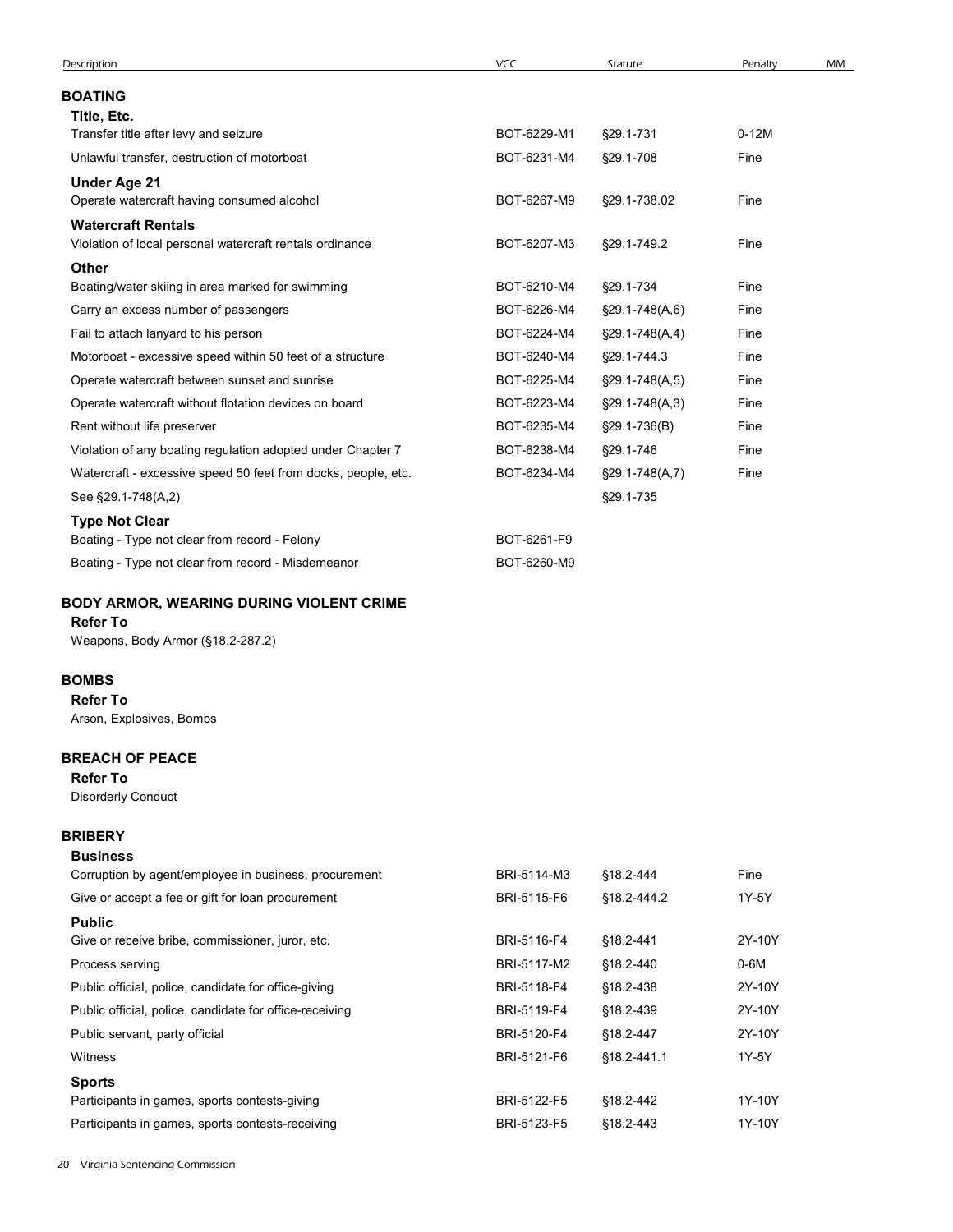| Description                                                                                                                   | <b>VCC</b>                               | Statute              | Penalty                                | MM |
|-------------------------------------------------------------------------------------------------------------------------------|------------------------------------------|----------------------|----------------------------------------|----|
| <b>BRIBERY</b>                                                                                                                |                                          |                      |                                        |    |
| <b>Type Not Clear</b><br>Bribery - Type not clear from record                                                                 | BRI-5124-S9                              |                      |                                        |    |
| <b>BUILDING CODE VIOLATIONS</b><br><b>Refer To</b><br>Ordinance, City or County                                               |                                          |                      |                                        |    |
| <b>BULLET-PROOF GLASS</b><br><b>Infraction</b>                                                                                |                                          |                      |                                        |    |
| Fail to report, See Traffic Equipment Violations                                                                              |                                          |                      |                                        |    |
| <b>BULLETS</b><br><b>Infraction</b><br>Fail to report auto struck by bullet, See Traffic Equipment Violations                 |                                          |                      |                                        |    |
| <b>Refer To</b><br>Weapons                                                                                                    |                                          |                      |                                        |    |
| <b>BURGLARY</b><br><b>Bank</b><br>Entering bank armed with intent to commit larceny                                           | <b>BUR-2207-F2</b>                       | §18.2-93             | $20Y$ -Life $(I)$                      |    |
| <b>Breaking &amp; Entering - Other Misdemeanors</b>                                                                           |                                          |                      |                                        |    |
| Occupied dwelling, enter, intent to commit misd.                                                                              | <b>BUR-2219-F6</b>                       | §18.2-92             | 1Y-5Y (II)                             |    |
| Occupied dwelling, enter, intent to commit misd. - deadly weapon<br>Common Law - Larceny, Other Felony/Night                  | <b>BUR-2220-F2</b>                       | §18.2-92             | $20Y$ -Life $(I)$                      |    |
| Dwelling at night w/intent to commit felony or larceny                                                                        | <b>BUR-2221-F3</b>                       | §18.2-89             | 5Y-20Y (II)                            |    |
| Dwelling at night w/intent to commit felony/larceny - deadly weapon                                                           | <b>BUR-2222-F2</b>                       | §18.2-89             | $20Y$ -Life $(I)$                      |    |
| <b>Firearm Use During Burglary</b><br>See Assault (§18.2-53.1)                                                                |                                          |                      |                                        |    |
| <b>Protective Orders</b><br>See Protective Orders                                                                             |                                          |                      |                                        |    |
| Statutory - Murder, Rape, Rob, Arson<br>Dwelling house with intent to commit murder, rape, rob, arson                         | BUR-2211-F3                              | §18.2-90             | 5Y-20Y (II)                            |    |
| Dwelling house with intent to murder, etc. - deadly weapon                                                                    | <b>BUR-2212-F2</b>                       | §18.2-90             | $20Y$ -Life $(I)$                      |    |
| Other structure with intent to commit murder, rape, rob, arson                                                                | <b>BUR-2218-F3</b>                       | §18.2-90             | 5Y-20Y (II)                            |    |
| Other structure with intent to murder, etc. - deadly weapon                                                                   | <b>BUR-2215-F2</b>                       | §18.2-90             | $20Y$ -Life $(I)$                      |    |
| <b>Statutory - Other Felony, Assault &amp; Batter</b><br>- Nighttime or Daytime                                               |                                          |                      |                                        |    |
| Dwelling house with intent to commit larceny, A&B, etc.                                                                       | BUR-2213-F9                              | §18.2-91             | 1Y-20Y (II)                            |    |
| Dwelling with intent to commit larceny, A&B, etc. - deadly weapon<br>Other structure with intent to commit larceny, A&B, etc. | <b>BUR-2214-F2</b><br><b>BUR-2216-F9</b> | §18.2-91<br>§18.2-91 | $20Y$ -Life $(I)$<br>1Y-20Y (II)       |    |
| Other structure with intent to commit larceny, A&B, etc. - weapon                                                             | <b>BUR-2217-F2</b>                       | §18.2-91             | $20Y$ -Life $(I)$                      |    |
| <b>Storage Vehicle</b><br>See Vandalism, Damage Property                                                                      |                                          |                      |                                        |    |
| Tools, Burglarious, Etc.<br>Possession of tools w/intent to commit burglary, robbery or larceny                               | <b>BUR-2206-F5</b>                       | §18.2-94             | 1Y-10Y                                 |    |
| <b>Type Not Clear</b><br>Burglary - Type not clear from record                                                                | BUR-2240-F9                              |                      |                                        |    |
| <b>CABLE TELEVISION, ILLEGALLY OBTAINING</b>                                                                                  |                                          |                      |                                        |    |
|                                                                                                                               |                                          |                      | Virginia Crime Codes - Alphabetical 21 |    |
|                                                                                                                               |                                          |                      |                                        |    |

# CABLE TELEVISION, ILLEGALLY OBTAINING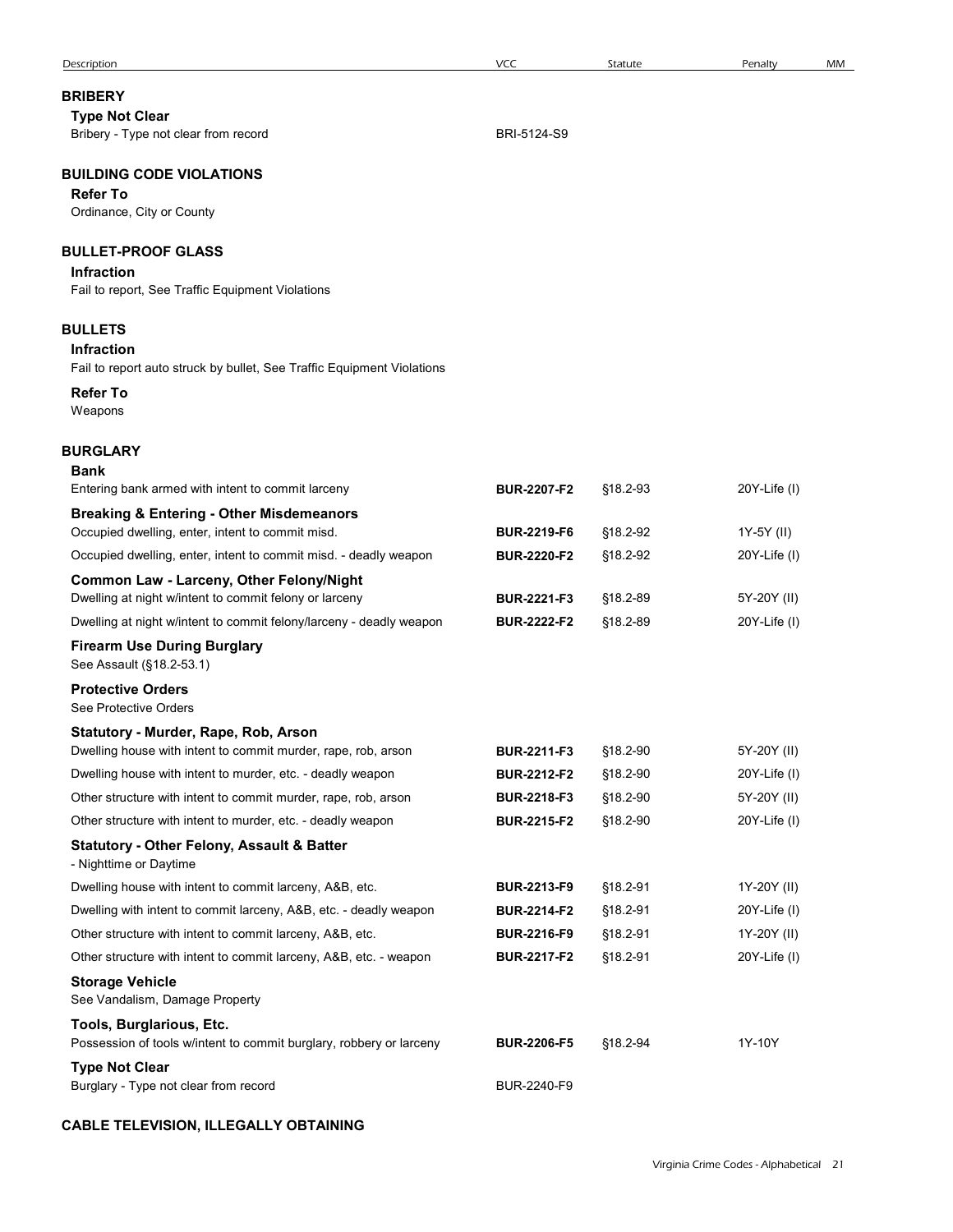| Description                                  | <b>VCC</b> | Statute | Penalty | МM |
|----------------------------------------------|------------|---------|---------|----|
| <b>CABLE TELEVISION, ILLEGALLY OBTAINING</b> |            |         |         |    |
| <b>Refer To</b>                              |            |         |         |    |
| Vandalism, Damage Property                   |            |         |         |    |
| <b>CARJACKING</b>                            |            |         |         |    |
| <b>Refer To</b>                              |            |         |         |    |
| Robbery (§18.2-58.1)                         |            |         |         |    |
| <b>CAT OFFENSES</b>                          |            |         |         |    |
| <b>Refer To</b>                              |            |         |         |    |
| Animals                                      |            |         |         |    |

#### CEMETERIES AND BURIALS

Refer To

Trespass or Professions and Occupations

### CERTIFICATES, BIRTH

Refer To Fraud, Birth Certificates / Documents

### CERTIFICATES, BIRTH, DEATH, MARRIAGE, ETC.

Refer To Vital Records

# CHECKS, BAD

Refer To Fraud **Fraud Australian Communist Communist Communist Communist Communist Communist Communist Communist Communist Communist Communist Communist Communist Communist Communist Communist Communist Communist Communist Communis** 

#### CHILD NEGLECT

### CHILD WELFARE

#### **CIGARETTES**

# CITY ORDINANCE

### CIVIL REMEDIES AND PROCEDURE

| .                                                          |             |           |         |  |
|------------------------------------------------------------|-------------|-----------|---------|--|
| <b>CHILD NEGLECT</b><br><b>Refer To</b>                    |             |           |         |  |
| Family Offense (§18.2-371.1)                               |             |           |         |  |
| Labor (§ 40.1-103)                                         |             |           |         |  |
| <b>CHILD WELFARE</b>                                       |             |           |         |  |
| <b>Refer To</b>                                            |             |           |         |  |
| Welfare                                                    |             |           |         |  |
| <b>CIGARETTES</b>                                          |             |           |         |  |
| <b>Refer To</b>                                            |             |           |         |  |
| Agriculture, Family Offense, Tax Laws, or Warehouse        |             |           |         |  |
| <b>CITY ORDINANCE</b>                                      |             |           |         |  |
| <b>Refer To</b>                                            |             |           |         |  |
| Ordinance                                                  |             |           |         |  |
| <b>CIVIL REMEDIES AND PROCEDURE</b>                        |             |           |         |  |
| <b>Type</b>                                                |             |           |         |  |
| False information by judgment creditor                     | CIV-7250-M1 | §8.01-511 | $0-12M$ |  |
| Property under writ of fieri facias, prohibited purchasers | CIV-7251-M1 | §8.01-498 | $0-12M$ |  |
| <b>COCK, DOG FIGHTS</b>                                    |             |           |         |  |
| <b>Refer To</b>                                            |             |           |         |  |
| Animals (§18.2-394)                                        |             |           |         |  |
|                                                            |             |           |         |  |

# COCK, DOG FIGHTS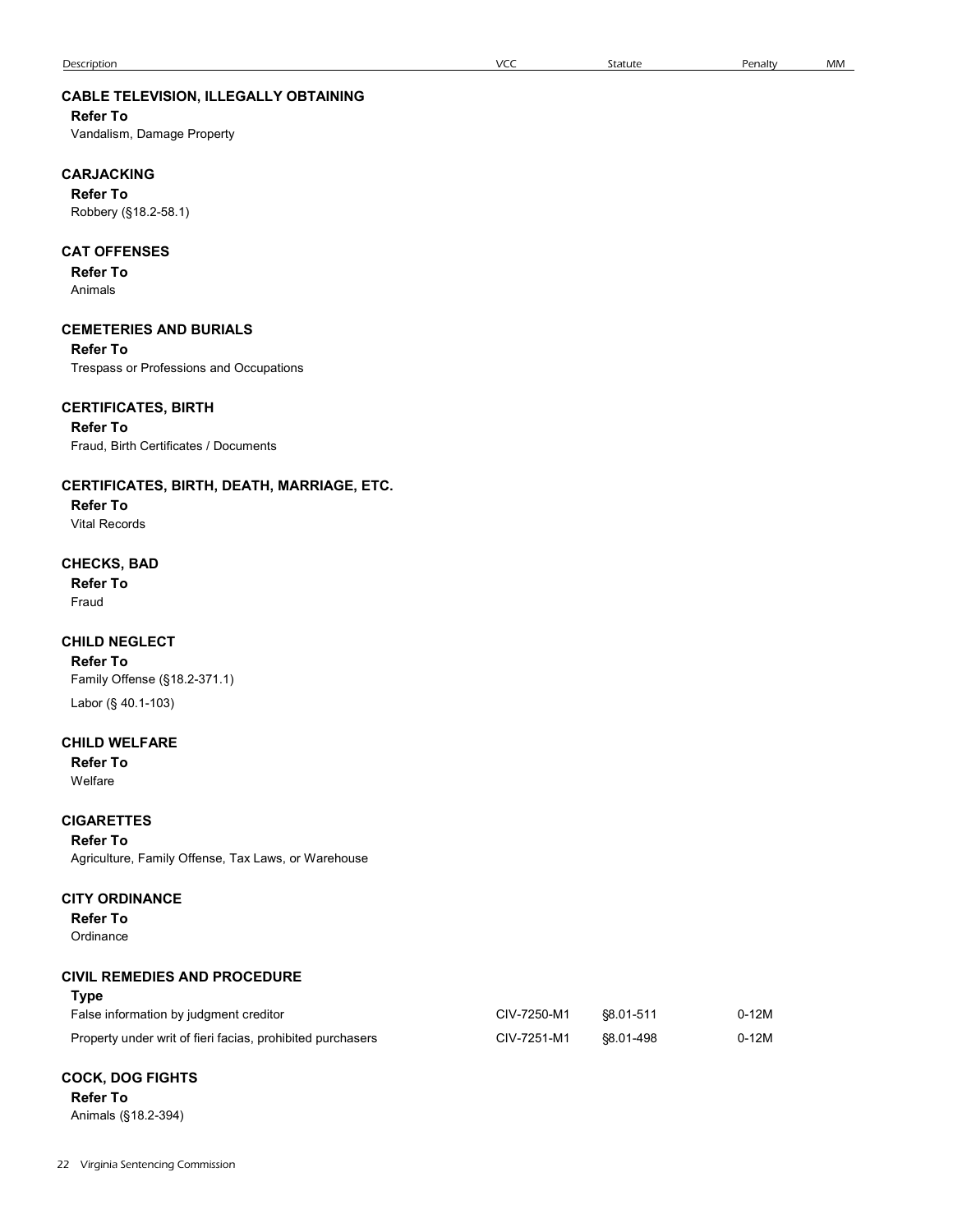|                                                                                                                         | <b>VCC</b>                 |                                          |                   | MM |
|-------------------------------------------------------------------------------------------------------------------------|----------------------------|------------------------------------------|-------------------|----|
| Description<br><b>CODICIL, DESTROY OR CONCEAL</b><br><b>Refer To</b>                                                    |                            | Statute                                  | Penalty           |    |
| Miscellaneous Crimes (§18.2-504)                                                                                        |                            |                                          |                   |    |
| <b>COMMISSIONS, BOARDS, AND INSTITUTIONS</b>                                                                            |                            |                                          |                   |    |
| <b>Crime Commission</b>                                                                                                 |                            |                                          |                   |    |
| Crime Commission - private hearing information disclosed                                                                | CBI-8999-M1                | §30-162                                  | $0-12M$           |    |
| <b>Criminal Justice Services</b>                                                                                        | CBI-8998-M3                | §9.1-115                                 | Fine              |    |
| DCJS - failure to meet training standards<br>DCJS - obtain/disseminate criminal history                                 | CBI-8997-M2                | $§9.1 - 136$                             | $0-6M$            |    |
|                                                                                                                         |                            |                                          |                   |    |
| COMMUNITY-BASED PROGRAM VIOLATION                                                                                       |                            |                                          |                   |    |
| <b>Refer To</b><br>Supervision Violation (§19.2-303.3)                                                                  |                            |                                          |                   |    |
|                                                                                                                         |                            |                                          |                   |    |
| <b>COMPUTER CRIME</b>                                                                                                   |                            |                                          |                   |    |
| <b>Computer Electronic Mail (SPAM)</b><br>Distribute software designed to falsify transmission/routing info.            | COM-2261-M1                | $§18.2 - 152.3:1(A,2)$                   | $0-12M$           |    |
| Falsify, forge e-mail transmission or routing information                                                               | COM-2260-M1                | $$18.2-152.3:1(A,1)$                     | $0-12M$           |    |
| Minor used in transmission of SPAM                                                                                      | COM-2264-F6                | $$18.2 - 152.3:1(C)$                     | 1Y-5Y             |    |
| Revenue from SPAM exceeds established limits                                                                            | COM-2263-F6                | §18.2-152.3:1(B,ii)                      | 1Y-5Y             |    |
| SPAM exceeds established limits                                                                                         | COM-2262-F6                | $$18.2 - 152.3:1(B,i)$                   | 1Y-5Y             |    |
| <b>Computer Encryption</b><br>Use encryption to further criminal activity                                               | COM-2276-M1                | §18.2-152.15                             | $0-12M$           |    |
| <b>Computer False Representation</b><br>Electronic message causes another to spend money, no benefit                    | COM-2258-M1                | §18.2-152.7:2                            | $0-12M$           |    |
| <b>Computer Fraud</b>                                                                                                   |                            |                                          |                   |    |
| Use of computer to convert another's property, < \$1000                                                                 | COM-2973-M1<br>COM-2969-F5 | $$18.2 - 152.3(3)$                       | $0-12M$<br>1Y-10Y |    |
| Use of computer to convert another's property, $\geq$ \$1000<br>Use of computer to embezzle or commit larceny, < \$1000 | COM-2968-M1                | $$18.2 - 152.3(3)$<br>$$18.2 - 152.3(2)$ | $0-12M$           |    |
| Use of computer to embezzle or commit larceny, $\geq$ \$1000                                                            | COM-2967-F5                | $$18.2 - 152.3(2)$                       | 1Y-10Y            |    |
| Use of computer w/o auth. to obtain service, etc., < \$1000                                                             | COM-2961-M1                | $$18.2 - 152.3(1)$                       | $0-12M$           |    |
| Use of computer w/o auth. to obtain service, etc., $\geq$ \$1000                                                        | COM-2960-F5                | $$18.2 - 152.3(1)$                       | 1Y-10Y            |    |
| <b>Computer Fraud - Forgery Instrument</b>                                                                              |                            |                                          |                   |    |
| Violation of §18.2-168 by computer- forging public record                                                               | COM-2278-F4                | §18.2-152.14                             | 2Y-10Y            |    |
| Violation of §18.2-168 by computer- uttering public record                                                              | COM-2277-F4                | §18.2-152.14                             | 2Y-10Y            |    |
| Violation of §18.2-169 by computer- official seal                                                                       | COM-2279-F4                | §18.2-152.14                             | 2Y-10Y            |    |
| Violation of §18.2-170 by computer- coins or bank notes                                                                 | COM-2280-F4                | §18.2-152.14                             | 2Y-10Y            |    |
| Violation of §18.2-171 by computer- possess, etc., forging instrument                                                   | COM-2281-F4                | §18.2-152.14                             | 2Y-10Y<br>1Y-10Y  |    |
| Violation of §18.2-172 by computer- forgery<br>Violation of §18.2-172 by computer- uttering                             | COM-2282-F5<br>COM-2283-F5 | §18.2-152.14<br>§18.2-152.14             | 1Y-10Y            |    |
| Violation of §18.2-172.1 by computer- transcripts or diplomas                                                           | COM-2284-M3                | §18.2-152.14                             | Fine              |    |
| Violation of §18.2-173 by computer - forged bank notes less than 10                                                     | COM-2286-M3                | §18.2-152.14                             | Fine              |    |
| Violation of §18.2-173 by computer - forged bank notes 10 or more                                                       | COM-2285-F6                | §18.2-152.14                             | 1Y-5Y             |    |
| <b>Computer Harassment</b>                                                                                              |                            |                                          |                   |    |
| Coerce, intimidate or harass person by computer<br><b>Computer Invasion of Privacy</b>                                  | COM-2997-M1                | §18.2-152.7:1                            | $0-12M$           |    |
| Examine w/o authority employment, credit, etc., info                                                                    | COM-2963-M1                | $$18.2 - 152.5(A)$                       | $0-12M$           |    |
| Examine w/o authority employment, credit, etc., subsequent offense                                                      | COM-2287-F6                | $$18.2 - 152.5(C)$                       | 1Y-5Y             |    |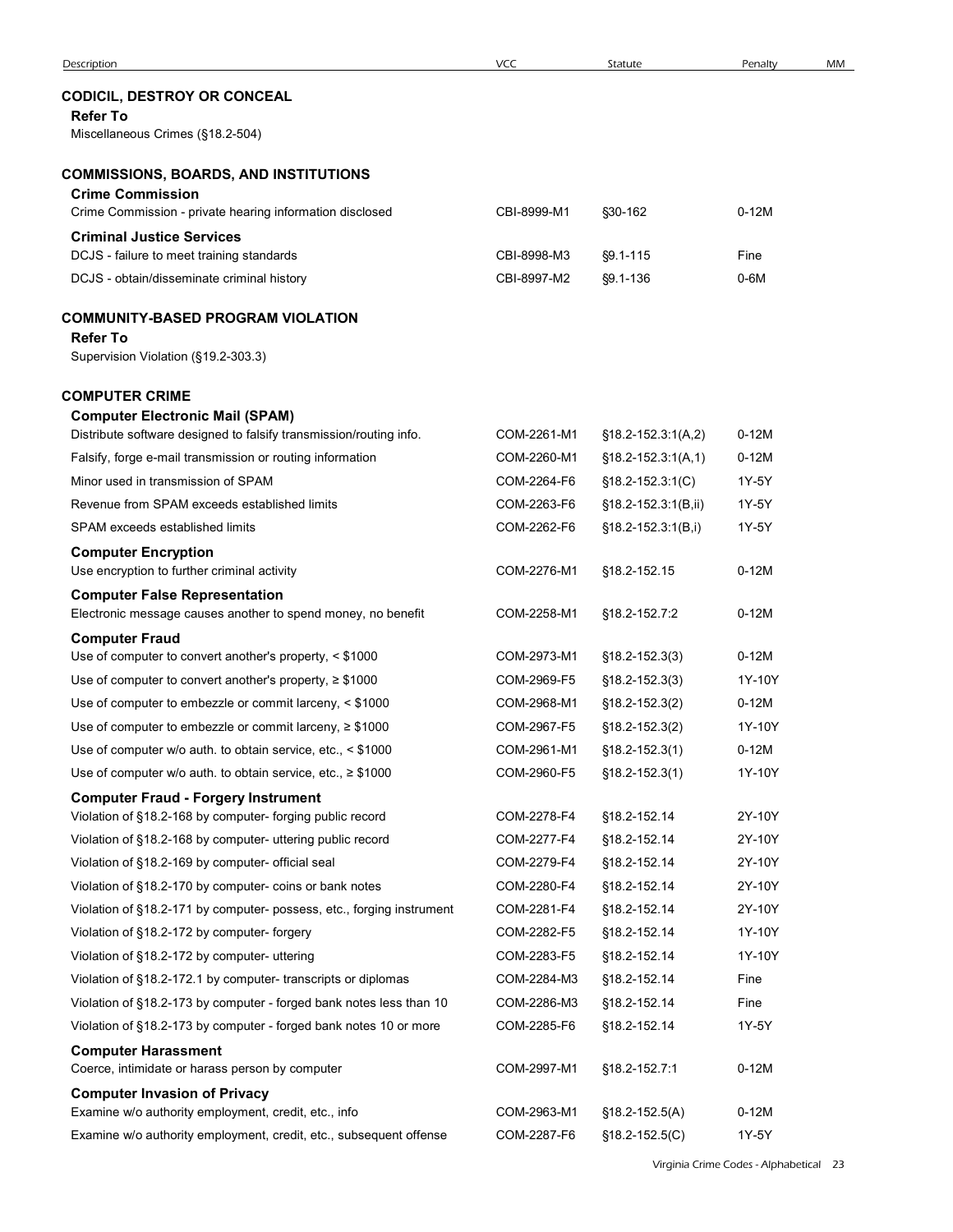| Description                                                                                                  | <b>VCC</b>  | Statute                       | Penalty     | MM |
|--------------------------------------------------------------------------------------------------------------|-------------|-------------------------------|-------------|----|
|                                                                                                              |             |                               |             |    |
| <b>COMPUTER CRIME</b><br><b>Computer Invasion of Privacy</b>                                                 |             |                               |             |    |
| Sell or distribute employment, credit, etc., info                                                            | COM-2288-F6 | $$18.2 - 152.5(D)$            | 1Y-5Y       |    |
| Sell or distribute identifying information gathered by computer                                              | COM-2291-F5 | $$18.2 - 152.5:1(B)$          | 1Y-10Y      |    |
| Use computer to gather identifying information                                                               | COM-2290-F6 | $$18.2 - 152.5:1(A)$          | 1Y-5Y       |    |
| Use employment, credit, etc., info. in commission of another crime                                           | COM-2289-F6 | $$18.2 - 152.5(E)$            | 1Y-5Y       |    |
| Use identifying info. gathered by computer in another crime                                                  | COM-2292-F5 | $$18.2 - 152.5:1(C)$          | 1Y-10Y      |    |
| <b>Computer Larceny / Embezzlement</b><br>Use VCC for §§ 18.2-95, 19.2-96, 18.2-108 or 18.2-111              |             | §18.2-152.8                   |             |    |
| <b>Computer Obscenity</b><br>See § 18.2-376.1, Obscenity                                                     |             |                               |             |    |
| <b>Computer Theft of Services</b>                                                                            |             |                               |             |    |
| Use computer to obtain computer services w/o authority                                                       | COM-2964-M1 | §18.2-152.6                   | $0-12M$     |    |
| Use computer to obtain computer services $w/o$ authority, $\geq$ \$2500                                      | COM-2268-F6 | §18.2-152.6                   | 1Y-5Y       |    |
| <b>Computer Trespass - Alter or Erase</b><br>Alter or erase computer data, programs, etc.                    | COM-2976-M1 | $$18.2-152.4(A,3)$            | $0-12M$     |    |
| Alter or erase computer data, programs, etc. $\geq$ \$1000                                                   | COM-2982-F6 | $$18.2 - 152.4(A,3)$          | 1Y-5Y       |    |
| Alter or erase computer data, programs, etc., government                                                     | COM-2243-F6 | $$18.2 - 152.4(A,3)$          | 1Y-5Y       |    |
| Alter or erase computer data, programs, etc., public utility                                                 | COM-2244-F6 | $$18.2 - 152.4(A,3)$          | 1Y-5Y       |    |
| <b>Computer Trespass - Copy</b>                                                                              |             |                               |             |    |
| Make unauth. copy of computer data, programs, etc.                                                           | COM-2979-M1 | $$18.2 - 152.4(A, 6)$         | $0-12M$     |    |
| Make unauth. copy of computer data, programs, etc. ≥ \$1000                                                  | COM-2985-F6 | $$18.2 - 152.4(A, 6)$         | 1Y-5Y       |    |
| Make unauth. copy of computer data, programs, etc., government                                               | COM-2249-F6 | $$18.2 - 152.4(A, 6)$         | 1Y-5Y       |    |
| Make unauth. copy of computer data, programs, etc., public utility                                           | COM-2255-F6 | $$18.2 - 152.4(A, 6)$         | 1Y-5Y       |    |
| <b>Computer Trespass - Disable</b>                                                                           |             |                               |             |    |
| Remove w/o authority computer data, programs, etc.                                                           | COM-2974-M1 | $$18.2 - 152.4(A, 1)$         | $0-12M$     |    |
| Remove w/o authority computer data, programs, etc. ≥ \$1000                                                  | COM-2980-F6 | $$18.2 - 152.4(A, 1)$         | 1Y-5Y       |    |
| Remove w/o authority computer data, programs, etc., government                                               | COM-2238-F6 | $$18.2 - 152.4(A, 1)$         | 1Y-5Y       |    |
| Remove w/o authority computer data, programs, etc., public utility                                           | COM-2239-F6 | $$18.2 - 152.4(A, 1)$         | 1Y-5Y       |    |
| <b>Computer Trespass - Injury to Person</b><br>Malicious computer use - intent physical injury to individual | COM-2965-F3 | §18.2-152.7                   | 5Y-20Y (II) |    |
| Unlawful computer use - intent physical injury to individual                                                 | COM-2966-F6 | §18.2-152.7                   | 1Y-5Y (II)  |    |
| <b>Computer Trespass - Injury to Property</b>                                                                |             |                               |             |    |
| Cause physical injury to property                                                                            | COM-2978-M1 | $$18.2 - 152.4(A, 5)$         | $0-12M$     |    |
| Cause physical injury to property, $\geq$ \$1000                                                             | COM-2984-F6 | $$18.2 - 152.4(A, 5)$         | 1Y-5Y       |    |
| Cause physical injury to property, government                                                                | COM-2247-F6 | $$18.2 - 152.4(A, 5)$         | 1Y-5Y       |    |
| Cause physical injury to property, public utility                                                            | COM-2248-F6 | $$18.2-152.4(A,5)$            | 1Y-5Y       |    |
| <b>Computer Trespass - Malfunction</b><br>Cause computer malfunction                                         | COM-2975-M1 | $$18.2 - 152.4(A,2)$          | $0-12M$     |    |
| Cause computer malfunction $\geq$ \$1000                                                                     | COM-2981-F6 | $$18.2 - 152.4(A,2)$          | 1Y-5Y       |    |
| Cause computer malfunction, government                                                                       | COM-2241-F6 | $$18.2 - 152.4(A,2)$          | 1Y-5Y       |    |
| Cause computer malfunction, public utility                                                                   | COM-2242-F6 | $$18.2 - 152.4(A,2)$          | 1Y-5Y       |    |
| <b>Computer Trespass - Malware</b><br>Install software to take control/disable computer                      | COM-2252-M1 | $$18.2 - 152.4(A, 9)$         | $0-12M$     |    |
| Install software to take control/disable computer ≥ \$1000                                                   | COM-2253-F6 | $$18.2 - 152.4(A, 9)$         | 1Y-5Y       |    |
| Install software to take control/disable computer, 6+ computers                                              | COM-2254-F6 | $$18.2 - 152.4(A, 9)$         | 1Y-5Y       |    |
| Install software to take control/disable computer, government                                                |             | COM-2256-F6  §18.2-152.4(A,9) | 1Y-5Y       |    |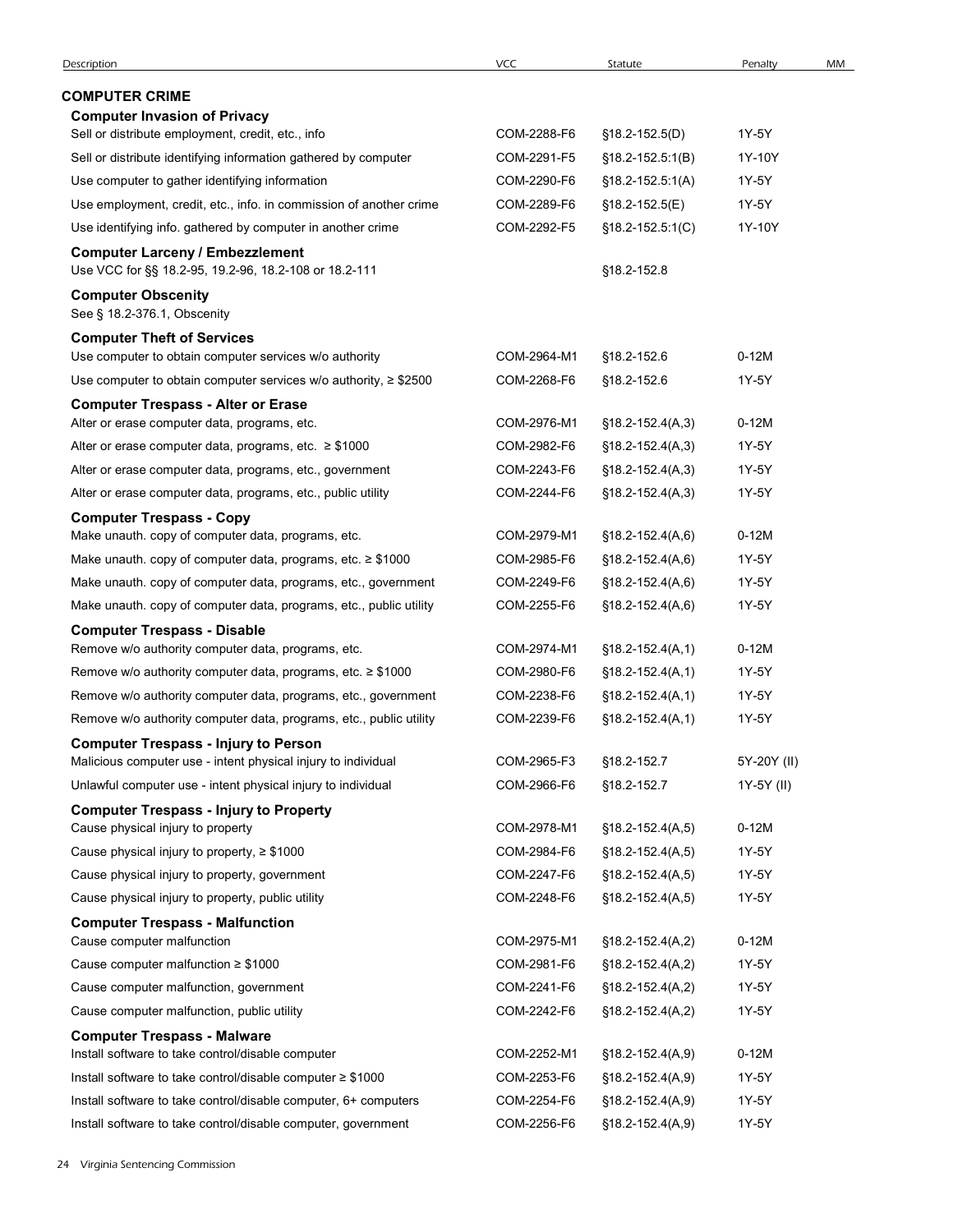| Description                                                                                                                         |                            |                                        |                    |    |
|-------------------------------------------------------------------------------------------------------------------------------------|----------------------------|----------------------------------------|--------------------|----|
|                                                                                                                                     | <b>VCC</b>                 | Statute                                | Penalty            | MM |
| <b>COMPUTER CRIME</b><br><b>Computer Trespass - Malware</b>                                                                         |                            |                                        |                    |    |
| Install software to take control/disable computer, public utility                                                                   | COM-2257-F6                | $$18.2-152.4(A, 9)$                    | 1Y-5Y              |    |
| <b>Computer Trespass - Spyware</b><br>Install software, etc., to collect keystrokes without malicious intent                        | COM-2258-M1                | $$18.2 - 152.4(A, 8)$                  | $0-12M$            |    |
| Install software, etc., to collect keystrokes with malicious intent                                                                 | COM-2250-F6                | $$18.2 - 152.4(A, 8)$                  | 1Y-5Y              |    |
| Install software, etc., to collect keystrokes, 6+ computers                                                                         | COM-2251-F6                | $$18.2 - 152.4(A, 8)$                  | 1Y-5Y              |    |
| <b>Computer Trespass - Transfers</b>                                                                                                |                            |                                        |                    |    |
| Effect creation, alteration of elect. fund transfer                                                                                 | COM-2977-M1                | $$18.2 - 152.4(A, 4)$                  | $0-12M$            |    |
| Effect creation, alteration of elect. fund transfer $\geq$ \$1000                                                                   | COM-2983-F6                | $$18.2 - 152.4(A, 4)$                  | 1Y-5Y              |    |
| Effect creation, alteration of elect. fund transfer, government                                                                     | COM-2245-F6                | $$18.2 - 152.4(A, 4)$                  | 1Y-5Y              |    |
| Effect creation, alteration of elect. fund transfer, public utility                                                                 | COM-2246-F6                | $$18.2 - 152.4(A, 4)$                  | 1Y-5Y              |    |
| <b>Type Not Clear</b><br>Computer Crime - Type not clear from record                                                                | COM-2971-S9                |                                        |                    |    |
| <b>CONCEALMENT</b>                                                                                                                  |                            |                                        |                    |    |
| <b>Refer To</b>                                                                                                                     |                            |                                        |                    |    |
| Larceny, Concealment                                                                                                                |                            |                                        |                    |    |
| <b>CONFLICT OF INTEREST</b><br><b>Also See</b>                                                                                      |                            |                                        |                    |    |
| Government<br><b>Common Law</b>                                                                                                     |                            |                                        |                    |    |
|                                                                                                                                     | COI-7080-M1                | §1-200                                 | $0-12M$            |    |
| Malfeasance by government official                                                                                                  |                            |                                        |                    |    |
| Courts<br>See Fraud                                                                                                                 |                            |                                        |                    |    |
| <b>Land Use</b>                                                                                                                     |                            |                                        |                    |    |
| Land use proceedings, officials fail to disclose involvement                                                                        | COI-7278-M1                | §15.2-852                              | $0-12M$            |    |
| <b>Local Government</b>                                                                                                             |                            |                                        |                    |    |
| Constitutional officer prohibited conduct                                                                                           | COI-7262-M1                | §2.2-3104.02                           | $0-12M$            |    |
| Constitutional officers fail to file economic interest statement                                                                    | COI-7298-M1                | §2.2-3116                              | $0-12M$            |    |
| Disclosure by candidate for local governing body, fail to file, etc.<br>Disclosure statements, fail to distribute or maintain       | COI-7268-M1<br>COI-7297-M3 | $$2.2-3115(E)$                         | $0-12M$<br>Fine    |    |
|                                                                                                                                     | COI-7280-M3                | $\S2.2 - 3115(D)$<br>$\S2.2 - 3115(F)$ | Fine               |    |
| Disclosure statements, fail to file after disqualifying self<br>Fail to disqualify, participate in transaction of personal interest | COI-7294-M3                | §2.2-3112                              | Fine               |    |
| Fail to file disclosure statements                                                                                                  | COI-7296-M1                | §2.2-3115                              | $0-12M$            |    |
| Local govt. mbr. has personal interest in contract with governing body                                                              | COI-7291-M1                | §2.2-3107                              | $0-12M$            |    |
| Officer/employee has personal interest in contract w/agency                                                                         | COI-7292-M1                | §2.2-3109                              | $0-12M$            |    |
| Prohibited gifts                                                                                                                    | COI-7270-M1                | $\S2.2 - 3103.1(B)$                    | $0-12M$            |    |
| School board member has personal interest in contract with board                                                                    | COI-7277-M1                | §2.2-3108                              | $0-12M$            |    |
| School board, superintendent pays/hires relative                                                                                    | COI-7299-M1                | §2.2-3119                              | $0-12M$            |    |
| Statement of Economic Interests, false statement                                                                                    | COI-7265-F5                | §2.2-3117                              | 1Y-10Y             |    |
| <b>State Government</b>                                                                                                             |                            |                                        |                    |    |
| Disclosure by General Assembly member, fail to file, etc.                                                                           | COI-7234-M1                | §2.2-3114.1                            | $0-12M$            |    |
| Employee/officer has personal interest in contract w/agency                                                                         | COI-7290-M1                | §2.2-3106                              | $0-12M$            |    |
| Fail to disqualify, participate in transaction of personal interest<br>Fail to file disclosure statements                           | COI-7293-M1<br>COI-7295-M1 | §2.2-3112<br>§2.2-3114                 | $0-12M$<br>$0-12M$ |    |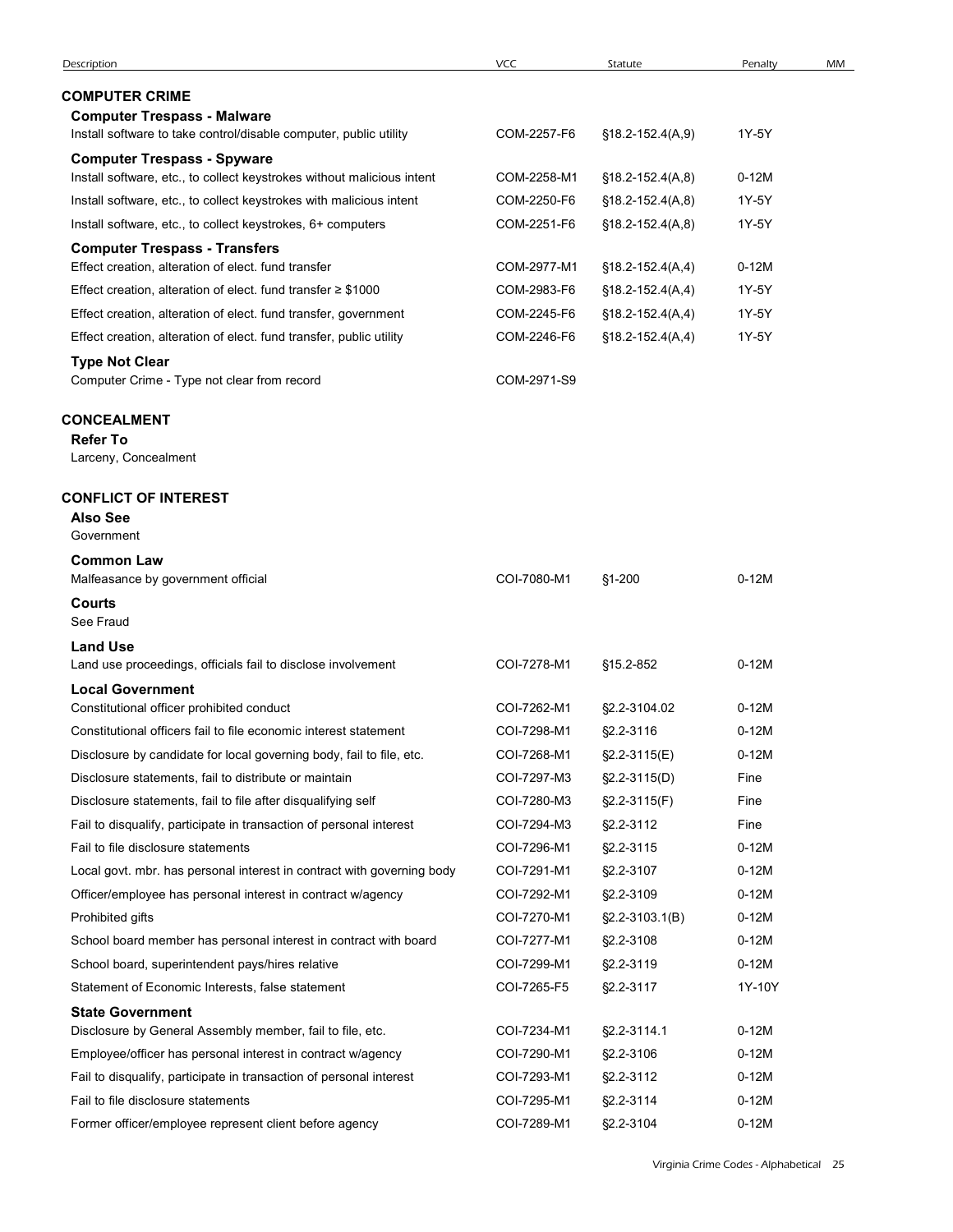| Description                                                                                                  | <b>VCC</b>                 | Statute                      | Penalty        | MM |
|--------------------------------------------------------------------------------------------------------------|----------------------------|------------------------------|----------------|----|
| <b>CONFLICT OF INTEREST</b>                                                                                  |                            |                              |                |    |
| <b>State Government</b>                                                                                      |                            |                              |                |    |
| Prohibited gifts                                                                                             | COI-7271-M1                | §2.2-3103.1(C)               | $0-12M$        |    |
| Other<br>Gain economic benefit for official duties performed or retaliate                                    | COI-7288-M1                | §2.2-3103                    | $0-12M$        |    |
| <b>Type Not Clear</b>                                                                                        |                            |                              |                |    |
| Conflict of Interest - Type not clear from record                                                            | COI-7272-S9                |                              |                |    |
| <b>CONSERVATION</b>                                                                                          |                            |                              |                |    |
| <b>Air Pollution</b>                                                                                         |                            |                              |                |    |
| Air Pollution control laws violated<br>Closure plan/lack of funds, threat/harm to humans/environment results | CNV-7003-M9<br>CNV-7019-F4 | §10.1-1320<br>§10.1-1309.1   | Fine<br>2Y-10Y |    |
| Use VCC for § 10.1-1320                                                                                      |                            | §10.1-1309                   |                |    |
| <b>Antiquities Act</b>                                                                                       |                            |                              |                |    |
| Archaeological excavation of human remains without permit                                                    | CNV-7027-M1                | §10.1-2305                   | $0-12M$        |    |
| Damage, etc., any object of antiquity on state land/preservation org.                                        | CNV-7028-M1                | §10.1-2306                   | $0-12M$        |    |
| Exploration/recovery of antiquity, state-controlled land, no permit                                          | CNV-7029-M1                | §10.1-2302                   | $0-12M$        |    |
| False information for archaeological permit                                                                  | CNV-7081-M1                | §10.1-2302                   | $0-12M$        |    |
| Misrepresent results from archaeological investigation                                                       | CNV-7082-M1                | §10.1-2302                   | $0-12M$        |    |
| <b>Batteries</b>                                                                                             |                            |                              |                |    |
| Disposal of lead acid battery, prohibited<br>Refuse to accept or remove used lead acid batteries             | CNV-7077-M9<br>CNV-7078-M9 | §10.1-1425.1<br>§10.1-1425.4 | Fine<br>Fine   |    |
| <b>Cave Protection Act</b>                                                                                   |                            |                              |                |    |
| Dump, etc., without permission of owner                                                                      | CNV-7030-M1                | §10.1-1005                   | $0-12M$        |    |
| Excavate, etc., without permission of owner                                                                  | CNV-7031-M1                | §10.1-1004                   | $0-12M$        |    |
| Fail to meet conditions to obtain excavation/removal permit                                                  | CNV-7032-M3                | $$10.1-1003(C)$              | Fine           |    |
| Fail to obtain excavation/removal permit                                                                     | CNV-7033-M1                | §10.1-1003(A)                | $0-12M$        |    |
| Remove, etc., organisms from within a cave                                                                   | CNV-7034-M3                | §10.1-1006                   | Fine           |    |
| Sale or export of speleothems                                                                                | CNV-7035-M1                | §10.1-1007                   | $0-12M$        |    |
| <b>Dam Safety</b>                                                                                            |                            |                              |                |    |
| Obstruct, hinder dam safety agents                                                                           | CNV-7024-M3                | $$10.1-613.1(A,3)$           | Fine           |    |
| Operate, construct dam without approval                                                                      | CNV-7022-M3                | $$10.1-613.1(A,1)$           | Fine           |    |
| Violate dam safety order, regulation, etc.                                                                   | CNV-7023-M3                | $$10.1-613.1(A,2)$           | Fine           |    |
| <b>Electrical Generation Facility</b><br>Renewable energy, fail to comply with provisions, etc.              | CNV-7053-M1                | §10.1-1197.9(D)              | $0-12M$        |    |
| Renewable energy, knowingly violate provisions, etc.                                                         | CNV-7054-F9                | §10.1-1197.9(E)              | 1Y-5Y          |    |
| Renewable energy, violation places another in danger                                                         | CNV-7057-F9                | §10.1-1197.9(F)              | 2Y-15Y         |    |
| Renewable energy, violation places another in danger, subsequent                                             | CNV-7058-F9                | §10.1-1197.9(F)              | 2Y-30Y         |    |
| <b>Forest Fires</b>                                                                                          |                            |                              |                |    |
| Build fire within 150 feet of woodland, brush land, etc.                                                     | CNV-7017-M3                | $$10.1-1142(D)$              | Fine           |    |
| Fail to assist in fighting fire - after summoned                                                             | CNV-7012-M4                | §10.1-1139                   | Fine           |    |
| Fail to clean premises of saw mill near forest                                                               | CNV-7062-M4                | §10.1-1144                   | Fine           |    |
| Fail to maintain logging equipment or locomotives near forest                                                | CNV-7063-M4                | §10.1-1145                   | Fine           |    |
| Set fire during restricted hours or days                                                                     | CNV-7016-M3                | §10.1-1142(B)                | Fine           |    |
| Set fire w/out precautions to prevent spread of fire                                                         | CNV-7015-M3                | $$10.1-1142(A)$              | Fine           |    |
| Throw inflammatory object from vehicle near forest, etc.                                                     | CNV-7061-M2                | §10.1-1143                   | $0-6M$         |    |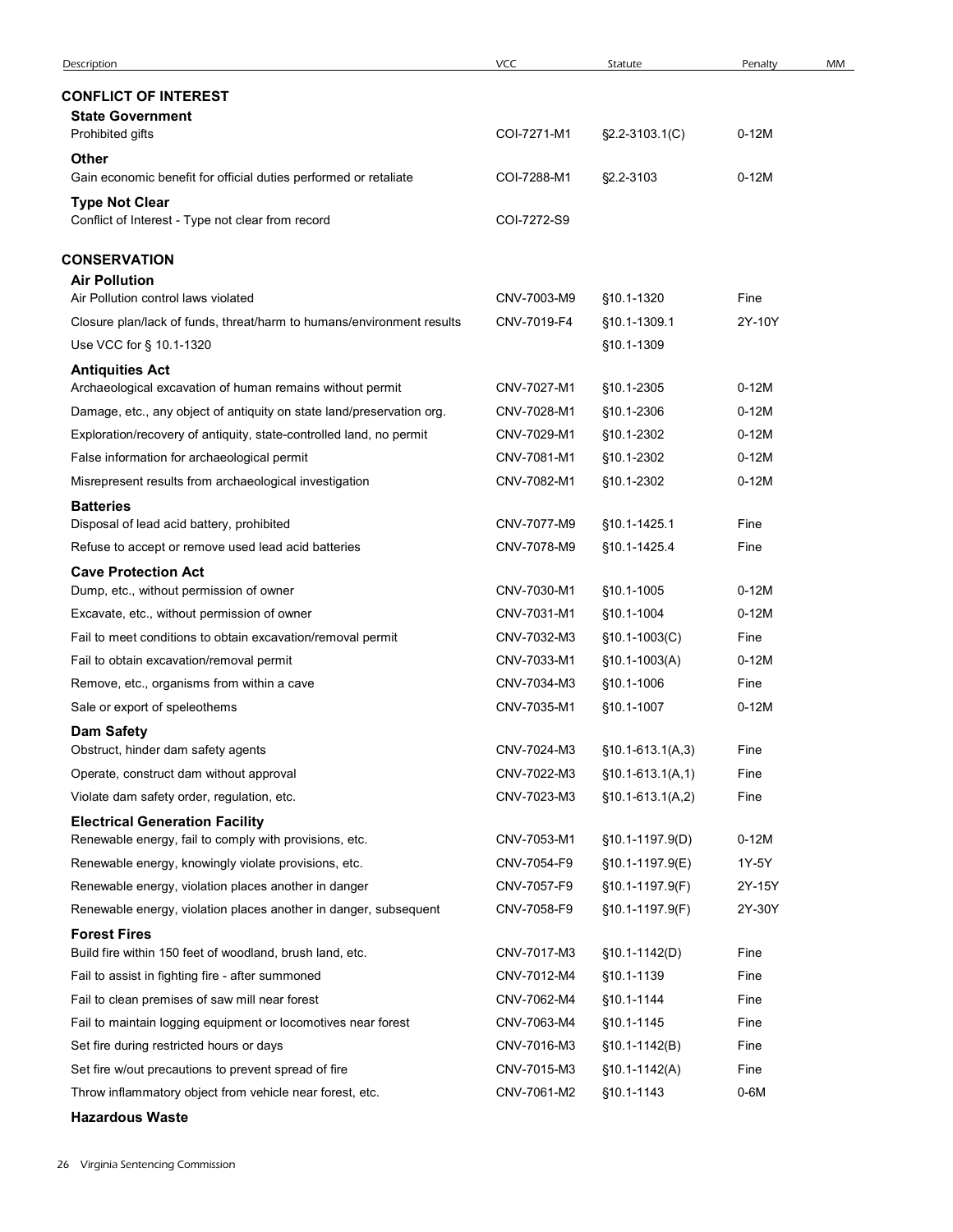| Description                                                                                         | <b>VCC</b>                 | Statute                    | Penalty                                | MM |
|-----------------------------------------------------------------------------------------------------|----------------------------|----------------------------|----------------------------------------|----|
| <b>CONSERVATION</b>                                                                                 |                            |                            |                                        |    |
| <b>Hazardous Waste</b>                                                                              |                            |                            |                                        |    |
| Abandon hazardous waste management facility - threat to health                                      | CNV-7036-F4                | §10.1-1428                 | 2Y-10Y                                 |    |
| Fail to comply w/order, permit, or certification provisions                                         | CNV-7008-M1                | $$10.1-1455(D)$            | $0-12M$                                |    |
| False information on application for site approval                                                  | CNV-7037-F9                | §10.1-1437                 | 1D-1Y                                  |    |
| Transport, treat, dispose, endangerment to others                                                   | CNV-7006-F9                | $$10.1-1455(l)$            | 2Y-15Y                                 |    |
| Transport, treat, dispose, w/out permit or valid documents                                          | CNV-7007-F6                | $$10.1-1455(B)$            | 1Y-5Y                                  |    |
| <b>Historic</b><br>Underwater recovery of historic property without permit                          | CNV-7025-M1                | §10.1-2214                 | $0-12M$                                |    |
| <b>Litter Control/Recycling</b>                                                                     |                            |                            |                                        |    |
| Allow load to escape from vehicle                                                                   | CNV-7050-M1                | §10.1-1424                 | $0-12M$                                |    |
| Distribute plastic container without required label<br>Litter, recycling, violation of Article 3    | CNV-7073-M9<br>CNV-7076-M9 | §10.1-1415.1<br>§10.1-1418 | Fine<br>Fine                           |    |
| Plastic holding device, non-recyclable, sell/offer                                                  | CNV-7074-M9                | §10.1-1415.2               | Fine                                   |    |
| Sell materials containing fully halogenated chloro-fluorocarbons                                    | CNV-7018-M3                | §10.1-1424.1               | Fine                                   |    |
| Sell, etc., for retail, product containing trichloroethylene                                        | CNV-7014-M3                | §10.1-1424.2               | Fine                                   |    |
| Used motor oil/antifreeze, fail to post sign                                                        | CNV-7013-M9                | §10.1-1422.6               | Fine                                   |    |
| <b>Parks and Recreation</b><br>Use of motorized vehicle along Appalachian Trail                     | CNV-7026-M1                | §10.1-203                  | $0-12M$                                |    |
| <b>Soil and Water</b>                                                                               |                            |                            |                                        |    |
| Fail to allow inspection, etc., of land-disturbing activity                                         | CNV-7038-M1                | §10.1-566                  | $0-12M$                                |    |
| Land-disturbing activities by state/federal agencies                                                | CNV-7039-M1                | §10.1-564                  | $0-12M$                                |    |
| Regulated land-disturbing activities w/o approved plan                                              | CNV-7043-M1                | §10.1-563                  | $0-12M$                                |    |
| <b>State Forests</b>                                                                                |                            |                            |                                        |    |
| Activity in state forest without special use permit<br>Hunt or fish where severe fire hazard exists | CNV-7060-M3<br>CNV-7044-M2 | §10.1-1152                 | Fine<br>$0-6M$                         |    |
| Hunting or trapping in state forest without a permit                                                | CNV-7059-M3                | §10.1-1159<br>§10.1-1151   | Fine                                   |    |
| Hunting or trapping in state forest, violation of restrictions                                      | CNV-7045-M3                | §10.1-1153                 | Fine                                   |    |
| Kindle fire or cut/remove timber from state forest                                                  | CNV-7046-M3                | §10.1-1111                 | Fine                                   |    |
| Open burning where severe fire hazard exists                                                        | CNV-7047-M3                | §10.1-1158                 | Fine                                   |    |
| Removal of State Forester notices                                                                   | CNV-7048-M4                | §10.1-1112                 | Fine                                   |    |
| Violation of State Forester regulations                                                             | CNV-7049-M4                | §10.1-1110                 | Fine                                   |    |
| <b>Tires</b>                                                                                        |                            |                            |                                        |    |
| Improper disposal of 101 to 499 tires                                                               | CNV-7009-M1                | §10.1-1418.2               | $0-12M$                                |    |
| Improper disposal of 500 or more tires                                                              | CNV-7010-F6                | §10.1-1418.2               | 1Y-5Y                                  |    |
| <b>Trees, for Reseeding</b><br>Pine trees, cut in violation of Article 9                            | CNV-7011-M9                | §10.1-1167                 | Fine                                   |    |
| Use VCC for § 10.1-1167                                                                             |                            | §10.1-1164                 |                                        |    |
| <b>Waste Management</b><br>Waste transported by water, regulation violation                         | CNV-7064-M1                | §10.1-1454.1               | $0-12M$                                |    |
| <b>Waste Water</b><br>Abandon solid waste facility without proper closure                           | CNV-7004-F4                | §10.1-1410                 | 2Y-10Y                                 |    |
| <b>Other</b>                                                                                        |                            |                            |                                        |    |
| Violate Department of Conservation and Recreation regulations                                       | CNV-7066-M1                | §10.1-104                  | $0-12M$                                |    |
| Violation of Virginia State Park Regulations                                                        | CNV-7071-M3                | §10.1-104                  | Fine                                   |    |
| <b>Type Not Clear</b><br>Conservation - Type not clear from record                                  | CNV-7072-S9                |                            |                                        |    |
|                                                                                                     |                            |                            | Virginia Crime Codes - Alphabetical 27 |    |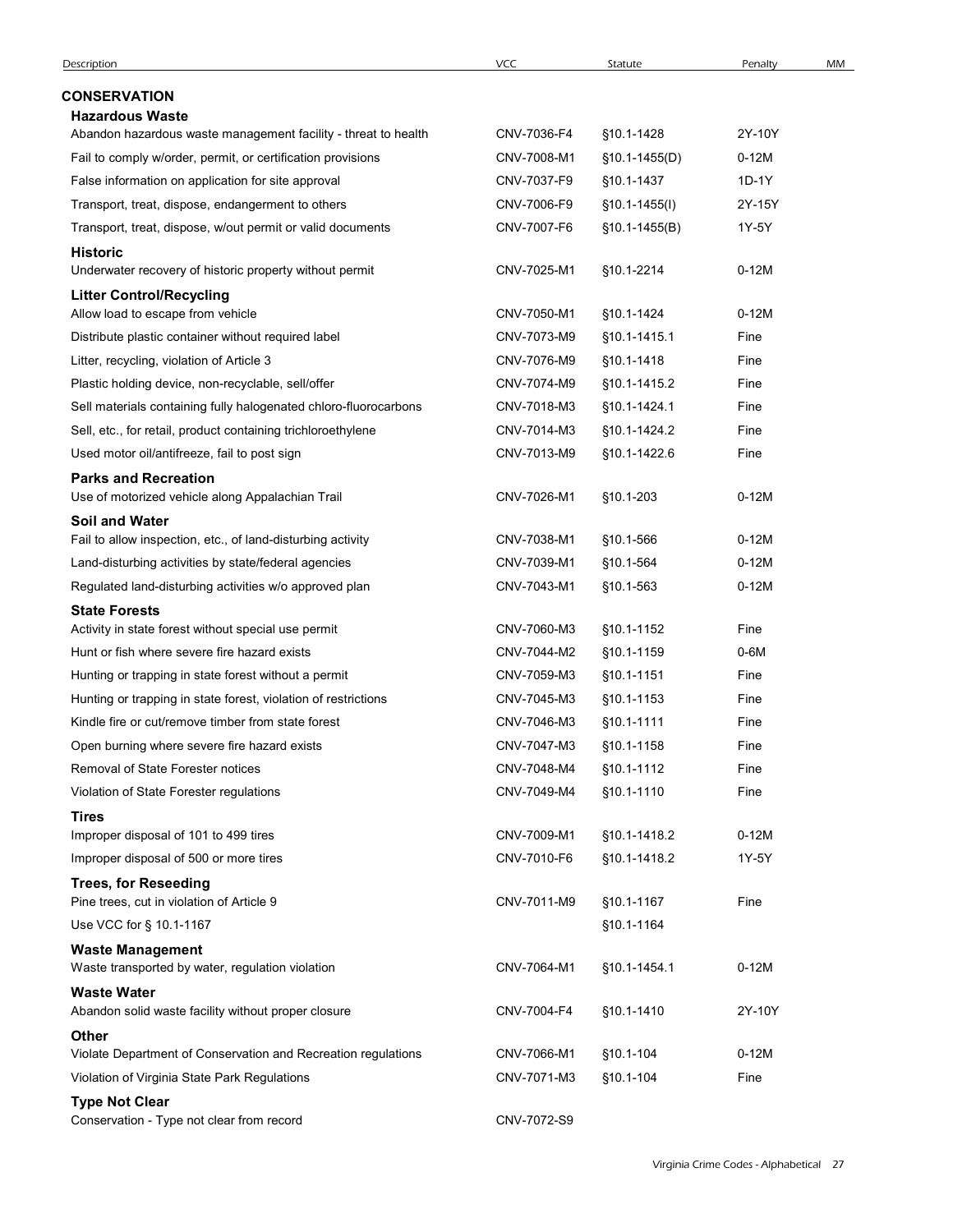| Description                                                          | VCC         | Statute            | Penalty     | MM |
|----------------------------------------------------------------------|-------------|--------------------|-------------|----|
| <b>CONSERVATOR OF THE PEACE, SPECIAL</b><br><b>Type</b>              |             |                    |             |    |
| Conservator of the peace, misrepresenting facts for license          | SCP-8980-M1 | §9.1-150.4(A,i)    | $0-12M$     |    |
| Refuse to furnish records                                            | SCP-8981-M1 | §9.1-150.4(A,ii)   | $0-12M$     |    |
| Violation of conservator of the peace statute                        | SCP-8982-M1 | §9.1-150.4(A,iii)  | $0-12M$     |    |
| Violation of conservator of peace statute, 3rd or subsequent         | SCP-8983-F6 | $\S9.1 - 150.4(C)$ | 1Y-5Y       |    |
| CONSPIRACY                                                           |             |                    |             |    |
| <b>Type</b>                                                          |             |                    |             |    |
| Generally, use VCC for actual crime & change F to C                  |             |                    |             |    |
| Conspiracy to injure others in reputation, trade, business           | CNS-3209-M1 | §18.2-499(A)       | $0-12M$     |    |
| Injure others in reputation, trade, business, attempt to             | CNS-3180-M1 | §18.2-499(B)       | $0-12M$     |    |
| Larceny, conspire to, also see Larceny, § 18.2-23                    |             |                    |             |    |
| Trespass, conspire to, also see Trespass, § 18.2-23                  |             |                    |             |    |
| <b>Type Not Clear</b><br>Conspiracy to commit a crime, type unknown  | CNS-3182-S9 | §18.2-22           |             |    |
|                                                                      |             |                    |             |    |
| <b>CONSPIRACY, FELONY</b><br><b>Type</b>                             |             |                    |             |    |
| Use VCC for actual offense and change "F" to "C"                     |             | §18.2-22           |             |    |
| Use VCC for actual offense and change "F" to "C"                     |             | $$18.2-22(a)(1)$   |             |    |
| Use VCC for actual offense and change "F" to "C"                     |             | $$18.2-22(a)(2)$   |             |    |
| Use VCC for actual offense and change "F" to "C"                     |             | $$18.2-22(a)(3)$   |             |    |
| <b>Type Not Clear</b>                                                |             |                    |             |    |
| Conspiracy to commit felony, type of felony unknown                  | CNS-3181-F9 | §18.2-22           |             |    |
| <b>CONSTRUCTION FRAUD</b>                                            |             |                    |             |    |
| <b>Refer To</b>                                                      |             |                    |             |    |
| Fraud (§ 18.2-200.1)                                                 |             |                    |             |    |
| <b>CONTEMPT OF COURT</b>                                             |             |                    |             |    |
| <b>Bail &amp; Recognizances</b>                                      |             |                    |             |    |
| See §18.2-456, Contempt of Court - General<br><b>Divorces</b>        |             | §19.2-129          |             |    |
| Fail to comply with order or decree - divorce                        | CON-9022-M1 | §20-115(ii)        | $0-12M$     |    |
| <b>Fail to Appear</b>                                                |             |                    |             |    |
| Fail to appear after charged w/ felony/misd., or released on summons | CON-5035-S9 | §18.2-456(6)       | Varies      |    |
| <b>Fines</b>                                                         | CON-3289-S9 |                    | $0-60D$     |    |
| Fail to pay court-ordered fine<br><b>General District Court</b>      |             | §19.2-358          |             |    |
| General - jury impaneled                                             | CON-3285-S9 | §16.1-69.24        | Set by Jury |    |
| General - without jury                                               | CON-3286-S9 | §16.1-69.24        | $0-10D$     |    |
| <b>Grand Juries</b>                                                  |             |                    |             |    |
| Refuse to testify or produce evidence                                | CON-5027-S9 | §19.2-215.7        | Varies      |    |
| <b>Juvenile and Domestic</b>                                         |             |                    |             |    |
| Child in need of services violates court order (subsequent)          | CON-5005-J9 | §16.1-292(D)       |             |    |
| Child in need of supervision violates court order                    | CON-5009-J9 | §16.1-292(E)       |             |    |
| Fail, refuse to comply with order for spousal/child support          | CON-5006-S9 | §16.1-292(B)       | $0-12M$     |    |
| Failure to obey summons                                              | CON-5014-S9 | §16.1-264          | $0-10D$     |    |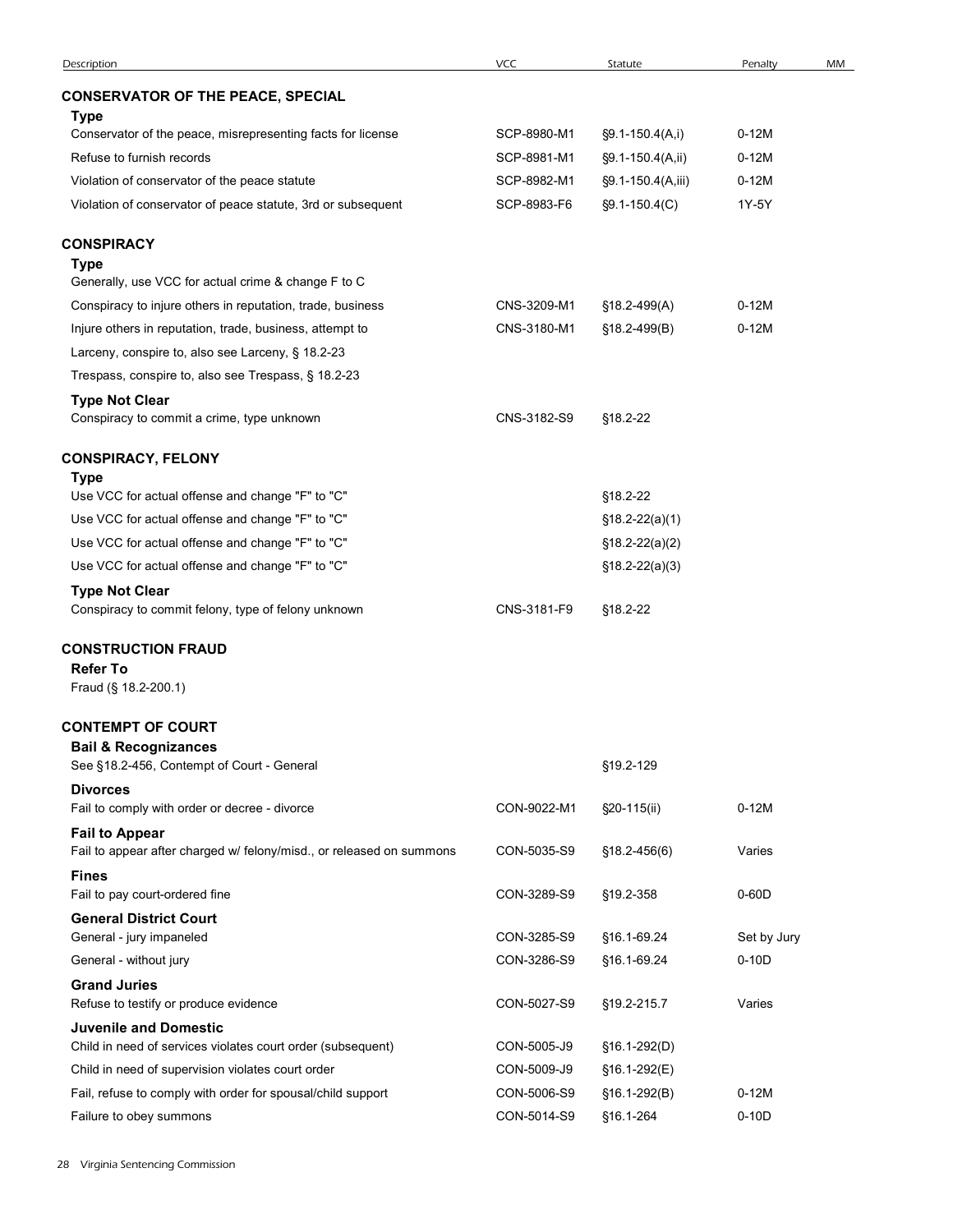| Description                                                                                        | VCC         | Statute          | Penalty | MM |
|----------------------------------------------------------------------------------------------------|-------------|------------------|---------|----|
| <b>CONTEMPT OF COURT</b>                                                                           |             |                  |         |    |
| <b>Juvenile and Domestic</b>                                                                       |             |                  |         |    |
| Violation of juvenile court order                                                                  | CON-5008-S9 | §16.1-292(A)     | $0-10D$ |    |
| Violation of juvenile court order (status offender)                                                | CON-5038-S9 | §16.1-292(A)     | $0-7D$  |    |
| <b>Nuisances (Prostitution Houses etc.)</b><br>Violation of injunction to restrain nuisance        | CON-9023-M9 | §48-10           | 3M-6M   |    |
| <b>Other</b><br>Disobedience/resistance of an officer of the court, etc.                           | CON-3283-S9 | §18.2-456(5)     | Varies  |    |
| Misbehavior in the presence of the court                                                           | CON-3279-S9 | §18.2-456(1)     | $0-10D$ |    |
| Officer of the court, misbehavior of an                                                            | CON-3282-S9 | §18.2-456(4)     | Varies  |    |
| Vile, insulting language addressed to/published about judge                                        | CON-3281-S9 | §18.2-456(3)     | Varies  |    |
| Violence, threats to judge, juror, witness, court officer                                          | CON-3280-S9 | $$18.2 - 456(2)$ | Varies  |    |
| <b>Pretrial</b><br>See Supervision Violation                                                       |             |                  |         |    |
| <b>Type Not Clear</b><br>Contempt of Court - Type not clear from record                            | CON-5010-S9 |                  |         |    |
| <b>CONTRACTS</b><br><b>Refer To</b><br>Conflict of Interest                                        |             |                  |         |    |
| <b>CONTRIBUTING TO DELINQUENCY OF MINOR</b><br><b>Refer To</b><br>Family Offense (§18.2-371)       |             |                  |         |    |
| <b>CONTRIBUTIONS, CHARITABLE ORGANIZATIONS</b><br><b>Refer To</b><br>Solicitation of Contributions |             |                  |         |    |
| <b>CORPORATIONS</b><br><b>Miscellaneous</b>                                                        |             |                  |         |    |
| Misuse of "cooperative" as business name                                                           | COR-9001-M9 | §13.1-336        | Fine    |    |
| Unauthorized transaction of business as a Stock Corporation                                        | COR-9002-M1 | §13.1-613        | $0-12M$ |    |
| <b>State Corporation Commission</b><br>Sign false SCC document - Limited Liability Company         | COR-9003-M1 | §13.1-1006       | $0-12M$ |    |
| Sign false SCC document - Nonstock Corporation                                                     | COR-9004-M1 | §13.1-811        | $0-12M$ |    |
| Sign false SCC document - Stock Corporation                                                        | COR-9005-M1 | §13.1-612        | $0-12M$ |    |
| Unauthorized transaction of business as a Limited Liability Company                                | COR-9006-M1 | §13.1-1007       | $0-12M$ |    |
| Unauthorized transaction of business as a Nonstock Corporation                                     | COR-9007-M1 | §13.1-812        |         |    |

CREDIT CARDS

Refer To Fraud, Credit Card Fraud

# CRIMINAL HISTORY CHECKS, WEAPONS

Refer To

Weapons, Criminal History Check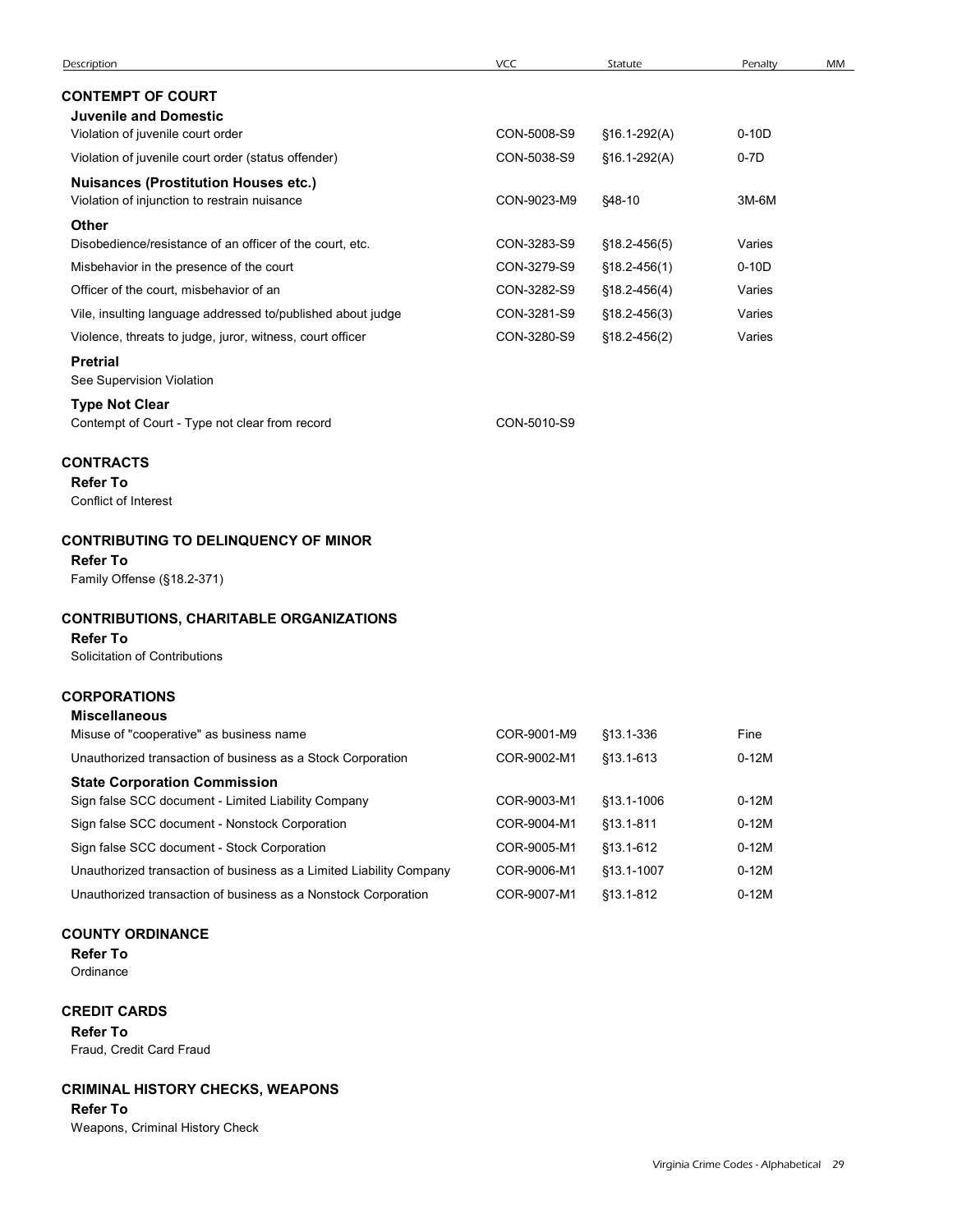# CRIMINAL HISTORY EXPUNGED RECORD

#### Refer To

# CRIMINAL RECORDS

| <b>Description</b>                                                                                 |             |                  |         |    |
|----------------------------------------------------------------------------------------------------|-------------|------------------|---------|----|
|                                                                                                    | VCC         | Statute          | Penalty | MM |
| <b>CRIMINAL HISTORY EXPUNGED RECORD</b>                                                            |             |                  |         |    |
| <b>Refer To</b>                                                                                    |             |                  |         |    |
| Miscellaneous Crimes                                                                               |             |                  |         |    |
| <b>CRIMINAL RECORDS</b>                                                                            |             |                  |         |    |
| <b>Expunged Records</b>                                                                            |             |                  |         |    |
| Disclosure of expunged criminal records, illegal                                                   | CCR-3276-M1 | §19.2-392.3      | $0-12M$ |    |
| <b>Marijuana Possession</b><br>Dwelling rental/sale, requires disclosure of marijuana arrest, etc. | CCR-7192-M1 | §19.2-389.3(E)   | $0-12M$ |    |
| Employer/College require disclosure of marijuana arrest, etc.                                      | CCR-7194-M1 | §19.2-389.3(B)   | $0-12M$ |    |
| Government require disclosure of marijuana arrest, etc.                                            | CCR-7195-M1 | §19.2-389.3(D)   | $0-12M$ |    |
| Insurance company, requires disclosure of marijuana arrest, etc.                                   | CCR-7193-M1 | §19.2-389.3(F)   | $0-12M$ |    |
| <b>Sealed Records</b>                                                                              |             |                  |         |    |
| Disclosure of sealed criminal records                                                              | CCR-7190-M1 | §19.2-392.14     | $0-12M$ |    |
| Disclosure of sealed criminal records maliciously                                                  | CCR-7191-F6 | §19.2-392.14     | 1Y-5Y   |    |
| Failure to disclose felony for jury selection, see perjury § 18.2-434                              |             | $$19.2-392.5(J)$ |         |    |
|                                                                                                    |             |                  |         |    |

### CROSS, BURNING TO INTIMIDATE

# CURFEW VIOLATION

### CURSE AND ABUSE

# **CUSTODY**<br>Luvenile and Domestic

| <b>Sealed Records</b>                                                 |             |                       |         |
|-----------------------------------------------------------------------|-------------|-----------------------|---------|
| Disclosure of sealed criminal records                                 | CCR-7190-M1 | §19.2-392.14          | $0-12M$ |
| Disclosure of sealed criminal records maliciously                     | CCR-7191-F6 | §19.2-392.14          | 1Y-5Y   |
| Failure to disclose felony for jury selection, see perjury § 18.2-434 |             | $§19.2 - 392.5(J)$    |         |
| Require applicant to disclose sealed arrest/conviction, etc.          | CCR-7189-M1 | §19.2-392.15          | $0-12M$ |
| <b>CROSS, BURNING TO INTIMIDATE</b>                                   |             |                       |         |
| <b>Refer To</b>                                                       |             |                       |         |
| Violent Activities (§18.2-423)                                        |             |                       |         |
| <b>CURFEW VIOLATION:</b>                                              |             |                       |         |
| <b>Juvenile and Domestic</b>                                          |             |                       |         |
| See Ordinance, City, or County                                        |             |                       |         |
| <b>CURSE AND ABUSE</b>                                                |             |                       |         |
| <b>Refer To</b>                                                       |             |                       |         |
| Abusive and Insulting Language                                        |             |                       |         |
| <b>CUSTODY</b>                                                        |             |                       |         |
| <b>Juvenile and Domestic</b>                                          |             |                       |         |
| Abandonment                                                           | CUS-3801-J9 | $$16.1-241(A,2)$      |         |
| Abused and neglected                                                  | CUS-3812-J9 | $$16.1-241(A,1)$      |         |
| Agency shall have custody/control of child entrusted/committed        | CUS-3797-J9 | §63.2-1817            |         |
| Child placed for adoption by agency, social services, etc.            | CUS-3799-J9 | §63.2-1817            |         |
| Child taken into custody according to statute                         | CUS-3782-S9 | §16.1-246             |         |
| Consent order, custody                                                | CUS-3813-J9 | $§16.1-241(A,3)$      |         |
| Controversy, custody                                                  | CUS-3814-J9 | $$16.1-241(A,3)$      |         |
| Determination of custody required                                     | CUS-3815-J9 | $§16.1-241(A,3)$      |         |
| Emergency treatment, judicial consent for                             | CUS-3818-J9 | $$16.1-241(D)$        |         |
| Entrustment agreement                                                 | CUS-3816-J9 | $$16.1-241(A,4)$      |         |
| Entry into Fostering Futures extended foster care                     | CUS-8110-J9 | §Acts of the Assembly |         |
| Motion to amend - custody/visitation                                  | CUS-3875-J9 | §20-124.2             |         |
| Motion to show cause - custody/visitation                             | CUS-3874-J9 | $$18.2 - 456(5)$      |         |
| Noncustodial foster care                                              | CUS-3800-J9 | §63.2-1817            |         |
| Permanent foster care                                                 | CUS-3819-J9 | §63.2-908             |         |
| Petition court for approval of temporary entrustment agreement        | CUS-3798-J9 | §63.2-1817            |         |
| Relief of custody                                                     | CUS-3817-J9 | $$16.1-241(A,4)$      |         |
| Virginia Sentencing Commission                                        |             |                       |         |
|                                                                       |             |                       |         |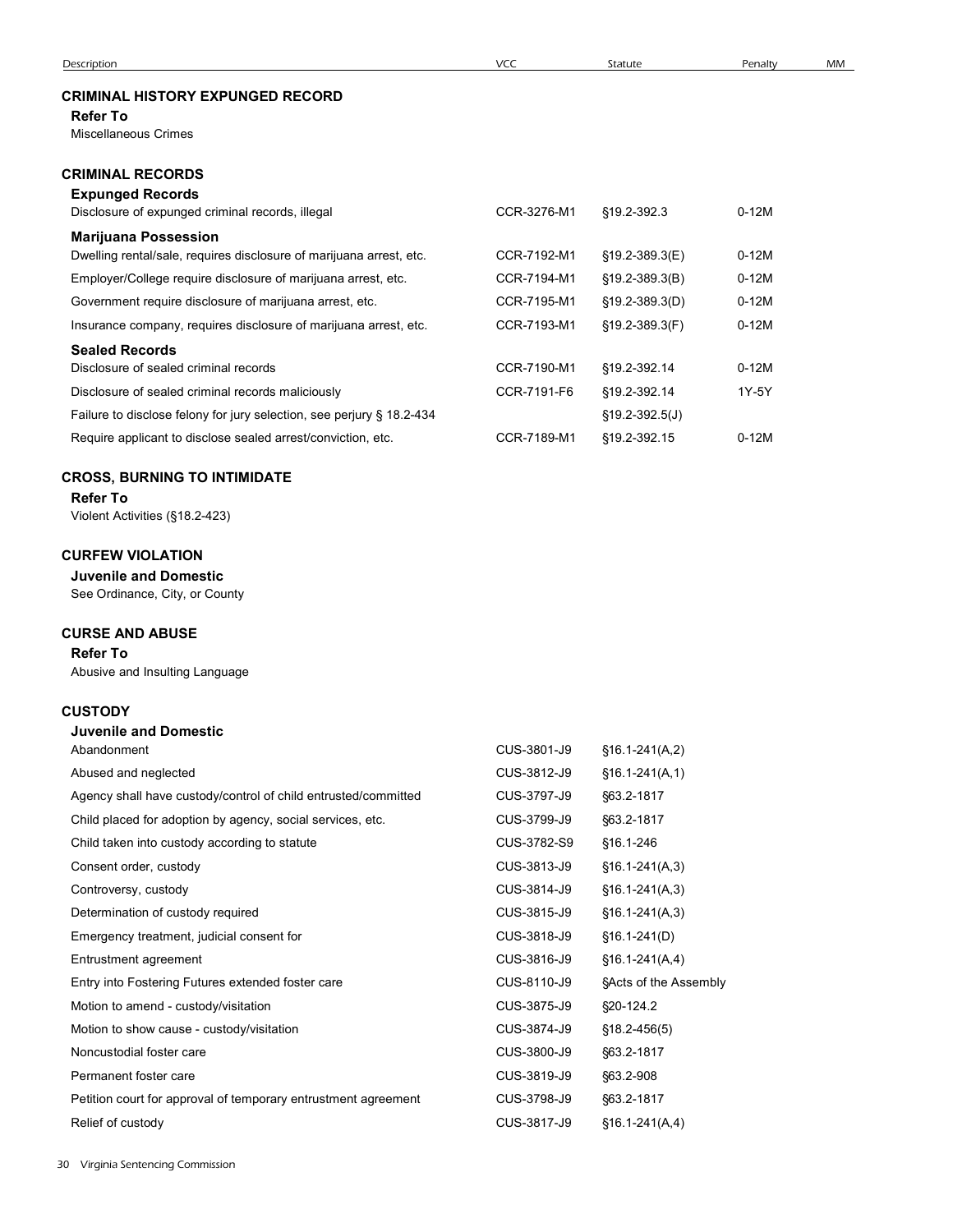| Description                                                                                             | VCC                        | Statute                             | Penalty            | MM |
|---------------------------------------------------------------------------------------------------------|----------------------------|-------------------------------------|--------------------|----|
| <b>CUSTODY</b>                                                                                          |                            |                                     |                    |    |
| <b>Juvenile and Domestic</b><br>Standby guardianship - petition                                         | CUS-3871-J9                | §16.1-350                           |                    |    |
| Visitation controversy                                                                                  | CUS-3820-J9                | $$16.1-241(A,3)$                    |                    |    |
| <b>DAMAGE PROPERTY</b>                                                                                  |                            |                                     |                    |    |
| <b>Refer To</b><br>Vandalism                                                                            |                            |                                     |                    |    |
| <b>DANGEROUS CONDUCT</b><br><b>Animals</b>                                                              |                            |                                     |                    |    |
| Leave dead or disabled animal on road                                                                   | DNG-3213-M3                | §18.2-323                           | Fine               |    |
| Rabid animals, give false info. about, fail to comply with authority                                    | DNG-3272-M2                | §18.2-313.1                         | $0-6M$             |    |
| <b>Burials</b>                                                                                          |                            |                                     |                    |    |
| Dead body, illegal disposal of on private property<br>Dead body, illegal disposal of on public property | DNG-3273-M1<br>DNG-3274-M1 | §18.2-323.01(i)<br>§18.2-323.01(ii) | $0-12M$<br>$0-12M$ |    |
| <b>Dead Body</b><br>Conceal, etc., dead body                                                            | DNG-4800-F6                | §18.2-323.02                        | 1Y-5Y              |    |
| <b>Driving</b><br>Drinking while driving; open container in vehicle                                     | DNG-3270-M4                | §18.2-323.1                         | Fine               |    |
| Also see Alcohol, Drinking and Other                                                                    |                            |                                     |                    |    |
| <b>Electric Fences</b><br>For agricultural purposes                                                     | DNG-3214-M1                | §18.2-324.1                         | $0-12M$            |    |
| Fish<br>Snakehead fish (channidae), introduce into state water without permit                           | DNG-3284-M1                | §18.2-313.2                         | $0-12M$            |    |
| Littering<br>Throw or deposit substances on highway                                                     | DNG-3215-M1                | §18.2-324                           | $0-12M$            |    |
| <b>Minors</b><br>Fail to secure med. attention for injured or battered child                            | DNG-3216-M1                | §18.2-314                           | $0-12M$            |    |
| <b>Mussels</b><br>Zebra mussel / larvae (Dreissena polymorph), place into state waters                  | DNG-3287-M1                | §18.2-313.2                         | $0-12M$            |    |
| <b>Plastic Bags</b><br>Warning required                                                                 | DNG-3217-M3                | §18.2-320                           | Fine               |    |
| <b>Refrigerators</b><br>Discard without removing door                                                   | DNG-3218-M3                | §18.2-319                           | Fine               |    |
| <b>Snakes</b><br>Handle, etc., to endanger humans                                                       | DNG-3219-M4                | §18.2-313                           | Fine               |    |
| <b>Spitting</b><br>Expectorate or spit upon public surface                                              | DNG-3220-M4                | §18.2-322                           | Fine               |    |
| <b>Wells Or Pits</b>                                                                                    |                            |                                     |                    |    |
| Failure to cover                                                                                        | DNG-3221-M3<br>DNG-3222-M3 | §18.2-317                           | Fine<br>Fine       |    |
| Failure to fill in<br>X-rays                                                                            |                            | §18.2-316                           |                    |    |
| Prohibited in fitting shoes                                                                             | DNG-3223-M3                | §18.2-321                           | Fine               |    |
| <b>DATE RAPE DRUG</b><br><b>Refer To</b><br>Narcotics, Flunitrazepan                                    |                            |                                     |                    |    |
| Narostian Camp but realactors                                                                           |                            |                                     |                    |    |

Refer To Narcotics, Flunitrazepan Narcotics, Gama-butyrolactone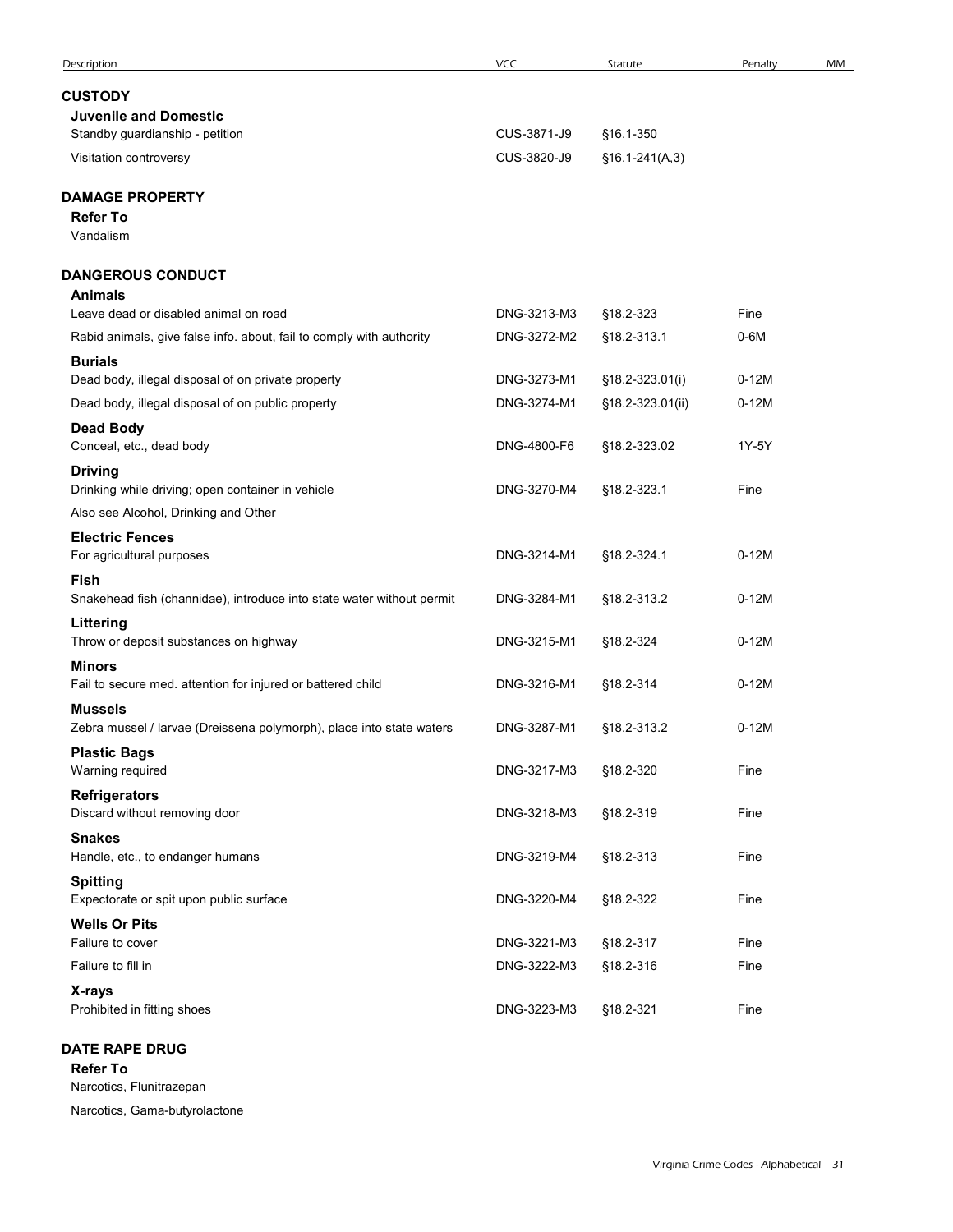# DAY CARE CENTERS OR HOMES

# DEAD BODY

# DELINQUENCY, CONTRIBUTING TO

#### Refer To

#### DESERTION AND NONSUPPORT

# Also See

| Description                                                                          | <b>VCC</b>  | Statute          | Penalty | MM |
|--------------------------------------------------------------------------------------|-------------|------------------|---------|----|
| <b>DAY CARE CENTERS OR HOMES</b><br><b>Refer To</b><br>Welfare                       |             |                  |         |    |
| <b>DEAD BODY</b><br><b>Refer To</b><br>Dangerous Conduct                             |             |                  |         |    |
|                                                                                      |             |                  |         |    |
| <b>DELINQUENCY, CONTRIBUTING TO</b><br><b>Refer To</b><br>Family Offense (§18.2-371) |             |                  |         |    |
| <b>DESERTION AND NONSUPPORT</b>                                                      |             |                  |         |    |
| <b>Also See</b>                                                                      |             |                  |         |    |
| Contempt of court §16.1-292(B)                                                       |             |                  |         |    |
| <b>Divorces</b><br>Fail to comply w/support of spouse or children order/decree       | DES-9021-M1 | $\S20-115(i)$    | $0-12M$ |    |
| <b>Juvenile and Domestic</b><br>Blood testing to determine paternity                 | DES-3821-J9 | §20-49.3         |         |    |
| Commonwealth as initiating state                                                     | DES-3822-J9 | §20-88.47        |         |    |
| Commonwealth as responding state                                                     | DES-3823-J9 | §20-88.48        |         |    |
| Fail to comply with support obligation, payroll deduction                            | DES-3237-M1 | §16.1-278.16     | $0-12M$ |    |
| Motion to amend - non-support orders                                                 | DES-3876-J9 | §20-124.2(C)     |         |    |
| Motion to show cause - non-support court orders                                      | DES-3877-J9 | $$18.2 - 456(5)$ |         |    |
| Motion to show cause (DCSE administrative order)                                     | DES-3880-J9 | §16.1-278.16     |         |    |
| Spousal support, spouse seeks after separated                                        | DES-3824-J9 | $$16.1-241(l)$   |         |    |
| Support is subject of controversy / requires determination                           | DES-3825-J9 | $$16.1-241(A,3)$ |         |    |
| <b>Parents</b>                                                                       |             |                  | $0-12M$ |    |
| Failure by children to support parents                                               | DES-3212-M9 | §20-88           |         |    |
| <b>Spouse or Children</b><br>Desertion or nonsupport of spouse or children           | DES-3211-M9 | §20-61           | $0-12M$ |    |
| <b>DISABILITIES, PERSONS WITH</b>                                                    |             |                  |         |    |
| <b>Type</b>                                                                          |             |                  |         |    |
| Commonwealth, Virginia, etc., used in the sale of blind-made products                | PWD-0901-M1 | §51.5-104        | $0-12M$ |    |
| Dog, fraudulently represent as service or hearing                                    | PWD-0902-M4 | §51.5-44.1       | Fine    |    |
| Manufacturing by the blind, falsely indicate                                         | PWD-3767-M1 | §51.5-105        | $0-12M$ |    |
| <b>DISORDERLY CONDUCT</b>                                                            |             |                  |         |    |
| <b>Type</b><br>Disorderly conduct                                                    | DIS-5311-M1 | §18.2-415        | $0-12M$ |    |
| <b>DISTURBING THE PEACE</b>                                                          |             |                  |         |    |
| <b>Refer To</b><br>Disorderly Conduct                                                |             |                  |         |    |
| <b>DIVORCES</b>                                                                      |             |                  |         |    |
| <b>Type</b>                                                                          |             |                  |         |    |
| Also see Desertion and Nonsupport or Contempt of Court                               |             |                  |         |    |
| Unlawful advertising - offer to obtain divorces, etc.                                | DIV-9020-M9 | §20-122          | Fine    |    |
| 2 Virginia Sentencing Commission                                                     |             |                  |         |    |
|                                                                                      |             |                  |         |    |
|                                                                                      |             |                  |         |    |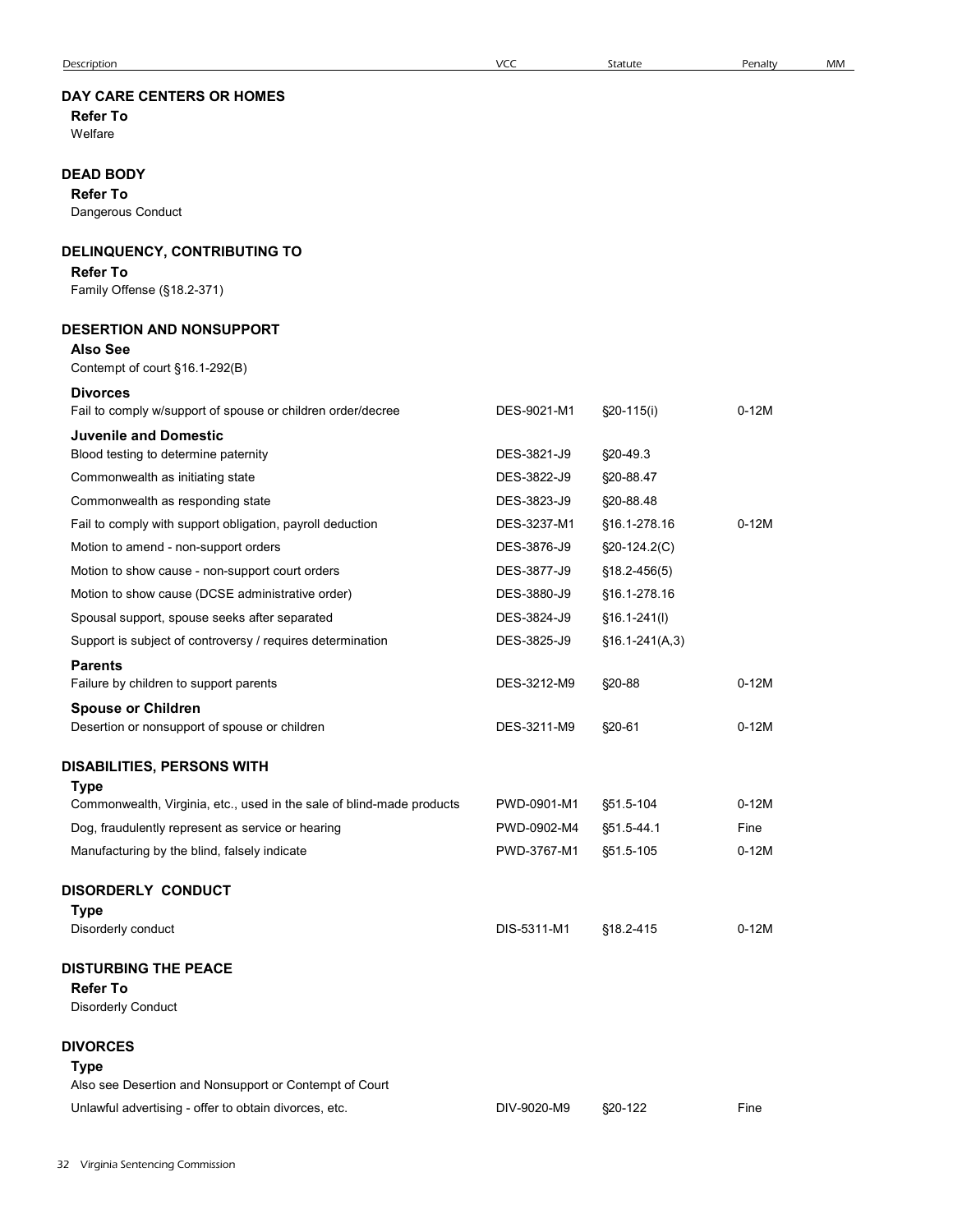|                                                                      | VCC         |                    |         |    |
|----------------------------------------------------------------------|-------------|--------------------|---------|----|
| Description                                                          |             | Statute            | Penalty | MM |
| DNA ANALYSIS & DATA BANK                                             |             |                    |         |    |
| <b>Juvenile and Domestic</b><br>Motion to order DNA testing          | DNA-7196-S9 | §19.2-310.2        |         |    |
| <b>Type</b>                                                          |             |                    |         |    |
| Disseminate information without authorization                        | DNA-7199-M3 | §19.2-310.6        | Fine    |    |
| Obtain any sample submitted to Div. of Forensic Science              | DNA-7197-F5 | §19.2-310.6        | 1Y-10Y  |    |
| Use for purposes other than authorized by law                        | DNA-7198-M1 | §19.2-310.6        | $0-12M$ |    |
| <b>DOG OFFENSES</b>                                                  |             |                    |         |    |
| <b>Refer To</b>                                                      |             |                    |         |    |
| Animals                                                              |             |                    |         |    |
| <b>DRAINAGE</b>                                                      |             |                    |         |    |
| <b>Refer To</b>                                                      |             |                    |         |    |
| Soil Conservation                                                    |             |                    |         |    |
| <b>DRINKING IN PUBLIC</b>                                            |             |                    |         |    |
| <b>Refer To</b>                                                      |             |                    |         |    |
| Alcohol                                                              |             |                    |         |    |
| <b>DRINKING WHILE DRIVING</b>                                        |             |                    |         |    |
| <b>Refer To</b>                                                      |             |                    |         |    |
| Dangerous Conduct, Driving - Drinking While (§18.2-323.1)            |             |                    |         |    |
| <b>DRIVING WHILE INTOXICATED</b>                                     |             |                    |         |    |
| <b>Refer To</b>                                                      |             |                    |         |    |
| Traffic, Driving While Intoxicated                                   |             |                    |         |    |
| DRUG AND ALCOHOL TESTING                                             |             |                    |         |    |
| <b>Defeating</b>                                                     |             |                    |         |    |
| Adulterate sample with intent to defraud drug/alcohol screening test | TST-4192-M1 | $$18.2 - 251.4(3)$ | $0-12M$ |    |
| Market urine to defeat drug or alcohol screening tests               | TST-4190-M1 | §18.2-251.4(1)     | $0-12M$ |    |
| Substitution of sample to defeat drug/alcohol screening test         | TST-4191-M1 | $$18.2 - 251.4(2)$ | $0-12M$ |    |
| <b>DRUGS, DRUG CRIMES</b>                                            |             |                    |         |    |
| <b>Refer To</b>                                                      |             |                    |         |    |
| Narcotics                                                            |             |                    |         |    |
|                                                                      |             |                    |         |    |

#### DRINKING WHILE DRIVING

#### Refer To

#### DRIVING WHILE INTOXICATED

#### Refer To

#### DRUG AND ALCOHOL TESTING

| <b>DRINKING WHILE DRIVING</b>                                        |             |                    |         |  |
|----------------------------------------------------------------------|-------------|--------------------|---------|--|
| <b>Refer To</b>                                                      |             |                    |         |  |
| Dangerous Conduct, Driving - Drinking While (§18.2-323.1)            |             |                    |         |  |
| <b>DRIVING WHILE INTOXICATED</b>                                     |             |                    |         |  |
| <b>Refer To</b>                                                      |             |                    |         |  |
| Traffic, Driving While Intoxicated                                   |             |                    |         |  |
| DRUG AND ALCOHOL TESTING                                             |             |                    |         |  |
| <b>Defeating</b>                                                     |             |                    |         |  |
| Adulterate sample with intent to defraud drug/alcohol screening test | TST-4192-M1 | $$18.2 - 251.4(3)$ | $0-12M$ |  |
| Market urine to defeat drug or alcohol screening tests               | TST-4190-M1 | $$18.2 - 251.4(1)$ | $0-12M$ |  |
| Substitution of sample to defeat drug/alcohol screening test         | TST-4191-M1 | §18.2-251.4(2)     | $0-12M$ |  |
| <b>DRUGS, DRUG CRIMES</b>                                            |             |                    |         |  |
| <b>Refer To</b>                                                      |             |                    |         |  |
| Narcotics                                                            |             |                    |         |  |
| <b>DRUGS/COSMETICS MISBRANDED</b>                                    |             |                    |         |  |
| <b>Type</b>                                                          |             |                    |         |  |
| Adulterate, misbrand or other prohibited acts                        | PHA-3509-M2 | §54.1-3457         | $0-6M$  |  |
| <b>DRUNK IN PUBLIC</b>                                               |             |                    |         |  |
| Intoxicated from Alcohol, Narcotic Drug or Other<br>See Obscenity    |             |                    |         |  |
| Bushantes Milletta Barrata                                           |             |                    |         |  |

#### DRUGS, DRUG CRIMES

# DRUGS/COSMETICS MISBRANDED

| Type                                          |                        |      |
|-----------------------------------------------|------------------------|------|
| Adulterate, misbrand or other prohibited acts | PHA-3509-M2 §54.1-3457 | 0-6M |

# DRUNK IN PUBLIC

# Intoxicated from Alcohol, Narcotic Drug or Other

#### Profanity While Drunk

See Obscenity (§18.2-388)

# DUMPING

Refer To §§ 10.1-1005, 33.2-802, 33.2-803, 62.1-194.3

#### EDUCATION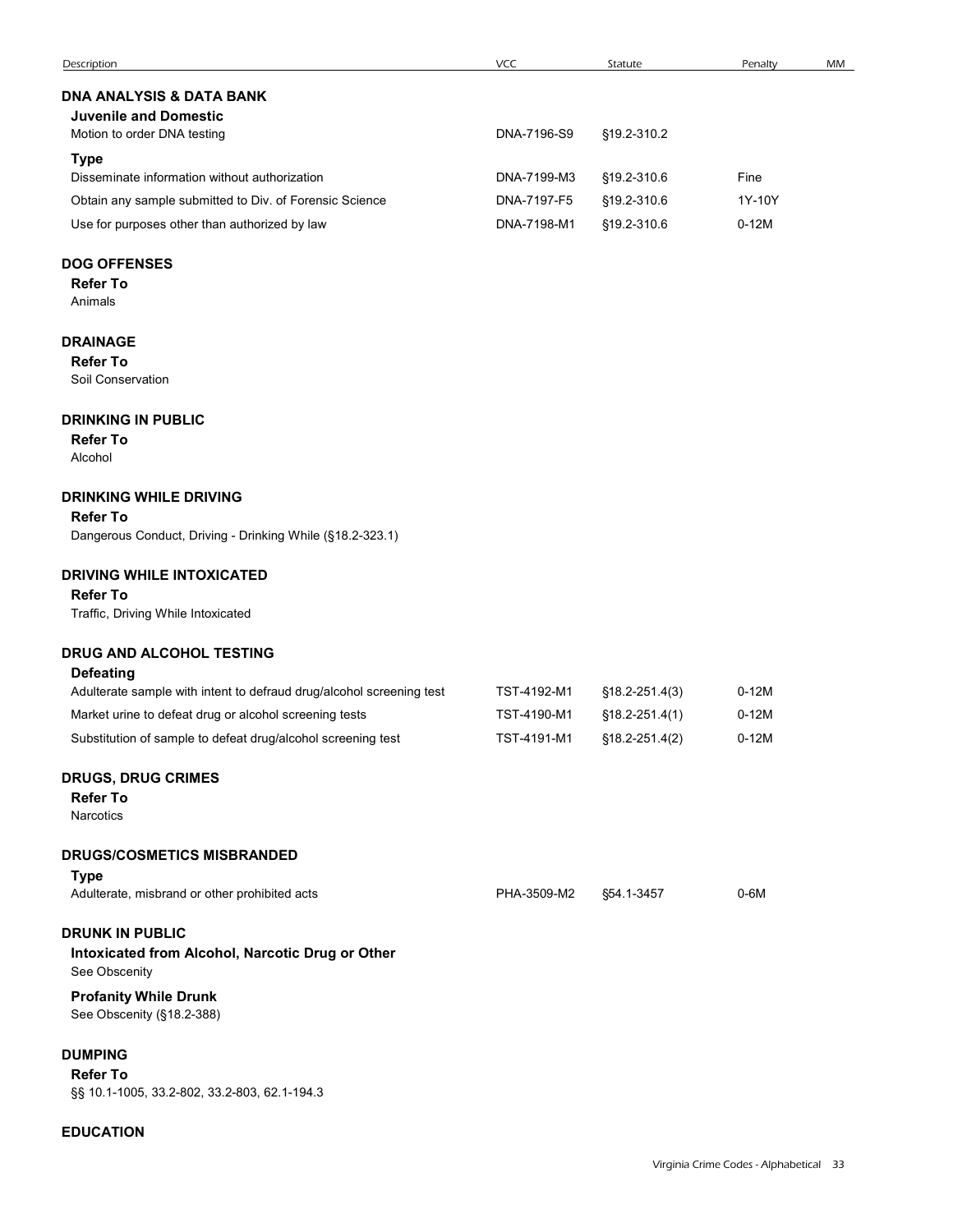| Description                                                                                          | <b>VCC</b>                 | Statute                                    | Penalty         | MM |
|------------------------------------------------------------------------------------------------------|----------------------------|--------------------------------------------|-----------------|----|
| EDUCATION                                                                                            |                            |                                            |                 |    |
| <b>Also See</b><br>School Attendance                                                                 |                            |                                            |                 |    |
| <b>Child/Family Day Program</b>                                                                      |                            |                                            |                 |    |
| False report to day program superintendent                                                           | EDU-4241-M1                | §22.1-289.027(2)                           | $0-12M$         |    |
| Interfere with day program superintendent                                                            | EDU-4240-M1                | §22.1-289.027(1)                           | $0-12M$         |    |
| Operate day program above maximum participants                                                       | EDU-4243-M1                | §22.1-289.027(4)                           | $0-12M$         |    |
| Operate day program without a license                                                                | EDU-4242-M1                | §22.1-289.027(3)                           | $0-12M$         |    |
| <b>Funds</b>                                                                                         |                            |                                            |                 |    |
| School debt purchased at less than face value by govt officer                                        | EDU-4262-M3                | §22.1-124                                  | Fine            |    |
| <b>License to Operate School</b><br>Also see Schools                                                 |                            |                                            |                 |    |
| Fail to comply with order of school license suspension                                               | EDU-4267-M2                | §22.1-329                                  | $0-6M$          |    |
| <b>Schools / Colleges</b>                                                                            |                            |                                            |                 |    |
| Issue etc., fraudulent academic credential                                                           | EDU-4275-M1                | $\S$ 23.1-225(C,2)                         | $0-12M$         |    |
| Operate postsecondary school without certification                                                   | EDU-4280-M1                | §23.1-217                                  | $0-12M$         |    |
| Operate, etc., private trade/tech/etc., school w/o license<br>Present fraudulent academic credential | EDU-4261-M2<br>EDU-4276-M1 | §22.1-331                                  | 0-6M<br>$0-12M$ |    |
| Represent credits may be applied to a degree without approval                                        | EDU-4278-M1                | $\S23.1 - 225(C, 3)$<br>$\S$ 23.1-225(C,5) | $0-12M$         |    |
| Represent institution as accredited                                                                  | EDU-4277-M1                |                                            | $0-12M$         |    |
| Sell degree, credit or certificate                                                                   | EDU-4273-M1                | $\S$ 23.1-225(C,4)<br>$\S23.1 - 225(B)$    | $0-12M$         |    |
| Use term "college" or "university" without approval                                                  | EDU-4272-M1                | $$23.1-225(A)$                             | $0-12M$         |    |
| Use, etc., forged, altered or purchased transcript, etc.                                             | EDU-4274-M1                | $\S23.1 - 225(C, 1)$                       | $0-12M$         |    |
| Violation of article or SCHEV regulations                                                            | EDU-4279-M1                | §23.1-228                                  | $0-12M$         |    |
| Transportation                                                                                       |                            |                                            |                 |    |
| Misuse of toll-exemption for school attendance                                                       | EDU-4260-M4                | §22.1-187                                  | Fine            |    |
| <b>EDUCATION LOAN SERVICES</b><br><b>Violations</b>                                                  |                            |                                            |                 |    |
| Use VCC for § 59.1-200                                                                               |                            | §6.2-2621                                  |                 |    |
| <b>ELECTION / VOTING OFFENSES</b>                                                                    |                            |                                            |                 |    |
| <b>Absentee</b><br>Absentee voting procedure violation                                               | VOT-5128-F5                | §24.2-1012                                 | 1Y-10Y          |    |
| False statement to obtain replacement absentee ballot                                                | VOT-5148-F5                | §24.2-703.2                                | 1Y-10Y          |    |
| False statements absentee application by election officer                                            | VOT-5144-F5                | §24.2-705.2                                | 1Y-10Y          |    |
| Improper assistance, voting absentee                                                                 | VOT-5154-F5                | §24.2-704                                  | 1Y-10Y          |    |
| Registrar fails to perform absentee voting duties                                                    | VOT-5168-M1                | §24.2-706                                  | $0-12M$         |    |
| Transmit counts of absentee ballots before poll closing                                              | VOT-5173-M1                | §24.2-712                                  | $0-12M$         |    |
| <b>Advertisement</b><br>Campaign telephone calls, fail to provide/provide false I.D. info.           | VOT-5135-M1                | $\S24.2 - 955.3(C)$                        | $0-12M$         |    |
| Publication fails to require or retain identity of person placing ad                                 | VOT-5141-M1                | $\S24.2 - 955.2(B)$                        | $0-12M$         |    |
| Publication receives compensation for advocating candidacy                                           | VOT-5130-M1                | §24.2-955.2(A)                             | $0-12M$         |    |
| Violate campaign print advertisement requirements                                                    | VOT-5155-M1                | $\S24.2 - 955.3(A)$                        | $0-12M$         |    |
| Violate campaign TV/Radio advertisement requirements                                                 | VOT-5147-M1                | §24.2-955.3                                | $0-12M$         |    |
| Violation of Campaign Finance Disclosure Act                                                         | VOT-5136-M1                | §24.2-953                                  | $0-12M$         |    |
| <b>Bribery</b><br>Bribery, intimidation, etc., of officers of election                               | VOT-5111-F5                | §24.2-1000                                 | 1Y-10Y          |    |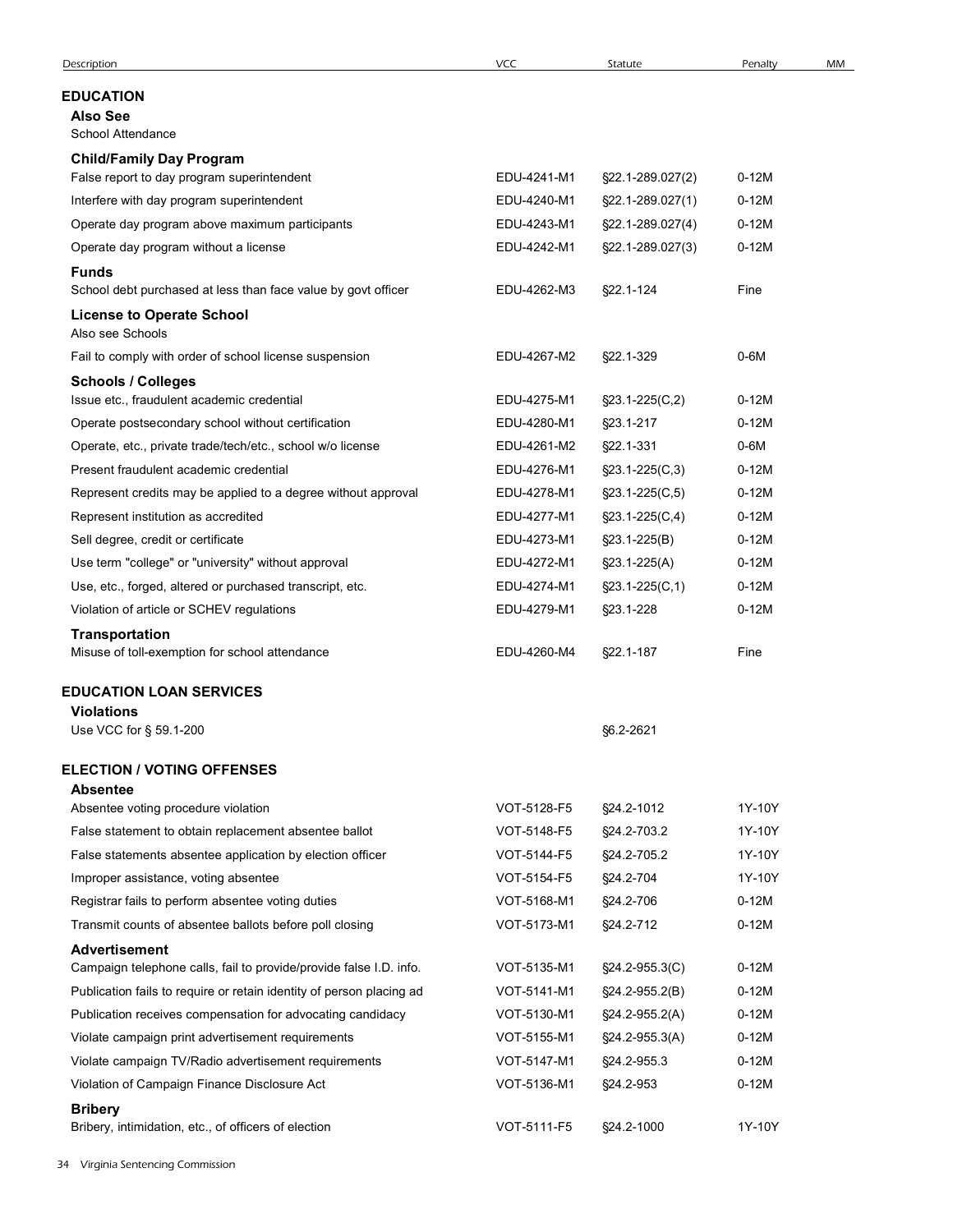| Description                                                                             |                            |                  |         |    |
|-----------------------------------------------------------------------------------------|----------------------------|------------------|---------|----|
|                                                                                         | <b>VCC</b>                 | Statute          | Penalty | MM |
| <b>ELECTION / VOTING OFFENSES</b>                                                       |                            |                  |         |    |
| <b>Bribery</b>                                                                          |                            |                  |         |    |
| Bribery, intimidation, etc., of person receiving ballot                                 | VOT-5106-M1                | §24.2-1005       | $0-12M$ |    |
| Soliciting or accepting a bribe for a vote                                              | VOT-5104-M1                | §24.2-1007       | $0-12M$ |    |
| <b>Contributions</b><br>Fail to report campaign contributions                           | VOT-5157-M1                | §24.2-947.3      | $0-12M$ |    |
| <b>Electoral Board</b>                                                                  |                            |                  |         |    |
| Discrimination by employer against election officer, etc                                | VOT-5152-M3                | §24.2-119.1      | Fine    |    |
| Possess firearm within 40 feet of electoral board meeting place                         | VOT-5174-M1                | §24.2-671        | $0-12M$ |    |
| Solicitation of signatures by electoral board member or staff                           | VOT-5150-M1                | §24.2-106.1      | $0-12M$ |    |
| <b>Fraud</b>                                                                            |                            |                  |         |    |
| False statements, etc., election fraud                                                  | VOT-5133-F5                | §24.2-1016       | 1Y-10Y  |    |
| Sign name of qualified voter, fraudulently                                              | VOT-5129-F4                | §24.2-1012       | 2Y-10Y  |    |
| Impede, Interfere, Prevent Voting<br>Change ballot to prevent voting as desired         | VOT-5176-M1                | §24.2-1005.2     | $0-12M$ |    |
| Communicate false information to impede voter                                           | VOT-5156-M1                | §24.2-1005.1     | $0-12M$ |    |
| Conspire to prevent citizen from voting, etc.                                           | VOT-5132-F5                | §24.2-1015       | 1Y-10Y  |    |
| Furnish ballot in language to misinform, induce contrary vote                           | VOT-5175-M1                | §24.1-1005.2     | $0-12M$ |    |
| <b>Inaugural Committee</b>                                                              |                            |                  |         |    |
| Unlawfully convert inaugural contributions to personal use                              | VOT-5167-M1                | §24.2-952.7      | $0-12M$ |    |
| Unlawfully disburse funds in excess of inaugural expenditures                           | VOT-5166-M1                | §24.2-952.7      | $0-12M$ |    |
| <b>Officer</b>                                                                          |                            |                  |         |    |
| Corrupt conduct by election officer, etc.                                               | VOT-5109-F5                | §24.2-1001       | 1Y-10Y  |    |
| Neglect of duties by election officer, etc.                                             | VOT-5110-M1                | §24.2-1001       | $0-12M$ |    |
| <b>Other</b><br>Campaigning at registration locations, unlawful                         | VOT-5107-M3                | §24.2-1003       | Fine    |    |
| Improper assistance for voter with disabilities, language issues, etc.                  | VOT-5149-M1                | §24.2-649        | $0-12M$ |    |
| Prohibited activities at polls                                                          | VOT-5137-M1                | §24.2-604        | $0-12M$ |    |
| Selling, giving, counterfeiting election ballots                                        | VOT-5113-F5                | §24.2-1008       | 1Y-10Y  |    |
| Social Security Number, unlawful disclosure                                             | VOT-5172-M1                | §24.2-407.1      | $0-12M$ |    |
| Social Security Number, unlawful disclosure                                             | VOT-5112-F5                | §24.2-1002.1     | 1Y-10Y  |    |
| Stealing or tampering with ballot box, equipment or software                            | VOT-5125-F5                | §24.2-1009       | 1Y-10Y  |    |
| Voting equipment key or electronic device, unauthorized possession                      | VOT-5126-M1                | §24.2-1010       | $0-12M$ |    |
| <b>Telephone Calls</b>                                                                  |                            |                  |         |    |
| Violate campaign telephone advertisement requirements - Candidate                       | VOT-5170-M1                | §24.2-959        | $0-12M$ |    |
| Violate campaign telephone advertisement requirements - Committee                       | VOT-5171-M1                | §24.2-959.1      | $0-12M$ |    |
| <b>Voting and Registration</b>                                                          |                            |                  |         |    |
| Advise/assist in casting ballot in prohibited areas                                     | VOT-5105-M1                | §24.2-1006       | $0-12M$ |    |
| Assist or induce another to register with more than one address                         | VOT-5142-F6                | §24.2-1004(C,ii) | 1Y-5Y   |    |
| Assist or induce another to vote more than once                                         | VOT-5162-F6                | §24.2-1004(B,ii) | 1Y-5Y   |    |
| Assist or induce person not qualified to vote                                           | VOT-5164-F6                | §24.2-1004(B,iv) | 1Y-5Y   |    |
| Ballot carried away from voting booth                                                   | VOT-5127-M1                | §24.2-1011       | $0-12M$ |    |
| Destroy or fail to mail or deliver voter registration                                   | VOT-5151-M1                | §24.2-1002.01    | $0-12M$ |    |
| Interfere with registration                                                             | VOT-5108-M1                | §24.2-1002       | $0-12M$ |    |
| Register with more than one address                                                     | VOT-5165-F6                | §24.2-1004(C,i)  | 1Y-5Y   |    |
| Solicit multiple registrations/falsify voter registration<br>Vote knowing not qualified | VOT-5153-F5<br>VOT-5163-F6 | §24.2-1002.01    | 1Y-10Y  |    |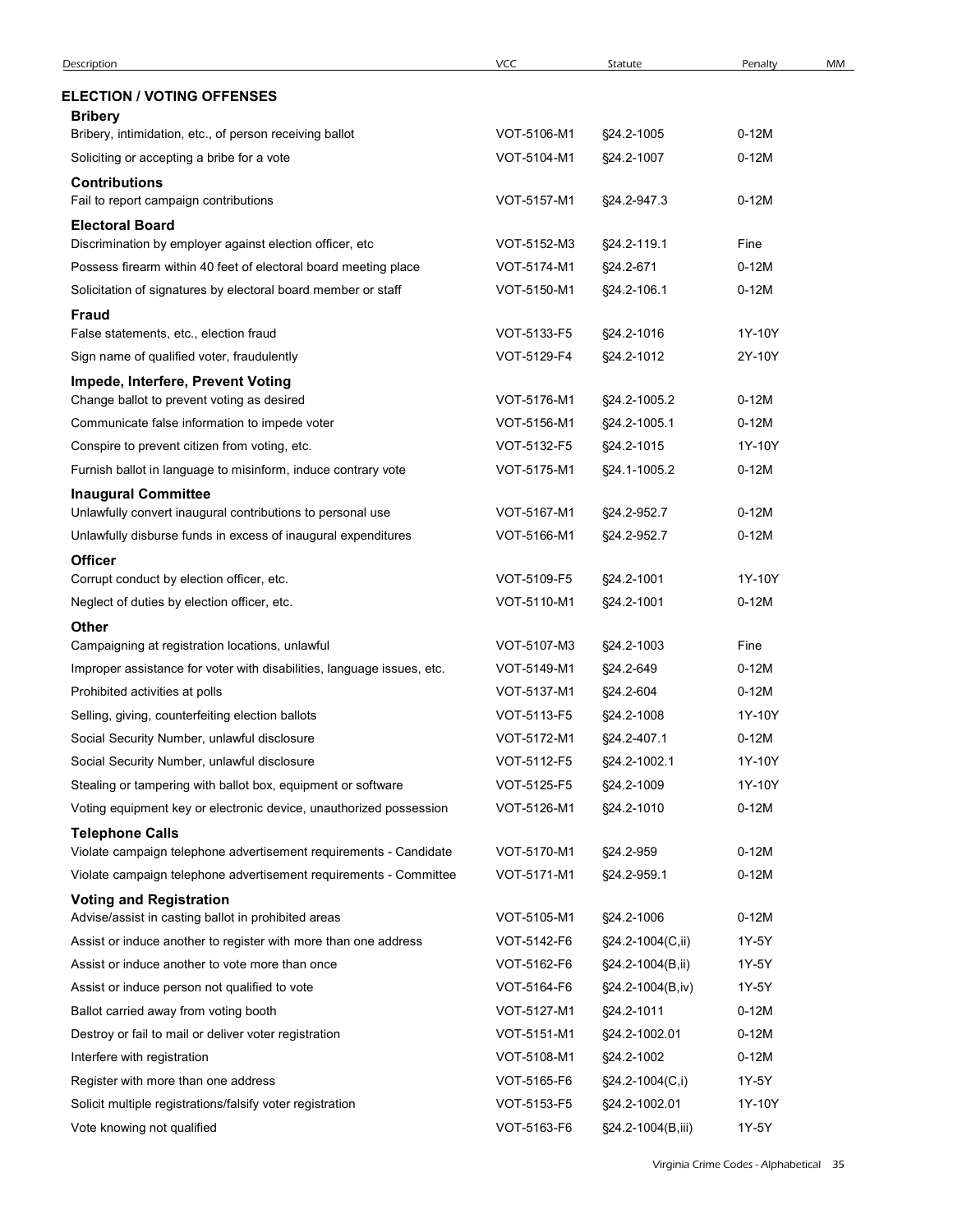| Description                                                    | VCC         | Statute          | Penalty    | MM |
|----------------------------------------------------------------|-------------|------------------|------------|----|
| <b>ELECTION / VOTING OFFENSES</b>                              |             |                  |            |    |
| <b>Voting and Registration</b>                                 |             |                  |            |    |
| Vote more than once in same election                           | VOT-5159-F6 | §24.2-1004(B,i)  | 1Y-5Y      |    |
| Wrongfully vote                                                | VOT-5158-M1 | §24.2-1004(A)    | $0-12M$    |    |
| <b>Type Not Clear</b>                                          |             |                  |            |    |
| Election/Voting Offense - Type not clear from record           | VOT-5169-S9 |                  |            |    |
| <b>ELECTRIC EMERGENCY</b>                                      |             |                  |            |    |
| <b>Type</b><br>See §56-586.1, Public Service Companies         |             |                  |            |    |
| <b>ELECTRIC METERS, TAMPER</b>                                 |             |                  |            |    |
| <b>Refer To</b><br>Vandalism (§18.2-163)                       |             |                  |            |    |
| <b>EMBEZZLEMENT</b>                                            |             |                  |            |    |
| <b>Refer To</b>                                                |             |                  |            |    |
| Larceny                                                        |             |                  |            |    |
| <b>EMBLEMS</b>                                                 |             |                  |            |    |
| <b>General Assembly</b>                                        |             |                  |            |    |
| Senate armorial used for commercial purpose                    | EMB-9152-M4 | $$30-15.1:1(3)$  | Fine       |    |
| Senate armorial, not colored blue, used by former member       | EMB-9151-M4 | $\S30-15.1:1(2)$ | Fine       |    |
| Senate armorial, use by unauthorized person                    | EMB-9153-M3 | $$30-15.1:1(1)$  | Fine       |    |
| Other                                                          |             |                  |            |    |
| Seals of the Commonwealth, unauthorized use                    | EMB-9150-M9 | §1-505           | $0-30D$    |    |
| <b>EMERGENCY</b>                                               |             |                  |            |    |
| <b>Refer To</b>                                                |             |                  |            |    |
| Military and Emergency                                         |             |                  |            |    |
| <b>EMPLOYER, EMPLOYMENT</b>                                    |             |                  |            |    |
| <b>Also See</b>                                                |             |                  |            |    |
| Also See Labor and Professions and Occupations                 |             |                  |            |    |
| <b>Election Officer</b><br>See Election/Voting Offenses        |             |                  |            |    |
|                                                                |             |                  |            |    |
| <b>ENTICE</b><br><b>Type</b>                                   |             |                  |            |    |
| Entice etc. into dwelling w/intent to commit a specific felony | ENT-1099-F6 | §18.2-50.3       | 1Y-5Y      |    |
| <b>ESCAPES</b>                                                 |             |                  |            |    |
| <b>Also See</b>                                                |             |                  |            |    |
| Also see Prisoners                                             |             |                  |            |    |
| Obstruction of Justice, Resisting Arrest                       |             |                  |            |    |
| Aid In                                                         |             |                  |            |    |
| Aid charged/convicted felon or juvenile in successful escape   | ESC-4905-F9 | §18.2-473        | 1Y-5Y      |    |
| Aid misd., juvenile in successful/unsuccessful escape          | ESC-4906-M1 | §18.2-473        | $0-12M$    |    |
| <b>Correctional Facility</b>                                   |             |                  |            |    |
| Escape from a correctional facility                            | ESC-4921-F6 | $$53.1 - 203(1)$ | 1Y-5Y (II) | 1Y |
| <b>Electronic Incarceration</b>                                |             |                  |            |    |
| Home or electronic incarceration, violation of                 | ESC-4925-M1 | §53.1-131.2      | $0-12M$    |    |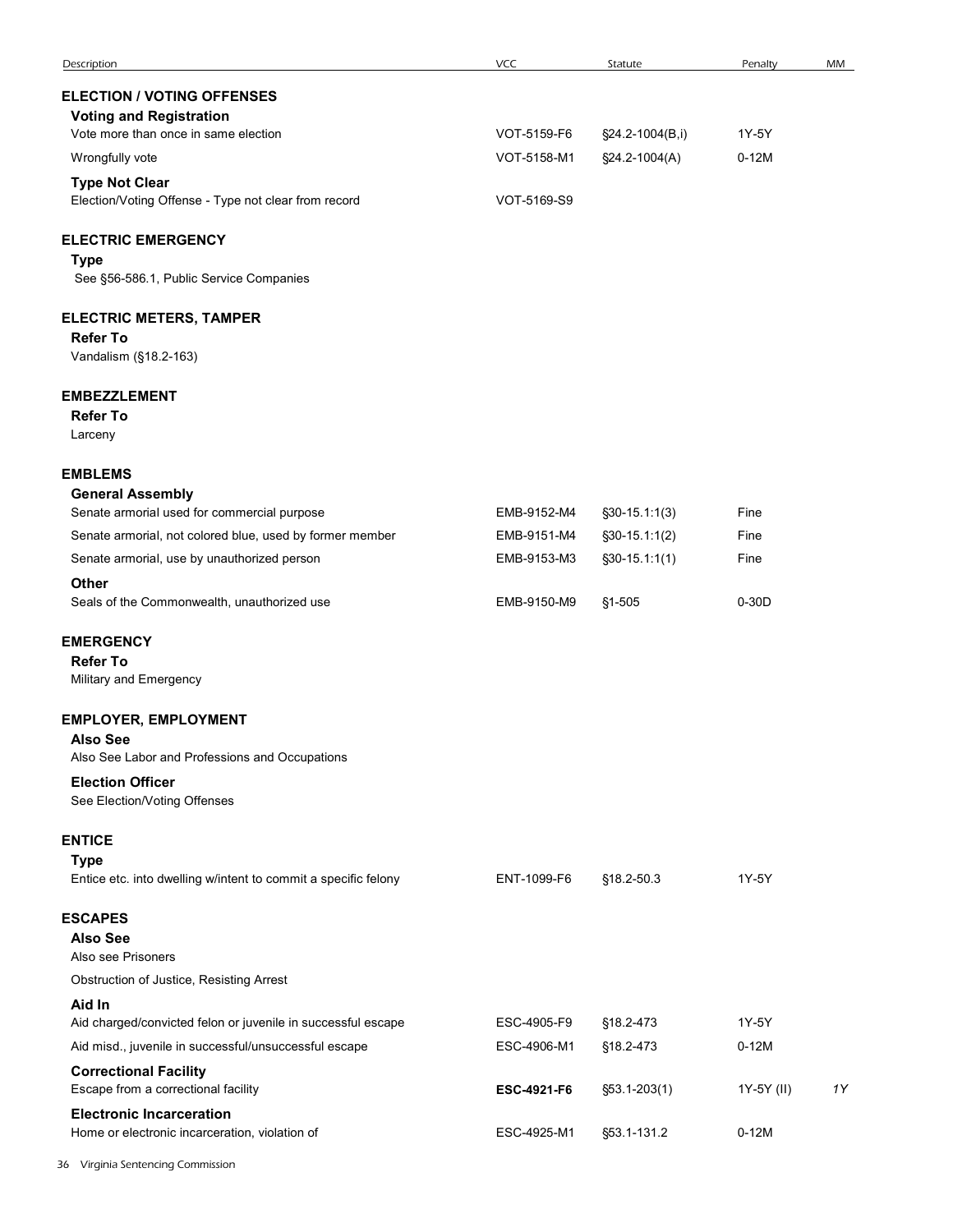| Description                                                                                                                          | VCC                        | Statute                  | Penalty<br>MM     |
|--------------------------------------------------------------------------------------------------------------------------------------|----------------------------|--------------------------|-------------------|
| <b>ESCAPES</b>                                                                                                                       |                            |                          |                   |
| <b>Fire</b>                                                                                                                          |                            |                          |                   |
| Escape or attempted escape by setting fire to jail<br><b>Furlough Violation</b>                                                      | ESC-4910-F4                | §18.2-480                | 2Y-10Y (II)       |
| Juvenile fails to stay within limits or time prescribed                                                                              | ESC-4903-M1                | §66-25.1:4               | $0-12M$           |
| Willfully fail to stay within limits or time prescribed                                                                              | ESC-4914-F6                | §53.1-37(D)              | 1Y-5Y             |
| With no authority/just cause fail to stay in limits/time<br>Work release, violation of furlough from                                 | ESC-4915-M2<br>ESC-4920-M1 | §53.1-37(E)<br>§53.1-132 | $0-6M$<br>$0-12M$ |
| <b>Mentally III</b>                                                                                                                  |                            |                          |                   |
| Escape of mentally ill placed on conditional release                                                                                 | ESC-4940-F6                | §19.2-182.15             | 1Y-5Y             |
| Escape of mentally ill placed or committed                                                                                           | ESC-4941-F6                | §19.2-182.14             | 1Y-5Y             |
| <b>Officer Contributes</b>                                                                                                           |                            |                          |                   |
| Officer negligence contributes to escape, refuse to receive non-felon<br>Officer voluntarily allowing felon escape, convicted or not | ESC-4912-M2<br>ESC-4913-F4 | §18.2-476<br>§18.2-475   | 0-6M<br>2Y-10Y    |
| <b>With Force</b>                                                                                                                    |                            |                          |                   |
| Escape by force or violence from jail                                                                                                | ESC-4908-F6                | §18.2-477                | 1Y-5Y (II)        |
| Juvenile facility by force or violence, escape from secure                                                                           | ESC-4927-F6                | $$18.2-477.1(B)$         | 1Y-5Y (II)        |
| Not convicted, escape from jail/custody by force or violence<br><b>Without Force</b>                                                 | ESC-4911-F6                | §18.2-478                | 1Y-5Y (II)        |
| Convicted or not - felony, escape w/o force, violence, fire                                                                          | ESC-4924-F6                | §18.2-479(B)             | 1Y-5Y             |
| Convicted or not - misd. escape w/o force, violence, or fire                                                                         | ESC-4907-M1                | §18.2-479(A)             | $0-12M$           |
| Juvenile facility, escape from secure detention facility                                                                             | ESC-4926-M1                | $$18.2-477.1(B)$         | $0-12M$           |
| <b>Work and Education Programs</b><br>Juvenile leaves area in which directed                                                         | ESC-4904-M2                | §66-25.1:3               | $0-6M$            |
| Leave area, vehicle, or route of education or work                                                                                   | ESC-4916-F6                | §53.1-60                 | 1Y-5Y             |
| No culpability - leave area, vehicle, or route                                                                                       | ESC-4917-M2                | §53.1-60                 | $0-6M$            |
| Prisoner in jail - leave Commonwealth                                                                                                | ESC-4919-F6                | §53.1-131                | 1Y-5Y             |
| Prisoner in jail leave work, educational area                                                                                        | ESC-4918-M1                | §53.1-131                | $0-12M$           |
| Other                                                                                                                                |                            |                          |                   |
| Detainer, escape while in custody pursuant to                                                                                        | ESC-4923-F9                | §53.1-213                | 1Y-5Y             |
| Possess an instrument to aid escape                                                                                                  | ESC-4922-F6                | §53.1-203(3)             | 1Y-5Y (II)        |
| <b>Type Not Clear</b><br>Escape - Type not clear from record                                                                         | ESC-4933-S9                |                          |                   |
| <b>ETHICS</b>                                                                                                                        |                            |                          |                   |
| <b>Refer To</b><br>Conflict of Interest                                                                                              |                            |                          |                   |
| <b>EXPLOSIVES</b>                                                                                                                    |                            |                          |                   |
| <b>Refer To</b>                                                                                                                      |                            |                          |                   |
| Arson, Explosives, Bombs<br>Trade and Commerce                                                                                       |                            |                          |                   |
|                                                                                                                                      |                            |                          |                   |
| <b>EXTORTION</b>                                                                                                                     |                            |                          |                   |
| <b>Also See</b><br>Stalking (§18.2-60.3)                                                                                             |                            |                          |                   |
|                                                                                                                                      |                            |                          |                   |
|                                                                                                                                      |                            |                          |                   |
| Governor<br>Threaten governor or family                                                                                              | EXT-2108-F6                | §18.2-60.1               | 1Y-5Y (II)        |

## EXPLOSIVES

## EXTORTION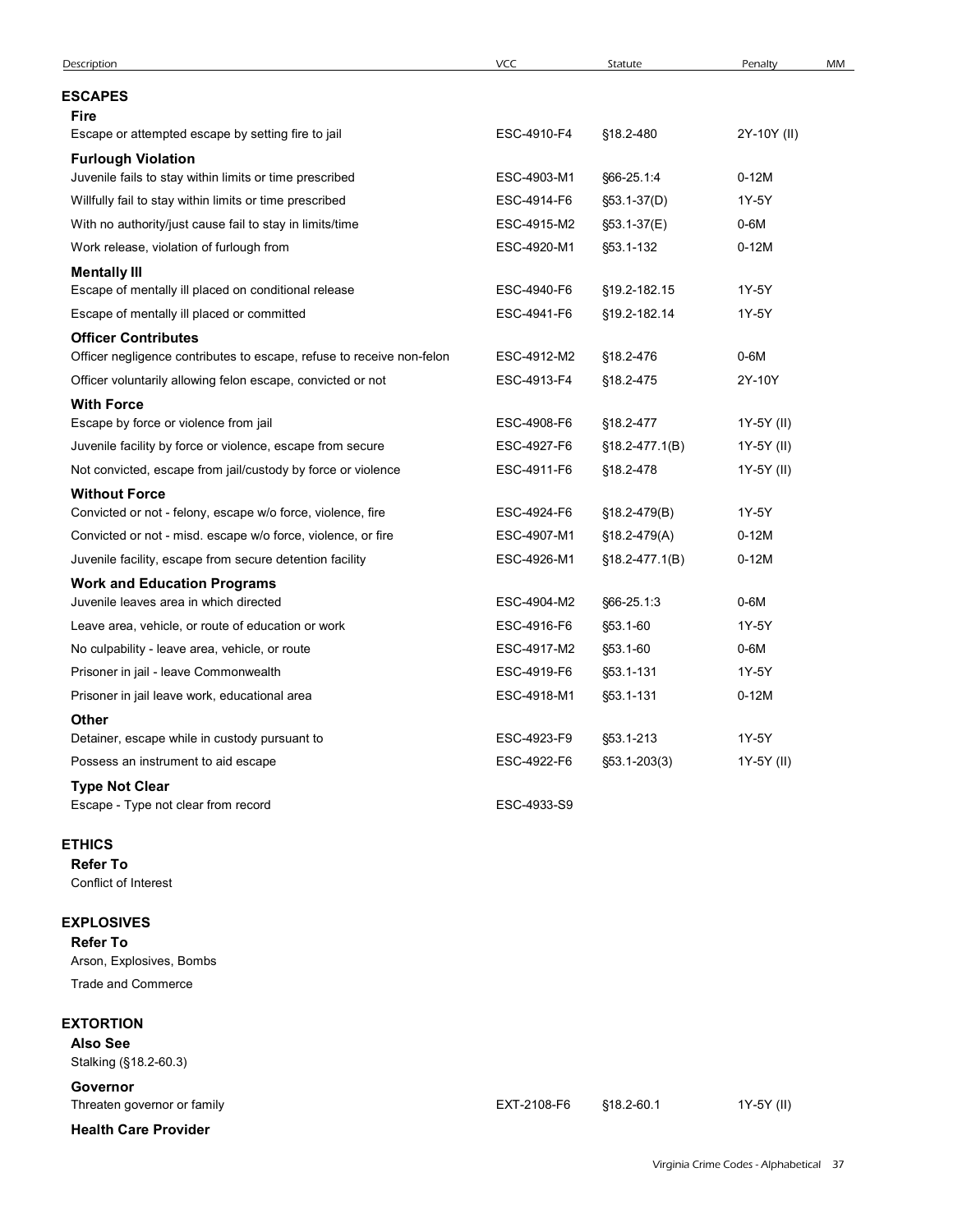| VCC<br>Description<br>Statute                                                                                                                                                        |                  |    |
|--------------------------------------------------------------------------------------------------------------------------------------------------------------------------------------|------------------|----|
|                                                                                                                                                                                      |                  |    |
|                                                                                                                                                                                      |                  |    |
|                                                                                                                                                                                      | Penalty          | MM |
| <b>EXTORTION</b>                                                                                                                                                                     |                  |    |
| <b>Health Care Provider</b><br>EXT-2117-M1<br>§18.2-60(B,ii)<br>Orally threaten health care provider engaged in duties                                                               | $0-12M$          |    |
| <b>School</b>                                                                                                                                                                        |                  |    |
| Orally threaten school employee on school property<br>EXT-2113-M1<br>$$18.2-60(B,i)$<br>Threat by writing or electronic message to kill or do harm<br>EXT-2105-F6<br>$$18.2-60(A,2)$ | $0-12M$<br>1Y-5Y |    |
| <b>Threat</b>                                                                                                                                                                        |                  |    |
| Accuse person of an offense, intimidation for money, etc.<br>EXT-2101-F5<br>§18.2-59(ii)                                                                                             | 1Y-10Y           |    |
| Threat by letter, communication, or electronic message<br>EXT-2106-F6<br>$$18.2-60(A,1)$                                                                                             | 1Y-5Y            |    |
| Threat by letter, etc., intent to intimidate a population, etc.<br>EXT-2130-F5<br>$$18.2-60(A,3)$                                                                                    | 1Y-10Y           |    |
| EXT-2104-F5<br>Threat by letter, etc., with terroristic intent<br>$$18.2-60(A,1)$                                                                                                    | 1Y-10Y           |    |
| Threat, intimidation for money or benefit<br>EXT-2107-F5<br>§18.2-59(i)                                                                                                              | 1Y-10Y           |    |
| <b>Threat - by Minor</b><br>EXT-2131-M1<br>$$18.2-60(A,3)$<br>Threat by letter, etc., intent to intimidate a population, etc., (<18)                                                 | $0-12M$          |    |
| <b>Threat - Immigrants</b><br>EXT-2102-F5<br>$$18.2-59(iv)$<br>Destroy, conceal, etc., immigration document/passport for benefit                                                     | 1Y-10Y           |    |
| Threat to report as illegally in U.S., for money, etc.<br>EXT-2103-F5<br>§18.2-59(iii)                                                                                               | 1Y-10Y           |    |
| <b>Type Not Clear</b><br>Extortion - Type not clear from record<br>EXT-2100-S9                                                                                                       |                  |    |
| <b>FACIAL RECOGNITION TECHNOLOGY</b>                                                                                                                                                 |                  |    |
| <b>Campus Police Department</b>                                                                                                                                                      |                  |    |
| Violate facial recognition policy<br>FRT-0102-M3<br>§23.1-815.1                                                                                                                      | Fine             |    |
| Violate facial recognition policy - subsequent<br>FRT-0103-M1<br>§23.1-815.1                                                                                                         | $0-12M$          |    |
| <b>Local Law Enforcement</b>                                                                                                                                                         |                  |    |
| FRT-0100-M3<br>Violate facial recognition policy<br>§15.2-1723.2                                                                                                                     | Fine             |    |
| Violate facial recognition policy - subsequent<br>FRT-0101-M1<br>§15.2-1723.2                                                                                                        | $0-12M$          |    |
| <b>State Police</b><br>Violate facial recognition policy<br>FRT-0104-M3<br>§52-4.5                                                                                                   | Fine             |    |
| Violate facial recognition policy<br>FRT-0105-M1<br>§52-4.5                                                                                                                          | $0-12M$          |    |
|                                                                                                                                                                                      |                  |    |
| <b>FAIL TO REPORT TO JAIL</b><br><b>Refer To</b><br>Prisoners                                                                                                                        |                  |    |
| <b>FAILURE TO APPEAR</b>                                                                                                                                                             |                  |    |
| <b>Also See</b>                                                                                                                                                                      |                  |    |
| <b>Supervision Violation</b>                                                                                                                                                         |                  |    |
| Traffic-Fail to Appear<br>Felony                                                                                                                                                     |                  |    |
| Fail to appear in court for felony offense<br>FTA-5019-F6<br>§19.2-128                                                                                                               | 1Y-5Y            |    |
| <b>Misdemeanor</b><br>FTA-5020-M1<br>Fail to appear in court for misdemeanor offense<br>§19.2-128                                                                                    | $0-12M$          |    |
| <b>Type Not Clear</b><br>Failure to appear in court - Type not clear from record<br>FTA-5021-S9                                                                                      |                  |    |
| <b>FAILURE TO PAY FINE</b><br><b>Refer To</b><br>Contempt of Court (§19.2-358)                                                                                                       |                  |    |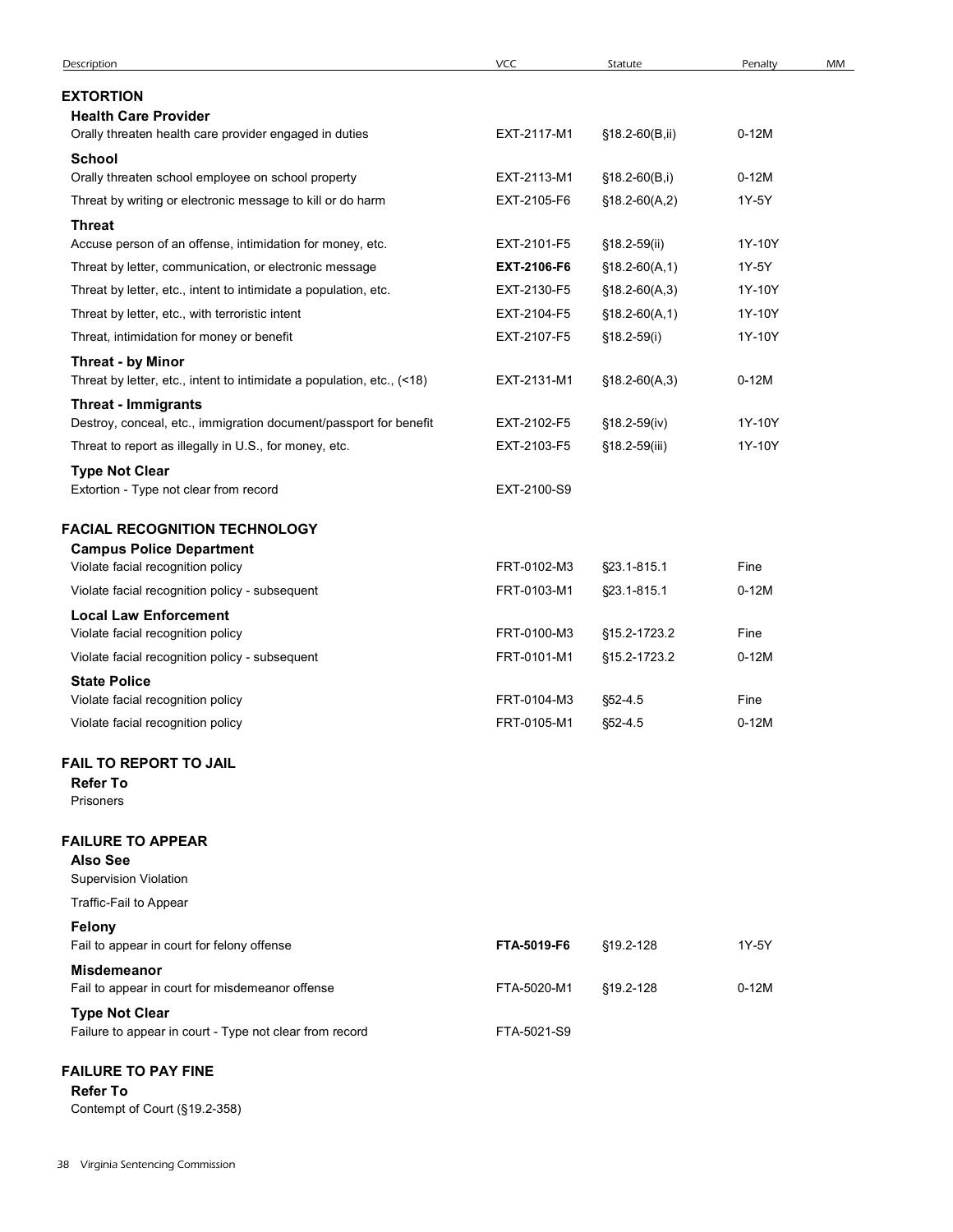## FALSE CRIME REPORTS

## Refer To

# FAMILY OFFENSE

# Adult Abuse and Neglect

| <b>FALSE CRIME REPORTS</b>                                                                                                          |                            |                    |                       |  |
|-------------------------------------------------------------------------------------------------------------------------------------|----------------------------|--------------------|-----------------------|--|
|                                                                                                                                     |                            |                    |                       |  |
| <b>Refer To</b><br>Obstruction of Justice (§18.2-461)                                                                               |                            |                    |                       |  |
| <b>FAMILY OFFENSE</b>                                                                                                               |                            |                    |                       |  |
| <b>Adult Abuse and Neglect</b>                                                                                                      |                            |                    |                       |  |
| Emergency adult protective services order, violate conditions of the                                                                | FAM-4020-M1                | §63.2-1609         | $0-12M$               |  |
| False report by person 14 years or older                                                                                            | FAM-3777-M4                | §63.2-1606(G)      | Fine                  |  |
| False report by person 14 years or older - subsequent                                                                               | FAM-3778-M2                | $§63.2 - 1606(G)$  | $0-6M$                |  |
| Improper disclosure of confidential adult protective services info.                                                                 | FAM-4002-M3                | §63.2-1605         | Fine                  |  |
| Vulnerable adult, abuse or neglect, first offense                                                                                   | FAM-3803-M1                | $$18.2-369(A)$     | $0-12M$               |  |
| Vulnerable adult, abuse or neglect, subsequent offense                                                                              | FAM-3804-F6                | $$18.2 - 369(A)$   | 1Y-5Y                 |  |
| Vulnerable adult, abuse or neglect, serious injury/disease                                                                          | FAM-3802-F4<br>FAM-3776-F3 | $$18.2 - 369(B)$   | 2Y-10Y (II)<br>5Y-20Y |  |
| Vulnerable adult, abuse or neglect, results in death                                                                                |                            | $$18.2-369(B)$     |                       |  |
| <b>Child Abuse and Neglect</b><br>Also see Dangerous Conduct                                                                        |                            |                    |                       |  |
| Child abuse and neglect, serious injury                                                                                             | FAM-3806-F4                | $$18.2-371.1(A)$   | 2Y-10Y (II)           |  |
| Endangerment, see Labor: Endangerment, cruelty or injuries to children                                                              |                            |                    |                       |  |
| False report by person 14 or older                                                                                                  | FAM-3796-M1                | \$63.2-1513        | $0-12M$               |  |
| False report by person 14 or older - subsequent offense                                                                             | FAM-3795-F6                | §63.2-1513         | 1Y-5Y                 |  |
| Gross, wanton, or reckless care for child                                                                                           | FAM-3808-F6                | §18.2-371.1(B)     | 1Y-5Y                 |  |
| Professional or official fails to report rape, etc., of child                                                                       | FAM-3868-M1                | \$63.2-1509        | $0-12M$               |  |
| Contribute                                                                                                                          |                            |                    |                       |  |
| Contribute to delinquency, abuse of child                                                                                           | FAM-3805-M1                | §18.2-371(i)       | $0-12M$               |  |
| <b>Intercourse with Minors</b>                                                                                                      |                            |                    |                       |  |
| Consensual intercourse - 3rd conviction; See §18.2-67.5:1<br>Consensual intercourse w/or by child age 15 or more (not parent, etc.) |                            |                    |                       |  |
|                                                                                                                                     | FAM-3807-M1                | §18.2-371(ii)      | $0-12M$               |  |
| <b>Tattoos</b><br>Tattoo/body piercing, minor without parent/guardian or medical license                                            | FAM-3854-M1                | §18.2-371.3        | $0-12M$               |  |
| <b>Tobacco - Civil</b>                                                                                                              |                            |                    |                       |  |
| Purchase, attempted purchase or possession of tobacco by minor                                                                      | FAM-3856-J9                | §18.2-371.2(B)     | Fine                  |  |
| <b>Type Not Clear</b>                                                                                                               |                            |                    |                       |  |
| Family offense - Type not clear from record                                                                                         | FAM-3811-S9                |                    |                       |  |
| FARE, FAIL TO PAY, ETC.                                                                                                             |                            |                    |                       |  |
| Note:                                                                                                                               |                            |                    |                       |  |
| Fail to pay train fare, civil penalty only                                                                                          |                            | §18.2-160.1        |                       |  |
| Bus, Subway, Train, etc.<br>Remain on bus, subway, train, etc., see Trespass § 18.2-160.2                                           |                            |                    |                       |  |
| <b>Ticket</b>                                                                                                                       |                            |                    |                       |  |
| Use fraudulent/counterfeit train ticket                                                                                             | TRN-5699-M2                | §18.2-160.1(C)     | $0-6M$                |  |
| Use fraudulent/counterfeit train ticket, second or subsequent                                                                       | TRN-5698-M2                | $$18.2 - 160.1(C)$ | $0-6M$                |  |

### FARM **FRAME**

## FEDERAL OFFENSE

Type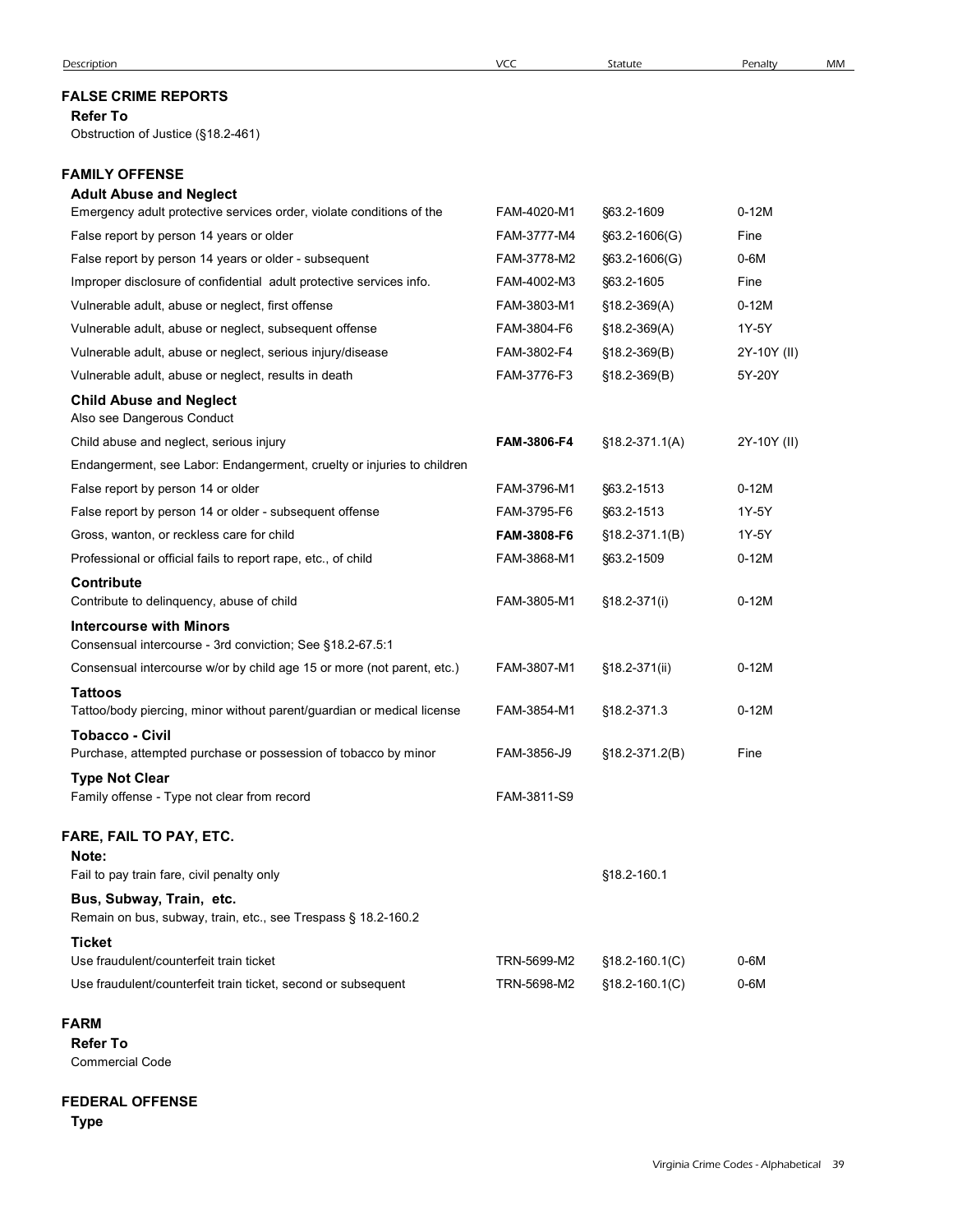| Description                                                            | VCC         | Statute       | Penalty | MM |
|------------------------------------------------------------------------|-------------|---------------|---------|----|
| <b>FEDERAL OFFENSE</b>                                                 |             |               |         |    |
| <b>Type</b>                                                            |             |               |         |    |
| Federal felony offense                                                 | FED-9990-F9 |               |         |    |
| Federal misdemeanor offense                                            | FED-9991-M9 |               |         |    |
| Federal Crime - Type not clear from record                             | FED-9992-S9 |               |         |    |
| <b>FENCES</b>                                                          |             |               |         |    |
| <b>Unlawful</b>                                                        |             |               |         |    |
| Also see Dangerous Conduct (§18.2-324.1)                               |             |               |         |    |
| FINES, FAIL TO PAY                                                     |             |               |         |    |
| <b>Refer To</b>                                                        |             |               |         |    |
| Contempt                                                               |             |               |         |    |
| <b>FIRE PROTECTION / SAFETY</b>                                        |             |               |         |    |
| <b>Also See</b><br>Conservation                                        |             |               |         |    |
| <b>Type</b>                                                            |             |               |         |    |
| Fail to remedy inflammable or unsafe conditions                        | FIR-9100-M9 | $$27-61$      | Fine    |    |
| Fail to report theft or disappearance of explosives or blasting device | FIR-9101-M1 | §27-97.1      | $0-12M$ |    |
| Filling of gas containers, unlawful use                                | FIR-3224-M3 | §18.2-494     | Fine    |    |
| Refusal to obey lawful order from fire chief, etc.                     | FIR-9102-M4 | $\S27 - 15.1$ | Fine    |    |
| Violation of the Fire Protection Code                                  | FIR-9103-M1 | §27-100       | $0-12M$ |    |
| <b>FIREARM CHECKS</b>                                                  |             |               |         |    |
| <b>Refer To</b>                                                        |             |               |         |    |
| Weapons, Criminal History Checks                                       |             |               |         |    |

# FIREARM CHECKS

# FIREARMS

Refer To Weapons Offenses

## FIREWORKS

Refer To Fire Protection / Safety or Use Local Ordinance

# FLAG DESECRATION

Refer To Treason, Flag Defacing, §18.2-488

# FOOD STAMP FRAUD

Refer To Welfare Fraud (§ 63.2 - 523)

# **FORGERY**

Refer To Fraud

FORNICATION Refer To Sex Offenses, Fornication

# FRAUD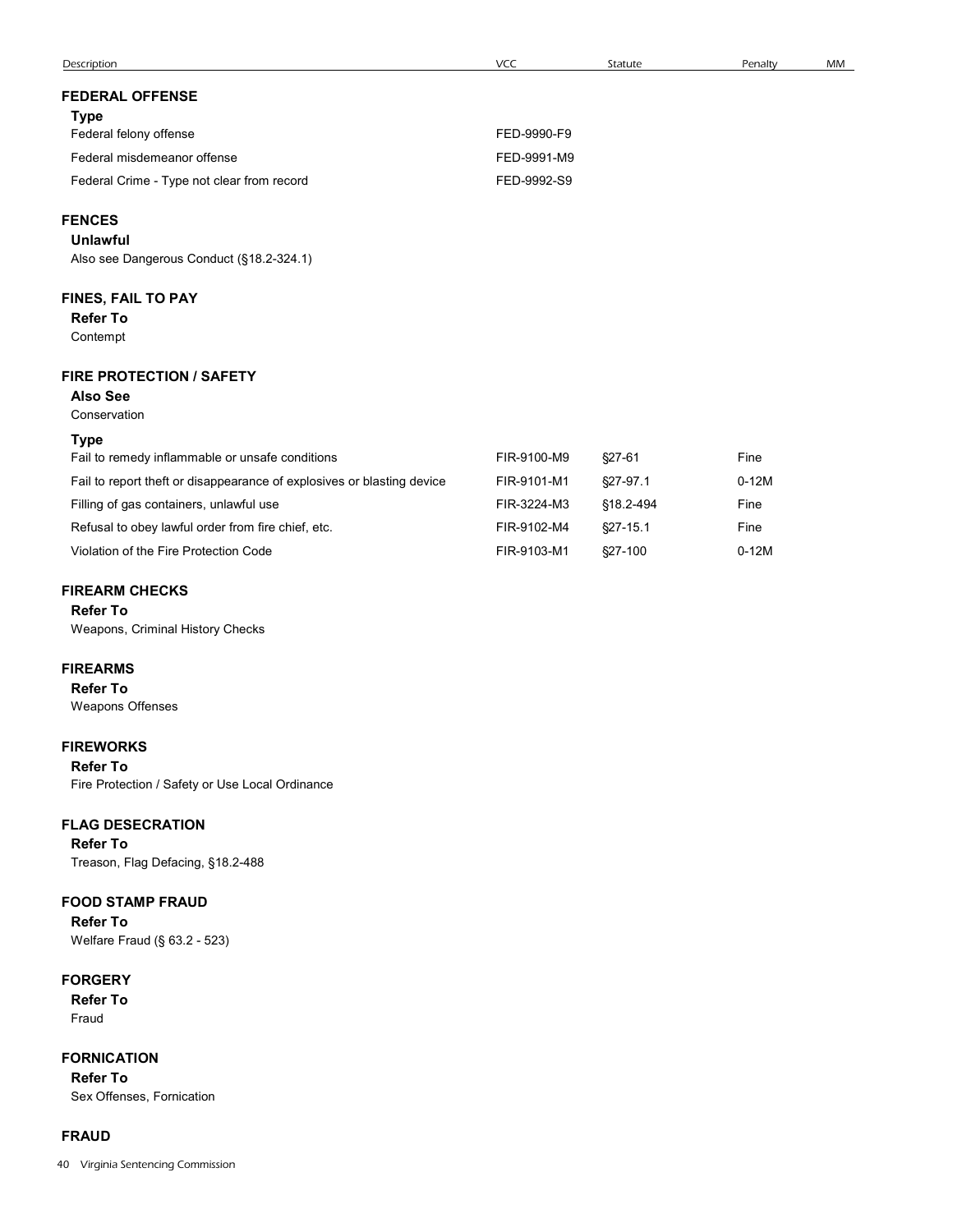| Description                                                                                                                       | VCC         | Statute             | Penalty | MM |
|-----------------------------------------------------------------------------------------------------------------------------------|-------------|---------------------|---------|----|
| <b>FRAUD</b>                                                                                                                      |             |                     |         |    |
| <b>Adoption</b>                                                                                                                   |             |                     |         |    |
| Exchange money, property, etc., for adoption, placement                                                                           | FRD-2531-F6 | §63.2-1218          | 1Y-5Y   |    |
| Provide false information                                                                                                         | FRD-2562-F6 | §63.2-1217          | 1Y-5Y   |    |
| <b>Advertising</b>                                                                                                                |             |                     |         |    |
| Army or government - misuse of terms on advertisement                                                                             | FRD-2609-M3 | §18.2-222           | Fine    |    |
| Auto or truck without stating certain information                                                                                 | FRD-2610-M2 | §18.2-221           | 0-6M    |    |
| Deceptive                                                                                                                         | FRD-2611-M1 | §18.2-216           | $0-12M$ |    |
| Going out of business                                                                                                             | FRD-2612-M1 | §18.2-223           | $0-12M$ |    |
| Misrepresentation of agricultural products                                                                                        | FRD-2613-M3 | §18.2-225           | Fine    |    |
| No intent to sell as advertised                                                                                                   | FRD-2614-M1 | §18.2-217           | $0-12M$ |    |
| Sale of goods labeled "silver"                                                                                                    | FRD-2616-M2 | §18.2-233           | 0-6M    |    |
| Sale of goods marked "coin" or "coin silver"                                                                                      | FRD-2617-M2 | §18.2-234           | 0-6M    |    |
| Seconds (imperfect merchandise) - failure to indicate                                                                             | FRD-2618-M1 | §18.2-218           | $0-12M$ |    |
| Unauthorized use of name or picture                                                                                               | FRD-2619-M9 | §18.2-216.1         | Fine    |    |
| Use of "wholesale"                                                                                                                | FRD-2620-M1 | §18.2-220           | $0-12M$ |    |
| Improper advertising - Type not clear from record                                                                                 | FRD-2621-M9 |                     |         |    |
| <b>Agriculture</b>                                                                                                                | FRD-2710-M1 | §18.2-200           | $0-12M$ |    |
| Fail to deliver crop, etc., in return for advances, < \$1000<br>Fail to deliver crop, etc., in return for advances, $\geq$ \$1000 | FRD-2709-F9 | §18.2-200           | 1Y-20Y  |    |
| Farming-fail to perform labor after receiving advance                                                                             | FRD-2644-M3 | §18.2-201           | Fine    |    |
| Animal                                                                                                                            |             |                     |         |    |
| Cattle or bull, breed of, fraudulent misrepresentation                                                                            | FRD-2630-M1 | §18.2-190           | $0-12M$ |    |
| Defraud person having lien on animal                                                                                              | FRD-2608-M2 | §18.2-188.1         | $0-6M$  |    |
| False pretense in obtaining registration of an animal                                                                             | FRD-2631-M3 | §18.2-205           | Fine    |    |
| Give false pedigree of animal                                                                                                     | FRD-2503-M3 | §18.2-205           | Fine    |    |
| <b>Bad Check</b>                                                                                                                  |             |                     |         |    |
| Bad check, less than \$1000                                                                                                       | FRD-2625-M1 | §18.2-181           | $0-12M$ |    |
| Bad check, \$1000 or more                                                                                                         | FRD-2624-F6 | §18.2-181           | 1Y-5Y   |    |
| Bad check, payroll less than \$1000                                                                                               | FRD-2704-M1 | §18.2-182           | $0-12M$ |    |
| Bad check, payroll \$1000 or more                                                                                                 | FRD-2703-F6 | §18.2-182           | 1Y-5Y   |    |
| Bad checks, two or more w/in 90 days, $\geq$ \$1000                                                                               | FRD-2699-F6 | §18.2-181.1         | 1Y-5Y   |    |
| Bad checks, two or more w/in 90 days, ≥ \$1000 - tax payment                                                                      | FRD-2606-M1 | §18.2-182.1         | $0-12M$ |    |
| Bad checks - Type not clear from record                                                                                           | FRD-2626-S9 |                     |         |    |
| <b>Birth Certificates / Documents</b><br>Also see Fraud, Driver's License, ID, Etc.                                               |             |                     |         |    |
| Also see Fraud, Firearm                                                                                                           |             |                     |         |    |
| Birth certificate, fraudulently obtain or possess                                                                                 | FRD-2628-M1 | §18.2-204.1         | $0-12M$ |    |
| Birth certificate, manufacture, sell, etc., fictitious                                                                            | FRD-2549-F6 | $$18.2 - 204.1(A)$  | 1Y-5Y   |    |
| Document to establish false status, ID, obtain, possess, sell, etc.                                                               | FRD-2548-M1 | $$18.2 - 204.1(B)$  | $0-12M$ |    |
| Brown v. Board of Education Scholarship<br>False info. or conceal facts on application                                            | FRD-2539-M3 | §30-231.3           | Fine    |    |
| <b>Cigarette Delivery</b>                                                                                                         |             |                     |         |    |
| Fail to register before delivery, etc., of cigarettes                                                                             | FRD-2720-M1 | §18.2-246.13(E)     | $0-12M$ |    |
| Fail to register before delivery, etc., of cigarettes, subsequent                                                                 | FRD-2721-F6 | §18.2-246.13(E)     | 1Y-5Y   |    |
| Fail to report cigarette delivery                                                                                                 | FRD-2723-M1 | $$18.2 - 246.13(G)$ | $0-12M$ |    |
| Fail to report cigarette delivery, subsequent                                                                                     | FRD-2724-F6 | §18.2-246.13(G)     | 1Y-5Y   |    |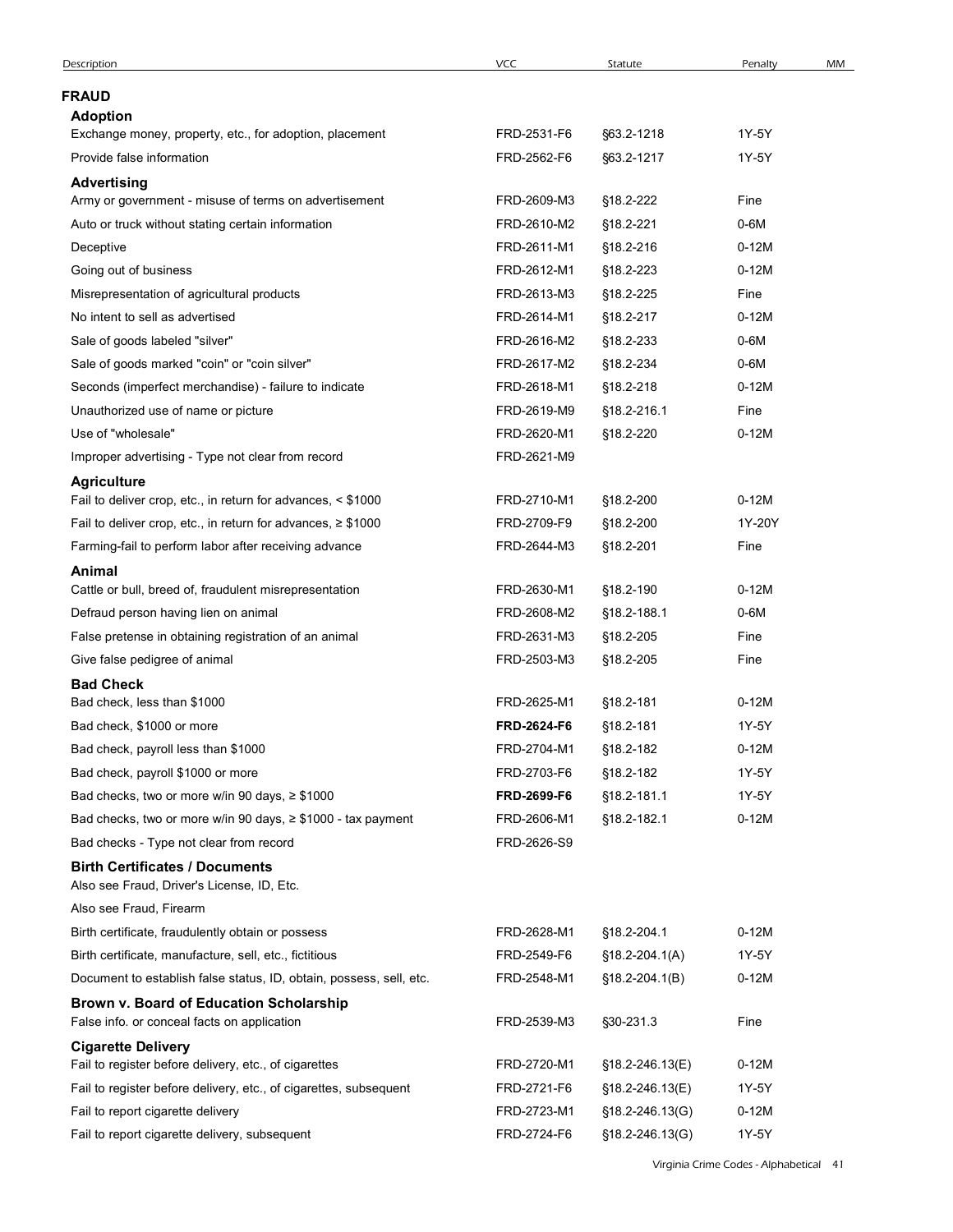| Description                                                                                                             | <b>VCC</b>                 | Statute                              | Penalty        | MM |
|-------------------------------------------------------------------------------------------------------------------------|----------------------------|--------------------------------------|----------------|----|
| <b>FRAUD</b>                                                                                                            |                            |                                      |                |    |
| <b>Cigarette Delivery</b>                                                                                               |                            |                                      |                |    |
| False statement filed; required before delivery of cigarettes                                                           | FRD-2722-F6                | §18.2-246.13(F)                      | 1Y-5Y          |    |
| False statement on report required after delivery of cigarettes                                                         | FRD-2725-F6                | $$18.2 - 246.13(H)$                  | 1Y-5Y          |    |
| <b>Cigarettes, Counterfeit</b>                                                                                          |                            |                                      |                |    |
| Distribute, etc., less than 10 cartons counterfeit cigarettes                                                           | FRD-2717-M1                | §18.2-246.14                         | $0-12M$        |    |
| Distribute, etc., less than 10 cartons counterfeit cigarettes - subsq                                                   | FRD-2718-F6<br>FRD-2719-F6 | §18.2-246.14                         | 1Y-5Y<br>1Y-5Y |    |
| Distribute, etc., 10 or more cartons counterfeit cigarettes<br><b>Computer Fraud</b>                                    |                            | §18.2-246.14                         |                |    |
| See Computer Crime (§§ 18.2-152.3 - 18.2-152.15)                                                                        |                            |                                      |                |    |
| <b>Construction Fraud</b>                                                                                               |                            |                                      |                |    |
| Fail to perform construction in return for advances, < \$1000                                                           | FRD-2804-M1                | §18.2-200.1                          | $0-12M$        |    |
| Fail to perform construction in return for advances, $\geq$ \$1000                                                      | FRD-2805-F9                | §18.2-200.1                          | 1Y-20Y         |    |
| Forgery of signature on lien waiver form                                                                                | FRD-2603-F5                | §43-13.1                             | 1Y-10Y         |    |
| Intent to defraud, funds not used to pay for labor/supplies, <\$1000                                                    | FRD-2601-M1                | $$43-13$                             | $0-12M$        |    |
| Intent to defraud, funds not used to pay for labor/supplies, $\geq$ \$1000                                              | FRD-2602-F9                | §43-13                               | 1Y-20Y         |    |
| Misrepresent payment required prior to sale                                                                             | FRD-2604-F5                | §43-13.2                             | 1Y-10Y         |    |
| <b>Courts</b><br>Clerk intermingles court's funds with personal funds                                                   | FRD-2790-M1                | §17.1-271                            | $0-12M$        |    |
| <b>Credit Card Application</b>                                                                                          |                            |                                      |                |    |
| False statements in response to solicitation for credit card                                                            | FRD-2529-M4                | $$18.2-195.2(A)$                     | Fine           |    |
| False statements to obtain credit card                                                                                  | FRD-2528-M1                | $$18.2 - 195.2(A)$                   | $0-12M$        |    |
| Obtain less than \$1000, credit card obtained by false statements                                                       | FRD-2527-M1                | $$18.2-195.2(B)$                     | $0-12M$        |    |
| Obtain \$1000 or more, credit card obtained by false statements                                                         | FRD-2526-F9                | $$18.2-195.2(B)$                     | 1Y-20Y         |    |
| <b>Credit Card Devices, Forgery</b>                                                                                     |                            |                                      |                |    |
| Possess credit card forging devices                                                                                     | FRD-2513-F6                | §18.2-196                            | 1Y-5Y          |    |
| <b>Credit Card Devices, Payment Card Scanning</b><br>Sell/distribute info. from payment card scanning device/re-encoder | FRD-2533-F6                |                                      | 1Y-5Y          |    |
| Use of scanning device/re-encoder on payment card of another                                                            | FRD-2532-M1                | $$18.2-196.1(B)$<br>$$18.2-196.1(A)$ | $0-12M$        |    |
| Use payment card scanning device, etc., info. in another crime                                                          | FRD-2534-F6                | $$18.2-196.1(C)$                     | 1Y-5Y          |    |
| <b>Credit Card Factoring</b>                                                                                            |                            |                                      |                |    |
| Cause a record of sale to be issued - no intent to defraud                                                              | FRD-2525-M1                | $$18.2-195.1(B)$                     | $0-12M$        |    |
| Cause a record of sale to be issued for sale not made                                                                   | FRD-2523-F5                | $$18.2-195.1(B)$                     | 1Y-10Y         |    |
| Present record of sale for sale not made; no intent to defraud                                                          | FRD-2524-M1                | $$18.2-195.1(A)$                     | $0-12M$        |    |
| Present record of sale for sale not made                                                                                | FRD-2522-F5                | $$18.2 - 195.1(A)$                   | 1Y-10Y         |    |
| <b>Credit Card Forgery/Uttering</b>                                                                                     |                            |                                      |                |    |
| Forgery or uttering of credit card                                                                                      | FRD-2512-F5                | §18.2-193                            | 1Y-10Y         |    |
| <b>Credit Card Fraud</b><br>Credit card fraud, < \$1000 in 6 month period                                               | FRD-2636-M1                | $$18.2 - 195(1)$                     | $0-12M$        |    |
| Credit card fraud, $\geq$ \$1000 in 6 month period                                                                      | FRD-2635-F6                | $$18.2 - 195(1)$                     | 1Y-5Y          |    |
| Credit card fraud, conspire, etc., to commit                                                                            | FRD-2789-F6                | $$18.2 - 195(4)$                     | 1Y-5Y          |    |
|                                                                                                                         |                            |                                      |                |    |
| <b>Credit Card Fraud - Merchant</b><br>Merchant defraud issuer, < \$1000 in 6 month period                              | FRD-2793-M1                | $$18.2 - 195(2)$                     | $0-12M$        |    |
| Merchant defraud issuer, ≥ \$1000 in 6 month period                                                                     | FRD-2792-F6                | $$18.2-195(2)$                       | 1Y-5Y          |    |
| <b>Credit Card Fraud - Receive Goods</b>                                                                                |                            |                                      |                |    |
| Receive goods from credit card fraud, < \$1000                                                                          | FRD-2806-M1                | §18.2-197                            | 0-12M          |    |
| Receive goods from credit card fraud, $\geq$ \$1000                                                                     | FRD-2807-F6                | §18.2-197                            | 1Y-5Y          |    |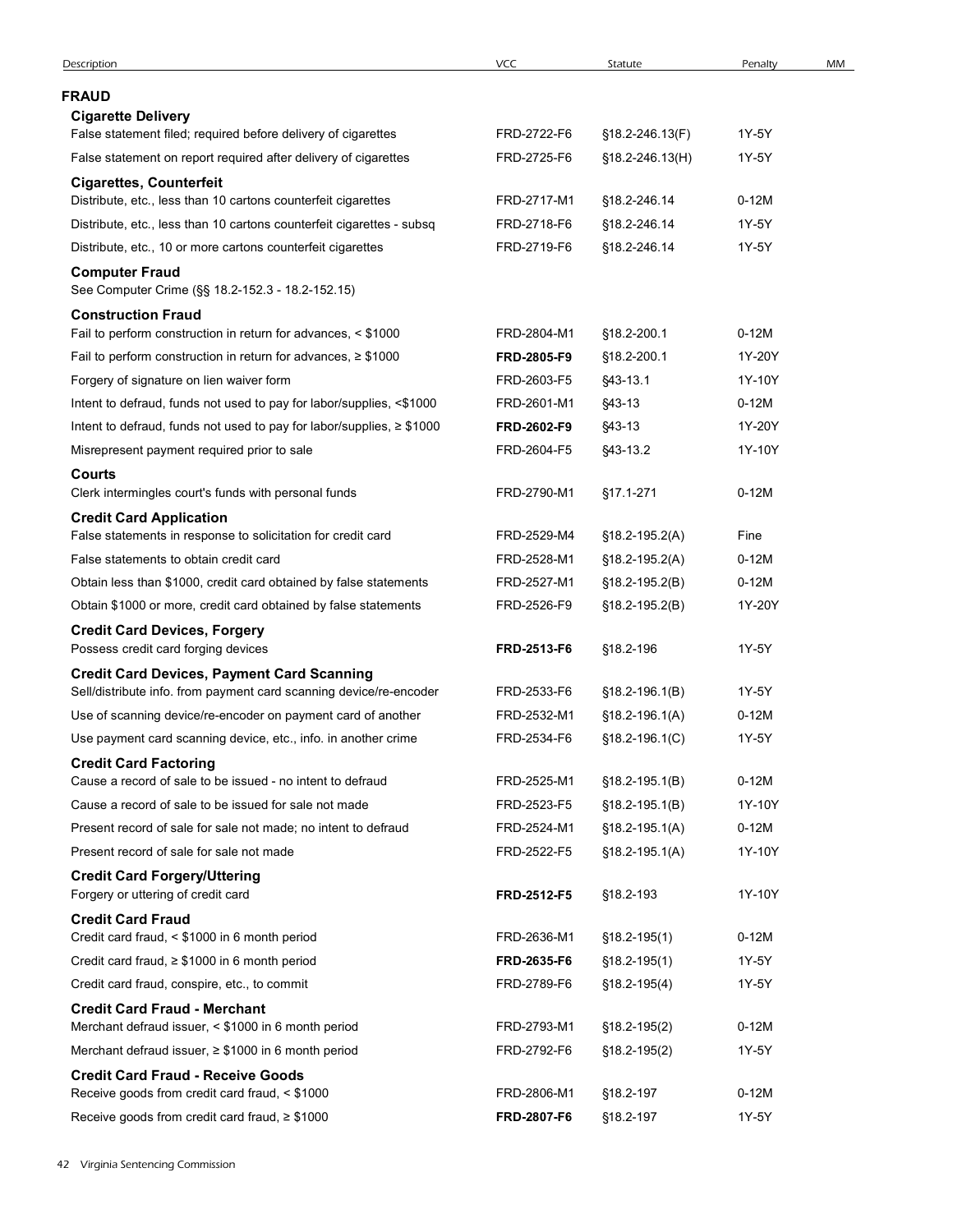| <b>FRAUD</b><br><b>Credit Card Theft</b><br>Possession of 2 or more signed credit cards or numbers<br>FRD-2511-F9<br>§18.2-194<br>1Y-20Y<br>Possession of 2 or more signed credit cards, use VCC for § 18.2-194<br>§18.2-192<br>Receive 2 or more stolen credit cards within 12 months<br>FRD-2794-F9<br>$$18.2-192(1,d)$<br>1Y-20Y<br>Receive stolen credit card or number<br>FRD-2795-F9<br>1Y-20Y<br>$$18.2-192(1,b)$<br>Sell or buy stolen credit card or number<br>FRD-2796-F9<br>$$18.2-192(1,c)$<br>1Y-20Y<br>Theft of credit card or credit card numbers<br>FRD-2360-F9<br>1Y-20Y<br>$$18.2-192(1,a)$<br>Driver's License, ID, Etc.<br>Also see Birth Certificates / Documents<br>Manufacture, sell fictitious ID, driver's license, etc.<br>FRD-2645-M1<br>$0-12M$<br>$$18.2 - 204.2(B)$<br>Possess fictitious ID, driver's license, etc.<br>FRD-2646-M2<br>0-6M<br>$$18.2 - 204.2(C)$<br><b>False Pretenses</b><br>False pretenses, obtain money by, < \$1000<br>FRD-2741-M1<br>§18.2-178<br>$0-12M$<br>False pretenses, obtain money by, $\geq$ \$1000<br>1Y-20Y<br>FRD-2743-F9<br>§18.2-178<br>False pretenses, obtain signature to writing by<br>FRD-2742-F4<br>§18.2-178<br>2Y-10Y<br><b>False Statements</b><br>$0-12M$<br>False statement to obtain property/credit, < \$1000<br>FRD-2812-M1<br>$$18.2 - 186(B)$<br>False statement to obtain property/credit, ≥ \$1000<br>FRD-2811-F9<br>$$18.2 - 186(B)$<br>1Y-20Y<br>False statement to obtain property/credit, make or cause<br>FRD-2818-M1<br>$$18.2 - 186(A)$<br>$0-12M$<br><b>Fire/Ambulance</b><br>$0-12M$<br>False alarm, ambulance/fire<br>FRD-2642-M1<br>§18.2-212<br><b>Firearm</b><br>Firearm, fraudulent use of birth certificate or document to obtain<br>1Y-5Y<br>FRD-2647-F6<br>$$18.2 - 204.1(C)$<br>Forging - Bank Notes, Etc.<br>2Y-10Y<br>Coins or bank notes<br>FRD-2514-F4<br>§18.2-170<br>Possess forged bank notes or coins - less than 10<br>FRD-2518-M3<br>§18.2-173<br>Fine<br>Possess forged bank notes or coins - 10 or more<br>FRD-2517-F6<br>§18.2-173<br>1Y-5Y<br><b>Forging - Instruments</b><br>2Y-10Y<br>Make or possess forging instruments<br>FRD-2515-F4<br>§18.2-171<br><b>Forging - Seal</b><br>Official seal<br>§18.2-169<br>2Y-10Y<br>FRD-2516-F4<br><b>Forging - Signature</b><br>$0-12M$<br>Affix another's signature to writing, maliciously<br>FRD-2541-M1<br>§18.2-172.2<br><b>Forging and Uttering</b><br>FRD-2520-F5<br>§18.2-172<br>1Y-10Y<br>Forgery<br>Forgery, public record<br>FRD-2519-F4<br>§18.2-168<br>2Y-10Y<br>FRD-2521-F5<br>§18.2-172<br>1Y-10Y<br>Uttering<br>Uttering, public record<br>FRD-2535-F4<br>§18.2-168<br>2Y-10Y<br>Governmental<br>1Y-5Y<br>Fraud in commercial dealings with government<br>§18.2-498.3<br>FRD-2648-F6<br>Submitting a false certified statement<br>§18.2-498.4<br>1Y-5Y<br>FRD-2684-F6<br>Hotel/Motel/Restaurant/Amusement Park<br>$0-12M$<br>Hotel or Motel service, etc., false statement to obtain, < \$1000<br>FRD-2651-M1<br>§18.2-188 | Description | <b>VCC</b> | Statute | Penalty | MM |
|----------------------------------------------------------------------------------------------------------------------------------------------------------------------------------------------------------------------------------------------------------------------------------------------------------------------------------------------------------------------------------------------------------------------------------------------------------------------------------------------------------------------------------------------------------------------------------------------------------------------------------------------------------------------------------------------------------------------------------------------------------------------------------------------------------------------------------------------------------------------------------------------------------------------------------------------------------------------------------------------------------------------------------------------------------------------------------------------------------------------------------------------------------------------------------------------------------------------------------------------------------------------------------------------------------------------------------------------------------------------------------------------------------------------------------------------------------------------------------------------------------------------------------------------------------------------------------------------------------------------------------------------------------------------------------------------------------------------------------------------------------------------------------------------------------------------------------------------------------------------------------------------------------------------------------------------------------------------------------------------------------------------------------------------------------------------------------------------------------------------------------------------------------------------------------------------------------------------------------------------------------------------------------------------------------------------------------------------------------------------------------------------------------------------------------------------------------------------------------------------------------------------------------------------------------------------------------------------------------------------------------------------------------------------------------------------------------------------------------------------------------------------------------------------------------------------------------------------------------------------------------------------------------------------------------------------------------------------------------------------------------|-------------|------------|---------|---------|----|
|                                                                                                                                                                                                                                                                                                                                                                                                                                                                                                                                                                                                                                                                                                                                                                                                                                                                                                                                                                                                                                                                                                                                                                                                                                                                                                                                                                                                                                                                                                                                                                                                                                                                                                                                                                                                                                                                                                                                                                                                                                                                                                                                                                                                                                                                                                                                                                                                                                                                                                                                                                                                                                                                                                                                                                                                                                                                                                                                                                                                          |             |            |         |         |    |
|                                                                                                                                                                                                                                                                                                                                                                                                                                                                                                                                                                                                                                                                                                                                                                                                                                                                                                                                                                                                                                                                                                                                                                                                                                                                                                                                                                                                                                                                                                                                                                                                                                                                                                                                                                                                                                                                                                                                                                                                                                                                                                                                                                                                                                                                                                                                                                                                                                                                                                                                                                                                                                                                                                                                                                                                                                                                                                                                                                                                          |             |            |         |         |    |
|                                                                                                                                                                                                                                                                                                                                                                                                                                                                                                                                                                                                                                                                                                                                                                                                                                                                                                                                                                                                                                                                                                                                                                                                                                                                                                                                                                                                                                                                                                                                                                                                                                                                                                                                                                                                                                                                                                                                                                                                                                                                                                                                                                                                                                                                                                                                                                                                                                                                                                                                                                                                                                                                                                                                                                                                                                                                                                                                                                                                          |             |            |         |         |    |
|                                                                                                                                                                                                                                                                                                                                                                                                                                                                                                                                                                                                                                                                                                                                                                                                                                                                                                                                                                                                                                                                                                                                                                                                                                                                                                                                                                                                                                                                                                                                                                                                                                                                                                                                                                                                                                                                                                                                                                                                                                                                                                                                                                                                                                                                                                                                                                                                                                                                                                                                                                                                                                                                                                                                                                                                                                                                                                                                                                                                          |             |            |         |         |    |
|                                                                                                                                                                                                                                                                                                                                                                                                                                                                                                                                                                                                                                                                                                                                                                                                                                                                                                                                                                                                                                                                                                                                                                                                                                                                                                                                                                                                                                                                                                                                                                                                                                                                                                                                                                                                                                                                                                                                                                                                                                                                                                                                                                                                                                                                                                                                                                                                                                                                                                                                                                                                                                                                                                                                                                                                                                                                                                                                                                                                          |             |            |         |         |    |
|                                                                                                                                                                                                                                                                                                                                                                                                                                                                                                                                                                                                                                                                                                                                                                                                                                                                                                                                                                                                                                                                                                                                                                                                                                                                                                                                                                                                                                                                                                                                                                                                                                                                                                                                                                                                                                                                                                                                                                                                                                                                                                                                                                                                                                                                                                                                                                                                                                                                                                                                                                                                                                                                                                                                                                                                                                                                                                                                                                                                          |             |            |         |         |    |
|                                                                                                                                                                                                                                                                                                                                                                                                                                                                                                                                                                                                                                                                                                                                                                                                                                                                                                                                                                                                                                                                                                                                                                                                                                                                                                                                                                                                                                                                                                                                                                                                                                                                                                                                                                                                                                                                                                                                                                                                                                                                                                                                                                                                                                                                                                                                                                                                                                                                                                                                                                                                                                                                                                                                                                                                                                                                                                                                                                                                          |             |            |         |         |    |
|                                                                                                                                                                                                                                                                                                                                                                                                                                                                                                                                                                                                                                                                                                                                                                                                                                                                                                                                                                                                                                                                                                                                                                                                                                                                                                                                                                                                                                                                                                                                                                                                                                                                                                                                                                                                                                                                                                                                                                                                                                                                                                                                                                                                                                                                                                                                                                                                                                                                                                                                                                                                                                                                                                                                                                                                                                                                                                                                                                                                          |             |            |         |         |    |
|                                                                                                                                                                                                                                                                                                                                                                                                                                                                                                                                                                                                                                                                                                                                                                                                                                                                                                                                                                                                                                                                                                                                                                                                                                                                                                                                                                                                                                                                                                                                                                                                                                                                                                                                                                                                                                                                                                                                                                                                                                                                                                                                                                                                                                                                                                                                                                                                                                                                                                                                                                                                                                                                                                                                                                                                                                                                                                                                                                                                          |             |            |         |         |    |
|                                                                                                                                                                                                                                                                                                                                                                                                                                                                                                                                                                                                                                                                                                                                                                                                                                                                                                                                                                                                                                                                                                                                                                                                                                                                                                                                                                                                                                                                                                                                                                                                                                                                                                                                                                                                                                                                                                                                                                                                                                                                                                                                                                                                                                                                                                                                                                                                                                                                                                                                                                                                                                                                                                                                                                                                                                                                                                                                                                                                          |             |            |         |         |    |
|                                                                                                                                                                                                                                                                                                                                                                                                                                                                                                                                                                                                                                                                                                                                                                                                                                                                                                                                                                                                                                                                                                                                                                                                                                                                                                                                                                                                                                                                                                                                                                                                                                                                                                                                                                                                                                                                                                                                                                                                                                                                                                                                                                                                                                                                                                                                                                                                                                                                                                                                                                                                                                                                                                                                                                                                                                                                                                                                                                                                          |             |            |         |         |    |
|                                                                                                                                                                                                                                                                                                                                                                                                                                                                                                                                                                                                                                                                                                                                                                                                                                                                                                                                                                                                                                                                                                                                                                                                                                                                                                                                                                                                                                                                                                                                                                                                                                                                                                                                                                                                                                                                                                                                                                                                                                                                                                                                                                                                                                                                                                                                                                                                                                                                                                                                                                                                                                                                                                                                                                                                                                                                                                                                                                                                          |             |            |         |         |    |
|                                                                                                                                                                                                                                                                                                                                                                                                                                                                                                                                                                                                                                                                                                                                                                                                                                                                                                                                                                                                                                                                                                                                                                                                                                                                                                                                                                                                                                                                                                                                                                                                                                                                                                                                                                                                                                                                                                                                                                                                                                                                                                                                                                                                                                                                                                                                                                                                                                                                                                                                                                                                                                                                                                                                                                                                                                                                                                                                                                                                          |             |            |         |         |    |
|                                                                                                                                                                                                                                                                                                                                                                                                                                                                                                                                                                                                                                                                                                                                                                                                                                                                                                                                                                                                                                                                                                                                                                                                                                                                                                                                                                                                                                                                                                                                                                                                                                                                                                                                                                                                                                                                                                                                                                                                                                                                                                                                                                                                                                                                                                                                                                                                                                                                                                                                                                                                                                                                                                                                                                                                                                                                                                                                                                                                          |             |            |         |         |    |
|                                                                                                                                                                                                                                                                                                                                                                                                                                                                                                                                                                                                                                                                                                                                                                                                                                                                                                                                                                                                                                                                                                                                                                                                                                                                                                                                                                                                                                                                                                                                                                                                                                                                                                                                                                                                                                                                                                                                                                                                                                                                                                                                                                                                                                                                                                                                                                                                                                                                                                                                                                                                                                                                                                                                                                                                                                                                                                                                                                                                          |             |            |         |         |    |
|                                                                                                                                                                                                                                                                                                                                                                                                                                                                                                                                                                                                                                                                                                                                                                                                                                                                                                                                                                                                                                                                                                                                                                                                                                                                                                                                                                                                                                                                                                                                                                                                                                                                                                                                                                                                                                                                                                                                                                                                                                                                                                                                                                                                                                                                                                                                                                                                                                                                                                                                                                                                                                                                                                                                                                                                                                                                                                                                                                                                          |             |            |         |         |    |
|                                                                                                                                                                                                                                                                                                                                                                                                                                                                                                                                                                                                                                                                                                                                                                                                                                                                                                                                                                                                                                                                                                                                                                                                                                                                                                                                                                                                                                                                                                                                                                                                                                                                                                                                                                                                                                                                                                                                                                                                                                                                                                                                                                                                                                                                                                                                                                                                                                                                                                                                                                                                                                                                                                                                                                                                                                                                                                                                                                                                          |             |            |         |         |    |
|                                                                                                                                                                                                                                                                                                                                                                                                                                                                                                                                                                                                                                                                                                                                                                                                                                                                                                                                                                                                                                                                                                                                                                                                                                                                                                                                                                                                                                                                                                                                                                                                                                                                                                                                                                                                                                                                                                                                                                                                                                                                                                                                                                                                                                                                                                                                                                                                                                                                                                                                                                                                                                                                                                                                                                                                                                                                                                                                                                                                          |             |            |         |         |    |
|                                                                                                                                                                                                                                                                                                                                                                                                                                                                                                                                                                                                                                                                                                                                                                                                                                                                                                                                                                                                                                                                                                                                                                                                                                                                                                                                                                                                                                                                                                                                                                                                                                                                                                                                                                                                                                                                                                                                                                                                                                                                                                                                                                                                                                                                                                                                                                                                                                                                                                                                                                                                                                                                                                                                                                                                                                                                                                                                                                                                          |             |            |         |         |    |
|                                                                                                                                                                                                                                                                                                                                                                                                                                                                                                                                                                                                                                                                                                                                                                                                                                                                                                                                                                                                                                                                                                                                                                                                                                                                                                                                                                                                                                                                                                                                                                                                                                                                                                                                                                                                                                                                                                                                                                                                                                                                                                                                                                                                                                                                                                                                                                                                                                                                                                                                                                                                                                                                                                                                                                                                                                                                                                                                                                                                          |             |            |         |         |    |
|                                                                                                                                                                                                                                                                                                                                                                                                                                                                                                                                                                                                                                                                                                                                                                                                                                                                                                                                                                                                                                                                                                                                                                                                                                                                                                                                                                                                                                                                                                                                                                                                                                                                                                                                                                                                                                                                                                                                                                                                                                                                                                                                                                                                                                                                                                                                                                                                                                                                                                                                                                                                                                                                                                                                                                                                                                                                                                                                                                                                          |             |            |         |         |    |
|                                                                                                                                                                                                                                                                                                                                                                                                                                                                                                                                                                                                                                                                                                                                                                                                                                                                                                                                                                                                                                                                                                                                                                                                                                                                                                                                                                                                                                                                                                                                                                                                                                                                                                                                                                                                                                                                                                                                                                                                                                                                                                                                                                                                                                                                                                                                                                                                                                                                                                                                                                                                                                                                                                                                                                                                                                                                                                                                                                                                          |             |            |         |         |    |
|                                                                                                                                                                                                                                                                                                                                                                                                                                                                                                                                                                                                                                                                                                                                                                                                                                                                                                                                                                                                                                                                                                                                                                                                                                                                                                                                                                                                                                                                                                                                                                                                                                                                                                                                                                                                                                                                                                                                                                                                                                                                                                                                                                                                                                                                                                                                                                                                                                                                                                                                                                                                                                                                                                                                                                                                                                                                                                                                                                                                          |             |            |         |         |    |
|                                                                                                                                                                                                                                                                                                                                                                                                                                                                                                                                                                                                                                                                                                                                                                                                                                                                                                                                                                                                                                                                                                                                                                                                                                                                                                                                                                                                                                                                                                                                                                                                                                                                                                                                                                                                                                                                                                                                                                                                                                                                                                                                                                                                                                                                                                                                                                                                                                                                                                                                                                                                                                                                                                                                                                                                                                                                                                                                                                                                          |             |            |         |         |    |
|                                                                                                                                                                                                                                                                                                                                                                                                                                                                                                                                                                                                                                                                                                                                                                                                                                                                                                                                                                                                                                                                                                                                                                                                                                                                                                                                                                                                                                                                                                                                                                                                                                                                                                                                                                                                                                                                                                                                                                                                                                                                                                                                                                                                                                                                                                                                                                                                                                                                                                                                                                                                                                                                                                                                                                                                                                                                                                                                                                                                          |             |            |         |         |    |
|                                                                                                                                                                                                                                                                                                                                                                                                                                                                                                                                                                                                                                                                                                                                                                                                                                                                                                                                                                                                                                                                                                                                                                                                                                                                                                                                                                                                                                                                                                                                                                                                                                                                                                                                                                                                                                                                                                                                                                                                                                                                                                                                                                                                                                                                                                                                                                                                                                                                                                                                                                                                                                                                                                                                                                                                                                                                                                                                                                                                          |             |            |         |         |    |
|                                                                                                                                                                                                                                                                                                                                                                                                                                                                                                                                                                                                                                                                                                                                                                                                                                                                                                                                                                                                                                                                                                                                                                                                                                                                                                                                                                                                                                                                                                                                                                                                                                                                                                                                                                                                                                                                                                                                                                                                                                                                                                                                                                                                                                                                                                                                                                                                                                                                                                                                                                                                                                                                                                                                                                                                                                                                                                                                                                                                          |             |            |         |         |    |
|                                                                                                                                                                                                                                                                                                                                                                                                                                                                                                                                                                                                                                                                                                                                                                                                                                                                                                                                                                                                                                                                                                                                                                                                                                                                                                                                                                                                                                                                                                                                                                                                                                                                                                                                                                                                                                                                                                                                                                                                                                                                                                                                                                                                                                                                                                                                                                                                                                                                                                                                                                                                                                                                                                                                                                                                                                                                                                                                                                                                          |             |            |         |         |    |
|                                                                                                                                                                                                                                                                                                                                                                                                                                                                                                                                                                                                                                                                                                                                                                                                                                                                                                                                                                                                                                                                                                                                                                                                                                                                                                                                                                                                                                                                                                                                                                                                                                                                                                                                                                                                                                                                                                                                                                                                                                                                                                                                                                                                                                                                                                                                                                                                                                                                                                                                                                                                                                                                                                                                                                                                                                                                                                                                                                                                          |             |            |         |         |    |
|                                                                                                                                                                                                                                                                                                                                                                                                                                                                                                                                                                                                                                                                                                                                                                                                                                                                                                                                                                                                                                                                                                                                                                                                                                                                                                                                                                                                                                                                                                                                                                                                                                                                                                                                                                                                                                                                                                                                                                                                                                                                                                                                                                                                                                                                                                                                                                                                                                                                                                                                                                                                                                                                                                                                                                                                                                                                                                                                                                                                          |             |            |         |         |    |
|                                                                                                                                                                                                                                                                                                                                                                                                                                                                                                                                                                                                                                                                                                                                                                                                                                                                                                                                                                                                                                                                                                                                                                                                                                                                                                                                                                                                                                                                                                                                                                                                                                                                                                                                                                                                                                                                                                                                                                                                                                                                                                                                                                                                                                                                                                                                                                                                                                                                                                                                                                                                                                                                                                                                                                                                                                                                                                                                                                                                          |             |            |         |         |    |
|                                                                                                                                                                                                                                                                                                                                                                                                                                                                                                                                                                                                                                                                                                                                                                                                                                                                                                                                                                                                                                                                                                                                                                                                                                                                                                                                                                                                                                                                                                                                                                                                                                                                                                                                                                                                                                                                                                                                                                                                                                                                                                                                                                                                                                                                                                                                                                                                                                                                                                                                                                                                                                                                                                                                                                                                                                                                                                                                                                                                          |             |            |         |         |    |
|                                                                                                                                                                                                                                                                                                                                                                                                                                                                                                                                                                                                                                                                                                                                                                                                                                                                                                                                                                                                                                                                                                                                                                                                                                                                                                                                                                                                                                                                                                                                                                                                                                                                                                                                                                                                                                                                                                                                                                                                                                                                                                                                                                                                                                                                                                                                                                                                                                                                                                                                                                                                                                                                                                                                                                                                                                                                                                                                                                                                          |             |            |         |         |    |
|                                                                                                                                                                                                                                                                                                                                                                                                                                                                                                                                                                                                                                                                                                                                                                                                                                                                                                                                                                                                                                                                                                                                                                                                                                                                                                                                                                                                                                                                                                                                                                                                                                                                                                                                                                                                                                                                                                                                                                                                                                                                                                                                                                                                                                                                                                                                                                                                                                                                                                                                                                                                                                                                                                                                                                                                                                                                                                                                                                                                          |             |            |         |         |    |
|                                                                                                                                                                                                                                                                                                                                                                                                                                                                                                                                                                                                                                                                                                                                                                                                                                                                                                                                                                                                                                                                                                                                                                                                                                                                                                                                                                                                                                                                                                                                                                                                                                                                                                                                                                                                                                                                                                                                                                                                                                                                                                                                                                                                                                                                                                                                                                                                                                                                                                                                                                                                                                                                                                                                                                                                                                                                                                                                                                                                          |             |            |         |         |    |
|                                                                                                                                                                                                                                                                                                                                                                                                                                                                                                                                                                                                                                                                                                                                                                                                                                                                                                                                                                                                                                                                                                                                                                                                                                                                                                                                                                                                                                                                                                                                                                                                                                                                                                                                                                                                                                                                                                                                                                                                                                                                                                                                                                                                                                                                                                                                                                                                                                                                                                                                                                                                                                                                                                                                                                                                                                                                                                                                                                                                          |             |            |         |         |    |
|                                                                                                                                                                                                                                                                                                                                                                                                                                                                                                                                                                                                                                                                                                                                                                                                                                                                                                                                                                                                                                                                                                                                                                                                                                                                                                                                                                                                                                                                                                                                                                                                                                                                                                                                                                                                                                                                                                                                                                                                                                                                                                                                                                                                                                                                                                                                                                                                                                                                                                                                                                                                                                                                                                                                                                                                                                                                                                                                                                                                          |             |            |         |         |    |
|                                                                                                                                                                                                                                                                                                                                                                                                                                                                                                                                                                                                                                                                                                                                                                                                                                                                                                                                                                                                                                                                                                                                                                                                                                                                                                                                                                                                                                                                                                                                                                                                                                                                                                                                                                                                                                                                                                                                                                                                                                                                                                                                                                                                                                                                                                                                                                                                                                                                                                                                                                                                                                                                                                                                                                                                                                                                                                                                                                                                          |             |            |         |         |    |
|                                                                                                                                                                                                                                                                                                                                                                                                                                                                                                                                                                                                                                                                                                                                                                                                                                                                                                                                                                                                                                                                                                                                                                                                                                                                                                                                                                                                                                                                                                                                                                                                                                                                                                                                                                                                                                                                                                                                                                                                                                                                                                                                                                                                                                                                                                                                                                                                                                                                                                                                                                                                                                                                                                                                                                                                                                                                                                                                                                                                          |             |            |         |         |    |
|                                                                                                                                                                                                                                                                                                                                                                                                                                                                                                                                                                                                                                                                                                                                                                                                                                                                                                                                                                                                                                                                                                                                                                                                                                                                                                                                                                                                                                                                                                                                                                                                                                                                                                                                                                                                                                                                                                                                                                                                                                                                                                                                                                                                                                                                                                                                                                                                                                                                                                                                                                                                                                                                                                                                                                                                                                                                                                                                                                                                          |             |            |         |         |    |
|                                                                                                                                                                                                                                                                                                                                                                                                                                                                                                                                                                                                                                                                                                                                                                                                                                                                                                                                                                                                                                                                                                                                                                                                                                                                                                                                                                                                                                                                                                                                                                                                                                                                                                                                                                                                                                                                                                                                                                                                                                                                                                                                                                                                                                                                                                                                                                                                                                                                                                                                                                                                                                                                                                                                                                                                                                                                                                                                                                                                          |             |            |         |         |    |
|                                                                                                                                                                                                                                                                                                                                                                                                                                                                                                                                                                                                                                                                                                                                                                                                                                                                                                                                                                                                                                                                                                                                                                                                                                                                                                                                                                                                                                                                                                                                                                                                                                                                                                                                                                                                                                                                                                                                                                                                                                                                                                                                                                                                                                                                                                                                                                                                                                                                                                                                                                                                                                                                                                                                                                                                                                                                                                                                                                                                          |             |            |         |         |    |
| Hotel or Motel service, etc., false statement to obtain, ≥ \$1000<br>1Y-10Y<br>FRD-2650-F5<br>§18.2-188                                                                                                                                                                                                                                                                                                                                                                                                                                                                                                                                                                                                                                                                                                                                                                                                                                                                                                                                                                                                                                                                                                                                                                                                                                                                                                                                                                                                                                                                                                                                                                                                                                                                                                                                                                                                                                                                                                                                                                                                                                                                                                                                                                                                                                                                                                                                                                                                                                                                                                                                                                                                                                                                                                                                                                                                                                                                                                  |             |            |         |         |    |
| I.D./Trademark                                                                                                                                                                                                                                                                                                                                                                                                                                                                                                                                                                                                                                                                                                                                                                                                                                                                                                                                                                                                                                                                                                                                                                                                                                                                                                                                                                                                                                                                                                                                                                                                                                                                                                                                                                                                                                                                                                                                                                                                                                                                                                                                                                                                                                                                                                                                                                                                                                                                                                                                                                                                                                                                                                                                                                                                                                                                                                                                                                                           |             |            |         |         |    |
| Fine<br>I.D. number, altered on business machine, fail to rpt.<br>FRD-2653-M4<br>§18.2-214.1                                                                                                                                                                                                                                                                                                                                                                                                                                                                                                                                                                                                                                                                                                                                                                                                                                                                                                                                                                                                                                                                                                                                                                                                                                                                                                                                                                                                                                                                                                                                                                                                                                                                                                                                                                                                                                                                                                                                                                                                                                                                                                                                                                                                                                                                                                                                                                                                                                                                                                                                                                                                                                                                                                                                                                                                                                                                                                             |             |            |         |         |    |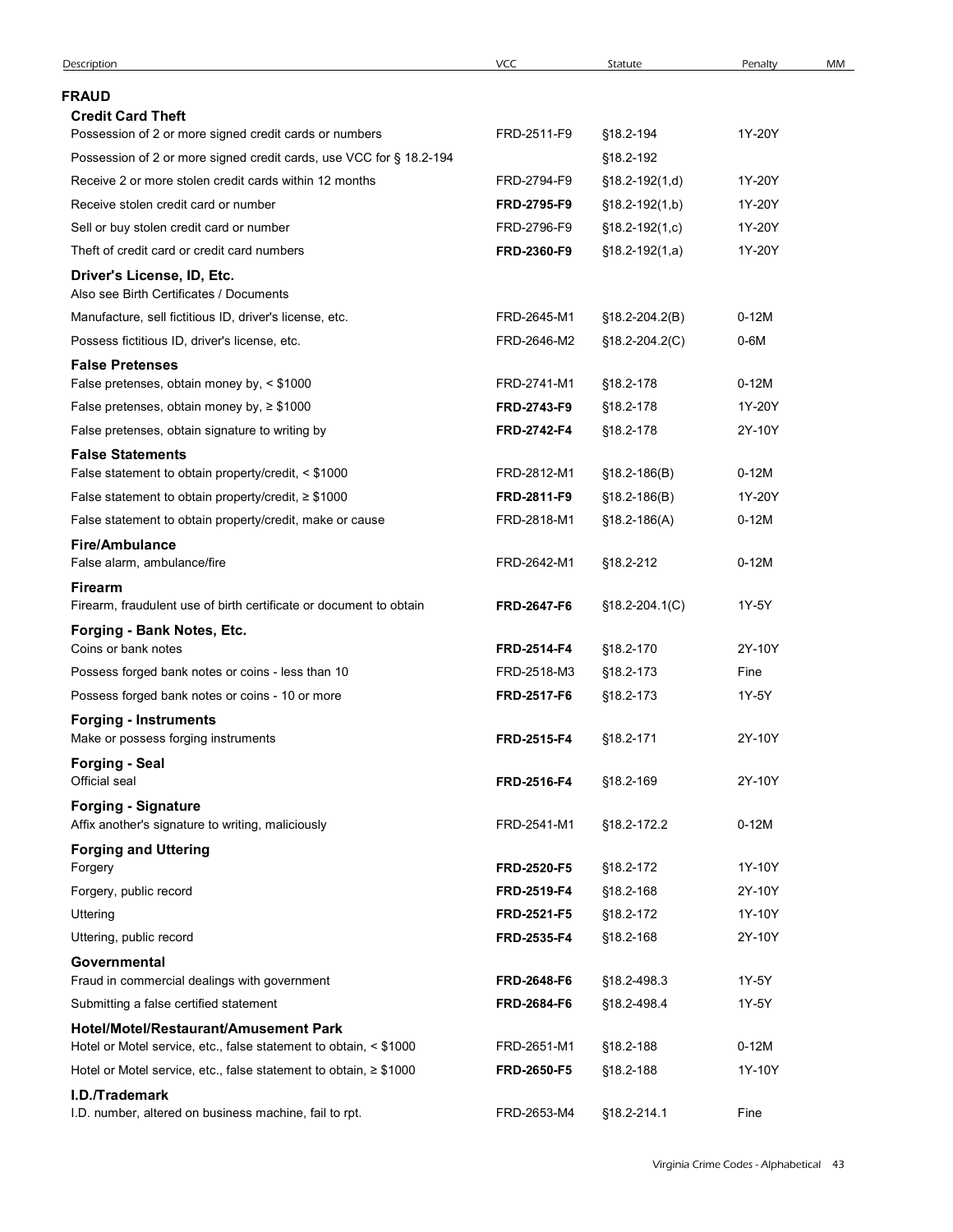| <b>FRAUD</b><br><b>I.D./Trademark</b><br>FRD-2654-M1<br>§18.2-215<br>$0-12M$<br>I.D. number, removing from electric appliance<br>Trademark, I.D. - altering<br>FRD-2686-M1<br>§18.2-214<br>$0-12M$<br>$0-12M$<br>Trademarks, I.D. number, altering<br>FRD-2692-M1<br>§18.2-214<br><b>Identity Fraud</b><br>Also see Extortion: Threat, intimidation for money<br>5 or more people, obtain identifying info. of<br>FRD-2501-F5<br>$$18.2 - 186.3(D)$<br>1Y-10Y<br>50 or more people, obtain identifying info. of<br>FRD-2502-F4<br>2Y-10Y<br>$$18.2 - 186.3(D)$<br>Arrest or impede investigation, obtain identifying info. to avoid<br>FRD-2505-M1<br>$0-12M$<br>$$18.2 - 186.3(B1)$<br>Defraud, etc., obtain identifying info. with intent to<br>FRD-2507-M1<br>$0-12M$<br>$$18.2 - 186.3(A)$<br>Defraud, etc., obtain identifying info. with intent to, 2nd/subsequent<br>1Y-5Y<br>FRD-2510-F6<br>$$18.2 - 186.3(D)$<br>Detention of victim, use of identifying info. to defraud results in<br>FRD-2508-F5<br>1Y-10Y<br>$$18.2 - 186.3(D)$<br>Financial loss \$1000 or more, use of identifying info. to defraud<br>1Y-5Y<br>FRD-2509-F6<br>$$18.2 - 186.3(D)$<br>Publish name of law-enforcement intent to harass, etc.<br>FRD-2540-F6<br>1Y-5Y<br>6M<br>§18.2-186.4<br>Publish name or photo with intent to harass, etc.<br>FRD-2506-M1<br>§18.2-186.4<br>$0-12M$<br>$0-12M$<br>Sell or distribute, obtain identifying info. with intent to<br>FRD-2504-M1<br>$$18.2 - 186.3(B)$<br>Impersonation<br>Animal control officer, see Animals<br>FRD-2560-M1<br>§18.2-174.1<br>$0-12M$<br>Firefighter/emergency services personnel, impersonating<br>Firefighter/emergency services personnel, impersonating - 2nd/subsq.<br>FRD-2713-F6<br>§18.2-174.1<br>1Y-5Y<br>Insignia, emblems, certain, other unauthorized use<br>FRD-2656-M4<br>§18.2-177<br>Fine<br>Insignia, emblems, certain, unauthorized wearing of<br>FRD-2657-M3<br>§18.2-176<br>Fine<br>$0-12M$<br>Law enforcement officer, impersonating<br>FRD-2659-M1<br>§18.2-174<br>Law enforcement officer, impersonating - 2nd/subsq.<br>FRD-2712-F6<br>§18.2-174<br>1Y-5Y<br>$0-12M$<br>Police, other officer, uniform / insignia, unlawful wearing of<br>FRD-2676-M1<br>§18.2-175<br>Sheriff, unauthorized person wears uniform to impersonate<br>FRD-2791-M1<br>§15.2-1612<br>$0-12M$<br>Sheriff, unauthorized person wears uniform to impersonate - 2nd/subsq.<br>FRD-2714-F6<br>§15.2-1612<br>1Y-5Y<br>Weights & Measures Commissioner, see Weights and Measures<br><b>Impersonation - Military</b><br>Represent self as recipient of military medal, etc. to obtain services<br>FRD-2564-M1<br>$$18.2 - 177.1(B)$<br>$0-12M$<br>FRD-2563-M1<br>$0-12M$<br>Represent self as veteran, Armed Forces, etc., to obtain services<br>$$18.2-177.1(A)$<br><b>Kosher or Halal</b><br>Misrepresentation as kosher or halal food<br>FRD-2658-M3<br>§3.2-5124<br>Fine<br><b>Lien or Encumbrance</b><br>File false lien or encumbrance<br>FRD-2729-F5<br>§18.2-213.2<br>1Y-10Y<br><b>Marriage</b><br>Marriage record, make false statement for<br>FRD-2660-M4<br>§18.2-208<br>Fine<br>Marriage register, enter false statements in<br>FRD-2661-M3<br>§18.2-207<br>Fine<br><b>Mechanic's/Materialmen's Lien</b><br>FRD-2798-M3<br>Fine<br>Willful misrepresentation on affidavit of payment, causing loss<br>§43-13.3<br><b>Medical Assistance</b><br>Application by supplier contains false statement<br>FRD-3388-M4<br>§32.1-319<br>Fine<br>Collect, solicit, excess payments for services<br>FRD-3344-F6<br>§32.1-317<br>1Y-5Y | Description                                                | <b>VCC</b>  | Statute   | Penalty | MM |
|-----------------------------------------------------------------------------------------------------------------------------------------------------------------------------------------------------------------------------------------------------------------------------------------------------------------------------------------------------------------------------------------------------------------------------------------------------------------------------------------------------------------------------------------------------------------------------------------------------------------------------------------------------------------------------------------------------------------------------------------------------------------------------------------------------------------------------------------------------------------------------------------------------------------------------------------------------------------------------------------------------------------------------------------------------------------------------------------------------------------------------------------------------------------------------------------------------------------------------------------------------------------------------------------------------------------------------------------------------------------------------------------------------------------------------------------------------------------------------------------------------------------------------------------------------------------------------------------------------------------------------------------------------------------------------------------------------------------------------------------------------------------------------------------------------------------------------------------------------------------------------------------------------------------------------------------------------------------------------------------------------------------------------------------------------------------------------------------------------------------------------------------------------------------------------------------------------------------------------------------------------------------------------------------------------------------------------------------------------------------------------------------------------------------------------------------------------------------------------------------------------------------------------------------------------------------------------------------------------------------------------------------------------------------------------------------------------------------------------------------------------------------------------------------------------------------------------------------------------------------------------------------------------------------------------------------------------------------------------------------------------------------------------------------------------------------------------------------------------------------------------------------------------------------------------------------------------------------------------------------------------------------------------------------------------------------------------------------------------------------------------------------------------------------------------------------------------------------------------------------------------------------------------------------------------------------------------------|------------------------------------------------------------|-------------|-----------|---------|----|
|                                                                                                                                                                                                                                                                                                                                                                                                                                                                                                                                                                                                                                                                                                                                                                                                                                                                                                                                                                                                                                                                                                                                                                                                                                                                                                                                                                                                                                                                                                                                                                                                                                                                                                                                                                                                                                                                                                                                                                                                                                                                                                                                                                                                                                                                                                                                                                                                                                                                                                                                                                                                                                                                                                                                                                                                                                                                                                                                                                                                                                                                                                                                                                                                                                                                                                                                                                                                                                                                                                                                                                                   |                                                            |             |           |         |    |
|                                                                                                                                                                                                                                                                                                                                                                                                                                                                                                                                                                                                                                                                                                                                                                                                                                                                                                                                                                                                                                                                                                                                                                                                                                                                                                                                                                                                                                                                                                                                                                                                                                                                                                                                                                                                                                                                                                                                                                                                                                                                                                                                                                                                                                                                                                                                                                                                                                                                                                                                                                                                                                                                                                                                                                                                                                                                                                                                                                                                                                                                                                                                                                                                                                                                                                                                                                                                                                                                                                                                                                                   |                                                            |             |           |         |    |
|                                                                                                                                                                                                                                                                                                                                                                                                                                                                                                                                                                                                                                                                                                                                                                                                                                                                                                                                                                                                                                                                                                                                                                                                                                                                                                                                                                                                                                                                                                                                                                                                                                                                                                                                                                                                                                                                                                                                                                                                                                                                                                                                                                                                                                                                                                                                                                                                                                                                                                                                                                                                                                                                                                                                                                                                                                                                                                                                                                                                                                                                                                                                                                                                                                                                                                                                                                                                                                                                                                                                                                                   |                                                            |             |           |         |    |
|                                                                                                                                                                                                                                                                                                                                                                                                                                                                                                                                                                                                                                                                                                                                                                                                                                                                                                                                                                                                                                                                                                                                                                                                                                                                                                                                                                                                                                                                                                                                                                                                                                                                                                                                                                                                                                                                                                                                                                                                                                                                                                                                                                                                                                                                                                                                                                                                                                                                                                                                                                                                                                                                                                                                                                                                                                                                                                                                                                                                                                                                                                                                                                                                                                                                                                                                                                                                                                                                                                                                                                                   |                                                            |             |           |         |    |
|                                                                                                                                                                                                                                                                                                                                                                                                                                                                                                                                                                                                                                                                                                                                                                                                                                                                                                                                                                                                                                                                                                                                                                                                                                                                                                                                                                                                                                                                                                                                                                                                                                                                                                                                                                                                                                                                                                                                                                                                                                                                                                                                                                                                                                                                                                                                                                                                                                                                                                                                                                                                                                                                                                                                                                                                                                                                                                                                                                                                                                                                                                                                                                                                                                                                                                                                                                                                                                                                                                                                                                                   |                                                            |             |           |         |    |
|                                                                                                                                                                                                                                                                                                                                                                                                                                                                                                                                                                                                                                                                                                                                                                                                                                                                                                                                                                                                                                                                                                                                                                                                                                                                                                                                                                                                                                                                                                                                                                                                                                                                                                                                                                                                                                                                                                                                                                                                                                                                                                                                                                                                                                                                                                                                                                                                                                                                                                                                                                                                                                                                                                                                                                                                                                                                                                                                                                                                                                                                                                                                                                                                                                                                                                                                                                                                                                                                                                                                                                                   |                                                            |             |           |         |    |
|                                                                                                                                                                                                                                                                                                                                                                                                                                                                                                                                                                                                                                                                                                                                                                                                                                                                                                                                                                                                                                                                                                                                                                                                                                                                                                                                                                                                                                                                                                                                                                                                                                                                                                                                                                                                                                                                                                                                                                                                                                                                                                                                                                                                                                                                                                                                                                                                                                                                                                                                                                                                                                                                                                                                                                                                                                                                                                                                                                                                                                                                                                                                                                                                                                                                                                                                                                                                                                                                                                                                                                                   |                                                            |             |           |         |    |
|                                                                                                                                                                                                                                                                                                                                                                                                                                                                                                                                                                                                                                                                                                                                                                                                                                                                                                                                                                                                                                                                                                                                                                                                                                                                                                                                                                                                                                                                                                                                                                                                                                                                                                                                                                                                                                                                                                                                                                                                                                                                                                                                                                                                                                                                                                                                                                                                                                                                                                                                                                                                                                                                                                                                                                                                                                                                                                                                                                                                                                                                                                                                                                                                                                                                                                                                                                                                                                                                                                                                                                                   |                                                            |             |           |         |    |
|                                                                                                                                                                                                                                                                                                                                                                                                                                                                                                                                                                                                                                                                                                                                                                                                                                                                                                                                                                                                                                                                                                                                                                                                                                                                                                                                                                                                                                                                                                                                                                                                                                                                                                                                                                                                                                                                                                                                                                                                                                                                                                                                                                                                                                                                                                                                                                                                                                                                                                                                                                                                                                                                                                                                                                                                                                                                                                                                                                                                                                                                                                                                                                                                                                                                                                                                                                                                                                                                                                                                                                                   |                                                            |             |           |         |    |
|                                                                                                                                                                                                                                                                                                                                                                                                                                                                                                                                                                                                                                                                                                                                                                                                                                                                                                                                                                                                                                                                                                                                                                                                                                                                                                                                                                                                                                                                                                                                                                                                                                                                                                                                                                                                                                                                                                                                                                                                                                                                                                                                                                                                                                                                                                                                                                                                                                                                                                                                                                                                                                                                                                                                                                                                                                                                                                                                                                                                                                                                                                                                                                                                                                                                                                                                                                                                                                                                                                                                                                                   |                                                            |             |           |         |    |
|                                                                                                                                                                                                                                                                                                                                                                                                                                                                                                                                                                                                                                                                                                                                                                                                                                                                                                                                                                                                                                                                                                                                                                                                                                                                                                                                                                                                                                                                                                                                                                                                                                                                                                                                                                                                                                                                                                                                                                                                                                                                                                                                                                                                                                                                                                                                                                                                                                                                                                                                                                                                                                                                                                                                                                                                                                                                                                                                                                                                                                                                                                                                                                                                                                                                                                                                                                                                                                                                                                                                                                                   |                                                            |             |           |         |    |
|                                                                                                                                                                                                                                                                                                                                                                                                                                                                                                                                                                                                                                                                                                                                                                                                                                                                                                                                                                                                                                                                                                                                                                                                                                                                                                                                                                                                                                                                                                                                                                                                                                                                                                                                                                                                                                                                                                                                                                                                                                                                                                                                                                                                                                                                                                                                                                                                                                                                                                                                                                                                                                                                                                                                                                                                                                                                                                                                                                                                                                                                                                                                                                                                                                                                                                                                                                                                                                                                                                                                                                                   |                                                            |             |           |         |    |
|                                                                                                                                                                                                                                                                                                                                                                                                                                                                                                                                                                                                                                                                                                                                                                                                                                                                                                                                                                                                                                                                                                                                                                                                                                                                                                                                                                                                                                                                                                                                                                                                                                                                                                                                                                                                                                                                                                                                                                                                                                                                                                                                                                                                                                                                                                                                                                                                                                                                                                                                                                                                                                                                                                                                                                                                                                                                                                                                                                                                                                                                                                                                                                                                                                                                                                                                                                                                                                                                                                                                                                                   |                                                            |             |           |         |    |
|                                                                                                                                                                                                                                                                                                                                                                                                                                                                                                                                                                                                                                                                                                                                                                                                                                                                                                                                                                                                                                                                                                                                                                                                                                                                                                                                                                                                                                                                                                                                                                                                                                                                                                                                                                                                                                                                                                                                                                                                                                                                                                                                                                                                                                                                                                                                                                                                                                                                                                                                                                                                                                                                                                                                                                                                                                                                                                                                                                                                                                                                                                                                                                                                                                                                                                                                                                                                                                                                                                                                                                                   |                                                            |             |           |         |    |
|                                                                                                                                                                                                                                                                                                                                                                                                                                                                                                                                                                                                                                                                                                                                                                                                                                                                                                                                                                                                                                                                                                                                                                                                                                                                                                                                                                                                                                                                                                                                                                                                                                                                                                                                                                                                                                                                                                                                                                                                                                                                                                                                                                                                                                                                                                                                                                                                                                                                                                                                                                                                                                                                                                                                                                                                                                                                                                                                                                                                                                                                                                                                                                                                                                                                                                                                                                                                                                                                                                                                                                                   |                                                            |             |           |         |    |
|                                                                                                                                                                                                                                                                                                                                                                                                                                                                                                                                                                                                                                                                                                                                                                                                                                                                                                                                                                                                                                                                                                                                                                                                                                                                                                                                                                                                                                                                                                                                                                                                                                                                                                                                                                                                                                                                                                                                                                                                                                                                                                                                                                                                                                                                                                                                                                                                                                                                                                                                                                                                                                                                                                                                                                                                                                                                                                                                                                                                                                                                                                                                                                                                                                                                                                                                                                                                                                                                                                                                                                                   |                                                            |             |           |         |    |
|                                                                                                                                                                                                                                                                                                                                                                                                                                                                                                                                                                                                                                                                                                                                                                                                                                                                                                                                                                                                                                                                                                                                                                                                                                                                                                                                                                                                                                                                                                                                                                                                                                                                                                                                                                                                                                                                                                                                                                                                                                                                                                                                                                                                                                                                                                                                                                                                                                                                                                                                                                                                                                                                                                                                                                                                                                                                                                                                                                                                                                                                                                                                                                                                                                                                                                                                                                                                                                                                                                                                                                                   |                                                            |             |           |         |    |
|                                                                                                                                                                                                                                                                                                                                                                                                                                                                                                                                                                                                                                                                                                                                                                                                                                                                                                                                                                                                                                                                                                                                                                                                                                                                                                                                                                                                                                                                                                                                                                                                                                                                                                                                                                                                                                                                                                                                                                                                                                                                                                                                                                                                                                                                                                                                                                                                                                                                                                                                                                                                                                                                                                                                                                                                                                                                                                                                                                                                                                                                                                                                                                                                                                                                                                                                                                                                                                                                                                                                                                                   |                                                            |             |           |         |    |
|                                                                                                                                                                                                                                                                                                                                                                                                                                                                                                                                                                                                                                                                                                                                                                                                                                                                                                                                                                                                                                                                                                                                                                                                                                                                                                                                                                                                                                                                                                                                                                                                                                                                                                                                                                                                                                                                                                                                                                                                                                                                                                                                                                                                                                                                                                                                                                                                                                                                                                                                                                                                                                                                                                                                                                                                                                                                                                                                                                                                                                                                                                                                                                                                                                                                                                                                                                                                                                                                                                                                                                                   |                                                            |             |           |         |    |
|                                                                                                                                                                                                                                                                                                                                                                                                                                                                                                                                                                                                                                                                                                                                                                                                                                                                                                                                                                                                                                                                                                                                                                                                                                                                                                                                                                                                                                                                                                                                                                                                                                                                                                                                                                                                                                                                                                                                                                                                                                                                                                                                                                                                                                                                                                                                                                                                                                                                                                                                                                                                                                                                                                                                                                                                                                                                                                                                                                                                                                                                                                                                                                                                                                                                                                                                                                                                                                                                                                                                                                                   |                                                            |             |           |         |    |
|                                                                                                                                                                                                                                                                                                                                                                                                                                                                                                                                                                                                                                                                                                                                                                                                                                                                                                                                                                                                                                                                                                                                                                                                                                                                                                                                                                                                                                                                                                                                                                                                                                                                                                                                                                                                                                                                                                                                                                                                                                                                                                                                                                                                                                                                                                                                                                                                                                                                                                                                                                                                                                                                                                                                                                                                                                                                                                                                                                                                                                                                                                                                                                                                                                                                                                                                                                                                                                                                                                                                                                                   |                                                            |             |           |         |    |
|                                                                                                                                                                                                                                                                                                                                                                                                                                                                                                                                                                                                                                                                                                                                                                                                                                                                                                                                                                                                                                                                                                                                                                                                                                                                                                                                                                                                                                                                                                                                                                                                                                                                                                                                                                                                                                                                                                                                                                                                                                                                                                                                                                                                                                                                                                                                                                                                                                                                                                                                                                                                                                                                                                                                                                                                                                                                                                                                                                                                                                                                                                                                                                                                                                                                                                                                                                                                                                                                                                                                                                                   |                                                            |             |           |         |    |
|                                                                                                                                                                                                                                                                                                                                                                                                                                                                                                                                                                                                                                                                                                                                                                                                                                                                                                                                                                                                                                                                                                                                                                                                                                                                                                                                                                                                                                                                                                                                                                                                                                                                                                                                                                                                                                                                                                                                                                                                                                                                                                                                                                                                                                                                                                                                                                                                                                                                                                                                                                                                                                                                                                                                                                                                                                                                                                                                                                                                                                                                                                                                                                                                                                                                                                                                                                                                                                                                                                                                                                                   |                                                            |             |           |         |    |
|                                                                                                                                                                                                                                                                                                                                                                                                                                                                                                                                                                                                                                                                                                                                                                                                                                                                                                                                                                                                                                                                                                                                                                                                                                                                                                                                                                                                                                                                                                                                                                                                                                                                                                                                                                                                                                                                                                                                                                                                                                                                                                                                                                                                                                                                                                                                                                                                                                                                                                                                                                                                                                                                                                                                                                                                                                                                                                                                                                                                                                                                                                                                                                                                                                                                                                                                                                                                                                                                                                                                                                                   |                                                            |             |           |         |    |
|                                                                                                                                                                                                                                                                                                                                                                                                                                                                                                                                                                                                                                                                                                                                                                                                                                                                                                                                                                                                                                                                                                                                                                                                                                                                                                                                                                                                                                                                                                                                                                                                                                                                                                                                                                                                                                                                                                                                                                                                                                                                                                                                                                                                                                                                                                                                                                                                                                                                                                                                                                                                                                                                                                                                                                                                                                                                                                                                                                                                                                                                                                                                                                                                                                                                                                                                                                                                                                                                                                                                                                                   |                                                            |             |           |         |    |
|                                                                                                                                                                                                                                                                                                                                                                                                                                                                                                                                                                                                                                                                                                                                                                                                                                                                                                                                                                                                                                                                                                                                                                                                                                                                                                                                                                                                                                                                                                                                                                                                                                                                                                                                                                                                                                                                                                                                                                                                                                                                                                                                                                                                                                                                                                                                                                                                                                                                                                                                                                                                                                                                                                                                                                                                                                                                                                                                                                                                                                                                                                                                                                                                                                                                                                                                                                                                                                                                                                                                                                                   |                                                            |             |           |         |    |
|                                                                                                                                                                                                                                                                                                                                                                                                                                                                                                                                                                                                                                                                                                                                                                                                                                                                                                                                                                                                                                                                                                                                                                                                                                                                                                                                                                                                                                                                                                                                                                                                                                                                                                                                                                                                                                                                                                                                                                                                                                                                                                                                                                                                                                                                                                                                                                                                                                                                                                                                                                                                                                                                                                                                                                                                                                                                                                                                                                                                                                                                                                                                                                                                                                                                                                                                                                                                                                                                                                                                                                                   |                                                            |             |           |         |    |
|                                                                                                                                                                                                                                                                                                                                                                                                                                                                                                                                                                                                                                                                                                                                                                                                                                                                                                                                                                                                                                                                                                                                                                                                                                                                                                                                                                                                                                                                                                                                                                                                                                                                                                                                                                                                                                                                                                                                                                                                                                                                                                                                                                                                                                                                                                                                                                                                                                                                                                                                                                                                                                                                                                                                                                                                                                                                                                                                                                                                                                                                                                                                                                                                                                                                                                                                                                                                                                                                                                                                                                                   |                                                            |             |           |         |    |
|                                                                                                                                                                                                                                                                                                                                                                                                                                                                                                                                                                                                                                                                                                                                                                                                                                                                                                                                                                                                                                                                                                                                                                                                                                                                                                                                                                                                                                                                                                                                                                                                                                                                                                                                                                                                                                                                                                                                                                                                                                                                                                                                                                                                                                                                                                                                                                                                                                                                                                                                                                                                                                                                                                                                                                                                                                                                                                                                                                                                                                                                                                                                                                                                                                                                                                                                                                                                                                                                                                                                                                                   |                                                            |             |           |         |    |
|                                                                                                                                                                                                                                                                                                                                                                                                                                                                                                                                                                                                                                                                                                                                                                                                                                                                                                                                                                                                                                                                                                                                                                                                                                                                                                                                                                                                                                                                                                                                                                                                                                                                                                                                                                                                                                                                                                                                                                                                                                                                                                                                                                                                                                                                                                                                                                                                                                                                                                                                                                                                                                                                                                                                                                                                                                                                                                                                                                                                                                                                                                                                                                                                                                                                                                                                                                                                                                                                                                                                                                                   |                                                            |             |           |         |    |
|                                                                                                                                                                                                                                                                                                                                                                                                                                                                                                                                                                                                                                                                                                                                                                                                                                                                                                                                                                                                                                                                                                                                                                                                                                                                                                                                                                                                                                                                                                                                                                                                                                                                                                                                                                                                                                                                                                                                                                                                                                                                                                                                                                                                                                                                                                                                                                                                                                                                                                                                                                                                                                                                                                                                                                                                                                                                                                                                                                                                                                                                                                                                                                                                                                                                                                                                                                                                                                                                                                                                                                                   |                                                            |             |           |         |    |
|                                                                                                                                                                                                                                                                                                                                                                                                                                                                                                                                                                                                                                                                                                                                                                                                                                                                                                                                                                                                                                                                                                                                                                                                                                                                                                                                                                                                                                                                                                                                                                                                                                                                                                                                                                                                                                                                                                                                                                                                                                                                                                                                                                                                                                                                                                                                                                                                                                                                                                                                                                                                                                                                                                                                                                                                                                                                                                                                                                                                                                                                                                                                                                                                                                                                                                                                                                                                                                                                                                                                                                                   |                                                            |             |           |         |    |
|                                                                                                                                                                                                                                                                                                                                                                                                                                                                                                                                                                                                                                                                                                                                                                                                                                                                                                                                                                                                                                                                                                                                                                                                                                                                                                                                                                                                                                                                                                                                                                                                                                                                                                                                                                                                                                                                                                                                                                                                                                                                                                                                                                                                                                                                                                                                                                                                                                                                                                                                                                                                                                                                                                                                                                                                                                                                                                                                                                                                                                                                                                                                                                                                                                                                                                                                                                                                                                                                                                                                                                                   |                                                            |             |           |         |    |
|                                                                                                                                                                                                                                                                                                                                                                                                                                                                                                                                                                                                                                                                                                                                                                                                                                                                                                                                                                                                                                                                                                                                                                                                                                                                                                                                                                                                                                                                                                                                                                                                                                                                                                                                                                                                                                                                                                                                                                                                                                                                                                                                                                                                                                                                                                                                                                                                                                                                                                                                                                                                                                                                                                                                                                                                                                                                                                                                                                                                                                                                                                                                                                                                                                                                                                                                                                                                                                                                                                                                                                                   |                                                            |             |           |         |    |
|                                                                                                                                                                                                                                                                                                                                                                                                                                                                                                                                                                                                                                                                                                                                                                                                                                                                                                                                                                                                                                                                                                                                                                                                                                                                                                                                                                                                                                                                                                                                                                                                                                                                                                                                                                                                                                                                                                                                                                                                                                                                                                                                                                                                                                                                                                                                                                                                                                                                                                                                                                                                                                                                                                                                                                                                                                                                                                                                                                                                                                                                                                                                                                                                                                                                                                                                                                                                                                                                                                                                                                                   |                                                            |             |           |         |    |
|                                                                                                                                                                                                                                                                                                                                                                                                                                                                                                                                                                                                                                                                                                                                                                                                                                                                                                                                                                                                                                                                                                                                                                                                                                                                                                                                                                                                                                                                                                                                                                                                                                                                                                                                                                                                                                                                                                                                                                                                                                                                                                                                                                                                                                                                                                                                                                                                                                                                                                                                                                                                                                                                                                                                                                                                                                                                                                                                                                                                                                                                                                                                                                                                                                                                                                                                                                                                                                                                                                                                                                                   |                                                            |             |           |         |    |
|                                                                                                                                                                                                                                                                                                                                                                                                                                                                                                                                                                                                                                                                                                                                                                                                                                                                                                                                                                                                                                                                                                                                                                                                                                                                                                                                                                                                                                                                                                                                                                                                                                                                                                                                                                                                                                                                                                                                                                                                                                                                                                                                                                                                                                                                                                                                                                                                                                                                                                                                                                                                                                                                                                                                                                                                                                                                                                                                                                                                                                                                                                                                                                                                                                                                                                                                                                                                                                                                                                                                                                                   |                                                            |             |           |         |    |
|                                                                                                                                                                                                                                                                                                                                                                                                                                                                                                                                                                                                                                                                                                                                                                                                                                                                                                                                                                                                                                                                                                                                                                                                                                                                                                                                                                                                                                                                                                                                                                                                                                                                                                                                                                                                                                                                                                                                                                                                                                                                                                                                                                                                                                                                                                                                                                                                                                                                                                                                                                                                                                                                                                                                                                                                                                                                                                                                                                                                                                                                                                                                                                                                                                                                                                                                                                                                                                                                                                                                                                                   |                                                            |             |           |         |    |
|                                                                                                                                                                                                                                                                                                                                                                                                                                                                                                                                                                                                                                                                                                                                                                                                                                                                                                                                                                                                                                                                                                                                                                                                                                                                                                                                                                                                                                                                                                                                                                                                                                                                                                                                                                                                                                                                                                                                                                                                                                                                                                                                                                                                                                                                                                                                                                                                                                                                                                                                                                                                                                                                                                                                                                                                                                                                                                                                                                                                                                                                                                                                                                                                                                                                                                                                                                                                                                                                                                                                                                                   |                                                            |             |           |         |    |
|                                                                                                                                                                                                                                                                                                                                                                                                                                                                                                                                                                                                                                                                                                                                                                                                                                                                                                                                                                                                                                                                                                                                                                                                                                                                                                                                                                                                                                                                                                                                                                                                                                                                                                                                                                                                                                                                                                                                                                                                                                                                                                                                                                                                                                                                                                                                                                                                                                                                                                                                                                                                                                                                                                                                                                                                                                                                                                                                                                                                                                                                                                                                                                                                                                                                                                                                                                                                                                                                                                                                                                                   |                                                            |             |           |         |    |
|                                                                                                                                                                                                                                                                                                                                                                                                                                                                                                                                                                                                                                                                                                                                                                                                                                                                                                                                                                                                                                                                                                                                                                                                                                                                                                                                                                                                                                                                                                                                                                                                                                                                                                                                                                                                                                                                                                                                                                                                                                                                                                                                                                                                                                                                                                                                                                                                                                                                                                                                                                                                                                                                                                                                                                                                                                                                                                                                                                                                                                                                                                                                                                                                                                                                                                                                                                                                                                                                                                                                                                                   |                                                            |             |           |         |    |
|                                                                                                                                                                                                                                                                                                                                                                                                                                                                                                                                                                                                                                                                                                                                                                                                                                                                                                                                                                                                                                                                                                                                                                                                                                                                                                                                                                                                                                                                                                                                                                                                                                                                                                                                                                                                                                                                                                                                                                                                                                                                                                                                                                                                                                                                                                                                                                                                                                                                                                                                                                                                                                                                                                                                                                                                                                                                                                                                                                                                                                                                                                                                                                                                                                                                                                                                                                                                                                                                                                                                                                                   |                                                            |             |           |         |    |
|                                                                                                                                                                                                                                                                                                                                                                                                                                                                                                                                                                                                                                                                                                                                                                                                                                                                                                                                                                                                                                                                                                                                                                                                                                                                                                                                                                                                                                                                                                                                                                                                                                                                                                                                                                                                                                                                                                                                                                                                                                                                                                                                                                                                                                                                                                                                                                                                                                                                                                                                                                                                                                                                                                                                                                                                                                                                                                                                                                                                                                                                                                                                                                                                                                                                                                                                                                                                                                                                                                                                                                                   | Condition of hosp., nursing home, make false statements on | FRD-3342-F6 | §32.1-316 | 1Y-5Y   |    |
| False statement in application for payment (felony)<br>FRD-3337-F9<br>1Y-20Y<br>§32.1-314                                                                                                                                                                                                                                                                                                                                                                                                                                                                                                                                                                                                                                                                                                                                                                                                                                                                                                                                                                                                                                                                                                                                                                                                                                                                                                                                                                                                                                                                                                                                                                                                                                                                                                                                                                                                                                                                                                                                                                                                                                                                                                                                                                                                                                                                                                                                                                                                                                                                                                                                                                                                                                                                                                                                                                                                                                                                                                                                                                                                                                                                                                                                                                                                                                                                                                                                                                                                                                                                                         |                                                            |             |           |         |    |
| FRD-3387-M1<br>§32.1-321.4<br>$0-12M$<br>False statements to obtain benefits, < \$1000                                                                                                                                                                                                                                                                                                                                                                                                                                                                                                                                                                                                                                                                                                                                                                                                                                                                                                                                                                                                                                                                                                                                                                                                                                                                                                                                                                                                                                                                                                                                                                                                                                                                                                                                                                                                                                                                                                                                                                                                                                                                                                                                                                                                                                                                                                                                                                                                                                                                                                                                                                                                                                                                                                                                                                                                                                                                                                                                                                                                                                                                                                                                                                                                                                                                                                                                                                                                                                                                                            |                                                            |             |           |         |    |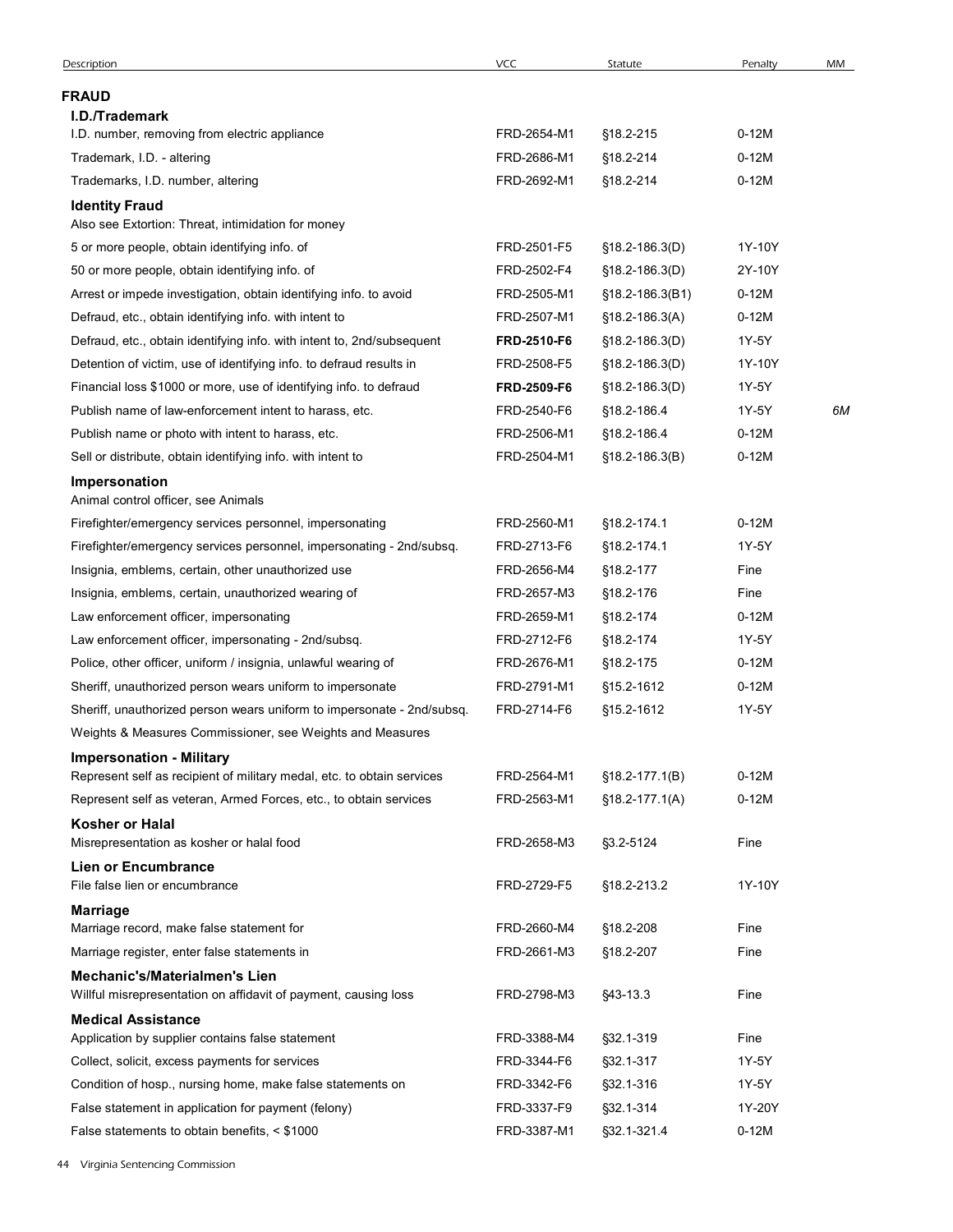|                                                                                                       | VCC         | Statute            | Penalty          | MM |
|-------------------------------------------------------------------------------------------------------|-------------|--------------------|------------------|----|
| <b>FRAUD</b>                                                                                          |             |                    |                  |    |
| <b>Medical Assistance</b>                                                                             |             |                    |                  |    |
| False statements to obtain benefits, $\geq$ \$1000                                                    | FRD-3389-F9 | §32.1-321.4        | 1Y-20Y           |    |
| Indigent health care trust fund, obtain participation from                                            | FRD-3386-M1 | §32.1-341          | $0-12M$          |    |
| Patient trust fund, fail to maintain, deposit, etc.                                                   | FRD-3345-M1 | §32.1-318          | $0-12M$          |    |
| Pay kickback, purchasing goods, etc., paid for by asst.                                               | FRD-3340-F6 | $$32.1-315(B,1)$   | 1Y-5Y            |    |
| Pay kickback, referring person for service paid by asst.                                              | FRD-3341-F6 | $$32.1-315(B,2)$   | 1Y-5Y            |    |
| Receive remuneration for purchasing goods paid by asst.                                               | FRD-3339-F6 | $$32.1-315(A,2)$   | 1Y-5Y            |    |
| Receive remuneration referring one for service paid by asst.                                          | FRD-3338-F6 | $\S$ 32.1-315(A,1) | 1Y-5Y<br>$0-12M$ |    |
| State/local hospitalization, obtains benefits from                                                    | FRD-3385-M1 | §32.1-350          |                  |    |
| Minority, Etc., Owned, Small Business<br>Certificate of minority bus., obtain or possess fraudulently | FRD-2813-M1 | $$18.2-213.1(A,1)$ | $0-12M$          |    |
| Certification investigation, obstructing                                                              | FRD-2815-M1 | $$18.2-213.1(A,3)$ | $0-12M$          |    |
| Certification, false statements to obtain                                                             | FRD-2814-M1 | $$18.2-213.1(A,2)$ | $0-12M$          |    |
| Public moneys, obtain by fraud                                                                        | FRD-2816-M1 | $$18.2-213.1(A,4)$ | $0-12M$          |    |
| <b>Motion Picture</b>                                                                                 |             |                    |                  |    |
| Also see Trade & Commerce, Recordings                                                                 |             |                    |                  |    |
| Record motion picture unlawfully                                                                      | FRD-2701-M1 | §18.2-187.2        | $0-12M$          |    |
| Name, Unlawful Name Change<br>See Obstruction of Justice, Name, False Identity                        |             |                    |                  |    |
| <b>Petroleum Products</b>                                                                             |             |                    |                  |    |
| Assisting in fraud (first offense)                                                                    | FRD-2663-M3 | §18.2-230          | Fine             |    |
| Assisting in fraud (subsequent offense)                                                               | FRD-2664-M1 | §18.2-230          | $0-12M$          |    |
| Imitating design/symbol/trade name (first offense)                                                    | FRD-2669-M3 | §18.2-228          | Fine             |    |
| Imitating design/symbol/trade name (subsequent offense)                                               | FRD-2670-M1 | §18.2-228          | $0-12M$          |    |
| Mixing brands or false trade name (first offense)                                                     | FRD-2665-M3 | §18.2-229          | Fine             |    |
| Mixing brands or false trade name (subsequent offense)                                                | FRD-2666-M1 | §18.2-229          | $0-12M$          |    |
| Oil can, failure to provide label/sign (first offense)                                                | FRD-2667-M3 | §18.2-231          | Fine             |    |
| Oil can, failure to provide label/sign (subsequent offense)                                           | FRD-2668-M1 | §18.2-231          | $0-12M$          |    |
| Pump indicates wrong brand (first offense)                                                            | FRD-2671-M3 | §18.2-227          | Fine             |    |
| Pump indicates wrong brand (subsequent offense)                                                       | FRD-2672-M1 | §18.2-227          | $0-12M$          |    |
| Quality, deceive as to (first offense)                                                                | FRD-2673-M3 | §18.2-226          | Fine             |    |
| Quality, deceive as to (subsequent offense)                                                           | FRD-2674-M1 | §18.2-226          | $0-12M$          |    |
| <b>Prescription Fraud</b>                                                                             |             |                    |                  |    |
| See Narcotics                                                                                         |             |                    |                  |    |
| <b>Publications</b>                                                                                   |             |                    |                  |    |
| Newspaper, altering                                                                                   | FRD-2662-M4 | §18.2-210          | Fine             |    |
| Publication of false statement                                                                        | FRD-2678-M3 | §18.2-209          | Fine             |    |
| Rental<br>Procure, rent animal, auto, vehicle w/o intent to pay                                       | FRD-2681-M1 | §18.2-206          | $0-12M$          |    |
| <b>Restaurant</b>                                                                                     |             |                    |                  |    |
| See Hotel/Motel/Restaurant/Amusement Park                                                             |             |                    |                  |    |
| <b>Slugs</b><br>Coin machine, operating with illegal coin                                             | FRD-2633-M3 | §18.2-179          | Fine             |    |
| Slugs, manufacture or sell with fraudulent intent                                                     | FRD-2683-M3 | §18.2-180          | Fine             |    |
| <b>Substitute Check</b>                                                                               |             |                    |                  |    |
| See Fraud, Forging or Uttering                                                                        |             | §8.01-391.1        |                  |    |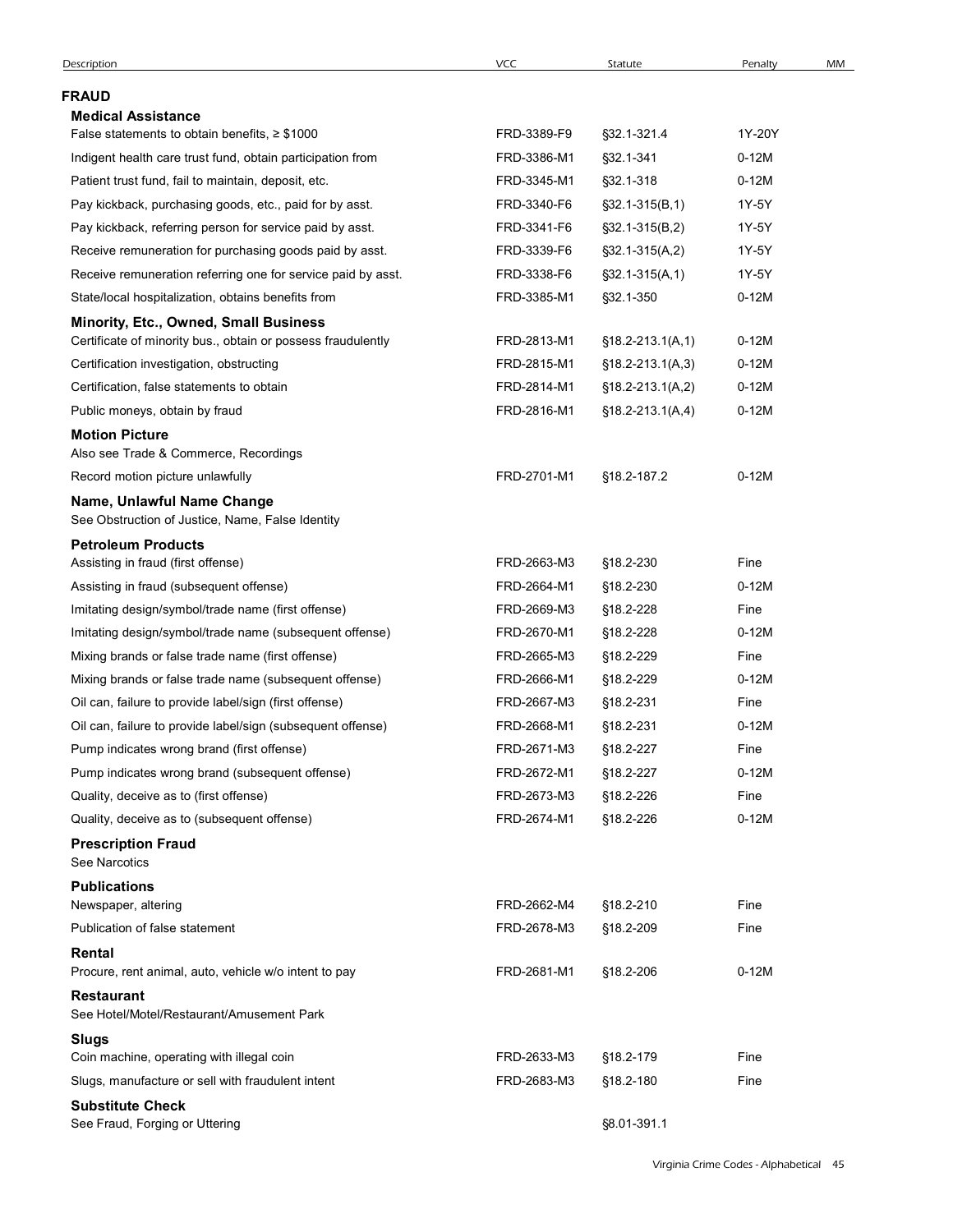|                                                                                                                          | <b>VCC</b>                 | Statute                    | Penalty           | MM |
|--------------------------------------------------------------------------------------------------------------------------|----------------------------|----------------------------|-------------------|----|
| <b>FRAUD</b>                                                                                                             |                            |                            |                   |    |
| <b>Telecommunications Devices</b>                                                                                        |                            |                            |                   |    |
| Manufacture an unlawful telecommunications device, knowingly                                                             | FRD-2770-F6                | §18.2-190.4                | 1Y-5Y             |    |
| Possess an unlawful device                                                                                               | FRD-2772-F6                | §18.2-190.2                | 1Y-5Y             |    |
| Sell unlawful device                                                                                                     | FRD-2774-F6                | §18.2-190.3(i)             | 1Y-5Y             |    |
| Sell unlawful materials/parts to make a device<br><b>Unemployment Compensation</b><br>Also see Unemployment Compensation | FRD-2775-F6                | §18.2-190.3(ii)            | 1Y-5Y             |    |
| Advise transfer business, etc., to obtain lower unemployment tax rate                                                    | FRD-2537-M1                | $$18.2 - 204.3(B)$         | $0-12M$           |    |
| Three or more actions to obtain lower unemployment tax                                                                   | FRD-2538-F6                | $$18.2 - 204.3(C)$         | 1Y-5Y             |    |
| Transfer business, etc., to obtain lower unemployment tax rate                                                           | FRD-2536-M1                | $$18.2 - 204.3(A)$         | $0-12M$           |    |
| <b>Utilities</b>                                                                                                         |                            |                            |                   |    |
| Utilities, TV, less than \$1000, false statement to obtain                                                               | FRD-2690-M1                | §18.2-187.1                | $0-12M$           |    |
| Utilities, TV, \$1000 or more, false statement to obtain                                                                 | FRD-2689-F6                | §18.2-187.1                | 1Y-5Y             |    |
| <b>Vulnerable Adult, Exploit</b>                                                                                         |                            |                            |                   |    |
| Attorney, etc., financial exploitation                                                                                   | FRD-2732-M1                | §18.2-178.2                | $0-12M$           |    |
| Financial exploitation of vulnerable adult, < \$1000<br>Financial exploitation of vulnerable adult, $\geq$ \$1000        | FRD-2730-M1<br>FRD-2731-F9 | §18.2-178.1<br>§18.2-178.1 | $0-12M$<br>1Y-20Y |    |
| Wages                                                                                                                    |                            |                            |                   |    |
| See Labor                                                                                                                |                            |                            |                   |    |
| <b>Welfare Fraud</b><br>Also see Fraud, Medical Assistance                                                               |                            |                            |                   |    |
| Failure to notify, change in circumstances, < \$1000                                                                     | FRD-2698-M1                | §63.2-513                  | $0-12M$           |    |
| Failure to notify, change in circumstances, $\geq$ \$1000                                                                | FRD-2797-F9                | §63.2-513                  | 1Y-20Y            |    |
| TANF, misidentify as a parent for                                                                                        | FRD-2600-F5                | §63.2-602                  | 1Y-10Y            |    |
| Fraudulently obtaining welfare assistance, < \$1000                                                                      | FRD-2696-M1                | §63.2-522                  | $0-12M$           |    |
| Fraudulently obtaining welfare assistance, $\geq$ \$1000                                                                 | FRD-2695-F9                | §63.2-522                  | 1Y-20Y            |    |
| Housing aid, false statements to obtain                                                                                  | FRD-2652-M1                | §18.2-186.2                | $0-12M$           |    |
| Knowingly make any false application for assistance (Perjury)                                                            | FRD-2700-F5                | §63.2-502                  | 1Y-10Y            |    |
| Unauthorized use of food stamps, < \$1000                                                                                | FRD-2694-M1                | §63.2-523                  | $0-12M$           |    |
| Unauthorized use of food stamps, $\geq$ \$1000                                                                           | FRD-2693-F9                | §63.2-523                  | 1Y-20Y            |    |
| <b>Other</b><br>Airline/railroad ticket-obtain at discount price by fraud                                                | FRD-2622-F6                | §18.2-198                  | 1Y-5Y             |    |
| Appointment notice, fail to give                                                                                         | FRD-2623-M4                | §18.2-209.2                | Fine              |    |
| Blind person's cane, false use of                                                                                        | FRD-2629-M4                | §18.2-212.1                | Fine              |    |
| Clerk - make false bond certificate                                                                                      | FRD-2632-M3                | §18.2-209.1                | Fine              |    |
| Commissioner - act without bond certificate                                                                              | FRD-2634-M3                | §18.2-209.1                | Fine              |    |
| Defraud garage keeper                                                                                                    | FRD-2641-M2                | §18.2-189                  | $0-6M$            |    |
| Games to promote sales, unlawful use of                                                                                  | FRD-2688-M3                | §18.2-242                  | Fine              |    |
| Gold items, misrepresentation as                                                                                         | FRD-2649-M2                | §18.2-235                  | $0-6M$            |    |
| Industrial sick benefit comp., false statement to defraud                                                                | FRD-2655-M3                | §18.2-204                  | Fine              |    |
| Pig iron, buying with intent to defraud                                                                                  | FRD-2675-F6                | §18.2-238                  | 1Y-5Y             |    |
| Promissory notes in payment for food, accept                                                                             | FRD-2677-M3                | §18.2-241                  | Fine              |    |
| Pyramid promotional schemes                                                                                              | FRD-2679-M1                | §18.2-239                  | $0-12M$           |    |
| Secondhand materials, certain, misrepresentation in sale of                                                              | FRD-2682-M2<br>FRD-2687-M3 | §18.2-237<br>§18.2-172.1   | $0-6M$<br>Fine    |    |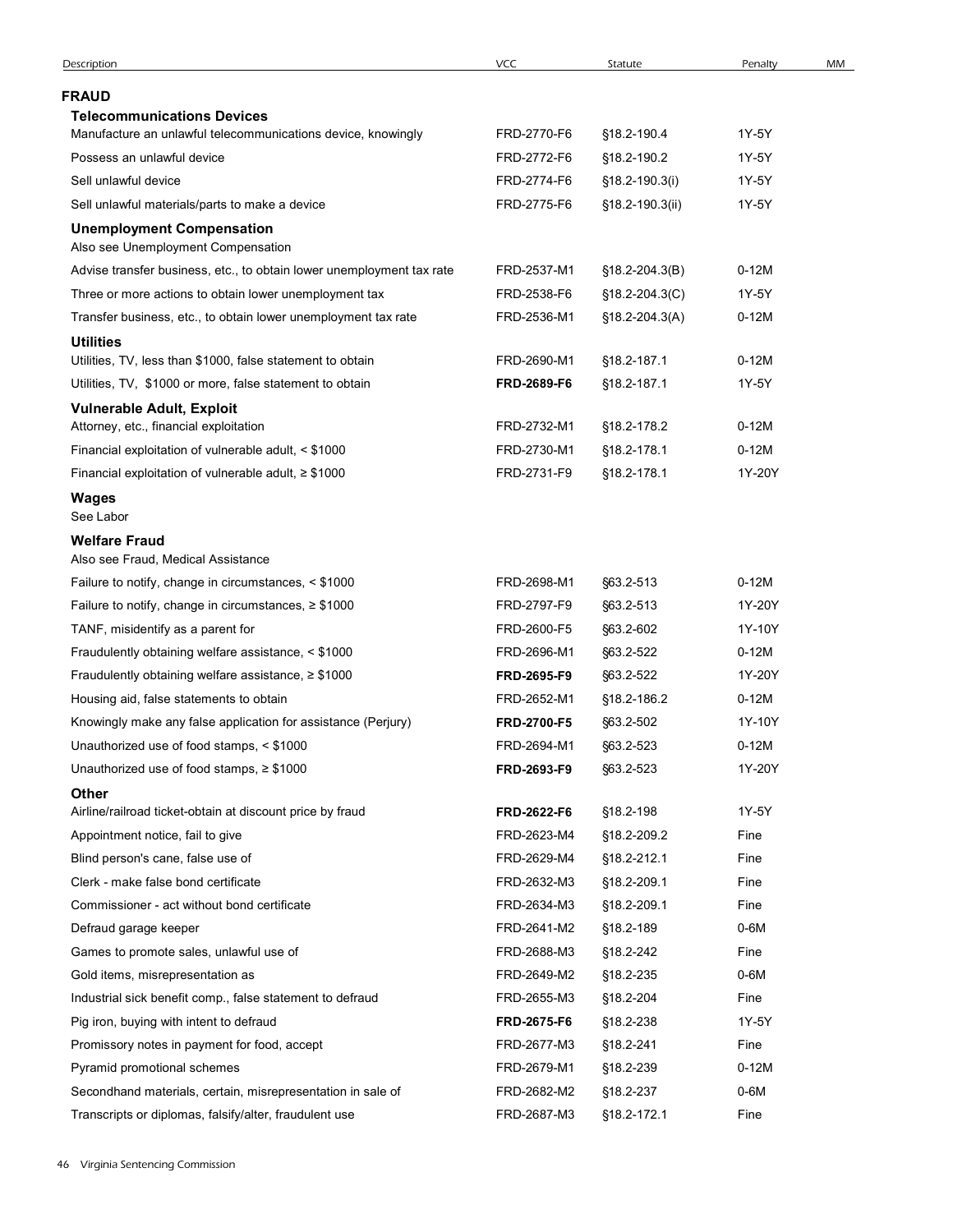| Description                                                                                                            | <b>VCC</b>                 | Statute                  | Penalty | MM |
|------------------------------------------------------------------------------------------------------------------------|----------------------------|--------------------------|---------|----|
| <b>FRAUD</b>                                                                                                           |                            |                          |         |    |
| <b>Other</b>                                                                                                           |                            |                          |         |    |
| Unlawful sales referral                                                                                                | FRD-2702-M1                | §18.2-242.1              | $0-12M$ |    |
| Warrants, simulating                                                                                                   | FRD-2691-M4                | §18.2-213                | Fine    |    |
| <b>Type Not Clear</b>                                                                                                  |                            |                          |         |    |
| Credit Card Fraud - Type not clear from record                                                                         | FRD-2637-S9                |                          |         |    |
| Fraud - Type not clear from record                                                                                     | FRD-2551-S9                |                          |         |    |
| Fraud Felony - Type not clear from record<br>Fraud Misdemeanor - Type not clear from record                            | FRD-2500-S9<br>FRD-2697-M9 |                          |         |    |
|                                                                                                                        |                            |                          |         |    |
| <b>GAMBLING</b>                                                                                                        |                            |                          |         |    |
| <b>Also See</b>                                                                                                        |                            |                          |         |    |
| Animals or Trade and Commerce                                                                                          |                            |                          |         |    |
| <b>Boxing / Wrestling / Martial Arts</b><br>See Professions and Occupations                                            |                            |                          |         |    |
| <b>Casino Gaming</b>                                                                                                   |                            |                          |         |    |
| Conspire/Attempt use VCC for completed act and change"F" to "C" or "A"<br>Credential, license, etc., fraudulent use of | GAM-3936-F4                | §58.1-4129<br>§58.1-4127 | 2Y-10Y  |    |
| Illegal operation of casino                                                                                            | GAM-3934-F6                | §58.1-4126               | 1Y-5Y   |    |
| Mobile casino gaming, tamper with equipment, etc.                                                                      | GAM-3940-F5                | §58.1-4138               | 1Y-5Y   |    |
| Mobile casino gaming, tamper with odds, rules, etc.                                                                    | GAM-3941-F5                | §58.1-4139               | 1Y-5Y   |    |
| Mobile casino gaming, without approval                                                                                 | GAM-3939-F6                | §58.1-4137               | 1Y-5Y   |    |
| Supplier's permit, false statement on application                                                                      | GAM-3933-F4                | §58.1-4114               | 2Y-10Y  |    |
| Under age 21 gambling                                                                                                  | GAM-3937-M1                | §58.1-4128(A)            | $0-12M$ |    |
| Youth sports wagering                                                                                                  | GAM-3938-M1                | §58.1-4128(B)            | $0-12M$ |    |
| <b>Charitable Gaming</b><br>Bingo manager/caller not registered                                                        | GAM-3912-M1                | §18.2-340.34:1           | $0-12M$ |    |
| Electronic gaming, unauthorized                                                                                        | GAM-3960-M1                | §18.2-340.26:3           | $0-12M$ |    |
| Sell bingo network without a license                                                                                   | GAM-3913-M1                | §18.2-340.34:2           | $0-12M$ |    |
| Texas Hold'em, conduct or permit violation                                                                             | GAM-3932-M1                | §18.2-340.28:2           | $0-12M$ |    |
| Bingo games, conduct or permit violation                                                                               | GAM-3958-M1                | §18.2-340.27             | $0-12M$ |    |
| Conduct game while permit suspended                                                                                    | GAM-3953-M1                | §18.2-340.36             | $0-12M$ |    |
| Convert less than \$1000 from charitable gaming                                                                        | GAM-3910-M1                | §18.2-340.37(C)          | $0-12M$ |    |
| Convert \$1000 or more from charitable gaming                                                                          | GAM-3911-F9                | §18.2-340.37(C)          | 1Y-20Y  |    |
| Fail to file reports                                                                                                   | GAM-3955-M1                | §18.2-340.30             | $0-12M$ |    |
| Instant bingo, conduct or permit violation                                                                             | GAM-3957-M1                | §18.2-340.28             | $0-12M$ |    |
| Joint operation bingo, conduct or permit violation                                                                     | GAM-3956-M1                | §18.2-340.29             | $0-12M$ |    |
| Prohibited practices                                                                                                   | GAM-3954-M1                | §18.2-340.33             | $0-12M$ |    |
| Pull tab devices sold by unqualified orginaization, off premises, etc.                                                 | GAM-3959-M1                | §18.2-340.26.1           | $0-12M$ |    |
| Raffle, illegal sale or draw                                                                                           | GAM-3921-M1                | §18.2-340.26             | $0-12M$ |    |
| Suppliers violate regulations                                                                                          | GAM-3952-M1                | §18.2-340.34             | $0-12M$ |    |
| Unauthorized game                                                                                                      | GAM-3920-M1                | §18.2-340.22             | $0-12M$ |    |
| Violation of charitable gaming commission rules<br><b>Fraud</b>                                                        | GAM-3909-M1                | $$18.2 - 340.37(A)$      | $0-12M$ |    |
| Fraudulent participant entered in events of speed or skill                                                             | GAM-3929-M3                | §18.2-333                | Fine    |    |
| Win by fraud or cheating                                                                                               | GAM-3931-S9                | §18.2-327                | Fine    |    |
|                                                                                                                        |                            |                          |         |    |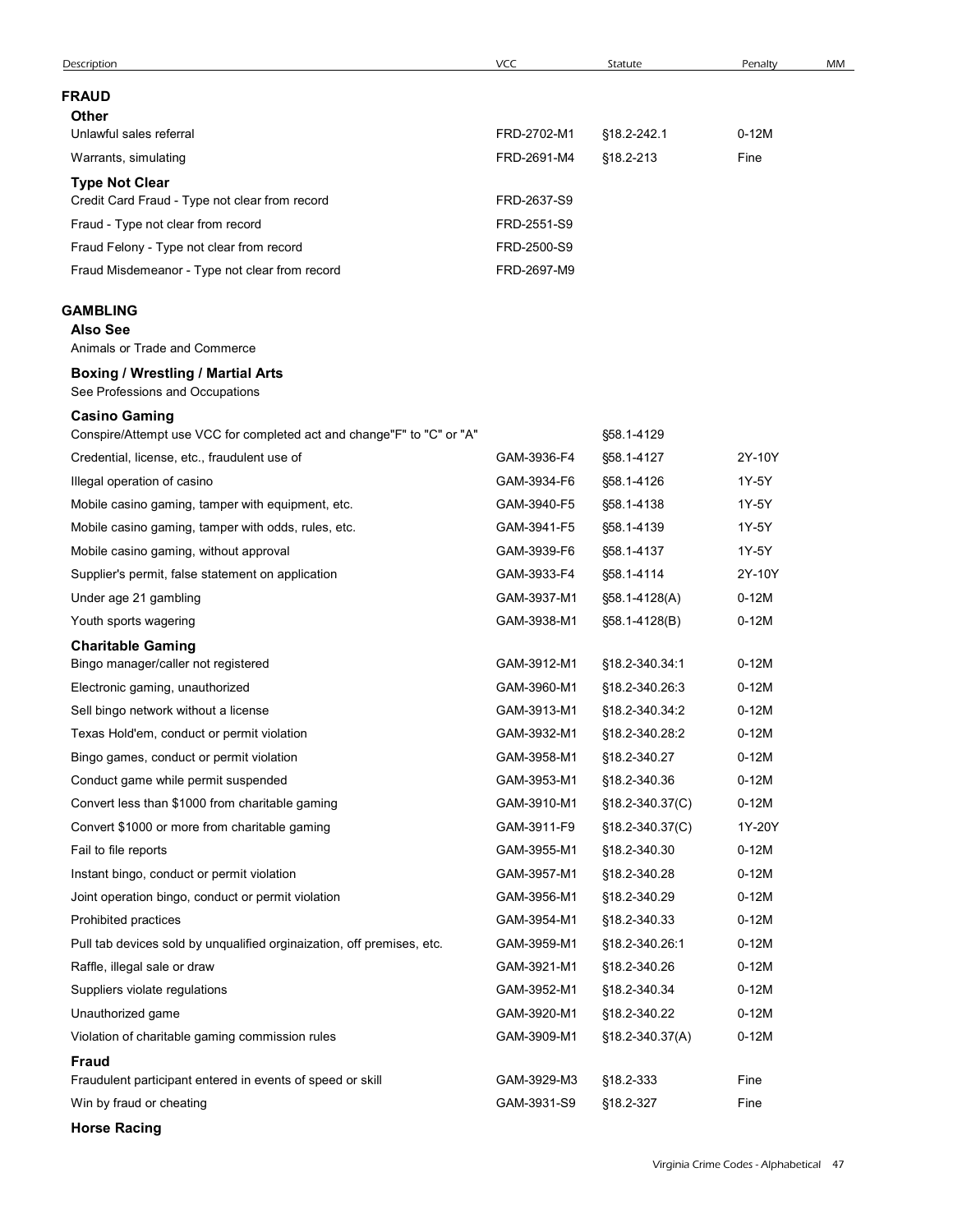| Description                                                                                    | VCC         | Statute              | Penalty | MM |
|------------------------------------------------------------------------------------------------|-------------|----------------------|---------|----|
|                                                                                                |             |                      |         |    |
| <b>GAMBLING</b><br><b>Horse Racing</b><br>Wager, receive bet, etc., on horse racing, illegally | GAM-3935-M1 | §18.2-326            | $0-12M$ |    |
|                                                                                                |             |                      |         |    |
| <b>Operator</b><br>Operator of continuous illegal gambling operation or revenue \$2000 +       | GAM-3927-F9 | §18.2-328            | 1Y-10Y  |    |
| Operator of illegal gambling operation                                                         | GAM-3926-F6 | §18.2-328            | 1Y-5Y   |    |
| Owner, tenant, or other occupant allow gambling                                                | GAM-3928-M1 | §18.2-329            | $0-12M$ |    |
| <b>Sports Betting</b>                                                                          |             |                      |         |    |
| College sports, accept a proposition bet                                                       | GAM-3944-M1 | §58.1-4039(A,2)      | $0-12M$ |    |
| False information on application for sports betting permit                                     | GAM-3942-M1 | §58.1-4032           | $0-12M$ |    |
| Permit holder, take a bet in violation of regulations                                          | GAM-3946-M1 | §58.1-4039(B,4)      | $0-12M$ |    |
| Prohibited person, sports betting by                                                           | GAM-3948-M1 | §58.1-4041           | $0-12M$ |    |
| Under age 21 betting                                                                           | GAM-3947-M1 | §58.1-4040           | $0-12M$ |    |
| Virginia college sports, accept a bet on                                                       | GAM-3945-M1 | §58.1-4039(A,3)      | $0-12M$ |    |
| Youth sports, accept bet                                                                       | GAM-3943-M1 | §58.1-4039(A,1)      | $0-12M$ |    |
| Other                                                                                          |             |                      |         |    |
| Accessories to gambling activities                                                             | GAM-3923-M1 | §18.2-330            | $0-12M$ |    |
| Possession of gambling devices                                                                 | GAM-3908-M1 | §18.2-331            | $0-12M$ |    |
| Wager, bet for money                                                                           | GAM-3930-M3 | §18.2-326            | Fine    |    |
| <b>Type Not Clear</b><br>Gambling offense - Type not clear from record                         | GAM-3951-S9 |                      |         |    |
| <b>GAME, FISH, WILDLIFE</b>                                                                    |             |                      |         |    |
| <b>Also See</b><br>Vandalism                                                                   |             |                      |         |    |
| <b>Baited Blind/Place</b>                                                                      |             |                      |         |    |
| Occupy baited blind / place or place bait                                                      | GFW-8503-M3 | $\S29.1 - 521(A, 4)$ | Fine    |    |
| <b>Ballast Water Discharge</b>                                                                 |             |                      |         |    |
| Fail to file a ballast water control report or make false statement                            | GFW-3488-M1 | §28.2-110            | $0-12M$ |    |
| <b>Bear</b>                                                                                    |             |                      |         |    |
| Killing bear, unlawfully                                                                       | GFW-3481-M1 | §29.1-530.2          | $0-12M$ |    |
| Computer<br>Engage in computer-assisted remote hunting                                         | GFW-3586-M1 | §29.1-530.3          | $0-12M$ |    |
| Conspiracy                                                                                     |             |                      |         |    |
| Use VCC for offense which was conspired                                                        |             | §29.1-505.1          |         |    |
| <b>Deer</b>                                                                                    |             |                      |         |    |
| Also see Ordinance, City or County                                                             |             | §29.1-528.1          |         |    |
| Hunt deer with sights after dark                                                               | GFW-3487-M2 | §29.1-523.1          | $0-6M$  |    |
| Illegally kill deer during open season                                                         | GFW-3375-M3 | §29.1-548            | Fine    |    |
| Illegally kill or exceed bag limit for deer                                                    | GFW-3374-M2 | §29.1-548            | $0-6M$  |    |
| Kill deer from boat                                                                            | GFW-3376-M4 | §29.1-549            | Fine    |    |
| Kill male deer w/o antlers visible above hair                                                  | GFW-3366-M2 | §29.1-522            | $0-6M$  |    |
| Kill or attempt to kill deer with use of certain lights                                        | GFW-3369-M2 | §29.1-523            | $0-6M$  |    |
| Spotlight for deer                                                                             | GFW-3368-M4 | §29.1-525(B)         | Fine    |    |
| Spotlight for deer while license revoked for same                                              | GFW-3511-M2 | $\S29.1 - 525(C)$    | $0-6M$  |    |
| Spotlight for deer with weapon in vehicle                                                      | GFW-3367-M2 | $$29.1-525(A)$       | $0-6M$  |    |
| <b>Deer Enclosures</b><br>Erect fence with intent to confine deer                              | GFW-3486-M1 | §29.1-525.1(A)       | $0-12M$ |    |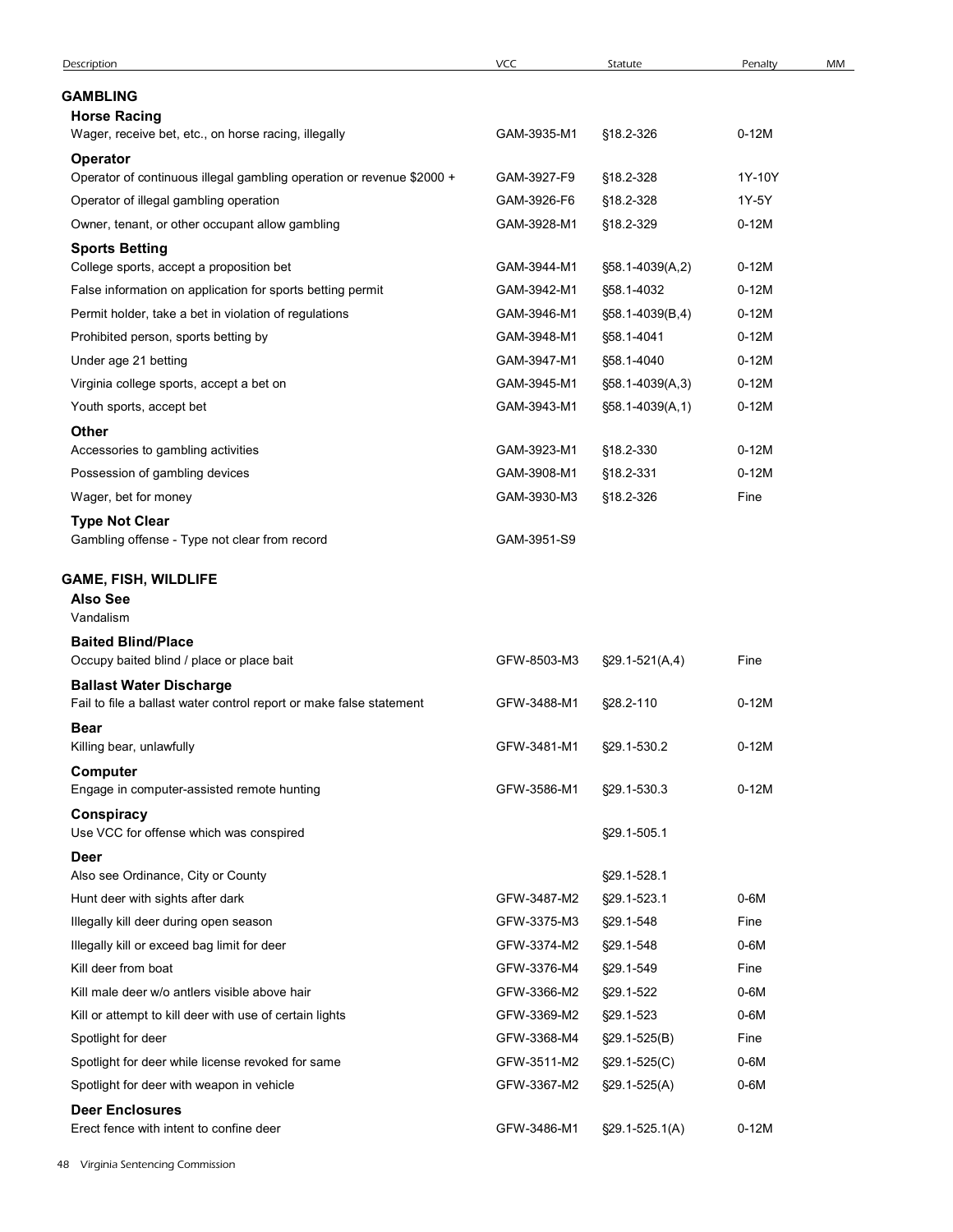| Description                                                             | VCC         | Statute              | Penalty | MM |
|-------------------------------------------------------------------------|-------------|----------------------|---------|----|
| <b>GAME, FISH, WILDLIFE</b>                                             |             |                      |         |    |
| <b>Deer Enclosures</b>                                                  |             |                      |         |    |
| Hunt deer inside fenced area that confines deer                         | GFW-3485-M1 | §29.1-525.1(B)       | $0-12M$ |    |
| Hunt within facility after registration revoked                         | GFW-3484-M1 | §29.1-525.1(E)       | $0-12M$ |    |
| <b>Drugs</b>                                                            |             |                      |         |    |
| Administer drug to any vertebrate wildlife, unlawfully                  | GFW-3581-M2 | §29.1-508.1          | $0-6M$  |    |
| <b>Endangered Species</b>                                               |             |                      |         |    |
| Regulation/permit violation threatened/endangered species               | GFW-3905-M1 | §29.1-568            | $0-12M$ |    |
| Regulation/permit violation threatened/endangered species, agg. \$1000+ | GFW-3906-F6 | §29.1-568            | 1Y-5Y   |    |
| Sale, etc., wild bird, animal, fish                                     | ANM-3321-M1 | §29.1-564            | $0-12M$ |    |
| Sale, etc., wild bird, animal, fish - aggregate \$1000 or more          | ANM-3397-F6 | §29.1-564            | 1Y-5Y   |    |
| Taking threatened/endangered species, regulations                       | GFW-3903-M1 | §29.1-566            | $0-12M$ |    |
| Taking threatened/endangered species, regulations - aggregate \$1000+   | GFW-3904-F6 | §29.1-566            | 1Y-5Y   |    |
| Type Not Clear: Taking threatened/endangered species                    | GFW-3482-M1 | §29.1-567            | $0-12M$ |    |
| Type Not Clear: Taking threatened/endangered species - aggregate amt.   | GFW-3609-F6 | §29.1-567            | 1Y-5Y   |    |
| <b>Fail to Appear</b>                                                   |             |                      |         |    |
| Fail to appear                                                          | GFW-3351-M2 | §29.1-210            | 0-6M    |    |
| <b>Fire</b><br>Kill or capture wild bird or animal during forest fire   | GFW-8504-M3 | $\S29.1 - 521(A, 5)$ | Fine    |    |
| Fish                                                                    |             |                      |         |    |
| Blue catfish, introduce, stock, etc.                                    | GFW-3902-M2 | §29.1-543.1          | $0-6M$  |    |
| Transfer of fish for bait fish                                          | GFW-8506-M1 | §29.1-540            | $0-12M$ |    |
| <b>Fisheries/Tidal Waters</b>                                           |             |                      |         |    |
| Also see Game, Fish, Wildlife - Law Enforcement                         |             |                      |         |    |
| General: Violation of Board Regulations                                 | GFW-3288-M9 | §28.2-201            |         |    |
| Fisheries/Tidal Waters - Boat, Etc.                                     |             |                      |         |    |
| Concealing name or number of fishing vessel                             | GFW-3472-M1 | §28.2-238            | $0-12M$ |    |
| <b>Fisheries/Tidal Waters - Clams</b>                                   |             |                      |         |    |
| Clams, harvest illegal size                                             | GFW-3439-M1 | §28.2-537            | $0-12M$ |    |
| Clams, take from prohibited areas                                       | GFW-3438-M1 | §28.2-536            | $0-12M$ |    |
| Clams, take on Sunday or at night                                       | GFW-3433-M3 | §28.2-531            | Fine    |    |
| <b>Fisheries/Tidal Waters - Condemned</b>                               |             |                      |         |    |
| Unlawful possession of shellfish removed, etc., from condemned area     | GFW-3479-M1 | §28.2-821            | $0-12M$ |    |
| <b>Fisheries/Tidal Waters - Crab</b>                                    |             |                      |         |    |
| Crab dredging restrictions violation                                    | GFW-3449-M3 | §28.2-707            | Fine    |    |
| Crab pots in tidal tributaries during prohibited period                 | GFW-3453-M4 | §28.2-711            | Fine    |    |
| Crab scraping restrictions violation                                    | GFW-3448-M3 | §28.2-706            | Fine    |    |
| Crab size limitations violation                                         | GFW-3450-M3 | §28.2-708            | Fine    |    |
| Crab traps and crab pounds - violation of regulations                   | GFW-3461-M3 | §28.2-701            | Fine    |    |
| Crab, eel pot fail to display identification                            | GFW-3454-M1 | §28.2-712            | $0-12M$ |    |
| Crab, eel, fish pot, place in navigable channel                         | GFW-3452-M3 | §28.2-710            | Fine    |    |
| Crab, limit violation                                                   | GFW-3455-M1 | §28.2-713            | $0-12M$ |    |
| Crab, take during closed season                                         | GFW-3451-M3 | §28.2-709            | Fine    |    |
| Crab, violation of license restrictions                                 | GFW-3383-M3 | §28.2-705            | Fine    |    |
| <b>Fisheries/Tidal Waters - Dredges</b>                                 |             |                      |         |    |
| Hydraulic dredges, use                                                  | GFW-3427-M1 | §28.2-520            | $0-12M$ |    |
|                                                                         |             |                      |         |    |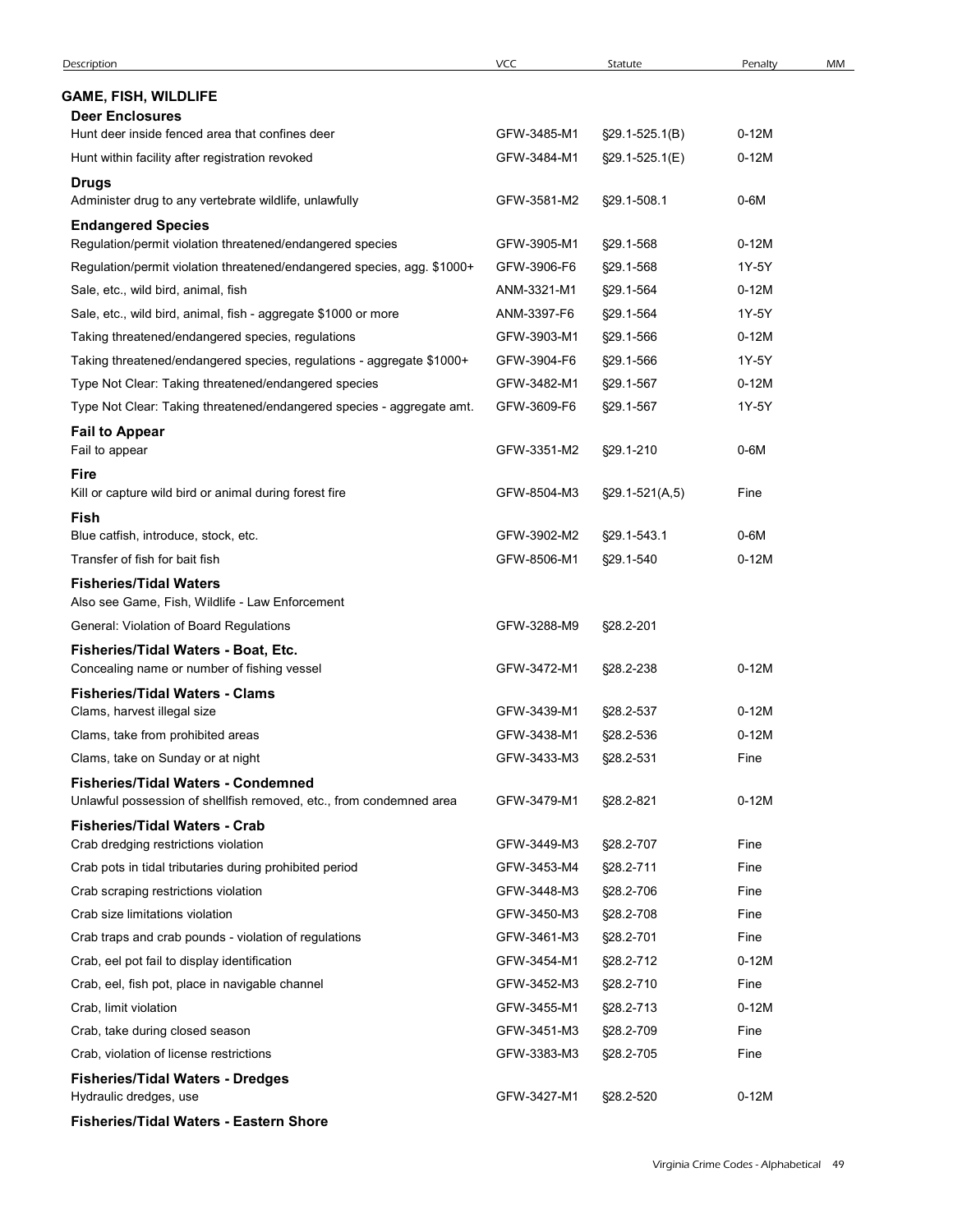| Description                                                                                                         | <b>VCC</b>                 | Statute                | Penalty            | MM |
|---------------------------------------------------------------------------------------------------------------------|----------------------------|------------------------|--------------------|----|
| <b>GAME, FISH, WILDLIFE</b>                                                                                         |                            |                        |                    |    |
| <b>Fisheries/Tidal Waters - Eastern Shore</b><br>Rakes/scrapes on ocean side of eastern shore, use                  | GFW-3426-M3                | §28.2-519              | Fine               |    |
| Trotline on ocean side of eastern shore                                                                             | GFW-3408-M3                | §28.2-310              | Fine               |    |
| Fisheries/Tidal Waters - Explosives/Drugs                                                                           |                            |                        |                    |    |
| Fish, kill by use of explosives, drugs or poison                                                                    | GFW-3409-M3                | §28.2-313              | Fine               |    |
| <b>Fisheries/Tidal Waters - Food Fish</b>                                                                           |                            |                        |                    |    |
| Food fish not to be taken or exceeds 1% of catch                                                                    | GFW-3413-M1                | §28.2-408              | $0-12M$            |    |
| Fisheries/Tidal Waters - Impede Fishing                                                                             |                            |                        |                    |    |
| Impede lawful fishing                                                                                               | GFW-3459-M3                | §28.2-903.1            | Fine               |    |
| Impede lawful fishing - inland waters                                                                               | GFW-3458-M3                | §29.1-554.1            | Fine               |    |
| <b>Fisheries/Tidal Waters - Import</b><br>Unlawful importing of fish/etc. for intro into Va. Waters                 | GFW-3478-M1                | §28.2-825              | $0-12M$            |    |
| <b>Fisheries/Tidal Waters - Label</b>                                                                               |                            |                        |                    |    |
| Imported oysters/clams labeled as Virginia product                                                                  | GFW-3434-M3                | §28.2-532              | Fine               |    |
| Fisheries/Tidal Waters - License / ID                                                                               |                            |                        |                    |    |
| Aid unlawful avoidance of nonresident harvester's license                                                           | GFW-3471-M1                | §28.2-227              | $0-12M$            |    |
| Failure to present fishing license to officer                                                                       | GFW-3473-M1                | §28.2-231              | $0-12M$            |    |
| Fishing in Virginia's tidal waters without license                                                                  | GFW-3475-M1<br>GFW-3476-M1 | §28.2-225              | $0-12M$<br>$0-12M$ |    |
| Fishing license, false statement or altering<br>Improper attachment/display of license/ID marking boats/devices/etc | GFW-3477-M1                | §28.2-230<br>§28.2-234 | $0-12M$            |    |
| License fee, fail to pay                                                                                            | GFW-3416-M1                | §28.2-504              | $0-12M$            |    |
| Seafood landing license violation                                                                                   | GFW-3602-M3                | §28.2-228.1            | Fine               |    |
| Trawling boat licensed for other fishing device                                                                     | GFW-3411-M1                | §28.2-316              | $0-12M$            |    |
| Fisheries/Tidal Waters - Menhaden                                                                                   |                            |                        |                    |    |
| Harvest menhaden after total allowable landings has closed                                                          | GFW-3610-M1                | §28.2-400.4            | $0-12M$            |    |
| Menhaden, catch during closed season or with forbidden nets                                                         | GFW-3414-M1                | §28.2-410              | $0-12M$            |    |
| Patent tongs, etc., carry while fishing for menhaden                                                                | GFW-3412-M1                | §28.2-405              | $0-12M$            |    |
| Take menhaden by purse seine after closure                                                                          | GFW-3515-M1                | §28.2-1000.2           | $0-12M$            |    |
| <b>Fisheries/Tidal Waters - Nets &amp; Devices</b>                                                                  |                            |                        |                    |    |
| Distance between net and fixed fishing device violation                                                             | GFW-3600-M3                | §28.2-307(B)           | Fine               |    |
| Fixed fishing device, gill nets, unlawful length                                                                    | GFW-3405-M3                | §28.2-307(A)           | Fine               |    |
| Gill nets in oceanfront, illegal setting                                                                            | GFW-3406-M3                | §28.2-308              | Fine               |    |
| Net extends over 1/4 width of body of water                                                                         | GFW-3407-M3                | §28.2-309              | Fine               |    |
| Net fishing within 300 yards of fishing pier                                                                        | GFW-3400-M3                | §28.2-302              | Fine               |    |
| Nets, unlawful size, length or depth                                                                                | GFW-3403-M3                | §28.2-305              | Fine               |    |
| Use trawl nets or drag nets to catch fish                                                                           | GFW-3410-M1                | §28.2-314              | $0-12M$            |    |
| Vessel under 70 tons use illegal net                                                                                | GFW-3415-M1                | §28.2-411              | $0-12M$            |    |
| <b>Fisheries/Tidal Waters - Oysters</b>                                                                             |                            |                        |                    |    |
| Dredge or scrape tract during restricted times                                                                      | GFW-3464-M3                | §28.2-515              | Fine               |    |
| Dredge or scrape tract during restricted times, 2nd or subsequent                                                   | GFW-3465-M1                | §28.2-515              | $0-12M$            |    |
| Larceny from oyster-planting ground, value < \$1000                                                                 | GFW-3443-M1                | §28.2-560              | $0-12M$            |    |
| Larceny from oyster-planting ground, value $\geq$ \$1000                                                            | GFW-3442-F9                | §28.2-560              | 1Y-20Y             |    |
| Oyster dredging or equipment on boat, unlawful                                                                      | GFW-3424-F6                | §28.2-516              | 1Y-5Y              |    |
| Oyster grounds, interfere with surveyor                                                                             | GFW-3441-M3                | §28.2-557              | Fine               |    |
| Oyster inspections, interfering with                                                                                | GFW-3422-M1                | §28.2-512              | $0-12M$            |    |
| Oyster measures violation                                                                                           | GFW-3514-M1                | §28.2-526              | $0-12M$            |    |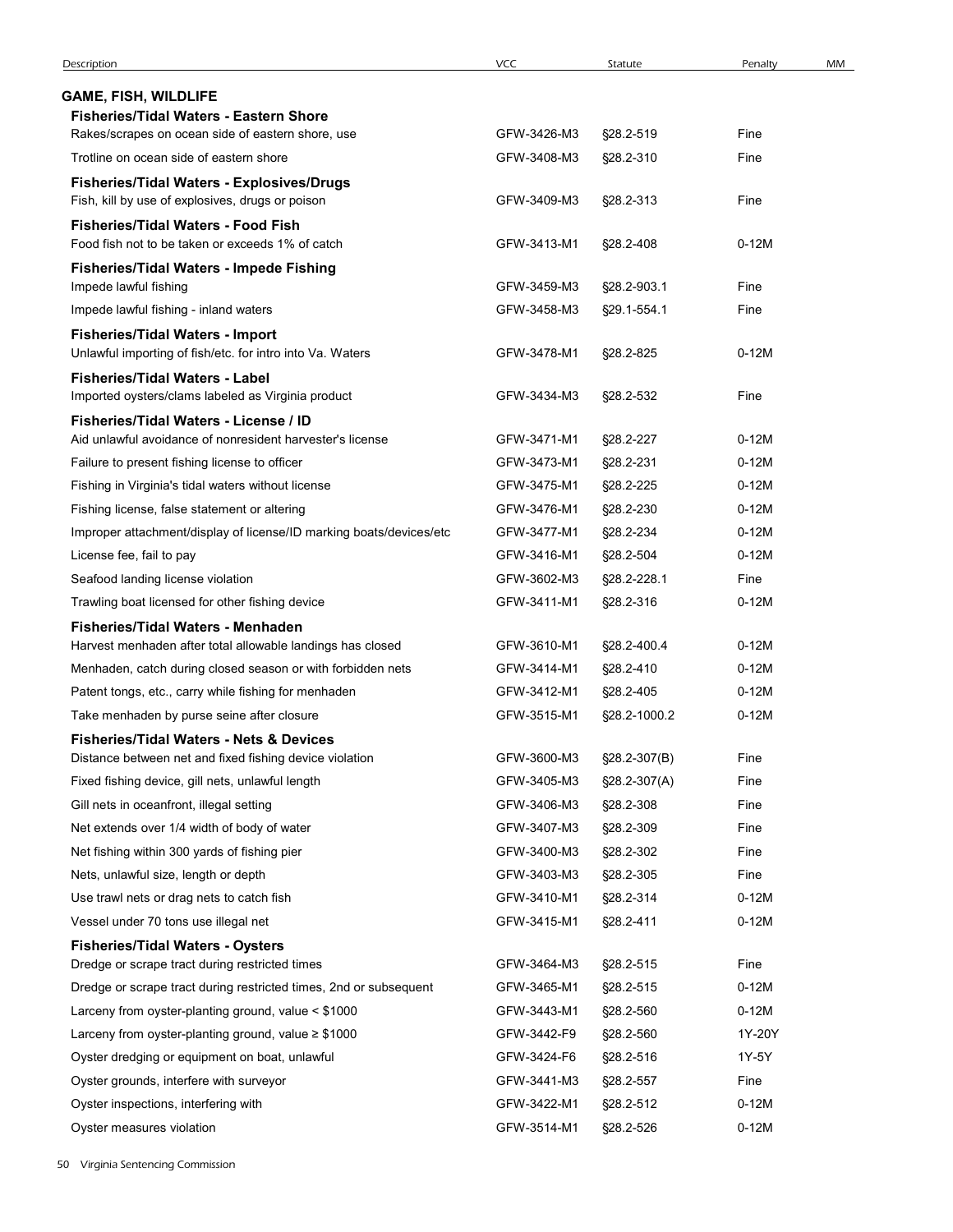| Description                                                                                        | VCC                        | Statute                      | Penalty         | MM |
|----------------------------------------------------------------------------------------------------|----------------------------|------------------------------|-----------------|----|
| <b>GAME, FISH, WILDLIFE</b>                                                                        |                            |                              |                 |    |
| <b>Fisheries/Tidal Waters - Oysters</b>                                                            |                            |                              |                 |    |
| Oyster planting grounds, remove markers                                                            | GFW-3444-M3                | §28.2-561                    | Fine            |    |
| Oysters for seed, carry w/out permit; change planting location                                     | GFW-3437-M1                | §28.2-535                    | $0-12M$         |    |
| Oysters handled, fail to keep record, etc.                                                         | GFW-3901-M1                | §28.2-538                    | $0-12M$         |    |
| Oysters shucked, possession of                                                                     | GFW-3423-M3                | §28.2-514                    | Fine            |    |
| Oysters unculled, buy, sell or possess                                                             | GFW-3420-M3                | §28.2-510                    | Fine            |    |
| Oysters, catch with patent tongs in prohibited area                                                | GFW-3418-M1<br>GFW-3421-M3 | §28.2-508                    | $0-12M$<br>Fine |    |
| Oysters, culling, violation of regulation<br>Oysters, dredging for on James River                  | GFW-3425-F6                | §28.2-511<br>§28.2-518       | 1Y-5Y           |    |
| Oysters, more than 1 bushel on crab dredging boat                                                  | GFW-3435-M1                | §28.2-533                    | $0-12M$         |    |
| Oysters, possession during closed season while taking clams                                        | GFW-3436-M1                | §28.2-534                    | $0-12M$         |    |
| Oysters, take by other than ordinary/patent tongs or hand                                          | GFW-3428-F6                | §28.2-523                    | 1Y-5Y           |    |
| Oysters, take on Sunday or at night                                                                | GFW-3432-M3                | §28.2-530                    | Fine            |    |
| Oysters, taking out of season                                                                      | GFW-3417-M1                | §28.2-506                    | $0-12M$         |    |
| Oysters/clams, non-residents taking, planting, etc.                                                | GFW-3445-M1                | §28.2-634                    | $0-12M$         |    |
| Oysters/clams, resident assoc. w/non-residents taking, planting                                    | GFW-3446-M1                | §28.2-635                    | $0-12M$         |    |
| Patent tongs, exceed maximum weight or teeth length                                                | GFW-3419-M3                | §28.2-509                    | Fine            |    |
| Shells, convert to lime                                                                            | GFW-3431-M3                | §28.2-529                    | Fine            |    |
| Tax, fee, or record violation, oysters                                                             | GFW-3440-M1                | §28.2-549                    | $0-12M$         |    |
| Theft of oysters, clams, shells, etc., valued at less than \$1000                                  | GFW-3430-M1                | §28.2-527                    | $0-12M$         |    |
| Theft of oysters, clams, shells, etc., valued at \$1000 or more                                    | GFW-3429-F9                | §28.2-527                    | 1Y-20Y          |    |
| <b>Fisheries/Tidal Waters - Poles / Stakes</b><br>Failure to remove abandoned fishing poles/stakes | GFW-3474-M1                | §28.2-237                    | $0-12M$         |    |
| <b>Fisheries/Tidal Waters - Potomac</b>                                                            |                            |                              |                 |    |
| Violation of Potomac River Compact                                                                 | GFW-3483-M1                | §28.2-1001                   | $0-12M$         |    |
| Fisheries/Tidal Waters - Rappahannock<br>Use snatch, grab, or gang hook in Rappahannock River      | GFW-3404-M3                | §28.2-306                    | Fine            |    |
| Fisheries/Tidal Waters - Sturgeon<br>Sturgeon, take, possess, catch                                | GFW-3401-M1                | §28.2-303                    | $0-12M$         |    |
| Fisheries/Tidal Waters - Subsequent Offense                                                        |                            |                              |                 |    |
| Second or subsequent violation within 12 months<br><b>Fishing</b>                                  | GFW-3587-M1                | §28.2-903                    | $0-12M$         |    |
| Fishing - use explosives                                                                           | GFW-3372-M1                | §29.1-533                    | $0-12M$         |    |
| Unlawful fishing practices                                                                         | GFW-3371-M2                | §29.1-531                    | 0-6M            |    |
| Unlawful fishing practices - aggregate \$1000 or more                                              | GFW-3608-F6                | §29.1-531                    | 1Y-5Y           |    |
| Use of substance injurious to fish                                                                 | GFW-3512-M3                | §29.1-533                    | Fine            |    |
| <b>Fox and Coyote Enclosures</b><br>Erect enclosure for hunting foxes and coyotes                  | GFW-3603-M1                | §29.1-525.2                  | $0-12M$         |    |
| <b>Fur-Bearing Animals</b>                                                                         |                            |                              |                 |    |
| Nutria, possession, sale, liberation of                                                            | GFW-3583-M2                | §29.1-545                    | $0-6M$          |    |
| Shoot muskrats or raccoons during closed season or without permit                                  | GFW-3580-M2                | §29.1-517                    | $0-6M$          |    |
| <b>General Penalty</b><br>Use VCC for specific act                                                 |                            | §29.1-546                    |                 |    |
| Hunt<br>Hunt guaranteeing killing, offer                                                           | GFW-8507-M1                | $\S29.1 - 521(A, 12)$        | $0-12M$         |    |
|                                                                                                    |                            | GFW-8508-F6  §29.1-521(A,12) | 1Y-5Y           |    |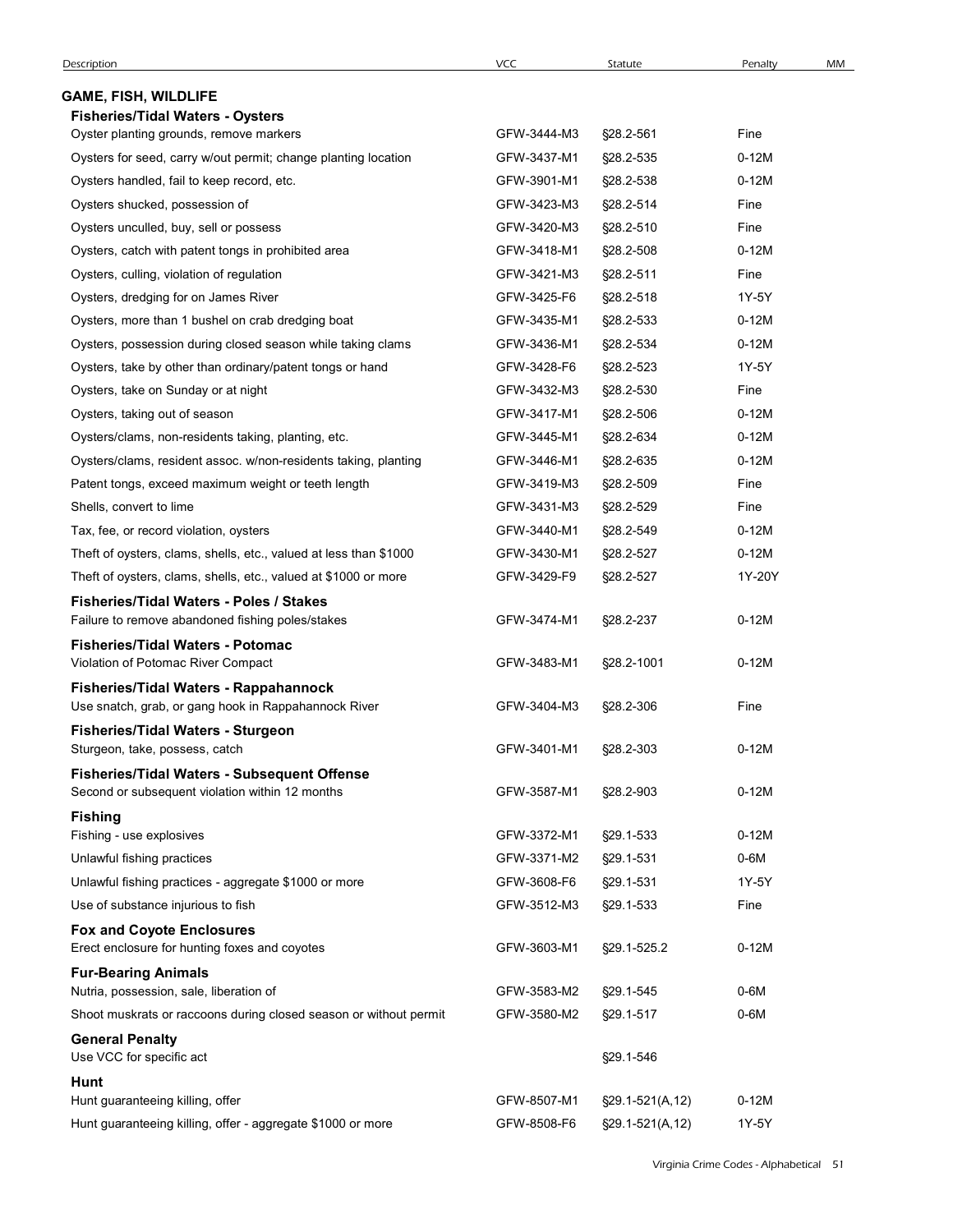| Description                                                                      | VCC         | Statute              | Penalty | MM |
|----------------------------------------------------------------------------------|-------------|----------------------|---------|----|
| <b>GAME, FISH, WILDLIFE</b>                                                      |             |                      |         |    |
| <b>Impede Hunting / Killing</b>                                                  |             |                      |         |    |
| Baiting, etc., area used by hunters to cause law violation                       | GFW-4591-M3 | $\S29.1 - 521.1(B)$  | Fine    |    |
| Impede the lawful hunting/trapping of wild birds/animals                         | GFW-3365-M3 | $\S29.1 - 521.1(A)$  | Fine    |    |
| Impede the lawful killing of a bear or deer                                      | GFW-3900-M3 | §29.1-529(I)         | Fine    |    |
| Improper use of wildlife killed to protect property                              | GFW-4590-M3 | $$29.1-529(H)$       | Fine    |    |
| Importation                                                                      |             |                      |         |    |
| Import animals, fish, birds, etc., illegally                                     | GFW-3582-M2 | §29.1-542            | $0-6M$  |    |
| Law Enforcement, Impede<br>Impede game warden/law enforcement                    | GFW-3350-M2 | §29.1-207            | $0-6M$  |    |
| Resisting or impeding an officer - fisheries/tidal waters                        | GFW-3510-M1 | §28.2-905            | $0-12M$ |    |
| License                                                                          |             |                      |         |    |
| Borrow/lend/alter license                                                        | GFW-3356-M2 | §29.1-337.1          | $0-6M$  |    |
| Fail to carry license                                                            | GFW-3353-M4 | §29.1-336            | Fine    |    |
| Fail to display license upon request                                             | GFW-3354-M3 | §29.1-337            | Fine    |    |
| Fail to obtain damage stamp to hunt bear or deer                                 | GFW-3359-M3 | §29.1-354            | Fine    |    |
| Hunt, fish, or trap after license revoked                                        | GFW-3357-M2 | §29.1-338            | 0-6M    |    |
| Hunt, fish, or trap in national forest w/o permit                                | GFW-3361-M3 | §29.1-408            | Fine    |    |
| Hunt, fish, or trap without a license                                            | GFW-3352-M3 | §29.1-335            | Fine    |    |
| Hunting after license revoked                                                    | GFW-3513-M2 | §29.1-521.2          | $0-6M$  |    |
| Make false statement to obtain license<br>Limit, Daily Bag or Season             | GFW-3355-M2 | §29.1-337.1          | $0-6M$  |    |
| Exceed bag or creel limit for game/fish                                          | GFW-3378-M2 | §29.1-550(ii)        | $0-6M$  |    |
| Hunt, kill, or trap after obtaining the daily or season limit                    | GFW-3502-M3 | $\S29.1 - 521(A, 3)$ | Fine    |    |
| <b>Migratory Birds</b><br>Hunt migratory birds in violation of regulations       | GFW-3390-M2 | §29.1-515            | $0-6M$  |    |
| Trap, sell, purchase, etc., migratory game birds                                 | GFW-3373-M1 | §29.1-547            | $0-12M$ |    |
| Mussels, Zebra                                                                   |             |                      |         |    |
| See Dangerous Conduct                                                            |             |                      |         |    |
| <b>Posted Property</b><br>See Trespass                                           |             |                      |         |    |
| <b>Preserves / Sanctuaries</b>                                                   |             |                      |         |    |
| Fail to attach seal to shot game                                                 | GFW-3579-M3 | §29.1-606            | Fine    |    |
| Take game before compliance with Board requirements                              | GFW-3398-M3 | §29.1-603            | Fine    |    |
| <b>Reptiles</b>                                                                  |             |                      |         |    |
| Allow reptiles to run at large                                                   | ANM-3322-M2 | §29.1-569            | $0-6M$  |    |
| <b>Safety Zones / Restricted Areas</b>                                           | GFW-3462-M1 |                      | $0-12M$ |    |
| Violation of safety zones within tidal waters of Commonwealth<br><b>Set Time</b> |             | §28.2-106.2          |         |    |
| Times for hunting, violation of set                                              | GFW-3457-M3 | §29.1-520            | Fine    |    |
| <b>Snakehead Fish</b><br>See Dangerous Conduct                                   |             |                      |         |    |
| <b>Submerged Lands</b><br>Unlawful use of subaqueous beds                        | GFW-3470-M1 | §28.2-1203           | $0-12M$ |    |
| Sunday                                                                           |             |                      |         |    |
| Hunt or kill deer or bear with weapon and aid of dogs on Sunday                  | GFW-8509-M3 | §29.1-521(A,1,ii)    | Fine    |    |
| Hunt or kill wild bird or animal on Sunday near place of worship                 | GFW-8500-M3 | §29.1-521(A,1,i)     | Fine    |    |
| <b>Trap</b>                                                                      |             |                      |         |    |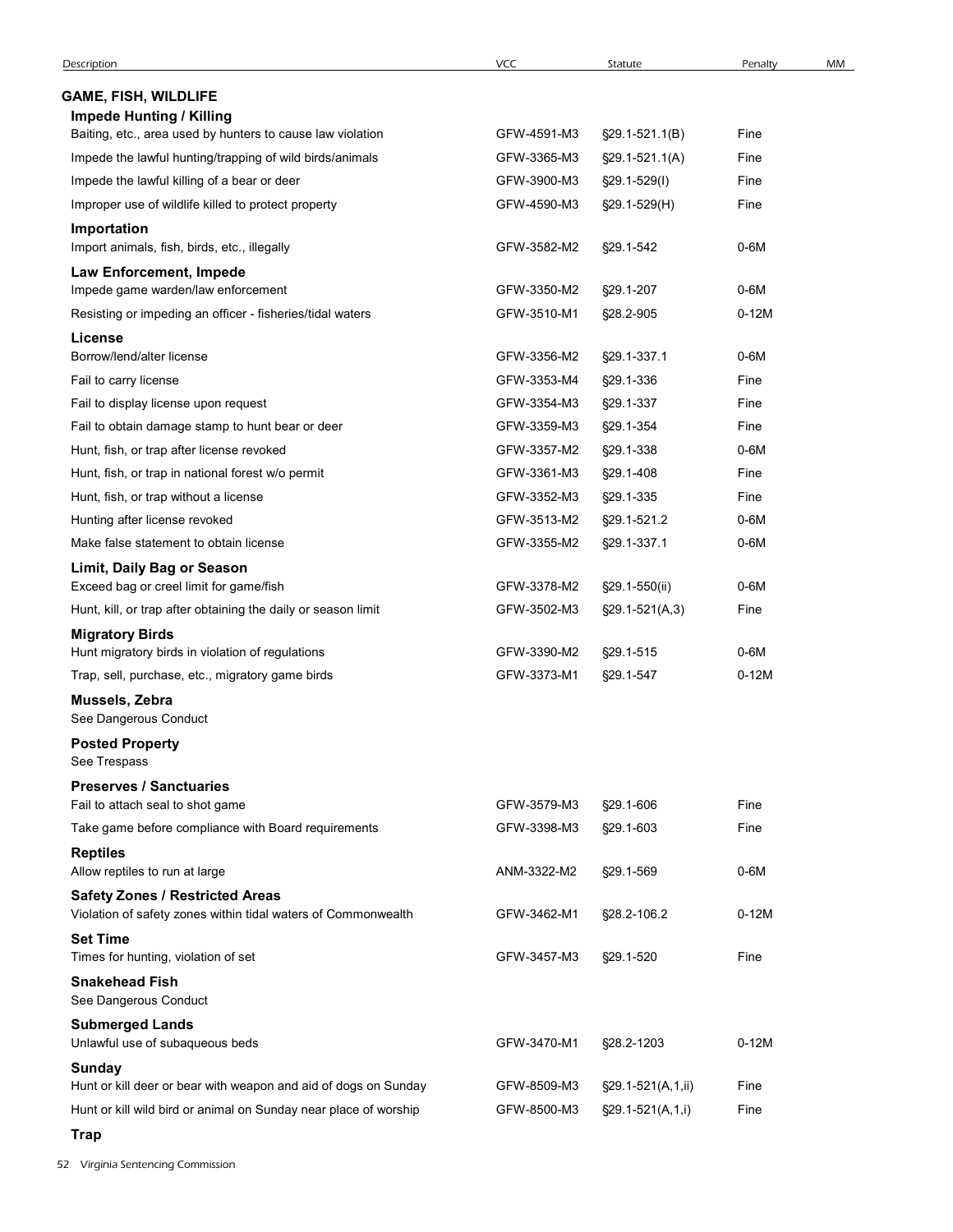| <b>VCC</b><br>MM<br>Description<br>Statute<br>Penalty<br><b>GAME, FISH, WILDLIFE</b><br>Trap<br>GFW-8207-M3<br>§29.1-521(A,9)<br>Fine<br>Fail to visit or check trap<br>GFW-8505-M3<br>Fine<br>Set trap without name, address and ID<br>$\S29.1 - 521(A, 7)$<br>Trap location likely to injure person, dog, stock or fowl<br>Fine<br>GFW-8206-M3<br>$\S29.1 - 521(A, 8)$<br><b>Turkey</b><br>Kill wild turkey during closed season<br>GFW-3379-M2<br>$0-6M$<br>§29.1-552<br><b>Vehicle</b><br>Shoot at or kill wild bird/animal from vehicle<br>GFW-3363-M3<br>$\S29.1 - 521(6)$<br>Fine<br>Weapon<br>Hunting with prohibited firearm or ammunition<br>GFW-3384-M3<br>Fine<br>§29.1-528<br>Fine<br>Weapon used, unauthorized<br>GFW-3456-M3<br>§29.1-519<br><b>Other</b><br>Deliver, transport wild bird, wild animal, carcass or parts<br>GFW-8208-M3<br>§29.1-521(A,10)<br>Fine<br>GFW-8501-M3<br>Fine<br>Destroy or harass nest, eggs or dens<br>$\S29.1 - 521(A,2)$<br>GFW-3370-S9<br>§29.1-530.1<br>Fine<br>Fail to wear solid blaze orange or solid blaze pink clothing<br>GFW-3460-M3<br>§28.2-1210<br>Fine<br>Remove obstructions/property from state water<br>$0-12M$<br>Sell or purchase carcass<br>GFW-3604-M1<br>$\S29.1 - 521(A, 11)$<br>1Y-5Y<br>Sell or purchase carcass - aggregate \$1000 or more<br>GFW-3605-F6<br>§29.1-521(A,11)<br>$0-12M$<br>Sell wild birds, animals, fish<br>GFW-3381-M1<br>§29.1-553<br>Sell wild birds, animals, fish - aggregate \$1000 or more<br>GFW-3382-F6<br>§29.1-553<br>1Y-5Y<br>$0-6M$<br>Selling boats/watercraft without a license<br>GFW-3585-M2<br>§29.1-808<br>Storage of wildlife or fish, unlawful<br>GFW-3480-M2<br>§29.1-541<br>$0-6M$<br>$0-6M$<br>Take game/fish during closed season<br>GFW-3377-M2<br>§29.1-550(i)<br>GFW-3360-M3<br>§29.1-406<br>Fine<br>Violate Article 1, dealing furs<br>$0-6M$<br>Violate Article 2, waterfowl blinds & hunting waterfowl<br>GFW-3358-M2<br>§29.1-351.1<br>Violate Article 3, special permits<br>GFW-3362-M4<br>§29.1-412<br>Fine<br>Violation of Board regulations<br>GFW-3447-M3<br>§29.1-505<br>Fine<br>Violation of sanctuaries, refuges, preserves, water<br>GFW-3380-M3<br>Fine<br>§29.1-554<br>$0-6M$<br>Wanton waste, violation of Board regulations<br>GFW-6280-M2<br>§29.1-553.1<br>$0-6M$<br>Waterfowl, hunt within 500 yards of blind<br>GFW-3601-M2<br>§29.1-349<br><b>Type Not Clear</b><br>Game, Fish, Wildlife Violation - Type not clear from record<br>GFW-3399-S9<br>Unlawful hunting, trapping, etc., of wild birds/animals<br>GFW-3364-M3<br>Fine<br>§29.1-521<br>GANGS<br><b>Participation</b><br>Also see Assault; Mob<br>1Y-10Y<br>Participation in criminal act for benefit or direction of gang<br>§18.2-46.2<br>MOB-1291-F5<br>Participation in criminal act to benefit gang that includes juvenile<br>2Y-10Y<br>MOB-1292-F4<br>§18.2-46.2<br>Participation - School Zone, Community Center, Etc.<br>1Y-10Y<br>2Y<br>Participation in crime for benefit/direction of gang - school, etc.<br>MOB-1280-F5<br>§18.2-46.2<br>Participation in crime for gang that includes juvenile - school, etc.<br>MOB-1281-F4<br>2Y-10Y<br>2Y<br>§18.2-46.2<br><b>Recruitment</b><br>MOB-1296-F6<br>Felony, use force/threats to encourage person to commit a<br>$$18.2 - 46.3(B,c)$<br>1Y-5Y (II)<br>Juvenile recruited by an adult for street gang<br>MOB-1290-F6<br>1Y-5Y<br>$$18.2 - 46.3(A)$ | MOB-1294-F6<br>$$18.2-46.3(B,a)$<br>1Y-5Y<br>Membership, use force or threats to encourage |  |  |  |
|-------------------------------------------------------------------------------------------------------------------------------------------------------------------------------------------------------------------------------------------------------------------------------------------------------------------------------------------------------------------------------------------------------------------------------------------------------------------------------------------------------------------------------------------------------------------------------------------------------------------------------------------------------------------------------------------------------------------------------------------------------------------------------------------------------------------------------------------------------------------------------------------------------------------------------------------------------------------------------------------------------------------------------------------------------------------------------------------------------------------------------------------------------------------------------------------------------------------------------------------------------------------------------------------------------------------------------------------------------------------------------------------------------------------------------------------------------------------------------------------------------------------------------------------------------------------------------------------------------------------------------------------------------------------------------------------------------------------------------------------------------------------------------------------------------------------------------------------------------------------------------------------------------------------------------------------------------------------------------------------------------------------------------------------------------------------------------------------------------------------------------------------------------------------------------------------------------------------------------------------------------------------------------------------------------------------------------------------------------------------------------------------------------------------------------------------------------------------------------------------------------------------------------------------------------------------------------------------------------------------------------------------------------------------------------------------------------------------------------------------------------------------------------------------------------------------------------------------------------------------------------------------------------------------------------------------------------------------------------------------------------------------------------------------------------------------------------------------------------------------------------------------------------------------------------------------------------------------------------------------------------------------------------------------------------------------------------------------------------------------------------------------------------------------|--------------------------------------------------------------------------------------------|--|--|--|
|                                                                                                                                                                                                                                                                                                                                                                                                                                                                                                                                                                                                                                                                                                                                                                                                                                                                                                                                                                                                                                                                                                                                                                                                                                                                                                                                                                                                                                                                                                                                                                                                                                                                                                                                                                                                                                                                                                                                                                                                                                                                                                                                                                                                                                                                                                                                                                                                                                                                                                                                                                                                                                                                                                                                                                                                                                                                                                                                                                                                                                                                                                                                                                                                                                                                                                                                                                                                                   |                                                                                            |  |  |  |
|                                                                                                                                                                                                                                                                                                                                                                                                                                                                                                                                                                                                                                                                                                                                                                                                                                                                                                                                                                                                                                                                                                                                                                                                                                                                                                                                                                                                                                                                                                                                                                                                                                                                                                                                                                                                                                                                                                                                                                                                                                                                                                                                                                                                                                                                                                                                                                                                                                                                                                                                                                                                                                                                                                                                                                                                                                                                                                                                                                                                                                                                                                                                                                                                                                                                                                                                                                                                                   |                                                                                            |  |  |  |
|                                                                                                                                                                                                                                                                                                                                                                                                                                                                                                                                                                                                                                                                                                                                                                                                                                                                                                                                                                                                                                                                                                                                                                                                                                                                                                                                                                                                                                                                                                                                                                                                                                                                                                                                                                                                                                                                                                                                                                                                                                                                                                                                                                                                                                                                                                                                                                                                                                                                                                                                                                                                                                                                                                                                                                                                                                                                                                                                                                                                                                                                                                                                                                                                                                                                                                                                                                                                                   |                                                                                            |  |  |  |
|                                                                                                                                                                                                                                                                                                                                                                                                                                                                                                                                                                                                                                                                                                                                                                                                                                                                                                                                                                                                                                                                                                                                                                                                                                                                                                                                                                                                                                                                                                                                                                                                                                                                                                                                                                                                                                                                                                                                                                                                                                                                                                                                                                                                                                                                                                                                                                                                                                                                                                                                                                                                                                                                                                                                                                                                                                                                                                                                                                                                                                                                                                                                                                                                                                                                                                                                                                                                                   |                                                                                            |  |  |  |
|                                                                                                                                                                                                                                                                                                                                                                                                                                                                                                                                                                                                                                                                                                                                                                                                                                                                                                                                                                                                                                                                                                                                                                                                                                                                                                                                                                                                                                                                                                                                                                                                                                                                                                                                                                                                                                                                                                                                                                                                                                                                                                                                                                                                                                                                                                                                                                                                                                                                                                                                                                                                                                                                                                                                                                                                                                                                                                                                                                                                                                                                                                                                                                                                                                                                                                                                                                                                                   |                                                                                            |  |  |  |
|                                                                                                                                                                                                                                                                                                                                                                                                                                                                                                                                                                                                                                                                                                                                                                                                                                                                                                                                                                                                                                                                                                                                                                                                                                                                                                                                                                                                                                                                                                                                                                                                                                                                                                                                                                                                                                                                                                                                                                                                                                                                                                                                                                                                                                                                                                                                                                                                                                                                                                                                                                                                                                                                                                                                                                                                                                                                                                                                                                                                                                                                                                                                                                                                                                                                                                                                                                                                                   |                                                                                            |  |  |  |
|                                                                                                                                                                                                                                                                                                                                                                                                                                                                                                                                                                                                                                                                                                                                                                                                                                                                                                                                                                                                                                                                                                                                                                                                                                                                                                                                                                                                                                                                                                                                                                                                                                                                                                                                                                                                                                                                                                                                                                                                                                                                                                                                                                                                                                                                                                                                                                                                                                                                                                                                                                                                                                                                                                                                                                                                                                                                                                                                                                                                                                                                                                                                                                                                                                                                                                                                                                                                                   |                                                                                            |  |  |  |
|                                                                                                                                                                                                                                                                                                                                                                                                                                                                                                                                                                                                                                                                                                                                                                                                                                                                                                                                                                                                                                                                                                                                                                                                                                                                                                                                                                                                                                                                                                                                                                                                                                                                                                                                                                                                                                                                                                                                                                                                                                                                                                                                                                                                                                                                                                                                                                                                                                                                                                                                                                                                                                                                                                                                                                                                                                                                                                                                                                                                                                                                                                                                                                                                                                                                                                                                                                                                                   |                                                                                            |  |  |  |
|                                                                                                                                                                                                                                                                                                                                                                                                                                                                                                                                                                                                                                                                                                                                                                                                                                                                                                                                                                                                                                                                                                                                                                                                                                                                                                                                                                                                                                                                                                                                                                                                                                                                                                                                                                                                                                                                                                                                                                                                                                                                                                                                                                                                                                                                                                                                                                                                                                                                                                                                                                                                                                                                                                                                                                                                                                                                                                                                                                                                                                                                                                                                                                                                                                                                                                                                                                                                                   |                                                                                            |  |  |  |
|                                                                                                                                                                                                                                                                                                                                                                                                                                                                                                                                                                                                                                                                                                                                                                                                                                                                                                                                                                                                                                                                                                                                                                                                                                                                                                                                                                                                                                                                                                                                                                                                                                                                                                                                                                                                                                                                                                                                                                                                                                                                                                                                                                                                                                                                                                                                                                                                                                                                                                                                                                                                                                                                                                                                                                                                                                                                                                                                                                                                                                                                                                                                                                                                                                                                                                                                                                                                                   |                                                                                            |  |  |  |
|                                                                                                                                                                                                                                                                                                                                                                                                                                                                                                                                                                                                                                                                                                                                                                                                                                                                                                                                                                                                                                                                                                                                                                                                                                                                                                                                                                                                                                                                                                                                                                                                                                                                                                                                                                                                                                                                                                                                                                                                                                                                                                                                                                                                                                                                                                                                                                                                                                                                                                                                                                                                                                                                                                                                                                                                                                                                                                                                                                                                                                                                                                                                                                                                                                                                                                                                                                                                                   |                                                                                            |  |  |  |
|                                                                                                                                                                                                                                                                                                                                                                                                                                                                                                                                                                                                                                                                                                                                                                                                                                                                                                                                                                                                                                                                                                                                                                                                                                                                                                                                                                                                                                                                                                                                                                                                                                                                                                                                                                                                                                                                                                                                                                                                                                                                                                                                                                                                                                                                                                                                                                                                                                                                                                                                                                                                                                                                                                                                                                                                                                                                                                                                                                                                                                                                                                                                                                                                                                                                                                                                                                                                                   |                                                                                            |  |  |  |
|                                                                                                                                                                                                                                                                                                                                                                                                                                                                                                                                                                                                                                                                                                                                                                                                                                                                                                                                                                                                                                                                                                                                                                                                                                                                                                                                                                                                                                                                                                                                                                                                                                                                                                                                                                                                                                                                                                                                                                                                                                                                                                                                                                                                                                                                                                                                                                                                                                                                                                                                                                                                                                                                                                                                                                                                                                                                                                                                                                                                                                                                                                                                                                                                                                                                                                                                                                                                                   |                                                                                            |  |  |  |
|                                                                                                                                                                                                                                                                                                                                                                                                                                                                                                                                                                                                                                                                                                                                                                                                                                                                                                                                                                                                                                                                                                                                                                                                                                                                                                                                                                                                                                                                                                                                                                                                                                                                                                                                                                                                                                                                                                                                                                                                                                                                                                                                                                                                                                                                                                                                                                                                                                                                                                                                                                                                                                                                                                                                                                                                                                                                                                                                                                                                                                                                                                                                                                                                                                                                                                                                                                                                                   |                                                                                            |  |  |  |
|                                                                                                                                                                                                                                                                                                                                                                                                                                                                                                                                                                                                                                                                                                                                                                                                                                                                                                                                                                                                                                                                                                                                                                                                                                                                                                                                                                                                                                                                                                                                                                                                                                                                                                                                                                                                                                                                                                                                                                                                                                                                                                                                                                                                                                                                                                                                                                                                                                                                                                                                                                                                                                                                                                                                                                                                                                                                                                                                                                                                                                                                                                                                                                                                                                                                                                                                                                                                                   |                                                                                            |  |  |  |
|                                                                                                                                                                                                                                                                                                                                                                                                                                                                                                                                                                                                                                                                                                                                                                                                                                                                                                                                                                                                                                                                                                                                                                                                                                                                                                                                                                                                                                                                                                                                                                                                                                                                                                                                                                                                                                                                                                                                                                                                                                                                                                                                                                                                                                                                                                                                                                                                                                                                                                                                                                                                                                                                                                                                                                                                                                                                                                                                                                                                                                                                                                                                                                                                                                                                                                                                                                                                                   |                                                                                            |  |  |  |
|                                                                                                                                                                                                                                                                                                                                                                                                                                                                                                                                                                                                                                                                                                                                                                                                                                                                                                                                                                                                                                                                                                                                                                                                                                                                                                                                                                                                                                                                                                                                                                                                                                                                                                                                                                                                                                                                                                                                                                                                                                                                                                                                                                                                                                                                                                                                                                                                                                                                                                                                                                                                                                                                                                                                                                                                                                                                                                                                                                                                                                                                                                                                                                                                                                                                                                                                                                                                                   |                                                                                            |  |  |  |
|                                                                                                                                                                                                                                                                                                                                                                                                                                                                                                                                                                                                                                                                                                                                                                                                                                                                                                                                                                                                                                                                                                                                                                                                                                                                                                                                                                                                                                                                                                                                                                                                                                                                                                                                                                                                                                                                                                                                                                                                                                                                                                                                                                                                                                                                                                                                                                                                                                                                                                                                                                                                                                                                                                                                                                                                                                                                                                                                                                                                                                                                                                                                                                                                                                                                                                                                                                                                                   |                                                                                            |  |  |  |
|                                                                                                                                                                                                                                                                                                                                                                                                                                                                                                                                                                                                                                                                                                                                                                                                                                                                                                                                                                                                                                                                                                                                                                                                                                                                                                                                                                                                                                                                                                                                                                                                                                                                                                                                                                                                                                                                                                                                                                                                                                                                                                                                                                                                                                                                                                                                                                                                                                                                                                                                                                                                                                                                                                                                                                                                                                                                                                                                                                                                                                                                                                                                                                                                                                                                                                                                                                                                                   |                                                                                            |  |  |  |
|                                                                                                                                                                                                                                                                                                                                                                                                                                                                                                                                                                                                                                                                                                                                                                                                                                                                                                                                                                                                                                                                                                                                                                                                                                                                                                                                                                                                                                                                                                                                                                                                                                                                                                                                                                                                                                                                                                                                                                                                                                                                                                                                                                                                                                                                                                                                                                                                                                                                                                                                                                                                                                                                                                                                                                                                                                                                                                                                                                                                                                                                                                                                                                                                                                                                                                                                                                                                                   |                                                                                            |  |  |  |
|                                                                                                                                                                                                                                                                                                                                                                                                                                                                                                                                                                                                                                                                                                                                                                                                                                                                                                                                                                                                                                                                                                                                                                                                                                                                                                                                                                                                                                                                                                                                                                                                                                                                                                                                                                                                                                                                                                                                                                                                                                                                                                                                                                                                                                                                                                                                                                                                                                                                                                                                                                                                                                                                                                                                                                                                                                                                                                                                                                                                                                                                                                                                                                                                                                                                                                                                                                                                                   |                                                                                            |  |  |  |
|                                                                                                                                                                                                                                                                                                                                                                                                                                                                                                                                                                                                                                                                                                                                                                                                                                                                                                                                                                                                                                                                                                                                                                                                                                                                                                                                                                                                                                                                                                                                                                                                                                                                                                                                                                                                                                                                                                                                                                                                                                                                                                                                                                                                                                                                                                                                                                                                                                                                                                                                                                                                                                                                                                                                                                                                                                                                                                                                                                                                                                                                                                                                                                                                                                                                                                                                                                                                                   |                                                                                            |  |  |  |
|                                                                                                                                                                                                                                                                                                                                                                                                                                                                                                                                                                                                                                                                                                                                                                                                                                                                                                                                                                                                                                                                                                                                                                                                                                                                                                                                                                                                                                                                                                                                                                                                                                                                                                                                                                                                                                                                                                                                                                                                                                                                                                                                                                                                                                                                                                                                                                                                                                                                                                                                                                                                                                                                                                                                                                                                                                                                                                                                                                                                                                                                                                                                                                                                                                                                                                                                                                                                                   |                                                                                            |  |  |  |
|                                                                                                                                                                                                                                                                                                                                                                                                                                                                                                                                                                                                                                                                                                                                                                                                                                                                                                                                                                                                                                                                                                                                                                                                                                                                                                                                                                                                                                                                                                                                                                                                                                                                                                                                                                                                                                                                                                                                                                                                                                                                                                                                                                                                                                                                                                                                                                                                                                                                                                                                                                                                                                                                                                                                                                                                                                                                                                                                                                                                                                                                                                                                                                                                                                                                                                                                                                                                                   |                                                                                            |  |  |  |
|                                                                                                                                                                                                                                                                                                                                                                                                                                                                                                                                                                                                                                                                                                                                                                                                                                                                                                                                                                                                                                                                                                                                                                                                                                                                                                                                                                                                                                                                                                                                                                                                                                                                                                                                                                                                                                                                                                                                                                                                                                                                                                                                                                                                                                                                                                                                                                                                                                                                                                                                                                                                                                                                                                                                                                                                                                                                                                                                                                                                                                                                                                                                                                                                                                                                                                                                                                                                                   |                                                                                            |  |  |  |
|                                                                                                                                                                                                                                                                                                                                                                                                                                                                                                                                                                                                                                                                                                                                                                                                                                                                                                                                                                                                                                                                                                                                                                                                                                                                                                                                                                                                                                                                                                                                                                                                                                                                                                                                                                                                                                                                                                                                                                                                                                                                                                                                                                                                                                                                                                                                                                                                                                                                                                                                                                                                                                                                                                                                                                                                                                                                                                                                                                                                                                                                                                                                                                                                                                                                                                                                                                                                                   |                                                                                            |  |  |  |
|                                                                                                                                                                                                                                                                                                                                                                                                                                                                                                                                                                                                                                                                                                                                                                                                                                                                                                                                                                                                                                                                                                                                                                                                                                                                                                                                                                                                                                                                                                                                                                                                                                                                                                                                                                                                                                                                                                                                                                                                                                                                                                                                                                                                                                                                                                                                                                                                                                                                                                                                                                                                                                                                                                                                                                                                                                                                                                                                                                                                                                                                                                                                                                                                                                                                                                                                                                                                                   |                                                                                            |  |  |  |
|                                                                                                                                                                                                                                                                                                                                                                                                                                                                                                                                                                                                                                                                                                                                                                                                                                                                                                                                                                                                                                                                                                                                                                                                                                                                                                                                                                                                                                                                                                                                                                                                                                                                                                                                                                                                                                                                                                                                                                                                                                                                                                                                                                                                                                                                                                                                                                                                                                                                                                                                                                                                                                                                                                                                                                                                                                                                                                                                                                                                                                                                                                                                                                                                                                                                                                                                                                                                                   |                                                                                            |  |  |  |
|                                                                                                                                                                                                                                                                                                                                                                                                                                                                                                                                                                                                                                                                                                                                                                                                                                                                                                                                                                                                                                                                                                                                                                                                                                                                                                                                                                                                                                                                                                                                                                                                                                                                                                                                                                                                                                                                                                                                                                                                                                                                                                                                                                                                                                                                                                                                                                                                                                                                                                                                                                                                                                                                                                                                                                                                                                                                                                                                                                                                                                                                                                                                                                                                                                                                                                                                                                                                                   |                                                                                            |  |  |  |
|                                                                                                                                                                                                                                                                                                                                                                                                                                                                                                                                                                                                                                                                                                                                                                                                                                                                                                                                                                                                                                                                                                                                                                                                                                                                                                                                                                                                                                                                                                                                                                                                                                                                                                                                                                                                                                                                                                                                                                                                                                                                                                                                                                                                                                                                                                                                                                                                                                                                                                                                                                                                                                                                                                                                                                                                                                                                                                                                                                                                                                                                                                                                                                                                                                                                                                                                                                                                                   |                                                                                            |  |  |  |
|                                                                                                                                                                                                                                                                                                                                                                                                                                                                                                                                                                                                                                                                                                                                                                                                                                                                                                                                                                                                                                                                                                                                                                                                                                                                                                                                                                                                                                                                                                                                                                                                                                                                                                                                                                                                                                                                                                                                                                                                                                                                                                                                                                                                                                                                                                                                                                                                                                                                                                                                                                                                                                                                                                                                                                                                                                                                                                                                                                                                                                                                                                                                                                                                                                                                                                                                                                                                                   |                                                                                            |  |  |  |
|                                                                                                                                                                                                                                                                                                                                                                                                                                                                                                                                                                                                                                                                                                                                                                                                                                                                                                                                                                                                                                                                                                                                                                                                                                                                                                                                                                                                                                                                                                                                                                                                                                                                                                                                                                                                                                                                                                                                                                                                                                                                                                                                                                                                                                                                                                                                                                                                                                                                                                                                                                                                                                                                                                                                                                                                                                                                                                                                                                                                                                                                                                                                                                                                                                                                                                                                                                                                                   |                                                                                            |  |  |  |
|                                                                                                                                                                                                                                                                                                                                                                                                                                                                                                                                                                                                                                                                                                                                                                                                                                                                                                                                                                                                                                                                                                                                                                                                                                                                                                                                                                                                                                                                                                                                                                                                                                                                                                                                                                                                                                                                                                                                                                                                                                                                                                                                                                                                                                                                                                                                                                                                                                                                                                                                                                                                                                                                                                                                                                                                                                                                                                                                                                                                                                                                                                                                                                                                                                                                                                                                                                                                                   |                                                                                            |  |  |  |
|                                                                                                                                                                                                                                                                                                                                                                                                                                                                                                                                                                                                                                                                                                                                                                                                                                                                                                                                                                                                                                                                                                                                                                                                                                                                                                                                                                                                                                                                                                                                                                                                                                                                                                                                                                                                                                                                                                                                                                                                                                                                                                                                                                                                                                                                                                                                                                                                                                                                                                                                                                                                                                                                                                                                                                                                                                                                                                                                                                                                                                                                                                                                                                                                                                                                                                                                                                                                                   |                                                                                            |  |  |  |
|                                                                                                                                                                                                                                                                                                                                                                                                                                                                                                                                                                                                                                                                                                                                                                                                                                                                                                                                                                                                                                                                                                                                                                                                                                                                                                                                                                                                                                                                                                                                                                                                                                                                                                                                                                                                                                                                                                                                                                                                                                                                                                                                                                                                                                                                                                                                                                                                                                                                                                                                                                                                                                                                                                                                                                                                                                                                                                                                                                                                                                                                                                                                                                                                                                                                                                                                                                                                                   |                                                                                            |  |  |  |
|                                                                                                                                                                                                                                                                                                                                                                                                                                                                                                                                                                                                                                                                                                                                                                                                                                                                                                                                                                                                                                                                                                                                                                                                                                                                                                                                                                                                                                                                                                                                                                                                                                                                                                                                                                                                                                                                                                                                                                                                                                                                                                                                                                                                                                                                                                                                                                                                                                                                                                                                                                                                                                                                                                                                                                                                                                                                                                                                                                                                                                                                                                                                                                                                                                                                                                                                                                                                                   |                                                                                            |  |  |  |
|                                                                                                                                                                                                                                                                                                                                                                                                                                                                                                                                                                                                                                                                                                                                                                                                                                                                                                                                                                                                                                                                                                                                                                                                                                                                                                                                                                                                                                                                                                                                                                                                                                                                                                                                                                                                                                                                                                                                                                                                                                                                                                                                                                                                                                                                                                                                                                                                                                                                                                                                                                                                                                                                                                                                                                                                                                                                                                                                                                                                                                                                                                                                                                                                                                                                                                                                                                                                                   |                                                                                            |  |  |  |
|                                                                                                                                                                                                                                                                                                                                                                                                                                                                                                                                                                                                                                                                                                                                                                                                                                                                                                                                                                                                                                                                                                                                                                                                                                                                                                                                                                                                                                                                                                                                                                                                                                                                                                                                                                                                                                                                                                                                                                                                                                                                                                                                                                                                                                                                                                                                                                                                                                                                                                                                                                                                                                                                                                                                                                                                                                                                                                                                                                                                                                                                                                                                                                                                                                                                                                                                                                                                                   |                                                                                            |  |  |  |
|                                                                                                                                                                                                                                                                                                                                                                                                                                                                                                                                                                                                                                                                                                                                                                                                                                                                                                                                                                                                                                                                                                                                                                                                                                                                                                                                                                                                                                                                                                                                                                                                                                                                                                                                                                                                                                                                                                                                                                                                                                                                                                                                                                                                                                                                                                                                                                                                                                                                                                                                                                                                                                                                                                                                                                                                                                                                                                                                                                                                                                                                                                                                                                                                                                                                                                                                                                                                                   |                                                                                            |  |  |  |
|                                                                                                                                                                                                                                                                                                                                                                                                                                                                                                                                                                                                                                                                                                                                                                                                                                                                                                                                                                                                                                                                                                                                                                                                                                                                                                                                                                                                                                                                                                                                                                                                                                                                                                                                                                                                                                                                                                                                                                                                                                                                                                                                                                                                                                                                                                                                                                                                                                                                                                                                                                                                                                                                                                                                                                                                                                                                                                                                                                                                                                                                                                                                                                                                                                                                                                                                                                                                                   |                                                                                            |  |  |  |
|                                                                                                                                                                                                                                                                                                                                                                                                                                                                                                                                                                                                                                                                                                                                                                                                                                                                                                                                                                                                                                                                                                                                                                                                                                                                                                                                                                                                                                                                                                                                                                                                                                                                                                                                                                                                                                                                                                                                                                                                                                                                                                                                                                                                                                                                                                                                                                                                                                                                                                                                                                                                                                                                                                                                                                                                                                                                                                                                                                                                                                                                                                                                                                                                                                                                                                                                                                                                                   |                                                                                            |  |  |  |
|                                                                                                                                                                                                                                                                                                                                                                                                                                                                                                                                                                                                                                                                                                                                                                                                                                                                                                                                                                                                                                                                                                                                                                                                                                                                                                                                                                                                                                                                                                                                                                                                                                                                                                                                                                                                                                                                                                                                                                                                                                                                                                                                                                                                                                                                                                                                                                                                                                                                                                                                                                                                                                                                                                                                                                                                                                                                                                                                                                                                                                                                                                                                                                                                                                                                                                                                                                                                                   |                                                                                            |  |  |  |
|                                                                                                                                                                                                                                                                                                                                                                                                                                                                                                                                                                                                                                                                                                                                                                                                                                                                                                                                                                                                                                                                                                                                                                                                                                                                                                                                                                                                                                                                                                                                                                                                                                                                                                                                                                                                                                                                                                                                                                                                                                                                                                                                                                                                                                                                                                                                                                                                                                                                                                                                                                                                                                                                                                                                                                                                                                                                                                                                                                                                                                                                                                                                                                                                                                                                                                                                                                                                                   |                                                                                            |  |  |  |
|                                                                                                                                                                                                                                                                                                                                                                                                                                                                                                                                                                                                                                                                                                                                                                                                                                                                                                                                                                                                                                                                                                                                                                                                                                                                                                                                                                                                                                                                                                                                                                                                                                                                                                                                                                                                                                                                                                                                                                                                                                                                                                                                                                                                                                                                                                                                                                                                                                                                                                                                                                                                                                                                                                                                                                                                                                                                                                                                                                                                                                                                                                                                                                                                                                                                                                                                                                                                                   |                                                                                            |  |  |  |
|                                                                                                                                                                                                                                                                                                                                                                                                                                                                                                                                                                                                                                                                                                                                                                                                                                                                                                                                                                                                                                                                                                                                                                                                                                                                                                                                                                                                                                                                                                                                                                                                                                                                                                                                                                                                                                                                                                                                                                                                                                                                                                                                                                                                                                                                                                                                                                                                                                                                                                                                                                                                                                                                                                                                                                                                                                                                                                                                                                                                                                                                                                                                                                                                                                                                                                                                                                                                                   |                                                                                            |  |  |  |
|                                                                                                                                                                                                                                                                                                                                                                                                                                                                                                                                                                                                                                                                                                                                                                                                                                                                                                                                                                                                                                                                                                                                                                                                                                                                                                                                                                                                                                                                                                                                                                                                                                                                                                                                                                                                                                                                                                                                                                                                                                                                                                                                                                                                                                                                                                                                                                                                                                                                                                                                                                                                                                                                                                                                                                                                                                                                                                                                                                                                                                                                                                                                                                                                                                                                                                                                                                                                                   |                                                                                            |  |  |  |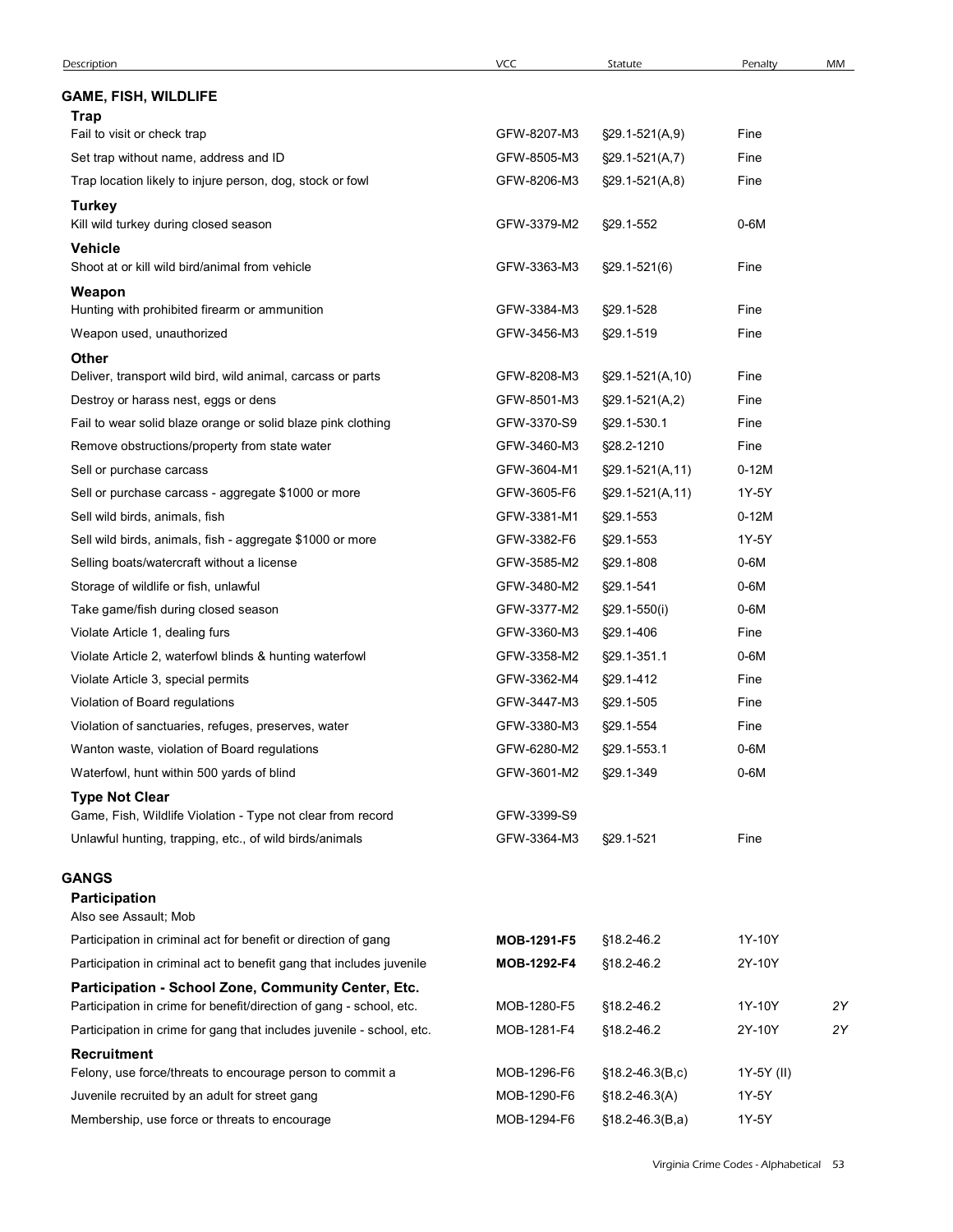| Description                                                                                               |             |                      |             |    |
|-----------------------------------------------------------------------------------------------------------|-------------|----------------------|-------------|----|
|                                                                                                           | VCC         | Statute              | Penalty     | MM |
| GANGS                                                                                                     |             |                      |             |    |
| <b>Recruitment</b>                                                                                        |             |                      |             |    |
| Membership, use force or threats to encourage continued                                                   | MOB-1295-F6 | $$18.2-46.3(B,b)$    | 1Y-5Y       |    |
| Solicit, invite, recruit another for street gang                                                          | MOB-1293-M1 | $$18.2 - 46.3(A)$    | $0-12M$     |    |
| Recruitment - School Zone, Community Center, Etc.                                                         |             |                      |             |    |
| Felony, use force/threats to encourage person to commit - school, etc.                                    | MOB-1286-F5 | $$18.2 - 46.3(B, c)$ | 1Y-10Y (II) |    |
| Juvenile recruited by an adult for street gang - school, etc.                                             | MOB-1282-F5 | $$18.2 - 46.3(A)$    | 1Y-10Y      |    |
| Membership, use force or threats to encourage - school, etc.                                              | MOB-1284-F5 | $$18.2-46.3(B,a)$    | 1Y-10Y      |    |
| Membership, use force or threats to encourage continued - school, etc.                                    | MOB-1285-F5 | $$18.2-46.3(B,b)$    | 1Y-10Y      |    |
| Solicit, invite, recruit another for street gang - school, etc.                                           | MOB-1283-F6 | $$18.2 - 46.3(A)$    | 1Y-5Y       |    |
| <b>School Zone, Community Center, Recreation Center</b><br>See Gangs, Participation or Gangs, Recruitment |             | §18.2-46.3.3         |             |    |
| <b>Third or Subsequent</b><br>Criminal street gang, third or subsequent conviction                        | MOB-1297-F3 | §18.2-46.3:1         | 5Y-20Y      |    |
| <b>Type Not Clear</b><br>Gangs - Type not clear from record                                               | MOB-1298-S9 |                      |             |    |
|                                                                                                           |             |                      |             |    |
| <b>GAS CONTAINERS</b><br><b>Refer To</b>                                                                  |             |                      |             |    |
| Fire Safety (§18.2-494)                                                                                   |             |                      |             |    |
| <b>GOOD BEHAVIOR VIOLATION</b>                                                                            |             |                      |             |    |
| <b>Refer To</b>                                                                                           |             |                      |             |    |
| Supervision Violation (§19.2-306)                                                                         |             |                      |             |    |
| <b>GOVERNMENT</b>                                                                                         |             |                      |             |    |
| <b>Also See</b>                                                                                           |             |                      |             |    |
| Conflict of Interest or Common Law                                                                        |             |                      |             |    |
| <b>Auditor of Public Accounts</b><br>Fail to report fraudulent transaction                                | GOV-8800-M3 | §30-138              | Fine        |    |
| <b>Charters</b>                                                                                           |             |                      |             |    |
| Fail to deliver government property, books, records, etc.                                                 | GOV-8010-M9 |                      |             |    |
| <b>Data Collection and Dissemination</b><br>Social security number disclosed, required, etc.              | GOV-8806-M9 | §2.2-3808            | 0-90D       |    |
| <b>General Assembly</b>                                                                                   |             |                      |             |    |
| Fail to disclose interest on Disclosure Form (Article 5)                                                  | GOV-8804-M1 | §30-110              | $0-12M$     |    |
| Personal interest in a transaction (Article 4)                                                            | GOV-8803-M1 | §30-108              | $0-12M$     |    |
| Prohibited conduct (Article 2)                                                                            | GOV-8801-M1 | §30-103              | $0-12M$     |    |
| Prohibited contracts (Article 3)                                                                          | GOV-8802-M1 | §30-105              | $0-12M$     |    |
| Prohibited gifts                                                                                          | GOV-8805-M1 | §30-103.1            | $0-12M$     |    |
|                                                                                                           |             | §30-123              |             |    |
| See §§ 30-103 - 30-110                                                                                    |             |                      |             |    |

# HARASSMENT

# HAZING OF STUDENTS

Refer To Assault (§18.2-56)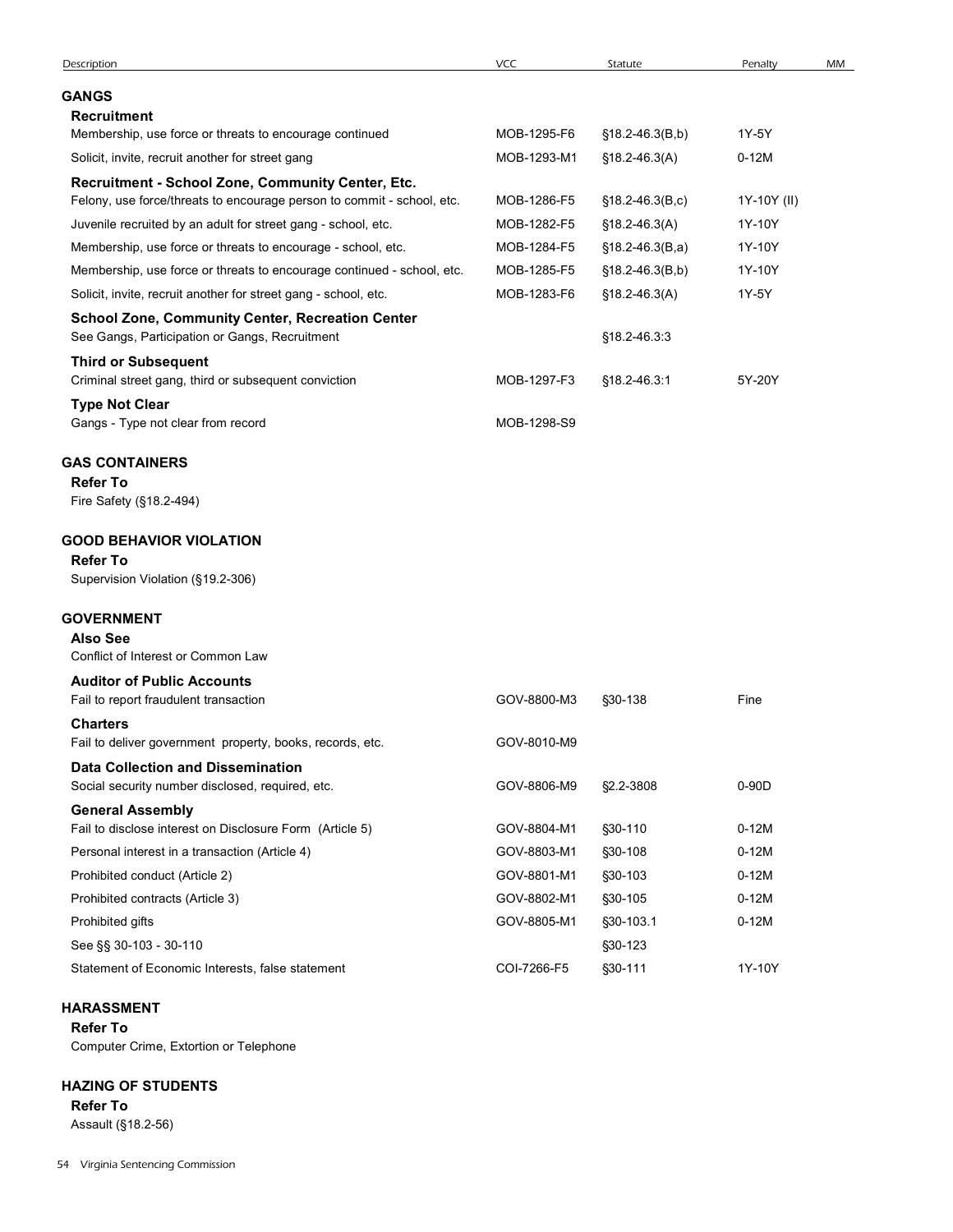| Description                                                                                       | <b>VCC</b>                 | Statute                      | Penalty          | MM |
|---------------------------------------------------------------------------------------------------|----------------------------|------------------------------|------------------|----|
| <b>HEALTH</b>                                                                                     |                            |                              |                  |    |
| <b>Also See</b><br>Also see Mental Health                                                         |                            |                              |                  |    |
| <b>Adult Fatality Review Team</b>                                                                 |                            |                              |                  |    |
| Violation of confidentiality, etc.                                                                | HEA-5571-M3                | §32.1-283.5(E)               | Fine             |    |
| Violation of confidentiality, local and regional                                                  | HEA-5572-M3                | $\S$ 32.1-283.6(D)           | Fine             |    |
| <b>Anatomical Gift</b>                                                                            |                            |                              |                  |    |
| Falsify, etc., document of anatomical gift<br>Sale or purchase body parts                         | HEA-5565-F4<br>HEA-5564-F4 | §32.1-291.17<br>§32.1-291.16 | 2Y-10Y<br>2Y-10Y |    |
| <b>Bedding &amp; Upholstered Furniture</b>                                                        |                            |                              |                  |    |
| Fail to attach tag to filling material                                                            | HEA-5509-M2                | §32.1-220                    | 0-6M             |    |
| Fail to sanitize shoddy, second hand filling material                                             | HEA-5504-M2                | $$32.1 - 213$                | 0-6M             |    |
| Fail to sterilize new animal hair, feathers, & down                                               | HEA-5505-M2                | $$32.1 - 214$                | 0-6M             |    |
| New and sanitized items to be kept separate                                                       | HEA-5511-M2                | §32.1-223                    | 0-6M             |    |
| No permit to sanitize or sterilize<br>Rent, sell, dispose of bedding, etc., not sanitized         | HEA-5507-M2<br>HEA-5506-M2 | $$32.1 - 216$<br>\$32.1-215  | 0-6M<br>0-6M     |    |
| Tags, fail to place on new or secondhand item                                                     | HEA-5508-M2                | §32.1-219                    | 0-6M             |    |
| Tags, false, misleading or removal of tags on bedding, etc.                                       | HEA-5510-M2                | §32.1-221                    | $0-6M$           |    |
| Use VCC for specific offense violated                                                             |                            | §32.1-226                    |                  |    |
| <b>Body Parts / Fluids</b><br>Also see Health: Anatomical Gift                                    |                            |                              |                  |    |
| Trafficking in dead human bodies                                                                  | HEA-5514-M1                | §32.1-303                    | $0-12M$          |    |
| <b>Decisions Act</b><br>Action caused life-prolonging procedures to be used                       | HEA-5568-F6                |                              | 1Y-5Y            |    |
| Conceal, etc., do not resuscitate order/directive                                                 | HEA-5560-M1                | §54.1-2989<br>§54.1-2989     | $0-12M$          |    |
| Conceal, etc., do not resuscitate order/directive - death hastened                                | HEA-5567-F2                | §54.1-2989                   | 20Y-Life         |    |
| Conceal, etc., revocation of do not resuscitate order - death hastened                            | HEA-5563-F2                | §54.1-2989                   | 20Y-Life         |    |
| Falsify, etc., do not resuscitate order/directive                                                 | HEA-5566-M1                | §54.1-2989                   | $0-12M$          |    |
| Falsify, etc., do not resuscitate order/directive - death hastened                                | HEA-5562-F2                | §54.1-2989                   | 20Y-Life         |    |
| Falsify, etc., revocation of do not resuscitate order - death hastened                            | HEA-5569-F2                | §54.1-2989                   | 20Y-Life         |    |
| Falsify, etc., revocation of do not resuscitate order/directive                                   | HEA-5561-M1                | §54.1-2989                   | $0-12M$          |    |
| Dept. of Health & Health Commissioner<br>Health Board regulation/order, willfully violate         | HEA-5532-M1                | §32.1-27                     | $0-12M$          |    |
| <b>Emergency Medical Services</b><br>Refuse to obey emergency medical services incident commander | HEA-5551-M4                | §32.1-111.14.5               | Fine             |    |
| Home care<br>Advertising as home care organization, unlawful                                      | HEA-5548-M1                | §32.1-162.15:1               | $0-12M$          |    |
| Employee, etc., fail to disclose criminal history                                                 | HEA-5545-M1                | §32.1-162.9:1                | $0-12M$          |    |
| Operate home care organization without license                                                    | HEA-5502-F6                | §32.1-162.15                 | 1Y-5Y            |    |
| <b>Hotels, Restaurants</b><br>Violate Board/Commission of Health regulations                      | HEA-5537-M3                | $$35.1 - 7$                  | Fine             |    |
| <b>Maternal Mortality Review Team</b><br>Violation of confidentiality, maternal mortality team    | HEA-5553-M3                | §32.1-283.8                  | Fine             |    |
| <b>Nursing Home</b><br>Employee, etc., fail to disclose criminal history                          | HEA-5500-M1                | §32.1-126.01                 | $0-12M$          |    |
| Operate nursing home without license                                                              | HEA-5503-F6                | §32.1-136                    | 1Y-5Y            |    |
| <b>Overdose Fatality Review Team</b>                                                              |                            |                              |                  |    |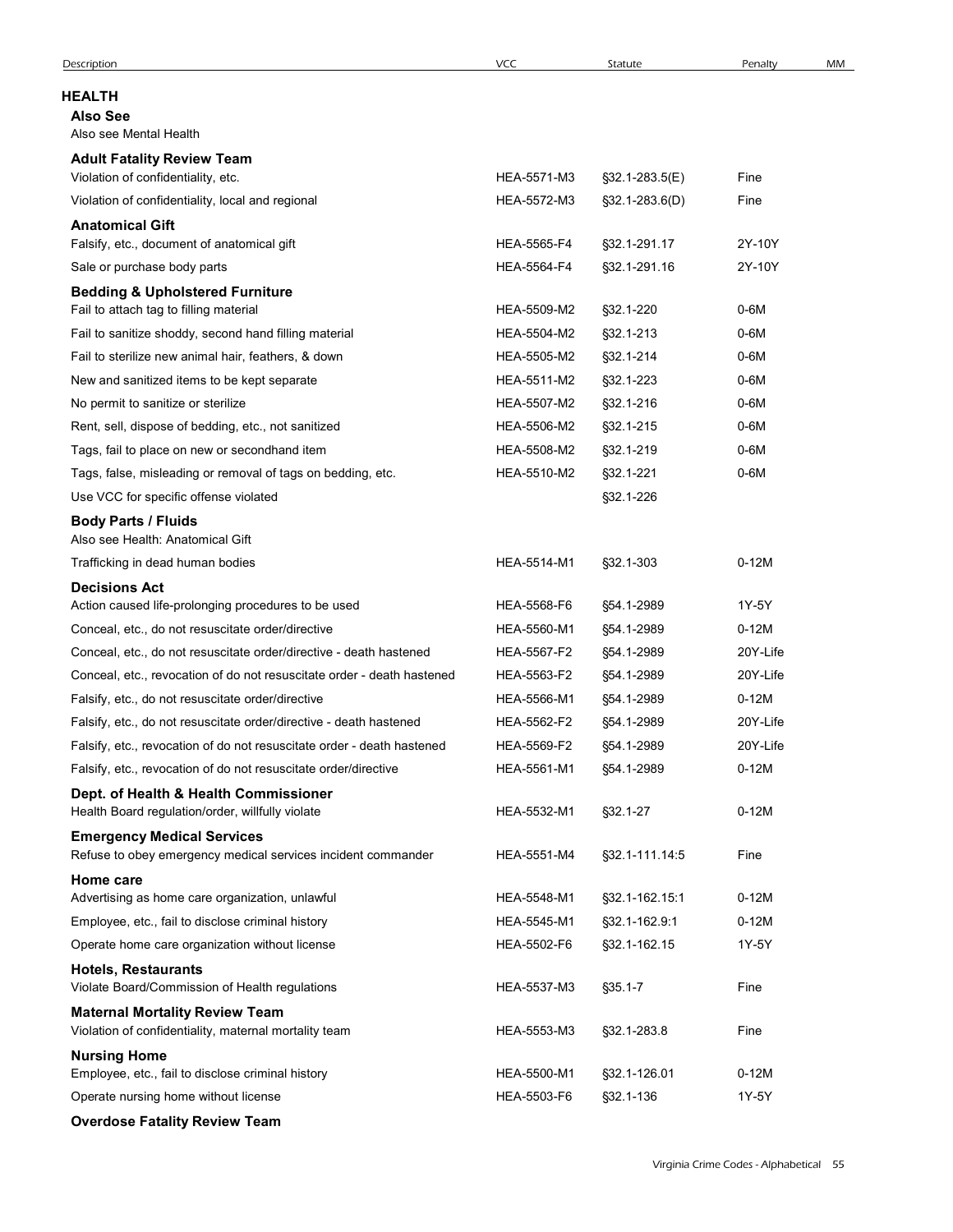| Description                                                                                           | VCC         | Statute      | Penalty | MM |
|-------------------------------------------------------------------------------------------------------|-------------|--------------|---------|----|
| <b>HEALTH</b>                                                                                         |             |              |         |    |
| <b>Overdose Fatality Review Team</b>                                                                  |             |              |         |    |
| Violation of confidentiailty, overdose fatality team                                                  | HEA-5552-M3 | §32.1-283.7  | Fine    |    |
| <b>Pharmacy, Hospital</b>                                                                             |             |              |         |    |
| Employee, etc., fail to disclose criminal history                                                     | HEA-5501-M1 | §32.1-126.02 | $0-12M$ |    |
| <b>Postmortem Examinations</b><br>Fail/refuse to comply with Dept of Medical Assist Services subpoena | HEA-5533-M4 | §32.1-324.1  | Fine    |    |
| Unlawful disclosure of Adult Fatality Review Team information                                         | HEA-5547-M3 | §32.1-283.5  | Fine    |    |
| Unlawful disclosure of child death investigation (local/regional)                                     | HEA-5534-M3 | §32.1-283.2  | Fine    |    |
| Unlawful disclosure of child death investigation (state)                                              | HEA-5535-M3 | §32.1-283.1  | Fine    |    |
| Unlawful disclosure of family violence death investigation                                            | HEA-5536-M3 | §32.1-283.3  | Fine    |    |
| <b>Quarantine or Isolation</b>                                                                        |             |              |         |    |
| Fail to comply with quarantine or isolation order                                                     | HEA-5525-M1 | §32.1-48.014 | $0-12M$ |    |
| <b>Type Not Clear</b><br>Health - Type not clear from record                                          | HEA-5546-S9 |              |         |    |
|                                                                                                       |             |              |         |    |
| HIGHWAYS<br><b>Also See</b>                                                                           |             |              |         |    |
| Transportation                                                                                        |             |              |         |    |
| <b>Type</b>                                                                                           |             |              |         |    |
| Cut or injure trees near highways, injure bridges                                                     | HWY-5401-M1 | §33.2-801    | $0-12M$ |    |
| Dispose of companion animal on public property                                                        | HWY-3348-M9 | §33.2-802    | $0-12M$ |    |
| Dump creating fire hazard to public bridge                                                            | HWY-5403-M1 | §33.2-803    | $0-12M$ |    |
| Dump trash, etc., on highway or private property                                                      | HWY-5402-M9 | §33.2-802    | $0-12M$ |    |
| Junkyard violation                                                                                    | HWY-5404-M1 | §33.2-804    | $0-12M$ |    |
|                                                                                                       |             |              |         |    |
| <b>HOMICIDE</b><br><b>Refer To</b>                                                                    |             |              |         |    |
| Murder                                                                                                |             |              |         |    |
| <b>HORSE RACING</b>                                                                                   |             |              |         |    |
| <b>Refer To</b>                                                                                       |             |              |         |    |
| Gambling                                                                                              |             |              |         |    |
| Trade and Commerce - Racetrack/Pari-mutuel Wagering                                                   |             |              |         |    |
| <b>HOUSING</b>                                                                                        |             |              |         |    |
| <b>Type</b>                                                                                           |             |              |         |    |
| Fail to provide alternative smoke detectors for deaf/hearing impaired                                 | HSN-7491-M3 | §36-99.5     | Fine    |    |
| First-time home buyer account, false claims                                                           | TAX-6069-M1 | §36-175      | $0-12M$ |    |
| Unlicensed, conducting manufactured home business                                                     | HSN-7492-M1 | §36-85.19    | $0-12M$ |    |
| Violation of Industrialized Building Law                                                              | HSN-7493-M1 | §36-83       | $0-12M$ |    |
| Violation of Natl. Manuf Housing Construction & Safety Standards Act                                  | HSN-7490-M1 | §36-85.12    | $0-12M$ |    |
|                                                                                                       |             |              |         |    |
| <b>IDENTIFICATION, FAIL TO SHOW</b><br><b>Also See</b>                                                |             |              |         |    |
| Miscellaneous Crime; Unlawful name change                                                             |             |              |         |    |
| Obstanting of locations blogger Felge Islandia                                                        |             |              |         |    |

## Refer To

# HOUSING

## Type

| Fail to provide alternative smoke detectors for deaf/hearing impaired | HSN-7491-M3 | \$36-99.5     | Fine    |
|-----------------------------------------------------------------------|-------------|---------------|---------|
| First-time home buyer account, false claims                           | TAX-6069-M1 | \$36-175      | $0-12M$ |
| Unlicensed, conducting manufactured home business                     | HSN-7492-M1 | \$36-85.19    | $0-12M$ |
| Violation of Industrialized Building Law                              | HSN-7493-M1 | <b>§36-83</b> | $0-12M$ |
| Violation of Natl. Manuf Housing Construction & Safety Standards Act  | HSN-7490-M1 | \$36-85.12    | $0-12M$ |

# IDENTIFICATION, FAIL TO SHOW

## Also See

Obstruction of Justice; Name, False Identity

Obstruction of Justice; Resisting/obstructing justice w/o force

Traffic Infraction; Driver's license not in possession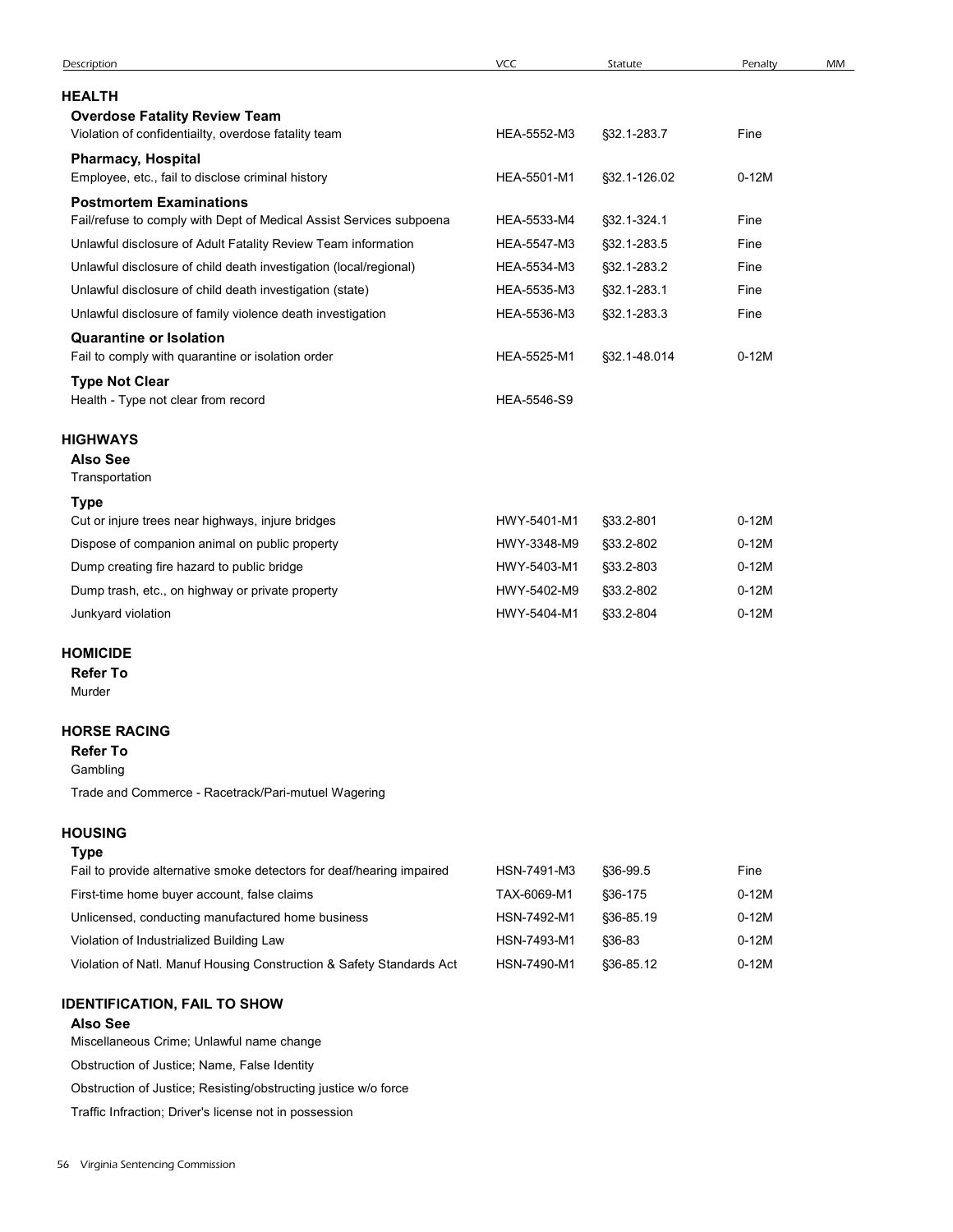## IDENTIFICATION, FALSE

### IMPEDE LAW ENFORCEMENT OFFICER

### Refer To

## INFANTICIDE, PARTIAL BIRTH

#### Refer To Abortion

#### INSURANCE

#### Fraud

### **Other**

| <b>Description</b>                                                    | <b>VCC</b>  | Statute      | Penalty     | MM |
|-----------------------------------------------------------------------|-------------|--------------|-------------|----|
| <b>IDENTIFICATION, FALSE</b>                                          |             |              |             |    |
| <b>Also See</b>                                                       |             |              |             |    |
| FRAUD; Driver's License, ID, Etc.                                     |             |              |             |    |
| TRAFFIC, Identification Card                                          |             |              |             |    |
| <b>IMPEDE LAW ENFORCEMENT OFFICER</b>                                 |             |              |             |    |
| <b>Refer To</b>                                                       |             |              |             |    |
| Obstruction of Justice; Resisting Arrest, §18.2-460                   |             |              |             |    |
| <b>INFANTICIDE, PARTIAL BIRTH</b>                                     |             |              |             |    |
| <b>Refer To</b>                                                       |             |              |             |    |
| Abortion                                                              |             |              |             |    |
| INSURANCE                                                             |             |              |             |    |
| <b>Fraud</b>                                                          |             |              |             |    |
| See Arson of personal property                                        |             |              |             |    |
| Other                                                                 |             |              |             |    |
| Acting as agent for unlicensed insurer                                | INS-7374-M1 | §38.2-1802   | $0-12M$     |    |
| Employer fails to remit insurance funds                               | INS-7375-M1 | §38.2-3542   | $0-12M$     |    |
| False statement on annual report, statement, etc.                     | INS-7372-F5 | §38.2-1304   | 1Y-10Y      |    |
| Insurer tax evasion or fraud                                          | INS-7376-M1 | §38.2-4809   | $0-12M$     |    |
| Loans to officers, directors, etc.                                    | INS-7370-M1 | §38.2-210    | $0-12M$     |    |
| Other interests and payments to officers, directors, etc.             | INS-7371-M1 | §38.2-211    | $0-12M$     |    |
| Pay or receive title insurance kickbacks, etc.                        | INS-7377-M9 | §38.2-4614   | Fine        |    |
| Perjury, etc., in response to Attorney General investigation          | INS-7378-M1 | §38.2-1916.1 | $0-12M$     |    |
| State treasurer disposes of securities illegally                      | INS-7373-F3 | §38.2-1058   | 5Y-20Y      |    |
| <b>INTELLIGENCE, CRIMINAL/TERRORISM</b>                               |             |              |             |    |
| Virginia Fusion Intelligence Center                                   |             |              |             |    |
| Disseminate criminal or terrorism intelligence                        | INT-8050-M1 | §52-48       | $0-12M$     |    |
| Disseminate criminal or terrorism intelligence - death/injury results | INT-8051-F4 | §52-48       | 2Y-10Y (II) |    |
| <b>INTERSTATE COMPACT</b>                                             |             |              |             |    |
| <b>Juvenile and Domestic</b>                                          |             |              |             |    |
| Cooperative Supervision Probationers and Parolees - Article I(i)      | ICJ-8103-J9 | §16.1-323    |             |    |
| Return of Absconders, Escapees, Accused Delinquents - Article I(iii)  | ICJ-8101-J9 | §16.1-323    |             |    |
| Return of Runaway - Article I(iii)                                    | ICJ-8100-J9 | §16.1-323    |             |    |
| <b>INVASION OF PRIVACY</b>                                            |             |              |             |    |
| <b>Computer Invasion of Privacy</b>                                   |             |              |             |    |
| See Computer Crime (§18.2-152)                                        |             |              |             |    |

| Cooperative Capervision in repationers and rancices in the it is     | 1 UU U IUU UU |  |
|----------------------------------------------------------------------|---------------|--|
| Return of Absconders, Escapees, Accused Delinguents - Article I(iii) | ICJ-8101-J9   |  |
| Return of Runaway - Article I(iii)                                   | ICJ-8100-J9   |  |

## INVASION OF PRIVACY

# Computer Invasion of Privacy

### JAIL

Refer To Prisoners or Escapes

### **JUNKYARDS**

Also See

Highways (§ 33.1-348)

Salvage, Nonrepairable & Rebuilt Vehicles

Trade and Commerce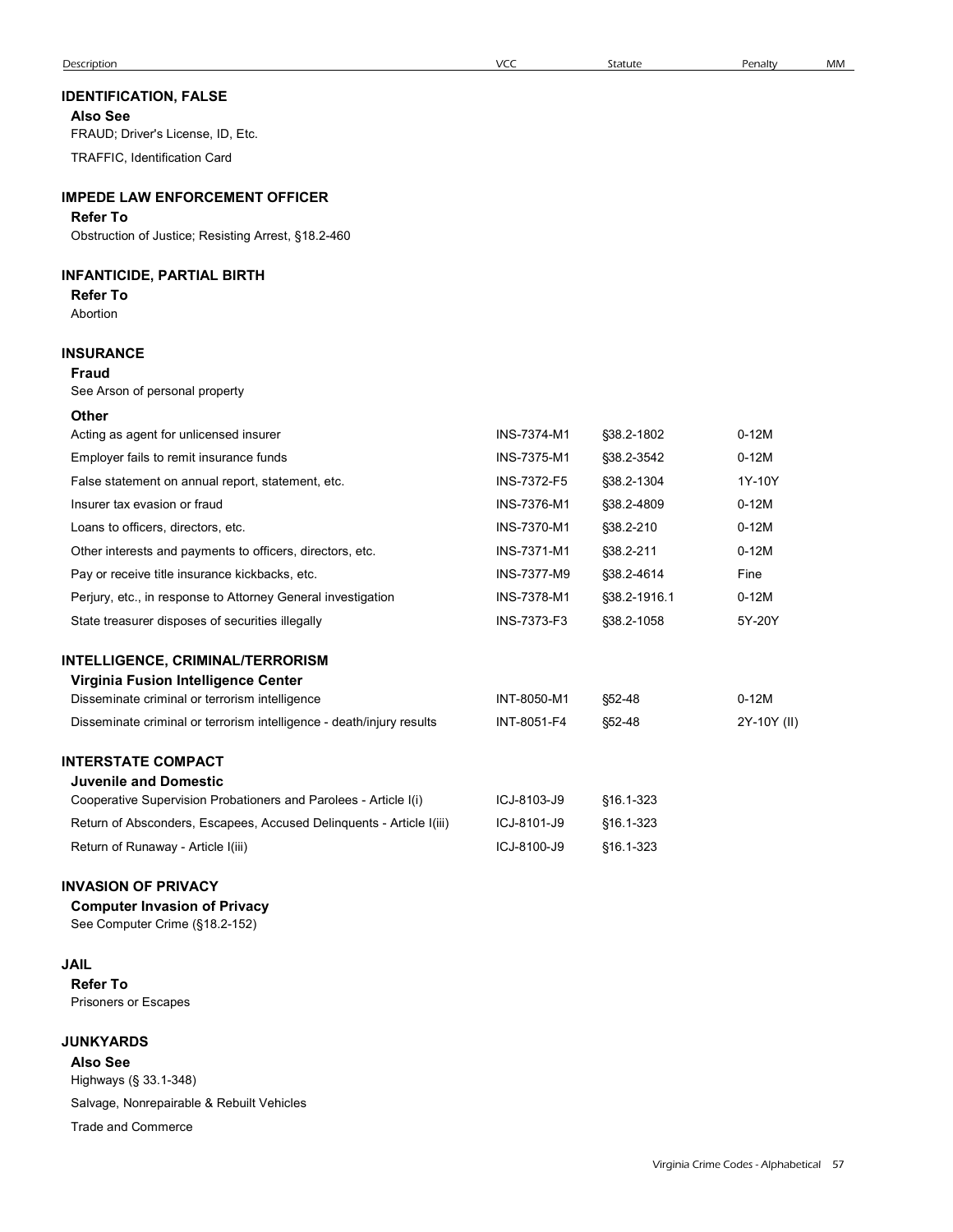## JURY TAMPERING

|                                                                                                                  | <b>VCC</b>  | Statute            | Penalty | MM |
|------------------------------------------------------------------------------------------------------------------|-------------|--------------------|---------|----|
| <b>JURY TAMPERING</b>                                                                                            |             |                    |         |    |
| <b>Refer To</b><br>Obstruction of Justice                                                                        |             |                    |         |    |
| <b>JUVENILE &amp; DOMESTIC COURT - OTHER</b>                                                                     |             |                    |         |    |
| <b>Also See</b>                                                                                                  |             |                    |         |    |
| Contempt of Court or Protective Orders                                                                           |             |                    |         |    |
| <b>Adult Sentenced for Juvenile Offense</b><br>Use VCC for offense and change "F" to "J"                         |             | §16.1-284          |         |    |
| <b>Community Placements</b><br>Court ordered placement - Type not clear from record                              | JUV-3883-J9 |                    |         |    |
| <b>Material witness</b>                                                                                          | PRI-3885-J9 | §53.1-206          |         |    |
| Non-criminal detention placement - Type not clear from record                                                    | JUV-3881-J9 |                    |         |    |
| Shelter care placement - Type not clear from record                                                              | JUV-3882-J9 |                    |         |    |
| Voluntary placement - Type not clear from record                                                                 | JUV-3884-J9 |                    |         |    |
| Confidentiality<br>Confidentiality of juvenile justice information system records                                | JUV-3770-M2 | §16.1-225          | $0-6M$  |    |
| Disclose confidential information                                                                                | JUV-3772-M3 | §16.1-309          | Fine    |    |
| <b>Expunge Record</b><br>Motion to expunge record                                                                | JUV-3774-J9 | §16.1-306          |         |    |
| <b>Funding</b>                                                                                                   |             |                    |         |    |
| Falsify report to Department of Juvenile Justice                                                                 | JUV-3771-M1 | §16.1-322.3        | $0-12M$ |    |
| <b>Juvenile and Domestic</b><br>Adoption independent                                                             | JUV-3827-J9 | §63.2-1230         |         |    |
| Emancipation                                                                                                     | JUV-3829-J9 | §16.1-333          |         |    |
| Emergency removal                                                                                                | JUV-3830-J9 | §16.1-251          |         |    |
| Foster care plan review                                                                                          | JUV-3831-J9 | §16.1-282          |         |    |
| Interference/obstruction of officer in the removal of a child                                                    | JUV-3773-M1 | §16.1-257          | $0-12M$ |    |
| Judicial review of probation or parole case                                                                      | JUV-3879-J9 | §16.1-289          |         |    |
| Motion to amend - order to attend counseling                                                                     | JUV-3878-J9 | §16.1-289.2        |         |    |
| <b>Parental Determination</b>                                                                                    | JUV-3832-J9 | §20-49.1           |         |    |
| Paternity, relief from legal determination                                                                       | JUV-3869-J9 | §20-49.10          |         |    |
| Preliminary removal order                                                                                        | JUV-3870-J9 | §16.1-252          |         |    |
| Rehabilitation, treatment or services required                                                                   | JUV-3834-J9 | $$16.1-241(G)$     |         |    |
| Restoration of parental rights petition                                                                          | JUS-4271-J9 | §16.1-283.2        |         |    |
| Termination of parental rights                                                                                   | JUV-3835-J9 | §16.1-283          |         |    |
| Violate conditions of release from detention<br>Sex Offenders/Schools Etc.                                       | JUV-3826-J9 | §16.1-250          |         |    |
| Petition to allow sex offender on school property, etc.                                                          | JUV-3866-J9 | $$16.1-241(X)$     |         |    |
| <b>Transfer Supervision</b><br>Transfer supervision to another city, county or state                             | JUV-5013-J9 | §16.1-295          |         |    |
| <b>JUVENILE &amp; DOMESTIC COURT - OTHER_</b>                                                                    |             |                    |         |    |
| <b>Violations</b><br>Detained, violation of court, intake, or magistrate release conditions                      | JUV-5036-J9 | $$16.1-248.1(A,5)$ |         |    |
| <b>JUVENILE FACILITIES</b>                                                                                       |             |                    |         |    |
| <b>Group Homes / Residential Facilities</b><br>Fail to comply with order of juvenile facility license suspension | JUV-4270-M2 | §66-24             | $0-6M$  |    |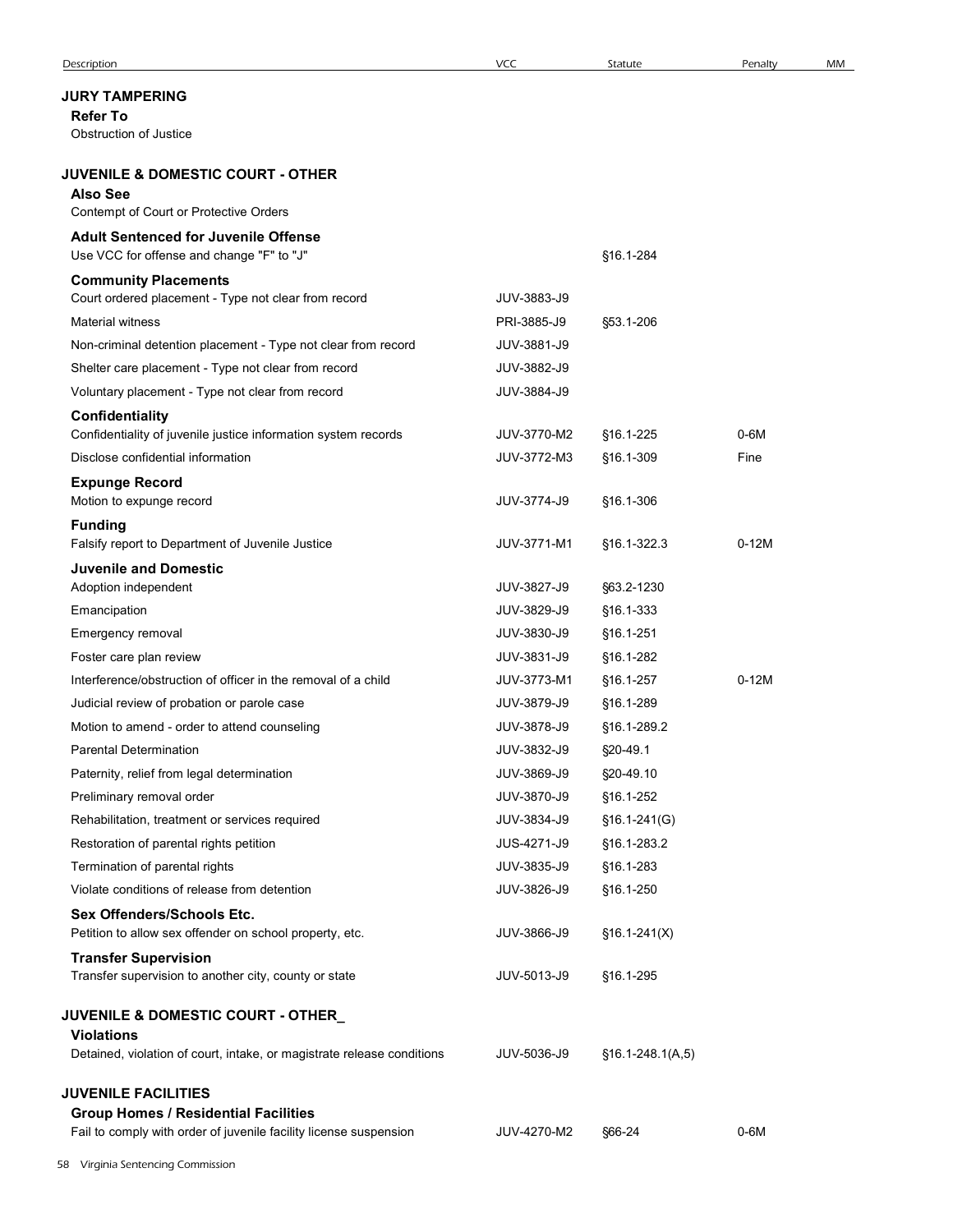# KEYS, POSSESSION OR DUPLICATION

| <b>Description</b>                                                                                                          | <b>VCC</b>                 | Statute                       | MM<br>Penalty     |
|-----------------------------------------------------------------------------------------------------------------------------|----------------------------|-------------------------------|-------------------|
| <b>KEYS, POSSESSION OR DUPLICATION</b>                                                                                      |                            |                               |                   |
| <b>Refer To</b>                                                                                                             |                            |                               |                   |
| Miscellaneous Crimes (§18.2-503)                                                                                            |                            |                               |                   |
| KIDNAPPING                                                                                                                  |                            |                               |                   |
| <b>Assist</b>                                                                                                               |                            |                               |                   |
| Assist or threaten                                                                                                          | KID-1011-F5                | §18.2-49                      | 1Y-10Y (II)       |
| Fail to disclose or help                                                                                                    | KID-1013-M2                | §18.2-50                      | $0-6M$            |
| <b>Defile</b><br>Abduction of person with intent to defile                                                                  | KID-1004-F2                | §18.2-48(ii)                  | 20Y-Life (I)      |
| Force, Deception or Intimidation                                                                                            |                            |                               |                   |
| Abduct by force without justification                                                                                       | KID-1010-F5                | $$18.2-47(A)$                 | 1Y-10Y (II)       |
| Forced labor or service                                                                                                     | KID-1021-F5                | $$18.2-47(B)$                 | 1Y-10Y (II)       |
| <b>Parent</b><br>Kidnapping by parent                                                                                       | KID-1014-M1                | $$18.2-47(D)$                 | $0-12M$           |
| Kidnapping by parent removing from state                                                                                    | KID-1015-F6                | $$18.2-47(D)$                 | 1Y-5Y             |
| <b>Pecuniary Benefit</b>                                                                                                    |                            |                               |                   |
| Extortion, abduct with intent to gain pecuniary benefit                                                                     | KID-1012-F2                | $$18.2 - 48(i)$               | 20Y-Life (I)      |
| Pornography                                                                                                                 |                            |                               |                   |
| Abduct minor for the purpose of manufacturing child pornography<br><b>Prisoner</b>                                          | KID-1022-F2                | $$18.2-48(v)$                 | 20Y-Life (I)      |
| Abduction by prisoner or confined person                                                                                    | KID-1016-F3                | §18.2-48.1                    | 5Y-20Y (II)       |
| <b>Prostitution</b>                                                                                                         |                            |                               |                   |
| Abduct child under 16 yrs. of age for concubinage or prostitution                                                           | KID-1003-F2                | $$18.2-48(iii)$               | $20Y$ -Life $(I)$ |
| Abduct for the purpose of prostitution                                                                                      | KID-1023-F2                | $$18.2-48(iv)$                | $20Y$ -Life $(1)$ |
| <b>Violation, Court Order</b><br>2nd convict. of §18.2-49.1(B) w/in 12 mos. of 1st conviction                               | KID-1019-M2                | $$18.2-49.1(B)$               | 0-6M              |
| 3rd convict. of §18.2-49.1(B) w/in 24 mos. of 1st conviction                                                                | KID-1020-M1                | $$18.2-49.1(B)$               | $0-12M$           |
| Child held outside VA, in violation of custody/visitation order                                                             | KID-1017-F6                | $$18.2-49.1(A)$               | 1Y-5Y             |
| Violation - custody/visitation court order                                                                                  | KID-1018-M3                | $$18.2-49.1(B)$               | Fine              |
| <b>Type Not Clear</b>                                                                                                       |                            |                               |                   |
| Kidnapping Felony - Type not clear from record<br>Kidnapping - Type not clear from record                                   | KID-1035-F9<br>KID-1036-S9 |                               |                   |
|                                                                                                                             |                            |                               |                   |
| LABOR                                                                                                                       |                            |                               |                   |
| <b>Child Abuse And Neglect</b><br>Endangerment, cruelty or injuries to children                                             | FAM-3810-F6                | §40.1-103                     | 1Y-5Y             |
| Examinations, Inspections, Etc.                                                                                             |                            |                               |                   |
| Fail to cooperate with Dept. of Labor's examination, inspection, etc.                                                       | LAB-7488-M9                | §40.1-10                      | 0-90D             |
| Minor                                                                                                                       |                            |                               |                   |
| Permit person under 18 to perform, etc., in sexually explicit material<br><b>Procurement</b>                                | LAB-7489-F6                | \$40.1-100.2                  | 1Y-5Y             |
| Also see Sex Offenses                                                                                                       |                            |                               |                   |
| Receive money, etc., for procuring < age 18 for forced labor/services                                                       | LAB-7485-F3                | §18.2-356(ii)                 | 5Y-20Y(II)        |
| Receive money, etc., for procuring person for forced labor/services                                                         | LAB-7482-F4                | §18.2-356(ii)                 | 2Y-10Y(II)        |
| <b>Safety</b>                                                                                                               |                            |                               |                   |
| Employer's violation of safety rules results in death<br>Employer's violation of safety rules results in death - 2nd/subsq. | LAB-7471-M9                | §40.1-49.4(K)                 | $0-6M$<br>$0-1Y$  |
| False statement on safety records, etc., required by title                                                                  | LAB-7470-S9<br>LAB-7472-M9 | §40.1-49.4(K)<br>§40.1-51.4:2 | $0-6M$            |
|                                                                                                                             |                            |                               |                   |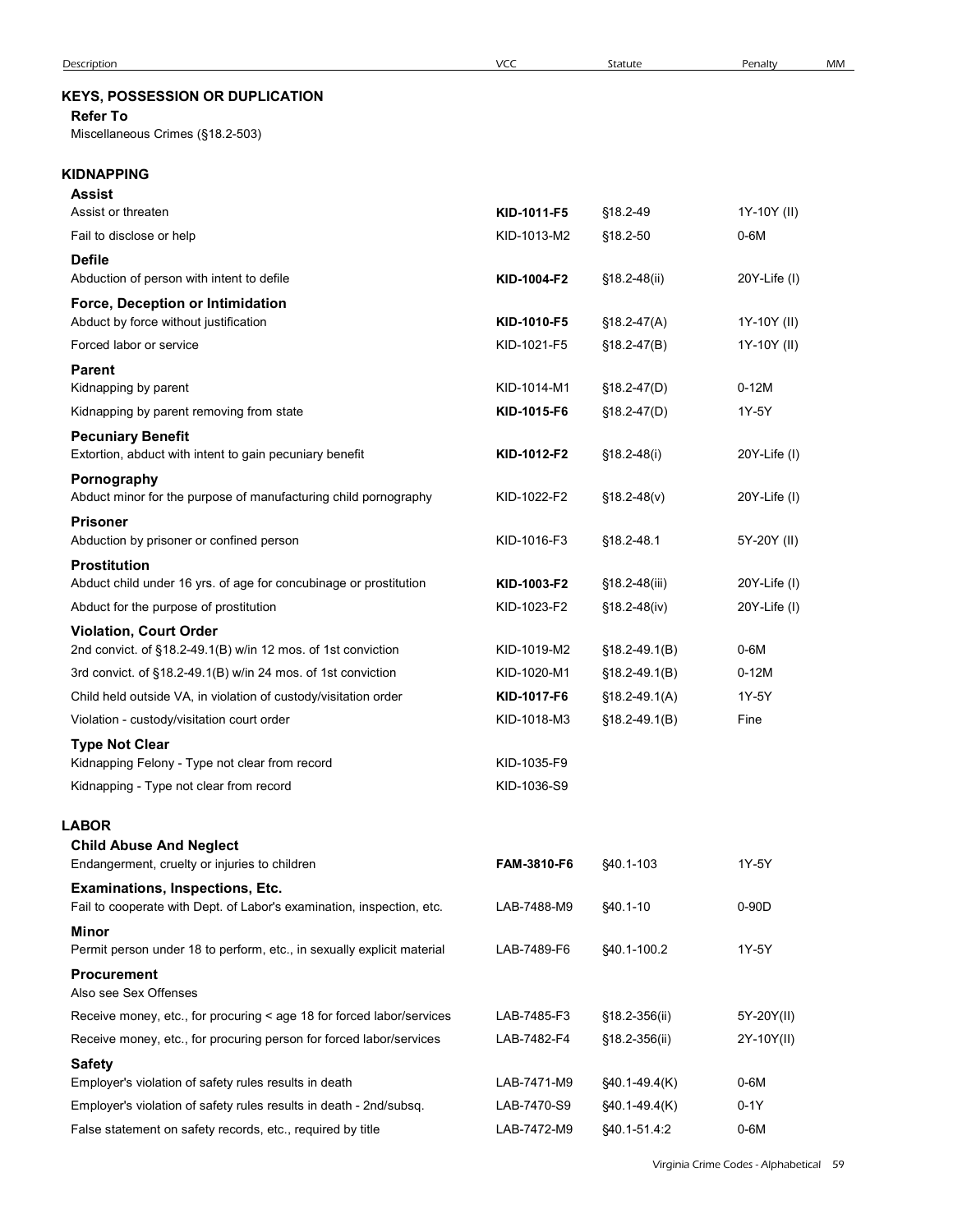| Description                                                                                                                               | <b>VCC</b>                 | Statute                     | Penalty<br>MM   |
|-------------------------------------------------------------------------------------------------------------------------------------------|----------------------------|-----------------------------|-----------------|
| <b>LABOR</b>                                                                                                                              |                            |                             |                 |
| <b>Safety</b>                                                                                                                             |                            |                             |                 |
| Provide advanced notice of health/safety inspection without authority<br>Solicitation                                                     | LAB-7476-M9                | §40.1-51.3:1                | $0-6M$          |
| Employ any person without a permit, unlawfully                                                                                            | LAB-3847-M1                | §40.1-112                   | $0-12M$         |
| <b>Unions</b>                                                                                                                             |                            |                             |                 |
| Carrier/shipper pays to benefit labor organization                                                                                        | LAB-7478-M9                | $$40.1-54(2)$               | Fine            |
| Employee engages in strike/work stoppage to interfere with hospital<br>Receive payment from carrier/shipper to benefit labor organization | LAB-7479-M1<br>LAB-7480-M9 | §40.1-54.2<br>$$40.1-54(3)$ | $0-12M$<br>Fine |
| <b>Wages</b>                                                                                                                              |                            |                             |                 |
| Withhold wages with intent to defraud, less than \$10,000                                                                                 | LAB-3859-M1                | §40.1-29                    | $0-12M$         |
| Withhold wages with intent to defraud, \$10,000 or more                                                                                   | LAB-7469-F6                | §40.1-29                    | 1Y-5Y           |
| Withhold wages with intent to defraud, 2nd or subsequent                                                                                  | LAB-7468-F6                | §40.1-29                    | 1Y-5Y           |
| Other<br>Nonresident employers, fail to register                                                                                          | LAB-3852-M9                | §40.1-30                    | Fine            |
| Picketing, interfere with another's right to work                                                                                         | LAB-7473-M1                | §40.1-53                    | $0-12M$         |
| Prevention of employment, willful and malicious                                                                                           | LAB-7474-M9                | §40.1-27                    | Fine            |
| Prohibited questions on employment polygraph test                                                                                         | LAB-7475-M1                | §40.1-51.4:3                | $0-12M$         |
| Refer undocumented alien for employment for fee                                                                                           | LAB-7477-M1                | §40.1-11.1                  | $0-12M$         |
| <b>LARCENY</b>                                                                                                                            |                            |                             |                 |
| <b>Agriculture</b>                                                                                                                        |                            |                             |                 |
| Crops by tenant                                                                                                                           | LAR-2357-M3                | §18.2-100                   | Fine            |
| <b>Animals</b><br>Animals (dog, horse, pony, mule, cow, steer, bull, calf)                                                                | LAR-2317-F5                | §18.2-97                    | 1Y-10Y          |
| Certain animals and poultry worth less than \$1000                                                                                        | LAR-2318-F6                | §18.2-97                    | 1Y-5Y           |
| Removal of electronic/radio transmitter from: dog, hawk, owl, falcon                                                                      | LAR-2316-M1                | §18.2-97.1                  | $0-12M$         |
| <b>Approval or Selection Goods</b>                                                                                                        |                            |                             |                 |
| Goods on approval, fail to pay or return goods - < \$1000                                                                                 | LAR-2358-M1                | §18.2-116                   | $0-12M$         |
| Goods on approval, fail to pay or return goods - $\geq$ \$1000                                                                            | LAR-2380-F9                | §18.2-116                   | 1Y-20Y          |
| <b>Auto or Motor Vehicle</b><br>Also see Receiving/Possession, Titled to Another and Unauthorized Use                                     |                            |                             |                 |
| Auto theft - grand larceny                                                                                                                | LAR-2404-F9                | §18.2-95(ii)                | 1Y-20Y          |
| Motor vehicle, unlawful sublease                                                                                                          | LAR-2414-M3                | §18.2-115.1                 | Fine            |
| Bank Notes, Checks, Etc.                                                                                                                  |                            |                             |                 |
| Or any book of accounts - value < \$1000                                                                                                  | LAR-2335-M1                | §18.2-98                    | $0-12M$         |
| Or any book of accounts - value \$1000 or more                                                                                            | LAR-2334-F9                | §18.2-98                    | 1Y-20Y          |
| <b>Concealing, Possessing Merchandise</b><br>Shoplift, alter price tags, < \$1000                                                         | LAR-2337-M1                | §18.2-103                   | $0-12M$         |
| Shoplift, alter price tags, $\geq$ \$1000                                                                                                 | LAR-2354-F9                | §18.2-103                   | 1Y-20Y          |
| Shoplifting - Type not clear from record                                                                                                  | LAR-2393-S9                |                             |                 |
| <b>Concealing, Possessing Merchandise - Device</b><br>Make, sell, possess device made to shield shoplifted goods                          | LAR-2377-M1                | §18.2-105.2                 | $0-12M$         |
| <b>Conspiring</b><br>Generally use VCC for crime and change "F" to "C" in code                                                            |                            |                             |                 |
| Conspire to commit or assist in larceny with aggregate value $\geq$ \$1000                                                                | LAR-2304-F9                | $$18.2 - 23(B)$             | 1Y-20Y          |
| Conspire to commit larceny, change "F" to "C" only for § 18.2-22                                                                          |                            | $$18.2-23(B)$               |                 |
| <b>Credit Card Theft</b>                                                                                                                  |                            |                             |                 |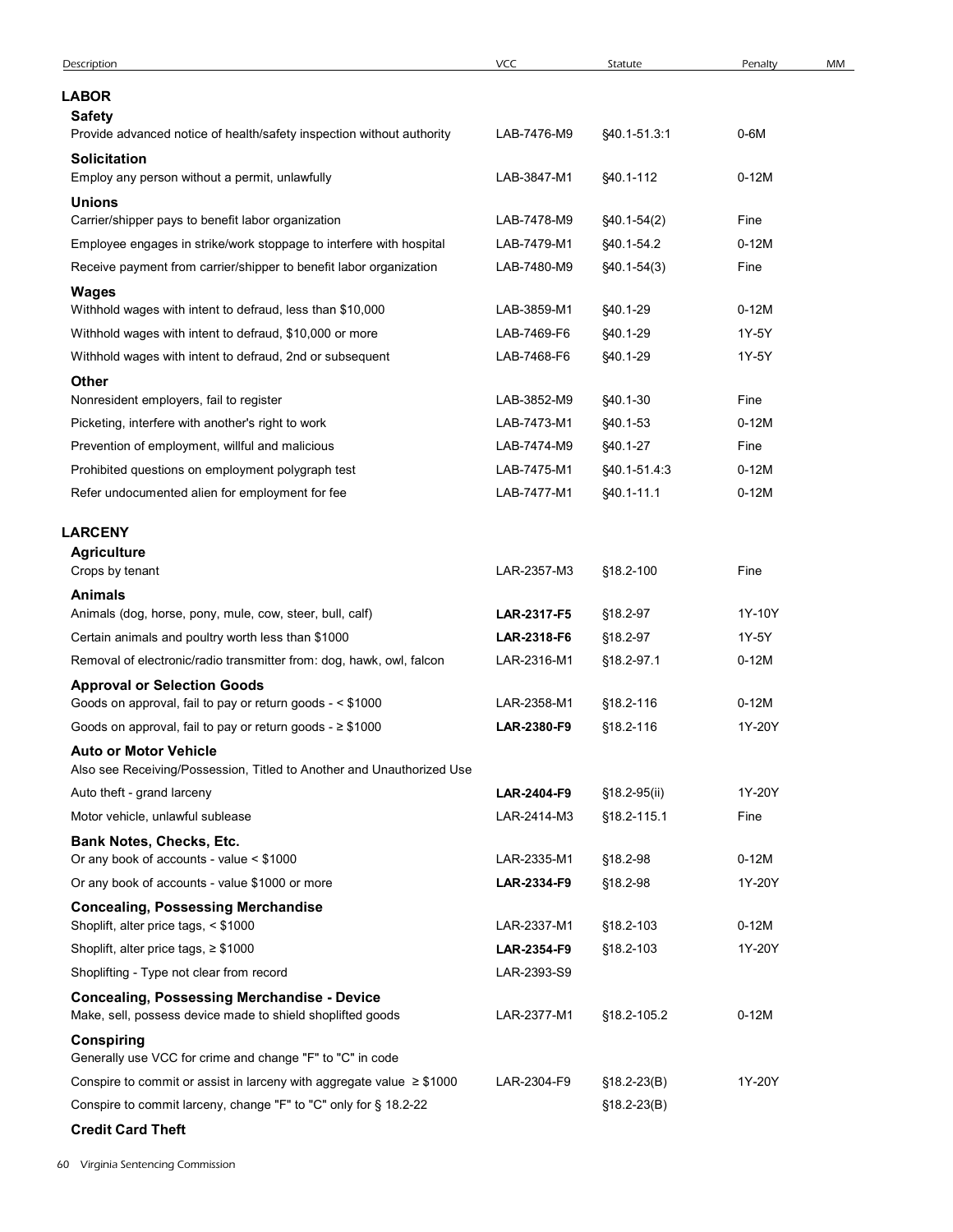| <b>VCC</b><br>Statute<br>MM<br>Description<br>Penalty<br><b>LARCENY</b><br><b>Credit Card Theft</b><br>See Fraud<br><b>Embezzlement</b><br>LAR-2706-F4<br>§18.2-112<br>2Y-10Y<br>Embezzlement by public officer<br>Embezzlement of fines < \$1000<br>LAR-2726-M1<br>§19.2-361<br>$0-12M$<br>Embezzlement of fines $\geq$ \$1000<br>LAR-2727-F9<br>§19.2-361<br>1Y-20Y<br>LAR-2708-M1<br>§18.2-111<br>$0-12M$<br>Embezzlement, less than \$1000<br>1Y-20Y<br>Embezzlement, \$1000 or more<br>§18.2-111<br><b>LAR-2707-F9</b><br>LAR-2398-M1<br>§18.2-111.2<br>$0-12M$<br>Employer fails to pay withheld child support, < \$1000<br>1Y-20Y<br>Employer fails to pay withheld child support, $\geq$ \$1000<br>LAR-2397-F9<br>§18.2-111.2<br>Financial officer, fraudulent entry by<br>§18.2-113<br>2Y-10Y<br>LAR-2336-F4<br><b>Fail to Return</b><br>Bailee - fail to return animal, auto, etc., < \$1000<br>LAR-2320-M1<br>§18.2-117<br>$0-12M$<br>Bailee - fail to return animal, auto, etc., ≥ \$1000<br>1Y-20Y<br>LAR-2321-F9<br>§18.2-117<br>Bailee - fail to return animal, auto, etc. - Type not clear<br>LAR-2319-S9<br>§18.2-117<br><b>Firearm</b><br>Firearms, regardless of value, not from person<br>LAR-2383-F9<br>§18.2-95(iii)<br>1Y-20Y<br>1Y-5Y<br>Receive stolen firearm<br>§18.2-108.1<br>LAR-2817-F6<br><b>First Offender Violation</b><br>First offender violation: larceny<br>LAR-0116-M9<br>§19.2-303.2<br>Varies<br>Fuel<br>Also see Traffic, Fail to pay for Fuel<br>Grand<br>Also see Auto or Motor Vehicle and Firearm<br>LAR-2359-F9<br>§18.2-95(ii)<br>1Y-20Y<br>\$1000 or more not from person<br>1Y-20Y<br>\$5 or more from person<br>LAR-2361-F9<br>$$18.2-95(i)$<br>LAR-2363-F9<br>Grand Larceny - Type not clear from record<br><b>Levied Goods</b><br>$0-12M$<br>Fraudulently sell, remove, etc., less than \$1000<br>LAR-2396-M1<br>§18.2-101<br>1Y-20Y<br>Fraudulently sell, remove, etc., \$1000 or more<br>LAR-2395-F9<br>§18.2-101<br><b>Milk Crates</b><br>Deface, erase, cover up, insignia or label of owner<br>LAR-2307-M4<br>Fine<br>§18.2-102.2(3)<br>Refuse to return to owner/agent<br>LAR-2306-M4<br>Fine<br>$$18.2 - 102.2(2)$<br>Take, buy, sell, or dispose of w/out consent of owner<br>LAR-2305-M4<br>Fine<br>$$18.2 - 102.2(1)$<br><b>Oysters</b><br>See Game, Fish, Wildlife §28.2-560 |
|---------------------------------------------------------------------------------------------------------------------------------------------------------------------------------------------------------------------------------------------------------------------------------------------------------------------------------------------------------------------------------------------------------------------------------------------------------------------------------------------------------------------------------------------------------------------------------------------------------------------------------------------------------------------------------------------------------------------------------------------------------------------------------------------------------------------------------------------------------------------------------------------------------------------------------------------------------------------------------------------------------------------------------------------------------------------------------------------------------------------------------------------------------------------------------------------------------------------------------------------------------------------------------------------------------------------------------------------------------------------------------------------------------------------------------------------------------------------------------------------------------------------------------------------------------------------------------------------------------------------------------------------------------------------------------------------------------------------------------------------------------------------------------------------------------------------------------------------------------------------------------------------------------------------------------------------------------------------------------------------------------------------------------------------------------------------------------------------------------------------------------------------------------------------------------------------------------------------------------------------------------------------------------------------------------------------------------------------|
|                                                                                                                                                                                                                                                                                                                                                                                                                                                                                                                                                                                                                                                                                                                                                                                                                                                                                                                                                                                                                                                                                                                                                                                                                                                                                                                                                                                                                                                                                                                                                                                                                                                                                                                                                                                                                                                                                                                                                                                                                                                                                                                                                                                                                                                                                                                                             |
|                                                                                                                                                                                                                                                                                                                                                                                                                                                                                                                                                                                                                                                                                                                                                                                                                                                                                                                                                                                                                                                                                                                                                                                                                                                                                                                                                                                                                                                                                                                                                                                                                                                                                                                                                                                                                                                                                                                                                                                                                                                                                                                                                                                                                                                                                                                                             |
|                                                                                                                                                                                                                                                                                                                                                                                                                                                                                                                                                                                                                                                                                                                                                                                                                                                                                                                                                                                                                                                                                                                                                                                                                                                                                                                                                                                                                                                                                                                                                                                                                                                                                                                                                                                                                                                                                                                                                                                                                                                                                                                                                                                                                                                                                                                                             |
|                                                                                                                                                                                                                                                                                                                                                                                                                                                                                                                                                                                                                                                                                                                                                                                                                                                                                                                                                                                                                                                                                                                                                                                                                                                                                                                                                                                                                                                                                                                                                                                                                                                                                                                                                                                                                                                                                                                                                                                                                                                                                                                                                                                                                                                                                                                                             |
|                                                                                                                                                                                                                                                                                                                                                                                                                                                                                                                                                                                                                                                                                                                                                                                                                                                                                                                                                                                                                                                                                                                                                                                                                                                                                                                                                                                                                                                                                                                                                                                                                                                                                                                                                                                                                                                                                                                                                                                                                                                                                                                                                                                                                                                                                                                                             |
|                                                                                                                                                                                                                                                                                                                                                                                                                                                                                                                                                                                                                                                                                                                                                                                                                                                                                                                                                                                                                                                                                                                                                                                                                                                                                                                                                                                                                                                                                                                                                                                                                                                                                                                                                                                                                                                                                                                                                                                                                                                                                                                                                                                                                                                                                                                                             |
|                                                                                                                                                                                                                                                                                                                                                                                                                                                                                                                                                                                                                                                                                                                                                                                                                                                                                                                                                                                                                                                                                                                                                                                                                                                                                                                                                                                                                                                                                                                                                                                                                                                                                                                                                                                                                                                                                                                                                                                                                                                                                                                                                                                                                                                                                                                                             |
|                                                                                                                                                                                                                                                                                                                                                                                                                                                                                                                                                                                                                                                                                                                                                                                                                                                                                                                                                                                                                                                                                                                                                                                                                                                                                                                                                                                                                                                                                                                                                                                                                                                                                                                                                                                                                                                                                                                                                                                                                                                                                                                                                                                                                                                                                                                                             |
|                                                                                                                                                                                                                                                                                                                                                                                                                                                                                                                                                                                                                                                                                                                                                                                                                                                                                                                                                                                                                                                                                                                                                                                                                                                                                                                                                                                                                                                                                                                                                                                                                                                                                                                                                                                                                                                                                                                                                                                                                                                                                                                                                                                                                                                                                                                                             |
|                                                                                                                                                                                                                                                                                                                                                                                                                                                                                                                                                                                                                                                                                                                                                                                                                                                                                                                                                                                                                                                                                                                                                                                                                                                                                                                                                                                                                                                                                                                                                                                                                                                                                                                                                                                                                                                                                                                                                                                                                                                                                                                                                                                                                                                                                                                                             |
|                                                                                                                                                                                                                                                                                                                                                                                                                                                                                                                                                                                                                                                                                                                                                                                                                                                                                                                                                                                                                                                                                                                                                                                                                                                                                                                                                                                                                                                                                                                                                                                                                                                                                                                                                                                                                                                                                                                                                                                                                                                                                                                                                                                                                                                                                                                                             |
|                                                                                                                                                                                                                                                                                                                                                                                                                                                                                                                                                                                                                                                                                                                                                                                                                                                                                                                                                                                                                                                                                                                                                                                                                                                                                                                                                                                                                                                                                                                                                                                                                                                                                                                                                                                                                                                                                                                                                                                                                                                                                                                                                                                                                                                                                                                                             |
|                                                                                                                                                                                                                                                                                                                                                                                                                                                                                                                                                                                                                                                                                                                                                                                                                                                                                                                                                                                                                                                                                                                                                                                                                                                                                                                                                                                                                                                                                                                                                                                                                                                                                                                                                                                                                                                                                                                                                                                                                                                                                                                                                                                                                                                                                                                                             |
|                                                                                                                                                                                                                                                                                                                                                                                                                                                                                                                                                                                                                                                                                                                                                                                                                                                                                                                                                                                                                                                                                                                                                                                                                                                                                                                                                                                                                                                                                                                                                                                                                                                                                                                                                                                                                                                                                                                                                                                                                                                                                                                                                                                                                                                                                                                                             |
|                                                                                                                                                                                                                                                                                                                                                                                                                                                                                                                                                                                                                                                                                                                                                                                                                                                                                                                                                                                                                                                                                                                                                                                                                                                                                                                                                                                                                                                                                                                                                                                                                                                                                                                                                                                                                                                                                                                                                                                                                                                                                                                                                                                                                                                                                                                                             |
|                                                                                                                                                                                                                                                                                                                                                                                                                                                                                                                                                                                                                                                                                                                                                                                                                                                                                                                                                                                                                                                                                                                                                                                                                                                                                                                                                                                                                                                                                                                                                                                                                                                                                                                                                                                                                                                                                                                                                                                                                                                                                                                                                                                                                                                                                                                                             |
|                                                                                                                                                                                                                                                                                                                                                                                                                                                                                                                                                                                                                                                                                                                                                                                                                                                                                                                                                                                                                                                                                                                                                                                                                                                                                                                                                                                                                                                                                                                                                                                                                                                                                                                                                                                                                                                                                                                                                                                                                                                                                                                                                                                                                                                                                                                                             |
|                                                                                                                                                                                                                                                                                                                                                                                                                                                                                                                                                                                                                                                                                                                                                                                                                                                                                                                                                                                                                                                                                                                                                                                                                                                                                                                                                                                                                                                                                                                                                                                                                                                                                                                                                                                                                                                                                                                                                                                                                                                                                                                                                                                                                                                                                                                                             |
|                                                                                                                                                                                                                                                                                                                                                                                                                                                                                                                                                                                                                                                                                                                                                                                                                                                                                                                                                                                                                                                                                                                                                                                                                                                                                                                                                                                                                                                                                                                                                                                                                                                                                                                                                                                                                                                                                                                                                                                                                                                                                                                                                                                                                                                                                                                                             |
|                                                                                                                                                                                                                                                                                                                                                                                                                                                                                                                                                                                                                                                                                                                                                                                                                                                                                                                                                                                                                                                                                                                                                                                                                                                                                                                                                                                                                                                                                                                                                                                                                                                                                                                                                                                                                                                                                                                                                                                                                                                                                                                                                                                                                                                                                                                                             |
|                                                                                                                                                                                                                                                                                                                                                                                                                                                                                                                                                                                                                                                                                                                                                                                                                                                                                                                                                                                                                                                                                                                                                                                                                                                                                                                                                                                                                                                                                                                                                                                                                                                                                                                                                                                                                                                                                                                                                                                                                                                                                                                                                                                                                                                                                                                                             |
|                                                                                                                                                                                                                                                                                                                                                                                                                                                                                                                                                                                                                                                                                                                                                                                                                                                                                                                                                                                                                                                                                                                                                                                                                                                                                                                                                                                                                                                                                                                                                                                                                                                                                                                                                                                                                                                                                                                                                                                                                                                                                                                                                                                                                                                                                                                                             |
|                                                                                                                                                                                                                                                                                                                                                                                                                                                                                                                                                                                                                                                                                                                                                                                                                                                                                                                                                                                                                                                                                                                                                                                                                                                                                                                                                                                                                                                                                                                                                                                                                                                                                                                                                                                                                                                                                                                                                                                                                                                                                                                                                                                                                                                                                                                                             |
|                                                                                                                                                                                                                                                                                                                                                                                                                                                                                                                                                                                                                                                                                                                                                                                                                                                                                                                                                                                                                                                                                                                                                                                                                                                                                                                                                                                                                                                                                                                                                                                                                                                                                                                                                                                                                                                                                                                                                                                                                                                                                                                                                                                                                                                                                                                                             |
|                                                                                                                                                                                                                                                                                                                                                                                                                                                                                                                                                                                                                                                                                                                                                                                                                                                                                                                                                                                                                                                                                                                                                                                                                                                                                                                                                                                                                                                                                                                                                                                                                                                                                                                                                                                                                                                                                                                                                                                                                                                                                                                                                                                                                                                                                                                                             |
|                                                                                                                                                                                                                                                                                                                                                                                                                                                                                                                                                                                                                                                                                                                                                                                                                                                                                                                                                                                                                                                                                                                                                                                                                                                                                                                                                                                                                                                                                                                                                                                                                                                                                                                                                                                                                                                                                                                                                                                                                                                                                                                                                                                                                                                                                                                                             |
|                                                                                                                                                                                                                                                                                                                                                                                                                                                                                                                                                                                                                                                                                                                                                                                                                                                                                                                                                                                                                                                                                                                                                                                                                                                                                                                                                                                                                                                                                                                                                                                                                                                                                                                                                                                                                                                                                                                                                                                                                                                                                                                                                                                                                                                                                                                                             |
|                                                                                                                                                                                                                                                                                                                                                                                                                                                                                                                                                                                                                                                                                                                                                                                                                                                                                                                                                                                                                                                                                                                                                                                                                                                                                                                                                                                                                                                                                                                                                                                                                                                                                                                                                                                                                                                                                                                                                                                                                                                                                                                                                                                                                                                                                                                                             |
|                                                                                                                                                                                                                                                                                                                                                                                                                                                                                                                                                                                                                                                                                                                                                                                                                                                                                                                                                                                                                                                                                                                                                                                                                                                                                                                                                                                                                                                                                                                                                                                                                                                                                                                                                                                                                                                                                                                                                                                                                                                                                                                                                                                                                                                                                                                                             |
|                                                                                                                                                                                                                                                                                                                                                                                                                                                                                                                                                                                                                                                                                                                                                                                                                                                                                                                                                                                                                                                                                                                                                                                                                                                                                                                                                                                                                                                                                                                                                                                                                                                                                                                                                                                                                                                                                                                                                                                                                                                                                                                                                                                                                                                                                                                                             |
|                                                                                                                                                                                                                                                                                                                                                                                                                                                                                                                                                                                                                                                                                                                                                                                                                                                                                                                                                                                                                                                                                                                                                                                                                                                                                                                                                                                                                                                                                                                                                                                                                                                                                                                                                                                                                                                                                                                                                                                                                                                                                                                                                                                                                                                                                                                                             |
|                                                                                                                                                                                                                                                                                                                                                                                                                                                                                                                                                                                                                                                                                                                                                                                                                                                                                                                                                                                                                                                                                                                                                                                                                                                                                                                                                                                                                                                                                                                                                                                                                                                                                                                                                                                                                                                                                                                                                                                                                                                                                                                                                                                                                                                                                                                                             |
|                                                                                                                                                                                                                                                                                                                                                                                                                                                                                                                                                                                                                                                                                                                                                                                                                                                                                                                                                                                                                                                                                                                                                                                                                                                                                                                                                                                                                                                                                                                                                                                                                                                                                                                                                                                                                                                                                                                                                                                                                                                                                                                                                                                                                                                                                                                                             |
|                                                                                                                                                                                                                                                                                                                                                                                                                                                                                                                                                                                                                                                                                                                                                                                                                                                                                                                                                                                                                                                                                                                                                                                                                                                                                                                                                                                                                                                                                                                                                                                                                                                                                                                                                                                                                                                                                                                                                                                                                                                                                                                                                                                                                                                                                                                                             |
| <b>Petit</b><br>$0-12M$<br>Less than \$1000 not from person<br>LAR-2366-M1<br>$$18.2-96(2)$                                                                                                                                                                                                                                                                                                                                                                                                                                                                                                                                                                                                                                                                                                                                                                                                                                                                                                                                                                                                                                                                                                                                                                                                                                                                                                                                                                                                                                                                                                                                                                                                                                                                                                                                                                                                                                                                                                                                                                                                                                                                                                                                                                                                                                                 |
| Less than \$5 from person<br>$0-12M$<br>LAR-2367-M1<br>$$18.2-96(1)$                                                                                                                                                                                                                                                                                                                                                                                                                                                                                                                                                                                                                                                                                                                                                                                                                                                                                                                                                                                                                                                                                                                                                                                                                                                                                                                                                                                                                                                                                                                                                                                                                                                                                                                                                                                                                                                                                                                                                                                                                                                                                                                                                                                                                                                                        |
| LAR-2370-S9<br>Petit larceny - Type not clear from record                                                                                                                                                                                                                                                                                                                                                                                                                                                                                                                                                                                                                                                                                                                                                                                                                                                                                                                                                                                                                                                                                                                                                                                                                                                                                                                                                                                                                                                                                                                                                                                                                                                                                                                                                                                                                                                                                                                                                                                                                                                                                                                                                                                                                                                                                   |
| Public Assets - Full-time Employee, Etc.<br>2Y-10Y<br>Full-time officer etc., use of public assets, > \$1000 in 12 mos.<br>LAR-2705-F4<br>$$18.2 - 112.1(B)$                                                                                                                                                                                                                                                                                                                                                                                                                                                                                                                                                                                                                                                                                                                                                                                                                                                                                                                                                                                                                                                                                                                                                                                                                                                                                                                                                                                                                                                                                                                                                                                                                                                                                                                                                                                                                                                                                                                                                                                                                                                                                                                                                                                |
| Public Assets - Non-full-time Employee, Etc.<br>Non-full-time officer etc., use of public assets, > \$1000 in 12 months<br>$0-12M$<br>LAR-2715-M1<br>$$18.2-112.1(C)$                                                                                                                                                                                                                                                                                                                                                                                                                                                                                                                                                                                                                                                                                                                                                                                                                                                                                                                                                                                                                                                                                                                                                                                                                                                                                                                                                                                                                                                                                                                                                                                                                                                                                                                                                                                                                                                                                                                                                                                                                                                                                                                                                                       |
| <b>Receiving/Possession</b><br>Receipt or transfer of stolen - vehicle, aircraft, or boat<br>1Y-5Y<br>LAR-2810-F6<br>§18.2-109                                                                                                                                                                                                                                                                                                                                                                                                                                                                                                                                                                                                                                                                                                                                                                                                                                                                                                                                                                                                                                                                                                                                                                                                                                                                                                                                                                                                                                                                                                                                                                                                                                                                                                                                                                                                                                                                                                                                                                                                                                                                                                                                                                                                              |
| Virginia Crime Codes - Alphabetical 61                                                                                                                                                                                                                                                                                                                                                                                                                                                                                                                                                                                                                                                                                                                                                                                                                                                                                                                                                                                                                                                                                                                                                                                                                                                                                                                                                                                                                                                                                                                                                                                                                                                                                                                                                                                                                                                                                                                                                                                                                                                                                                                                                                                                                                                                                                      |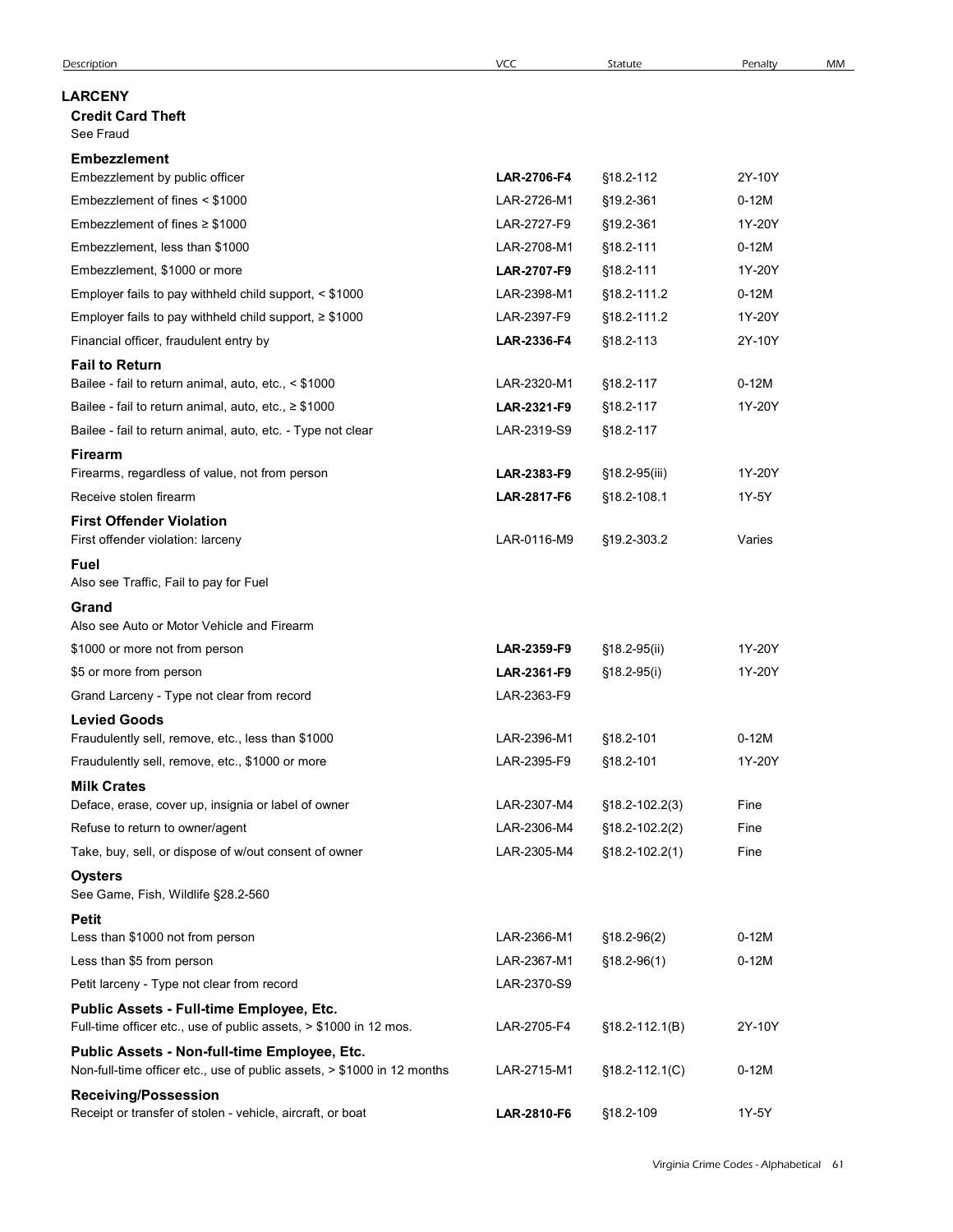| Description<br><b>LARCENY</b>                                                                            | <b>VCC</b>                 |                  |                   |    |
|----------------------------------------------------------------------------------------------------------|----------------------------|------------------|-------------------|----|
|                                                                                                          |                            | Statute          | Penalty           | MM |
|                                                                                                          |                            |                  |                   |    |
| <b>Receiving/Possession</b><br>Receive goods used in an investigation valued at less than \$1000         | LAR-2352-M1                | $$18.2 - 108(B)$ | $0-12M$           |    |
| Receive goods used in an investigation valued at \$1000 or more                                          | LAR-2353-F9                | $$18.2 - 108(B)$ | 1Y-20Y            |    |
| Receive stolen property/goods - less than \$1000                                                         | LAR-2809-M1                | §18.2-108(A)     | $0-12M$           |    |
| Receive stolen property/goods - \$1000 or more                                                           | LAR-2808-F9                | $$18.2 - 108(A)$ | 1Y-20Y            |    |
| Receiving/Possession - Intent to Sell                                                                    |                            |                  |                   |    |
| Intent to sell/distribute stolen property aggregate value \$1000 +                                       | LAR-2303-F5                | §18.2-108.01(B)  | 1Y-10Y            |    |
| Intent to sell/distribute stolen property valued at \$1000 or more                                       | LAR-2302-F9                | §18.2-108.01(A)  | 2Y-20Y            |    |
| <b>Rental Property</b><br>Leased personal property, fail to return, < \$1000                             | LAR-2362-M1                | §18.2-118        | $0-12M$           |    |
| Leased personal property, fail to return, ≥ \$1000                                                       | LAR-2381-F9                | §18.2-118        | 1Y-20Y            |    |
| <b>Serial Number</b>                                                                                     |                            |                  |                   |    |
| Altering, defacing, removing, possessing serial no. < \$1000                                             | LAR-2371-M1                | §18.2-96.1       | $0-12M$           |    |
| Altering, defacing, removing, possessing serial no. ≥ \$1000                                             | LAR-2372-F5                | §18.2-96.1       | 1Y-10Y            |    |
| Shields, Anti-theft Sensors, Possess<br>See Larceny, concealing                                          |                            |                  |                   |    |
| <b>Shoplifting</b><br>See Larceny, concealing, etc.                                                      |                            | §18.2-103        |                   |    |
| <b>Special Commissioner</b>                                                                              |                            |                  |                   |    |
| Special commissioner, fail to account for money - < \$1000                                               | LAR-2375-M1                | §18.2-114.1      | $0-12M$           |    |
| Special commissioner, fail to account for money - \$1000 or more                                         | LAR-2382-F9                | §18.2-114.1      | 1Y-20Y            |    |
| <b>Timber</b><br>Also see Trade and Commerce, Timber                                                     |                            |                  |                   |    |
| Fail to pay owner of the land and timber                                                                 | LAR-2347-M1                | §55.1-2839       | $0-12M$           |    |
| Load ticket, fail to provide or falsify                                                                  | LAR-2348-M3                | §55.1-2840       | Fine              |    |
| Timber valued at \$1000 or more                                                                          | LAR-2345-F9                | §55.1-2838       | 1Y-20Y            |    |
| Timber valued at less than \$1000                                                                        | LAR-2346-M1                | §55.1-2838       | $0-12M$           |    |
| <b>Titled to Another</b>                                                                                 |                            |                  |                   |    |
| Conversion by fraud, of property titled to other - < \$1000                                              | LAR-2356-M1<br>LAR-2379-F9 | §18.2-115        | $0-12M$<br>1Y-20Y |    |
| Conversion by fraud, of property titled to other - $\geq$ \$1000<br><b>Unauthorized Use</b>              |                            | §18.2-115        |                   |    |
| Unauthorized use of animal, auto, boat worth < \$1000                                                    | LAR-2413-M1                | §18.2-102        | $0-12M$           |    |
| Unauthorized use of animal, auto, boat worth \$1000 or more                                              | LAR-2412-F6                | §18.2-102        | 1Y-5Y             |    |
| <b>Other</b>                                                                                             |                            |                  |                   |    |
| Public record, theft or destruction of                                                                   | LAR-2373-F6                | §18.2-107        | 1Y-5Y             |    |
| Shopping cart, removal from store premises                                                               | LAR-2374-M3                | §18.2-102.1      | Fine              |    |
| <b>Type Not Clear</b><br>Larceny - Type not clear from record                                            | LAR-2394-S9                |                  |                   |    |
| <b>LAW ENFORCEMENT</b>                                                                                   |                            |                  |                   |    |
| Also see Assault                                                                                         |                            |                  |                   |    |
| Also see Obstruction of Justice                                                                          |                            |                  |                   |    |
| <b>Excessive Force - Fail to Intervene</b><br>If charged with criminal offense, use VCC for that offense |                            | §19.2-83.6       |                   |    |
| <b>Neck Restraint, Use of</b>                                                                            |                            |                  |                   |    |
| Use appropriate Assault VCC                                                                              |                            | §19.2-83.4       |                   |    |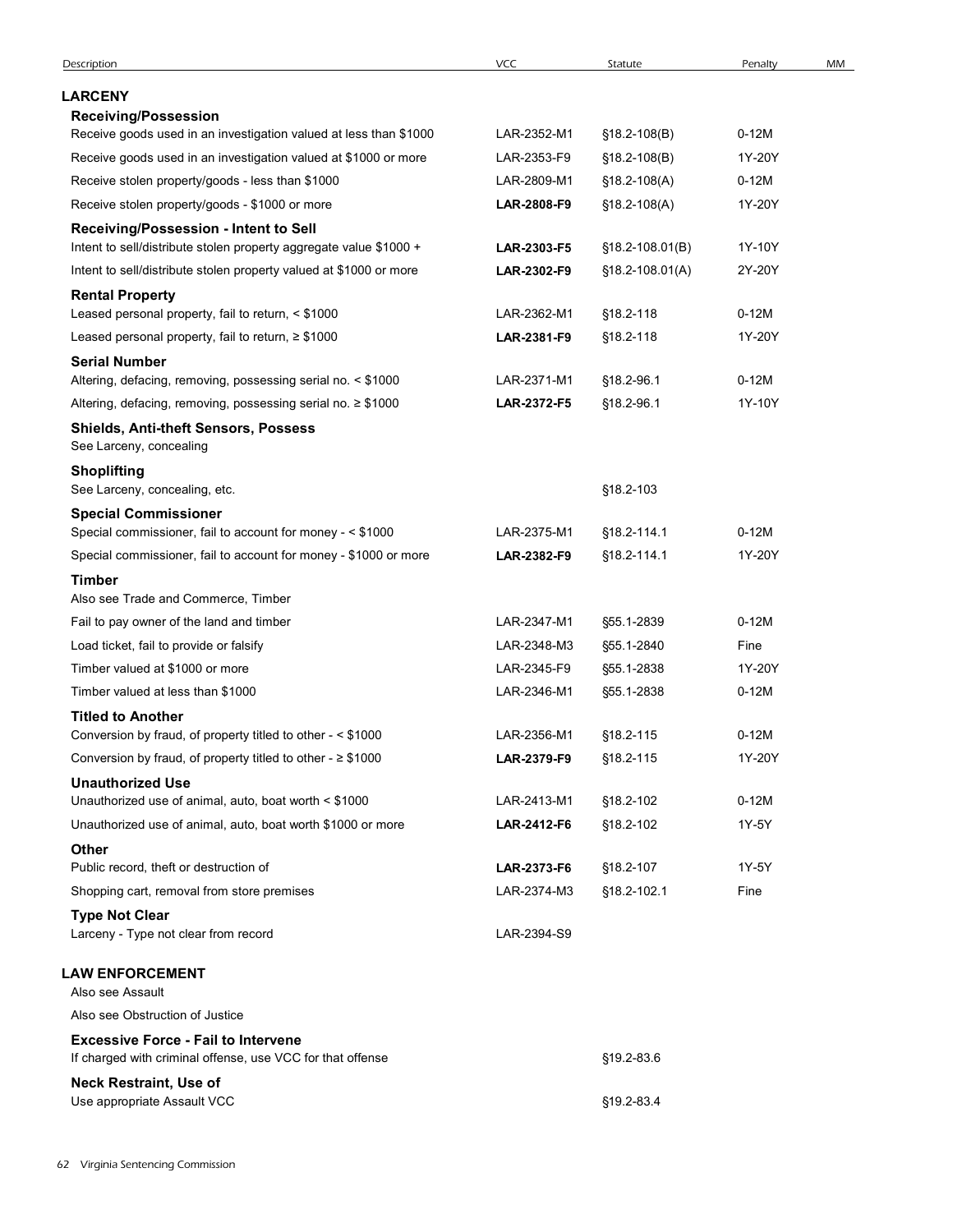| $0-12M$<br>Application for sales license, false statements on<br>LOT-3971-M1<br>§58.1-4009(C)<br>LOT-3972-F6<br>1Y-5Y<br>Forge, alter, make ticket w/intent to present for payment<br>§58.1-4017<br>Fraudulent use of lottery money<br>LOT-3973-F3<br>5Y-20Y<br>§58.1-4018<br>Larceny of lottery ticket(s), < \$1000<br>LOT-3983-M1<br>$0-12M$<br>§58.1-4018.1(A)<br>Larceny of lottery ticket(s), $\geq$ \$1000<br>LOT-3984-F9<br>1Y-20Y<br>§58.1-4018.1(A)<br>LOT-3974-F3<br>5Y-20Y<br>Lottery machinery, fraudulently tamper with<br>§58.1-4018<br>1Y-10Y<br>Make, etc., lottery document with intent to defraud<br>LOT-3985-F5<br>§58.1-4018.1<br>LOT-3986-M3<br>Fine<br>No license for instant ticket games<br>§58.1-4019.1<br>LOT-3987-M1<br>$0-12M$<br>Operate a lottery ticket courier service<br>§58.1-4014<br>LOT-3980-M3<br>Fine<br>Person under 18, give or share ticket with<br>§58.1-4016<br>LOT-3975-M3<br>Fine<br>Person under age 18, give ticket to<br>§58.1-4019<br>Person under age 18, sell ticket to<br>LOT-3976-M1<br>§58.1-4015<br>$0-12M$<br>LOT-3977-M1<br>§58.1-4014<br>$0-12M$<br>Unapproved price, sell lottery ticket at<br>LOT-3978-M1<br>$0-12M$<br>Unlicensed agent, sale of tickets by<br>§58.1-4014<br><b>Type Not Clear</b><br>Lottery violation - Type not clear from record<br>LOT-3979-S9<br><b>LYNCHING</b> |
|-----------------------------------------------------------------------------------------------------------------------------------------------------------------------------------------------------------------------------------------------------------------------------------------------------------------------------------------------------------------------------------------------------------------------------------------------------------------------------------------------------------------------------------------------------------------------------------------------------------------------------------------------------------------------------------------------------------------------------------------------------------------------------------------------------------------------------------------------------------------------------------------------------------------------------------------------------------------------------------------------------------------------------------------------------------------------------------------------------------------------------------------------------------------------------------------------------------------------------------------------------------------------------------------------------------------------------------------------------|
|                                                                                                                                                                                                                                                                                                                                                                                                                                                                                                                                                                                                                                                                                                                                                                                                                                                                                                                                                                                                                                                                                                                                                                                                                                                                                                                                                     |
|                                                                                                                                                                                                                                                                                                                                                                                                                                                                                                                                                                                                                                                                                                                                                                                                                                                                                                                                                                                                                                                                                                                                                                                                                                                                                                                                                     |
|                                                                                                                                                                                                                                                                                                                                                                                                                                                                                                                                                                                                                                                                                                                                                                                                                                                                                                                                                                                                                                                                                                                                                                                                                                                                                                                                                     |
|                                                                                                                                                                                                                                                                                                                                                                                                                                                                                                                                                                                                                                                                                                                                                                                                                                                                                                                                                                                                                                                                                                                                                                                                                                                                                                                                                     |
|                                                                                                                                                                                                                                                                                                                                                                                                                                                                                                                                                                                                                                                                                                                                                                                                                                                                                                                                                                                                                                                                                                                                                                                                                                                                                                                                                     |
|                                                                                                                                                                                                                                                                                                                                                                                                                                                                                                                                                                                                                                                                                                                                                                                                                                                                                                                                                                                                                                                                                                                                                                                                                                                                                                                                                     |
|                                                                                                                                                                                                                                                                                                                                                                                                                                                                                                                                                                                                                                                                                                                                                                                                                                                                                                                                                                                                                                                                                                                                                                                                                                                                                                                                                     |
|                                                                                                                                                                                                                                                                                                                                                                                                                                                                                                                                                                                                                                                                                                                                                                                                                                                                                                                                                                                                                                                                                                                                                                                                                                                                                                                                                     |
|                                                                                                                                                                                                                                                                                                                                                                                                                                                                                                                                                                                                                                                                                                                                                                                                                                                                                                                                                                                                                                                                                                                                                                                                                                                                                                                                                     |
|                                                                                                                                                                                                                                                                                                                                                                                                                                                                                                                                                                                                                                                                                                                                                                                                                                                                                                                                                                                                                                                                                                                                                                                                                                                                                                                                                     |
|                                                                                                                                                                                                                                                                                                                                                                                                                                                                                                                                                                                                                                                                                                                                                                                                                                                                                                                                                                                                                                                                                                                                                                                                                                                                                                                                                     |
|                                                                                                                                                                                                                                                                                                                                                                                                                                                                                                                                                                                                                                                                                                                                                                                                                                                                                                                                                                                                                                                                                                                                                                                                                                                                                                                                                     |
|                                                                                                                                                                                                                                                                                                                                                                                                                                                                                                                                                                                                                                                                                                                                                                                                                                                                                                                                                                                                                                                                                                                                                                                                                                                                                                                                                     |
|                                                                                                                                                                                                                                                                                                                                                                                                                                                                                                                                                                                                                                                                                                                                                                                                                                                                                                                                                                                                                                                                                                                                                                                                                                                                                                                                                     |
| LOT-3970-F3<br>5Y-20Y<br>Accounting entries, make w/intent to defraud<br>§58.1-4018                                                                                                                                                                                                                                                                                                                                                                                                                                                                                                                                                                                                                                                                                                                                                                                                                                                                                                                                                                                                                                                                                                                                                                                                                                                                 |
| LOTTERY<br><b>Type</b>                                                                                                                                                                                                                                                                                                                                                                                                                                                                                                                                                                                                                                                                                                                                                                                                                                                                                                                                                                                                                                                                                                                                                                                                                                                                                                                              |
| <b>Refer To</b><br>Ordinance, City or County                                                                                                                                                                                                                                                                                                                                                                                                                                                                                                                                                                                                                                                                                                                                                                                                                                                                                                                                                                                                                                                                                                                                                                                                                                                                                                        |
| <b>LOITERING</b>                                                                                                                                                                                                                                                                                                                                                                                                                                                                                                                                                                                                                                                                                                                                                                                                                                                                                                                                                                                                                                                                                                                                                                                                                                                                                                                                    |
| LOB-5161-F5<br>1Y-10Y<br>False statement on disclosure statement<br>§2.2-426<br>$0-12M$<br>Violation of lobbying disclosure and regulation act<br>LOB-5160-M1<br>§2.2-433                                                                                                                                                                                                                                                                                                                                                                                                                                                                                                                                                                                                                                                                                                                                                                                                                                                                                                                                                                                                                                                                                                                                                                           |
| <b>Type</b>                                                                                                                                                                                                                                                                                                                                                                                                                                                                                                                                                                                                                                                                                                                                                                                                                                                                                                                                                                                                                                                                                                                                                                                                                                                                                                                                         |
| Dangerous Conduct (§18.2-324)<br><b>LOBBYING</b>                                                                                                                                                                                                                                                                                                                                                                                                                                                                                                                                                                                                                                                                                                                                                                                                                                                                                                                                                                                                                                                                                                                                                                                                                                                                                                    |
| <b>LITTERING</b><br><b>Refer To</b>                                                                                                                                                                                                                                                                                                                                                                                                                                                                                                                                                                                                                                                                                                                                                                                                                                                                                                                                                                                                                                                                                                                                                                                                                                                                                                                 |
| Sign false document<br>PTN-8851-M1<br>§50-73.15<br>$0-12M$                                                                                                                                                                                                                                                                                                                                                                                                                                                                                                                                                                                                                                                                                                                                                                                                                                                                                                                                                                                                                                                                                                                                                                                                                                                                                          |
| Type<br>Limited partnership transacts business unlawfully<br>PTN-8850-M1<br>§50-73.10:1<br>$0-12M$                                                                                                                                                                                                                                                                                                                                                                                                                                                                                                                                                                                                                                                                                                                                                                                                                                                                                                                                                                                                                                                                                                                                                                                                                                                  |
| <b>LIMITED PARTNERSHIP</b>                                                                                                                                                                                                                                                                                                                                                                                                                                                                                                                                                                                                                                                                                                                                                                                                                                                                                                                                                                                                                                                                                                                                                                                                                                                                                                                          |
| LIB-2326-M9<br>Failure to return library book, etc., after written notice<br>§42.1-74<br>Fine                                                                                                                                                                                                                                                                                                                                                                                                                                                                                                                                                                                                                                                                                                                                                                                                                                                                                                                                                                                                                                                                                                                                                                                                                                                       |
| $0-12M$<br>Deface, destroy, etc., books/other property of libraries, etc.<br>LIB-2325-M1<br>§42.1-72                                                                                                                                                                                                                                                                                                                                                                                                                                                                                                                                                                                                                                                                                                                                                                                                                                                                                                                                                                                                                                                                                                                                                                                                                                                |
| Concealment, removal of books, etc., value \$1000 or more<br>LIB-2323-F9<br>§42.1-73<br>1Y-20Y<br>Custodian refuses to deliver public records to successor<br>LIB-2324-M3<br>§42.1-88<br>Fine                                                                                                                                                                                                                                                                                                                                                                                                                                                                                                                                                                                                                                                                                                                                                                                                                                                                                                                                                                                                                                                                                                                                                       |
| LIB-2322-M1<br>$0-12M$<br>Concealment, removal of books, etc., value less than \$1000<br>§42.1-73                                                                                                                                                                                                                                                                                                                                                                                                                                                                                                                                                                                                                                                                                                                                                                                                                                                                                                                                                                                                                                                                                                                                                                                                                                                   |
| <b>Type</b>                                                                                                                                                                                                                                                                                                                                                                                                                                                                                                                                                                                                                                                                                                                                                                                                                                                                                                                                                                                                                                                                                                                                                                                                                                                                                                                                         |
| <b>LIBRARIES</b>                                                                                                                                                                                                                                                                                                                                                                                                                                                                                                                                                                                                                                                                                                                                                                                                                                                                                                                                                                                                                                                                                                                                                                                                                                                                                                                                    |
| VCC<br>Description<br>Statute<br>Penalty<br>MM                                                                                                                                                                                                                                                                                                                                                                                                                                                                                                                                                                                                                                                                                                                                                                                                                                                                                                                                                                                                                                                                                                                                                                                                                                                                                                      |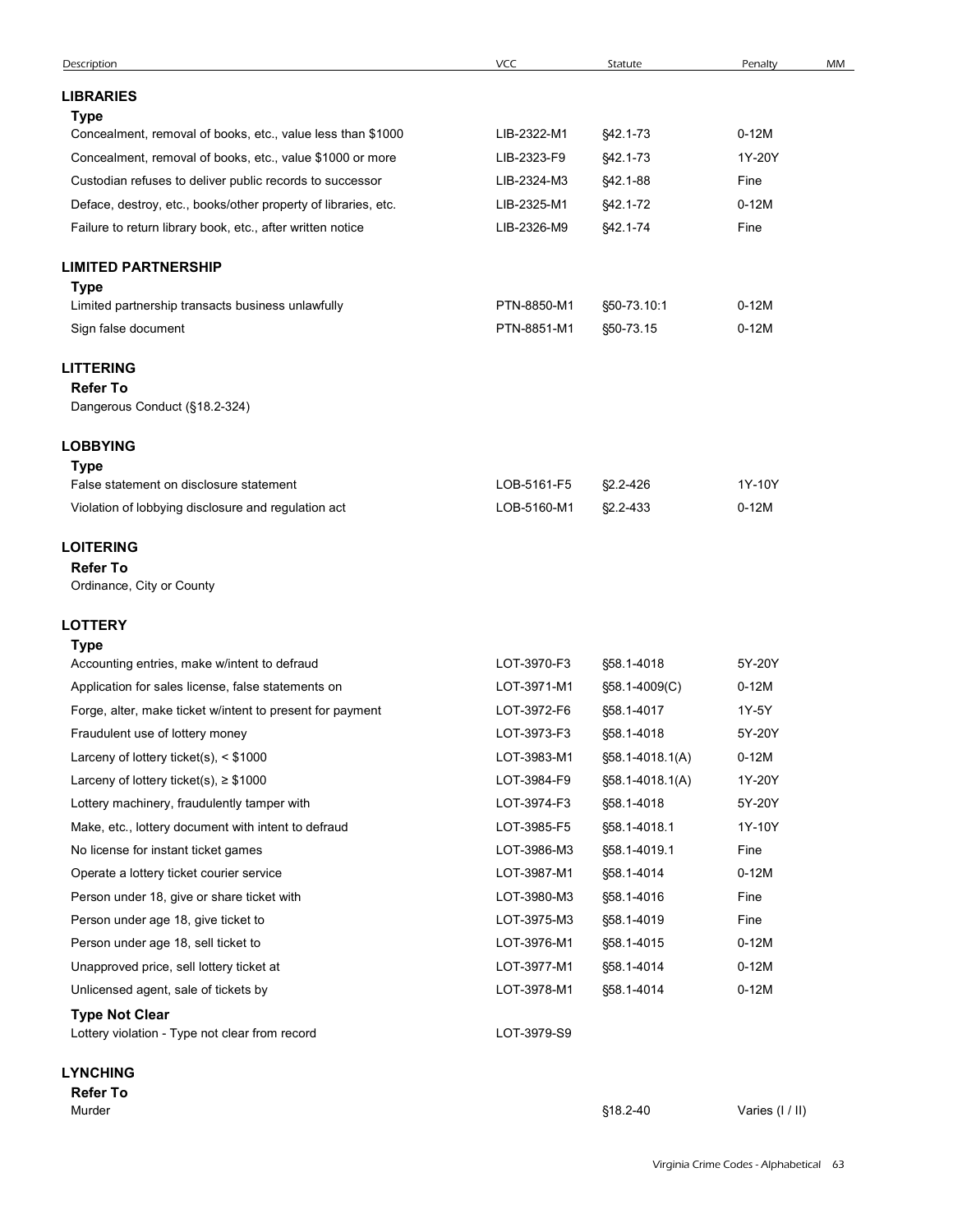| <b>Description</b>                                                            | <b>VCC</b>  | Statute        | Penalty           | MМ |
|-------------------------------------------------------------------------------|-------------|----------------|-------------------|----|
| MAIMING                                                                       |             |                |                   |    |
| <b>Refer To</b>                                                               |             |                |                   |    |
| Assault                                                                       |             |                |                   |    |
|                                                                               |             |                |                   |    |
| <b>MALFEASANCE</b><br><b>Refer To</b>                                         |             |                |                   |    |
| Search Warrant                                                                |             |                |                   |    |
|                                                                               |             |                |                   |    |
| <b>MALICIOUS WOUNDING</b>                                                     |             |                |                   |    |
| <b>Refer To</b>                                                               |             |                |                   |    |
| Assault, stabbing, etc. (§18.2-51)                                            |             |                |                   |    |
| <b>MANSLAUGHTER</b>                                                           |             |                |                   |    |
| <b>Refer To</b>                                                               |             |                |                   |    |
| Murder                                                                        |             |                |                   |    |
| <b>MANUFACTURED HOME DEALERS</b>                                              |             |                |                   |    |
| <b>Type</b>                                                                   |             |                |                   |    |
| Also see Auto, Manufactured Homes, Trailer Dealers                            |             |                |                   |    |
| Manufactured home dealer, fail to obtain certificate                          | MHD-6874-M1 | \$46.2-1508    | $0-12M$           |    |
|                                                                               |             |                |                   |    |
| <b>MARIJUANA</b>                                                              |             |                |                   |    |
| Also see Narcotics                                                            |             |                |                   |    |
| <b>Cultivation</b><br>Possess between 5 to 10 marijuana plants, first offense | MRJ-1902-S9 | §4.1-1101      | <b>Civil Fine</b> |    |
|                                                                               | MRJ-1903-M3 |                | Fine              |    |
| Possess between 5 to 10 marijuana plants, second offense                      | MRJ-1904-M2 | §4.1-1101      | $0-6M$            |    |
| Possess between 5 to 10 marijuana plants, third/subsequent offense            |             | §4.1-1101      |                   |    |
| Possess between 11 to 49 marijuana plants                                     | MRJ-1905-M1 | §4.1-1101      | $0-12M$           |    |
| Possess between 50 to 100 marijuana plants                                    | MRJ-1906-F6 | §4.1-1101      | 1Y-5Y             |    |
| Possess more than 100 marijuana plants                                        | MRJ-1907-F9 | §4.1-1101      | 1Y-10Y            |    |
| <b>Distribution</b><br>See Narcotics, Marijuana                               |             |                |                   |    |
| <b>First Offender Statute</b>                                                 |             |                |                   |    |
| Violation of § 4.1-1120; original offense - felony                            | MRJ-1920-F9 | §4.1-1120      |                   |    |
| Violation of § 4.1-1120; original offense - misdemeanor                       | MRJ-1919-M9 | §4.1-1120      |                   |    |
| <b>Motor Vehicle</b>                                                          |             |                |                   |    |
| Driving, consume or use marijuana while                                       | MRJ-1910-M4 | §4.1-1107      | Fine              |    |
| Passenger in vehicle, consume or use marijuana while a                        | MRJ-1911-M4 | §4.1-1107      | Fine              |    |
| <b>Motor Vehicle, For Hire</b>                                                |             |                |                   |    |
| Carry marijuana in vehicle used for transporting passengers                   | MRJ-1918-M1 | §4.1-1112      | $0-12M$           |    |
| <b>Possession</b>                                                             |             |                |                   |    |
| Possess more than 1 ounce to 1 pound of marijuana                             | MRJ-1900-S9 | §4.1-1100(B)   | Civil Fine        |    |
| Possess more than 1 pound of marijuana                                        | MRJ-1901-F9 | $$4.1-1100(C)$ | 1Y-10Y            |    |
| Possess more than 4 ounces of marijuana                                       | MRJ-1921-M3 | §4.1-1100(C)   | Fine              |    |
| Possess more than 4 ounces of marijuana, subsequent                           | MRJ-1922-M2 | $$4.1-1100(C)$ | $0-6M$            |    |
| <b>Public Place</b><br>Use marijuana in public place, first offense           | MRJ-1912-S9 | §4.1-1108      | Civil Fine        |    |
| Use marijuana in public place, second offense                                 | MRJ-1913-S9 | §4.1-1108      | Civil Fine        |    |
| Use marijuana in public place, third/subsquent offense                        | MRJ-1914-M4 | §4.1-1108      | Fine              |    |
| <b>School Bus</b>                                                             |             |                |                   |    |
|                                                                               |             |                |                   |    |
| 4 Virginia Sentencing Commission                                              |             |                |                   |    |
|                                                                               |             |                |                   |    |
|                                                                               |             |                |                   |    |

64 Virginia Sentencing Commission

#### Description VCC Statute Penalty MM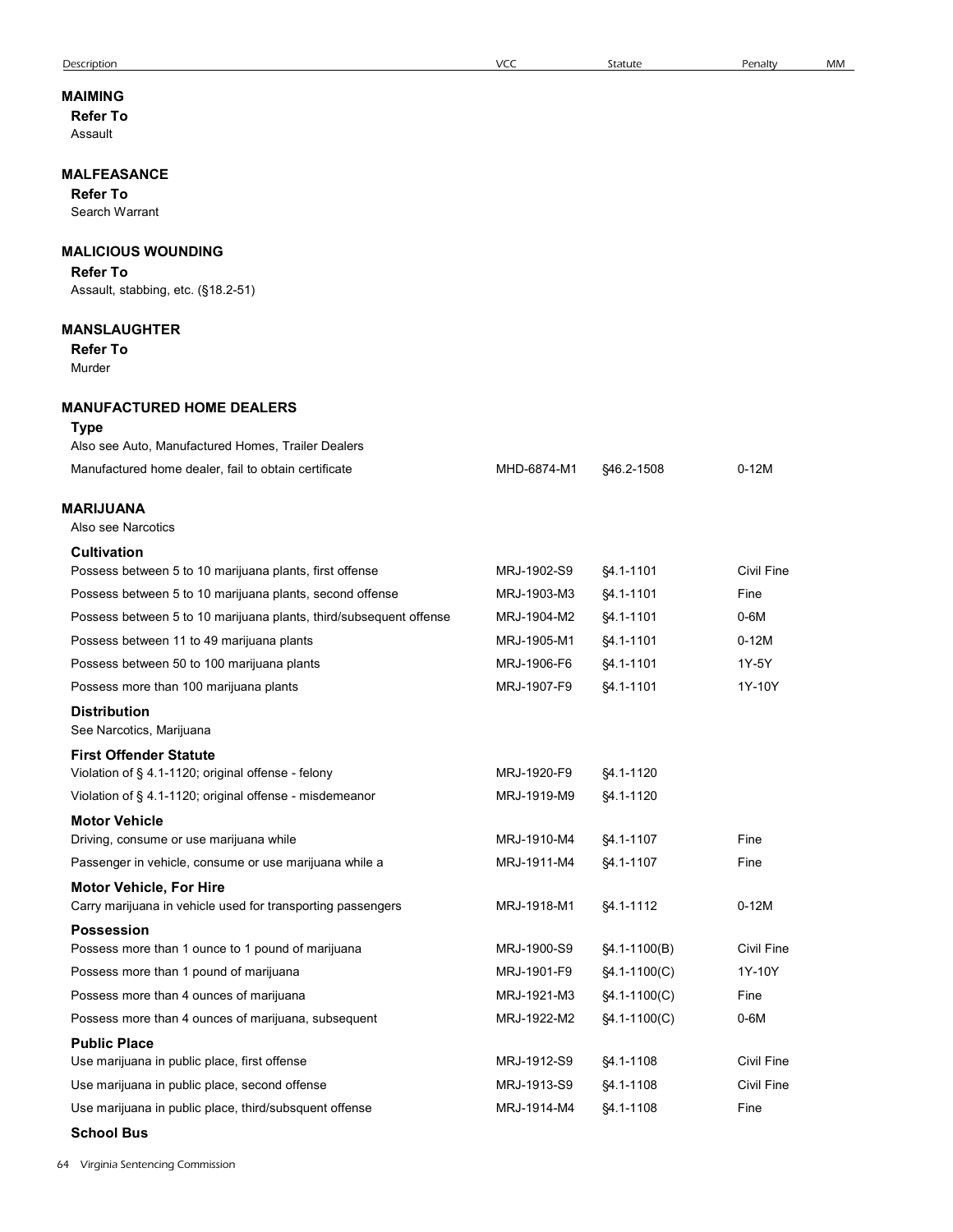| Description                                                                                                         | VCC                        | Statute                | Penalty            | MM |
|---------------------------------------------------------------------------------------------------------------------|----------------------------|------------------------|--------------------|----|
| MARIJUANA                                                                                                           |                            |                        |                    |    |
| <b>School Bus</b><br>Possess or consume marijuana on school bus while transporting children                         | MRJ-1917-M1                | §4.1-1110              | $0-12M$            |    |
| <b>School Property</b>                                                                                              |                            |                        |                    |    |
| Consume or serve marijuana on school grounds after school hours                                                     | MRJ-1916-M2                | §4.1-1109(B)           | $0-6M$             |    |
| Possess or consume marijuana on school grounds during school hours                                                  | MRJ-1915-M2                | §4.1-1109(A)           | $0-6M$             |    |
| <b>Under 21 Years Old</b><br>Possess, consume, etc., marijuana under age 18                                         | MRJ-1909-J9                | §4.1-1105.1(C)         |                    |    |
| Possess, consume, etc., marijuana under age 21                                                                      | MRJ-1908-S9                | $§4.1 - 1105.1(B)$     | <b>Civil Fine</b>  |    |
|                                                                                                                     |                            |                        |                    |    |
| <b>MARRIAGE LAW</b><br><b>Refer To</b>                                                                              |                            |                        |                    |    |
| VCC for § 20-40                                                                                                     |                            | §20-38.1               |                    |    |
| <b>Type</b>                                                                                                         |                            |                        |                    |    |
| Perform a marriage ceremony without a license                                                                       | MAR-3228-S9                | §20-28                 | $0-1Y$             |    |
| Prohibited marriages                                                                                                | MAR-3229-S9                | §20-40                 | $0-6M$             |    |
| <b>MASKS, HOODS</b>                                                                                                 |                            |                        |                    |    |
| <b>Refer To</b><br>Violent Activities (§18.2-422)                                                                   |                            |                        |                    |    |
|                                                                                                                     |                            |                        |                    |    |
| <b>MEDICAL REFERRAL FOR PROFIT</b>                                                                                  |                            |                        |                    |    |
| <b>Refer To</b><br>Miscellaneous Crimes (§18.2-502)                                                                 |                            |                        |                    |    |
|                                                                                                                     |                            |                        |                    |    |
| MEDICAL TEST, CONSUMER WARNING<br><b>Refer To</b>                                                                   |                            |                        |                    |    |
|                                                                                                                     |                            |                        |                    |    |
| Miscellaneous Crimes                                                                                                |                            |                        |                    |    |
|                                                                                                                     |                            |                        |                    |    |
| <b>MENTAL HEALTH</b><br><b>Behavioral Health and Developmental Services</b>                                         |                            |                        |                    |    |
| Background check, fail to perform or hire person w/conviction                                                       | HEA-5523-M3                | §37.2-416              | Fine               |    |
| False or misleading advertising                                                                                     | HEA-5526-M3                | §37.2-421              | Fine               |    |
| Operate facility, service without a license                                                                         | HEA-5522-M3                | §37.2-405              | Fine               |    |
| See §§ 37.2-405 through 37.2-421                                                                                    |                            | §37.2-422              |                    |    |
| <b>Children's Residential Facilities</b><br>Background check, fail to perform or hire person w/conviction           | HEA-5556-M3                | §37.2-408.1            | Fine               |    |
| <b>Civil Commitment</b>                                                                                             |                            |                        |                    |    |
| Probable cause hearing for civil commitment                                                                         | HEA-5539-S9                | §37.2-906              |                    |    |
| Sexually violent predator - Escape from facility                                                                    | HEA-5530-F6                | §37.2-917              | 1Y-5Y (II)         |    |
| Sexually violent predator - Fail to return; on conditional release                                                  | HEA-5524-F6                | §37.2-918              | 1Y-5Y              |    |
| Sexually violent predator - Leave state while on conditional release<br><b>Group Homes / Residential Facilities</b> | HEA-5531-F6                | §37.2-918              | 1Y-5Y              |    |
| Fail to comply with order of adult facility license suspension                                                      | HEA-4268-M2                | §37.2-419.1            | $0-6M$             |    |
| Fail to comply with summary/final order of suspension                                                               | HEA-5528-M2                | §37.2-408              | $0-6M$             |    |
| Fail to comply with summary/final order of suspension                                                               | HEA-5521-M2                | §37.2-418              | $0-6M$             |    |
| <b>Miscellaneous</b>                                                                                                |                            |                        |                    |    |
| Admit person to any hospital, conspire to<br>Alcoholic beverages for patients, provide                              | HEA-5520-M1<br>HEA-5519-M1 | §37.2-431<br>§37.2-430 | $0-12M$<br>$0-12M$ |    |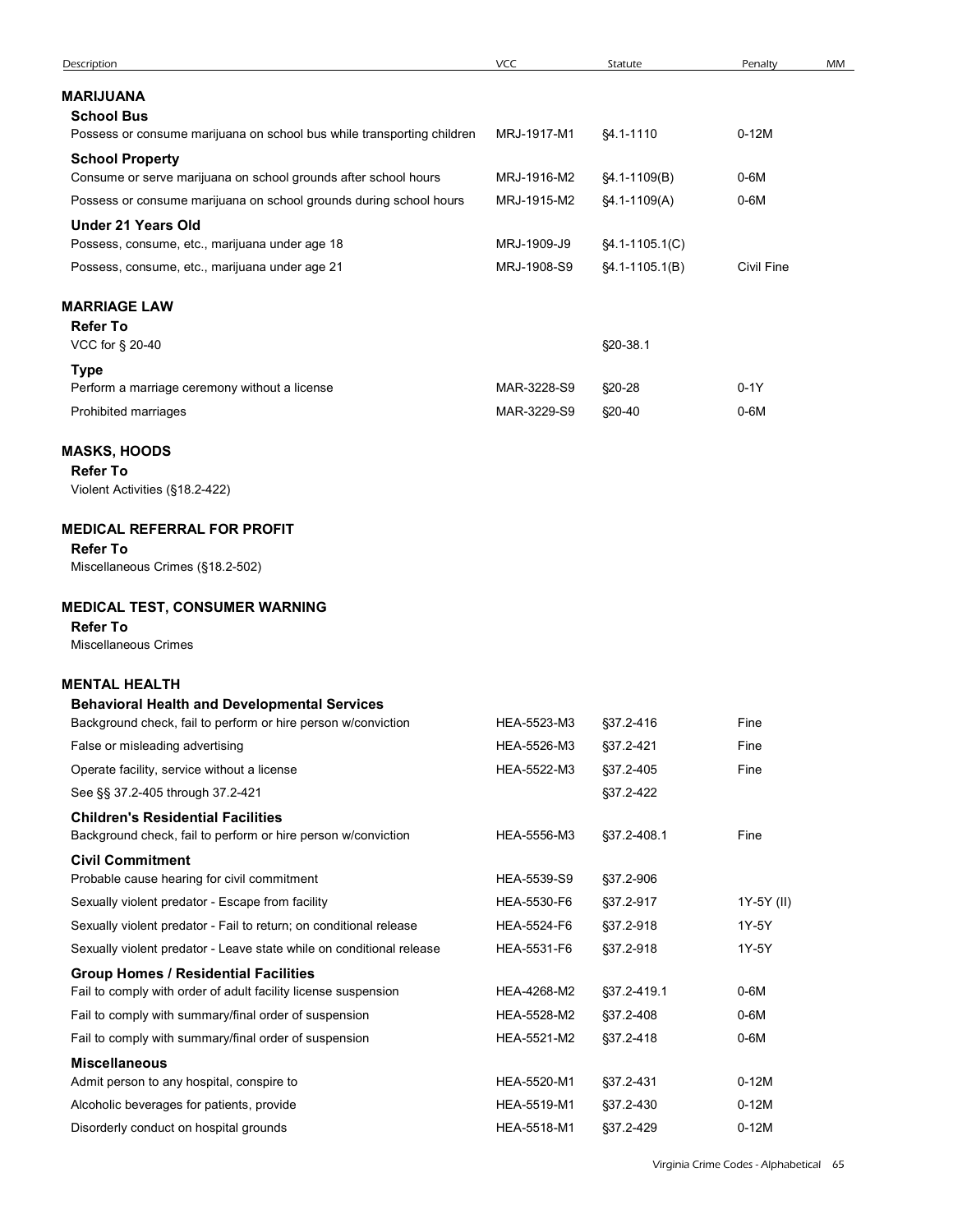| Description                                                                                         | <b>VCC</b>                 | Statute                | Penalty          | MM |
|-----------------------------------------------------------------------------------------------------|----------------------------|------------------------|------------------|----|
| <b>MENTAL HEALTH</b>                                                                                |                            |                        |                  |    |
| <b>Miscellaneous</b><br>Escapes, aiding and abetting                                                | HEA-5517-M1                | §37.2-428              | $0-12M$          |    |
| Mistreatment of patient(s) in hospital                                                              | HEA-5516-M1                | §37.2-427              | $0-12M$          |    |
|                                                                                                     |                            |                        |                  |    |
| MENTAL HEALTH (FOR USE BY LIDS ONLY)                                                                |                            |                        |                  |    |
| <b>Civil Commitment (Compensation Board)</b><br>Emergency custody of conditionally released person  | HEA-5529-S9                | §37.2-913              |                  |    |
|                                                                                                     |                            |                        |                  |    |
| <b>METERS-ELECTRIC, TAMPER</b><br><b>Refer To</b>                                                   |                            |                        |                  |    |
| Vandalism (§18.2-163)                                                                               |                            |                        |                  |    |
| <b>MILITARY &amp; EMERGENCY</b>                                                                     |                            |                        |                  |    |
| <b>Emergency</b>                                                                                    |                            |                        |                  |    |
| Violation of Governor's emergency executive order                                                   | EMG-5356-M1                | §44-146.17             | $0-12M$          |    |
| <b>Military</b><br>Failure to report, VA National Guard                                             | MIL-5367-M4                | §44-41.1               | Fine             |    |
| Interfere with employment of VA National Guard, etc.                                                | MIL-5358-M9                | §44-98                 | $0-30D$          |    |
| Sale, etc., of military property                                                                    | MIL-5359-M9                | §44-110                | 6M-1Y            |    |
| Willful destruction, etc., of military property                                                     | MIL-5360-M9                | §44-109                | 14D-2M           |    |
| <b>National Guard Courts-Martial</b>                                                                |                            |                        |                  |    |
| Special courts-martial                                                                              | MIL-5364-M9                | §44-44                 | $0-10D$          |    |
| Summary courts-martial                                                                              | MIL-5365-M9                | <b>§44-45</b>          | $0-2$ 1/2D       |    |
| <b>Uniform</b>                                                                                      |                            |                        |                  |    |
| Military uniform, unlawfully wear                                                                   | MIL-5366-M9                | §44-120                | $0-30D$          |    |
| MILITARY & EMERGENCY (FOR USE BY LIDS ONLY)                                                         |                            |                        |                  |    |
| <b>National Guard (Compensation Board)</b>                                                          |                            |                        |                  |    |
| Fail to report for annual active duty<br>Fail to report for scheduled inactive duty training        | MIL-5361-M9<br>MIL-5362-M9 | §44-41.1<br>§44-41.1   |                  |    |
|                                                                                                     |                            |                        |                  |    |
| <b>MINES AND MINING</b>                                                                             |                            |                        |                  |    |
| <b>Geothermal Energy</b><br>Violation of geothermal chapter provision                               | MIN-7228-M9                | §45.2-2007             | Fine             |    |
| <b>Type</b>                                                                                         |                            |                        |                  |    |
| Coal surface mining, exploration without a permit                                                   | MIN-7221-M1                | §45.2-1021(E,i)        | $0-12M$          |    |
| Corporate director, etc., violates permit, order, etc.                                              | MIN-7224-M1                | §45.2-1021(F)          | $0-12M$          |    |
| False statement on mining document, etc.                                                            | MIN-7225-M1                | §45.2-1021(G)          | $0-12M$          |    |
| False statement, etc., during mine investigation                                                    | MIN-7219-M1                | §45.2-513              | $0-12M$          |    |
| False statements on maps or in data                                                                 | MIN-7209-M1                | §45.2-544              | $0-12M$          |    |
| Impede director or mining agent                                                                     | MIN-7226-S9                | §45.2-1006             | $0-1Y$           |    |
| Methane monitor disconnected, operator, etc., allow workers in mine                                 | MIN-7211-F6                | §45.2-849              | 1Y-5Y            |    |
| Methane monitor, tamper with                                                                        | MIN-7212-F6                | §45.2-848              | 1Y-5Y            |    |
| Operate an unlicensed mineral mine                                                                  | MIN-7214-M3                | §45.2-1128             | Fine             |    |
| Operating an unlicensed mine                                                                        | MIN-7220-M3                | §45.2-539              | Fine             |    |
| Operator, etc., allow smoker's articles in mine<br>Perform task in mine without Board certification | MIN-7213-F6<br>MIN-7217-M1 | §45.2-857<br>§45.2-522 | 1Y-5Y<br>$0-12M$ |    |
|                                                                                                     | MIN-7206-F6                | §45.2-856              | 1Y-5Y            |    |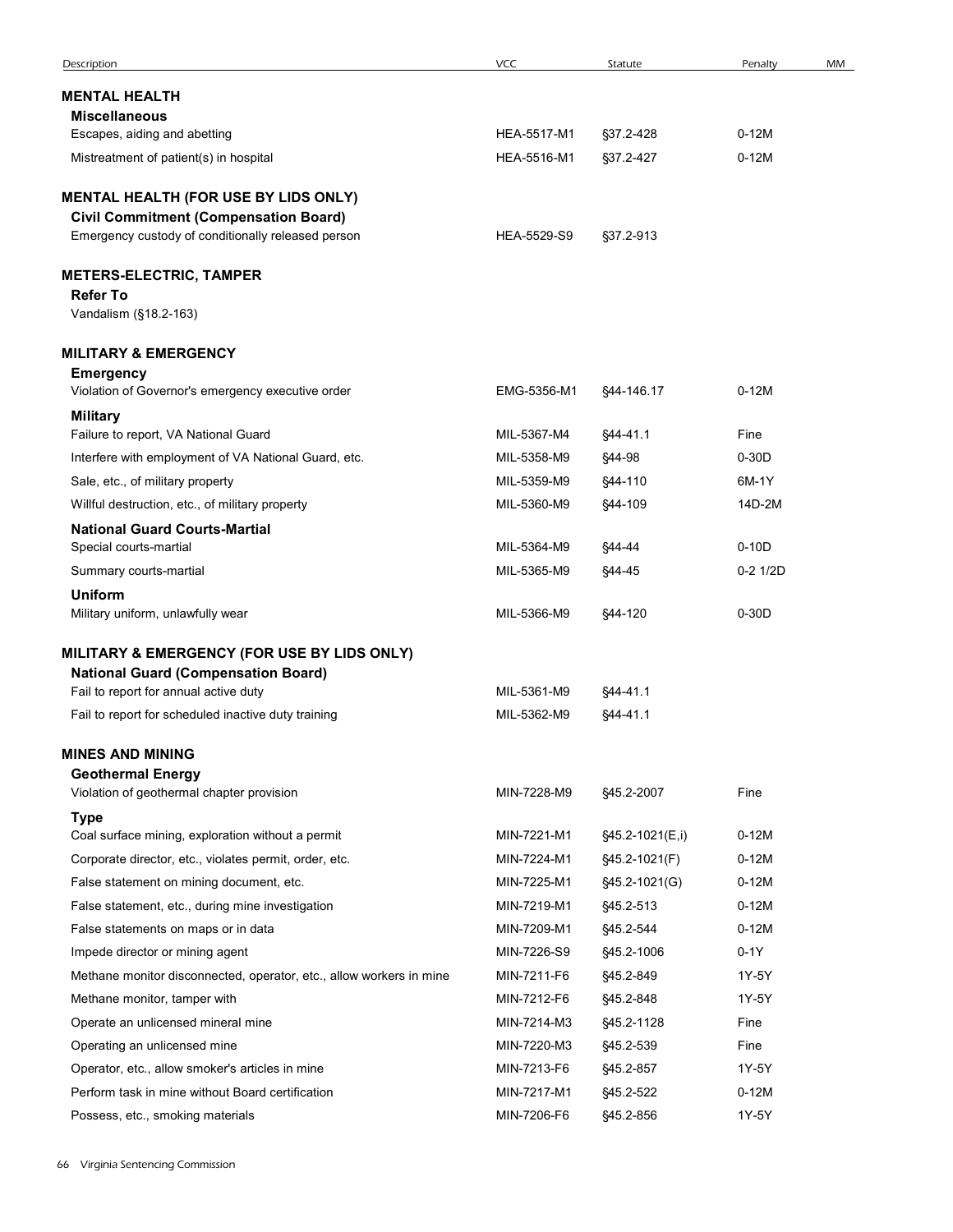| Description                                                            | <b>VCC</b>  | Statute           | Penalty | MM |
|------------------------------------------------------------------------|-------------|-------------------|---------|----|
| <b>MINES AND MINING</b>                                                |             |                   |         |    |
| Type                                                                   |             |                   |         |    |
| Refuse to comply with mining regulations                               | MIN-7223-M1 | §45.2-1021(E,iii) | $0-12M$ |    |
| Unlawful blasting practices                                            | MIN-7207-M1 | §45.2-722         | $0-12M$ |    |
| Unlawful performance of mining task requiring certification            | MIN-7215-M1 | §45.2-1116        | $0-12M$ |    |
| Violate condition of mining permit                                     | MIN-7222-M1 | §45.2-1021(E,ii)  | $0-12M$ |    |
| Violation of closure, abatement order                                  | MIN-7208-M1 | §45.2-572         | $0-12M$ |    |
| <b>Type Not Clear</b>                                                  |             |                   |         |    |
| Violation of chapter or director's order                               | MIN-7229-M1 | §45.2-1223        | $0-12M$ |    |
| <b>Type Not Clear</b><br>Mines and Mining - Type not clear from record | MIN-7218-S9 |                   |         |    |
| <b>MINES AND MINING (Before 10/1/21)</b>                               |             |                   |         |    |
| <b>Geothermal Energy</b>                                               |             |                   |         |    |
| Violation of geothermal chapter provision                              | MIN-7228-M9 | §45.1-179.10      | Fine    |    |
| <b>Type</b>                                                            |             |                   |         |    |
| Coal surface mining, exploration without a permit                      | MIN-7221-M1 | §45.1-246(E,i)    | $0-12M$ |    |
| Corporate director, etc., violates permit, order, etc.                 | MIN-7224-M1 | §45.1-246(F)      | $0-12M$ |    |
| False statement on mining document, etc.                               | MIN-7225-M1 | §45.1-246(G)      | $0-12M$ |    |
| False statement, etc., during mine investigation                       | MIN-7219-M1 | §45.1-161.21      | $0-12M$ |    |
| False statements on maps or in data                                    | MIN-7209-M1 | §45.1-161.66      | $0-12M$ |    |
| Impede director or mining agent                                        | MIN-7226-S9 | §45.1-257         | $0-1Y$  |    |
| Methane monitor disconnected, operator, etc., allow workers in mine    | MIN-7211-F6 | §45.1-161.233     | 1Y-5Y   |    |
| Methane monitor, tamper with                                           | MIN-7212-F6 | §45.1-161.232     | 1Y-5Y   |    |
| Mining task performed by uncertified person                            | MIN-7227-M1 | §45.1-161.292.21  | $0-12M$ |    |
| Operate an unlicensed mineral mine                                     | MIN-7214-M3 | §45.1-161.292:34  | Fine    |    |
| Operating an unlicensed mine                                           | MIN-7220-M3 | §45.1-161.61      | Fine    |    |
| Operator, etc., allow smoker's articles in mine                        | MIN-7213-F6 | §45.1-161.178     | 1Y-5Y   |    |
| Perform task in mine without Board certification                       | MIN-7217-M1 | §45.1-161.30      | $0-12M$ |    |
| Possess, etc., smoking materials                                       | MIN-7206-F6 | §45.1-161.177     | 1Y-5Y   |    |
| Refuse to comply with mining regulations                               | MIN-7223-M1 | §45.1-246(E,iii)  | $0-12M$ |    |
| Unlawful blasting practices                                            | MIN-7207-M1 | §45.1-161.129     | $0-12M$ |    |
| Unlawful performance of mining task requiring certification            | MIN-7215-M1 | §45.1-161.292.21  | $0-12M$ |    |
| Violate condition of mining permit                                     | MIN-7222-M1 | §45.1-246(E,ii)   | $0-12M$ |    |
| Violation of closure, abatement order                                  | MIN-7208-M1 | §45.1-161.94      | $0-12M$ |    |
| <b>Type Not Clear</b><br>Violation of chapter or director's order      | MIN-7229-M1 | §45.1-191         | $0-12M$ |    |
| <b>MINORS, CONTRIBUTING TO DELINQUENCY OF</b>                          |             |                   |         |    |
| <b>Refer To</b><br>Family Offense (§18.2-371)                          |             |                   |         |    |
| <b>MINORS, MEDICAL AID - BATTERED CHILD</b><br><b>Refer To</b>         |             |                   |         |    |
| Dangerous Conduct (§18.2-314)                                          |             |                   |         |    |
| <b>MISCELLANEOUS CRIME</b><br><b>Type</b>                              |             |                   |         |    |
| Cast spotlight on building housing animals                             | MIS-3230-M4 | §18.2-509         | Fine    |    |
|                                                                        |             |                   |         |    |

# MINORS, CONTRIBUTING TO DELINQUENCY OF

## MINORS, MEDICAL AID - BATTERED CHILD

## Refer To

## MISCELLANEOUS CRIME

# Type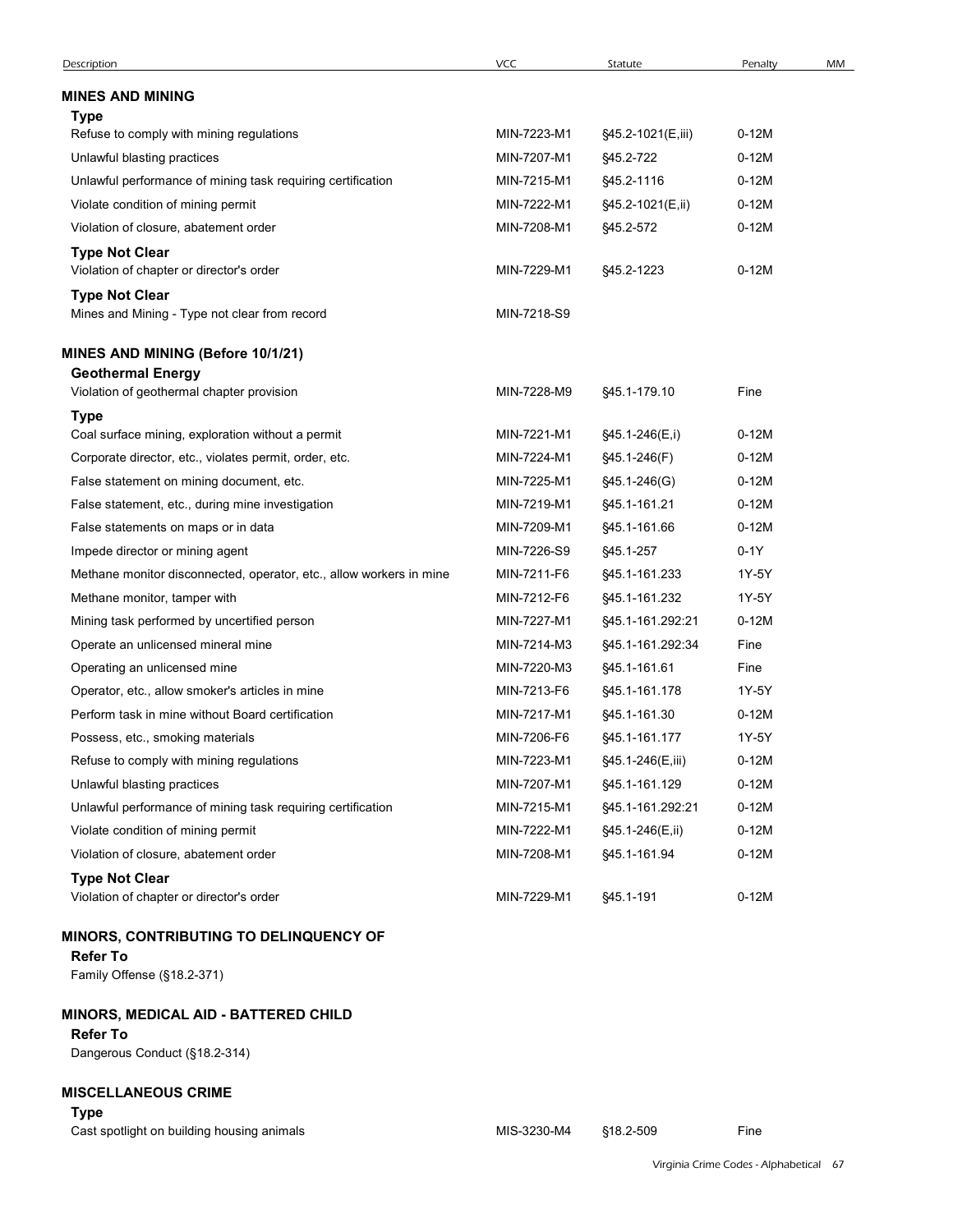|                                                                                                                                  | VCC                        |                                  | Penalty           | MM |
|----------------------------------------------------------------------------------------------------------------------------------|----------------------------|----------------------------------|-------------------|----|
| Description                                                                                                                      |                            | Statute                          |                   |    |
| <b>MISCELLANEOUS CRIME</b>                                                                                                       |                            |                                  |                   |    |
| Type<br>Destroy or conceal any will or codicil                                                                                   | MIS-3231-F6                | §18.2-504                        | 1Y-5Y             |    |
| Fail to bury or cremate dead animals or fowl                                                                                     | MIS-3232-M4                | §18.2-510                        | Fine              |    |
| Failure to include warning on consumer medical test                                                                              | MIS-3265-M4                | §18.2-502.2                      | Fine              |    |
| Medical referral for profit                                                                                                      | MIS-3233-M1                | §18.2-502                        | $0-12M$           |    |
| Possess or duplicate keys to state property                                                                                      | MIS-3234-M3                | §18.2-503                        | Fine              |    |
| Require disclosure of expunged criminal history on application                                                                   | MIS-3238-M1                | §19.2-392.4                      | $0-12M$           |    |
| Sell term papers, thesis, dissertation, etc.                                                                                     | MIS-3235-M9                | §18.2-505                        | Fine              |    |
| Smoking in proximity to medical oxygen source                                                                                    | MIS-5570-M2                | §18.2-511.1                      | $0-6M$            |    |
| Unlawful name change, assume name of another                                                                                     | MIS-3236-M3                | §18.2-504.1                      | Fine              |    |
| Weight loss center, improper disclosure by                                                                                       | MIS-3277-M1                | §18.2-502.1                      | $0-12M$           |    |
| <b>MISDEMEANORS, ATTEMPTED</b><br>Type                                                                                           |                            |                                  |                   |    |
| Use VCC for misdemeanor attempted                                                                                                |                            | §18.2-27                         |                   |    |
| <b>MOB</b>                                                                                                                       |                            |                                  |                   |    |
| <b>Acts of Violence by Mob</b><br>See specific act                                                                               |                            | §18.2-42.1                       | Varies (I/II)     |    |
| Death While Attempting to Lynch Another<br>See Murder                                                                            |                            | §18.2-45                         | Varies (I/II)     |    |
| <b>Murder by Mob</b><br>See Murder                                                                                               |                            |                                  |                   |    |
| Shooting, Stabbing, Intent to Maim<br>See Assault                                                                                |                            | §18.2-41                         | Varies (I/II)     |    |
| <b>Simple Assault</b><br>See Assault                                                                                             |                            | §18.2-42                         |                   |    |
| <b>MONEY LAUNDERING</b>                                                                                                          |                            |                                  |                   |    |
| Type                                                                                                                             |                            |                                  |                   |    |
| Also see Narcotics                                                                                                               |                            |                                  |                   |    |
| Conduct a financial transaction, proceeds from felony activity<br>Convert cash for compensation, into electronic funds, 1st off. | MON-3100-F9<br>MON-3102-M1 | §18.2-246.3(A)<br>§18.2-246.3(B) | 1Y-40Y<br>$0-12M$ |    |
| Convert cash for compensation, into electronic funds, 2nd/subsq                                                                  | MON-3101-F6                | §18.2-246.3(B)                   | 1Y-5Y             |    |
|                                                                                                                                  |                            |                                  |                   |    |
| <b>MOTOR VEHICLE FRANCHISES</b>                                                                                                  |                            |                                  |                   |    |
| <b>Manufacture/Distributor</b><br>Manufacture, etc., fail to compensate for remote changes                                       | CAR-7551-M1                | §46.2-1571(B,5b)                 | $0-12M$           |    |
| Manufacturer, etc., fail to provide written disclosure                                                                           | CAR-7552-M1                | §46.2-1571(B,10)                 | $0-12M$           |    |
| Manufacturer, etc., fail to reburse for vehical rental                                                                           | CAR-7550-M1                | §46.2-1571(B,5a)                 | $0-12M$           |    |
| <b>Manufacturer/Distributor</b>                                                                                                  |                            |                                  |                   |    |
| Manufacturer, etc., coerce finance company, etc., on auto dealer                                                                 | CAR-6997-M1                | §46.2-1568(A)                    | $0-12M$           |    |
| Manufacturer, etc., coercion of auto dealer                                                                                      | CAR-6998-M1                | §46.2-1568(D)                    | $0-12M$           |    |
| Manufacturer, etc., coercion of auto dealer, other                                                                               | CAR-6899-M1                | §46.2-1569                       | $0-12M$           |    |
| Manufacturer, etc., deny dealer right to return parts or accessory                                                               | CAR-6900-M1                | §46.2-1571(B,9)                  | $0-12M$           |    |
| Manufacturer, etc., fail to indemnify dealer                                                                                     | CAR-6999-M1                | §46.2-1571(C)                    | $0-12M$           |    |
| Manufacturer, etc., operation of dealership                                                                                      | CAR-6974-M1                | §46.2-1572                       | $0-12M$           |    |
| Manufacturer, etc., operation of service/warranty facility by                                                                    | CAR-6973-M1 §46.2-1572.1   |                                  | $0-12M$           |    |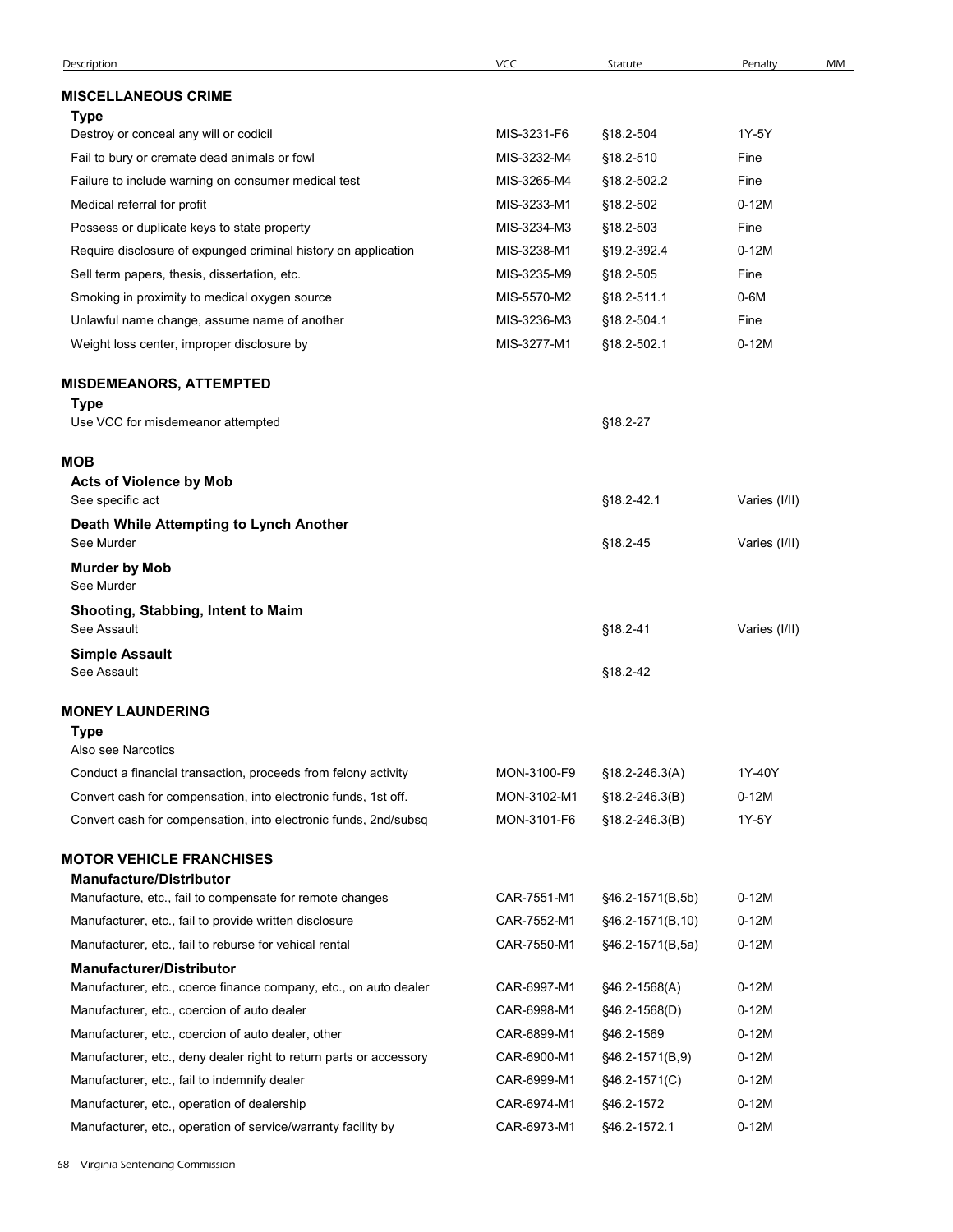| Description                                                                    | <b>VCC</b>  | Statute              | Penalty       | MM |
|--------------------------------------------------------------------------------|-------------|----------------------|---------------|----|
| <b>MOTOR VEHICLE FRANCHISES</b>                                                |             |                      |               |    |
| <b>Manufacturer/Distributor</b>                                                | CAR-6757-M1 |                      | $0-12M$       |    |
| Manufacturer, etc., provide lead info. specify finance etc., company           |             | §46.2-1568(C)        |               |    |
| <b>Warranty</b><br>Fail to assume responsibility for structural, etc., defects | CAR-6976-M1 | $$46.2-1571(B,2)$    | $0-12M$       |    |
| Fail to compensate dealer for parts, work, legal fees                          | CAR-6979-M1 | §46.2-1571(B,5)      | $0-12M$       |    |
| Fail to compensate dealer for repairs                                          | CAR-6978-M1 | $$46.2 - 1571(B, 4)$ | $0-12M$       |    |
| Fail to include date parts, etc., are available to correct defects             | CAR-6977-M1 | $§$ 46.2-1571(B,3)   | $0-12M$       |    |
| Fail to perform recall or warranty obligation                                  | CAR-6975-M1 | §46.2-1571(B,1)      | $0-12M$       |    |
| Misrepresent warranty                                                          | CAR-6994-M1 | §46.2-1571(B,6)      | $0-12M$       |    |
| Require dealer to make warranty                                                | CAR-6995-M1 | §46.2-1571(B,7)      | $0-12M$       |    |
| Shift or attempt to shift liabilities to dealer                                | CAR-6996-M1 | $§$ 46.2-1571(B,8)   | $0-12M$       |    |
| <b>MOTORCYCLE DEALERS</b>                                                      |             |                      |               |    |
| <b>Manufacturer/Distributor</b>                                                |             |                      |               |    |
| Manufacturer, etc., coerce finance company, etc., or motorcycle dealer         | CYC-6353-M1 | §46.2-1573.27        | $0-12M$       |    |
| Manufacturer, etc., coercion of motorcycle dealer                              | CYC-6354-M1 | §46.2-1573.28        | $0-12M$       |    |
| Manufacturer, etc., fail to indemnify                                          | CYC-6363-M1 | §46.2-1573.33(C)     | $0-12M$       |    |
| Manufacturer, etc., operation of dealership                                    | CYC-6365-M1 | §46.2-1573.35        | $0-12M$       |    |
| Manufacturer, etc., operation of service/warranty facility by                  | CYC-6364-M1 | §46.2-1573.34        | $0-12M$       |    |
| Warranty<br>Fail to assume responsibility for structural, etc., defects        | CYC-6356-M1 | §46.2-1573.33(B,2)   | $0-12M$       |    |
| Fail to compensate dealer for parts, work, legal fees                          | CYC-6359-M1 | §46.2-1573.33(B,5)   | $0-12M$       |    |
| Fail to compensate dealer for repairs                                          | CYC-6358-M1 | §46.2-1573.33(B,4)   | $0-12M$       |    |
| Fail to include date parts, etc., are available to correct defects             | CYC-6357-M1 | §46.2-1573.33(B,3)   | $0-12M$       |    |
| Fail to perform warranty obligation                                            | CYC-6355-M1 | §46.2-1573.33(B,1)   | $0-12M$       |    |
| Misrepresent warranty                                                          | CYC-6360-M1 | §46.2-1573.33(B,6)   | $0-12M$       |    |
| Require dealer to make warranty                                                | CYC-6361-M1 | §46.2-1573.33(B,7)   | $0-12M$       |    |
| Shift or attempt to shift liabilities to dealer                                | CYC-6362-M1 | §46.2-1573.33(B,8)   | $0-12M$       |    |
| <b>MOTORCYCLES</b>                                                             |             |                      |               |    |
| <b>Refer To</b>                                                                |             |                      |               |    |
| Traffic-Motorcycles, Bicycles                                                  |             |                      |               |    |
| <b>MOVIES, RECORDING</b>                                                       |             |                      |               |    |
| <b>Refer To</b><br>Trade and Commerce, Recording                               |             |                      |               |    |
| <b>MURDER</b>                                                                  |             |                      |               |    |
| <b>Aggravated</b>                                                              |             |                      |               |    |
| Abduction, in commission of                                                    | MUR-0913-F1 | $$18.2 - 31(1)$      | Life-Life (I) |    |
| Continuing criminal drug enterprise, by person engaged in a                    | MUR-0926-F1 | $$18.2 - 31(10)$     | Life-Life (I) |    |
| Drug distribution involv. Sch. I or II, in furtherance of                      | MUR-0921-F1 | $$18.2 - 31(9)$      | Life-Life (I) |    |
| Judge                                                                          | MUR-0990-F1 | $$18.2 - 31(14)$     | Life-Life (I) |    |
| Killing for hire                                                               | MUR-0922-F1 | $$18.2 - 31(2)$      | Life-Life (I) |    |
| Killing in the commission of terroristic act                                   | MUR-0911-F1 | $$18.2-31(13)$       | Life-Life (I) |    |

## MOTORCYCLES

# MOVIES, RECORDING

## Refer To

# MURDER

| Fail to compensate dealer for repairs                              | CYC-6358-M1 | §46.2-1573.33(B,4) | $0-12M$                                |      |
|--------------------------------------------------------------------|-------------|--------------------|----------------------------------------|------|
| Fail to include date parts, etc., are available to correct defects | CYC-6357-M1 | §46.2-1573.33(B,3) | $0-12M$                                |      |
| Fail to perform warranty obligation                                | CYC-6355-M1 | §46.2-1573.33(B,1) | $0-12M$                                |      |
| Misrepresent warranty                                              | CYC-6360-M1 | §46.2-1573.33(B,6) | $0-12M$                                |      |
| Require dealer to make warranty                                    | CYC-6361-M1 | §46.2-1573.33(B,7) | $0-12M$                                |      |
| Shift or attempt to shift liabilities to dealer                    | CYC-6362-M1 | §46.2-1573.33(B,8) | $0-12M$                                |      |
| <b>MOTORCYCLES</b>                                                 |             |                    |                                        |      |
| <b>Refer To</b>                                                    |             |                    |                                        |      |
| Traffic-Motorcycles, Bicycles                                      |             |                    |                                        |      |
| <b>MOVIES, RECORDING</b>                                           |             |                    |                                        |      |
| <b>Refer To</b>                                                    |             |                    |                                        |      |
| Trade and Commerce, Recording                                      |             |                    |                                        |      |
| <b>MURDER</b>                                                      |             |                    |                                        |      |
| Aggravated                                                         |             |                    |                                        |      |
| Abduction, in commission of                                        | MUR-0913-F1 | $$18.2-31(1)$      | Life-Life (I)                          |      |
| Continuing criminal drug enterprise, by person engaged in a        | MUR-0926-F1 | $$18.2 - 31(10)$   | Life-Life (I)                          |      |
| Drug distribution involv. Sch. I or II, in furtherance of          | MUR-0921-F1 | $$18.2 - 31(9)$    | Life-Life (I)                          |      |
| Judge                                                              | MUR-0990-F1 | $$18.2 - 31(14)$   | Life-Life (I)                          |      |
| Killing for hire                                                   | MUR-0922-F1 | $$18.2 - 31(2)$    | Life-Life (I)                          |      |
| Killing in the commission of terroristic act                       | MUR-0911-F1 | $$18.2 - 31(13)$   | Life-Life (I)                          |      |
| Killing person under age 14 by person 21 or older                  | MUR-0927-F1 | $$18.2 - 31(12)$   | Life-Life (I)                          |      |
| Law enforcement officer                                            | MUR-0923-F1 | $$18.2 - 31(6)$    | Life-Life (I)                          | Life |
|                                                                    |             |                    | Virginia Crime Codes - Alphabetical 69 |      |
|                                                                    |             |                    |                                        |      |
|                                                                    |             |                    |                                        |      |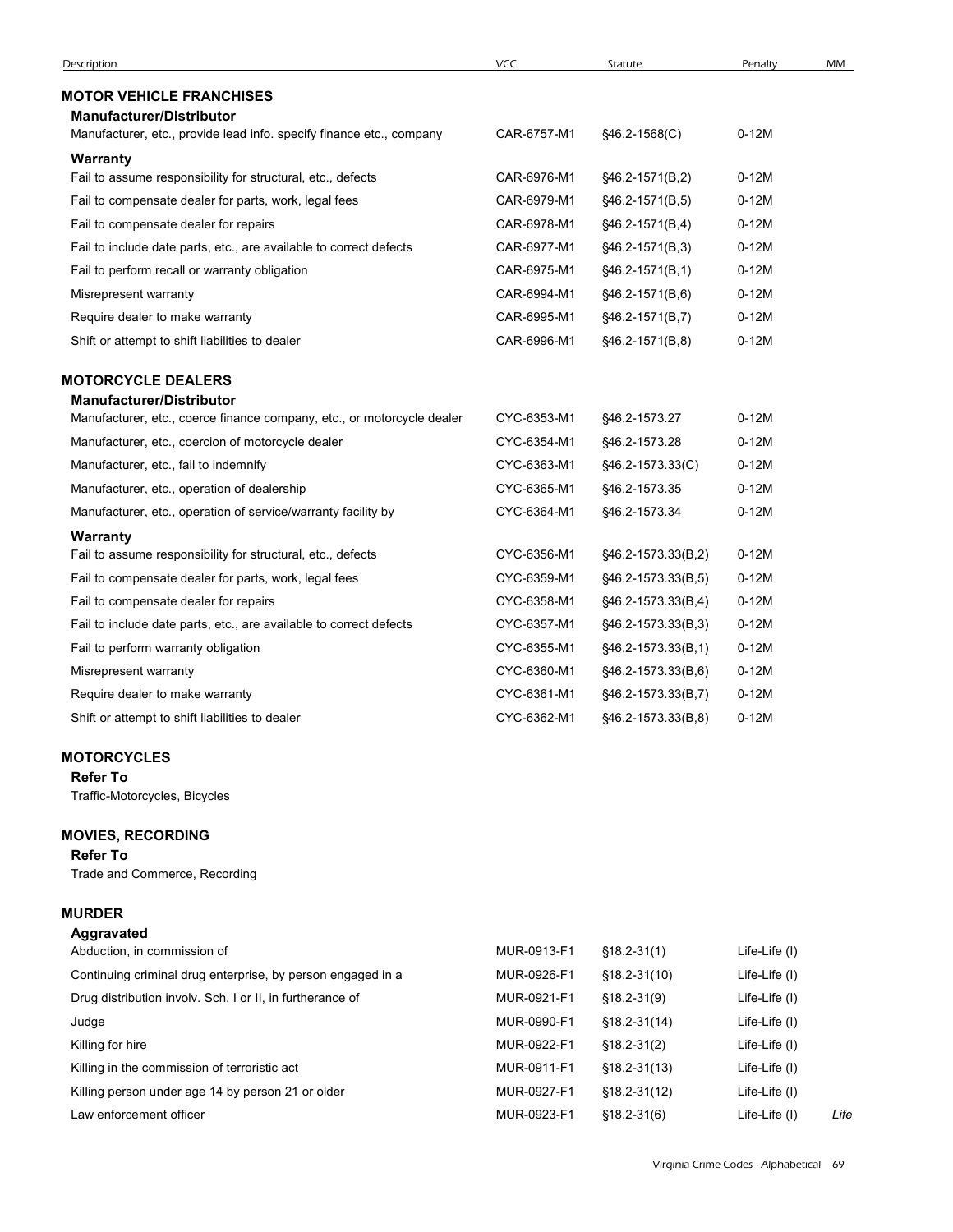| Description                                                                                | VCC                        | Statute                                | Penalty                    | MM |
|--------------------------------------------------------------------------------------------|----------------------------|----------------------------------------|----------------------------|----|
| <b>MURDER</b>                                                                              |                            |                                        |                            |    |
| Aggravated                                                                                 |                            |                                        |                            |    |
| More than one person                                                                       | MUR-0924-F1                | $$18.2 - 31(7)$                        | Life-Life (I)              |    |
| More than one person in a 3 year period                                                    | MUR-0961-F1                | $$18.2 - 31(8)$                        | Life-Life (I)              |    |
| Pregnant victim                                                                            | MUR-0920-F1                | $$18.2 - 31(11)$                       | Life-Life (I)              |    |
| Prisoner                                                                                   | MUR-0932-F1                | $$18.2 - 31(3)$                        | Life-Life (I)              |    |
| Rape, sodomy, object penetration or attempt, during                                        | MUR-0914-F1                | $$18.2 - 31(5)$                        | Life-Life (I)              |    |
| Robbery or attempted robbery, during                                                       | MUR-0933-F1                | $$18.2 - 31(4)$                        | Life-Life (I)              |    |
| Witness                                                                                    | MUR-0992-F1                | $$18.2 - 31(15)$                       | Life-Life (I)              |    |
| Aggravated - Accessory Before the Fact / Principal 2nd Deg.<br>Abduction, in commission of | MUR-0980-F2                | $$18.2 - 31(1)$                        | 20Y-Life (I)               |    |
| Continuing criminal drug enterprise, by person engaged in a                                | MUR-0908-F1                | $$18.2 - 31(10)$                       | Life-Life (I)              |    |
| Drug distribution involv. Sch. I or II, in furtherance of                                  | MUR-0981-F2                | $$18.2 - 31(9)$                        | 20Y-Life (I)               |    |
| Judge                                                                                      | MUR-0991-F2                | $$18.2 - 31(14)$                       | 20Y-Life (I)               |    |
| Killing for hire                                                                           | MUR-0909-F1                | $$18.2 - 31(2)$                        | Life-Life (I)              |    |
| Killing in the commission of terroristic act                                               | MUR-0910-F1                | $$18.2 - 31(13)$                       | Life-Life (I)              |    |
| Killing person under age 14 by person 21 or older                                          | MUR-0983-F2                | $$18.2-31(12)$                         | 20Y-Life (I)               |    |
| Law enforcement officer                                                                    | MUR-0984-F2                | $$18.2 - 31(6)$                        | 20Y-Life (I)               |    |
| More than one person                                                                       | MUR-0985-F2                | $$18.2 - 31(7)$                        | 20Y-Life (I)               |    |
| More than one person in a 3 year period                                                    | MUR-0986-F2                | $$18.2 - 31(8)$                        | $20Y$ -Life $(I)$          |    |
| Pregnant victim                                                                            | MUR-0987-F2                | $$18.2 - 31(11)$                       | $20Y$ -Life $(1)$          |    |
| Prisoner                                                                                   | MUR-0988-F2                | $$18.2 - 31(3)$                        | 20Y-Life (I)               |    |
| Rape, sodomy, object penetration or attempt, during                                        | MUR-0982-F2                | $$18.2 - 31(5)$                        | $20Y$ -Life $(I)$          |    |
| Robbery or attempted robbery, during                                                       | MUR-0989-F2                | $$18.2 - 31(4)$                        | 20Y-Life (I)               |    |
| Witness                                                                                    | MUR-0993-F2                | $$18.2 - 31(15)$                       | 20Y-Life (I)               |    |
| <b>Firearm Use During Murder</b><br>See Assault (§18.2-53.1)                               |                            |                                        |                            |    |
| <b>Manslaughter</b><br>Also see Traffic Operator's License                                 |                            |                                        |                            |    |
| Also see Traffic, Reckless Driving, Racing                                                 |                            |                                        |                            |    |
| Involuntary manslaughter                                                                   | MUR-0942-F5                | §18.2-36                               | 1Y-10Y                     |    |
| Involuntary manslaughter, under the influence - vehicular                                  | <b>MUR-0947-F5</b>         | $$18.2 - 36.1(A)$                      | 1Y-10Y                     |    |
| Involuntary manslaughter, under the influence - vehicular, aggravated                      | MUR-0948-F9                | $$18.2-36.1(B)$                        | 1Y-20Y (II)                | 1Y |
| Involuntary manslaughter, under the influence - watercraft                                 | MUR-0946-F5                | $$18.2 - 36.2(A)$                      | 1Y-10Y                     |    |
| Involuntary manslaughter, under the influence - watercraft, aggravated                     | MUR-0949-F9                | $$18.2 - 36.2(B)$                      | 1Y-20Y (II)                | 1Y |
| Voluntary manslaughter                                                                     | <b>MUR-0944-F5</b>         | §18.2-35                               | 1Y-10Y (II)                |    |
| <b>Non Aggravated Murder</b>                                                               |                            |                                        |                            |    |
| First degree                                                                               | MUR-0925-F2                | §18.2-32                               | $20Y$ -Life $(I)$          |    |
| Second degree                                                                              | MUR-0935-F9<br>MUR-0934-F9 | §18.2-32<br>§18.2-33                   | 5Y-40Y (I)                 |    |
| Felony<br>Fetus of another, kill with premeditation                                        | MUR-0937-F2                |                                        | 5Y-40Y (I)                 |    |
| Fetus of another, unlawfully and maliciously kill                                          | MUR-0938-F9                | $$18.2 - 32.2(A)$<br>$$18.2 - 32.2(B)$ | 20Y-Life (I)<br>5Y-40Y (I) |    |
| Pregnant victim, without premeditation                                                     | MUR-0936-F9                | §18.2-32.1                             | 10Y-40Y (I)                |    |
| <b>Resuscitate Order</b>                                                                   |                            |                                        |                            |    |
| See Health (§ 54.1-2989)                                                                   |                            |                                        |                            |    |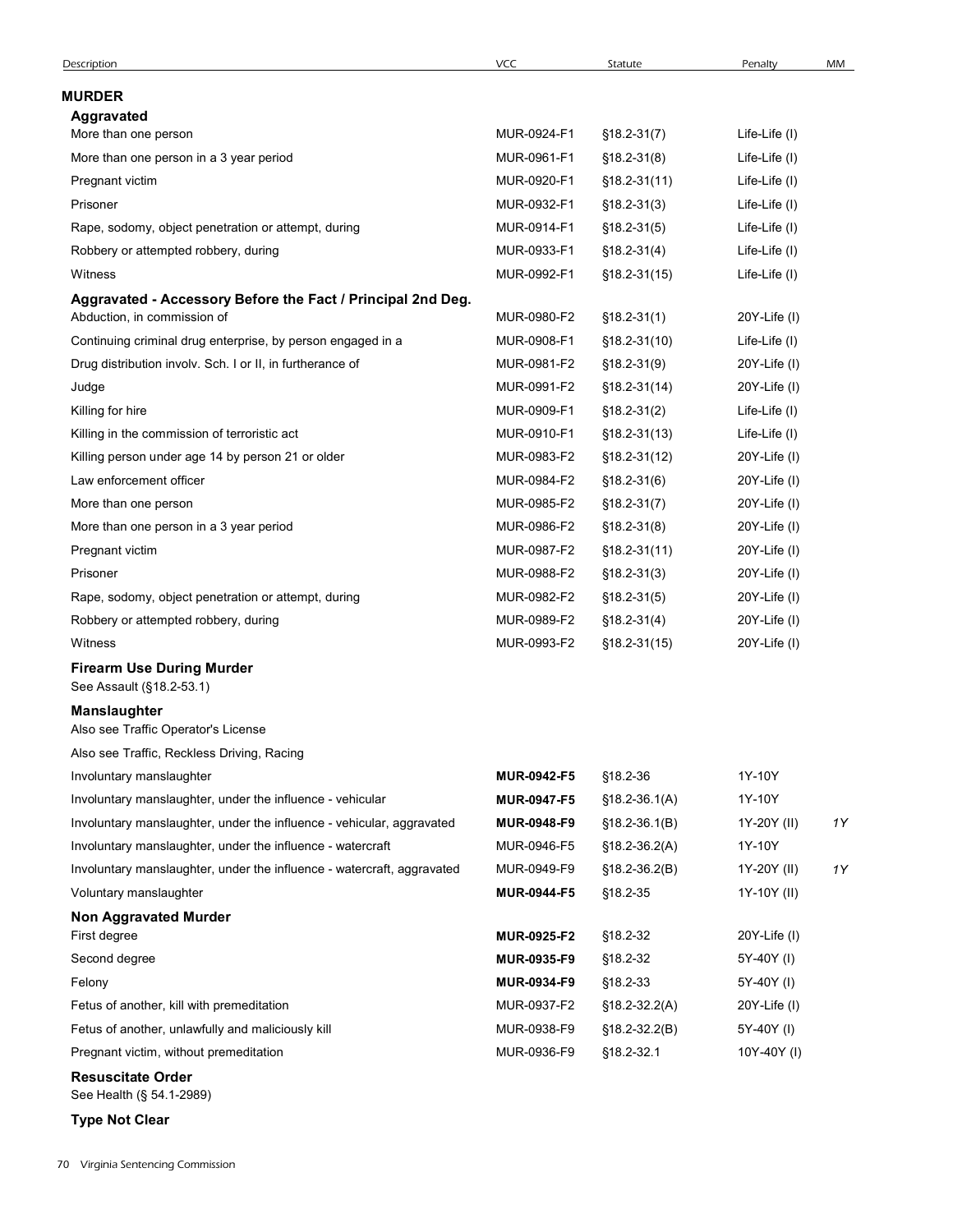|                                                                                                            | VCC         | Statute                | Penalty       | MM |
|------------------------------------------------------------------------------------------------------------|-------------|------------------------|---------------|----|
| <b>MURDER</b>                                                                                              |             |                        |               |    |
| <b>Type Not Clear</b>                                                                                      |             |                        |               |    |
| Aggravated Murder - Type not clear from record                                                             | MUR-0916-F1 |                        | Life-Life(I)  |    |
| Capital Murder (Prior to July 1, 2021) - Type not clear from record                                        | MUR-0915-F1 |                        | Life-Death(I) |    |
| Homicide or Murder - Type not clear from record                                                            | MUR-0951-F9 |                        |               |    |
| Manslaughter - Type not clear from record                                                                  | MUR-0952-F9 |                        |               |    |
| <b>MUSIC, RECORDING</b>                                                                                    |             |                        |               |    |
| <b>Refer To</b><br>Trade and Commerce, Recording                                                           |             |                        |               |    |
|                                                                                                            |             |                        |               |    |
| <b>NAME, UNLAWFUL NAME CHANGE</b>                                                                          |             |                        |               |    |
| <b>Also See</b><br>Miscellaneous Crimes (§18.2-504.1)                                                      |             |                        |               |    |
| Obstruction of Justice, Name, False Identity                                                               |             |                        |               |    |
|                                                                                                            |             |                        |               |    |
| <b>NARCOTICS</b>                                                                                           |             |                        |               |    |
| Note:<br>Marijuana convictions after legalization are under § 4.1 & MARIJUANA                              |             |                        |               |    |
| Use code for specific drug type or activity                                                                |             | §18.2-247              |               |    |
| Use code for specific drug type or activity                                                                |             | $$18.2 - 248(A)$       |               |    |
| <b>Attempt to Commit Felony Act</b><br>Use VCC code for actual crime & change "F" to "A" in code           |             | $$18.2-257(a)$         |               |    |
| <b>Attempt to Commit Misdemeanor Act</b><br>Attempt to commit narcotics misdemeanor act                    | NAR-3010-M2 | §18.2-257(b)           | $0-6M$        |    |
| <b>Cannabimimetic Agent</b><br>See Marijuana - Synthetic (Cannabimimetic Agent)                            |             |                        |               |    |
| <b>Commercial Vehicles Used to Distribute Drugs</b><br>See Traffic - Distribute Drugs                      |             |                        |               |    |
| <b>Common Nuisance</b><br>Common nuisance - own or maintain                                                | NAR-3011-M1 |                        | $0-12M$       |    |
| Common nuisance - own or maintain, subsequent offense                                                      | NAR-3055-F6 | §18.2-258<br>§18.2-258 | 1Y-5Y         |    |
| Fortified drug house - maintain or operate                                                                 | NAR-3056-F5 | §18.2-258.02           | 1Y-10Y        |    |
| <b>Conspiracy to Violate Drug Control Act</b><br>Use VCC code for actual crime & change "F" to "C" in code |             | §18.2-256              |               |    |
| <b>Counterfeit Controlled Substances</b><br>Use VCC for imitation controlled substance                     |             | §18.2-247              |               |    |
| Date Rape Drug<br>See Narcotics, Flunitrazepan                                                             |             |                        |               |    |
| See Narcotics, Gama-butyrolactone                                                                          |             |                        |               |    |
| Day Care Center<br>See Narcotics, School Property, etc.                                                    |             |                        |               |    |
| Designer Drugs / Analog<br>If not specifically listed, use VCC for Schedule of drug imitated               |             | §54.1-3456             |               |    |
| <b>Dextromethorphan (Drug for Coughs)</b><br>Dextromethorphan, distribute, etc., (unfinished drugs)        | NAR-3029-M1 | §18.2-265.21           | $0-12M$       |    |
|                                                                                                            |             |                        |               |    |
| <b>First Offender Statute</b><br>Also see Narcotics, Prescription Fraud                                    |             |                        |               |    |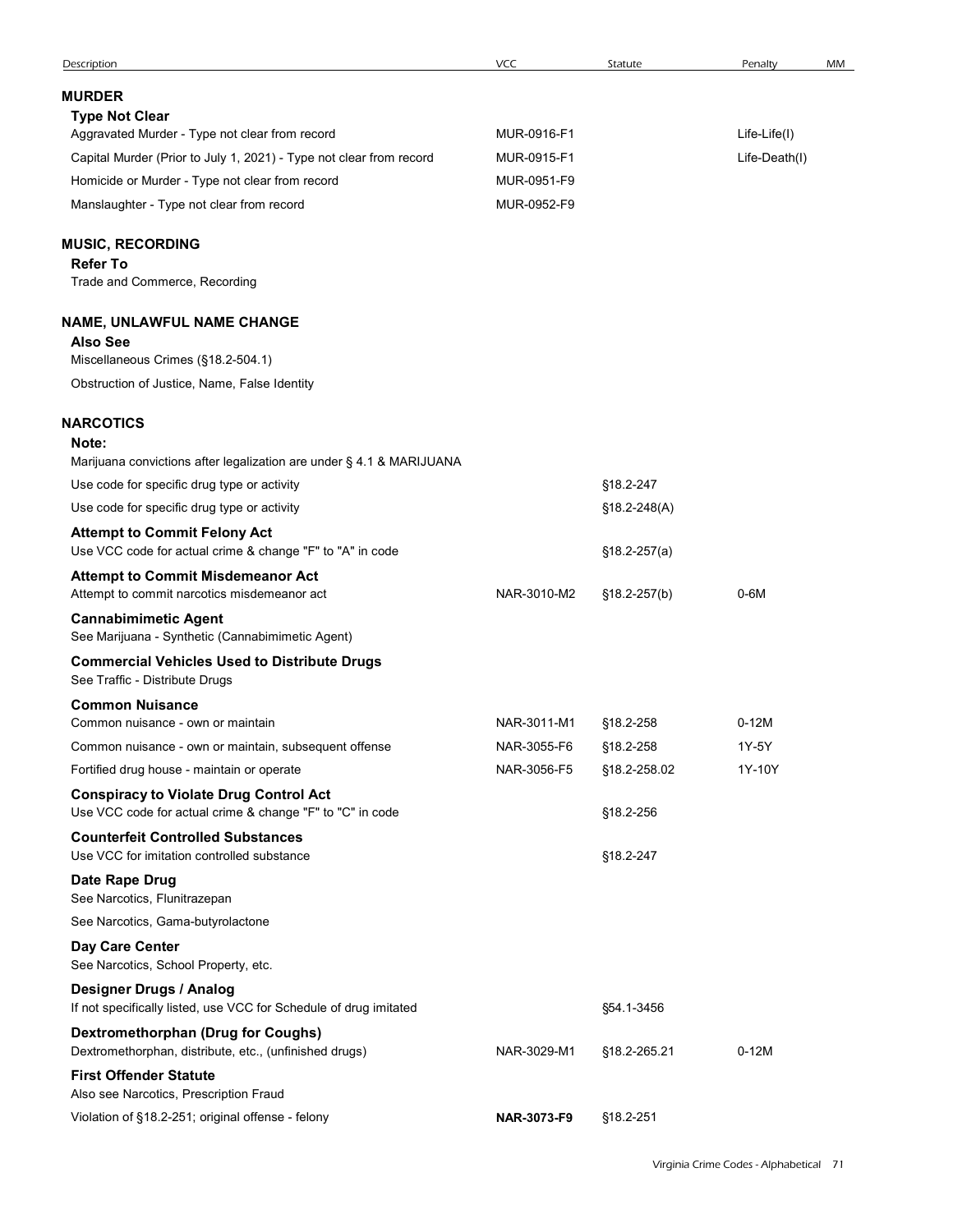| NARCOTICS<br><b>First Offender Statute</b><br>Violation of §18.2-251; original offense - misdemeanor<br>NAR-3074-M9<br>§18.2-251<br>Flunitrazepan<br>NAR-3050-F5<br>1Y-10Y<br>Possession<br>§18.2-251.2<br>Sale for accommodation<br>NAR-3051-F5<br>§18.2-251.2<br>1Y-10Y<br>5Y-40Y<br>Sell, distribute, possess w/intent to sell, etc.<br>NAR-3053-F9<br>§18.2-251.2<br>5Y-Life<br>Sell, distribute, possess w/intent to sell, etc., subsq.<br>NAR-3054-F9<br>§18.2-251.2<br>Gama-Butyrolactone/1,4-Butanediol<br>NAR-3095-F5<br>1Y-10Y<br>Possession<br>$$18.2-250(A,a)$<br>Sell, distribute, sell, possess w/intent to sell, etc.<br>5Y-20Y<br>NAR-3084-F3<br>§18.2-251.3<br><b>Imitation Controlled Substances</b><br>Advertise imitation controlled substance/drug<br>$0-12M$<br>NAR-3001-M1<br>§18.2-248.4<br>Sell, distribute, etc., imitation Flunitrazepan<br>NAR-3052-F6<br>§18.2-251.2<br>1Y-5Y<br>Sell, distribute, etc., imitation Schedule I/II drug<br>NAR-3061-F6<br>$$18.2 - 248$ (G)<br>1Y-5Y<br>1Y-5Y<br>Sell, distribute, etc., imitation Schedule III drug<br>NAR-3141-F6<br>§18.2-248(G)<br>Sell, distribute, etc., imitation Schedule IV drug<br>NAR-3143-F6<br>$$18.2 - 248$ (G)<br>1Y-5Y<br>Sell, distribute, etc., imitation Schedule V drug<br>NAR-3142-M1<br>§18.2-248(F)<br>$0-12M$<br>Sell, distribute, etc., imitation Schedule VI drug<br>NAR-3148-M1<br>$0-12M$<br>$$18.2 - 248(F)$<br><b>Inhale Drugs</b><br>NAR-3015-M2<br>$$18.2 - 264(B)$<br>$0-6M$<br>Inhale drugs, causing another to<br>Inhale drugs, glue, etc.<br>NAR-3014-M1<br>$0-12M$<br>$$18.2 - 264(A)$<br>Marijuana<br>Also see Marijuana; Dist. Based on Quantity<br>$$18.2 - 248(H)$<br>Manufacture - not for personal use<br>5Y-30Y<br>NAR-3004-F9<br>$$18.2 - 248.1(c)$<br>5Υ<br>NAR-3085-F9<br>5Y-Life<br>Sell, distribute, etc., marijuana 3rd or subsequent felony<br>$$18.2 - 248.1(d)$<br>Sell, distribute, etc., to inmate as accommodation<br>NAR-3034-F4<br>2Y-10Y<br>$$18.2 - 248.1(b)$<br>$0-12M$<br>Sell, distribute, PWI, as accommodation<br>NAR-3030-M1<br>$$18.2 - 248.1(a,3)$<br>Sell, distribute, PWI, one ounce or less<br>NAR-3031-M1<br>$0-12M$<br>$$18.2 - 248.1(a,1)$<br>Sell, distribute, PWI, over 1 ounce but not over 5 pounds<br>NAR-3032-F5<br>1Y-10Y<br>$$18.2 - 248.1(a,2)$<br>5Y-30Y<br>Sell, distribute, PWI, etc., - over 5 pounds<br>NAR-3033-F9<br>$$18.2 - 248.1(a, 3)$<br>Marijuana - Continuing Criminal Enterprise<br>Distribute etc., 100 kilograms, less than 250.0 kilograms marijuana mix<br>NAR-3119-F9<br>20Y-Life<br>20Y<br>$$18.2 - 248(H1, ii, 4)$<br>Distribute etc., 250.0 kilograms or more marijuana mixture<br>NAR-3124-F9<br>40, Life<br>§18.2-248(H2,ii,4)<br>40,Li<br>Marijuana - Distribution Based on Quantity<br>NAR-3114-F9<br>20Y-Life<br>Marijuana mixture, etc., distribute, etc., 100 kilograms or more<br>§18.2-248(H,4)<br>20Y*<br>* If court finds exception, mandatory minimum does not apply<br>§18.2-248(H,4)<br>Marijuana - Synthetic (Cannabimimetic Agent)<br>Except for possession, use VCCs for Schedule I/II drug<br>Possession of cannabimimetic agent<br>NAR-3163-M1<br>$$18.2-250(A,a)$<br>$0-12M$<br>Marijuana - Transport<br>Transport into Commonwealth - 5 lbs. or more marij.<br>NAR-3067-F9<br>3Y<br>§18.2-248.01<br>5Y-40Y<br>Transport into Commonwealth - 5 lbs. or more marij. - 2nd or subsq.<br>10Y<br>NAR-3086-F9<br>§18.2-248.01<br>5Y-40Y<br><b>Minors - Assist In Distribution</b><br>Sell <1 oz. of marijuana, minor assists in distribution<br>NAR-3126-F9<br>10Y-50Y<br>§18.2-255(A,ii)<br>2Y<br>Sell 1 oz. or more of marijuana, minor assists in distribution<br>NAR-3127-F9<br>§18.2-255(A,ii)<br>10Y-50Y<br>5Υ | Description | <b>VCC</b> | Statute | Penalty | MM |
|--------------------------------------------------------------------------------------------------------------------------------------------------------------------------------------------------------------------------------------------------------------------------------------------------------------------------------------------------------------------------------------------------------------------------------------------------------------------------------------------------------------------------------------------------------------------------------------------------------------------------------------------------------------------------------------------------------------------------------------------------------------------------------------------------------------------------------------------------------------------------------------------------------------------------------------------------------------------------------------------------------------------------------------------------------------------------------------------------------------------------------------------------------------------------------------------------------------------------------------------------------------------------------------------------------------------------------------------------------------------------------------------------------------------------------------------------------------------------------------------------------------------------------------------------------------------------------------------------------------------------------------------------------------------------------------------------------------------------------------------------------------------------------------------------------------------------------------------------------------------------------------------------------------------------------------------------------------------------------------------------------------------------------------------------------------------------------------------------------------------------------------------------------------------------------------------------------------------------------------------------------------------------------------------------------------------------------------------------------------------------------------------------------------------------------------------------------------------------------------------------------------------------------------------------------------------------------------------------------------------------------------------------------------------------------------------------------------------------------------------------------------------------------------------------------------------------------------------------------------------------------------------------------------------------------------------------------------------------------------------------------------------------------------------------------------------------------------------------------------------------------------------------------------------------------------------------------------------------------------------------------------------------------------------------------------------------------------------------------------------------------------------------------------------------------------------------------------------------------------------------------------------------------------------------------------------------------------------------------------------------------------------------------------------------------------------------------------------------|-------------|------------|---------|---------|----|
|                                                                                                                                                                                                                                                                                                                                                                                                                                                                                                                                                                                                                                                                                                                                                                                                                                                                                                                                                                                                                                                                                                                                                                                                                                                                                                                                                                                                                                                                                                                                                                                                                                                                                                                                                                                                                                                                                                                                                                                                                                                                                                                                                                                                                                                                                                                                                                                                                                                                                                                                                                                                                                                                                                                                                                                                                                                                                                                                                                                                                                                                                                                                                                                                                                                                                                                                                                                                                                                                                                                                                                                                                                                                                                                          |             |            |         |         |    |
|                                                                                                                                                                                                                                                                                                                                                                                                                                                                                                                                                                                                                                                                                                                                                                                                                                                                                                                                                                                                                                                                                                                                                                                                                                                                                                                                                                                                                                                                                                                                                                                                                                                                                                                                                                                                                                                                                                                                                                                                                                                                                                                                                                                                                                                                                                                                                                                                                                                                                                                                                                                                                                                                                                                                                                                                                                                                                                                                                                                                                                                                                                                                                                                                                                                                                                                                                                                                                                                                                                                                                                                                                                                                                                                          |             |            |         |         |    |
|                                                                                                                                                                                                                                                                                                                                                                                                                                                                                                                                                                                                                                                                                                                                                                                                                                                                                                                                                                                                                                                                                                                                                                                                                                                                                                                                                                                                                                                                                                                                                                                                                                                                                                                                                                                                                                                                                                                                                                                                                                                                                                                                                                                                                                                                                                                                                                                                                                                                                                                                                                                                                                                                                                                                                                                                                                                                                                                                                                                                                                                                                                                                                                                                                                                                                                                                                                                                                                                                                                                                                                                                                                                                                                                          |             |            |         |         |    |
|                                                                                                                                                                                                                                                                                                                                                                                                                                                                                                                                                                                                                                                                                                                                                                                                                                                                                                                                                                                                                                                                                                                                                                                                                                                                                                                                                                                                                                                                                                                                                                                                                                                                                                                                                                                                                                                                                                                                                                                                                                                                                                                                                                                                                                                                                                                                                                                                                                                                                                                                                                                                                                                                                                                                                                                                                                                                                                                                                                                                                                                                                                                                                                                                                                                                                                                                                                                                                                                                                                                                                                                                                                                                                                                          |             |            |         |         |    |
|                                                                                                                                                                                                                                                                                                                                                                                                                                                                                                                                                                                                                                                                                                                                                                                                                                                                                                                                                                                                                                                                                                                                                                                                                                                                                                                                                                                                                                                                                                                                                                                                                                                                                                                                                                                                                                                                                                                                                                                                                                                                                                                                                                                                                                                                                                                                                                                                                                                                                                                                                                                                                                                                                                                                                                                                                                                                                                                                                                                                                                                                                                                                                                                                                                                                                                                                                                                                                                                                                                                                                                                                                                                                                                                          |             |            |         |         |    |
|                                                                                                                                                                                                                                                                                                                                                                                                                                                                                                                                                                                                                                                                                                                                                                                                                                                                                                                                                                                                                                                                                                                                                                                                                                                                                                                                                                                                                                                                                                                                                                                                                                                                                                                                                                                                                                                                                                                                                                                                                                                                                                                                                                                                                                                                                                                                                                                                                                                                                                                                                                                                                                                                                                                                                                                                                                                                                                                                                                                                                                                                                                                                                                                                                                                                                                                                                                                                                                                                                                                                                                                                                                                                                                                          |             |            |         |         |    |
|                                                                                                                                                                                                                                                                                                                                                                                                                                                                                                                                                                                                                                                                                                                                                                                                                                                                                                                                                                                                                                                                                                                                                                                                                                                                                                                                                                                                                                                                                                                                                                                                                                                                                                                                                                                                                                                                                                                                                                                                                                                                                                                                                                                                                                                                                                                                                                                                                                                                                                                                                                                                                                                                                                                                                                                                                                                                                                                                                                                                                                                                                                                                                                                                                                                                                                                                                                                                                                                                                                                                                                                                                                                                                                                          |             |            |         |         |    |
|                                                                                                                                                                                                                                                                                                                                                                                                                                                                                                                                                                                                                                                                                                                                                                                                                                                                                                                                                                                                                                                                                                                                                                                                                                                                                                                                                                                                                                                                                                                                                                                                                                                                                                                                                                                                                                                                                                                                                                                                                                                                                                                                                                                                                                                                                                                                                                                                                                                                                                                                                                                                                                                                                                                                                                                                                                                                                                                                                                                                                                                                                                                                                                                                                                                                                                                                                                                                                                                                                                                                                                                                                                                                                                                          |             |            |         |         |    |
|                                                                                                                                                                                                                                                                                                                                                                                                                                                                                                                                                                                                                                                                                                                                                                                                                                                                                                                                                                                                                                                                                                                                                                                                                                                                                                                                                                                                                                                                                                                                                                                                                                                                                                                                                                                                                                                                                                                                                                                                                                                                                                                                                                                                                                                                                                                                                                                                                                                                                                                                                                                                                                                                                                                                                                                                                                                                                                                                                                                                                                                                                                                                                                                                                                                                                                                                                                                                                                                                                                                                                                                                                                                                                                                          |             |            |         |         |    |
|                                                                                                                                                                                                                                                                                                                                                                                                                                                                                                                                                                                                                                                                                                                                                                                                                                                                                                                                                                                                                                                                                                                                                                                                                                                                                                                                                                                                                                                                                                                                                                                                                                                                                                                                                                                                                                                                                                                                                                                                                                                                                                                                                                                                                                                                                                                                                                                                                                                                                                                                                                                                                                                                                                                                                                                                                                                                                                                                                                                                                                                                                                                                                                                                                                                                                                                                                                                                                                                                                                                                                                                                                                                                                                                          |             |            |         |         |    |
|                                                                                                                                                                                                                                                                                                                                                                                                                                                                                                                                                                                                                                                                                                                                                                                                                                                                                                                                                                                                                                                                                                                                                                                                                                                                                                                                                                                                                                                                                                                                                                                                                                                                                                                                                                                                                                                                                                                                                                                                                                                                                                                                                                                                                                                                                                                                                                                                                                                                                                                                                                                                                                                                                                                                                                                                                                                                                                                                                                                                                                                                                                                                                                                                                                                                                                                                                                                                                                                                                                                                                                                                                                                                                                                          |             |            |         |         |    |
|                                                                                                                                                                                                                                                                                                                                                                                                                                                                                                                                                                                                                                                                                                                                                                                                                                                                                                                                                                                                                                                                                                                                                                                                                                                                                                                                                                                                                                                                                                                                                                                                                                                                                                                                                                                                                                                                                                                                                                                                                                                                                                                                                                                                                                                                                                                                                                                                                                                                                                                                                                                                                                                                                                                                                                                                                                                                                                                                                                                                                                                                                                                                                                                                                                                                                                                                                                                                                                                                                                                                                                                                                                                                                                                          |             |            |         |         |    |
|                                                                                                                                                                                                                                                                                                                                                                                                                                                                                                                                                                                                                                                                                                                                                                                                                                                                                                                                                                                                                                                                                                                                                                                                                                                                                                                                                                                                                                                                                                                                                                                                                                                                                                                                                                                                                                                                                                                                                                                                                                                                                                                                                                                                                                                                                                                                                                                                                                                                                                                                                                                                                                                                                                                                                                                                                                                                                                                                                                                                                                                                                                                                                                                                                                                                                                                                                                                                                                                                                                                                                                                                                                                                                                                          |             |            |         |         |    |
|                                                                                                                                                                                                                                                                                                                                                                                                                                                                                                                                                                                                                                                                                                                                                                                                                                                                                                                                                                                                                                                                                                                                                                                                                                                                                                                                                                                                                                                                                                                                                                                                                                                                                                                                                                                                                                                                                                                                                                                                                                                                                                                                                                                                                                                                                                                                                                                                                                                                                                                                                                                                                                                                                                                                                                                                                                                                                                                                                                                                                                                                                                                                                                                                                                                                                                                                                                                                                                                                                                                                                                                                                                                                                                                          |             |            |         |         |    |
|                                                                                                                                                                                                                                                                                                                                                                                                                                                                                                                                                                                                                                                                                                                                                                                                                                                                                                                                                                                                                                                                                                                                                                                                                                                                                                                                                                                                                                                                                                                                                                                                                                                                                                                                                                                                                                                                                                                                                                                                                                                                                                                                                                                                                                                                                                                                                                                                                                                                                                                                                                                                                                                                                                                                                                                                                                                                                                                                                                                                                                                                                                                                                                                                                                                                                                                                                                                                                                                                                                                                                                                                                                                                                                                          |             |            |         |         |    |
|                                                                                                                                                                                                                                                                                                                                                                                                                                                                                                                                                                                                                                                                                                                                                                                                                                                                                                                                                                                                                                                                                                                                                                                                                                                                                                                                                                                                                                                                                                                                                                                                                                                                                                                                                                                                                                                                                                                                                                                                                                                                                                                                                                                                                                                                                                                                                                                                                                                                                                                                                                                                                                                                                                                                                                                                                                                                                                                                                                                                                                                                                                                                                                                                                                                                                                                                                                                                                                                                                                                                                                                                                                                                                                                          |             |            |         |         |    |
|                                                                                                                                                                                                                                                                                                                                                                                                                                                                                                                                                                                                                                                                                                                                                                                                                                                                                                                                                                                                                                                                                                                                                                                                                                                                                                                                                                                                                                                                                                                                                                                                                                                                                                                                                                                                                                                                                                                                                                                                                                                                                                                                                                                                                                                                                                                                                                                                                                                                                                                                                                                                                                                                                                                                                                                                                                                                                                                                                                                                                                                                                                                                                                                                                                                                                                                                                                                                                                                                                                                                                                                                                                                                                                                          |             |            |         |         |    |
|                                                                                                                                                                                                                                                                                                                                                                                                                                                                                                                                                                                                                                                                                                                                                                                                                                                                                                                                                                                                                                                                                                                                                                                                                                                                                                                                                                                                                                                                                                                                                                                                                                                                                                                                                                                                                                                                                                                                                                                                                                                                                                                                                                                                                                                                                                                                                                                                                                                                                                                                                                                                                                                                                                                                                                                                                                                                                                                                                                                                                                                                                                                                                                                                                                                                                                                                                                                                                                                                                                                                                                                                                                                                                                                          |             |            |         |         |    |
|                                                                                                                                                                                                                                                                                                                                                                                                                                                                                                                                                                                                                                                                                                                                                                                                                                                                                                                                                                                                                                                                                                                                                                                                                                                                                                                                                                                                                                                                                                                                                                                                                                                                                                                                                                                                                                                                                                                                                                                                                                                                                                                                                                                                                                                                                                                                                                                                                                                                                                                                                                                                                                                                                                                                                                                                                                                                                                                                                                                                                                                                                                                                                                                                                                                                                                                                                                                                                                                                                                                                                                                                                                                                                                                          |             |            |         |         |    |
|                                                                                                                                                                                                                                                                                                                                                                                                                                                                                                                                                                                                                                                                                                                                                                                                                                                                                                                                                                                                                                                                                                                                                                                                                                                                                                                                                                                                                                                                                                                                                                                                                                                                                                                                                                                                                                                                                                                                                                                                                                                                                                                                                                                                                                                                                                                                                                                                                                                                                                                                                                                                                                                                                                                                                                                                                                                                                                                                                                                                                                                                                                                                                                                                                                                                                                                                                                                                                                                                                                                                                                                                                                                                                                                          |             |            |         |         |    |
|                                                                                                                                                                                                                                                                                                                                                                                                                                                                                                                                                                                                                                                                                                                                                                                                                                                                                                                                                                                                                                                                                                                                                                                                                                                                                                                                                                                                                                                                                                                                                                                                                                                                                                                                                                                                                                                                                                                                                                                                                                                                                                                                                                                                                                                                                                                                                                                                                                                                                                                                                                                                                                                                                                                                                                                                                                                                                                                                                                                                                                                                                                                                                                                                                                                                                                                                                                                                                                                                                                                                                                                                                                                                                                                          |             |            |         |         |    |
|                                                                                                                                                                                                                                                                                                                                                                                                                                                                                                                                                                                                                                                                                                                                                                                                                                                                                                                                                                                                                                                                                                                                                                                                                                                                                                                                                                                                                                                                                                                                                                                                                                                                                                                                                                                                                                                                                                                                                                                                                                                                                                                                                                                                                                                                                                                                                                                                                                                                                                                                                                                                                                                                                                                                                                                                                                                                                                                                                                                                                                                                                                                                                                                                                                                                                                                                                                                                                                                                                                                                                                                                                                                                                                                          |             |            |         |         |    |
|                                                                                                                                                                                                                                                                                                                                                                                                                                                                                                                                                                                                                                                                                                                                                                                                                                                                                                                                                                                                                                                                                                                                                                                                                                                                                                                                                                                                                                                                                                                                                                                                                                                                                                                                                                                                                                                                                                                                                                                                                                                                                                                                                                                                                                                                                                                                                                                                                                                                                                                                                                                                                                                                                                                                                                                                                                                                                                                                                                                                                                                                                                                                                                                                                                                                                                                                                                                                                                                                                                                                                                                                                                                                                                                          |             |            |         |         |    |
|                                                                                                                                                                                                                                                                                                                                                                                                                                                                                                                                                                                                                                                                                                                                                                                                                                                                                                                                                                                                                                                                                                                                                                                                                                                                                                                                                                                                                                                                                                                                                                                                                                                                                                                                                                                                                                                                                                                                                                                                                                                                                                                                                                                                                                                                                                                                                                                                                                                                                                                                                                                                                                                                                                                                                                                                                                                                                                                                                                                                                                                                                                                                                                                                                                                                                                                                                                                                                                                                                                                                                                                                                                                                                                                          |             |            |         |         |    |
|                                                                                                                                                                                                                                                                                                                                                                                                                                                                                                                                                                                                                                                                                                                                                                                                                                                                                                                                                                                                                                                                                                                                                                                                                                                                                                                                                                                                                                                                                                                                                                                                                                                                                                                                                                                                                                                                                                                                                                                                                                                                                                                                                                                                                                                                                                                                                                                                                                                                                                                                                                                                                                                                                                                                                                                                                                                                                                                                                                                                                                                                                                                                                                                                                                                                                                                                                                                                                                                                                                                                                                                                                                                                                                                          |             |            |         |         |    |
|                                                                                                                                                                                                                                                                                                                                                                                                                                                                                                                                                                                                                                                                                                                                                                                                                                                                                                                                                                                                                                                                                                                                                                                                                                                                                                                                                                                                                                                                                                                                                                                                                                                                                                                                                                                                                                                                                                                                                                                                                                                                                                                                                                                                                                                                                                                                                                                                                                                                                                                                                                                                                                                                                                                                                                                                                                                                                                                                                                                                                                                                                                                                                                                                                                                                                                                                                                                                                                                                                                                                                                                                                                                                                                                          |             |            |         |         |    |
|                                                                                                                                                                                                                                                                                                                                                                                                                                                                                                                                                                                                                                                                                                                                                                                                                                                                                                                                                                                                                                                                                                                                                                                                                                                                                                                                                                                                                                                                                                                                                                                                                                                                                                                                                                                                                                                                                                                                                                                                                                                                                                                                                                                                                                                                                                                                                                                                                                                                                                                                                                                                                                                                                                                                                                                                                                                                                                                                                                                                                                                                                                                                                                                                                                                                                                                                                                                                                                                                                                                                                                                                                                                                                                                          |             |            |         |         |    |
|                                                                                                                                                                                                                                                                                                                                                                                                                                                                                                                                                                                                                                                                                                                                                                                                                                                                                                                                                                                                                                                                                                                                                                                                                                                                                                                                                                                                                                                                                                                                                                                                                                                                                                                                                                                                                                                                                                                                                                                                                                                                                                                                                                                                                                                                                                                                                                                                                                                                                                                                                                                                                                                                                                                                                                                                                                                                                                                                                                                                                                                                                                                                                                                                                                                                                                                                                                                                                                                                                                                                                                                                                                                                                                                          |             |            |         |         |    |
|                                                                                                                                                                                                                                                                                                                                                                                                                                                                                                                                                                                                                                                                                                                                                                                                                                                                                                                                                                                                                                                                                                                                                                                                                                                                                                                                                                                                                                                                                                                                                                                                                                                                                                                                                                                                                                                                                                                                                                                                                                                                                                                                                                                                                                                                                                                                                                                                                                                                                                                                                                                                                                                                                                                                                                                                                                                                                                                                                                                                                                                                                                                                                                                                                                                                                                                                                                                                                                                                                                                                                                                                                                                                                                                          |             |            |         |         |    |
|                                                                                                                                                                                                                                                                                                                                                                                                                                                                                                                                                                                                                                                                                                                                                                                                                                                                                                                                                                                                                                                                                                                                                                                                                                                                                                                                                                                                                                                                                                                                                                                                                                                                                                                                                                                                                                                                                                                                                                                                                                                                                                                                                                                                                                                                                                                                                                                                                                                                                                                                                                                                                                                                                                                                                                                                                                                                                                                                                                                                                                                                                                                                                                                                                                                                                                                                                                                                                                                                                                                                                                                                                                                                                                                          |             |            |         |         |    |
|                                                                                                                                                                                                                                                                                                                                                                                                                                                                                                                                                                                                                                                                                                                                                                                                                                                                                                                                                                                                                                                                                                                                                                                                                                                                                                                                                                                                                                                                                                                                                                                                                                                                                                                                                                                                                                                                                                                                                                                                                                                                                                                                                                                                                                                                                                                                                                                                                                                                                                                                                                                                                                                                                                                                                                                                                                                                                                                                                                                                                                                                                                                                                                                                                                                                                                                                                                                                                                                                                                                                                                                                                                                                                                                          |             |            |         |         |    |
|                                                                                                                                                                                                                                                                                                                                                                                                                                                                                                                                                                                                                                                                                                                                                                                                                                                                                                                                                                                                                                                                                                                                                                                                                                                                                                                                                                                                                                                                                                                                                                                                                                                                                                                                                                                                                                                                                                                                                                                                                                                                                                                                                                                                                                                                                                                                                                                                                                                                                                                                                                                                                                                                                                                                                                                                                                                                                                                                                                                                                                                                                                                                                                                                                                                                                                                                                                                                                                                                                                                                                                                                                                                                                                                          |             |            |         |         |    |
|                                                                                                                                                                                                                                                                                                                                                                                                                                                                                                                                                                                                                                                                                                                                                                                                                                                                                                                                                                                                                                                                                                                                                                                                                                                                                                                                                                                                                                                                                                                                                                                                                                                                                                                                                                                                                                                                                                                                                                                                                                                                                                                                                                                                                                                                                                                                                                                                                                                                                                                                                                                                                                                                                                                                                                                                                                                                                                                                                                                                                                                                                                                                                                                                                                                                                                                                                                                                                                                                                                                                                                                                                                                                                                                          |             |            |         |         |    |
|                                                                                                                                                                                                                                                                                                                                                                                                                                                                                                                                                                                                                                                                                                                                                                                                                                                                                                                                                                                                                                                                                                                                                                                                                                                                                                                                                                                                                                                                                                                                                                                                                                                                                                                                                                                                                                                                                                                                                                                                                                                                                                                                                                                                                                                                                                                                                                                                                                                                                                                                                                                                                                                                                                                                                                                                                                                                                                                                                                                                                                                                                                                                                                                                                                                                                                                                                                                                                                                                                                                                                                                                                                                                                                                          |             |            |         |         |    |
|                                                                                                                                                                                                                                                                                                                                                                                                                                                                                                                                                                                                                                                                                                                                                                                                                                                                                                                                                                                                                                                                                                                                                                                                                                                                                                                                                                                                                                                                                                                                                                                                                                                                                                                                                                                                                                                                                                                                                                                                                                                                                                                                                                                                                                                                                                                                                                                                                                                                                                                                                                                                                                                                                                                                                                                                                                                                                                                                                                                                                                                                                                                                                                                                                                                                                                                                                                                                                                                                                                                                                                                                                                                                                                                          |             |            |         |         |    |
|                                                                                                                                                                                                                                                                                                                                                                                                                                                                                                                                                                                                                                                                                                                                                                                                                                                                                                                                                                                                                                                                                                                                                                                                                                                                                                                                                                                                                                                                                                                                                                                                                                                                                                                                                                                                                                                                                                                                                                                                                                                                                                                                                                                                                                                                                                                                                                                                                                                                                                                                                                                                                                                                                                                                                                                                                                                                                                                                                                                                                                                                                                                                                                                                                                                                                                                                                                                                                                                                                                                                                                                                                                                                                                                          |             |            |         |         |    |
|                                                                                                                                                                                                                                                                                                                                                                                                                                                                                                                                                                                                                                                                                                                                                                                                                                                                                                                                                                                                                                                                                                                                                                                                                                                                                                                                                                                                                                                                                                                                                                                                                                                                                                                                                                                                                                                                                                                                                                                                                                                                                                                                                                                                                                                                                                                                                                                                                                                                                                                                                                                                                                                                                                                                                                                                                                                                                                                                                                                                                                                                                                                                                                                                                                                                                                                                                                                                                                                                                                                                                                                                                                                                                                                          |             |            |         |         |    |
|                                                                                                                                                                                                                                                                                                                                                                                                                                                                                                                                                                                                                                                                                                                                                                                                                                                                                                                                                                                                                                                                                                                                                                                                                                                                                                                                                                                                                                                                                                                                                                                                                                                                                                                                                                                                                                                                                                                                                                                                                                                                                                                                                                                                                                                                                                                                                                                                                                                                                                                                                                                                                                                                                                                                                                                                                                                                                                                                                                                                                                                                                                                                                                                                                                                                                                                                                                                                                                                                                                                                                                                                                                                                                                                          |             |            |         |         |    |
|                                                                                                                                                                                                                                                                                                                                                                                                                                                                                                                                                                                                                                                                                                                                                                                                                                                                                                                                                                                                                                                                                                                                                                                                                                                                                                                                                                                                                                                                                                                                                                                                                                                                                                                                                                                                                                                                                                                                                                                                                                                                                                                                                                                                                                                                                                                                                                                                                                                                                                                                                                                                                                                                                                                                                                                                                                                                                                                                                                                                                                                                                                                                                                                                                                                                                                                                                                                                                                                                                                                                                                                                                                                                                                                          |             |            |         |         |    |
| 1Y-5Y<br>Sell imitation controlled substance, minor assists in distribution<br>NAR-3130-F6   §18.2-255(B,ii)                                                                                                                                                                                                                                                                                                                                                                                                                                                                                                                                                                                                                                                                                                                                                                                                                                                                                                                                                                                                                                                                                                                                                                                                                                                                                                                                                                                                                                                                                                                                                                                                                                                                                                                                                                                                                                                                                                                                                                                                                                                                                                                                                                                                                                                                                                                                                                                                                                                                                                                                                                                                                                                                                                                                                                                                                                                                                                                                                                                                                                                                                                                                                                                                                                                                                                                                                                                                                                                                                                                                                                                                             |             |            |         |         |    |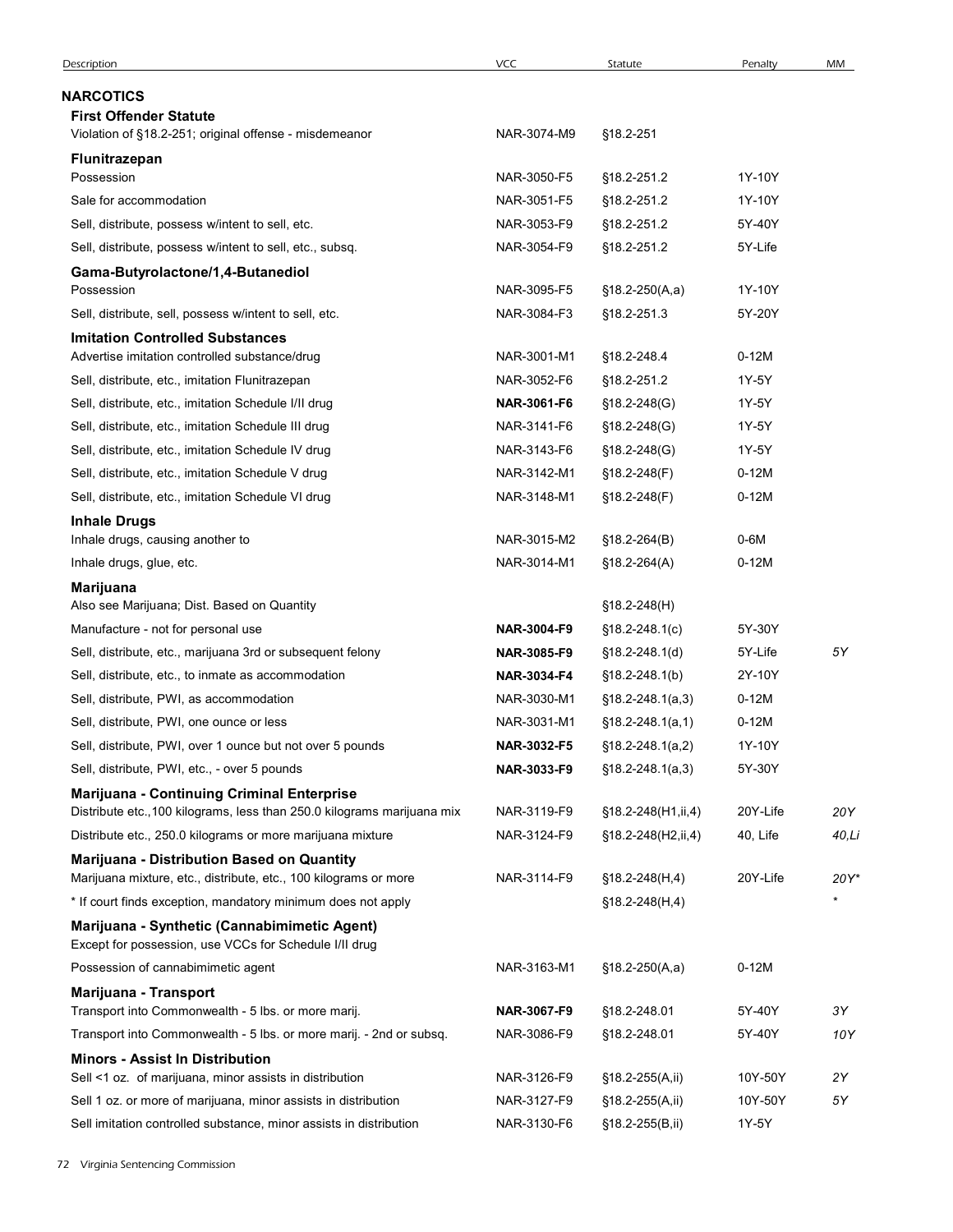| NARCOTICS<br><b>Minors - Assist In Distribution</b><br>NAR-3128-F9<br>5Υ<br>Sell Sch. I/II drug, minor assists in distribution<br>§18.2-255(A,ii)<br>10Y-50Y<br>NAR-3129-F9<br>Sell Schedule III or IV drug, minor assists in distribution<br>§18.2-255(A,ii)<br>10Y-50Y<br>Minors - Marijuana<br>Sell <1 oz. of marijuana to minor<br>NAR-3063-F9<br>2Y<br>§18.2-255(A,i)<br>10Y-50Y<br>Sell 1 oz. or more of marijuana to minor<br>NAR-3098-F9<br>5Υ<br>$$18.2-255(A,i)$<br>10Y-50Y<br>Minors - Methamphetamine<br>Child under age 15, present during manufacture, etc., of meth<br>NAR-3160-F9<br>10Y-40Y<br>§18.2-248.02(i)<br>Custodial child, age $\geq$ 15, present during manufacture, etc., of meth<br>NAR-3161-F9<br>10Y-40Y<br>§18.2-248.02(ii)<br>Minors - Other<br>Distribute imitation controlled substance to minor<br>1Y-5Y<br>NAR-3002-F6<br>§18.2-255(B,i)<br>Unlaw. sell minor pill with caffeine & ephedrine sulfate<br>NAR-3039-M1<br>$0-12M$<br>$$18.2 - 248.5(B)$<br>Minors - Schedule I/II<br>5Υ<br>Sell Sch. I/II drug to minor<br>NAR-3097-F9<br>$$18.2 - 255(A,i)$<br>10Y-50Y<br>Minors - Schedule III/IV<br>Sell Schedule III or IV drug to minor<br>10Y-50Y<br>NAR-3076-F9<br>§18.2-255(A,i)<br><b>Money - Continuing Criminal Enterprise</b><br>Gross \$100,000 to < \$250,000 within 12 month period<br>NAR-3090-F9<br>20Y-Life<br>20Y<br>$$18.2 - 248(H1, i)$<br>Gross \$250,000 or more within 12 month period<br>NAR-3092-F9<br>40, Life<br>§18.2-248(H2,i)<br>40,Li<br>Paraphernalia, Drug<br>Also see Paraphernalia, Controlled §54.1-3466<br>$0-12M$<br>Advertising drug paraphernalia<br>NAR-3008-M1<br>§18.2-265.5<br>$0-12M$<br>Distribute to minor - drug paraphernalia<br>NAR-3005-M1<br>$$18.2 - 265.3(C)$<br>1Y-5Y<br>Distribute-drug paraphernalia, at least 3 yrs. junior<br>NAR-3006-F6<br>$$18.2 - 265.3(B)$<br>Drug paraphernalia - sell, possess with intent to sell, etc.<br>$0-12M$<br>NAR-3013-M1<br>§18.2-265.3(A)<br>$0-12M$<br>Sell material which advertises paraphernalia to minor<br>NAR-3007-M1<br>§18.2-255.1<br><b>Precursors</b><br>Methamphetamine precursors, fail to report sales of ephedrine, etc.<br>NAR-3109-M1<br>$0-12M$<br>§18.2-265.18<br>Methamphetamine precursors, violate retail restrictions<br>NAR-3150-M1<br>$0-12M$<br>§18.2-265.7<br>Possess precursors w/intent to manufacture methamphetamine, etc.<br>NAR-3110-F6<br>1Y-5Y<br>$$18.2 - 248(J)$<br><b>Prescription Fraud</b><br>1Y-5Y<br>Assume title of doctor, pharmacist, etc., to obtain drugs<br>NAR-3081-F6<br>$$18.2 - 258.1(D)$<br>False/forged label on container of controlled drugs<br>1Y-5Y<br>NAR-3083-F6<br>$$18.2 - 258.1(F)$<br>Fictitious or revoked manufacture/distribution license<br>1Y-5Y<br>NAR-3080-F6<br>$$18.2 - 258.1(C)$<br>First offender - fulfillment of conditions of probation<br>NAR-3078-M1<br>$0-12M$<br>$$18.2 - 258.1(H)$<br>First offender - prescription fraud violation<br>1Y-5Y<br>NAR-3096-F6<br>$$18.2 - 258.1(H)$<br>Obtain by forgery, fraud<br>NAR-3016-F6<br>1Y-5Y<br>$$18.2 - 258.1(A)$<br>Patient's prescription record, falsify with intent to defraud<br>$0-12M$<br>NAR-3075-M1<br>§18.2-260.1<br>Practitioner furnishes false info. in records or prescription<br>NAR-3079-F6<br>1Y-5Y<br>$$18.2 - 258.1(B)$<br>NAR-3017-M1<br>$0-12M$<br>Prescribing, dispensing<br>§18.2-260<br>Prescription filled without valid written request<br>NAR-3018-M4<br>Fine<br>$$18.2 - 248(E)$ | Description                                                      | <b>VCC</b>  | Statute     | Penalty | MM |
|--------------------------------------------------------------------------------------------------------------------------------------------------------------------------------------------------------------------------------------------------------------------------------------------------------------------------------------------------------------------------------------------------------------------------------------------------------------------------------------------------------------------------------------------------------------------------------------------------------------------------------------------------------------------------------------------------------------------------------------------------------------------------------------------------------------------------------------------------------------------------------------------------------------------------------------------------------------------------------------------------------------------------------------------------------------------------------------------------------------------------------------------------------------------------------------------------------------------------------------------------------------------------------------------------------------------------------------------------------------------------------------------------------------------------------------------------------------------------------------------------------------------------------------------------------------------------------------------------------------------------------------------------------------------------------------------------------------------------------------------------------------------------------------------------------------------------------------------------------------------------------------------------------------------------------------------------------------------------------------------------------------------------------------------------------------------------------------------------------------------------------------------------------------------------------------------------------------------------------------------------------------------------------------------------------------------------------------------------------------------------------------------------------------------------------------------------------------------------------------------------------------------------------------------------------------------------------------------------------------------------------------------------------------------------------------------------------------------------------------------------------------------------------------------------------------------------------------------------------------------------------------------------------------------------------------------------------------------------------------------------------------------------------------------------------------------------------------------------------------------------------------------------------------------------------------------------------------------------------------------------------------------------------------------------------------------------------------------------------------------------------------------------------------------------------------------------------------------------|------------------------------------------------------------------|-------------|-------------|---------|----|
|                                                                                                                                                                                                                                                                                                                                                                                                                                                                                                                                                                                                                                                                                                                                                                                                                                                                                                                                                                                                                                                                                                                                                                                                                                                                                                                                                                                                                                                                                                                                                                                                                                                                                                                                                                                                                                                                                                                                                                                                                                                                                                                                                                                                                                                                                                                                                                                                                                                                                                                                                                                                                                                                                                                                                                                                                                                                                                                                                                                                                                                                                                                                                                                                                                                                                                                                                                                                                                                                          |                                                                  |             |             |         |    |
|                                                                                                                                                                                                                                                                                                                                                                                                                                                                                                                                                                                                                                                                                                                                                                                                                                                                                                                                                                                                                                                                                                                                                                                                                                                                                                                                                                                                                                                                                                                                                                                                                                                                                                                                                                                                                                                                                                                                                                                                                                                                                                                                                                                                                                                                                                                                                                                                                                                                                                                                                                                                                                                                                                                                                                                                                                                                                                                                                                                                                                                                                                                                                                                                                                                                                                                                                                                                                                                                          |                                                                  |             |             |         |    |
|                                                                                                                                                                                                                                                                                                                                                                                                                                                                                                                                                                                                                                                                                                                                                                                                                                                                                                                                                                                                                                                                                                                                                                                                                                                                                                                                                                                                                                                                                                                                                                                                                                                                                                                                                                                                                                                                                                                                                                                                                                                                                                                                                                                                                                                                                                                                                                                                                                                                                                                                                                                                                                                                                                                                                                                                                                                                                                                                                                                                                                                                                                                                                                                                                                                                                                                                                                                                                                                                          |                                                                  |             |             |         |    |
|                                                                                                                                                                                                                                                                                                                                                                                                                                                                                                                                                                                                                                                                                                                                                                                                                                                                                                                                                                                                                                                                                                                                                                                                                                                                                                                                                                                                                                                                                                                                                                                                                                                                                                                                                                                                                                                                                                                                                                                                                                                                                                                                                                                                                                                                                                                                                                                                                                                                                                                                                                                                                                                                                                                                                                                                                                                                                                                                                                                                                                                                                                                                                                                                                                                                                                                                                                                                                                                                          |                                                                  |             |             |         |    |
|                                                                                                                                                                                                                                                                                                                                                                                                                                                                                                                                                                                                                                                                                                                                                                                                                                                                                                                                                                                                                                                                                                                                                                                                                                                                                                                                                                                                                                                                                                                                                                                                                                                                                                                                                                                                                                                                                                                                                                                                                                                                                                                                                                                                                                                                                                                                                                                                                                                                                                                                                                                                                                                                                                                                                                                                                                                                                                                                                                                                                                                                                                                                                                                                                                                                                                                                                                                                                                                                          |                                                                  |             |             |         |    |
|                                                                                                                                                                                                                                                                                                                                                                                                                                                                                                                                                                                                                                                                                                                                                                                                                                                                                                                                                                                                                                                                                                                                                                                                                                                                                                                                                                                                                                                                                                                                                                                                                                                                                                                                                                                                                                                                                                                                                                                                                                                                                                                                                                                                                                                                                                                                                                                                                                                                                                                                                                                                                                                                                                                                                                                                                                                                                                                                                                                                                                                                                                                                                                                                                                                                                                                                                                                                                                                                          |                                                                  |             |             |         |    |
|                                                                                                                                                                                                                                                                                                                                                                                                                                                                                                                                                                                                                                                                                                                                                                                                                                                                                                                                                                                                                                                                                                                                                                                                                                                                                                                                                                                                                                                                                                                                                                                                                                                                                                                                                                                                                                                                                                                                                                                                                                                                                                                                                                                                                                                                                                                                                                                                                                                                                                                                                                                                                                                                                                                                                                                                                                                                                                                                                                                                                                                                                                                                                                                                                                                                                                                                                                                                                                                                          |                                                                  |             |             |         |    |
|                                                                                                                                                                                                                                                                                                                                                                                                                                                                                                                                                                                                                                                                                                                                                                                                                                                                                                                                                                                                                                                                                                                                                                                                                                                                                                                                                                                                                                                                                                                                                                                                                                                                                                                                                                                                                                                                                                                                                                                                                                                                                                                                                                                                                                                                                                                                                                                                                                                                                                                                                                                                                                                                                                                                                                                                                                                                                                                                                                                                                                                                                                                                                                                                                                                                                                                                                                                                                                                                          |                                                                  |             |             |         |    |
|                                                                                                                                                                                                                                                                                                                                                                                                                                                                                                                                                                                                                                                                                                                                                                                                                                                                                                                                                                                                                                                                                                                                                                                                                                                                                                                                                                                                                                                                                                                                                                                                                                                                                                                                                                                                                                                                                                                                                                                                                                                                                                                                                                                                                                                                                                                                                                                                                                                                                                                                                                                                                                                                                                                                                                                                                                                                                                                                                                                                                                                                                                                                                                                                                                                                                                                                                                                                                                                                          |                                                                  |             |             |         |    |
|                                                                                                                                                                                                                                                                                                                                                                                                                                                                                                                                                                                                                                                                                                                                                                                                                                                                                                                                                                                                                                                                                                                                                                                                                                                                                                                                                                                                                                                                                                                                                                                                                                                                                                                                                                                                                                                                                                                                                                                                                                                                                                                                                                                                                                                                                                                                                                                                                                                                                                                                                                                                                                                                                                                                                                                                                                                                                                                                                                                                                                                                                                                                                                                                                                                                                                                                                                                                                                                                          |                                                                  |             |             |         |    |
|                                                                                                                                                                                                                                                                                                                                                                                                                                                                                                                                                                                                                                                                                                                                                                                                                                                                                                                                                                                                                                                                                                                                                                                                                                                                                                                                                                                                                                                                                                                                                                                                                                                                                                                                                                                                                                                                                                                                                                                                                                                                                                                                                                                                                                                                                                                                                                                                                                                                                                                                                                                                                                                                                                                                                                                                                                                                                                                                                                                                                                                                                                                                                                                                                                                                                                                                                                                                                                                                          |                                                                  |             |             |         |    |
|                                                                                                                                                                                                                                                                                                                                                                                                                                                                                                                                                                                                                                                                                                                                                                                                                                                                                                                                                                                                                                                                                                                                                                                                                                                                                                                                                                                                                                                                                                                                                                                                                                                                                                                                                                                                                                                                                                                                                                                                                                                                                                                                                                                                                                                                                                                                                                                                                                                                                                                                                                                                                                                                                                                                                                                                                                                                                                                                                                                                                                                                                                                                                                                                                                                                                                                                                                                                                                                                          |                                                                  |             |             |         |    |
|                                                                                                                                                                                                                                                                                                                                                                                                                                                                                                                                                                                                                                                                                                                                                                                                                                                                                                                                                                                                                                                                                                                                                                                                                                                                                                                                                                                                                                                                                                                                                                                                                                                                                                                                                                                                                                                                                                                                                                                                                                                                                                                                                                                                                                                                                                                                                                                                                                                                                                                                                                                                                                                                                                                                                                                                                                                                                                                                                                                                                                                                                                                                                                                                                                                                                                                                                                                                                                                                          |                                                                  |             |             |         |    |
|                                                                                                                                                                                                                                                                                                                                                                                                                                                                                                                                                                                                                                                                                                                                                                                                                                                                                                                                                                                                                                                                                                                                                                                                                                                                                                                                                                                                                                                                                                                                                                                                                                                                                                                                                                                                                                                                                                                                                                                                                                                                                                                                                                                                                                                                                                                                                                                                                                                                                                                                                                                                                                                                                                                                                                                                                                                                                                                                                                                                                                                                                                                                                                                                                                                                                                                                                                                                                                                                          |                                                                  |             |             |         |    |
|                                                                                                                                                                                                                                                                                                                                                                                                                                                                                                                                                                                                                                                                                                                                                                                                                                                                                                                                                                                                                                                                                                                                                                                                                                                                                                                                                                                                                                                                                                                                                                                                                                                                                                                                                                                                                                                                                                                                                                                                                                                                                                                                                                                                                                                                                                                                                                                                                                                                                                                                                                                                                                                                                                                                                                                                                                                                                                                                                                                                                                                                                                                                                                                                                                                                                                                                                                                                                                                                          |                                                                  |             |             |         |    |
|                                                                                                                                                                                                                                                                                                                                                                                                                                                                                                                                                                                                                                                                                                                                                                                                                                                                                                                                                                                                                                                                                                                                                                                                                                                                                                                                                                                                                                                                                                                                                                                                                                                                                                                                                                                                                                                                                                                                                                                                                                                                                                                                                                                                                                                                                                                                                                                                                                                                                                                                                                                                                                                                                                                                                                                                                                                                                                                                                                                                                                                                                                                                                                                                                                                                                                                                                                                                                                                                          |                                                                  |             |             |         |    |
|                                                                                                                                                                                                                                                                                                                                                                                                                                                                                                                                                                                                                                                                                                                                                                                                                                                                                                                                                                                                                                                                                                                                                                                                                                                                                                                                                                                                                                                                                                                                                                                                                                                                                                                                                                                                                                                                                                                                                                                                                                                                                                                                                                                                                                                                                                                                                                                                                                                                                                                                                                                                                                                                                                                                                                                                                                                                                                                                                                                                                                                                                                                                                                                                                                                                                                                                                                                                                                                                          |                                                                  |             |             |         |    |
|                                                                                                                                                                                                                                                                                                                                                                                                                                                                                                                                                                                                                                                                                                                                                                                                                                                                                                                                                                                                                                                                                                                                                                                                                                                                                                                                                                                                                                                                                                                                                                                                                                                                                                                                                                                                                                                                                                                                                                                                                                                                                                                                                                                                                                                                                                                                                                                                                                                                                                                                                                                                                                                                                                                                                                                                                                                                                                                                                                                                                                                                                                                                                                                                                                                                                                                                                                                                                                                                          |                                                                  |             |             |         |    |
|                                                                                                                                                                                                                                                                                                                                                                                                                                                                                                                                                                                                                                                                                                                                                                                                                                                                                                                                                                                                                                                                                                                                                                                                                                                                                                                                                                                                                                                                                                                                                                                                                                                                                                                                                                                                                                                                                                                                                                                                                                                                                                                                                                                                                                                                                                                                                                                                                                                                                                                                                                                                                                                                                                                                                                                                                                                                                                                                                                                                                                                                                                                                                                                                                                                                                                                                                                                                                                                                          |                                                                  |             |             |         |    |
|                                                                                                                                                                                                                                                                                                                                                                                                                                                                                                                                                                                                                                                                                                                                                                                                                                                                                                                                                                                                                                                                                                                                                                                                                                                                                                                                                                                                                                                                                                                                                                                                                                                                                                                                                                                                                                                                                                                                                                                                                                                                                                                                                                                                                                                                                                                                                                                                                                                                                                                                                                                                                                                                                                                                                                                                                                                                                                                                                                                                                                                                                                                                                                                                                                                                                                                                                                                                                                                                          |                                                                  |             |             |         |    |
|                                                                                                                                                                                                                                                                                                                                                                                                                                                                                                                                                                                                                                                                                                                                                                                                                                                                                                                                                                                                                                                                                                                                                                                                                                                                                                                                                                                                                                                                                                                                                                                                                                                                                                                                                                                                                                                                                                                                                                                                                                                                                                                                                                                                                                                                                                                                                                                                                                                                                                                                                                                                                                                                                                                                                                                                                                                                                                                                                                                                                                                                                                                                                                                                                                                                                                                                                                                                                                                                          |                                                                  |             |             |         |    |
|                                                                                                                                                                                                                                                                                                                                                                                                                                                                                                                                                                                                                                                                                                                                                                                                                                                                                                                                                                                                                                                                                                                                                                                                                                                                                                                                                                                                                                                                                                                                                                                                                                                                                                                                                                                                                                                                                                                                                                                                                                                                                                                                                                                                                                                                                                                                                                                                                                                                                                                                                                                                                                                                                                                                                                                                                                                                                                                                                                                                                                                                                                                                                                                                                                                                                                                                                                                                                                                                          |                                                                  |             |             |         |    |
|                                                                                                                                                                                                                                                                                                                                                                                                                                                                                                                                                                                                                                                                                                                                                                                                                                                                                                                                                                                                                                                                                                                                                                                                                                                                                                                                                                                                                                                                                                                                                                                                                                                                                                                                                                                                                                                                                                                                                                                                                                                                                                                                                                                                                                                                                                                                                                                                                                                                                                                                                                                                                                                                                                                                                                                                                                                                                                                                                                                                                                                                                                                                                                                                                                                                                                                                                                                                                                                                          |                                                                  |             |             |         |    |
|                                                                                                                                                                                                                                                                                                                                                                                                                                                                                                                                                                                                                                                                                                                                                                                                                                                                                                                                                                                                                                                                                                                                                                                                                                                                                                                                                                                                                                                                                                                                                                                                                                                                                                                                                                                                                                                                                                                                                                                                                                                                                                                                                                                                                                                                                                                                                                                                                                                                                                                                                                                                                                                                                                                                                                                                                                                                                                                                                                                                                                                                                                                                                                                                                                                                                                                                                                                                                                                                          |                                                                  |             |             |         |    |
|                                                                                                                                                                                                                                                                                                                                                                                                                                                                                                                                                                                                                                                                                                                                                                                                                                                                                                                                                                                                                                                                                                                                                                                                                                                                                                                                                                                                                                                                                                                                                                                                                                                                                                                                                                                                                                                                                                                                                                                                                                                                                                                                                                                                                                                                                                                                                                                                                                                                                                                                                                                                                                                                                                                                                                                                                                                                                                                                                                                                                                                                                                                                                                                                                                                                                                                                                                                                                                                                          |                                                                  |             |             |         |    |
|                                                                                                                                                                                                                                                                                                                                                                                                                                                                                                                                                                                                                                                                                                                                                                                                                                                                                                                                                                                                                                                                                                                                                                                                                                                                                                                                                                                                                                                                                                                                                                                                                                                                                                                                                                                                                                                                                                                                                                                                                                                                                                                                                                                                                                                                                                                                                                                                                                                                                                                                                                                                                                                                                                                                                                                                                                                                                                                                                                                                                                                                                                                                                                                                                                                                                                                                                                                                                                                                          |                                                                  |             |             |         |    |
|                                                                                                                                                                                                                                                                                                                                                                                                                                                                                                                                                                                                                                                                                                                                                                                                                                                                                                                                                                                                                                                                                                                                                                                                                                                                                                                                                                                                                                                                                                                                                                                                                                                                                                                                                                                                                                                                                                                                                                                                                                                                                                                                                                                                                                                                                                                                                                                                                                                                                                                                                                                                                                                                                                                                                                                                                                                                                                                                                                                                                                                                                                                                                                                                                                                                                                                                                                                                                                                                          |                                                                  |             |             |         |    |
|                                                                                                                                                                                                                                                                                                                                                                                                                                                                                                                                                                                                                                                                                                                                                                                                                                                                                                                                                                                                                                                                                                                                                                                                                                                                                                                                                                                                                                                                                                                                                                                                                                                                                                                                                                                                                                                                                                                                                                                                                                                                                                                                                                                                                                                                                                                                                                                                                                                                                                                                                                                                                                                                                                                                                                                                                                                                                                                                                                                                                                                                                                                                                                                                                                                                                                                                                                                                                                                                          |                                                                  |             |             |         |    |
|                                                                                                                                                                                                                                                                                                                                                                                                                                                                                                                                                                                                                                                                                                                                                                                                                                                                                                                                                                                                                                                                                                                                                                                                                                                                                                                                                                                                                                                                                                                                                                                                                                                                                                                                                                                                                                                                                                                                                                                                                                                                                                                                                                                                                                                                                                                                                                                                                                                                                                                                                                                                                                                                                                                                                                                                                                                                                                                                                                                                                                                                                                                                                                                                                                                                                                                                                                                                                                                                          |                                                                  |             |             |         |    |
|                                                                                                                                                                                                                                                                                                                                                                                                                                                                                                                                                                                                                                                                                                                                                                                                                                                                                                                                                                                                                                                                                                                                                                                                                                                                                                                                                                                                                                                                                                                                                                                                                                                                                                                                                                                                                                                                                                                                                                                                                                                                                                                                                                                                                                                                                                                                                                                                                                                                                                                                                                                                                                                                                                                                                                                                                                                                                                                                                                                                                                                                                                                                                                                                                                                                                                                                                                                                                                                                          |                                                                  |             |             |         |    |
|                                                                                                                                                                                                                                                                                                                                                                                                                                                                                                                                                                                                                                                                                                                                                                                                                                                                                                                                                                                                                                                                                                                                                                                                                                                                                                                                                                                                                                                                                                                                                                                                                                                                                                                                                                                                                                                                                                                                                                                                                                                                                                                                                                                                                                                                                                                                                                                                                                                                                                                                                                                                                                                                                                                                                                                                                                                                                                                                                                                                                                                                                                                                                                                                                                                                                                                                                                                                                                                                          |                                                                  |             |             |         |    |
|                                                                                                                                                                                                                                                                                                                                                                                                                                                                                                                                                                                                                                                                                                                                                                                                                                                                                                                                                                                                                                                                                                                                                                                                                                                                                                                                                                                                                                                                                                                                                                                                                                                                                                                                                                                                                                                                                                                                                                                                                                                                                                                                                                                                                                                                                                                                                                                                                                                                                                                                                                                                                                                                                                                                                                                                                                                                                                                                                                                                                                                                                                                                                                                                                                                                                                                                                                                                                                                                          |                                                                  |             |             |         |    |
|                                                                                                                                                                                                                                                                                                                                                                                                                                                                                                                                                                                                                                                                                                                                                                                                                                                                                                                                                                                                                                                                                                                                                                                                                                                                                                                                                                                                                                                                                                                                                                                                                                                                                                                                                                                                                                                                                                                                                                                                                                                                                                                                                                                                                                                                                                                                                                                                                                                                                                                                                                                                                                                                                                                                                                                                                                                                                                                                                                                                                                                                                                                                                                                                                                                                                                                                                                                                                                                                          |                                                                  |             |             |         |    |
|                                                                                                                                                                                                                                                                                                                                                                                                                                                                                                                                                                                                                                                                                                                                                                                                                                                                                                                                                                                                                                                                                                                                                                                                                                                                                                                                                                                                                                                                                                                                                                                                                                                                                                                                                                                                                                                                                                                                                                                                                                                                                                                                                                                                                                                                                                                                                                                                                                                                                                                                                                                                                                                                                                                                                                                                                                                                                                                                                                                                                                                                                                                                                                                                                                                                                                                                                                                                                                                                          |                                                                  |             |             |         |    |
|                                                                                                                                                                                                                                                                                                                                                                                                                                                                                                                                                                                                                                                                                                                                                                                                                                                                                                                                                                                                                                                                                                                                                                                                                                                                                                                                                                                                                                                                                                                                                                                                                                                                                                                                                                                                                                                                                                                                                                                                                                                                                                                                                                                                                                                                                                                                                                                                                                                                                                                                                                                                                                                                                                                                                                                                                                                                                                                                                                                                                                                                                                                                                                                                                                                                                                                                                                                                                                                                          |                                                                  |             |             |         |    |
|                                                                                                                                                                                                                                                                                                                                                                                                                                                                                                                                                                                                                                                                                                                                                                                                                                                                                                                                                                                                                                                                                                                                                                                                                                                                                                                                                                                                                                                                                                                                                                                                                                                                                                                                                                                                                                                                                                                                                                                                                                                                                                                                                                                                                                                                                                                                                                                                                                                                                                                                                                                                                                                                                                                                                                                                                                                                                                                                                                                                                                                                                                                                                                                                                                                                                                                                                                                                                                                                          |                                                                  |             |             |         |    |
|                                                                                                                                                                                                                                                                                                                                                                                                                                                                                                                                                                                                                                                                                                                                                                                                                                                                                                                                                                                                                                                                                                                                                                                                                                                                                                                                                                                                                                                                                                                                                                                                                                                                                                                                                                                                                                                                                                                                                                                                                                                                                                                                                                                                                                                                                                                                                                                                                                                                                                                                                                                                                                                                                                                                                                                                                                                                                                                                                                                                                                                                                                                                                                                                                                                                                                                                                                                                                                                                          |                                                                  |             |             |         |    |
|                                                                                                                                                                                                                                                                                                                                                                                                                                                                                                                                                                                                                                                                                                                                                                                                                                                                                                                                                                                                                                                                                                                                                                                                                                                                                                                                                                                                                                                                                                                                                                                                                                                                                                                                                                                                                                                                                                                                                                                                                                                                                                                                                                                                                                                                                                                                                                                                                                                                                                                                                                                                                                                                                                                                                                                                                                                                                                                                                                                                                                                                                                                                                                                                                                                                                                                                                                                                                                                                          |                                                                  |             |             |         |    |
|                                                                                                                                                                                                                                                                                                                                                                                                                                                                                                                                                                                                                                                                                                                                                                                                                                                                                                                                                                                                                                                                                                                                                                                                                                                                                                                                                                                                                                                                                                                                                                                                                                                                                                                                                                                                                                                                                                                                                                                                                                                                                                                                                                                                                                                                                                                                                                                                                                                                                                                                                                                                                                                                                                                                                                                                                                                                                                                                                                                                                                                                                                                                                                                                                                                                                                                                                                                                                                                                          |                                                                  |             |             |         |    |
|                                                                                                                                                                                                                                                                                                                                                                                                                                                                                                                                                                                                                                                                                                                                                                                                                                                                                                                                                                                                                                                                                                                                                                                                                                                                                                                                                                                                                                                                                                                                                                                                                                                                                                                                                                                                                                                                                                                                                                                                                                                                                                                                                                                                                                                                                                                                                                                                                                                                                                                                                                                                                                                                                                                                                                                                                                                                                                                                                                                                                                                                                                                                                                                                                                                                                                                                                                                                                                                                          |                                                                  |             |             |         |    |
|                                                                                                                                                                                                                                                                                                                                                                                                                                                                                                                                                                                                                                                                                                                                                                                                                                                                                                                                                                                                                                                                                                                                                                                                                                                                                                                                                                                                                                                                                                                                                                                                                                                                                                                                                                                                                                                                                                                                                                                                                                                                                                                                                                                                                                                                                                                                                                                                                                                                                                                                                                                                                                                                                                                                                                                                                                                                                                                                                                                                                                                                                                                                                                                                                                                                                                                                                                                                                                                                          | Procuring prescription from pharmacy, licensed or not, assist in | NAR-3057-M1 | §18.2-258.2 | $0-12M$ |    |
| Procuring prescription from pharmacy, licensed or not, assist in subsq<br>NAR-3058-F6<br>1Y-5Y<br>§18.2-258.2                                                                                                                                                                                                                                                                                                                                                                                                                                                                                                                                                                                                                                                                                                                                                                                                                                                                                                                                                                                                                                                                                                                                                                                                                                                                                                                                                                                                                                                                                                                                                                                                                                                                                                                                                                                                                                                                                                                                                                                                                                                                                                                                                                                                                                                                                                                                                                                                                                                                                                                                                                                                                                                                                                                                                                                                                                                                                                                                                                                                                                                                                                                                                                                                                                                                                                                                                            |                                                                  |             |             |         |    |
| NAR-3082-F6<br>1Y-5Y<br>Utter false or forged prescription<br>$$18.2 - 258.1(E)$                                                                                                                                                                                                                                                                                                                                                                                                                                                                                                                                                                                                                                                                                                                                                                                                                                                                                                                                                                                                                                                                                                                                                                                                                                                                                                                                                                                                                                                                                                                                                                                                                                                                                                                                                                                                                                                                                                                                                                                                                                                                                                                                                                                                                                                                                                                                                                                                                                                                                                                                                                                                                                                                                                                                                                                                                                                                                                                                                                                                                                                                                                                                                                                                                                                                                                                                                                                         |                                                                  |             |             |         |    |
| <b>Schedule I or II Drugs - Accommodation</b><br>1Y-10Y<br>Sale as an accommodation                                                                                                                                                                                                                                                                                                                                                                                                                                                                                                                                                                                                                                                                                                                                                                                                                                                                                                                                                                                                                                                                                                                                                                                                                                                                                                                                                                                                                                                                                                                                                                                                                                                                                                                                                                                                                                                                                                                                                                                                                                                                                                                                                                                                                                                                                                                                                                                                                                                                                                                                                                                                                                                                                                                                                                                                                                                                                                                                                                                                                                                                                                                                                                                                                                                                                                                                                                                      |                                                                  |             |             |         |    |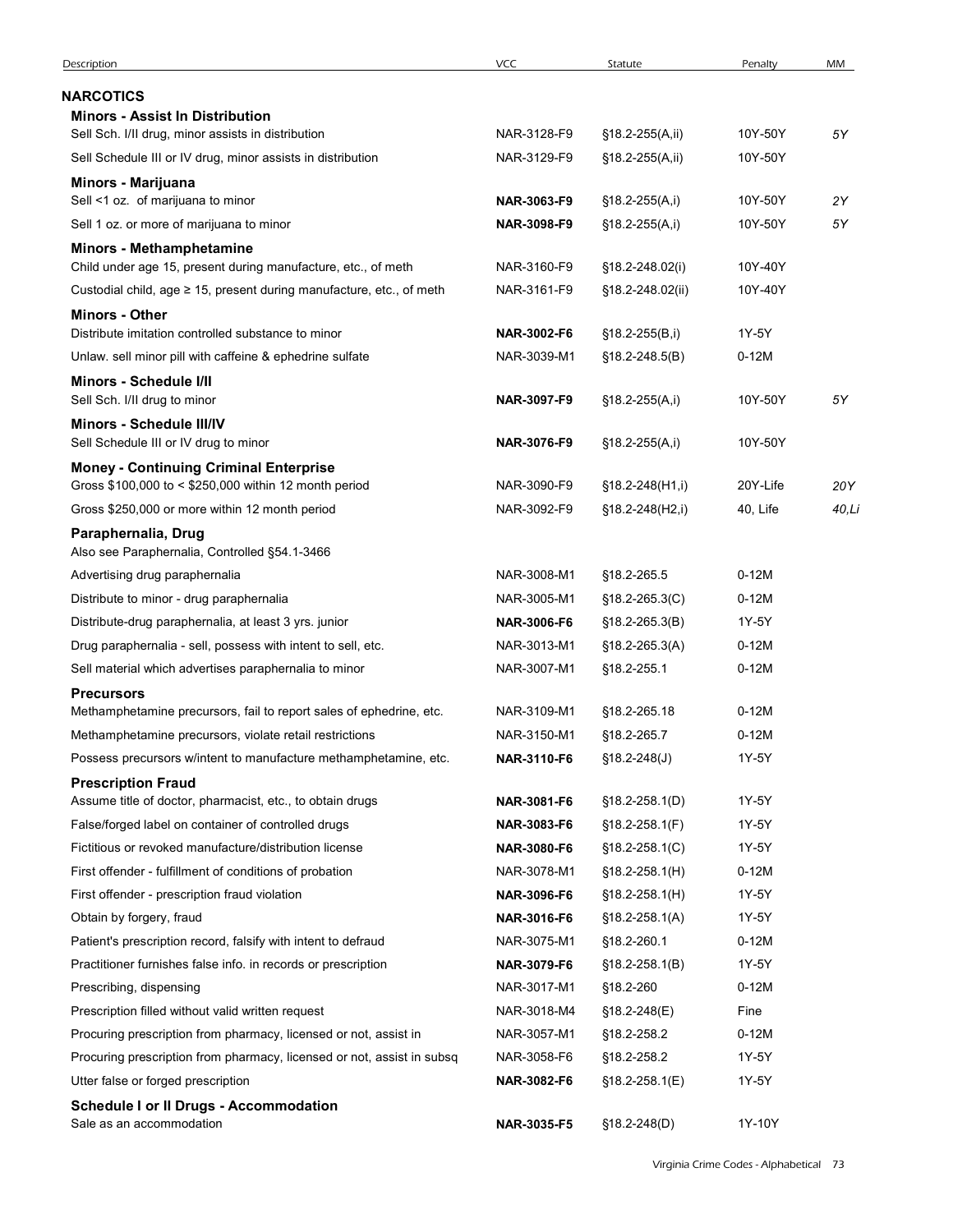| Description                                                                                                                 | <b>VCC</b>                 | Statute                                    | Penalty              | MM             |
|-----------------------------------------------------------------------------------------------------------------------------|----------------------------|--------------------------------------------|----------------------|----------------|
| NARCOTICS                                                                                                                   |                            |                                            |                      |                |
| <b>Schedule I or II Drugs - Continuing Criminal Enterprise</b>                                                              |                            |                                            |                      |                |
| Cocaine base, distribute etc. 2.5 kilograms less than 5.0 kilograms                                                         | NAR-3118-F9                | §18.2-248(H1,ii,3)                         | 20Y-Life             | 20Y            |
| Cocaine base, distribute etc. 5.0 kilograms or more                                                                         | NAR-3123-F9                | §18.2-248(H2,ii,3)                         | 40, Life             | 40,Li          |
| Cocaine mixture distribute etc. 5.0 kilograms less than 10.0 kilograms                                                      | NAR-3117-F9                | §18.2-248(H1,ii,2)                         | 20Y-Life             | 20Y            |
| Cocaine mixture, distribute etc. 10.0 kilograms or more                                                                     | NAR-3122-F9                | §18.2-248(H2,ii,2)                         | 40, Life             | 40,Li          |
| Heroin mixture, distribute etc. 1.0 kilograms less than 5.0 kilograms                                                       | NAR-3116-F9                | $$18.2 - 248(H1, ii, 1)$                   | 20Y-Life             | 20Y            |
| Heroin mixture, distribute etc. 5.0 kilograms or more<br>Methamphetamine, distribute etc. 100g < 250g / 200g < 1 kg mixture | NAR-3121-F9<br>NAR-3120-F9 | §18.2-248(H2,ii,1)<br>§18.2-248(H1,ii,5)   | 40, Life<br>20Y-Life | 40,Li<br>20Y   |
| Methamphetamine, distribute etc. 250g or more / 1kg or more mixture                                                         | NAR-3125-F9                | §18.2-248(H2,ii,5)                         | 40, Life             | 40,Li          |
| Type Not Clear - Distribute Schd. I/II or marijuana - quantity defined                                                      | NAR-3091-F9                | $$18.2 - 248(H1, ii)$                      | 20Y-Life             | 20Y            |
| Type Not Clear - Distribute Schd. I/II or marijuana - quantity defined                                                      | NAR-3093-F9                | §18.2-248(H2,ii)                           | 40, Life             | 40,Li          |
| <b>Schedule I or II Drugs - Distribution</b><br>Also see Distribution Based on Quantity (§ 18.2-248.03)                     |                            |                                            |                      |                |
| Distribution, provide, give etc., (to be resold by others) Schd. I/II                                                       | NAR-3042-F9                | $$18.2 - 248(C)$                           | 5Y-40Y               |                |
| Manufacture (making/producing drugs from raw base products), Schd I/II                                                      | NAR-3044-F9                | $$18.2 - 248(C)$                           | 5Y-40Y               |                |
| Possession w/intent to sell, distribute, etc., Schd. I/II                                                                   | NAR-3043-F9                | $$18.2 - 248(C)$                           | 5Y-40Y               |                |
| Sale, distribute, etc. (for profit) Schd. I/II                                                                              | NAR-3045-F9                | $$18.2 - 248(C)$                           | 5Y-40Y               |                |
| Type not clear from record - Sell, distribute, manufacture                                                                  | NAR-3036-F9                | $$18.2 - 248(C)$                           | 5Y-40Y               |                |
| Schedule I or II Drugs - Distribution, 2nd<br>Sell, poss. w/intent, distribute, etc. - second conviction                    | NAR-3038-F9                | $$18.2 - 248(C)$                           | 5Y-Life              | 3Y             |
| Schedule I or II Drugs - Distribution, 3rd & Subsequent<br>Sell, poss. w/intent, distribute, etc. - third or subsequent     | NAR-3087-F9                | $$18.2 - 248(C)$                           | 10Y-Life             | 10Y            |
| <b>Schedule I or II Drugs - Distribution, Quantity</b>                                                                      |                            |                                            |                      |                |
| Cocaine base, distribute, etc., 250g or more                                                                                | NAR-3146-F9                | $$18.2 - 248(C, 3)$                        | 5Y-Life              | $5Y^*$         |
| Cocaine base, distribute, etc., 2.5 kilograms or more                                                                       | NAR-3113-F9                | $$18.2 - 248(H, 3)$                        | 20Y-Life             | 20Y*           |
| Cocaine mixture, etc., distribute, etc., 500 g or more                                                                      | NAR-3145-F9                | $$18.2 - 248(C, 2)$                        | 5Y-Life              | $5Y^*$         |
| Cocaine mixture, etc., distribute, etc., 5.0 kilograms or more                                                              | NAR-3112-F9                | $$18.2 - 248(H,2)$                         | 20Y-Life             | 20Y*           |
| Heroin, distribute, etc., 100g or more<br>Heroin mixture, distribute, etc., 1.0 kilograms or more                           | NAR-3144-F9<br>NAR-3111-F9 | $$18.2 - 248(C, 1)$<br>$$18.2 - 248(H, 1)$ | 5Y-Life<br>20Y-Life  | $5Y^*$<br>20Y* |
| Methamphetamine, distribute, etc., 10g or more (20g mixture)                                                                | NAR-3147-F9                | $$18.2 - 248(C, 4)$                        | 5Y-Life              | $5Y^*$         |
| Methamphetamine, distribute, etc., 28g or more                                                                              | NAR-3149-F9                | §18.2-248.03                               | 5Y-40Y               | 3Y             |
| Methamphetamine, distribute, etc., 100g or more (200g mixture)                                                              | NAR-3115-F9                | $$18.2 - 248(H, 5)$                        | 20Y-Life             | 20Y*           |
| Methamphetamine, distribute, etc., 227g or more                                                                             | NAR-3151-F9                | §18.2-248.03                               | 5Y-Life              | 5Υ             |
| * If court finds exception, mandatory minimum does not apply                                                                |                            | §18.2-248(C,1 et al.)                      |                      |                |
| Schedule I or II Drugs - Manufacture Methamphetamine<br>Also see Narcotics, Minors                                          |                            |                                            |                      |                |
| Also see Narcotics, Precursors                                                                                              |                            |                                            |                      |                |
| Child present, see Narcotics, Minors - Methamphetamine                                                                      |                            |                                            |                      |                |
| Incapacitated/helpless person present during manufacture, etc. of meth                                                      | NAR-3162-F9                | §18.2-248.02(iii)                          | 10Y-40Y              |                |
| Manufacture methamphetamine                                                                                                 | NAR-3131-F9                | $$18.2 - 248(C1)$                          | 10Y-40Y              |                |
| Manufacture methamphetamine - 2nd conviction                                                                                | NAR-3132-F9                | $$18.2 - 248(C1)$                          | 10Y-Life             |                |
| Manufacture methamphetamine - 3rd or subsequent conviction                                                                  | NAR-3133-F9                | $$18.2 - 248(C1)$                          | 10Y-Life             | 3Y             |
| Possession, See Schedule I/II Drugs - Possession                                                                            |                            |                                            |                      |                |
| Sell, distribution, See Schedule I/II Drugs - Distribution                                                                  |                            |                                            |                      |                |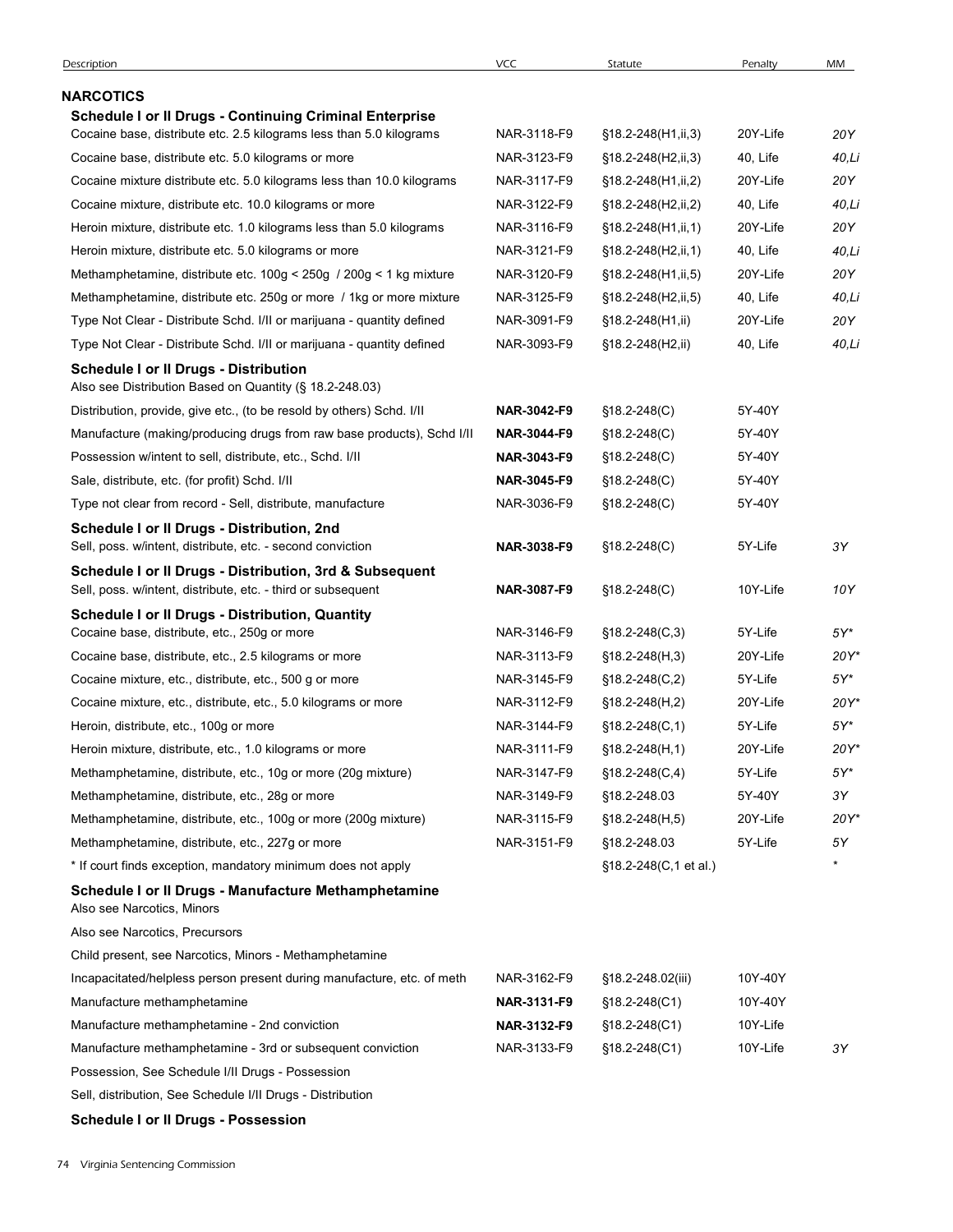|                                                                                                                    | <b>VCC</b>                 | Statute                         | Penalty         | MM  |
|--------------------------------------------------------------------------------------------------------------------|----------------------------|---------------------------------|-----------------|-----|
| <b>NARCOTICS</b>                                                                                                   |                            |                                 |                 |     |
| <b>Schedule I or II Drugs - Possession</b><br>Also see Narcotics, First Offender                                   |                            |                                 |                 |     |
| Possession Schedule I or II drug                                                                                   | NAR-3022-F5                | $$18.2-250(A,a)$                | 1Y-10Y          |     |
| <b>Schedule I or II Drugs - Transport</b>                                                                          |                            |                                 |                 |     |
| Transport into Commonwealth - 1 oz. or more of Cocaine                                                             | NAR-3065-F9                | §18.2-248.01                    | 5Y-40Y          | 3Υ  |
| Transport into Commonwealth - 1 oz. or more of Cocaine, 2nd/subsq.                                                 | NAR-3088-F9                | §18.2-248.01                    | 5Y-40Y          | 10Y |
| Transport into Commonwealth - 1 oz. or more other Sch. I/II                                                        | NAR-3066-F9                | §18.2-248.01                    | 5Y-40Y          | 3Υ  |
| Transport into Commonwealth - 1 oz. or more other Sch. I/II, 2nd/subsq.                                            | NAR-3089-F9                | §18.2-248.01                    | 5Y-40Y          | 10Y |
| <b>Schedule III Drugs</b>                                                                                          | NAR-3137-M1                |                                 | $0-12M$         |     |
| Accommodation distribution, etc. Schd. III drug (Not anabolic steroid)<br>Possess - Schedule III                   | NAR-3023-M1                | §18.2-248(E3)<br>§18.2-250(A,b) | $0-12M$         |     |
| Sell, distribute, etc., Schedule III drug (Not anabolic steroid)                                                   | NAR-3135-F5                | §18.2-248(E1)                   | 1Y-10Y          |     |
| <b>Schedule IV Drugs</b>                                                                                           |                            |                                 |                 |     |
| Accommodation distribution, etc., Schedule IV drug                                                                 | NAR-3138-M1                | §18.2-248(E3)                   | $0-12M$         |     |
| Possess - Schedule IV                                                                                              | NAR-3024-M2                | §18.2-250(A,b1)                 | 0-6M            |     |
| Sell, distribute, etc., Schedule IV drug                                                                           | NAR-3136-F6                | §18.2-248(E2)                   | 1Y-5Y           |     |
| <b>Schedule V Drugs</b>                                                                                            |                            |                                 |                 |     |
| Accommodation distribution, etc., Schedule V drug                                                                  | NAR-3140-M1                | §18.2-248(F)                    | $0-12M$         |     |
| Possess - Schedule V                                                                                               | NAR-3025-M3                | §18.2-250(A,b2)                 | Fine            |     |
| Sell, distribute, etc., Schedule V drug                                                                            | NAR-3139-M1                | §18.2-248(F)                    | $0-12M$         |     |
| <b>Schedule VI Drugs</b>                                                                                           |                            |                                 |                 |     |
| Accommodation distribution, etc., Schedule VI drug<br>Possess - Schedule VI                                        | NAR-3077-M1<br>NAR-3026-M4 | §18.2-248(F)                    | $0-12M$<br>Fine |     |
| Sell, distribute, etc., Schedule VI drug                                                                           | NAR-3059-M1                | §18.2-250(A,c)<br>§18.2-248(F)  | $0-12M$         |     |
|                                                                                                                    |                            |                                 |                 |     |
| School Property, Etc., Possession/Distribution On<br>Accommodation distribution, etc., of drugs on school property | NAR-3028-M1                | §18.2-255.2                     | $0-12M$         |     |
| Distribute, etc., controlled substance on school property                                                          | NAR-3027-F6                | §18.2-255.2                     | 1Y-5Y           |     |
| Distribute, etc., controlled substance on school property - 2nd/Subsq.                                             | NAR-3099-F6                | §18.2-255.2                     | 1Y-5Y           | 1Y  |
| <b>Steroids</b>                                                                                                    |                            |                                 |                 |     |
| Anabolic steroids - sell, distribute, etc.                                                                         | NAR-3041-F9                | $$18.2 - 248.5(A)$              | 1Y-10Y          | 6M  |
| <b>Testify, Refuse to</b>                                                                                          |                            |                                 |                 |     |
| Refusing to testify in drug case                                                                                   | NAR-3019-M2                | §18.2-262                       | $0-6M$          |     |
| <b>Testing / Screenings</b><br>See Drug and Alcohol Testing                                                        |                            |                                 |                 |     |
| <b>Type Not Clear</b>                                                                                              |                            |                                 |                 |     |
| Drug Crime - Type not clear from record                                                                            | NAR-3072-S9                |                                 |                 |     |
| Type Not Clear - Distribute Schd. I/II - quantity defined                                                          | NAR-3094-F9                | §18.2-248(H)                    | 20Y-Life        | 20Y |
| Unspec. Felony Sale, Manuf., Possess w/intent to sell                                                              | NAR-3070-F9                |                                 |                 |     |
| Unspecified Felony Drug Crime                                                                                      | NAR-3068-F9                |                                 |                 |     |
| <b>Unspecified Felony Possession</b>                                                                               | NAR-3069-F9<br>NAR-3071-M9 |                                 |                 |     |
| Unspecified Misdemeanor Drug Crime                                                                                 |                            |                                 |                 |     |

### NECROPHILIA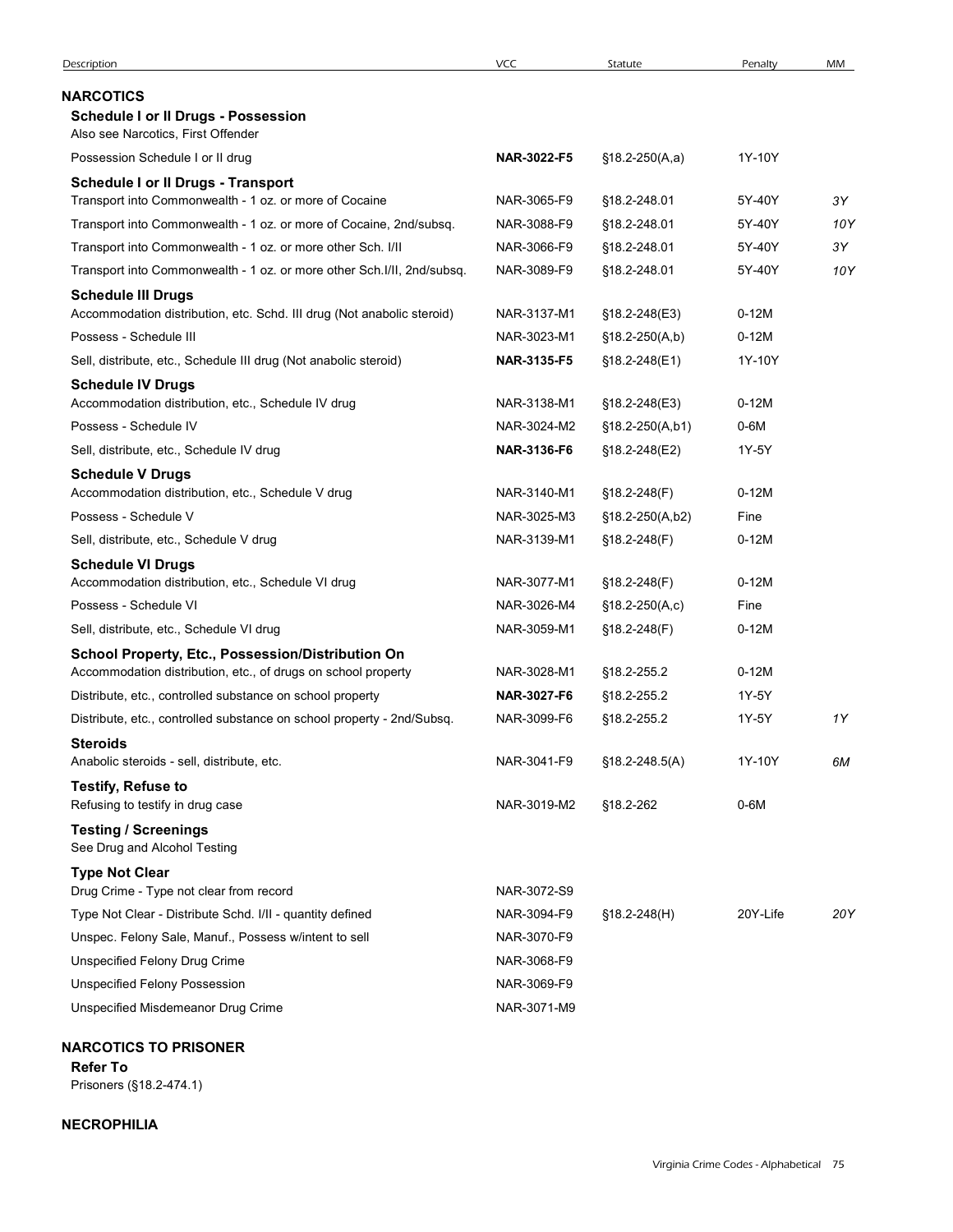| Reier To                                                                  |                            |                            |                  |  |
|---------------------------------------------------------------------------|----------------------------|----------------------------|------------------|--|
| Trespass - Dead Human Body                                                |                            |                            |                  |  |
| <b>NICOTINE LIQUID</b>                                                    |                            |                            |                  |  |
| <b>Refer To</b>                                                           |                            |                            |                  |  |
| <b>Trade and Commerce</b>                                                 |                            |                            |                  |  |
| <b>NOISE VIOLATION</b>                                                    |                            |                            |                  |  |
| <b>Refer To</b>                                                           |                            |                            |                  |  |
| Ordinance or Disorderly Conduct (Do not score civil § 15.2-980)           |                            |                            |                  |  |
| <b>NONSUPPORT, ADULTS</b>                                                 |                            |                            |                  |  |
| <b>Refer To</b>                                                           |                            |                            |                  |  |
| Desertion                                                                 |                            |                            |                  |  |
| <b>NONSUPPORT, CHILDREN</b>                                               |                            |                            |                  |  |
| <b>Refer To</b>                                                           |                            |                            |                  |  |
| Desertion (§20-61)                                                        |                            |                            |                  |  |
| <b>NOTARIES</b>                                                           |                            |                            |                  |  |
| Type<br>Conflict of interests, use VCC for official misconduct, § 47.1-24 |                            | §47.1-30                   |                  |  |
| Impersonate a notary                                                      | NOT-2830-F6                | §47.1-29                   | 1Y-5Y            |  |
| Misrepresent criminal record on application for notary                    | NOT-2799-M1                | §47.1-28(C)                | $0-12M$          |  |
| Official misconduct by notary                                             | NOT-2800-M3                | §47.1-24                   | Fine             |  |
| Willful misconduct by notary                                              | NOT-2831-M3                | §47.1-28(A)                | Fine             |  |
| Willful misconduct, induced by employer                                   | NOT-2832-M3                | $§47.1-28(B)$              | Fine             |  |
| Wrongful possession, use of electronic notary                             | NOT-2849-M1                | §47.1-29.1                 | $0-12M$          |  |
|                                                                           |                            |                            |                  |  |
| <b>OBSCENITY</b><br><b>Advertising</b>                                    |                            |                            |                  |  |
| Advertisement of obscene items (first offense)                            | OBS-3708-M1                | §18.2-376                  | $0-12M$          |  |
| Advertisement of obscene items (subsequent)                               | OBS-3709-F6                | §18.2-376                  | 1Y-5Y            |  |
| Obscene advertising, placards, bills, etc. (first offense)                | OBS-3722-M1                | §18.2-377                  | $0-12M$          |  |
| Obscene advertising, placards, bills, etc. (subsequent)                   | OBS-3723-F6                | §18.2-377                  | 1Y-5Y            |  |
| Coercing                                                                  |                            |                            |                  |  |
| Coercing acceptance of obscene publications (first offense)               | OBS-3710-M1                | §18.2-378                  | $0-12M$          |  |
| Coercing acceptance of obscene publication (subsequent)                   | OBS-3711-F6                | §18.2-378                  | 1Y-5Y            |  |
| Computer<br>Sell obscene pictures/performances by computer                |                            |                            |                  |  |
| Sell obscene pictures/performances by computer (subsequent)               | OBS-3738-M1<br>OBS-3739-F6 | §18.2-376.1<br>§18.2-376.1 | $0-12M$<br>1Y-5Y |  |
| <b>Drunkenness</b>                                                        |                            |                            |                  |  |
| Also see, Alcohol, Drinking                                               |                            |                            |                  |  |
| Drunk in public, intoxicated from any drug                                | OBS-3712-M4                | §18.2-388                  | Fine             |  |
| <b>Indecent Exposure</b>                                                  |                            |                            |                  |  |
| Indecent exposure                                                         | OBS-3713-M1                | §18.2-387                  | $0-12M$          |  |
| Third conviction, see §18.2-67.5:1                                        |                            |                            |                  |  |
| <b>Minors</b><br>Also see Labor (§40.1-100.2)                             |                            |                            |                  |  |
|                                                                           |                            |                            |                  |  |
|                                                                           |                            |                            |                  |  |

# NECROPHILIA

Refer To Trespass - Dead Human Body

| Conflict of interests, use VCC for official misconduct, § 47.1-24 |                                          | \$47.1-30     |  |
|-------------------------------------------------------------------|------------------------------------------|---------------|--|
| Impersonate a notary                                              | NOT-2830-F6                              | \$47.1-29     |  |
| Misrepresent criminal record on application for notary            | NOT-2799-M1                              | $$47.1-28(C)$ |  |
| Official misconduct by notary                                     | NOT-2800-M3                              | \$47.1-24     |  |
| Willful misconduct by notary                                      | NOT-2831-M3                              | $$47.1-28(A)$ |  |
| Willful misconduct, induced by employer                           | NOT-2832-M3                              | $$47.1-28(B)$ |  |
| Wrongful possession, use of electronic notary                     | NOT-2849-M1                              | \$47.1-29.1   |  |
| <b>OBSCENITY</b>                                                  |                                          |               |  |
| Advertising                                                       |                                          |               |  |
| Advertisement of obscene items (first offense)                    | OBS-3708-M1                              | \$18.2-376    |  |
| Advertisement of obscene items (subsequent)                       | OBS-3709-F6                              | \$18.2-376    |  |
| Obscope advortising placards bills ats (first offense)            | $\bigcap$ <sub>2722</sub> M <sub>1</sub> | 819227        |  |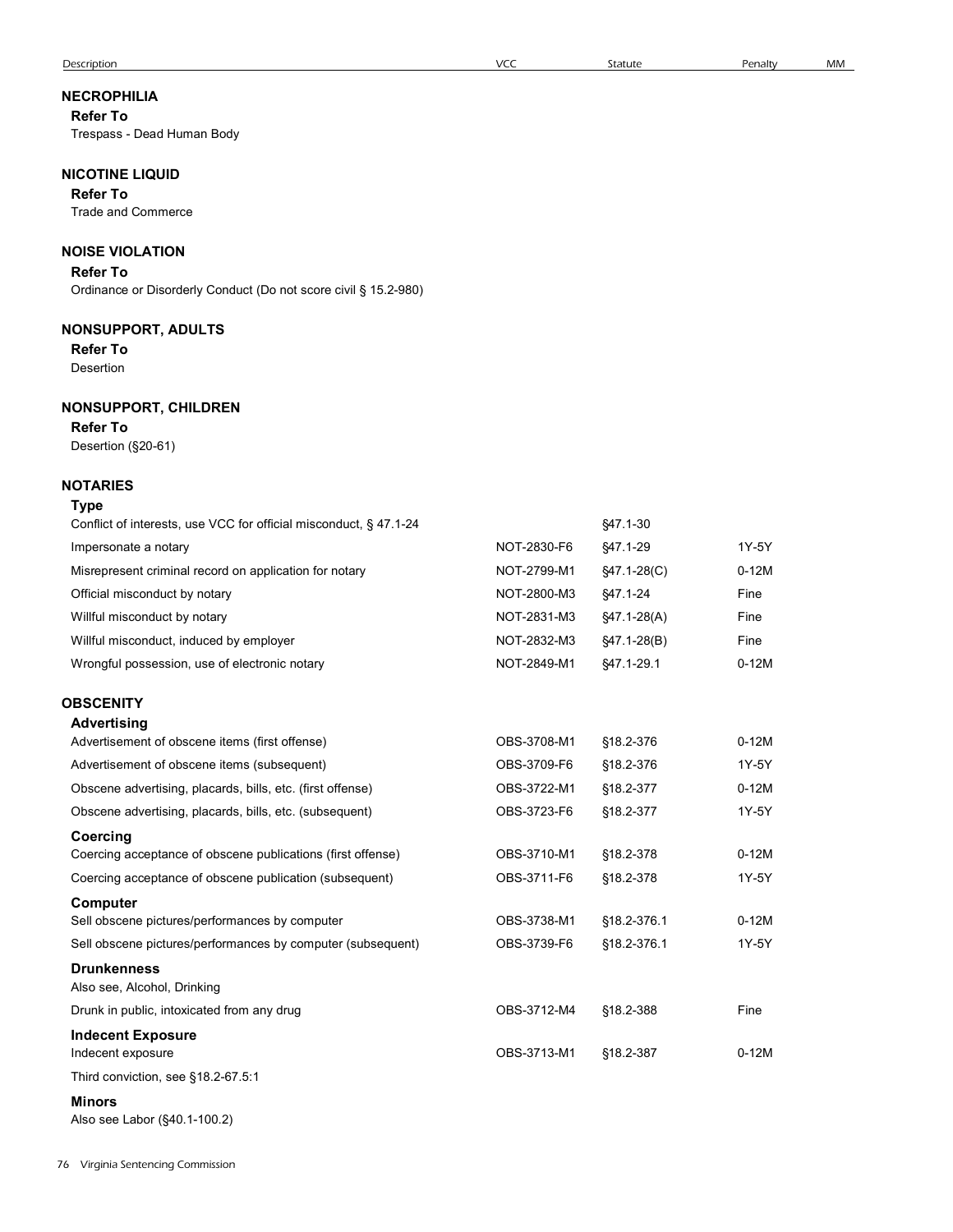| Description                                                                           | <b>VCC</b>                 | Statute              | Penalty             | MM |
|---------------------------------------------------------------------------------------|----------------------------|----------------------|---------------------|----|
| <b>OBSCENITY</b>                                                                      |                            |                      |                     |    |
| <b>Minors</b>                                                                         |                            |                      |                     |    |
| Admit to obscene show or exhibition                                                   | OBS-3714-M1                | $$18.2-391(B)$       | $0-12M$             |    |
| False rep. of guardian to secure matter for juvenile                                  | OBS-3715-M1                | $$18.2-391(D)$       | $0-12M$             |    |
| Falsely represent age to obtain obscene matter                                        | OBS-3716-M1                | $$18.2-391(C)$       | $0-12M$             |    |
| Knowingly sell, rent, loan, or display obscene items                                  | OBS-3718-M1                | $$18.2 - 391(A)$     | $0-12M$             |    |
| Permit minors in obscene performances (first offense)                                 | OBS-3719-M1                | §18.2-379            | $0-12M$             |    |
| Permit minors in obscene performances (subsequent)                                    | OBS-3720-F6<br>OBS-3705-F6 | §18.2-379            | 1Y-5Y (II)<br>1Y-5Y |    |
| Unlawful creation of videographic/still image of a minor<br><b>Performances</b>       |                            | §18.2-386.1          |                     |    |
| Obscene exhibitions and performances (first offense)                                  | OBS-3724-M1                | §18.2-375            | $0-12M$             |    |
| Obscene exhibitions and performances (subsequent)                                     | OBS-3725-F6                | §18.2-375            | 1Y-5Y               |    |
| Pictures, Etc.                                                                        |                            |                      |                     |    |
| Dissemination of videographic/still image with intent to harass, etc.                 | OBS-3688-M1                | §18.2-386.2          | $0-12M$             |    |
| Obscene movie previews                                                                | OBS-3726-M1                | §18.2-386            | $0-12M$             |    |
| Obscene photography, modeling, film producing                                         | OBS-3727-M3                | §18.2-382            | Fine                |    |
| Production or possession for sale (first offense)                                     | OBS-3728-M1                | §18.2-374            | $0-12M$             |    |
| Production or possession for sale (subsequent offense)                                | OBS-3729-F6                | §18.2-374            | 1Y-5Y               |    |
| Unlawful creation of videographic/still image of another                              | OBS-3733-M1                | §18.2-386.1          | $0-12M$             |    |
| Unlawful creation of videographic/still image of another, 3rd/subsq.                  | OBS-3704-F6                | §18.2-386.1          | 1Y-5Y               |    |
| Procurement<br>Receive money, etc., procuring < age 18 - manufacture obscene material | OBS-3694-F3                | §18.2-356(ii)        | 5Y-20Y(II)          |    |
| Receive money, etc., procuring person - manufacture obscene material                  | OBS-3696-F4                | §18.2-356(ii)        | 2Y-10Y(II)          |    |
| <b>Sexual Display</b>                                                                 |                            |                      |                     |    |
| Masturbation, actual or simulated in public                                           | OBS-3707-M1                | §18.2-387.1          | $0-12M$             |    |
| <b>Subsequent Offense</b>                                                             |                            |                      |                     |    |
| Subsequent pornography conviction under §§18.2-374 thru 18.2-379                      | OBS-3734-F6                | §18.2-381            | 1Y-5Y (II)          |    |
| <b>Telephone Calls-Obscene</b>                                                        |                            |                      |                     |    |
| See Telephone Crimes                                                                  |                            |                      |                     |    |
| Vehicle, Display Visible<br>See Traffic - Equipment Violations                        |                            |                      |                     |    |
|                                                                                       |                            |                      |                     |    |
| <b>OBSCENITY - CHILD GROOMING</b><br>Video                                            |                            |                      |                     |    |
| Display child porn or grooming video to child under age 13                            | OBS-3679-F6                | §18.2-374.4          | 1Y-5Y (II)          |    |
|                                                                                       |                            |                      |                     |    |
| <b>OBSCENITY - CHILD PORN</b><br><b>Also See</b>                                      |                            |                      |                     |    |
| Also see Labor, Minors                                                                |                            |                      |                     |    |
| Also see Obscenity, Child Grooming Video                                              |                            |                      |                     |    |
| Also see Obscenity, Minors                                                            |                            |                      |                     |    |
| Possession, Distribution, Reproduction                                                |                            |                      |                     |    |
| Possess child porn (first offense)                                                    | OBS-3731-F6                | $$18.2-374.1:1(A)$   | 1Y-5Y (II)          |    |
| Possess child porn (subsequent offense)                                               | OBS-3732-F5                | $$18.2 - 374.1:1(B)$ | 1Y-10Y (II)         |    |
| Reproduce, transmit, sell, etc., child porn                                           | OBS-3680-F9                | $$18.2-374.1:1(C,i)$ | 5Y-20Y (II)         |    |
| Reproduce, transmit, sell, etc., child porn, subsequent                               | OBS-3681-F9                | §18.2-374.1:1(C,i)   | 5Y-20Y (II)         | 5Υ |
| Solicitation of child porn to gain entry to group                                     | OBS-3677-F9                | §18.2-374.1:1(C,ii)  | 5Y-20Y (II)         |    |
| Solicitation of child porn to gain entry to group, subsequent                         |                            |                      |                     |    |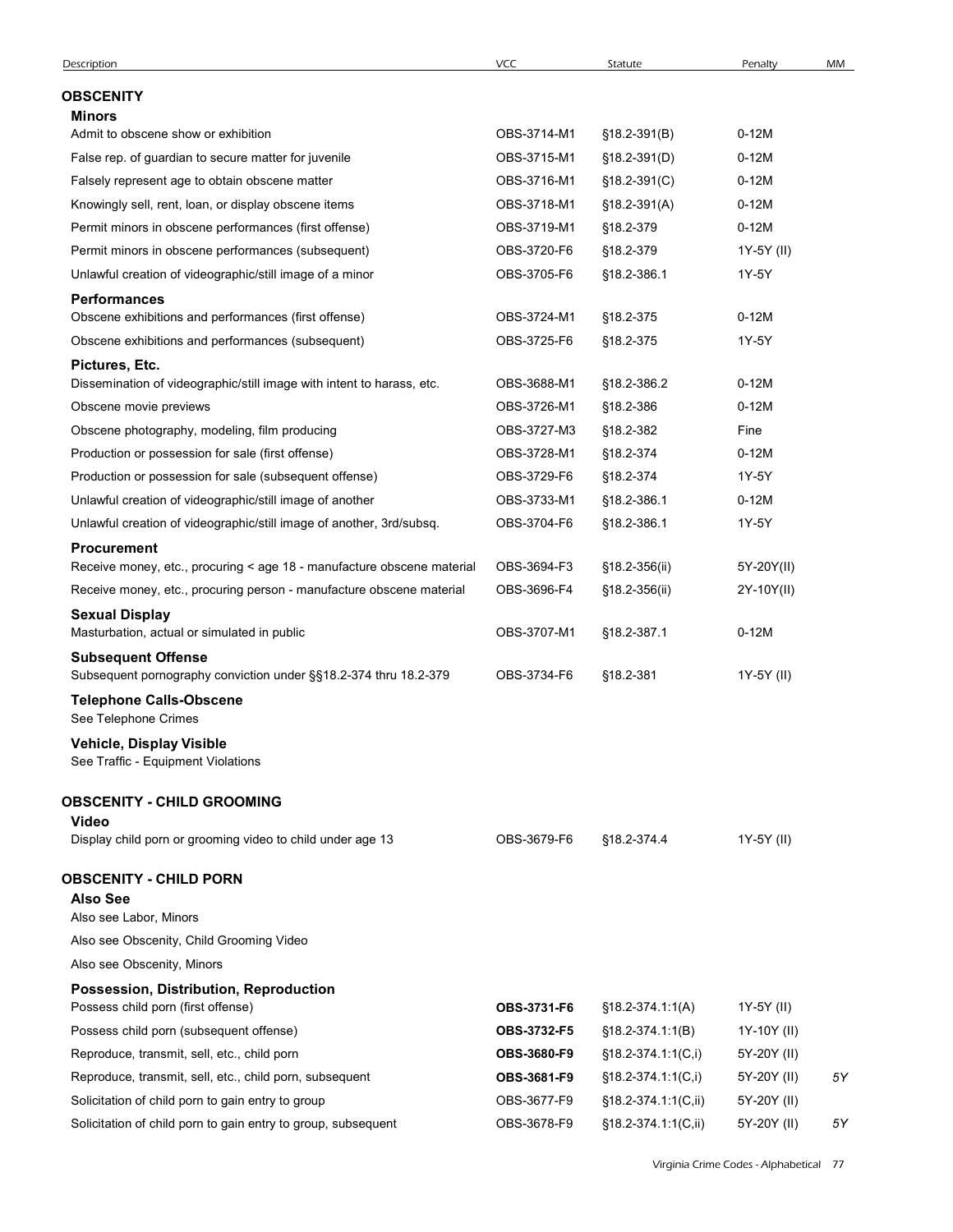| Description                                                                                            | <b>VCC</b>  | Statute                                    | Penalty                    | MM  |
|--------------------------------------------------------------------------------------------------------|-------------|--------------------------------------------|----------------------------|-----|
| <b>OBSCENITY - CHILD PORN</b>                                                                          |             |                                            |                            |     |
| <b>Procurement</b>                                                                                     |             |                                            |                            |     |
| Receive money, etc., procuring < age 18 - manufacture child porn                                       | OBS-3697-F3 | §18.2-356(ii)                              | 5Y-20Y(II)                 |     |
| Receive money, etc., procuring person - manufacture child porn                                         | OBS-3695-F4 | §18.2-356(ii)                              | 2Y-10Y(II)                 |     |
| Production, Publication, Sale, Financing                                                               | OBS-3741-F9 |                                            |                            |     |
| Entice minor to perform in porn, age <15<br>Entice minor to perform in porn, age <15, offender 7+ yrs. | OBS-3742-F9 | $$18.2-374.1(B,1)$<br>$$18.2 - 374.1(B,1)$ | 5Y-30Y (II)<br>5Y-30Y (II) | 5Υ  |
| Entice minor to perform in porn, age <15, offender 7+ yrs., 2nd/Subsq.                                 | OBS-3743-F9 | $$18.2-374.1(B,1)$                         | 15Y-40Y (I)                | 15Y |
| Entice minor to perform in porn, age 15+                                                               | OBS-3744-F9 | $$18.2-374.1(B,1)$                         | 1Y-20Y (II)                |     |
| Entice minor to perform in porn, age 15+, offender 7+ yrs.                                             | OBS-3745-F9 | $$18.2-374.1(B,1)$                         | 3Y-30Y (II)                | 3Υ  |
| Entice minor to perform in porn, age 15+, offender 7+ yrs., 2nd/Subsq.                                 | OBS-3746-F9 | $$18.2-374.1(B,1)$                         | 10Y-30Y (II)               | 10Y |
| Finance child porn, age < 15                                                                           | OBS-3682-F9 | $$18.2-374.1(B,4)$                         | 5Y-30Y (II)                |     |
| Finance child porn, age < 15, offender 7+ yrs.                                                         | OBS-3683-F9 | $$18.2-374.1(B,4)$                         | 5Y-30Y (II)                | 5Υ  |
| Finance child porn, age < 15, offender 7+ yrs., 2nd/Subsq.                                             | OBS-3684-F9 | $$18.2-374.1(B,4)$                         | 15Y-40Y (I)                | 15Y |
| Finance child porn, age 15+                                                                            | OBS-3685-F9 | $§18.2-374.1(B,4)$                         | 1Y-20Y (II)                |     |
| Finance child porn, age 15+, offender 7+ yrs.                                                          | OBS-3686-F9 | $$18.2-374.1(B,4)$                         | 3Y-30Y (II)                | 3Y  |
| Finance child porn, age 15+, offender 7+ yrs., 2nd/Subsq.                                              | OBS-3687-F9 | $$18.2-374.1(B,4)$                         | 10Y-30Y (II)               | 10Y |
| Produce, make child porn, age <15                                                                      | OBS-3747-F9 | $$18.2-374.1(B,2)$                         | 5Y-30Y (II)                |     |
| Produce, make child porn, age <15, offender 7+ yrs.                                                    | OBS-3748-F9 | $$18.2-374.1(B,2)$                         | 5Y-30Y (II)                | 5Υ  |
| Produce, make child porn, age <15, offender 7+ yrs., 2nd/Subsq.                                        | OBS-3749-F9 | $$18.2-374.1(B,2)$                         | 15Y-40Y (I)                | 15Y |
| Produce, make child porn, age 15+                                                                      | OBS-3750-F9 | $$18.2-374.1(B,2)$                         | 1Y-20Y (II)                |     |
| Produce, make child porn, age 15+, offender 7+ yrs.                                                    | OBS-3751-F9 | $$18.2-374.1(B,2)$                         | 3Y-30Y (II)                | 3Y  |
| Produce, make child porn, age 15+, offender 7+ yrs., 2nd/Subsq.                                        | OBS-3752-F9 | $§18.2-374.1(B,2)$                         | 10Y-30Y (II)               | 10Y |
| Take part, film child porn, age < 15                                                                   | OBS-3753-F9 | $$18.2-374.1(B,3)$                         | 5Y-30Y (II)                |     |
| Take part, film child porn, age < 15, offender 7+ yrs.                                                 | OBS-3754-F9 | $$18.2-374.1(B,3)$                         | 5Y-30Y (II)                | 5Υ  |
| Take part, film child porn, age < 15, offender 7+ yrs., 2nd/Subsq.                                     | OBS-3755-F9 | $$18.2-374.1(B,3)$                         | 15Y-40Y (I)                | 15Y |
| Take part, film child porn, age 15+                                                                    | OBS-3756-F9 | $§18.2-374.1(B,3)$                         | 1Y-20Y (II)                |     |
| Take part, film child porn, age 15+, offender 7+ yrs.                                                  | OBS-3757-F9 | $$18.2-374.1(B,3)$                         | 3Y-30Y (II)                | 3Y  |
| Take part, film child porn, age 15+, offender 7+ yrs., 2nd/Subsq.                                      | OBS-3760-F9 | $§18.2-374.1(B,3)$                         | 10Y-30Y (II)               | 10Y |
| Use appropriate VCC for child less than age 15                                                         |             | $$18.2 - 374.1(C1)$                        |                            |     |
| Use appropriate VCC for child age 15 or more                                                           |             | §18.2-374.1(C2)                            |                            |     |
| Website<br>Operate website; access to sexually explicit material for payment                           | OBS-3740-F4 | $$18.2 - 374.1:1(D)$                       | 2Y-10Y (II)                |     |
| <b>OBSCENITY - CHILD SOLICITATION</b>                                                                  |             |                                            |                            |     |
| <b>Also See</b><br>Also see Obscenity, Minors                                                          |             |                                            |                            |     |
| <b>Communications System</b>                                                                           |             |                                            |                            |     |
| Procure minor for obscene material by communications system                                            | OBS-3730-F6 | $$18.2-374.3(B)$                           | 1Y-5Y (II)                 |     |
| Procure minor for prostitution, sodomy, porn by communications system                                  | OBS-3689-F5 | $$18.2 - 374.3(E)$                         | 1Y-10Y (II)                |     |
| Propose sex act by communications sys. age <15                                                         | OBS-3701-F5 | $$18.2-374.3(C)$                           | 1Y-10Y (II)                |     |
| Propose sex act by communications sys. age <15, offender 7+ yr                                         | OBS-3702-F9 | $$18.2-374.3(C)$                           | 5Y-30Y (II)                | 5Υ  |
| Propose sex act by communications sys. age <15, offender 7+ yr, 2nd+                                   | OBS-3703-F9 | $$18.2-374.3(C)$                           | 10Y-40Y (I)                | 10Y |
| Propose sex act by communications sys. age 15+, offender 7+ yr                                         | OBS-3690-F5 | $$18.2-374.3(D)$                           | 1Y-10Y (II)                |     |
| Propose sex act by communications sys. age 15+, offender 7+ yr, 2nd+                                   | OBS-3691-F9 | $$18.2-374.3(D)$                           | 1Y-20Y (II)                | 1Y  |

### OBSCENITY - TYPE NOT CLEAR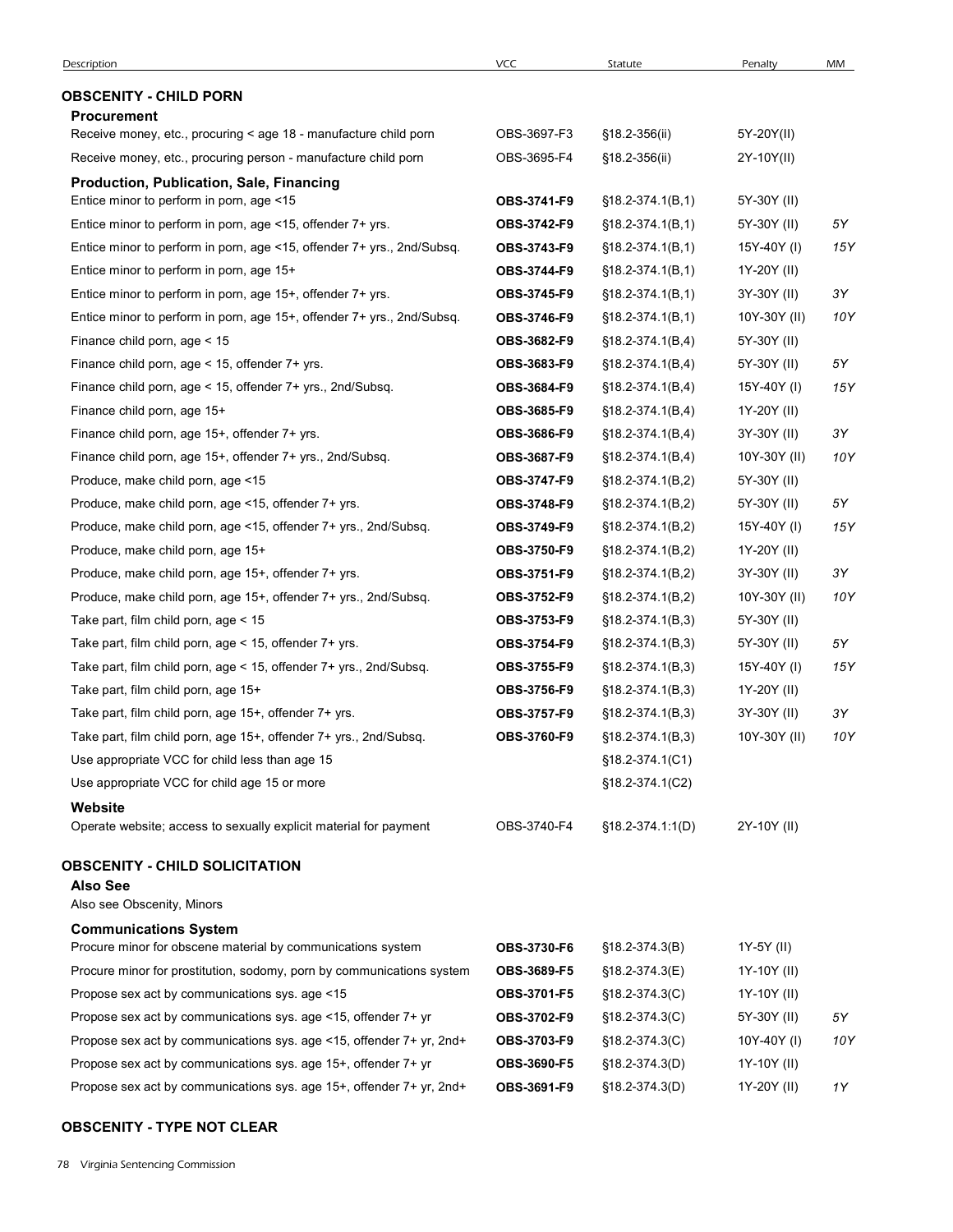| Description<br><b>OBSCENITY - TYPE NOT CLEAR</b>                                                                               |                            |                             |                  |    |
|--------------------------------------------------------------------------------------------------------------------------------|----------------------------|-----------------------------|------------------|----|
|                                                                                                                                |                            |                             |                  |    |
|                                                                                                                                | <b>VCC</b>                 | Statute                     | Penalty          | MM |
|                                                                                                                                |                            |                             |                  |    |
| <b>Type Not Clear</b>                                                                                                          |                            |                             |                  |    |
| Obscenity offense - Type not clear from record                                                                                 | OBS-3759-S9                |                             |                  |    |
| <b>OBSTRUCTION OF JUSTICE</b>                                                                                                  |                            |                             |                  |    |
| <b>Common Law</b><br>Misprison of a felony, failure to report felony                                                           | JUS-7205-M1                | §1-200                      | $0-12M$          |    |
| <b>Conceal Dead Body</b>                                                                                                       |                            |                             |                  |    |
| See Dangerous Conduct or Trespass                                                                                              |                            |                             |                  |    |
| <b>Concealing</b><br>Conceal, destroy, etc., physical evidence of felony offense                                               | JUS-4833-F6                | $$18.2-462(B)$              | 1Y-5Y            |    |
| Concealing or compounding a felony                                                                                             | JUS-4814-M2                | $$18.2-462(A)$              | 0-6M             |    |
| Concealing or compounding a misdemeanor                                                                                        | JUS-4815-M4                | $$18.2-462(A)$              | Fine             |    |
| <b>Conservator of the Peace</b>                                                                                                |                            |                             |                  |    |
| Failure to obey conservator of the peace<br><b>Disarm Officer</b>                                                              | JUS-4817-M2                | §18.2-464                   | $0-6M$           |    |
| See Assault                                                                                                                    |                            |                             |                  |    |
| <b>Evidence</b>                                                                                                                |                            |                             |                  |    |
| Destruction of human biological evidence<br><b>False Name</b>                                                                  | JUS-4809-F6                | §18.2-471.1                 | 1Y-5Y            |    |
| False name or falsely identify self to law-enforcement                                                                         | JUS-4810-M1                | §19.2-82.1                  | $0-12M$          |    |
| <b>False Report</b><br>Also see Name, False Identity                                                                           |                            |                             |                  |    |
| <b>False Report/Statement</b>                                                                                                  |                            |                             |                  |    |
| Also see Weapons, Substantial Risk Orders                                                                                      |                            |                             |                  |    |
| Call, summon, activate alarm w/intent to interfere with police                                                                 | JUS-4808-M1                | §18.2-461(iii)              | $0-12M$          |    |
| Cause another to give a false report to police                                                                                 | JUS-4805-M1                | §18.2-461(ii)               | $0-12M$          |    |
| False report on commission of crime to police                                                                                  | JUS-4806-M1<br>JUS-4804-F6 | §18.2-461(i)                | $0-12M$<br>1Y-5Y |    |
| False report to police because of race, religion, orientation, etc.<br>False statement during investigation of another's crime | JUS-4811-M1                | §18.2-461<br>$$18.2-460(D)$ | $0-12M$          |    |
| Type not clear - false report to police or falsely summoning police                                                            | JUS-4812-M1                | §18.2-461                   | $0-12M$          |    |
| <b>Fees</b>                                                                                                                    |                            |                             |                  |    |
| Fraudulent issue of fee bills                                                                                                  | JUS-4819-M3                | §18.2-471                   | Fine             |    |
| <b>Fleeing - Resisting Arrest</b><br>Prevent law enforcement officer from making arrest                                        | JUS-4831-M1                | §18.2-460(E)                | $0-12M$          |    |
| <b>Impede Officer</b><br>See Obstruction of Justice, resisting arrest                                                          |                            |                             |                  |    |
| Jury                                                                                                                           |                            |                             |                  |    |
| Jury, corruptly procuring juror                                                                                                | JUS-4821-M3                | §18.2-466                   | Fine             |    |
| Jury, employer penalizing employee to serve                                                                                    | JUS-4822-M3                | §18.2-465.1                 | Fine             |    |
| Jury, manipulation                                                                                                             | JUS-4823-M3                | §18.2-465                   | Fine             |    |
| Jury, sound recording of jury<br>Tampering, fraud in drawing jurors                                                            | JUS-4824-F6<br>JUS-4826-M1 | §18.2-468<br>§18.2-467      | 1Y-5Y<br>$0-12M$ |    |
| <b>Obstruct or Impede in Court</b><br>Obstructing justice by threats or force - drug, gang violent offense                     | JUS-4820-F5                | $$18.2-460(C)$              | 1Y-10Y (II)      |    |
| <b>Officer</b>                                                                                                                 |                            |                             |                  |    |
| Also see Identity Fraud                                                                                                        |                            | §18.2-470                   |                  |    |
| Extortion by officer                                                                                                           | JUS-4816-M4                |                             | Fine             |    |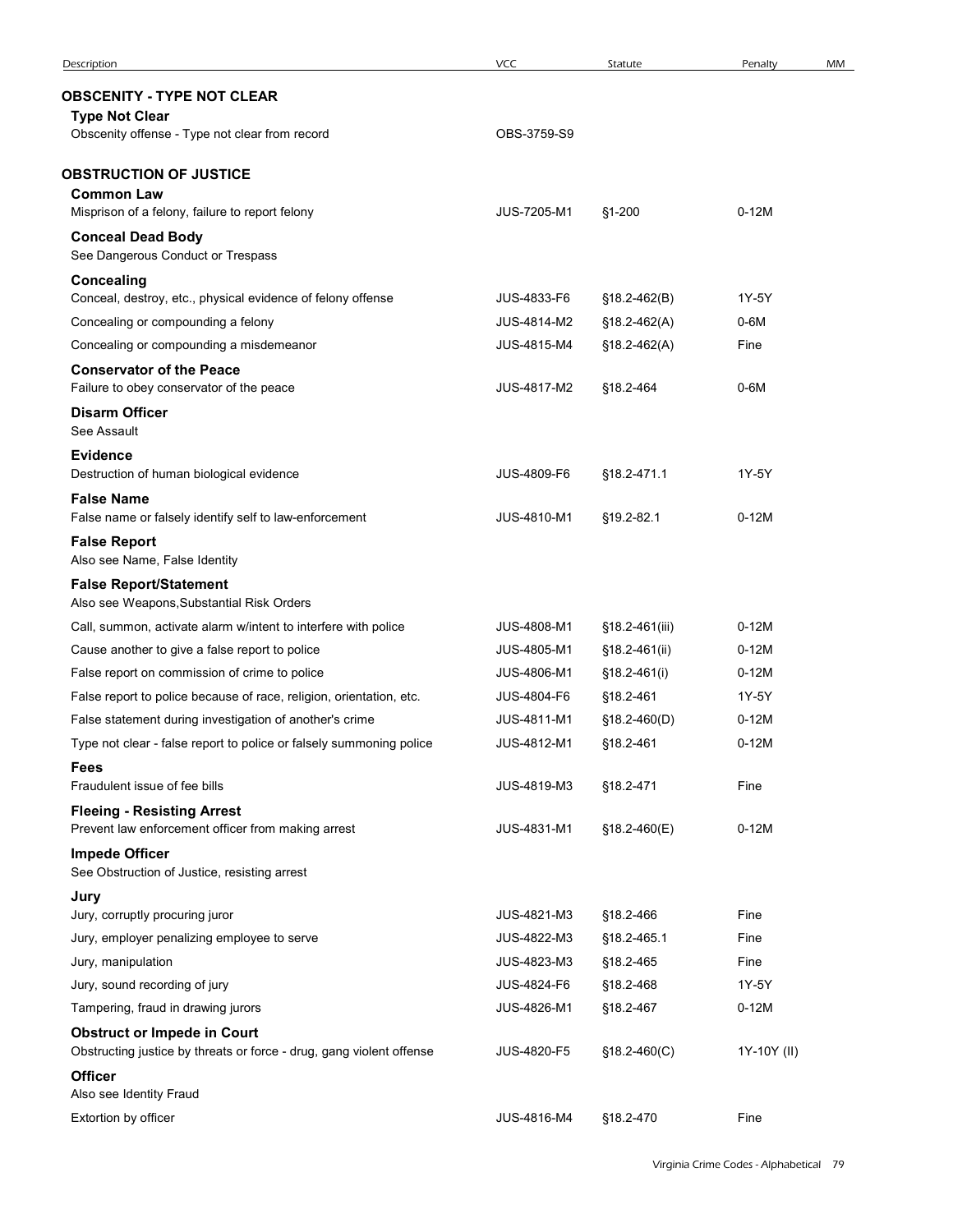| <b>OBSTRUCTION OF JUSTICE</b><br><b>Officer</b><br>$0-12M$<br>False entries or destruction of records by officer<br>JUS-4818-M1<br>§18.2-472<br>Refusal by officer to serve legal process<br>JUS-4825-M3<br>§18.2-469<br>Fine<br>Refusal to aid officer<br>JUS-4807-M2<br>§18.2-463<br>$0-6M$<br>Radio<br>Police type radio, use of during commission of crime<br>JUS-4830-M1<br>§18.2-462.1<br>$0-12M$<br>Resisting Arrest/Intimidation of LEO, Judge, Juror, CA, Etc.<br>$0-12M$<br>Resisting arrest, obstructing justice by threats or force, etc.<br>JUS-4828-M1<br>$$18.2-460(B)$<br>Resisting arrest, obstructing justice by threats or force, etc.<br>JUS-4832-F5<br>1Y-10Y (II)<br>$$18.2-460(C)$<br>Resisting arrest, obstructing justice without threats or force<br>JUS-4829-M1<br>$0-12M$<br>$$18.2-460(A)$<br>Wiretap<br>Wiretap, disclosure of authorization<br>JUS-4827-M1<br>§18.2-460.1<br>$0-12M$<br><b>Type Not Clear</b><br>Obstruction of Justice - Type not clear from record<br>JUS-4857-S9<br><b>OCCUPATIONS</b><br><b>Refer To</b><br>Professions and Occupations<br><b>ORDINANCE, CITY OR COUNTY</b><br>Note:<br>If ordinance is not listed, find state VCC and change the "M" to "O"<br>If penalty is a civil fine, do not score on sentencing guidelines<br><b>Building Code Violations</b><br>Covering/removal of lead-base paint, hazard to children, etc.<br>ORD-9970-M9<br>Fine<br>§36-106(D)<br>ORD-9967-M9<br>First violation of code provisions<br>Fine<br>§36-106(A)<br>Second violation of code provisions w/in 5 years<br>ORD-9968-M9<br>Fine<br>§36-106(A)<br>Second violation of code provisions w/in 5-10 years<br>ORD-9892-M9<br>Fine<br>§36-106(A)<br>Third or subsequent violation of code provisions w/in 10 years<br>ORD-9969-M9<br>$0-10D$<br>§36-106(A)<br>ORD-9932-M9<br>Unsafe dwelling, 1st offense<br>Fine<br>§36-106(B)<br>$0-5D$<br>Unsafe dwelling, 2nd within less than 5 years<br>ORD-9929-M9<br>§36-106(B)<br>ORD-9998-M9<br>Fine<br>Unsafe dwelling, 2nd within 5-10 years<br>§36-106(B)<br>$0-10D$<br>ORD-9999-M9<br>Unsafe dwelling, 3rd, same property<br>§36-106(B)<br><b>Cemeteries</b><br>Fail to register private cemeteries<br>ORD-9893-M9<br>§15.2-978<br><b>Cigarette Tax</b><br>Local cigarette tax violation<br>ORD-9887-M1<br>$0-12M$<br>§58.1-3832<br><b>Dance Halls</b><br>Violation of dance hall regulations<br>ORD-9938-M3<br>Fine<br>§15.2-912.3<br><b>Deer Hunting</b><br>Deer hunting using bow & arrow/crossbow in violation of provisions<br>ORD-9889-M3<br>§29.1-528.1<br>Fine<br><b>Disabled Parking</b><br>Ordinance, Disable Parking Violation<br>ORD-9925-M9<br>§46.2-1237<br><b>Disclosures</b><br>ORD-9895-M1<br>$0-12M$<br>Fail to disclose business/financial relationship - land use proceeding<br>§15.2-2287.1<br><b>Fires</b><br>Making fires illegally<br>ORD-9997-M9<br>§15.2-922.1<br>Gambling |             |     |         |         |    |
|-------------------------------------------------------------------------------------------------------------------------------------------------------------------------------------------------------------------------------------------------------------------------------------------------------------------------------------------------------------------------------------------------------------------------------------------------------------------------------------------------------------------------------------------------------------------------------------------------------------------------------------------------------------------------------------------------------------------------------------------------------------------------------------------------------------------------------------------------------------------------------------------------------------------------------------------------------------------------------------------------------------------------------------------------------------------------------------------------------------------------------------------------------------------------------------------------------------------------------------------------------------------------------------------------------------------------------------------------------------------------------------------------------------------------------------------------------------------------------------------------------------------------------------------------------------------------------------------------------------------------------------------------------------------------------------------------------------------------------------------------------------------------------------------------------------------------------------------------------------------------------------------------------------------------------------------------------------------------------------------------------------------------------------------------------------------------------------------------------------------------------------------------------------------------------------------------------------------------------------------------------------------------------------------------------------------------------------------------------------------------------------------------------------------------------------------------------------------------------------------------------------------------------------------------------------------------------------------------------------------------------------------------------------------------------------------------------------------------------------------------------------------------------------------------------------------------------------------------------------------------------------------------|-------------|-----|---------|---------|----|
|                                                                                                                                                                                                                                                                                                                                                                                                                                                                                                                                                                                                                                                                                                                                                                                                                                                                                                                                                                                                                                                                                                                                                                                                                                                                                                                                                                                                                                                                                                                                                                                                                                                                                                                                                                                                                                                                                                                                                                                                                                                                                                                                                                                                                                                                                                                                                                                                                                                                                                                                                                                                                                                                                                                                                                                                                                                                                                 | Description | VCC | Statute | Penalty | MM |
|                                                                                                                                                                                                                                                                                                                                                                                                                                                                                                                                                                                                                                                                                                                                                                                                                                                                                                                                                                                                                                                                                                                                                                                                                                                                                                                                                                                                                                                                                                                                                                                                                                                                                                                                                                                                                                                                                                                                                                                                                                                                                                                                                                                                                                                                                                                                                                                                                                                                                                                                                                                                                                                                                                                                                                                                                                                                                                 |             |     |         |         |    |
|                                                                                                                                                                                                                                                                                                                                                                                                                                                                                                                                                                                                                                                                                                                                                                                                                                                                                                                                                                                                                                                                                                                                                                                                                                                                                                                                                                                                                                                                                                                                                                                                                                                                                                                                                                                                                                                                                                                                                                                                                                                                                                                                                                                                                                                                                                                                                                                                                                                                                                                                                                                                                                                                                                                                                                                                                                                                                                 |             |     |         |         |    |
|                                                                                                                                                                                                                                                                                                                                                                                                                                                                                                                                                                                                                                                                                                                                                                                                                                                                                                                                                                                                                                                                                                                                                                                                                                                                                                                                                                                                                                                                                                                                                                                                                                                                                                                                                                                                                                                                                                                                                                                                                                                                                                                                                                                                                                                                                                                                                                                                                                                                                                                                                                                                                                                                                                                                                                                                                                                                                                 |             |     |         |         |    |
|                                                                                                                                                                                                                                                                                                                                                                                                                                                                                                                                                                                                                                                                                                                                                                                                                                                                                                                                                                                                                                                                                                                                                                                                                                                                                                                                                                                                                                                                                                                                                                                                                                                                                                                                                                                                                                                                                                                                                                                                                                                                                                                                                                                                                                                                                                                                                                                                                                                                                                                                                                                                                                                                                                                                                                                                                                                                                                 |             |     |         |         |    |
|                                                                                                                                                                                                                                                                                                                                                                                                                                                                                                                                                                                                                                                                                                                                                                                                                                                                                                                                                                                                                                                                                                                                                                                                                                                                                                                                                                                                                                                                                                                                                                                                                                                                                                                                                                                                                                                                                                                                                                                                                                                                                                                                                                                                                                                                                                                                                                                                                                                                                                                                                                                                                                                                                                                                                                                                                                                                                                 |             |     |         |         |    |
|                                                                                                                                                                                                                                                                                                                                                                                                                                                                                                                                                                                                                                                                                                                                                                                                                                                                                                                                                                                                                                                                                                                                                                                                                                                                                                                                                                                                                                                                                                                                                                                                                                                                                                                                                                                                                                                                                                                                                                                                                                                                                                                                                                                                                                                                                                                                                                                                                                                                                                                                                                                                                                                                                                                                                                                                                                                                                                 |             |     |         |         |    |
|                                                                                                                                                                                                                                                                                                                                                                                                                                                                                                                                                                                                                                                                                                                                                                                                                                                                                                                                                                                                                                                                                                                                                                                                                                                                                                                                                                                                                                                                                                                                                                                                                                                                                                                                                                                                                                                                                                                                                                                                                                                                                                                                                                                                                                                                                                                                                                                                                                                                                                                                                                                                                                                                                                                                                                                                                                                                                                 |             |     |         |         |    |
|                                                                                                                                                                                                                                                                                                                                                                                                                                                                                                                                                                                                                                                                                                                                                                                                                                                                                                                                                                                                                                                                                                                                                                                                                                                                                                                                                                                                                                                                                                                                                                                                                                                                                                                                                                                                                                                                                                                                                                                                                                                                                                                                                                                                                                                                                                                                                                                                                                                                                                                                                                                                                                                                                                                                                                                                                                                                                                 |             |     |         |         |    |
|                                                                                                                                                                                                                                                                                                                                                                                                                                                                                                                                                                                                                                                                                                                                                                                                                                                                                                                                                                                                                                                                                                                                                                                                                                                                                                                                                                                                                                                                                                                                                                                                                                                                                                                                                                                                                                                                                                                                                                                                                                                                                                                                                                                                                                                                                                                                                                                                                                                                                                                                                                                                                                                                                                                                                                                                                                                                                                 |             |     |         |         |    |
|                                                                                                                                                                                                                                                                                                                                                                                                                                                                                                                                                                                                                                                                                                                                                                                                                                                                                                                                                                                                                                                                                                                                                                                                                                                                                                                                                                                                                                                                                                                                                                                                                                                                                                                                                                                                                                                                                                                                                                                                                                                                                                                                                                                                                                                                                                                                                                                                                                                                                                                                                                                                                                                                                                                                                                                                                                                                                                 |             |     |         |         |    |
|                                                                                                                                                                                                                                                                                                                                                                                                                                                                                                                                                                                                                                                                                                                                                                                                                                                                                                                                                                                                                                                                                                                                                                                                                                                                                                                                                                                                                                                                                                                                                                                                                                                                                                                                                                                                                                                                                                                                                                                                                                                                                                                                                                                                                                                                                                                                                                                                                                                                                                                                                                                                                                                                                                                                                                                                                                                                                                 |             |     |         |         |    |
|                                                                                                                                                                                                                                                                                                                                                                                                                                                                                                                                                                                                                                                                                                                                                                                                                                                                                                                                                                                                                                                                                                                                                                                                                                                                                                                                                                                                                                                                                                                                                                                                                                                                                                                                                                                                                                                                                                                                                                                                                                                                                                                                                                                                                                                                                                                                                                                                                                                                                                                                                                                                                                                                                                                                                                                                                                                                                                 |             |     |         |         |    |
|                                                                                                                                                                                                                                                                                                                                                                                                                                                                                                                                                                                                                                                                                                                                                                                                                                                                                                                                                                                                                                                                                                                                                                                                                                                                                                                                                                                                                                                                                                                                                                                                                                                                                                                                                                                                                                                                                                                                                                                                                                                                                                                                                                                                                                                                                                                                                                                                                                                                                                                                                                                                                                                                                                                                                                                                                                                                                                 |             |     |         |         |    |
|                                                                                                                                                                                                                                                                                                                                                                                                                                                                                                                                                                                                                                                                                                                                                                                                                                                                                                                                                                                                                                                                                                                                                                                                                                                                                                                                                                                                                                                                                                                                                                                                                                                                                                                                                                                                                                                                                                                                                                                                                                                                                                                                                                                                                                                                                                                                                                                                                                                                                                                                                                                                                                                                                                                                                                                                                                                                                                 |             |     |         |         |    |
|                                                                                                                                                                                                                                                                                                                                                                                                                                                                                                                                                                                                                                                                                                                                                                                                                                                                                                                                                                                                                                                                                                                                                                                                                                                                                                                                                                                                                                                                                                                                                                                                                                                                                                                                                                                                                                                                                                                                                                                                                                                                                                                                                                                                                                                                                                                                                                                                                                                                                                                                                                                                                                                                                                                                                                                                                                                                                                 |             |     |         |         |    |
|                                                                                                                                                                                                                                                                                                                                                                                                                                                                                                                                                                                                                                                                                                                                                                                                                                                                                                                                                                                                                                                                                                                                                                                                                                                                                                                                                                                                                                                                                                                                                                                                                                                                                                                                                                                                                                                                                                                                                                                                                                                                                                                                                                                                                                                                                                                                                                                                                                                                                                                                                                                                                                                                                                                                                                                                                                                                                                 |             |     |         |         |    |
|                                                                                                                                                                                                                                                                                                                                                                                                                                                                                                                                                                                                                                                                                                                                                                                                                                                                                                                                                                                                                                                                                                                                                                                                                                                                                                                                                                                                                                                                                                                                                                                                                                                                                                                                                                                                                                                                                                                                                                                                                                                                                                                                                                                                                                                                                                                                                                                                                                                                                                                                                                                                                                                                                                                                                                                                                                                                                                 |             |     |         |         |    |
|                                                                                                                                                                                                                                                                                                                                                                                                                                                                                                                                                                                                                                                                                                                                                                                                                                                                                                                                                                                                                                                                                                                                                                                                                                                                                                                                                                                                                                                                                                                                                                                                                                                                                                                                                                                                                                                                                                                                                                                                                                                                                                                                                                                                                                                                                                                                                                                                                                                                                                                                                                                                                                                                                                                                                                                                                                                                                                 |             |     |         |         |    |
|                                                                                                                                                                                                                                                                                                                                                                                                                                                                                                                                                                                                                                                                                                                                                                                                                                                                                                                                                                                                                                                                                                                                                                                                                                                                                                                                                                                                                                                                                                                                                                                                                                                                                                                                                                                                                                                                                                                                                                                                                                                                                                                                                                                                                                                                                                                                                                                                                                                                                                                                                                                                                                                                                                                                                                                                                                                                                                 |             |     |         |         |    |
|                                                                                                                                                                                                                                                                                                                                                                                                                                                                                                                                                                                                                                                                                                                                                                                                                                                                                                                                                                                                                                                                                                                                                                                                                                                                                                                                                                                                                                                                                                                                                                                                                                                                                                                                                                                                                                                                                                                                                                                                                                                                                                                                                                                                                                                                                                                                                                                                                                                                                                                                                                                                                                                                                                                                                                                                                                                                                                 |             |     |         |         |    |
|                                                                                                                                                                                                                                                                                                                                                                                                                                                                                                                                                                                                                                                                                                                                                                                                                                                                                                                                                                                                                                                                                                                                                                                                                                                                                                                                                                                                                                                                                                                                                                                                                                                                                                                                                                                                                                                                                                                                                                                                                                                                                                                                                                                                                                                                                                                                                                                                                                                                                                                                                                                                                                                                                                                                                                                                                                                                                                 |             |     |         |         |    |
|                                                                                                                                                                                                                                                                                                                                                                                                                                                                                                                                                                                                                                                                                                                                                                                                                                                                                                                                                                                                                                                                                                                                                                                                                                                                                                                                                                                                                                                                                                                                                                                                                                                                                                                                                                                                                                                                                                                                                                                                                                                                                                                                                                                                                                                                                                                                                                                                                                                                                                                                                                                                                                                                                                                                                                                                                                                                                                 |             |     |         |         |    |
|                                                                                                                                                                                                                                                                                                                                                                                                                                                                                                                                                                                                                                                                                                                                                                                                                                                                                                                                                                                                                                                                                                                                                                                                                                                                                                                                                                                                                                                                                                                                                                                                                                                                                                                                                                                                                                                                                                                                                                                                                                                                                                                                                                                                                                                                                                                                                                                                                                                                                                                                                                                                                                                                                                                                                                                                                                                                                                 |             |     |         |         |    |
|                                                                                                                                                                                                                                                                                                                                                                                                                                                                                                                                                                                                                                                                                                                                                                                                                                                                                                                                                                                                                                                                                                                                                                                                                                                                                                                                                                                                                                                                                                                                                                                                                                                                                                                                                                                                                                                                                                                                                                                                                                                                                                                                                                                                                                                                                                                                                                                                                                                                                                                                                                                                                                                                                                                                                                                                                                                                                                 |             |     |         |         |    |
|                                                                                                                                                                                                                                                                                                                                                                                                                                                                                                                                                                                                                                                                                                                                                                                                                                                                                                                                                                                                                                                                                                                                                                                                                                                                                                                                                                                                                                                                                                                                                                                                                                                                                                                                                                                                                                                                                                                                                                                                                                                                                                                                                                                                                                                                                                                                                                                                                                                                                                                                                                                                                                                                                                                                                                                                                                                                                                 |             |     |         |         |    |
|                                                                                                                                                                                                                                                                                                                                                                                                                                                                                                                                                                                                                                                                                                                                                                                                                                                                                                                                                                                                                                                                                                                                                                                                                                                                                                                                                                                                                                                                                                                                                                                                                                                                                                                                                                                                                                                                                                                                                                                                                                                                                                                                                                                                                                                                                                                                                                                                                                                                                                                                                                                                                                                                                                                                                                                                                                                                                                 |             |     |         |         |    |
|                                                                                                                                                                                                                                                                                                                                                                                                                                                                                                                                                                                                                                                                                                                                                                                                                                                                                                                                                                                                                                                                                                                                                                                                                                                                                                                                                                                                                                                                                                                                                                                                                                                                                                                                                                                                                                                                                                                                                                                                                                                                                                                                                                                                                                                                                                                                                                                                                                                                                                                                                                                                                                                                                                                                                                                                                                                                                                 |             |     |         |         |    |
|                                                                                                                                                                                                                                                                                                                                                                                                                                                                                                                                                                                                                                                                                                                                                                                                                                                                                                                                                                                                                                                                                                                                                                                                                                                                                                                                                                                                                                                                                                                                                                                                                                                                                                                                                                                                                                                                                                                                                                                                                                                                                                                                                                                                                                                                                                                                                                                                                                                                                                                                                                                                                                                                                                                                                                                                                                                                                                 |             |     |         |         |    |
|                                                                                                                                                                                                                                                                                                                                                                                                                                                                                                                                                                                                                                                                                                                                                                                                                                                                                                                                                                                                                                                                                                                                                                                                                                                                                                                                                                                                                                                                                                                                                                                                                                                                                                                                                                                                                                                                                                                                                                                                                                                                                                                                                                                                                                                                                                                                                                                                                                                                                                                                                                                                                                                                                                                                                                                                                                                                                                 |             |     |         |         |    |
|                                                                                                                                                                                                                                                                                                                                                                                                                                                                                                                                                                                                                                                                                                                                                                                                                                                                                                                                                                                                                                                                                                                                                                                                                                                                                                                                                                                                                                                                                                                                                                                                                                                                                                                                                                                                                                                                                                                                                                                                                                                                                                                                                                                                                                                                                                                                                                                                                                                                                                                                                                                                                                                                                                                                                                                                                                                                                                 |             |     |         |         |    |
|                                                                                                                                                                                                                                                                                                                                                                                                                                                                                                                                                                                                                                                                                                                                                                                                                                                                                                                                                                                                                                                                                                                                                                                                                                                                                                                                                                                                                                                                                                                                                                                                                                                                                                                                                                                                                                                                                                                                                                                                                                                                                                                                                                                                                                                                                                                                                                                                                                                                                                                                                                                                                                                                                                                                                                                                                                                                                                 |             |     |         |         |    |
|                                                                                                                                                                                                                                                                                                                                                                                                                                                                                                                                                                                                                                                                                                                                                                                                                                                                                                                                                                                                                                                                                                                                                                                                                                                                                                                                                                                                                                                                                                                                                                                                                                                                                                                                                                                                                                                                                                                                                                                                                                                                                                                                                                                                                                                                                                                                                                                                                                                                                                                                                                                                                                                                                                                                                                                                                                                                                                 |             |     |         |         |    |
|                                                                                                                                                                                                                                                                                                                                                                                                                                                                                                                                                                                                                                                                                                                                                                                                                                                                                                                                                                                                                                                                                                                                                                                                                                                                                                                                                                                                                                                                                                                                                                                                                                                                                                                                                                                                                                                                                                                                                                                                                                                                                                                                                                                                                                                                                                                                                                                                                                                                                                                                                                                                                                                                                                                                                                                                                                                                                                 |             |     |         |         |    |
|                                                                                                                                                                                                                                                                                                                                                                                                                                                                                                                                                                                                                                                                                                                                                                                                                                                                                                                                                                                                                                                                                                                                                                                                                                                                                                                                                                                                                                                                                                                                                                                                                                                                                                                                                                                                                                                                                                                                                                                                                                                                                                                                                                                                                                                                                                                                                                                                                                                                                                                                                                                                                                                                                                                                                                                                                                                                                                 |             |     |         |         |    |
|                                                                                                                                                                                                                                                                                                                                                                                                                                                                                                                                                                                                                                                                                                                                                                                                                                                                                                                                                                                                                                                                                                                                                                                                                                                                                                                                                                                                                                                                                                                                                                                                                                                                                                                                                                                                                                                                                                                                                                                                                                                                                                                                                                                                                                                                                                                                                                                                                                                                                                                                                                                                                                                                                                                                                                                                                                                                                                 |             |     |         |         |    |
|                                                                                                                                                                                                                                                                                                                                                                                                                                                                                                                                                                                                                                                                                                                                                                                                                                                                                                                                                                                                                                                                                                                                                                                                                                                                                                                                                                                                                                                                                                                                                                                                                                                                                                                                                                                                                                                                                                                                                                                                                                                                                                                                                                                                                                                                                                                                                                                                                                                                                                                                                                                                                                                                                                                                                                                                                                                                                                 |             |     |         |         |    |
|                                                                                                                                                                                                                                                                                                                                                                                                                                                                                                                                                                                                                                                                                                                                                                                                                                                                                                                                                                                                                                                                                                                                                                                                                                                                                                                                                                                                                                                                                                                                                                                                                                                                                                                                                                                                                                                                                                                                                                                                                                                                                                                                                                                                                                                                                                                                                                                                                                                                                                                                                                                                                                                                                                                                                                                                                                                                                                 |             |     |         |         |    |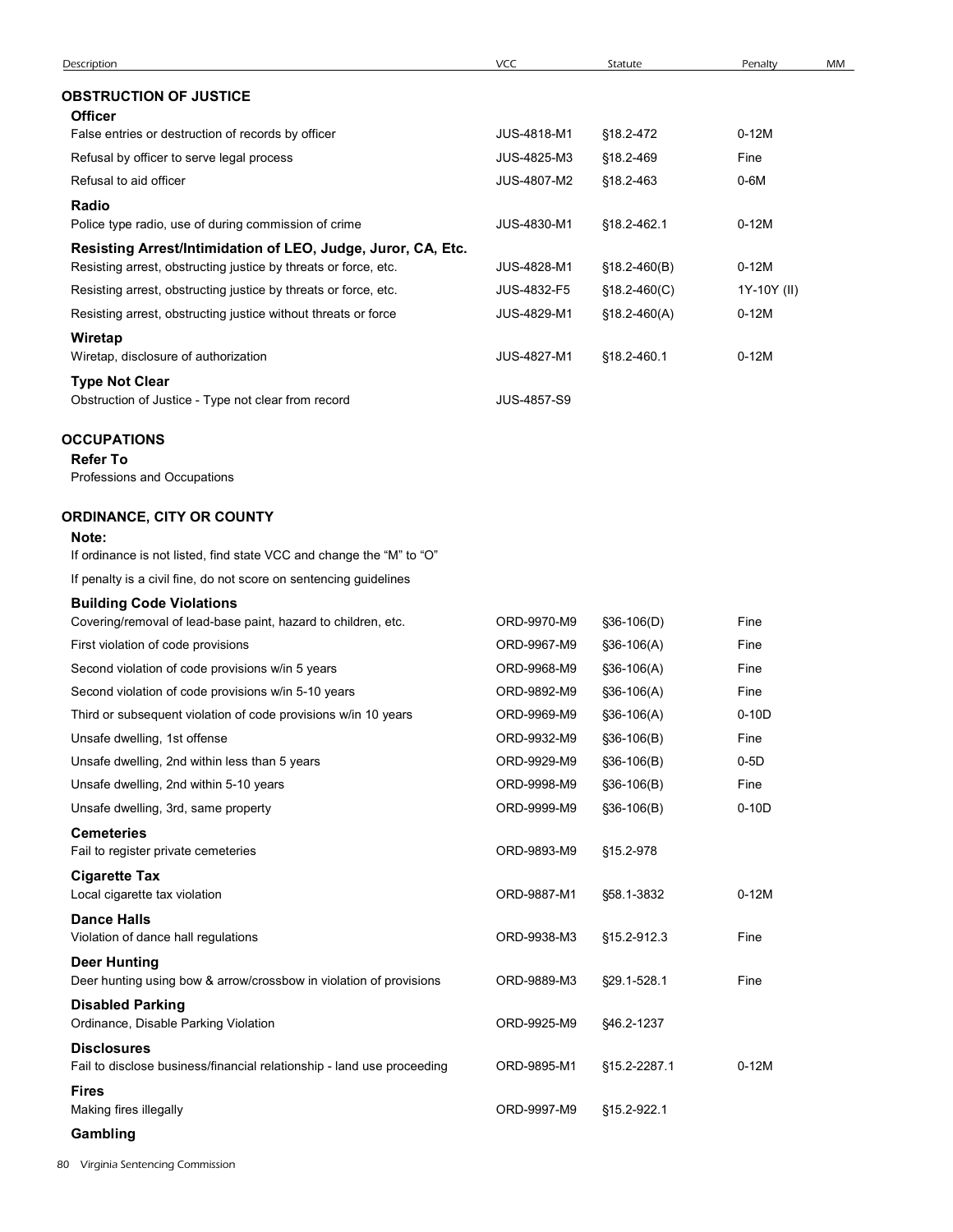| Description                                                                                                  |             |                     |         |      |
|--------------------------------------------------------------------------------------------------------------|-------------|---------------------|---------|------|
|                                                                                                              |             |                     |         |      |
|                                                                                                              |             |                     |         |      |
|                                                                                                              | VCC         | Statute             | Penalty | MM   |
| <b>ORDINANCE, CITY OR COUNTY</b>                                                                             |             |                     |         |      |
| Gambling                                                                                                     |             |                     |         |      |
| Illegal gambling                                                                                             | ORD-9894-M1 | §18.2-340           | $0-12M$ |      |
| <b>Juvenile and Domestic</b><br>Curfew violation between 10 PM and 6 AM                                      | ORD-9995-J9 | §15.2-926           |         |      |
| <b>Liquid Fertilizer Tank</b>                                                                                |             |                     |         |      |
| Liquid fertilizer storage tank violation                                                                     | ORD-9890-M1 | §15.2-906.1         | $0-12M$ |      |
| Loitering<br>Loitering in or around public place                                                             | ORD-9994-M9 | §15.2-926           | Fine    |      |
| Loitering in public places of amusement                                                                      | ORD-9976-M3 | $$15.2 - 926(B)$    | Fine    |      |
| <b>Obscenity</b>                                                                                             |             |                     |         |      |
| Local obscenity ordinance violation                                                                          | ORD-9977-M1 | §15.2-926.2         | $0-12M$ |      |
| <b>Park Authority</b><br>Violation of Park Authorities Act rules or regulations                              | ORD-9875-M4 | §15.2-5704          | Fine    |      |
| <b>Public Places</b>                                                                                         |             |                     |         |      |
| Occupy streets, etc., without consent of city/town                                                           | ORD-9939-M4 | §15.2-2107          | Fine    |      |
| <b>Removal of Trash, Grass or Weeds</b><br>Fourth violation for failure to remove grass, bamboo, trash, etc. | ORD-9891-M3 | §15.2-901           | Fine    |      |
| Salvage, Nonrepairable & Rebuilt Vehicles                                                                    |             |                     |         |      |
| Fail to maintain or provide record of receipt for any vehicle or part                                        | ORD-9888-M9 | §46.2-1608.1(A)     | Fine    |      |
| <b>Scalping - Resell Tickets</b><br>Resell tickets for profit                                                | ORD-9944-M3 | §15.2-969           | Fine    |      |
| <b>Soliciting</b>                                                                                            |             |                     |         |      |
| Local solicitation for money, etc. (panhandling)                                                             | ORD-9928-S9 |                     |         |      |
| <b>Stormwater</b><br>Stormwater, MS4 permit violation                                                        | ORD-9896-M1 | §10.1-603.14:1      | $0-12M$ |      |
| <b>Taxes</b>                                                                                                 |             |                     |         |      |
| Local property tax violation                                                                                 | ORD-9926-S9 |                     |         |      |
| <b>Traffic</b>                                                                                               |             |                     |         |      |
| Local vehicle registration violation, no city/county tag/sticker<br><b>Traffic - Flooded Area</b>            | ORD-9927-S9 |                     |         |      |
| Operate motor vehicle or watercraft in flooded area                                                          | ORD-6593-M4 | §46.2-800.3         | Fine    |      |
| <b>Urinating Etc.</b>                                                                                        |             |                     |         |      |
| Urinate or defecate in public                                                                                | ORD-9974-M9 |                     | Fine    |      |
| Vandalism<br>Damage, deface public or private property                                                       | ORD-9979-M1 | §15.2-1812.2(A)     | $0-12M$ |      |
| Damage, deface public or private property - street gang                                                      | ORD-9936-M1 | §15.2-1812.2(A,iii) | $0-12M$ | Fine |
| Damage, deface public or private property, > 20 feet off the ground                                          | ORD-9934-M1 | §15.2-1812.2(A,i)   | $0-12M$ | Fine |
| Damage, deface public or private property: railroad/highway overpass                                         | ORD-9935-M1 | §15.2-1812.2(A,ii)  | $0-12M$ | Fine |
| First offender violation; damage/deface property                                                             | ORD-9996-M1 | §15.2-1812.2        | $0-12M$ |      |
| Vehicle<br>Keep inoperable vehicle after 3 previous civil penalties                                          | ORD-9897-M3 | §15.2-904(D)        | Fine    |      |
| Watercraft                                                                                                   |             |                     |         |      |
| Boat, etc., distance from shoreline violation                                                                | ORD-9883-M4 | §29.1-748.1         | Fine    |      |
| Weapons<br>Carry loaded firearm on public highways                                                           | ORD-9978-M9 | §15.2-1209.1        | Fine    |      |
| Carry loaded shotgun, etc., in vehicle, street, road or highway                                              | ORD-9886-M9 | §15.2-915.2         | Fine    |      |
|                                                                                                              |             |                     |         |      |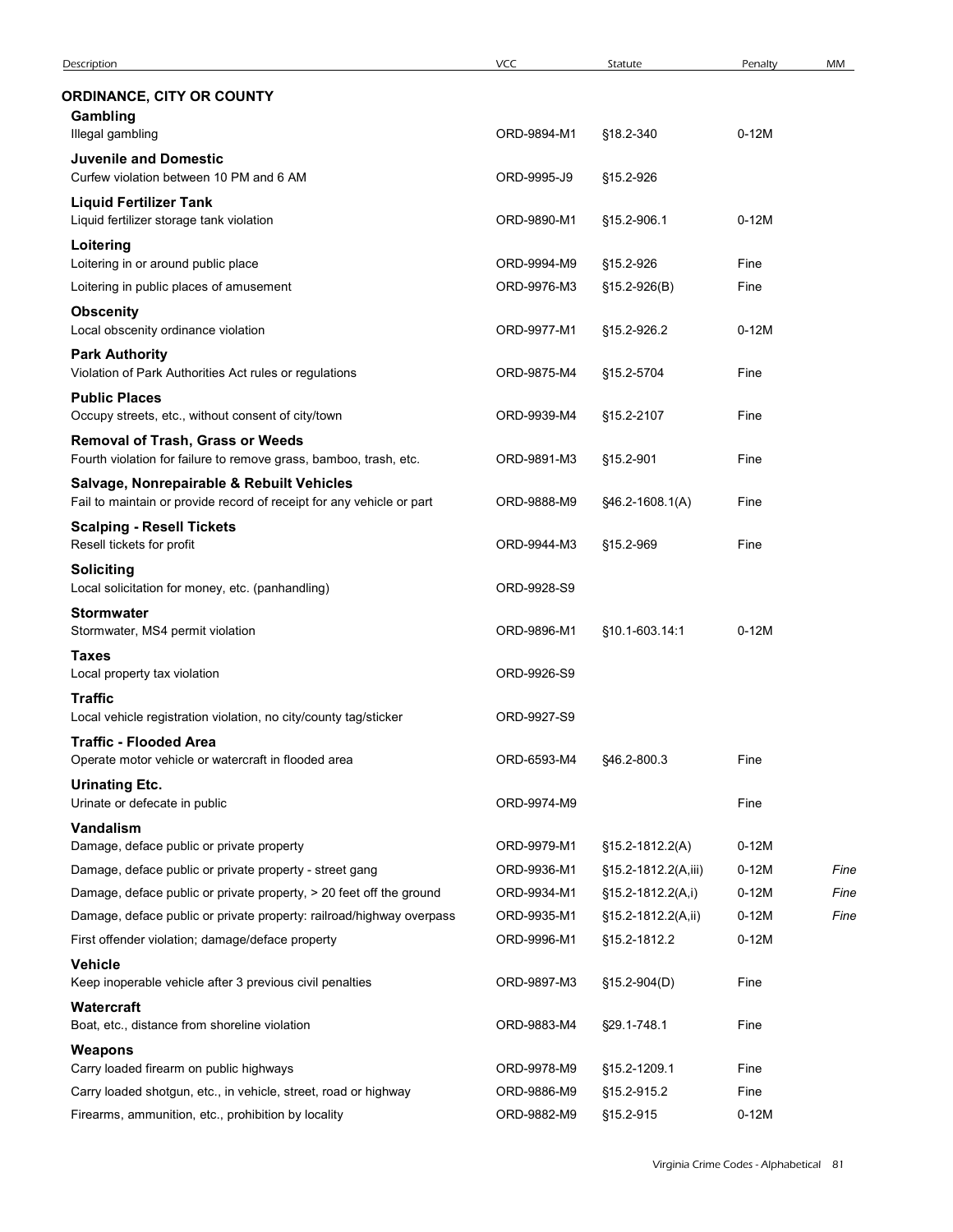| Description                                                                                                                    | VCC                        | Statute                  | Penalty      | MM |
|--------------------------------------------------------------------------------------------------------------------------------|----------------------------|--------------------------|--------------|----|
| <b>ORDINANCE, CITY OR COUNTY</b>                                                                                               |                            |                          |              |    |
| Weapons                                                                                                                        |                            |                          |              |    |
| Pneumatic gun restriction violation<br>Shoot bow, arrowgun in prohibited area                                                  | ORD-9937-M9<br>ORD-9884-M3 | §15.2-915.4<br>§15.2-916 | Fine<br>Fine |    |
| Shoot firearm, bow, arrow, arrowgun in prohibited area                                                                         | ORD-9885-M3                | §15.2-1209               | Fine         |    |
| Zoning                                                                                                                         |                            |                          |              |    |
| Fail to correct violation w/in period specified by court                                                                       | ORD-9972-M9                | $$15.2-2286(A)(5)$       | Fine         |    |
| Violation of zoning ordinance                                                                                                  | ORD-9971-M9                | $$15.2-2286(A)(5)$       | Fine         |    |
| <b>Type Not Clear</b><br><b>General Ordinance Violation</b>                                                                    | ORD-9993-M9                |                          |              |    |
| ORDINANCE, CITY OR COUNTY (For Use By LIDS Only)<br>Note:<br>Use VCC for crime and change the "M" to "O" to indicate ordinance |                            |                          |              |    |
| <b>Alcohol</b>                                                                                                                 |                            |                          |              |    |
| Ordinance violations relating to drinking                                                                                      | ORD-9966-S9                |                          |              |    |
| Ordinance violations relating to DUI or drinking & driving                                                                     | ORD-9965-S9                |                          |              |    |
| Ordinance violations relating to other alcohol related activities                                                              | ORD-9964-S9                |                          |              |    |
| <b>Animals</b><br>Ordinance violations relating to animals                                                                     | ORD-9962-S9                |                          |              |    |
| <b>Assault</b><br>Ordinance violations relating to assault                                                                     | ORD-9961-S9                |                          |              |    |
| <b>Court Orders</b><br>Local Court - failure to obey court order                                                               | ORD-9947-S9                |                          |              |    |
| <b>Disorderly Conduct</b><br>Ordinance violations relating to disorderly conduct                                               | ORD-9957-S9                |                          |              |    |
| <b>Failure to Appear</b><br>Local Court - failure to appear                                                                    | ORD-9948-S9                |                          |              |    |
| <b>Fireworks</b><br>Ordinance violations relating to fireworks                                                                 | ORD-9941-S9                |                          |              |    |
| <b>Fraud</b><br>Ordinance violations related to fraud                                                                          | ORD-9973-S9                |                          |              |    |
| Gambling<br>Ordinance violations relating to gambling                                                                          | ORD-9942-S9                |                          |              |    |
| <b>Health and Safety</b><br>Ordinance violations relating to health and safety                                                 | ORD-9960-S9                |                          |              |    |
| <b>Hunting and Fishing</b><br>Ordinance violations relating to hunting and fishing                                             | ORD-9955-S9                |                          |              |    |
| Larceny<br>Ordinance violations relating to larceny                                                                            | ORD-9943-S9                |                          |              |    |
| Littering / Trash<br>Ordinance violations relating to littering or trash disposal                                              | ORD-9933-M9                |                          |              |    |
| <b>Loitering and Curfew</b><br>Ordinance violations relating to loitering and curfews                                          | ORD-9959-S9                |                          |              |    |
| <b>Noise</b><br>Ordinance, Noise Violation                                                                                     | ORD-9924-M9                |                          | Fine         |    |
| <b>Obscenity and Indecency</b><br>Ordinance violations relating to obscenities or indecent exposure                            | ORD-9963-S9                |                          |              |    |
| <b>Obstruction of Justice</b>                                                                                                  |                            |                          |              |    |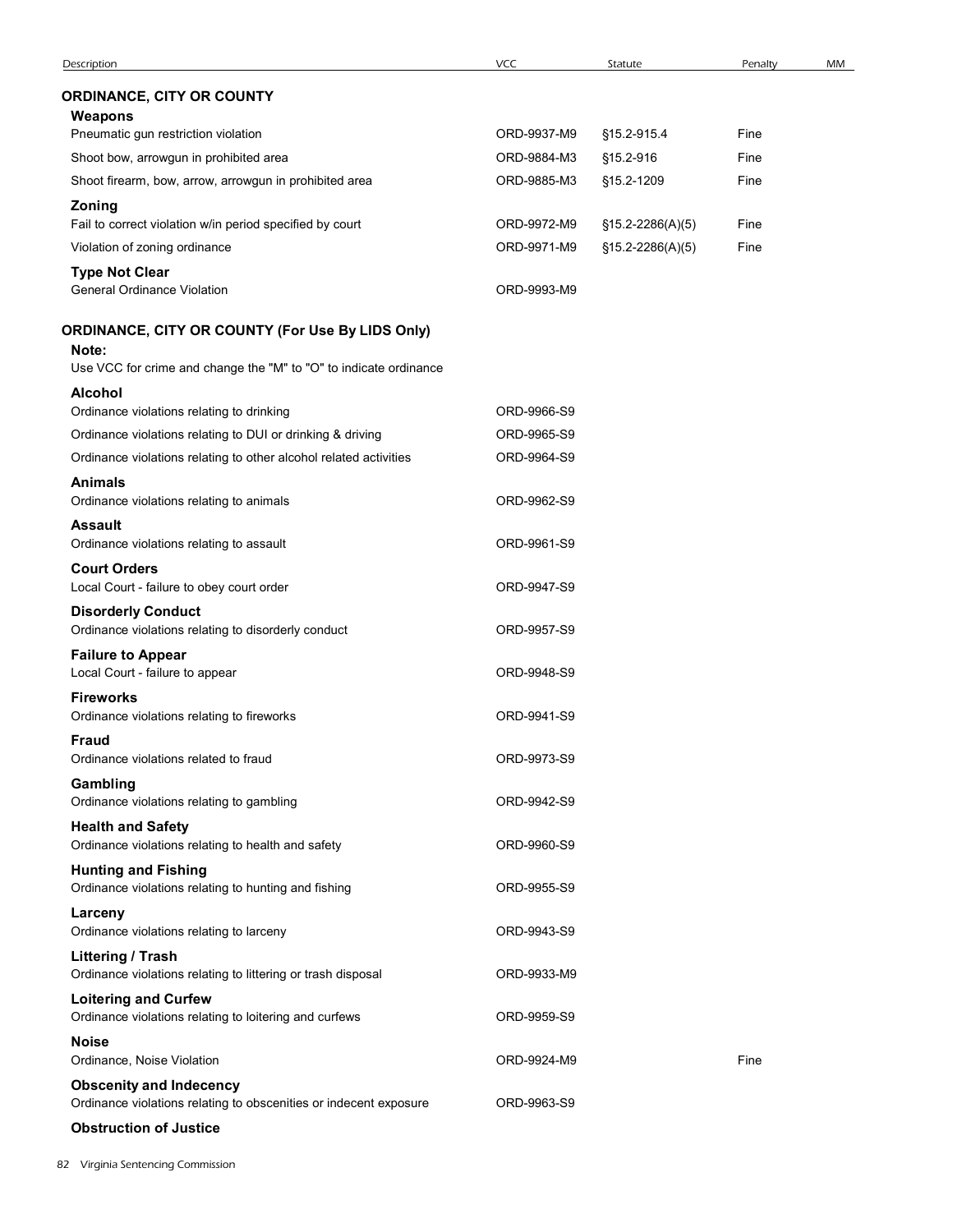| ORDINANCE, CITY OR COUNTY (For Use By LIDS Only)<br><b>Obstruction of Justice</b><br>Fail to show id or identify self to police<br>ORD-9940-S9<br>Ordinance violations relating to obstruction of justice<br>ORD-9946-S9 |         |  |
|--------------------------------------------------------------------------------------------------------------------------------------------------------------------------------------------------------------------------|---------|--|
|                                                                                                                                                                                                                          |         |  |
|                                                                                                                                                                                                                          |         |  |
|                                                                                                                                                                                                                          |         |  |
|                                                                                                                                                                                                                          |         |  |
| <b>Prisoners</b><br>ORD-9949-S9                                                                                                                                                                                          |         |  |
| Violation of WR; HEM; furlough or interfering<br><b>Prostitution</b>                                                                                                                                                     |         |  |
| Ordinance violations relating to prostitution<br>ORD-9952-S9                                                                                                                                                             |         |  |
| <b>Stalking or Threatening</b>                                                                                                                                                                                           |         |  |
| Ordinance violations relating to stalking or threatening<br>ORD-9951-S9                                                                                                                                                  |         |  |
| <b>Theft</b><br>Ordinance violations relating to theft<br>ORD-9953-S9                                                                                                                                                    |         |  |
| <b>Traffic and Driving</b>                                                                                                                                                                                               |         |  |
| Ordinance violations relating to traffic and driving<br>ORD-9958-S9                                                                                                                                                      |         |  |
| Trespassing                                                                                                                                                                                                              |         |  |
| ORD-9950-S9<br>Ordinance violations relating to trespassing<br>Ordinance, Trespassing by Animal Violation<br>ORD-9989-S9<br>§15.2-1218                                                                                   |         |  |
| Vandalism                                                                                                                                                                                                                |         |  |
| Ordinance violations relating to vandalism<br>ORD-9954-S9                                                                                                                                                                |         |  |
| Water                                                                                                                                                                                                                    |         |  |
| Ordinance violations relating to water<br>ORD-9945-S9                                                                                                                                                                    |         |  |
| Weapons<br>Ordinance violations relating to weapons<br>ORD-9956-S9                                                                                                                                                       |         |  |
|                                                                                                                                                                                                                          |         |  |
| <b>OXYGEN</b><br><b>Refer To</b>                                                                                                                                                                                         |         |  |
| Miscellaneous Crime                                                                                                                                                                                                      |         |  |
| PARAPHERNALIA, CONTROLLED                                                                                                                                                                                                |         |  |
| <b>Dispense Without Authority</b>                                                                                                                                                                                        |         |  |
| Fail to maintain records<br>PHA-3503-M1<br>§54.1-3468                                                                                                                                                                    | $0-12M$ |  |
| Permit controlled paraphernalia to be used for unlawful purpose<br>PHA-3504-M1<br>§54.1-3469                                                                                                                             | $0-12M$ |  |
| Needles, Capsules, Quinine<br>Falsely claim to be a manf. to obtain devices in §54.1-3467<br>PHA-3507-M1<br>§54.1-3470                                                                                                   | $0-12M$ |  |
| Furnish false info to obtain devices in §54.1-3467<br>PHA-3506-M1<br>§54.1-3470                                                                                                                                          | $0-12M$ |  |
| Obtain/attempt to obtain any device in §54.1-3467 by fraud<br>PHA-3505-M1<br>§54.1-3470                                                                                                                                  | $0-12M$ |  |
| <b>Possession/Distribution</b>                                                                                                                                                                                           |         |  |
| Distribution of needles, capsules, pipe, etc.<br>PHA-3171-M1<br>§54.1-3466(C)                                                                                                                                            | $0-12M$ |  |
| Possession of needles, capsules, pipe, etc.<br>PHA-3170-M1<br>§54.1-3466(B)                                                                                                                                              | $0-12M$ |  |
| Type Not Clear - Possession/Distribution                                                                                                                                                                                 |         |  |
| Type not clear possession or distribution of drug paraphernalia<br>PHA-3508-M1<br>§54.1-3466                                                                                                                             | $0-12M$ |  |

## PAROLE - VIOLATION OF CONDITIONS

### Refer To

Supervision Violation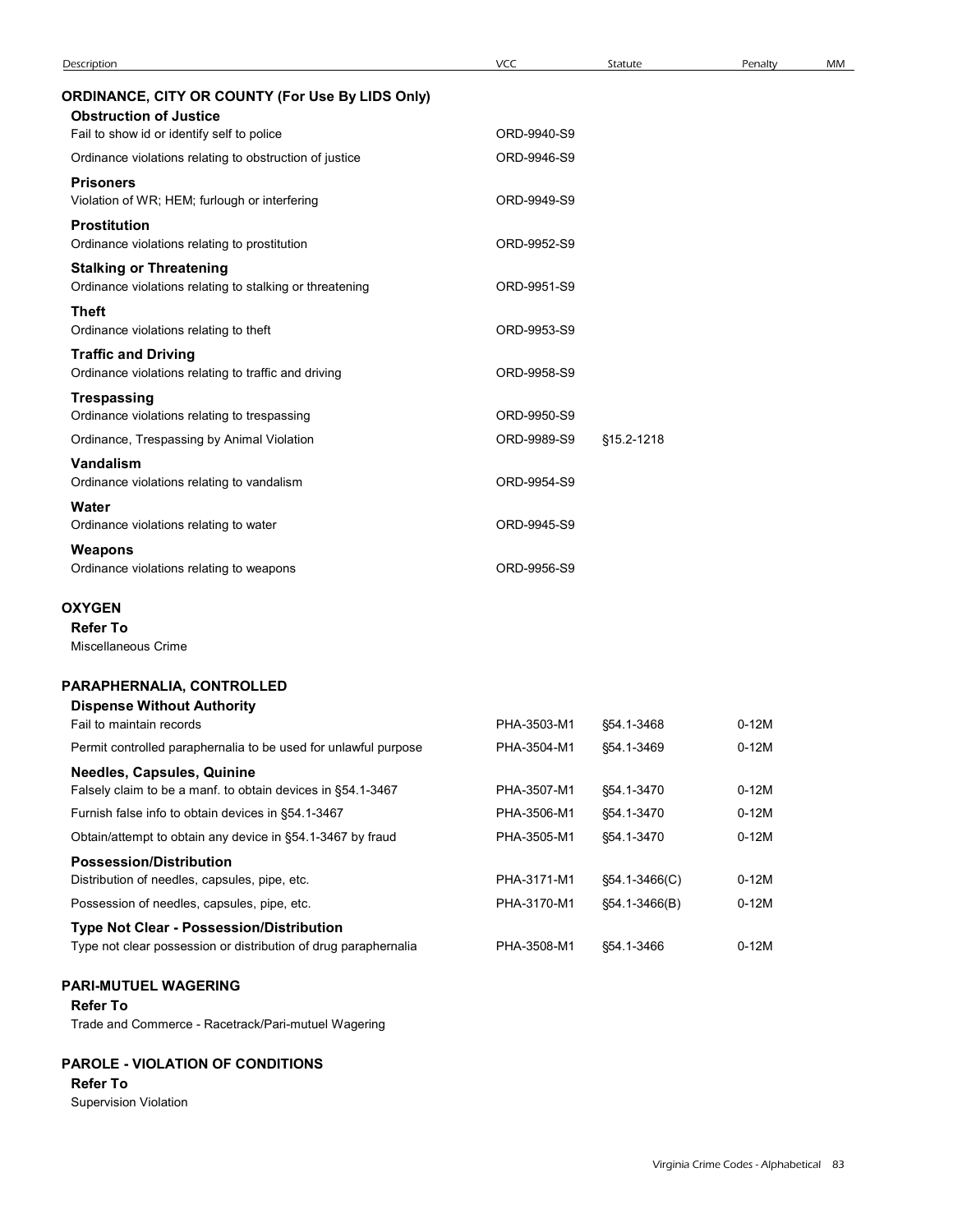| Description                                                                                               | VCC                        | Statute                | Penalty           | MM |
|-----------------------------------------------------------------------------------------------------------|----------------------------|------------------------|-------------------|----|
| <b>PATERNITY</b>                                                                                          |                            |                        |                   |    |
| <b>Juvenile and Domestic</b><br>Determination of paternity                                                | JUV-3872-J9                | $$16.1-241(Q)$         |                   |    |
|                                                                                                           |                            |                        |                   |    |
| <b>PEACE, CONSERVATOR OF THE</b><br><b>Type</b>                                                           |                            |                        |                   |    |
| Recognizance to keep the peace when required                                                              | PEA-3290-M1                | §19.2-21               | $0-12M$           |    |
| PEACE, CONSERVATOR OF THE (For Use by LIDS Only)                                                          |                            |                        |                   |    |
| <b>Type</b>                                                                                               |                            |                        |                   |    |
| Arrest without warrant for threats to kill person or injure property<br>Complaint and issuance of warrant | PEA-9901-S9<br>PEA-9900-S9 | §19.2-22<br>§19.2-20   |                   |    |
| Recognizance to keep the peace                                                                            | PEA-9898-S9                | §19.2-19               |                   |    |
|                                                                                                           |                            |                        |                   |    |
| <b>PEEPING TOM</b><br><b>Refer To</b>                                                                     |                            |                        |                   |    |
| Trespass - Peeping or spying (§18.2 - 130)                                                                |                            |                        |                   |    |
| <b>PERJURY</b>                                                                                            |                            |                        |                   |    |
| <b>Adoption</b>                                                                                           |                            |                        |                   |    |
| False statement on mutual consent adoption registry form<br><b>Athlete Agents</b>                         | PER-5026-F5                | §63.2-1250             | 1Y-10Y            |    |
| Registration application for athlete agent, perjury                                                       | PER-7495-F5                | §54.1-522              | 1Y-10Y            |    |
| <b>Banking, Trusts and Finance</b>                                                                        |                            |                        |                   |    |
| Make false statement in report on a bank<br>Make false statement in report on a savings institution       | PER-5040-F5<br>PER-5043-F5 | §6.2-864<br>§6.2-1121  | 1Y-10Y<br>1Y-10Y  |    |
| Make false statement in report on a trust company                                                         | PER-5042-F5                | §6.2-1025              | 1Y-10Y            |    |
| Make false statement in report on a trust company                                                         | PER-5041-F5                | §6.2-1029              | 1Y-10Y            |    |
| Make false statement in report on a trust subsidiary                                                      | PER-5929-F5                | §6.2-1051              | 1Y-10Y            |    |
| <b>Boating</b>                                                                                            |                            |                        |                   |    |
| Perjury, falsely swear an oath, or make false affidavit<br><b>Concealed Handgun Permit</b>                | PER-6262-F5                | §29.1-702.1            | 1Y-10Y            |    |
| Concealed handgun permit, false statement                                                                 | PER-5045-F5                | §18.2-308.02           | 1Y-10Y            |    |
| <b>Court-Appointed Counsel</b>                                                                            |                            |                        |                   |    |
| False statement of indigence by charged felon<br>False statement of indigence by charged misdemeanant     | PER-5022-F5<br>PER-5023-M1 | §19.2-161<br>§19.2-161 | 1Y-10Y<br>$0-12M$ |    |
| Gambling                                                                                                  |                            |                        |                   |    |
| Charitable gaming, false information on report                                                            | PER-5039-F5                | §18.2-340.30           | 1Y-10Y            |    |
| General<br>Conflicting statements                                                                         | PER-5016-F5                | §18.2-435              | 1Y-10Y            |    |
| Falsely subscribe written declaration, etc.                                                               | PER-5024-F5                | §18.2-434              | 1Y-10Y            |    |
| Falsely swear an oath                                                                                     | PER-5017-F5                | §18.2-434              | 1Y-10Y            |    |
| Induce another to give false testimony                                                                    | PER-5018-F5                | §18.2-436              | 1Y-10Y            |    |
| <b>Traffic</b><br>False affidavit to DMV matters                                                          | PER-5015-F5                | §46.2-105              | 1Y-10Y            |    |
| <b>Two-way Video Testimony</b><br>Engage in off-camera communications                                     | PER-5037-F5                | §19.2-188.4            | 1Y-5Y             |    |
| <b>Type Not Clear</b>                                                                                     |                            |                        |                   |    |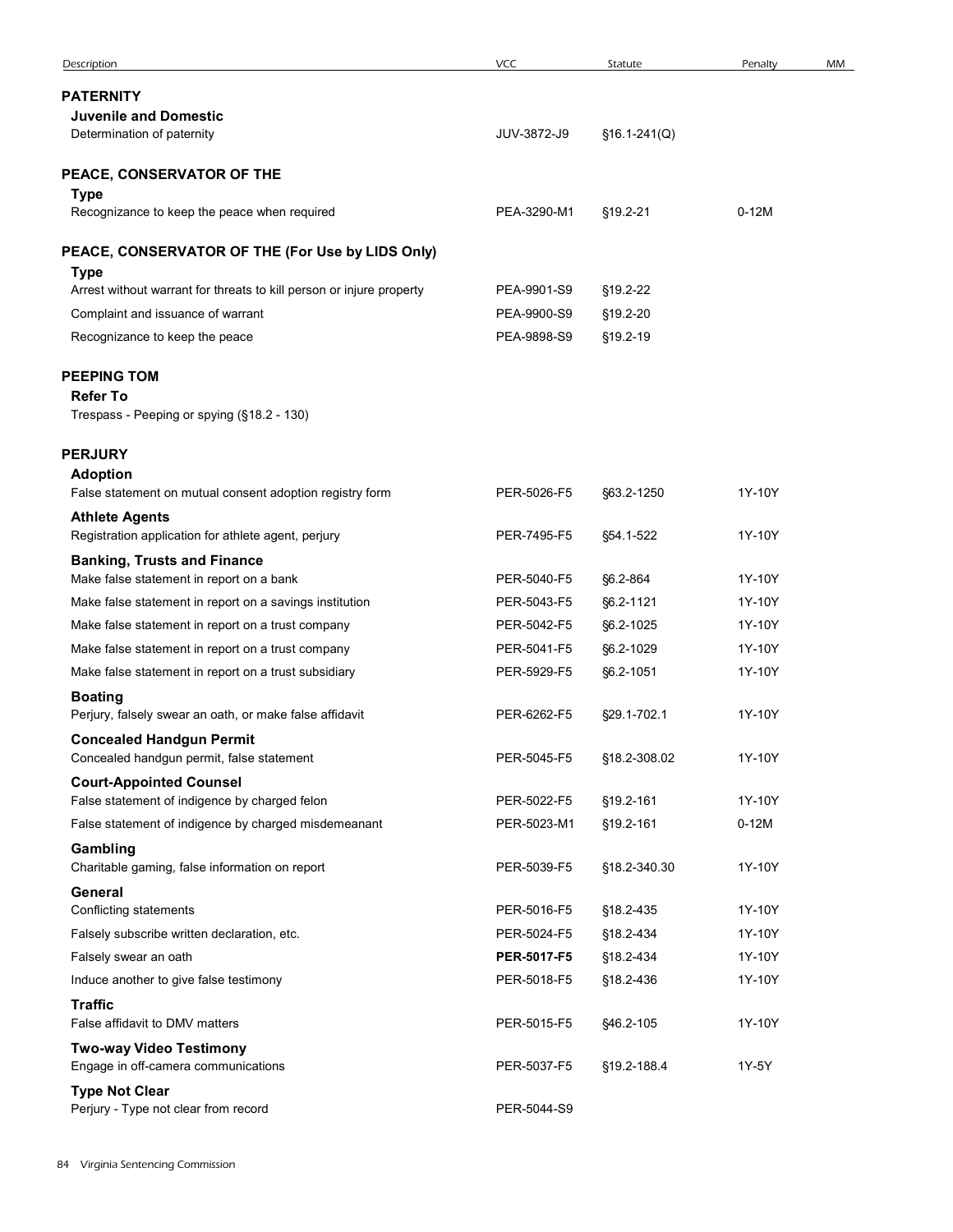| Description                                                                                                | VCC                        | Statute                    | Penalty                                | MM |
|------------------------------------------------------------------------------------------------------------|----------------------------|----------------------------|----------------------------------------|----|
| <b>PICKETING</b><br><b>Type</b>                                                                            |                            |                            |                                        |    |
| Picketing of dwelling house                                                                                | PIC-3239-M3                | §18.2-419                  | Fine                                   |    |
| PLASTIC BAGS, WARNING REQUIRED                                                                             |                            |                            |                                        |    |
| <b>Refer To</b><br>Dangerous Conduct (§18.2-320)                                                           |                            |                            |                                        |    |
|                                                                                                            |                            |                            |                                        |    |
| POISON<br><b>Adulteration Of Food Or Drugs</b>                                                             |                            |                            |                                        |    |
| See Assault, Adulteration (§18.2-54.2)                                                                     |                            |                            |                                        |    |
| <b>POLICE, ELUDE</b>                                                                                       |                            |                            |                                        |    |
| <b>Disregard Command - Traffic</b><br>Eluding, see reckless driving disregard police command to stop       |                            |                            |                                        |    |
|                                                                                                            |                            |                            |                                        |    |
| PORNOGRAPHY<br><b>Refer To</b>                                                                             |                            |                            |                                        |    |
| Obscenity                                                                                                  |                            |                            |                                        |    |
| PORNOGRAPHY REGISTRY, CHILD                                                                                |                            |                            |                                        |    |
| <b>Type</b><br>Unauthorized use or dissemination of information                                            | POR-3700-F6                | §19.2-390.3                | 1Y-5Y                                  |    |
|                                                                                                            |                            |                            |                                        |    |
| PRETRIAL - VIOLATION OF CONDITIONS<br><b>Refer To</b>                                                      |                            |                            |                                        |    |
| Supervision Violation                                                                                      |                            |                            |                                        |    |
| PRINCIPAL IN THE SECOND DEGREE                                                                             |                            |                            |                                        |    |
| <b>Refer To</b><br>§18.2-18                                                                                |                            |                            |                                        |    |
| Accomplice                                                                                                 |                            |                            |                                        |    |
|                                                                                                            |                            |                            |                                        |    |
| <b>PRISONERS - JUVENILE FACILITY</b><br>Conspiracy                                                         |                            |                            |                                        |    |
| Conspiracy to commit act specified in §53.1-203                                                            | PRI-3886-F6                | §18.2-477.2                | 1Y-5Y                                  |    |
| <b>Destroy Property</b><br>Break, cut, damage any part of facility to aid escape                           | PRI-3887-F6                | §18.2-477.2                | 1Y-5Y                                  |    |
| Burn or destroy with explosive any personal property                                                       | PRI-3888-F6                | §18.2-477.2                | 1Y-5Y                                  |    |
| Fire protection/suppression system, tamper, damage, etc.                                                   | PRI-3898-F6                | §18.2-477.2                | 1Y-5Y                                  |    |
| Drugs, Etc.<br>Possess, sell, secrete Schedule III drug or marijuana                                       | PRI-3890-F5                | §18.2-477.2                | 1Y-10Y                                 |    |
| Possess, sell, secrete unlawful chemical compound                                                          | PRI-3889-F6                | §18.2-477.2                | 1Y-5Y                                  |    |
| <b>Escapes</b>                                                                                             |                            |                            |                                        |    |
| Escape from juvenile facility or detention home<br>Possess an instrument to aid escape                     | ESC-3891-F6<br>ESC-3892-F6 | §18.2-477.2<br>§18.2-477.2 | 1Y-5Y<br>1Y-5Y                         |    |
| Weapons                                                                                                    |                            |                            |                                        |    |
| Introduce or possess firearms or ammunition in facility<br>Make, possess weapon capable of death or injury | PRI-3894-F6                | §18.2-477.2                | 1Y-5Y                                  |    |
|                                                                                                            | PRI-3893-F6                | §18.2-477.2                | 1Y-5Y                                  |    |
| <b>PRISONERS (FOR USE BY LIDS ONLY)</b><br><b>Bond</b>                                                     |                            |                            |                                        |    |
|                                                                                                            |                            |                            | Virginia Crime Codes - Alphabetical 85 |    |
|                                                                                                            |                            |                            |                                        |    |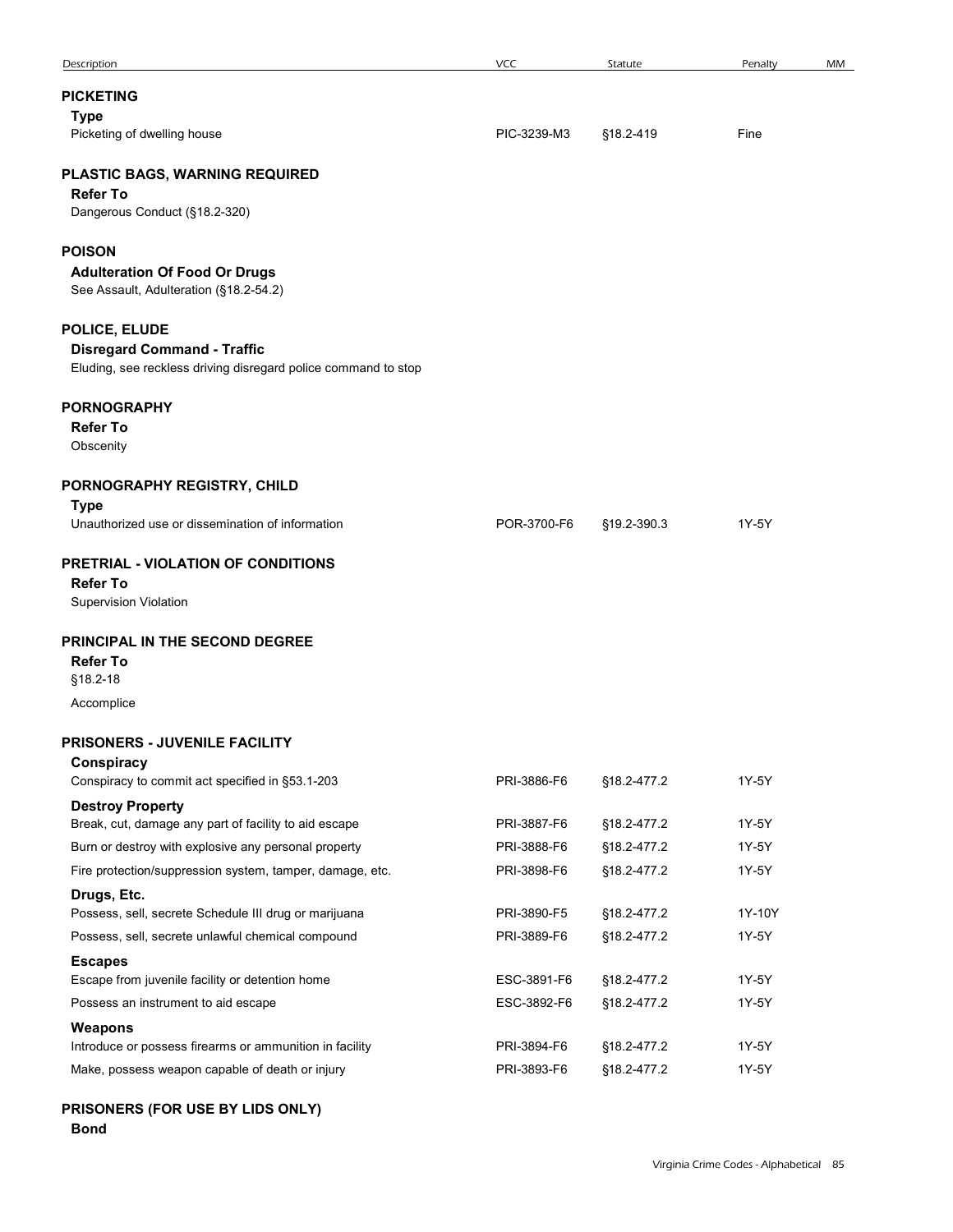| Description                                                                                        | VCC                        | Statute                  | Penalty    | MM |
|----------------------------------------------------------------------------------------------------|----------------------------|--------------------------|------------|----|
| PRISONERS (FOR USE BY LIDS ONLY)                                                                   |                            |                          |            |    |
| <b>Bond</b>                                                                                        |                            |                          |            |    |
| Revoke or modify bond                                                                              | PRI-9871-S9                | §19.2-132                |            |    |
| <b>Bond (Compensation Board)</b>                                                                   |                            |                          |            |    |
| Principal arrested and surrendered to court                                                        | PRI-9916-S9                | §19.2-149                |            |    |
| <b>Court/DOC (Compensation Board)</b><br>Commitment for trial                                      | PRI-9918-S9                | §19.2-135                |            |    |
| Commitment pending pronouncement of sentence; fail to surrender                                    | PRI-9919-S9                | §19.2-298                |            |    |
| Debtor held until offender answers or makes conveyance/delivery                                    | PRI-9915-S9                | §8.01-508                |            |    |
| Held as material witness or for court appearance                                                   | PRI-9909-S9                |                          |            |    |
| Offender Re-Entry Program                                                                          | PRI-9922-S9                |                          |            |    |
| Processing of convicts, etc., as witnesses                                                         | PRI-9913-S9                | §19.2-269.1              |            |    |
| Return from DOC for court                                                                          | PRI-9910-S9                |                          |            |    |
| Violation of recognized conditions or bond                                                         | PRI-9920-S9                | §19.2-135                |            |    |
| <b>Improper Release (Compensation Board)</b>                                                       |                            |                          |            |    |
| Early or improper release                                                                          | PRI-9852-S9                | §53.1-28                 |            |    |
| Improper release of a prisoner from custody                                                        | PRI-9921-S9                | §53.1-116.3              |            |    |
| <b>Mental Health (Compensation Board)</b><br>Emergency custody of conditionally released acquittee | PRI-9914-S9                | §19.2-182.9              |            |    |
| Revocation of conditional release                                                                  | PRI-9923-S9                | §19.2-182.8              |            |    |
| <b>Miscellaneous (Compensation Board)</b>                                                          |                            |                          |            |    |
| Temporary hold                                                                                     | PRI-9917-S9                |                          |            |    |
| <b>Non-Payment (Compensation Board)</b>                                                            |                            |                          |            |    |
| Contract out of state - Felony                                                                     | PRI-9903-S9                |                          |            |    |
| Contract out of state - Misdemeanor                                                                | PRI-9904-S9                |                          |            |    |
| Federal - Felony                                                                                   | PRI-9905-S9                |                          |            |    |
| Federal - Misdemeanor                                                                              | PRI-9906-S9                |                          |            |    |
| Military - Felony                                                                                  | PRI-9907-S9<br>PRI-9908-S9 |                          |            |    |
| Military - Misdemeanor<br>Private overnight transport out of state - Felony                        | PRI-9851-S9                |                          |            |    |
| Private overnight transport out of state - Misdemeanor                                             | PRI-9902-S9                |                          |            |    |
| Warrant - Out of State (Compensation Board)                                                        |                            |                          |            |    |
| Felony - held on out of state warrant                                                              | PRI-9912-S9                |                          |            |    |
| Misdemeanor - held on out of state warrant                                                         | PRI-9911-S9                |                          |            |    |
| PRISONERS, JAILS AND PRISONS                                                                       |                            |                          |            |    |
| <b>Also See</b>                                                                                    |                            |                          |            |    |
| Escapes                                                                                            |                            |                          |            |    |
| <b>Bribery</b>                                                                                     |                            |                          |            |    |
| Pecuniary benefit, providing weapon, drug, etc., to prisoner                                       | PRI-4943-F4                | §18.2-474.2              | 2Y-10Y     |    |
| <b>Compensation Board</b>                                                                          | PRI-3895-M1                |                          | $0-12M$    |    |
| Regional jail staff falsifying info. in reports<br>Sheriff or staff falsifying info. in reports    | PRI-3896-M1                | §53.1-115.1<br>§53.1-121 | $0-12M$    |    |
| <b>Destroy Property</b>                                                                            |                            |                          |            |    |
| Break, cut, damage any part of facility to aid escape                                              | PRI-3258-F6                | $\S53.1 - 203(2)$        | 1Y-5Y (II) |    |
| Burn or destroy with explosive any personal property                                               | PRI-3263-F6                | $$53.1 - 203(8)$         | 1Y-5Y (II) |    |
| Fire protection/suppression system, tamper, damage, etc.                                           | PRI-4942-F6                | §53.1-203(9)             | 1Y-5Y (II) |    |
|                                                                                                    |                            |                          |            |    |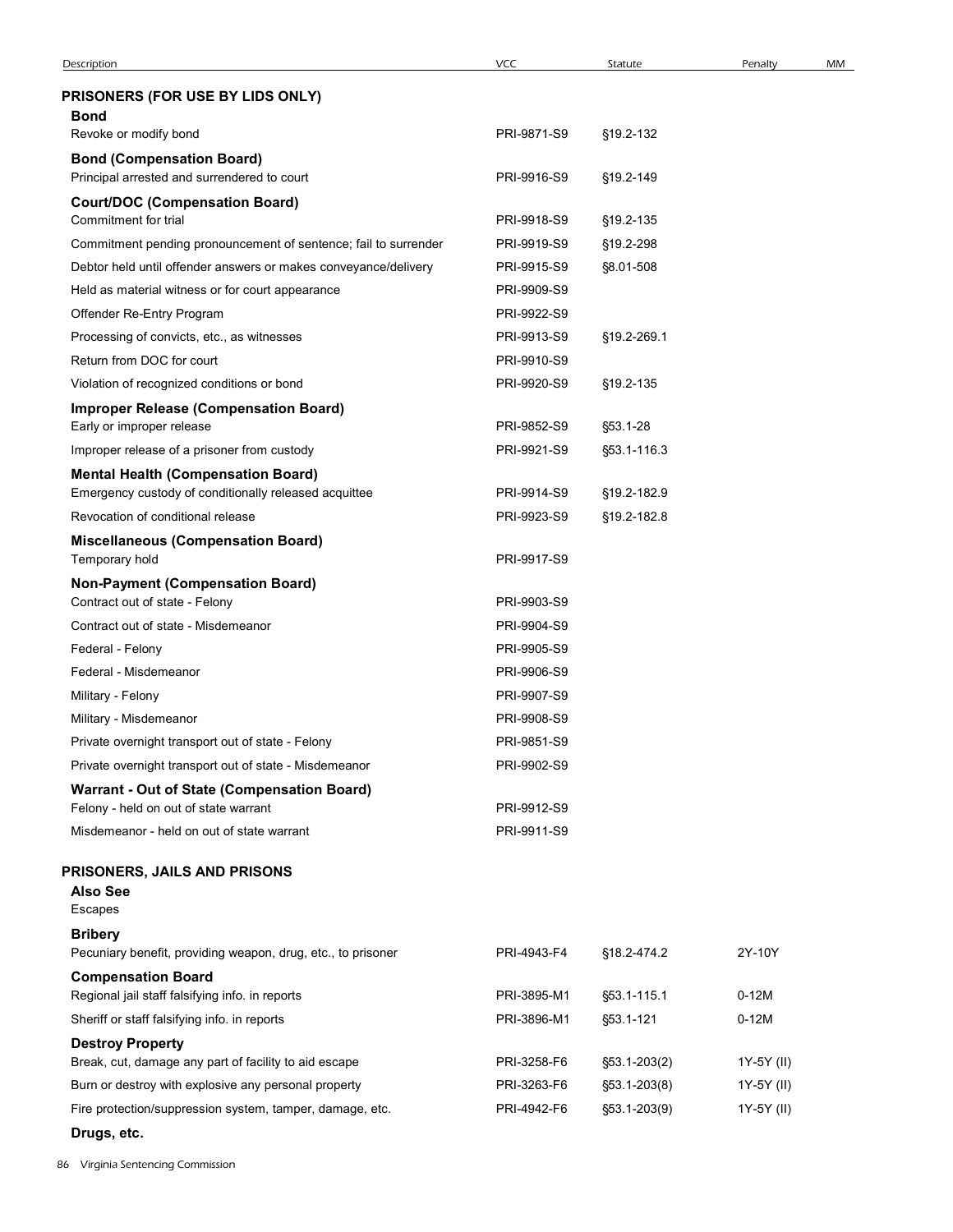| Description                                                                                                              | <b>VCC</b>                 | Statute                              | Penalty                    | MM |
|--------------------------------------------------------------------------------------------------------------------------|----------------------------|--------------------------------------|----------------------------|----|
| PRISONERS, JAILS AND PRISONS                                                                                             |                            |                                      |                            |    |
| Drugs, etc.                                                                                                              |                            |                                      |                            |    |
| Also see Narcotics for Schedule of drug in possession, etc.                                                              |                            |                                      |                            |    |
| Delivery of narcotics, marijuana to prisoner, etc.<br>Possess, sell, secrete Sch. III drug, marijuana                    | PRI-3241-F5<br>PRI-3261-F5 | §18.2-474.1<br>$$53.1 - 203(6)$      | 1Y-10Y (II)<br>1Y-10Y (II) |    |
| Possess, sell, secrete unlawful chemical compound                                                                        | PRI-3260-F6                | $\S53.1 - 203(5)$                    | 1Y-5Y (II)                 |    |
| Fail to Report to Jail                                                                                                   |                            |                                      |                            |    |
| Fail to report to jail at times specified by the court                                                                   | PRI-3897-S9                | §53.1-131.1                          |                            |    |
| <b>Security Camera</b>                                                                                                   |                            |                                      |                            |    |
| Security camera covered, made inoperable, etc.<br>Security camera covered, made inoperable, etc., prevent view of felony | PRI-4901-M1<br>PRI-4902-F6 | §18.2-473.2(B)<br>$$18.2 - 473.2(C)$ | $0-12M$<br>1Y-5Y(II)       |    |
| <b>Sexual Assault</b><br>See Sexual Assault, Carnal Knowledge or Battery                                                 |                            |                                      |                            |    |
| <b>Sheriffs, Duties of</b>                                                                                               |                            |                                      |                            |    |
| Fail to perform jail duties                                                                                              | PRI-3266-S9                | §53.1-118                            | Fine                       |    |
| Sheriff - interest in property where inmate work performed                                                               | PRI-3257-M1                | §53.1-130                            | $0-12M$                    |    |
| <b>Telephone</b><br>See Telephone                                                                                        |                            |                                      |                            |    |
| Weapons                                                                                                                  |                            |                                      |                            |    |
| Delivery of weapons or ammunition to prisoner or confined person                                                         | PRI-3242-F3                | §18.2-474.1                          | 5Y-20Y (II)                |    |
| Introduce or possess firearms or ammunition in facility                                                                  | PRI-3262-F6                | $$53.1 - 203(7)$                     | 1Y-5Y (II)                 |    |
| Make, possess unauthor. weapon capable of death, injury                                                                  | PRI-3259-F6                | $$53.1 - 203(4)$                     | 1Y-5Y (II)                 |    |
| <b>Other</b><br>Communication with prisoner or person confined                                                           | PRI-3240-M4                | §18.2-473.1                          | Fine                       |    |
| Conspiracy to commit any act specified in §53.1 - 203                                                                    | PRI-3264-F6                | §53.1-203(10)                        | 1Y-5Y (II)                 |    |
| Unauthorized delivery of article to prisoner or person confined                                                          | PRI-3243-M1                | §18.2-474                            | $0-12M$                    |    |
| <b>Type Not Clear</b>                                                                                                    |                            |                                      |                            |    |
| Prisoners - Type not clear from record                                                                                   | PRI-3899-S9                |                                      |                            |    |
| PROBATION-VIOLATION OF CONDITIONS                                                                                        |                            |                                      |                            |    |
| <b>Refer To</b>                                                                                                          |                            |                                      |                            |    |
| Supervision Violation (§19.2-306)                                                                                        |                            |                                      |                            |    |
| PROCUREMENT ACT VIOLATION                                                                                                |                            |                                      |                            |    |
| Prevailing wage (5-01-2021)<br>Contractor, etc., fails to pay prevailing wage                                            | PPA-7261-M1                | §2.2-4321.3                          | $0-12M$                    |    |
| <b>Public</b>                                                                                                            |                            |                                      |                            |    |
| Public Procurement Act Violation                                                                                         | PPA-7260-M1                | §2.2-4377                            | $0-12M$                    |    |
| <b>PROFESSIONS AND OCCUPATIONS</b>                                                                                       |                            |                                      |                            |    |
| <b>Also See</b>                                                                                                          |                            |                                      |                            |    |
| Also see Health or Limited Partnership                                                                                   |                            |                                      |                            |    |
| <b>Accountant, Public</b>                                                                                                |                            |                                      |                            |    |
| Accountant, practice without a license                                                                                   | PRO-7158-M1                | §54.1-4409.1                         | $0-12M$                    |    |
| Architect, Engineer, Surveyor<br>Architecture or engineering, practice without a license                                 | PRO-7160-M1                | §54.1-406                            | $0-12M$                    |    |
| Asbestos / Lead / Home Inspection                                                                                        |                            |                                      |                            |    |
| No license, contract with another, etc.                                                                                  | PRO-7421-M1                | §54.1-503                            | $0-12M$                    |    |
| No license, contract with another, third/subsequent                                                                      | PRO-7422-F6                | §54.1-503                            | 1Y-5Y                      |    |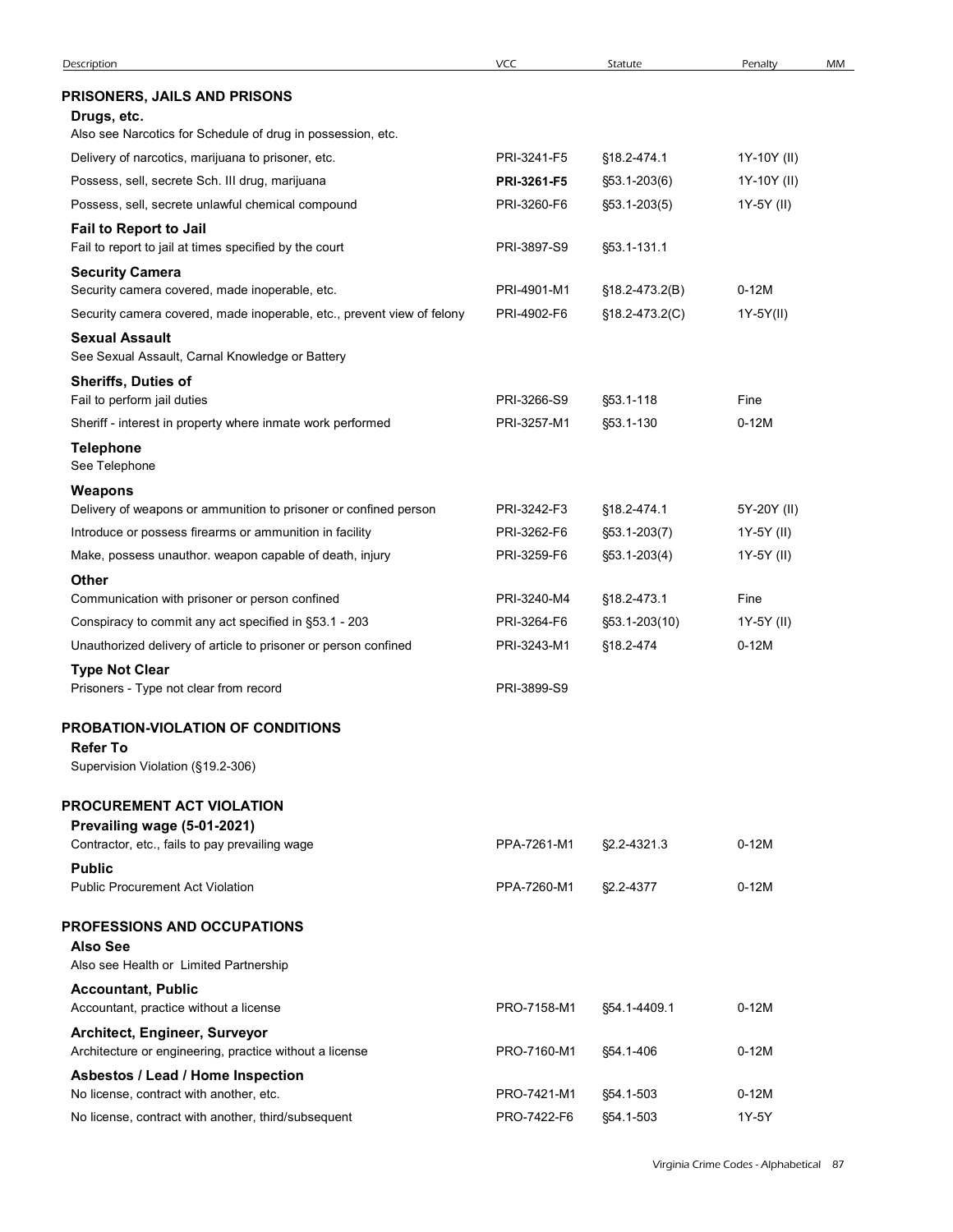| Description                                                                                                                | <b>VCC</b>                 | Statute                        | Penalty            | MM |
|----------------------------------------------------------------------------------------------------------------------------|----------------------------|--------------------------------|--------------------|----|
| <b>PROFESSIONS AND OCCUPATIONS</b>                                                                                         |                            |                                |                    |    |
| Asbestos / Lead / Home Inspection<br>No license, held by supervisor/workers                                                | PRO-7419-M1                | §54.1-504                      | $0-12M$            |    |
| No license, held by supervisor/workers, third/subsequent                                                                   | PRO-7420-F6                | §54.1-504                      | 1Y-5Y              |    |
| Violation of regulations                                                                                                   | PRO-7417-M1                | §54.1-517                      | $0-12M$            |    |
| Violation of regulations, third or subsequent offense                                                                      | PRO-7418-F6                | §54.1-517                      | 1Y-5Y              |    |
| <b>Athlete Agents</b><br>Prohibited conduct by athlete agent                                                               | PRO-7435-M1                | §54.1-531                      | $0-12M$            |    |
| <b>Auctioneer</b>                                                                                                          |                            |                                |                    |    |
| Advertise as auctioneer without a license                                                                                  | PRO-7163-M1                | §54.1-606                      | $0-12M$            |    |
| Sell at auction without a license                                                                                          | PRO-7162-M1                | §54.1-603                      | $0-12M$            |    |
| <b>Backflow Prevention Device Worker</b><br>Represent self as certified, when not                                          | PRO-7431-M1                | §54.1-1135(B)                  | $0-12M$            |    |
| Barbering, Cosmetology, Tattooing, Piercing, Etc.<br>Barbering, cosmetology, tattooing, piercing, practice w/out a license | PRO-7164-M1                | §54.1-703                      | $0-12M$            |    |
| Operate barbershop, salon, parlor or spa without a license                                                                 | PRO-7165-M1                | §54.1-704.1                    | $0-12M$            |    |
| <b>Boxing / Wrestling / Martial Arts</b>                                                                                   | PRO-7423-M1                | §54.1-834(A)                   | $0-12M$            |    |
| Permit betting or wagering<br>Sham or fake boxing, martial arts etc., contest                                              | PRO-7424-M1                | §54.1-834(B)                   | $0-12M$            |    |
| Violation of boxing, wrestling, martial arts provision                                                                     | PRO-7486-M1                | §54.1-834(C)                   | $0-12M$            |    |
| 3rd or subsequent violation of any provision within 36 months                                                              | PRO-7484-F6                | §54.1-834(D)                   | 1Y-5Y              |    |
| <b>Branch Pilots</b>                                                                                                       |                            |                                |                    |    |
| Employ unlicensed branch pilots                                                                                            | PRO-7166-M1                | §54.1-912                      | $0-12M$            |    |
| Pilot, etc., vessel without a license                                                                                      | PRO-7168-M1                | §54.1-924                      | $0-12M$            |    |
| Receive unlawful fees, branch pilot                                                                                        | PRO-7167-M1                | §54.1-926                      | $0-12M$            |    |
| <b>Building Official</b>                                                                                                   |                            |                                |                    |    |
| Building official issues permit without proper documents<br><b>Business or Professional Regulation/License (General)</b>   | PRO-5862-M3                | §54.1-1111                     | Fine               |    |
| Also see Professions and Occupations, Third or Subsequent<br>Operate business, conflict w/regulations                      | PRO-5820-M1                | §54.1-111                      | $0-12M$            |    |
| Unlawfully obtain a regulated business/professional license, etc.                                                          | PRO-7446-M2                | §54.1-102                      | $0-6M$             |    |
| <b>Cemeteries &amp; Burials</b>                                                                                            |                            |                                |                    |    |
| Also see Professions and Occupations, Funeral Director or Embalmer                                                         |                            |                                |                    |    |
| Fail to certify or determine cost                                                                                          | CEM-5786-M1                | §54.1-2330                     | $0-12M$            |    |
| Fail to establish perpetual care trust fund                                                                                | CEM-5775-M1                | §54.1-2316                     | $0-12M$            |    |
| Fail to furnish written price list or itemized statement                                                                   | CEM-5781-M1                | §54.1-2327(A)                  | $0-12M$            |    |
| Fail to identify records deposited in trust account                                                                        | CEM-5785-M1                | §54.1-2329                     | $0-12M$            |    |
| Fail to make deposit to perpetual care fund after sale of grave, etc.                                                      | CEM-5776-F6                | §54.1-2319                     | 1Y-5Y              |    |
| Fail to report information to cemetery board                                                                               | CEM-5779-M1                | §54.1-2324                     | $0-12M$            |    |
| Fail to resume deposits to perpetual care trust fund                                                                       | CEM-5777-F6                | §54.1-2321                     | 1Y-5Y              |    |
| Influence bodies be sent to particular funeral home or cemetery                                                            | CEM-5771-M1                | §54.1-2315(1)                  | $0-12M$            |    |
| Interfere with choice of funeral services, planning or contracts<br>Make at-need or preneed solicitation in-person         | CEM-5773-M1<br>CEM-5782-M1 | §54.1-2315(4)<br>§54.1-2327(B) | $0-12M$<br>$0-12M$ |    |
| Mausoleums, crypts, fail to start/complete construction                                                                    | CEM-5790-M1                | §54.1-2339                     | $0-12M$            |    |
| Operate cemetery without license or notifying Board of changes                                                             | CEM-5770-M1                | §54.1-2311                     | $0-12M$            |    |
| Preneed burial contract, fail to include required statement                                                                | CEM-5784-M1                | §54.1-2328(B)                  | $0-12M$            |    |
| Preneed burial contract, fail to make trust fund deposit                                                                   | CEM-5780-F6                | §54.1-2325                     | 1Y-5Y              |    |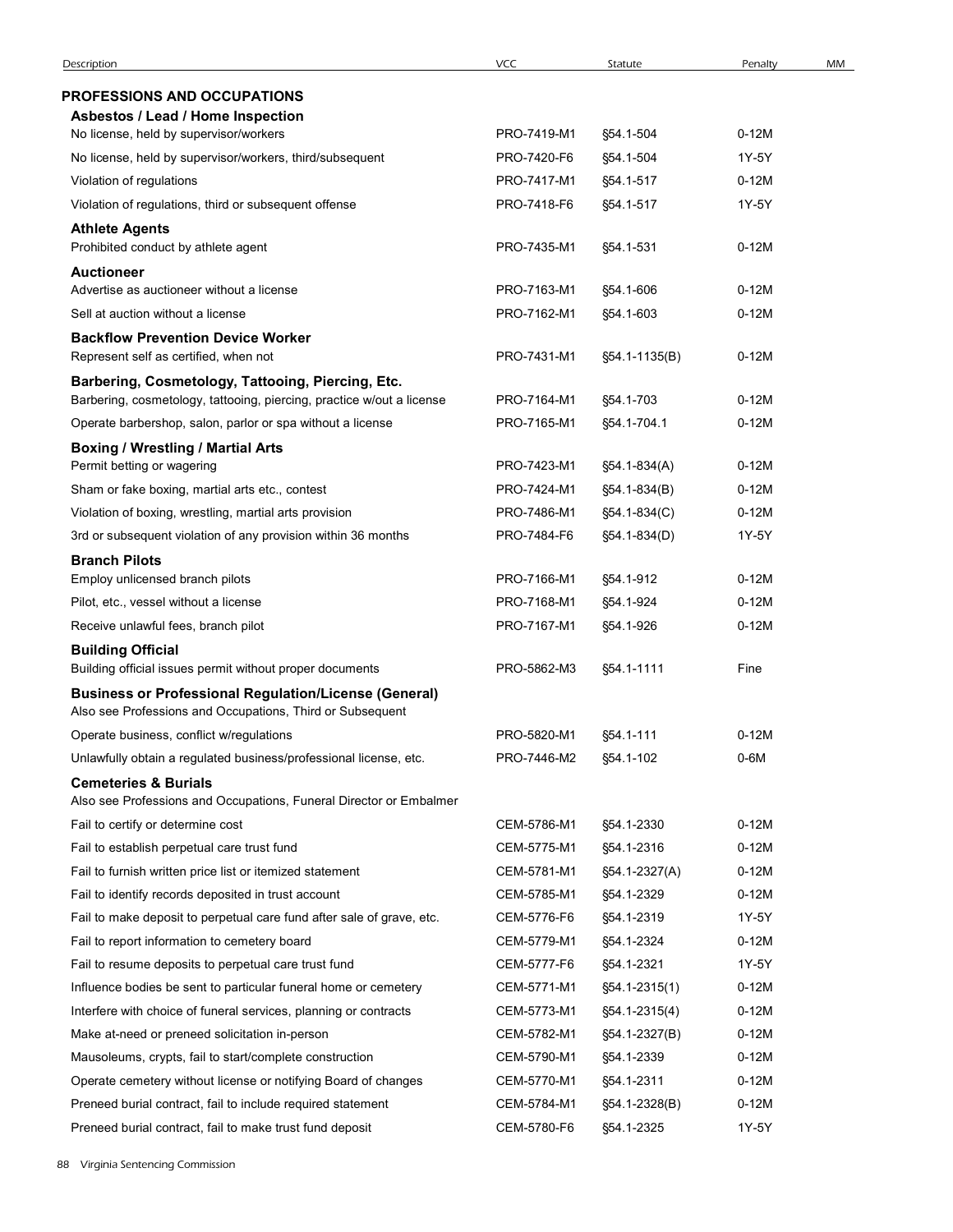| Description                                                                                          | <b>VCC</b>                 | Statute                        | Penalty            | MM |
|------------------------------------------------------------------------------------------------------|----------------------------|--------------------------------|--------------------|----|
| <b>PROFESSIONS AND OCCUPATIONS</b>                                                                   |                            |                                |                    |    |
| <b>Cemeteries &amp; Burials</b>                                                                      |                            |                                |                    |    |
| Preneed burial contract, not in compliance                                                           | CEM-5783-M1                | §54.1-2328(A)                  | $0-12M$            |    |
| Preneed burial, seller fail to file accounts with board                                              | CEM-5787-M1                | §54.1-2332                     | $0-12M$            |    |
| Preneed funeral contracts, not in compliance with requirements                                       | CEM-5791-M1                | §54.1-2820(A)                  | $0-12M$            |    |
| Preneed trust accounts, fail to report information required by board                                 | CEM-5788-M1                | §54.1-2333                     | $0-12M$            |    |
| Sell grave/entombment right w/out adequate perpetual care provision                                  | CEM-5774-M1                | §54.1-2316                     | $0-12M$            |    |
| Solicit, accept, etc., commission to dispose of body in cemetery, etc.                               | CEM-5772-M1                | §54.1-2315(2)                  | $0-12M$            |    |
| Transfer trust funds without notice                                                                  | CEM-5792-M1                | §54.1-2337                     | $0-12M$            |    |
| Trustee's name used in advertisement without permission                                              | CEM-5789-M1                | §54.1-2338                     | $0-12M$            |    |
| Unlawful disbursement of preneed funds<br>Use perpetual care trust fund for unauthorized purposes    | CEM-5737-M1<br>CEM-5778-F6 | §54.1-2331<br>§54.1-2322       | $0-12M$<br>1Y-5Y   |    |
| <b>Cemeteries &amp; Burials - Type Not Clear</b>                                                     |                            |                                |                    |    |
| Felony violations of Chapter 23.1- perpetual care/preneed trust fund                                 | CEM-5735-F6                | §54.1-2342                     | 1Y-5Y              |    |
| Misdemeanor violations Chapter 23.1- perpetual care/preneed trust fund                               | CEM-5736-M1                | §54.1-2342                     | $0-12M$            |    |
| <b>Common Interest Communities</b>                                                                   |                            |                                |                    |    |
| Offer services to common interest community without a license                                        | PRO-7174-M1                | §54.1-2346                     | $0-12M$            |    |
| <b>Contractors</b>                                                                                   |                            |                                |                    |    |
| Contractor operate w/out license or violate regulations<br>Fail to comply with uniform building code | PRO-5830-M1<br>PRO-7451-M1 | §54.1-1115                     | $0-12M$<br>$0-12M$ |    |
| Fail to obtain certificate of occupancy prior to conveying property                                  | PRO-7452-M1                | §54.1-1101(C)<br>§54.1-1101(B) | $0-12M$            |    |
| Third or subsequent building code or occupancy violation                                             | PRO-7453-F6                | §54.1-1101(D)                  | 1Y-5Y              |    |
| <b>Counseling, Marriage or Family Therapy</b>                                                        |                            |                                |                    |    |
| Counseling, practice without a license                                                               | PRO-7152-M1                | §54.1-3506                     | $0-12M$            |    |
| <b>Firearms Dealer</b>                                                                               |                            |                                |                    |    |
| Improper notification of firearms show, promoter                                                     | PRO-7442-M3                | §54.1-4201.1                   | Fine               |    |
| Records violation by firearms dealer                                                                 | PRO-7156-M2                | §54.1-4201                     | $0-6M$             |    |
| Second or subsequent firearms dealer violation                                                       | PRO-7157-M1                | §54.1-4202                     | $0-12M$            |    |
| <b>Funeral</b><br>Casket for sale by non-licensed funeral service - preneed arrangements             | PRO-5793-M1                | §54.1-2808.3(A)                | $0-12M$            |    |
| Casket from third party not accepted for at-need arrangement                                         | PRO-5794-M1                | §54.1-2808.3(A)                | $0-12M$            |    |
| Casket, preneed violation                                                                            | PRO-5795-M1                | §54.1-2808.3(C)                | $0-12M$            |    |
| <b>Funeral Director or Embalmer</b>                                                                  |                            |                                |                    |    |
| Funeral services, practice without a license                                                         | PRO-7178-M1                | §54.1-2805                     | $0-12M$            |    |
| <b>Health - Prescription Monitoring Program</b>                                                      |                            |                                |                    |    |
| Disclose confidential information, Prescription Monitoring Program                                   | PRO-5823-M1                | §54.1-2525                     | $0-12M$            |    |
| <b>Health Professions</b><br>Acupuncturists, practice without a license                              | PRO-7436-M1                | §54.1-2956.9                   | $0-12M$            |    |
| Advertise pharmacy services, unlawfully                                                              | PRO-7187-M1                | §54.1-3434.4(A,ii)             | $0-12M$            |    |
| Audiology or speech pathology, practice without a license                                            | PRO-7175-M1                | §54.1-2603                     | $0-12M$            |    |
| Behavior analyst, practice without a license                                                         | PRO-7434-M1                | §54.1-2957.16                  | $0-12M$            |    |
| Controlled drug dispensed, etc., without license                                                     | PRO-5864-F6                | §54.1-2409.1(ii)               | 1Y-5Y              |    |
| Dental hygienist, practice without a license                                                         | PRO-7177-M1                | §54.1-2722                     | $0-12M$            |    |
| Dentistry, practice without a license                                                                | PRO-7176-M1                | §54.1-2709                     | $0-12M$            |    |
| Dialysis technician, claim to be without certification                                               | PRO-5859-M3                | §54.1-2729.3                   | Fine               |    |
| Dietitian or nutritionist, unlawfully advertise self as                                              | PRO-7445-M3                | §54.1-2731(B)                  | Fine               |    |
| Disclosure of confidential health regulatory board                                                   | PRO-5822-M1                | §54.1-2400.2                   | $0-12M$            |    |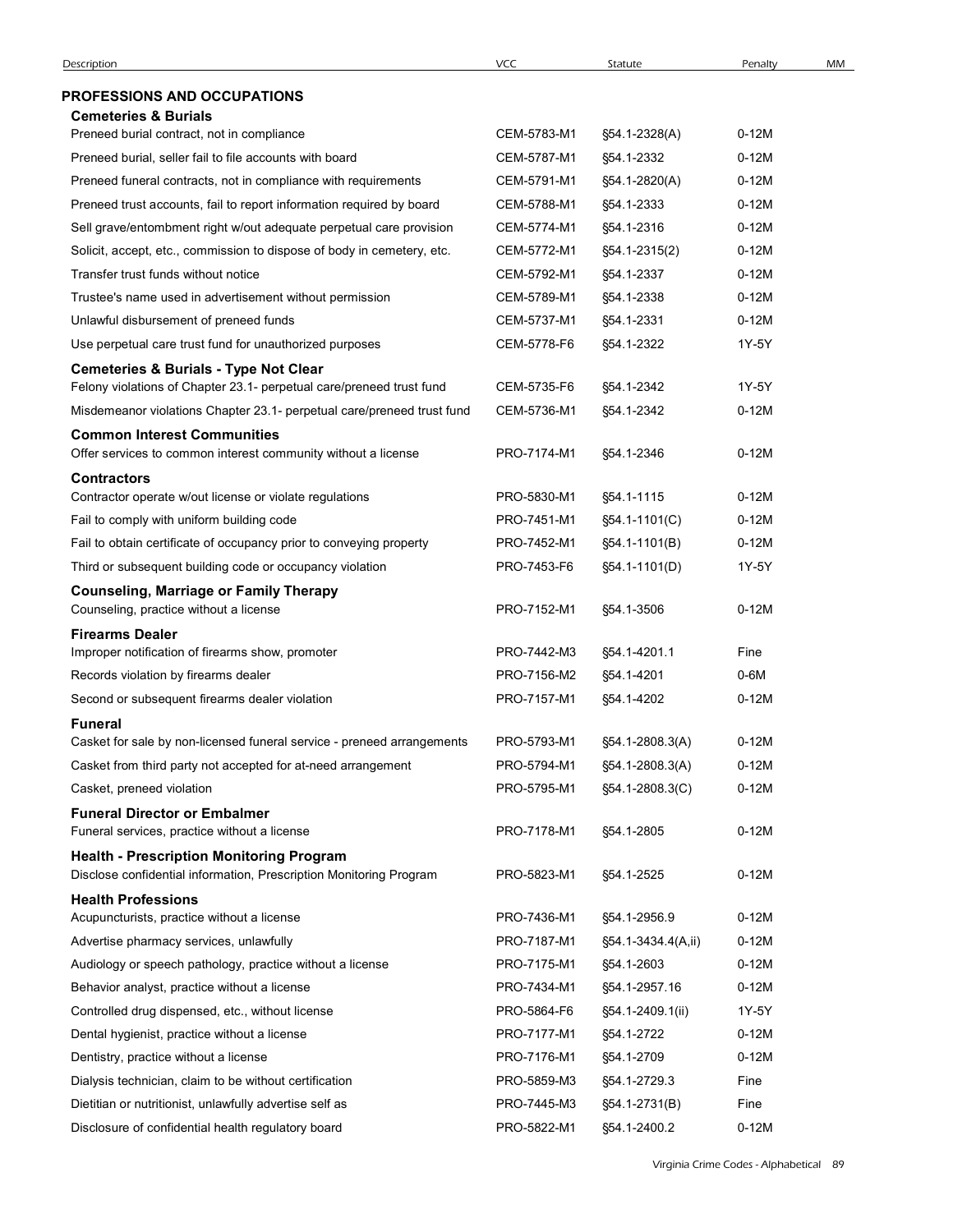| <b>Description</b>                                                                      | <b>VCC</b>                 | Statute                      | Penalty            | MM |
|-----------------------------------------------------------------------------------------|----------------------------|------------------------------|--------------------|----|
| <b>PROFESSIONS AND OCCUPATIONS</b>                                                      |                            |                              |                    |    |
| <b>Health Professions</b>                                                               |                            |                              |                    |    |
| Fail to maintain genomics information                                                   | PRO-7487-M3                | §54.1-2731(C)                | Fine               |    |
| Genetic counseling, practice without a license                                          | PRO-7433-M1                | §54.1-2957.18                | $0-12M$            |    |
| Healing arts practitioner, controlled drugs dispensed by                                | PRO-7185-M1                | §54.1-3304.1                 | $0-12M$            |    |
| Hearing aid specialist, fit, etc., hearing aids without a license                       | PRO-7169-M1                | §54.1-1504                   | $0-12M$            |    |
| Invasive procedure performed without license                                            | PRO-5865-F6                | §54.1-2409.1(i)              | 1Y-5Y              |    |
| Medicine, chiropractic, podiatry, psychology practice w/out a license                   | PRO-7179-M1                | §54.1-2929                   | $0-12M$            |    |
| Medicine, practice without a license                                                    | PRO-7403-M1                | §54.1-2902                   | $0-12M$            |    |
| Midwife, practice without a license                                                     | PRO-7496-M1                | §54.1-2957.04                | $0-12M$            |    |
| Midwifery, practice unlawfully                                                          | PRO-5829-M1<br>PRO-7180-M1 | §54.1-2957.8<br>§54.1-3102   | $0-12M$<br>$0-12M$ |    |
| Nursing home administration, engage in, without a license<br>Nursing without a license  | PRO-5861-M1                | §54.1-3008                   | $0-12M$            |    |
| Occupational therapist, practice without a license                                      | PRO-7466-M1                | §54.1-2956.5                 | $0-12M$            |    |
| Optometrist, practice optometry in a commercial establishment                           | PRO-7182-M1                | §54.1-3205                   | $0-12M$            |    |
| Optometrist, practice optometry without a license                                       | PRO-7181-M1                | §54.1-3204                   | $0-12M$            |    |
| Pharmacists, practice pharmacy without license                                          | PRO-7183-M1                | §54.1-3310                   | $0-12M$            |    |
| Physical therapist or assistant, unlawful designation                                   | PRO-7151-M1                | §54.1-3481                   | $0-12M$            |    |
| Physical therapy, practice without a license                                            | PRO-7150-M1                | §54.1-3474                   | $0-12M$            |    |
| Physician and referred specialist, prohibited fee splitting                             | PRO-7443-M1                | §54.1-2962                   | $0-12M$            |    |
| Physician Assistant, practice without a license                                         | PRO-7458-M1                | §54.1-2949                   | $0-12M$            |    |
| Physician Assistant, unlawfully prescribe drugs/devices                                 | PRO-7494-M1                | §54.1-2952.1                 | $0-12M$            |    |
| Physician, etc fail to properly report certain weapon inflicted wounds                  | PRO-7441-M3                | §54.1-2967                   | Fine               |    |
| Polysomnographic tech., practice without a license                                      | PRO-7459-M1                | §54.1-2957.15                | $0-12M$            |    |
| Practice profession after having license revoked/susp.                                  | PRO-5863-F6                | §54.1-2409.1(iii)            | 1Y-5Y              |    |
| Psychology, applied, school or clinical, practice without a license                     | PRO-7153-M1                | §54.1-3606                   | $0-12M$            |    |
| Radiologist, practice without a license<br>Respiratory care, practice without a license | PRO-7465-M1<br>PRO-7456-M1 | §54.1-2956.8:1<br>§54.1-2955 | $0-12M$<br>$0-12M$ |    |
| Ship etc., Schedule II-VI drug into state by unregistered person                        | PRO-7186-M1                | §54.1-3434.4(A,i)            | $0-12M$            |    |
| Surgical technologist assistant, not registered                                         | PRO-7483-M1                | §54.1-2956.13                | $0-12M$            |    |
| Surgical technologist, not certified, etc.                                              | PRO-7467-M1                | §54.1-2956.12                | $0-12M$            |    |
| Use VCC for § 54.1-111                                                                  |                            | §54.1-3434.05                |                    |    |
| Use VCC for § 54.1-111                                                                  |                            | §54.1-3434.5                 |                    |    |
| <b>Home Inspections</b><br>See Asbestos / Lead / Home Inspection                        |                            |                              |                    |    |
| <b>Landscape Architecture</b>                                                           |                            |                              |                    |    |
| Landscape architecture, practice without a license<br>Law                               | PRO-7161-M1                | §54.1-409                    | $0-12M$            |    |
| Debt-pooling plan, provide services to                                                  | PRO-7159-M1                | §54.1-3905                   | $0-12M$            |    |
| Legal aid society renders services in violation of regulations                          | PRO-7450-M1                | §54.1-3916                   | $0-12M$            |    |
| Practice law without authority/license                                                  | PRO-5860-M1                | §54.1-3904                   | $0-12M$            |    |
| Runners, cappers, solicitation of professional employment                               | PRO-7440-M1                | §54.1-3944                   | $0-12M$            |    |
| <b>Liquefied Petroleum Gas Fitter</b><br>Practice or attempt to practice as gas fitter  | PRO-7430-M1                | §54.1-1135(A)                | $0-12M$            |    |
| <b>Merchant - Itinerant</b>                                                             | PRO-7455-M4                | §54.1-4302                   | Fine               |    |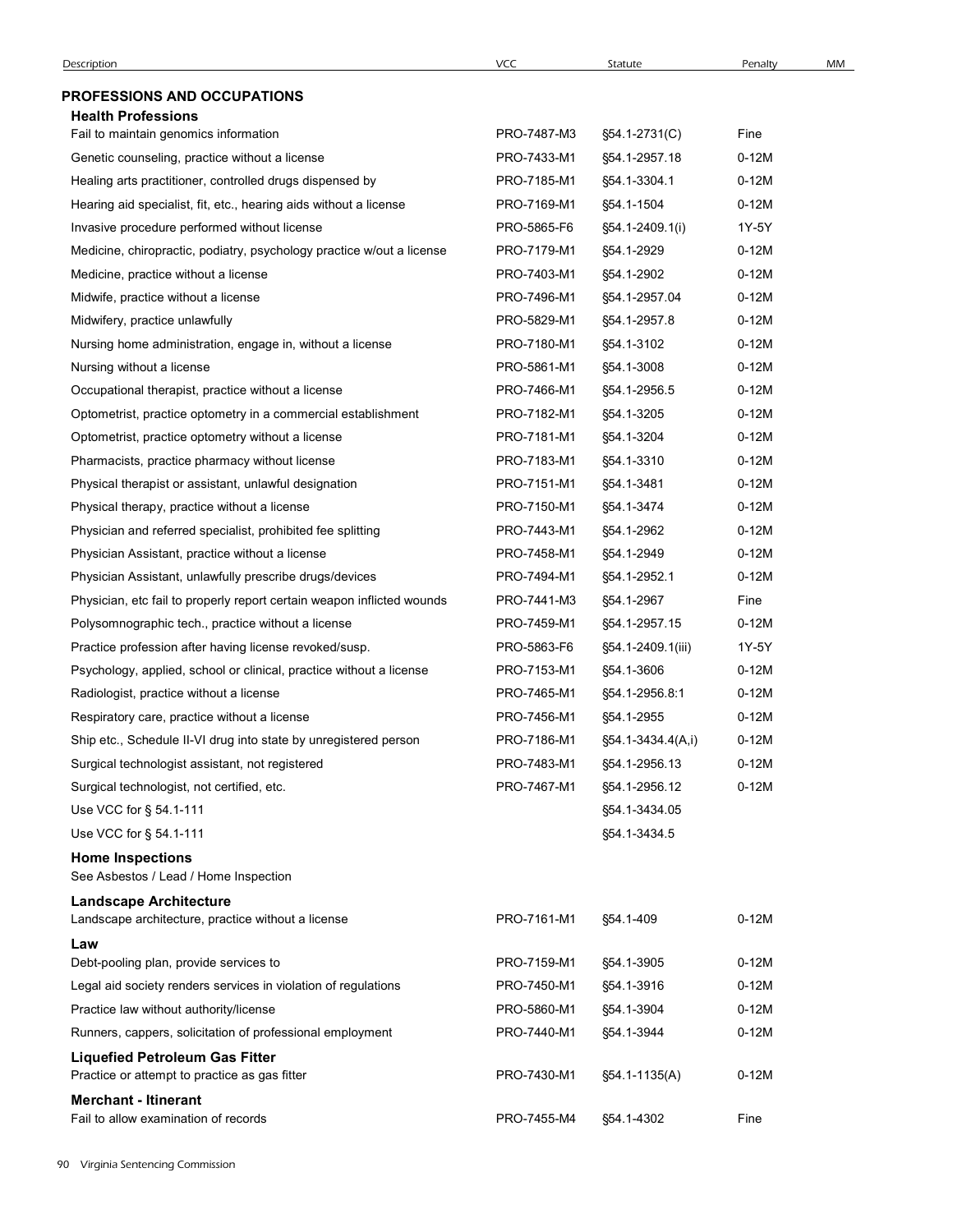| Description                                                                              | VCC         | Statute       | Penalty | MM |
|------------------------------------------------------------------------------------------|-------------|---------------|---------|----|
| <b>PROFESSIONS AND OCCUPATIONS</b>                                                       |             |               |         |    |
| <b>Merchant - Itinerant</b>                                                              |             |               |         |    |
| Fail to maintain records                                                                 | PRO-7454-M4 | §54.1-4301    | Fine    |    |
| Sell baby formula/nonprescription drug, merchant                                         | PRO-7448-M3 | §54.1-4305    | Fine    |    |
| Sell baby formula/nonprescription drug, merchant, subsq.                                 | PRO-7449-M2 | §54.1-4305    | 0-6M    |    |
| <b>Pawnbroker</b>                                                                        |             |               |         |    |
| Disfigure, change, conceal property                                                      | PRO-5839-M4 | §54.1-4012    | Fine    |    |
| Exceed service fee                                                                       | PRO-7447-M4 | §54.1-4009(C) | Fine    |    |
| Fail to admit authorized law-enforcement officer                                         | PRO-5842-M4 | §54.1-4011    | Fine    |    |
| Interest violation                                                                       | PRO-5836-M4 | §54.1-4008    | Fine    |    |
| Memorandum violation                                                                     | PRO-5832-M4 | §54.1-4004    | Fine    |    |
| No valid license                                                                         | PRO-5841-M1 | §54.1-4001    | $0-12M$ |    |
| Records, fail to maintain                                                                | PRO-5837-M4 | §54.1-4009(A) | Fine    |    |
| Reports daily, fail to maintain                                                          | PRO-5838-M4 | §54.1-4010    | Fine    |    |
| Sale of goods pawned before agreed upon date                                             | PRO-5833-M4 | §54.1-4005    | Fine    |    |
| Serial number defaced, etc., pawn or accept article                                      | PRO-7457-M4 | §54.1-4009(D) | Fine    |    |
| Tangible property, fail to take proper care of                                           | PRO-5840-M4 | §54.1-4013    | Fine    |    |
| <b>Polygraph Examiner</b><br>Unlicensed polygraph examiner                               | PRO-7170-M1 | §54.1-1801    | $0-12M$ |    |
| <b>Precious Metals Dealers</b>                                                           |             |               |         |    |
| Failure to maintain records of purchase                                                  | PRO-7401-M2 | §54.1-4101    | 0-6M    |    |
| Failure to maintain records of purchase, subsequent                                      | PRO-7402-M1 | §54.1-4101    | $0-12M$ |    |
| Failure to obtain credentials of seller                                                  | PRO-7404-M2 | §54.1-4102    | 0-6M    |    |
| Failure to obtain credentials of seller, subsequent                                      | PRO-7439-M1 | §54.1-4102    | $0-12M$ |    |
| Permit, fail to obtain                                                                   | PRO-7413-M2 | §54.1-4108    | $0-6M$  |    |
| Permit, fail to obtain, subsequent offense                                               | PRO-7414-M1 | §54.1-4108    | $0-12M$ |    |
| Purchase from other than owner                                                           | PRO-7407-M2 | §54.1-4103(B) | $0-6M$  |    |
| Purchase from other than owner, subsequent                                               | PRO-7408-M1 | §54.1-4103(B) | $0-12M$ |    |
| Purchase from seller under age 18                                                        | PRO-7405-M2 | §54.1-4103(A) | $0-6M$  |    |
| Purchase from seller under age 18, subsequent                                            | PRO-7406-M1 | §54.1-4103(A) | $0-12M$ |    |
| Records, fail to maintain                                                                | PRO-7411-M2 | §54.1-4105    | $0-6M$  |    |
| Records, fail to maintain, subsequent                                                    | PRO-7412-M1 | §54.1-4105    | $0-12M$ |    |
| Retain purchase for 10 days, fail to                                                     | PRO-7409-M2 | §54.1-4104    | $0-6M$  |    |
| Retain purchase for 10 days, fail to, subsequent                                         | PRO-7410-M1 | §54.1-4104    | $0-12M$ |    |
| Violation of Chapter 41 provisions                                                       | PRO-7415-M2 | §54.1-4110    | $0-6M$  |    |
| Violation of Chapter 41 provisions, subsequent                                           | PRO-7416-M1 | §54.1-4110    | $0-12M$ |    |
| <b>Real Estate Appraiser</b>                                                             |             |               |         |    |
| Appraisal management company, engage in business without a license                       | PRO-7184-M1 | §54.1-2021.1  | $0-12M$ |    |
| Appraise real estate without a license                                                   | PRO-7171-M1 | §54.1-2011    | $0-12M$ |    |
| Real Estate Broker, Salesperson, Agent<br>Act as broker or salesperson without a license | PRO-7172-M1 | §54.1-2106.1  | $0-12M$ |    |
| <b>Social Worker</b>                                                                     |             |               |         |    |
| Social work, practice without a license                                                  | PRO-7154-M1 | §54.1-3706    | $0-12M$ |    |
| Use title of Social Worker unlawfully (eff 7/1/2013)                                     | PRO-7437-M1 | §54.1-3709    | $0-12M$ |    |
| <b>Third or Subsequent Offense</b>                                                       |             |               |         |    |
| Operate business, conflict w/regulations - 3rd/subsequent                                | PRO-5821-F6 | §54.1-111     | 1Y-5Y   |    |
| Profession violation - 3rd/subsequent                                                    | PRO-7432-F6 | §54.1-111     | 1Y-5Y   |    |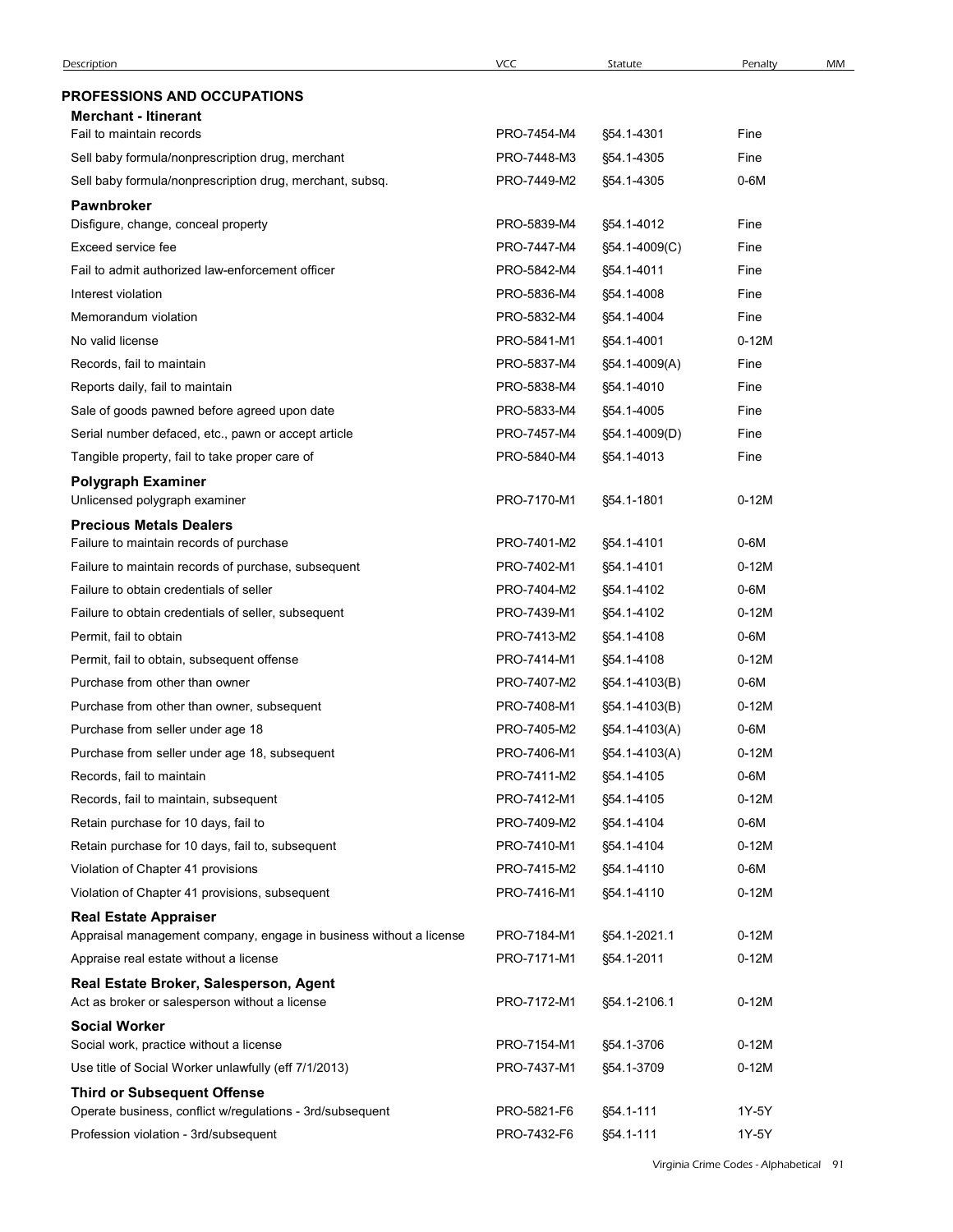| Description                                                                                   | <b>VCC</b>                 | Statute                  | Penalty      | MM |
|-----------------------------------------------------------------------------------------------|----------------------------|--------------------------|--------------|----|
| <b>PROFESSIONS AND OCCUPATIONS</b><br><b>Veterinary Medicine</b>                              |                            |                          |              |    |
| Veterinary medicine, practice without a license                                               | PRO-7155-M1                | §54.1-3805               | $0-12M$      |    |
| <b>Waste Management Facility Operator</b><br>Waste management facility operator, not licensed | PRO-7188-M1                | §54.1-2212               | $0-12M$      |    |
| Waterworks/Wastewater Works Operator                                                          |                            |                          |              |    |
| Waterworks or wastewater works, operate without a license                                     | PRO-7173-M1                | §54.1-2302               | $0-12M$      |    |
| Soil Scientist / Wetland Delineator<br>Unlawful representation as soil scientist              | PRO-7444-M1                | §54.1-2208(A)            | $0-12M$      |    |
| Unlawful representation as wetland delineator                                                 | PRO-7438-M1                | §54.1-2208(B)            | $0-12M$      |    |
| <b>Type Not Clear</b>                                                                         |                            |                          |              |    |
| Professions and Occupations - Type not clear from record                                      | PRO-7400-S9                |                          |              |    |
| <b>PROPERTY AND CONVEYANCES</b>                                                               |                            |                          |              |    |
| <b>Animals at Large</b>                                                                       |                            |                          |              |    |
| After order, permit livestock to run at large                                                 | PRC-5949-M4                | §55.1-2832               | Fine         |    |
| Permit livestock to run at large                                                              | PRC-5944-M4                | §55.1-2820               | Fine         |    |
| <b>Condominiums</b><br>Annual report by declarant violation                                   | PRC-5966-M9                | §55.1-1979               | Fine         |    |
| Common Interest Community Board regulation violation                                          | PRC-5961-M9                | §55.1-1971               | Fine         |    |
| Conversion provision violation                                                                | PRC-5967-M9                | §55.1-1982               | Fine         |    |
| False statement on application                                                                | PRC-5968-M9                | §55.1-1989               | Fine         |    |
| Method of offer or disposition for purpose of evasion                                         | PRC-5962-M9                | §55.1-1972               | Fine         |    |
| Offer or dispose of unit not registered/without statement                                     | PRC-5963-M9                | §55.1-1974               | Fine         |    |
| Public offering statement violation                                                           | PRC-5965-M9                | §55.1-1976               | Fine         |    |
| Violation of registration requirements                                                        | PRC-5964-M9                | §55.1-1975               | Fine         |    |
| Cooperative<br>Annual report violation                                                        | PRC-5976-M9                | §55.1-2181               | Fine         |    |
| Common Interest Community Board regulation violation                                          | PRC-5974-M9                | §55.1-2174               | Fine         |    |
| Conversion provision statement violation                                                      | PRC-5970-M9                | §55.1-2158               | Fine         |    |
| Conversion provision violation                                                                | PRC-5973-M9                | §55.1-2164               | Fine         |    |
| Cooperative securities violation                                                              | PRC-5971-M9                | §55.1-2159               | Fine         |    |
| Escrow violation                                                                              | PRC-5972-M9                | §55.1-2162               | Fine         |    |
| False statement on application                                                                | PRC-5977-M9                | §55.1-2184               | Fine<br>Fine |    |
| Public offering statement violation<br>Uncompleted unit registration violation                | PRC-5969-M9<br>PRC-5975-M9 | §55.1-2155<br>§55.1-2176 | Fine         |    |
| <b>Fences</b>                                                                                 |                            |                          |              |    |
| Electric fence not regulated by approved control device                                       | PRC-5956-M1                | §55.1-2801               | $0-12M$      |    |
| Electric fence, sell unapproved control device                                                | PRC-5957-M1                | §55.1-2802               | $0-12M$      |    |
| <b>Procedural and Administrative</b>                                                          |                            |                          |              |    |
| Fee for locating reported property, etc.                                                      | PRC-5958-M9                | §55.1-2542(A)            | Fine         |    |
| Invalid agreement to locate property                                                          | PRC-5945-M9                | §55.1-2542(B)            | Fine         |    |
| <b>Subdivided Land</b><br>Blanket encumbrances violation                                      | PRC-5998-M2                | §55.1-2303               | $0-6M$       |    |
| Common facilities violation                                                                   | PRC-5959-M2                | §55.1-2305               | $0-6M$       |    |
| Restrain owner from selling lot in subdivision                                                | PRC-5999-M2                | §55.1-2304               | $0-6M$       |    |
| Transfer of ownership violation                                                               | PRC-5997-M2                | §55.1-2302               | $0-6M$       |    |
|                                                                                               |                            |                          |              |    |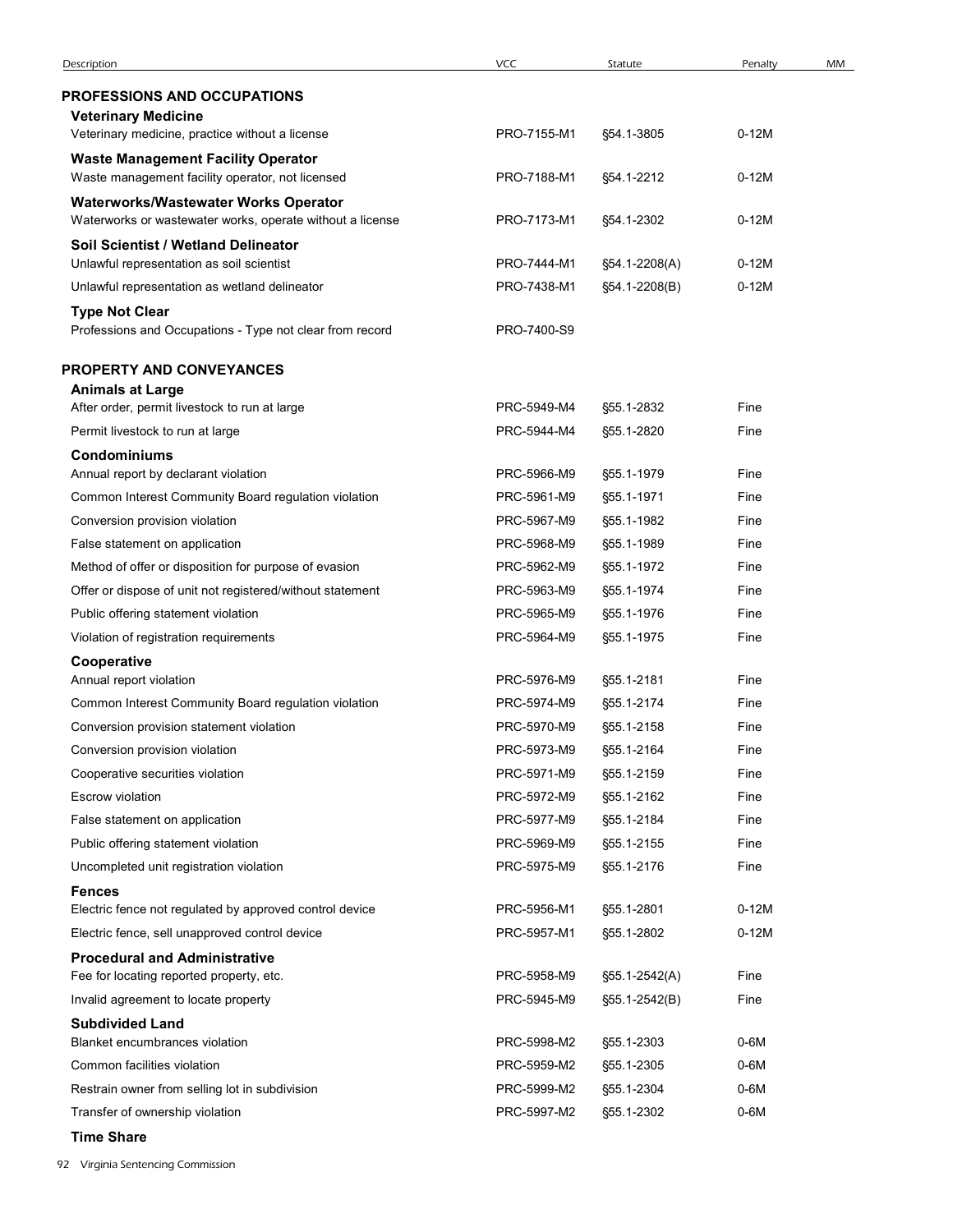| Description                                                                      | VCC         | Statute          | Penalty    | MM  |
|----------------------------------------------------------------------------------|-------------|------------------|------------|-----|
| <b>PROPERTY AND CONVEYANCES</b><br><b>Time Share</b>                             |             |                  |            |     |
| Advertising violation                                                            | PRC-5979-F5 | §55.1-2218       | 1Y-10Y     |     |
| Board order violation                                                            | PRC-5990-M1 | §55.1-2247       | $0-12M$    |     |
| Board order violation                                                            | PRC-5989-F5 | §55.1-2247       | 1Y-10Y     |     |
| Board order violation                                                            | PRC-5996-M1 | §55.1-2250       | $0-12M$    |     |
| Buyer's acknowledgment violation                                                 | PRC-5983-M1 | §55.1-2226       | $0-12M$    |     |
| Cease and desist violation                                                       | PRC-5992-M1 | §55.1-2248       | $0-12M$    |     |
| Cease and desist violation                                                       | PRC-5991-F5 | §55.1-2248       | 1Y-10Y     |     |
| Escrow violation                                                                 | PRC-5981-F5 | §55.1-2220       | 1Y-10Y     |     |
| Exchange program violation                                                       | PRC-5980-F5 | §55.1-2219       | 1Y-10Y     |     |
| Financial records violation                                                      | PRC-5986-F5 | §55.1-2233       | 1Y-10Y     |     |
| Lien violation                                                                   | PRC-5985-F5 | §55.1-2229       | 1Y-10Y     |     |
| Public offering statement violation                                              | PRC-5978-F5 | §55.1-2217       | 1Y-10Y     |     |
| Public offering statement, Board regulation violation                            | PRC-5994-M1 | §55.1-2249       | $0-12M$    |     |
| Public offering statement, Board regulation violation                            | PRC-5993-F5 | §55.1-2249       | 1Y-10Y     |     |
| Registration violation                                                           | PRC-5987-F5 | §55.1-2238       | 1Y-10Y     |     |
| Resale disclosure violation                                                      | PRC-5984-M1 | §55.1-2228       | $0-12M$    |     |
| Reseller registration violation                                                  | PRC-5988-M1 | §55.1-2244       | $0-12M$    |     |
| Rights of cancellation violation                                                 | PRC-5982-F5 | §55.1-2221       | 1Y-10Y     |     |
| Violation of Board order                                                         | PRC-5995-F5 | §55.1-2250       | 1Y-10Y     |     |
|                                                                                  |             |                  |            |     |
| PROSTITUTION<br><b>Refer To</b><br>Sex Offenses                                  |             |                  |            |     |
| <b>PROTECTIVE ORDERS</b>                                                         |             |                  |            |     |
| Drones - Aircraft, Unmanned<br>Use of drone to contact, etc., petitoner          | PRT-5076-M1 | §18.2-324.2(B)   | $0-12M$    |     |
| Juvenile & Domestic Court                                                        |             |                  |            |     |
| Also see Contempt of Court                                                       |             | §16.1-253        |            |     |
| Also see Contempt of Court                                                       |             | §16.1-253.4      |            |     |
| Also see Contempt of Court                                                       |             | §16.1-279.1      |            |     |
| Armed with deadly weapon, violation of protective order while                    | PRT-5073-F6 | §16.1-253.2(B)   | 1Y-5Y (II) |     |
| Assault with injury to person with protective order                              | PRT-5004-F6 | $$16.1-253.2(C)$ | 1Y-5Y (II) |     |
| Emergency protective order violation                                             | PRT-5070-M1 | §16.1-253.4      | $0-12M$    |     |
| Enter home of person with protective order                                       | PRT-5003-F6 | $$16.1-253.2(C)$ | 1Y-5Y (II) |     |
| Family offense protective order violation                                        | PRT-5071-M1 | §16.1-278.14     | $0-12M$    |     |
| Preliminary protective order violation child's life, etc., endangered            | PRT-5077-M1 | §16.1-253        | $0-12M$    |     |
| Preliminary protective order violation, family abuse                             | PRT-5069-M1 | §16.1-253.1      | $0-12M$    |     |
| Stalk person with protective order                                               | PRT-5065-F6 | $$16.1-253.2(C)$ | 1Y-5Y (II) |     |
| Violation of a protective order                                                  | PRT-5007-M1 | §16.1-253.2(A)   | $0-12M$    |     |
| Violation of a protective order, family abuse                                    | PRT-3864-M1 | §16.1-279.1      | $0-12M$    |     |
| Violation of protective order (violence) 2nd w/in 5 yrs.                         | PRT-5001-M1 | $$16.1-253.2(A)$ | $0-12M$    | 60D |
| Violation of protective order (violence) 3rd w/in 20 yrs.                        | PRT-5002-F6 | §16.1-253.2(A)   | 1Y-5Y (II) | 6M  |
| <b>Juvenile and Domestic</b><br>Emergency protective orders in cases of stalking | PRT-3861-J9 | §19.2-152.8      |            |     |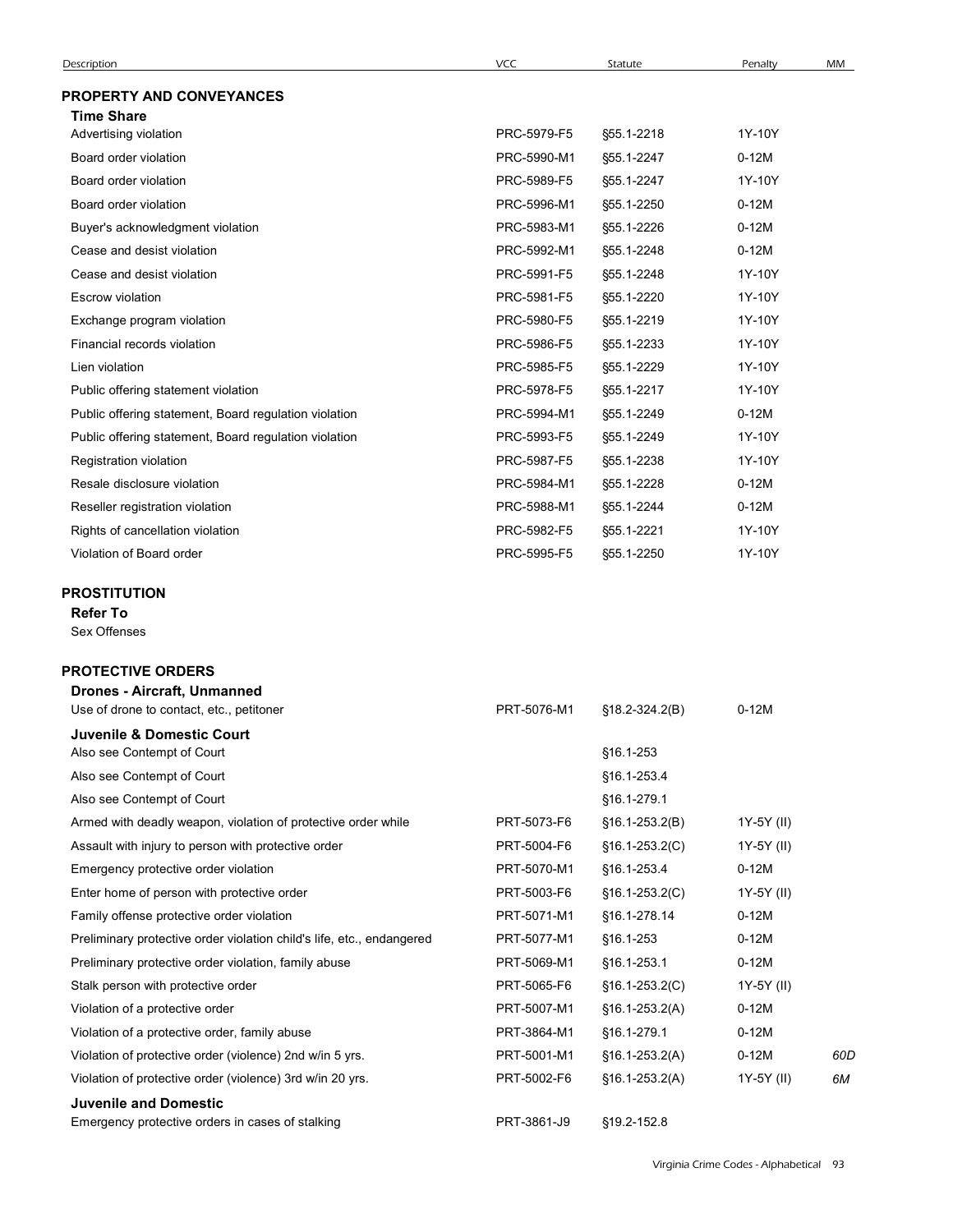| <b>Description</b>                                                                              | VCC                        | Statute                        | Penalty               | MM  |
|-------------------------------------------------------------------------------------------------|----------------------------|--------------------------------|-----------------------|-----|
| <b>PROTECTIVE ORDERS</b>                                                                        |                            |                                |                       |     |
| <b>Juvenile and Domestic</b>                                                                    |                            |                                |                       |     |
| Motion to amend a protective order                                                              | PRT-3867-J9                | $$16.1-279.1(F)$               |                       |     |
| Preliminary protective order                                                                    | PRT-3862-J9                | §19.2-152.9                    |                       |     |
| Preliminary protective order, family abuse                                                      | PRT-3833-J9                | §16.1-253                      |                       |     |
| Protection order, family abuse                                                                  | PRT-3836-J9                | §16.1-253.1                    |                       |     |
| Protective order                                                                                | PRT-3863-J9                | §19.2-152.10                   |                       |     |
| Other                                                                                           |                            |                                |                       |     |
| Armed with deadly weapon, violation of protective order while                                   | PRT-5074-F6                | $$18.2-60.4(B)$                | 1Y-5Y (II)            |     |
| Assault with injury to person with protective order                                             | PRT-5063-F6                | $$18.2-60.4(C)$                | 1Y-5Y (II)            |     |
| Emergency protective order violation                                                            | PRT-5060-M1<br>PRT-5064-F6 | §19.2-152.8                    | $0-12M$               |     |
| Enter home of person with protective order                                                      | PRT-5072-M1                | $$18.2-60.4(C)$                | 1Y-5Y (II)<br>$0-12M$ |     |
| Family dwelling, protective order violation<br>Preliminary protective order violation           | PRT-5061-M1                | $\S20-103(B)$                  | $0-12M$               |     |
| Stalk person with protective order                                                              | PRT-5075-F6                | §19.2-152.9<br>$$18.2-60.4(C)$ | 1Y-5Y (II)            |     |
| Violation of a protective order                                                                 | PRT-5062-M1                | §19.2-152.10                   | $0-12M$               |     |
| Violation of a protective order (general)                                                       | PRT-2114-M1                | $$18.2-60.4(A)$                | $0-12M$               |     |
| Violation of protective order (violence) 2nd w/in 5 yrs.                                        | PRT-5066-M1                | §18.2-60.4(A)                  | $0-12M$               | 60D |
| Violation of protective order (violence) 3rd w/in 20 yrs.                                       | PRT-5067-F6                | $$18.2-60.4(A)$                | 1Y-5Y (II)            | 6M  |
| <b>Type Not Clear</b>                                                                           |                            |                                |                       |     |
| Protective Orders - Type not clear from record                                                  | PRT-5000-S9                |                                |                       |     |
|                                                                                                 |                            |                                |                       |     |
| PSYCHIATRIC INPATIENT TREATMENT (MINORS)<br><b>Juvenile and Domestic</b>                        |                            |                                |                       |     |
| Commitment of mentally ill for admission to treatment                                           | PSY-3828-J9                | $$16.1-241(B)$                 |                       |     |
| Emergency admission                                                                             | PSY-3837-J9                | §16.1-340                      |                       |     |
| Inpatient treatment of minors                                                                   | PSY-3839-J9                | §16.1-337                      |                       |     |
| Involuntary commitment                                                                          | PSY-3838-J9                | §16.1-341                      |                       |     |
| Involuntary commitment - clinical evaluation                                                    | PSY-3840-J9                | §16.1-342                      |                       |     |
| Parental admission of objecting minor 14 yrs. or older                                          | PSY-3841-J9                | §16.1-339                      |                       |     |
| Parental admit less than 14; non-objecting minor 14 or older                                    | PSY-3846-J9                | §16.1-338                      |                       |     |
|                                                                                                 |                            |                                |                       |     |
| <b>PUBLIC SERVICE COMPANIES</b>                                                                 |                            |                                |                       |     |
| <b>Electric</b><br>Electric energy emergency declaration or guideline violation                 | PSC-8955-M1                | §56-586.1                      | $0-12M$               |     |
| General<br>Unlawful provision of certain perks to certain government officials                  | PSC-8951-M9                | §56-8.1                        | Fine                  |     |
| <b>Railroad Corporations</b><br>Disposal of animal without notification                         | PSC-5948-M1                | §56-439.1                      | $0-12M$               |     |
| Fail to maintain railroad highway crossing                                                      | PSC-8952-M9                | §56-405                        | Fine                  |     |
| Railroad cars obstructing street, etc.                                                          | PSC-8956-M9                | §56-412.1                      | Fine                  |     |
| Unauthorized making, etc., duplicate railroad switch key                                        | PSC-8953-M9                | §56-419                        | Fine                  |     |
| Unlawful signs similar to railroad crossing signs                                               | PSC-8954-M9                | §56-408                        | Fine                  |     |
| <b>Railroad Tracks</b><br>Vehicle, etc., blocking railroad tracks                               | PSC-8957-M9                | §56-412.1                      | Fine                  |     |
| <b>Stocks and Bonds</b><br>Misrepresent state's financial obligation for public service company | PSC-8950-M9                | §56-74                         | Fine                  |     |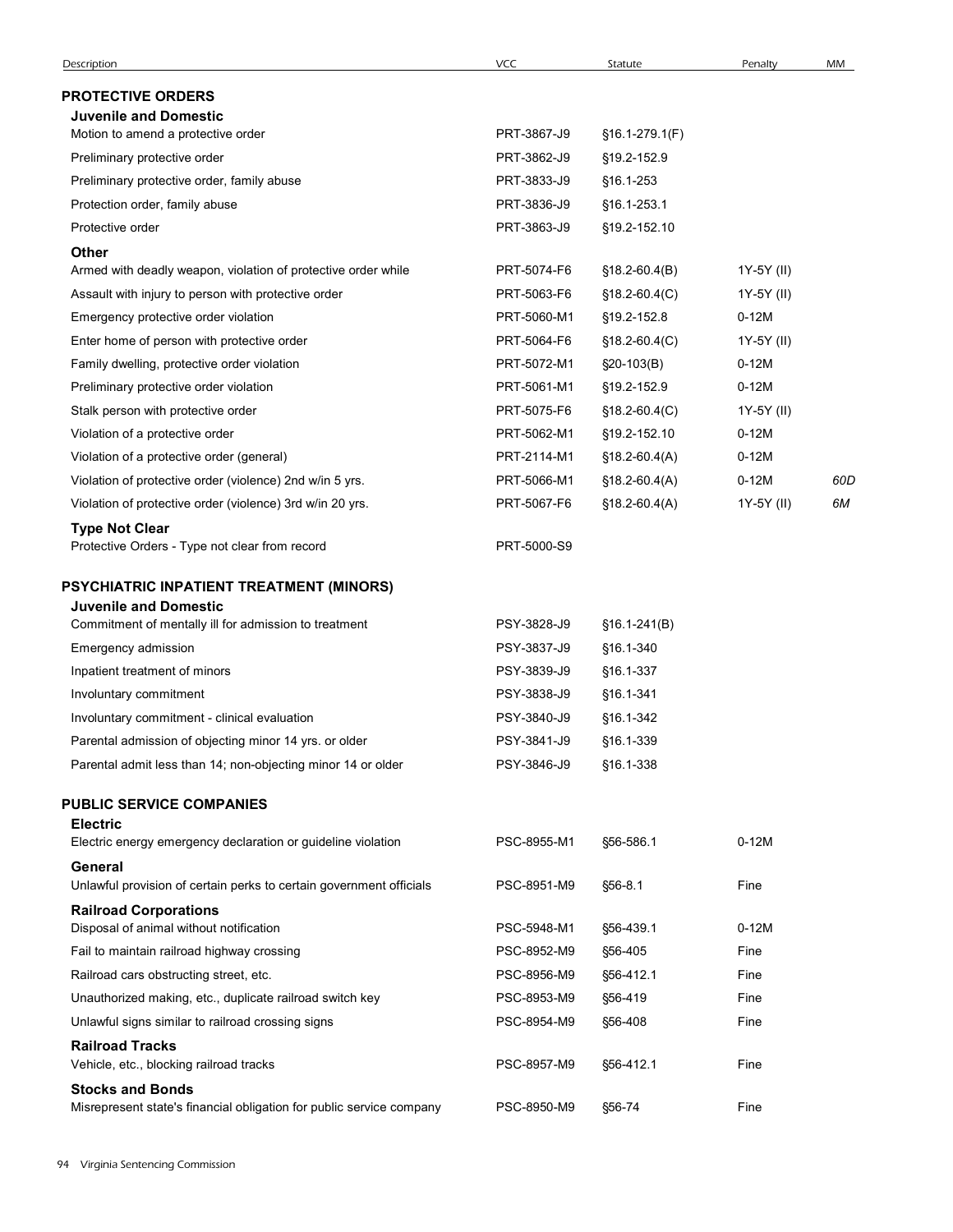| Description                                                                      | <b>VCC</b>  | Statute          | Penalty  | MM |
|----------------------------------------------------------------------------------|-------------|------------------|----------|----|
| <b>RABID ANIMALS</b>                                                             |             |                  |          |    |
| <b>Refer To</b>                                                                  |             |                  |          |    |
| Dangerous Conduct (§18.2-313.1)                                                  |             |                  |          |    |
| <b>RACING, GREYHOUNDS, HORSE</b><br><b>Refer To</b><br><b>Trade and Commerce</b> |             |                  |          |    |
|                                                                                  |             |                  |          |    |
| RACKETEER / CORRUPT ORGANIZATION                                                 |             |                  |          |    |
| <b>Racketeering</b><br>Conspire to violate racketeering provisions               | RAC-0708-F9 | $$18.2-514(D)$   | 5Y-40Y   |    |
| Conspire to violate racketeering provisions, subsequent                          | RAC-0709-F2 | $$18.2 - 514(D)$ | 20Y-Life |    |
| Employed by enterprise, participate in racketeering                              | RAC-0705-F9 | $$18.2 - 514(C)$ | 5Y-40Y   |    |
| Employed by enterprise, participate in racketeering, subsequent                  | RAC-0706-F2 | §18.2-514(C)     | 20Y-Life |    |
| Maintain interest in enterprise/property thru racketeering                       | RAC-0700-F9 | $$18.2-514(B)$   | 5Y-40Y   |    |
| Maintain interest in enterprise/property thru racketeering, subsequent           | RAC-0703-F2 | $$18.2 - 514(B)$ | 20Y-Life |    |
| Racketeering \$10,000 or more; obtain property, etc.                             | RAC-0701-F9 | $$18.2 - 514(A)$ | 5Y-40Y   |    |
| Racketeering \$10,000 or more; obtain property, etc., 2nd/subsequent             | RAC-0702-F2 | $$18.2-514(A)$   | 20Y-Life |    |
| <b>Transmitting Money</b>                                                        |             |                  |          |    |
| Transmitting money derived from racketeering                                     | RAC-0704-F6 | §18.2-516        | 1Y-5Y    |    |
| <b>Type Not Clear</b>                                                            |             |                  |          |    |
| Racketeer/Corrupt Organization - Type not clear from record                      | RAC-0710-F9 |                  |          |    |
| <b>RADIO INTERFERENCE</b>                                                        |             |                  |          |    |
| <b>Refer To</b>                                                                  |             |                  |          |    |
| Vandalism, interference with                                                     |             |                  |          |    |
|                                                                                  |             |                  |          |    |
| <b>RAILROADS</b><br><b>Refer To</b>                                              |             |                  |          |    |
| <b>Public Service Companies</b>                                                  |             |                  |          |    |
|                                                                                  |             |                  |          |    |
| <b>RAPE</b>                                                                      |             |                  |          |    |
| <b>Refer To</b><br>Sexual Assault                                                |             |                  |          |    |
|                                                                                  |             |                  |          |    |
| <b>REAL ESTATE</b>                                                               |             |                  |          |    |
| Settlements, Kickbacks, Etc.                                                     |             |                  |          |    |
| Kickbacks, etc., resulting from sale of real estate                              | PRC-5960-M3 | §55.1-904        | Fine     |    |
| RECORDINGS, MUSIC, MOVIES, ETC.                                                  |             |                  |          |    |
| <b>Refer To</b>                                                                  |             |                  |          |    |
| Trade and Commerce, Recording                                                    |             |                  |          |    |
|                                                                                  |             |                  |          |    |
| <b>RECREATIONAL VEHICLE FRANCHISES</b><br><b>Manufacturer/Distributor</b>        |             |                  |          |    |
| Manufacturer, etc., coerced finance company, etc., on RV dealer                  | RVS-6960-M1 | §46.2-1573.4     | $0-12M$  |    |
| Manufacturer, etc., coercion of RV dealer                                        | RVS-6961-M1 | §46.2-1573.5     | $0-12M$  |    |
| Manufacturer, etc., fail to indemnify                                            | RVS-6970-M1 | §46.2-1573.8(C)  | $0-12M$  |    |
| Manufacturer, etc., operation of dealership                                      | RVS-6972-M1 | §46.2-1573.9     | $0-12M$  |    |
| Manufacturer, etc., operation of service/warranty facility by                    | RVS-6971-M1 | §46.2-1573.10    | $0-12M$  |    |
|                                                                                  |             |                  |          |    |

### RABID ANIMALS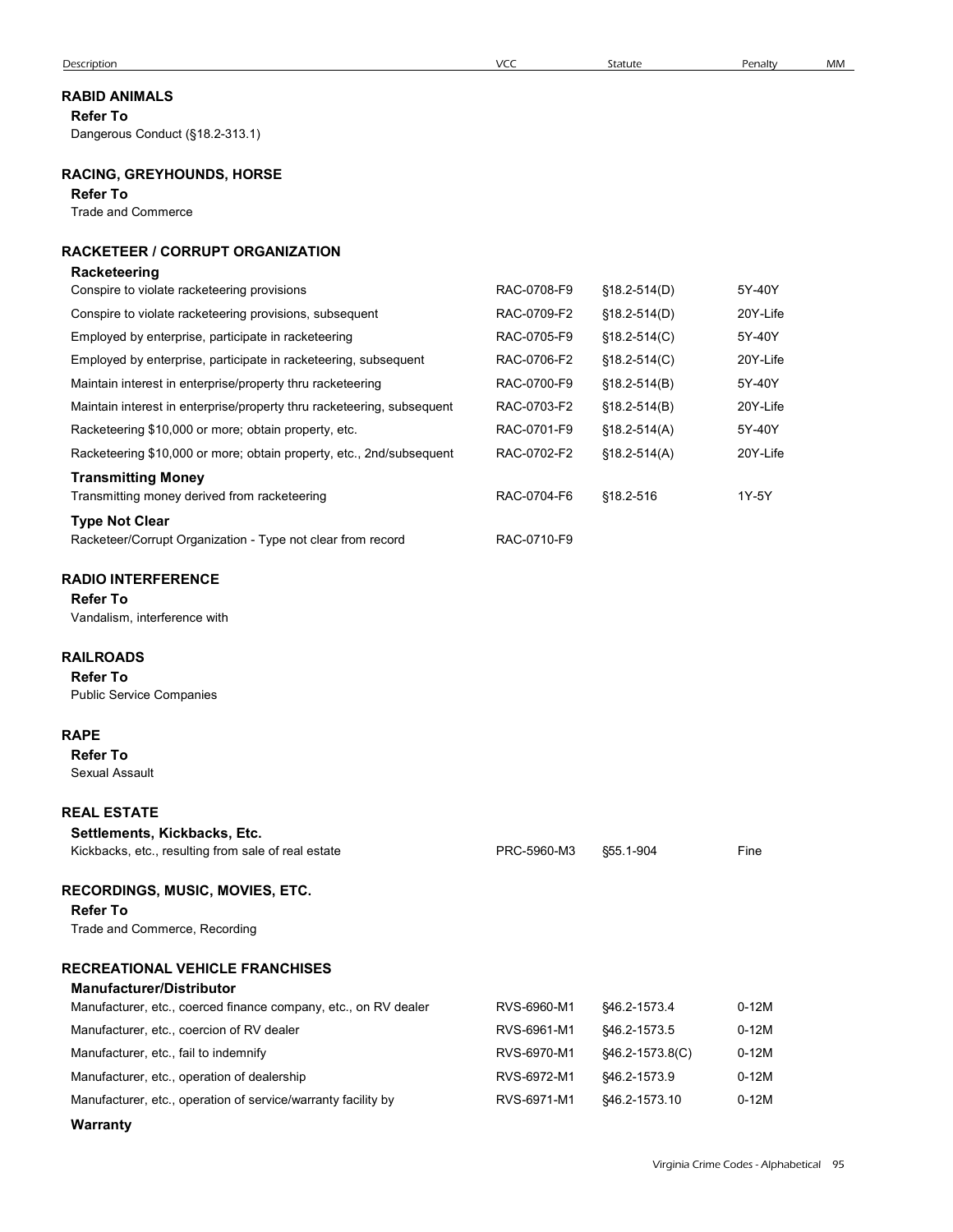| Description                                                                                         | VCC                        | Statute                | Penalty         | MM |
|-----------------------------------------------------------------------------------------------------|----------------------------|------------------------|-----------------|----|
| <b>RECREATIONAL VEHICLE FRANCHISES</b>                                                              |                            |                        |                 |    |
| Warranty<br>Fail to assume responsibility for structural, etc., defects                             | RVS-6963-M1                | §46.2-1573.8(B,2)      | $0-12M$         |    |
| Fail to compensate dealer for parts, work, legal fees                                               | RVS-6966-M1                | §46.2-1573.8(B,5)      | $0-12M$         |    |
| Fail to compensate dealer for repairs                                                               | RVS-6965-M1                | §46.2-1573.8(B,4)      | $0-12M$         |    |
| Fail to include date parts, etc., are available to correct defects                                  | RVS-6964-M1                | §46.2-1573.8(B,3)      | $0-12M$         |    |
| Fail to perform warranty obligation                                                                 | RVS-6962-M1                | §46.2-1573.8(B,1)      | $0-12M$         |    |
| Misrepresent warranty                                                                               | RVS-6967-M1                | §46.2-1573.8(B,6)      | $0-12M$         |    |
| Require dealer to make warranty                                                                     | RVS-6968-M1                | §46.2-1573.8(B,7)      | $0-12M$         |    |
| Shift or attempt to shift liabilities to dealer                                                     | RVS-6969-M1                | §46.2-1573.8(B,8)      | $0-12M$         |    |
| <b>REFRIGERATORS, NOT REMOVING DOOR</b><br><b>Refer To</b><br>Dangerous Conduct (§18.2-319)         |                            |                        |                 |    |
| <b>RESISTING ARREST</b><br><b>Refer To</b><br>Obstruction of Justice - Intimidation of police, etc. |                            |                        |                 |    |
|                                                                                                     |                            |                        |                 |    |
| <b>RESTITUTION, FAIL TO PAY</b><br><b>Refer To</b><br><b>Supervision Violation</b>                  |                            | §19.2-305.2            |                 |    |
| <b>Type</b>                                                                                         |                            |                        |                 |    |
| Fail to pay restitution                                                                             | SSV-4846-S9                | §19.2-305.2            |                 |    |
| <b>RETAIL FRANCHISING ACT</b>                                                                       |                            |                        |                 |    |
| Type                                                                                                |                            |                        |                 |    |
| Felony Violations of §13.1-557 thru §13.1-574                                                       | RET-7051-F4                | §13.1-569              | 2Y-10Y          |    |
| Misdemeanor Violations of §13.1-557 thru §13.1-574                                                  | RET-7052-M9                | §13.1-569              | 30D-1Y          |    |
| RIOT AND UNLAWFUL ASSEMBLY<br>General                                                               |                            |                        |                 |    |
| Participate in riot, generally                                                                      | RUA-5322-M1                | §18.2-405              | $0-12M$         |    |
| Participate in unlawful assembly, generally                                                         | RUA-5323-M1                | §18.2-406              | $0-12M$         |    |
| <b>Governor's Order</b>                                                                             |                            |                        |                 |    |
| Governor's order, fail to disperse                                                                  | RUA-5316-F5                | §18.2-413              | 1Y-10Y (II)     |    |
| Ignore Governor's call for help                                                                     | RUA-5317-M1                | §18.2-410              | $0-12M$         |    |
| Police, Firefighter, EMS, Etc.<br>Cross police lines or barricades w/o authorization                | RUA-5330-M3                | §18.2-414.2            | Fine            |    |
| EMS, rescue squads, etc., obstruct duties of                                                        | RUA-5326-M2                | §18.2-414.1            | $0-6M$          |    |
| Weapons                                                                                             |                            |                        |                 |    |
| Participate in riot with firearm or weapon                                                          | RUA-5321-F5                | §18.2-405              | 1Y-10Y (II)     |    |
| Participate in unlawful assembly w/firearm or weapon                                                | RUA-5324-F5                | §18.2-406              | 1Y-10Y (II)     |    |
| <b>Other</b>                                                                                        |                            |                        |                 |    |
| Conspire with, incite others to riot                                                                | RUA-5315-F5                | §18.2-408              | 1Y-10Y (II)     |    |
| Injury to another, damage to property                                                               | RUA-5318-F6                | §18.2-414              | 1Y-5Y (II)      |    |
| Obstruct free passage                                                                               | RUA-5319-M1                | §18.2-404              | $0-12M$<br>Fine |    |
| Remain at the scene after being warned<br>Resist or obstruct execution of legal process             | RUA-5325-M3<br>RUA-5327-M1 | §18.2-407<br>§18.2-409 | $0-12M$         |    |
|                                                                                                     |                            |                        |                 |    |
| <b>Type Not Clear</b>                                                                               |                            |                        |                 |    |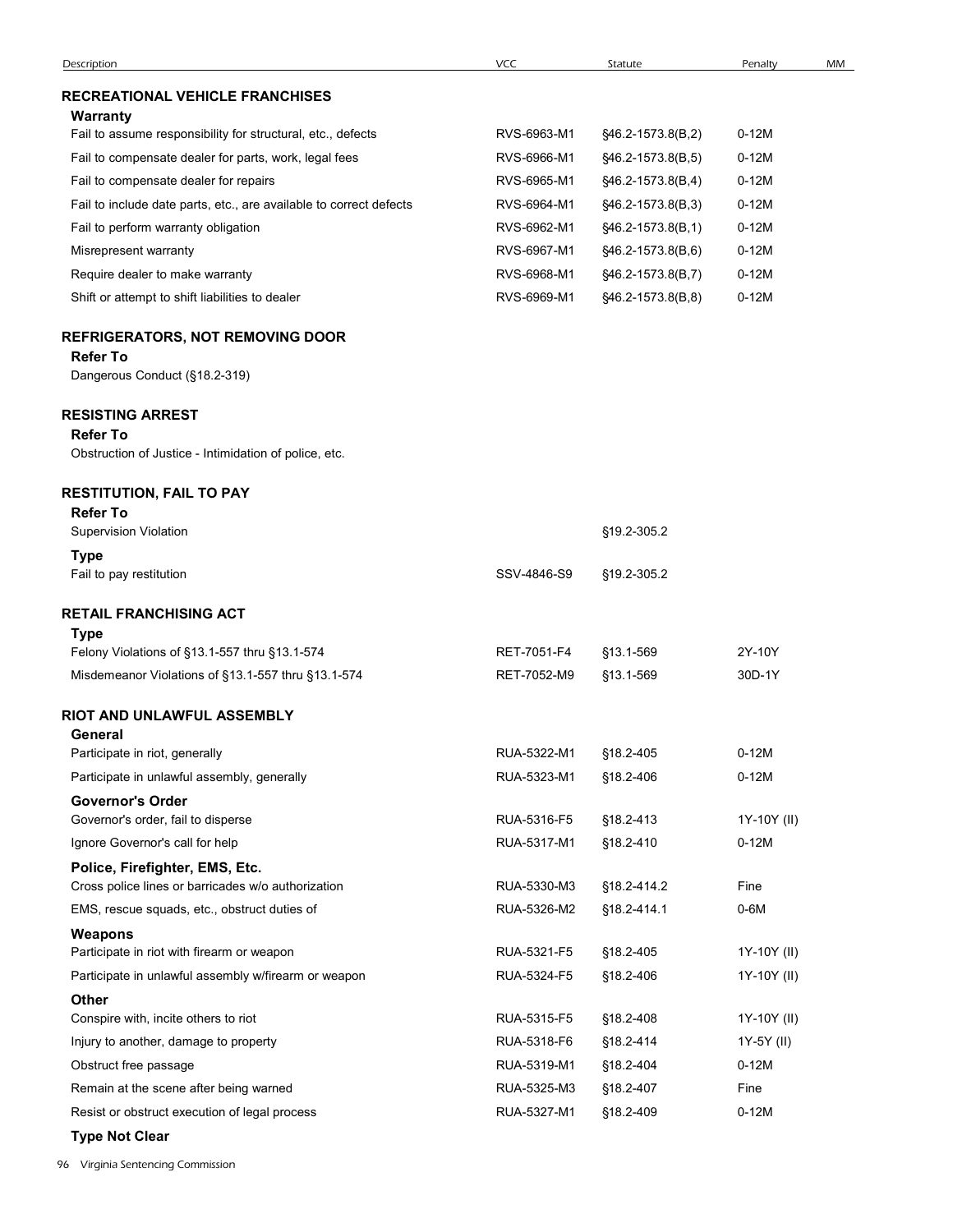| Description                                                                                                                                 | VCC                        | Statute                          | Penalty                  | MM |
|---------------------------------------------------------------------------------------------------------------------------------------------|----------------------------|----------------------------------|--------------------------|----|
| RIOT AND UNLAWFUL ASSEMBLY                                                                                                                  |                            |                                  |                          |    |
| <b>Type Not Clear</b><br>Riot - Type not clear from record                                                                                  | RUA-5357-S9                |                                  |                          |    |
|                                                                                                                                             |                            |                                  |                          |    |
| <b>ROBBERY</b>                                                                                                                              |                            |                                  |                          |    |
| <b>Firearm Use During Robbery</b><br>See Assault (§18.2-53.1)                                                                               |                            |                                  |                          |    |
| <b>Type</b>                                                                                                                                 |                            |                                  |                          |    |
| Carjacking                                                                                                                                  | ROB-1217-F9                | $$18.2 - 58.1(A)$                | 15Y-Life $(1)$           |    |
| Carjacking with use of gun or simulated gun                                                                                                 | ROB-1224-F9                | $$18.2 - 58.1(A)$                | 15Y-Life $(1)$           |    |
| Robbery by threat etc., no deadly weapon                                                                                                    | ROB-1239-F6                | $$18.2-58(4)$                    | 1Y-5Y(II)                |    |
| Robbery by using firearm or displaying a firearm                                                                                            | ROB-1232-F3                | $$18.2-58(2)$                    | 5Y-20Y(II)               |    |
| Robbery by using or displaying other deadly weapon (not firearm)<br>Robbery by using physical force, no serious bodily injury               | ROB-1234-F5<br>ROB-1233-F5 | $$18.2 - 58(3)$<br>$$18.2-58(3)$ | 1Y-10Y(II)<br>1Y-10Y(II) |    |
| Robbery causes death                                                                                                                        | ROB-1230-F2                | $$18.2 - 58(1)$                  | 20Y-Life(I)              |    |
| Robbery causes serious bodily injury                                                                                                        | ROB-1231-F2                | $$18.2-58(1)$                    | 20Y-Life(I)              |    |
| <b>Type Not Clear</b>                                                                                                                       |                            |                                  |                          |    |
| Robbery - Type not clear from record                                                                                                        | ROB-1216-F9                |                                  |                          |    |
| <b>SALVAGE, NONREPAIRABLE &amp; REBUILT VEHICLES</b>                                                                                        |                            |                                  |                          |    |
| Type                                                                                                                                        |                            |                                  |                          |    |
| Advertise to public without a license                                                                                                       | JNK-6677-M1                | §46.2-1601.1(B)                  | $0-12M$                  |    |
| Advertise without complete identifying info                                                                                                 | JNK-6678-M1                | §46.2-1601.1(C)                  | $0-12M$                  |    |
| Crush, etc., vehicle during holding period                                                                                                  | JNK-6694-M1                | §46.2-1608.1(B)                  | $0-12M$                  |    |
| Demolisher etc. fails to maintain accurate records/falsifies info 2nd+                                                                      | JNK-6697-M1                | §46.2-1206                       | $0-12M$                  |    |
| Demolisher etc. fails to maintain accurate records/falsifies info.<br>Fail to maintain or provide record of receipt for any vehicle or part | JNK-6696-M3<br>JNK-6767-M1 | §46.2-1206<br>§46.2-1608         | Fine<br>$0-12M$          |    |
| Fail to produce salvage record or allow examination of inventory                                                                            | JNK-6690-M1                | §46.2-1607                       | $0-12M$                  |    |
| License, business hours, fail to display                                                                                                    | JNK-6679-M1                | §46.2-1601.1(A)                  | $0-12M$                  |    |
| Licensee purchases, etc., vehicle without proper documentation                                                                              | JNK-6765-M1                | §46.2-1603.1                     | $0-12M$                  |    |
| No auto recycler or rebuilder license                                                                                                       | JNK-6760-M1                | §46.2-1601                       | $0-12M$                  |    |
| Rebuilder fails to have certification of title                                                                                              | JNK-6766-M1                | §46.2-1604                       | $0-12M$                  |    |
| Rebuilt vehicle sold without disclosing that it was rebuilt                                                                                 | JNK-6764-M1                | $$46.2 - 1602(4)$                | $0-12M$                  |    |
| Sale of nonrepairable vehicle to unauthorized person                                                                                        | JNK-6763-M1                | $$46.2 - 1602(3)$                | $0-12M$                  |    |
| Sale of vehicle or parts by scrap metal processor                                                                                           | JNK-6761-M1                | $$46.2 - 1602(1)$                | $0-12M$                  |    |
| Salvage vehicle sold by salvage pool to unauthorized person                                                                                 | JNK-6762-M1                | $$46.2-1602(2)$                  | $0-12M$                  |    |
| Second or subsequent salvage law violation                                                                                                  | JNK-6691-F5                | §46.2-1609                       | 1Y-10Y                   |    |
| <b>SANITATION LAW</b>                                                                                                                       |                            |                                  |                          |    |
| <b>Type</b>                                                                                                                                 |                            |                                  |                          |    |
| Discharge sewage, etc., into any tidal waters<br>Discharge sewage, etc., into nontidal waters                                               | SAN-5540-M1<br>SAN-5541-M1 | §21-223<br>§21-290               | $0-12M$<br>$0-12M$       |    |
| False statement or inaccurate device submitted                                                                                              | SAN-5542-F9                | §32.1-164                        | 1Y-3Y                    |    |
| Treatment system pump-out requirement violation                                                                                             | HEA-5555-M3                | $$32.1 - 164(L)$                 | Fine                     |    |
| Violate sewage disposal provisions of title or order of board                                                                               | SAN-5543-M1                | §32.1-164                        | $0-12M$                  |    |
| Violation places person in danger of death or serious injury                                                                                | SAN-5544-F9                | §32.1-164                        | 2Y-15Y                   |    |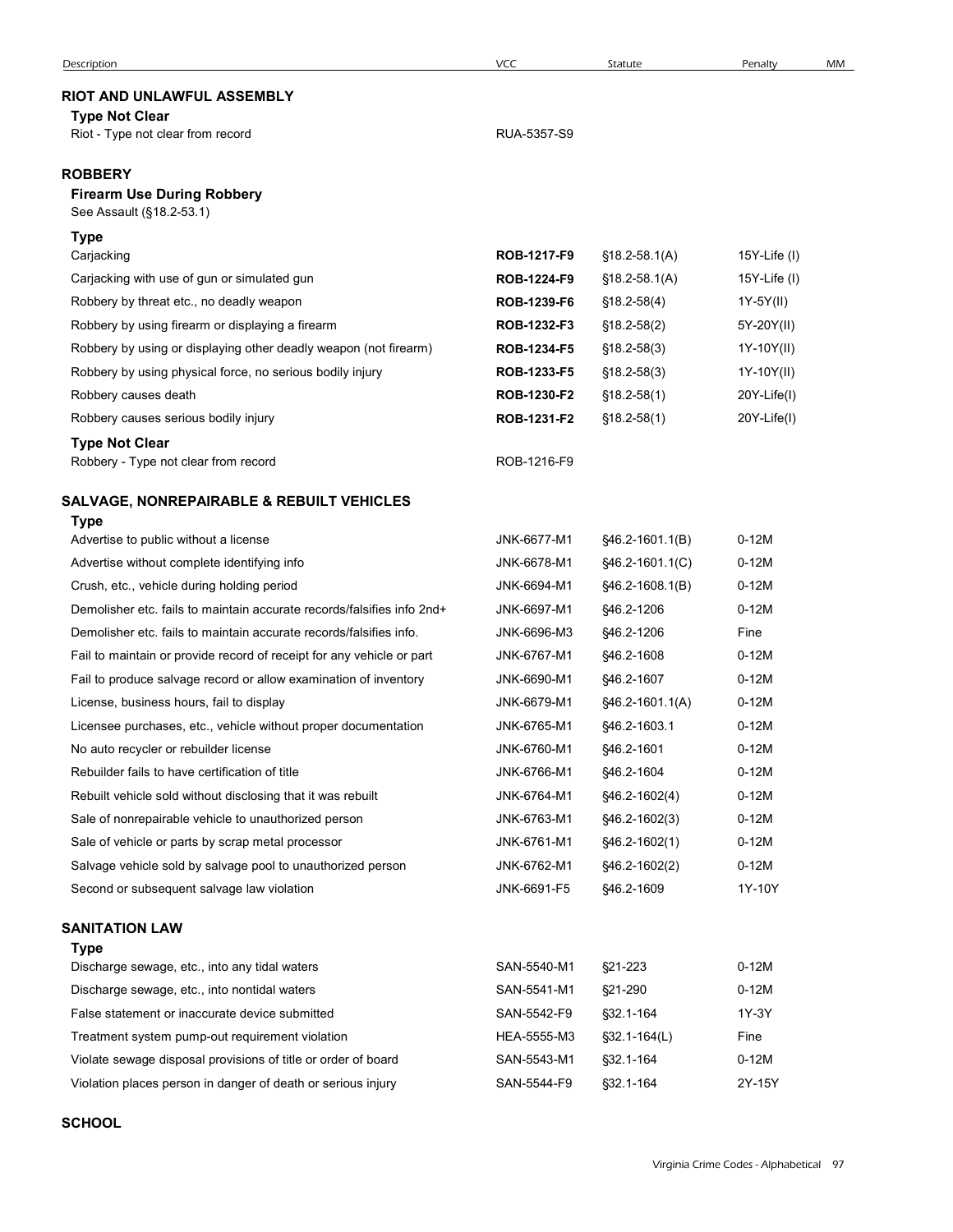| Description                                                                                   | <b>VCC</b>  | Statute              | Penalty | MM |
|-----------------------------------------------------------------------------------------------|-------------|----------------------|---------|----|
| SCHOOL                                                                                        |             |                      |         |    |
| <b>Also See</b>                                                                               |             |                      |         |    |
| Education                                                                                     |             |                      |         |    |
| Employment<br>False statement on school application about certain crimes                      | SCH-4254-M1 | §22.1-296.1          | $0-12M$ |    |
| <b>SCHOOL - STUDENT'S BEHAVIOR</b>                                                            |             |                      |         |    |
| Type                                                                                          |             |                      |         |    |
| Order parent to meet with principal                                                           | SCH-3190-J9 | $$16.1-241.2(1)$     |         |    |
| Order student or parent to participate in programs/treatment                                  | SCH-3189-J9 | $$16.1-241.2(2,i)$   |         |    |
| Student/parent subject to conditions set by the court                                         | SCH-3188-J9 | §16.1-241.2(2,ii)    |         |    |
| <b>SCHOOL ATTENDANCE</b>                                                                      |             |                      |         |    |
| Type<br>Absent, guardian, etc., allows child to be habitually                                 | SCH-3292-M3 | §22.1-267            | Fine    |    |
| Absent, guardian, etc., allows child to be habitually, subsequent                             | SCH-3291-M2 | §22.1-267            | $0-6M$  |    |
| Attendance officer provisions, violation of                                                   | SCH-4250-M3 | §22.1-258            | Fine    |    |
| Attendance officer provisions, violation of, subsequent                                       | SCH-4251-M2 | §22.1-258            | $0-6M$  |    |
| Fail to enforce compulsory school attendance                                                  | SCH-4256-M3 | §22.1-279.3          | Fine    |    |
| False statement on school registration document                                               | SCH-4252-M3 | §22.1-3.2            | Fine    |    |
| Guardian, etc., fail to send child age 5-17 to school                                         | SCH-3294-M3 | §22.1-254            | Fine    |    |
| Guardian, etc., fail to send child age 5-17 to school, subsequent                             | SCH-3293-M2 | §22.1-254            | $0-6M$  |    |
| Induce, etc., child to be absent from school                                                  | SCH-3297-M3 | §22.1-265            | Fine    |    |
| Induce, etc., child to be absent from school, subsequent                                      | SCH-3187-M2 | §22.1-265            | $0-6M$  |    |
| Make false statement concerning residency                                                     | SCH-4253-M4 | §22.1-264.1          | Fine    |    |
| Make false statement of child's age                                                           | SCH-3296-M4 | §22.1-264            | Fine    |    |
| Nonresident child, tuition not paid/child not returned                                        | SCH-3298-M3 | §22.1-255            | Fine    |    |
| Nonresident child, tuition not paid/child not returned, subsequent                            | SCH-3299-M2 | §22.1-255            | $0-6M$  |    |
| Release from mandatory school attendance                                                      | SCH-3278-J9 | $\S22.1 - 254(C, 2)$ |         |    |
| General                                                                                       |             |                      |         |    |
| Violation of school attendance provisions                                                     | SCH-4255-M3 | §22.1-263            | Fine    |    |
| Violation of school attendance provisions - subsequent                                        | SCH-3295-M2 | §22.1-263            | $0-6M$  |    |
| <b>SCRAP METAL</b>                                                                            |             |                      |         |    |
| <b>Refer To</b>                                                                               |             |                      |         |    |
| Salvage, Nonrepairable & Rebuilt Vehicles<br>Trade and Commerce                               |             |                      |         |    |
|                                                                                               |             |                      |         |    |
| <b>SEARCH WARRANT</b>                                                                         |             |                      |         |    |
| <b>Search without Warrant - Malfeasance</b>                                                   | MAL-5050-M1 |                      | $0-12M$ |    |
| Officer, etc., conducts search without a warrant                                              |             | §19.2-59             |         |    |
| <b>Tracking Device</b><br>Disclosure of information related to tracking device search warrant | MAL-5051-M1 | §19.2-56.2           | $0-12M$ |    |
|                                                                                               |             |                      |         |    |
| <b>SECURITIES ACT</b><br><b>Type</b>                                                          |             |                      |         |    |
| False statement in book of account, etc., knowingly make                                      | SEC-7040-M1 | $$13.1-520(B)$       | $0-12M$ |    |
| False statement to defraud purchaser or deceive SCC                                           | SEC-7000-F4 | $$13.1-520(A)$       | 2Y-10Y  |    |
| Security not registered, intent to defraud/deceive                                            | SEC-7055-F4 | §13.1-507            | 2Y-10Y  |    |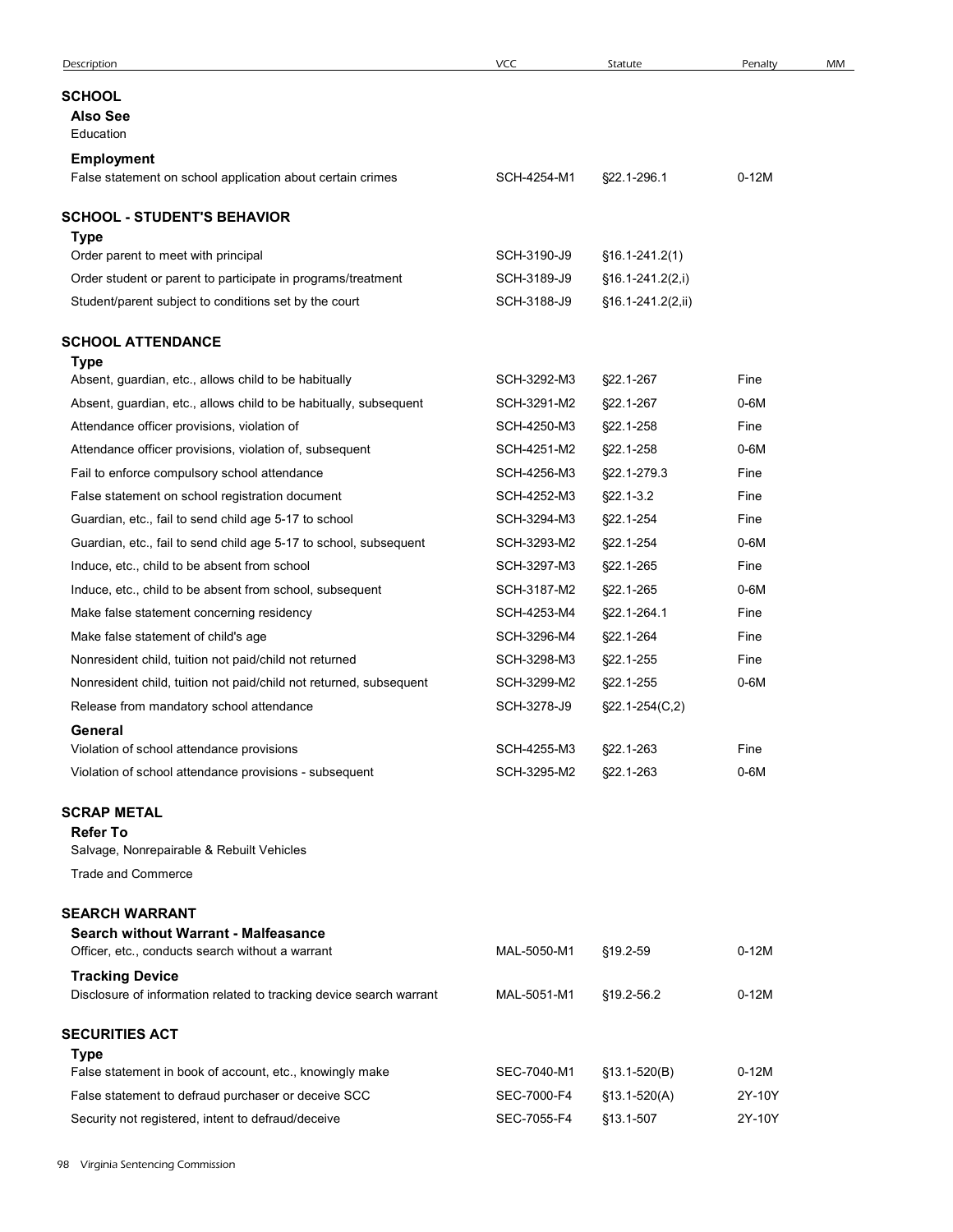| Description                                                                        | VCC         | Statute             | Penalty           | MM |
|------------------------------------------------------------------------------------|-------------|---------------------|-------------------|----|
| <b>SECURITIES ACT</b>                                                              |             |                     |                   |    |
| <b>Type</b>                                                                        |             |                     |                   |    |
| Security not registered, knowingly make false statements                           | SEC-7056-M1 | §13.1-507           | $0-12M$           |    |
| Unlawful offers and sales with intent to defraud/deceive                           | SEC-7041-F4 | §13.1-502           | 2Y-10Y<br>$0-12M$ |    |
| Unlawful offers and sales; knowingly make false statement<br><b>Type Not Clear</b> | SEC-7042-M1 | §13.1-502           |                   |    |
| Securities offense - Type not clear from record                                    | SEC-7075-S9 |                     |                   |    |
| <b>SECURITY SERVICES</b>                                                           |             |                     |                   |    |
| <b>Criminal Justice Services</b>                                                   | SES-5897-F5 |                     | 1Y-10Y            |    |
| False statement on fingerprint card<br><b>Type</b>                                 |             | §9.1-145            |                   |    |
| Advertisement of security services, unlawful                                       | SES-5898-M1 | §9.1-149.1          | $0-12M$           |    |
| Employ security officer, etc., w/out valid registration                            | SES-5886-M1 | $§9.1 - 149(A)(2)$  | $0-12M$           |    |
| Misrepresenting facts in application for license/registration                      | SES-5891-M1 | $\S9.1 - 147(A)(2)$ | $0-12M$           |    |
| No valid private security instructor certification                                 | SES-5896-M1 | $\S9.1 - 149(A)(3)$ | $0-12M$           |    |
| No valid registration, security officer, pvt. detective, etc.                      | SES-5885-M1 | $\S9.1 - 149(A)(1)$ | $0-12M$           |    |
| Practicing without a license or registration                                       | SES-5890-M1 | $\S9.1 - 147(A)(1)$ | $0-12M$           |    |
| Refuse to furnish records                                                          | SES-5892-M1 | $\S9.1 - 147(A)(3)$ | $0-12M$           |    |
| Third or subsequent conviction in 36 months                                        | SES-5894-F6 | $\S9.1 - 147(B)$    | 1Y-5Y             |    |
| Training school utilized instructor without certification                          | SES-5895-M1 | §9.1-149(A)(4)      | $0-12M$           |    |
| Unlawful procurement of a license                                                  | SES-5889-M2 | §9.1-148            | $0-6M$            |    |
| Use electronic security technician w/out proper training                           | SES-5888-M1 | $\S9.1 - 149(B)(2)$ | $0-12M$           |    |
| Use unarmed security officer w/out proper training                                 | SES-5887-M1 | §9.1-149(B)(1)      | $0-12M$           |    |
| Violation of statute/regulations for private security services                     | SES-5893-M1 | §9.1-147(A)(4)      | $0-12M$           |    |
| <b>Type Not Clear</b><br>Security Services offense - Type not clear from record    | SES-5899-S9 |                     |                   |    |
|                                                                                    |             |                     |                   |    |
| <b>SERIOUS JUVENILE OFFENDER</b><br><b>Juvenile and Domestic</b>                   |             |                     |                   |    |
| Commitment - Use VCC for specific offense, change F to Y                           |             | §16.1-285.1         |                   |    |
| Release and review hearing                                                         | SJO-3853-J9 | §16.1-285.2         |                   |    |
|                                                                                    |             |                     |                   |    |
| <b>SEWAGE</b><br><b>Refer To</b>                                                   |             |                     |                   |    |
| Sanitation Law or Conservation                                                     |             |                     |                   |    |
| SEX OFFENDER & CRIMES AGAINST MINORS REGISTRY                                      |             |                     |                   |    |
| <b>Type</b>                                                                        |             |                     |                   |    |
| Use VCCs listed below: §18.2-472.1                                                 |             | §19.2-298.1         |                   |    |
| Other, sex offender, fail to register or provide false info.                       | SOR-3658-M1 | $$18.2-472.1(A)$    | $0-12M$           |    |
| Other, sex offender, fail to register, etc., 2nd/subsequent                        | SOR-3659-F6 | §18.2-472.1(A)      | 1Y-5Y             |    |
| Tier III sex offender, fail to register or provide false info.                     | SOR-3657-F6 | $$18.2-472.1(B)$    | 1Y-5Y             |    |
| Tier III sex offender, fail to register, etc., 2nd/subsequent                      | SOR-3660-F5 | §18.2-472.1(B)      | 1Y-10Y            |    |
| Unauthorized use or dissemination of such info.                                    | SOR-3655-M1 | §9.1-918            | $0-12M$           |    |
| Use of unmanned aircraft to contact, capture images, etc.<br><b>Type Not Clear</b> | SOR-3649-M1 | §18.2-324.2(A)      | $0-12M$           |    |
| Sex Offender/Minors Registry - Type not clear from record                          | SOR-3661-S9 |                     |                   |    |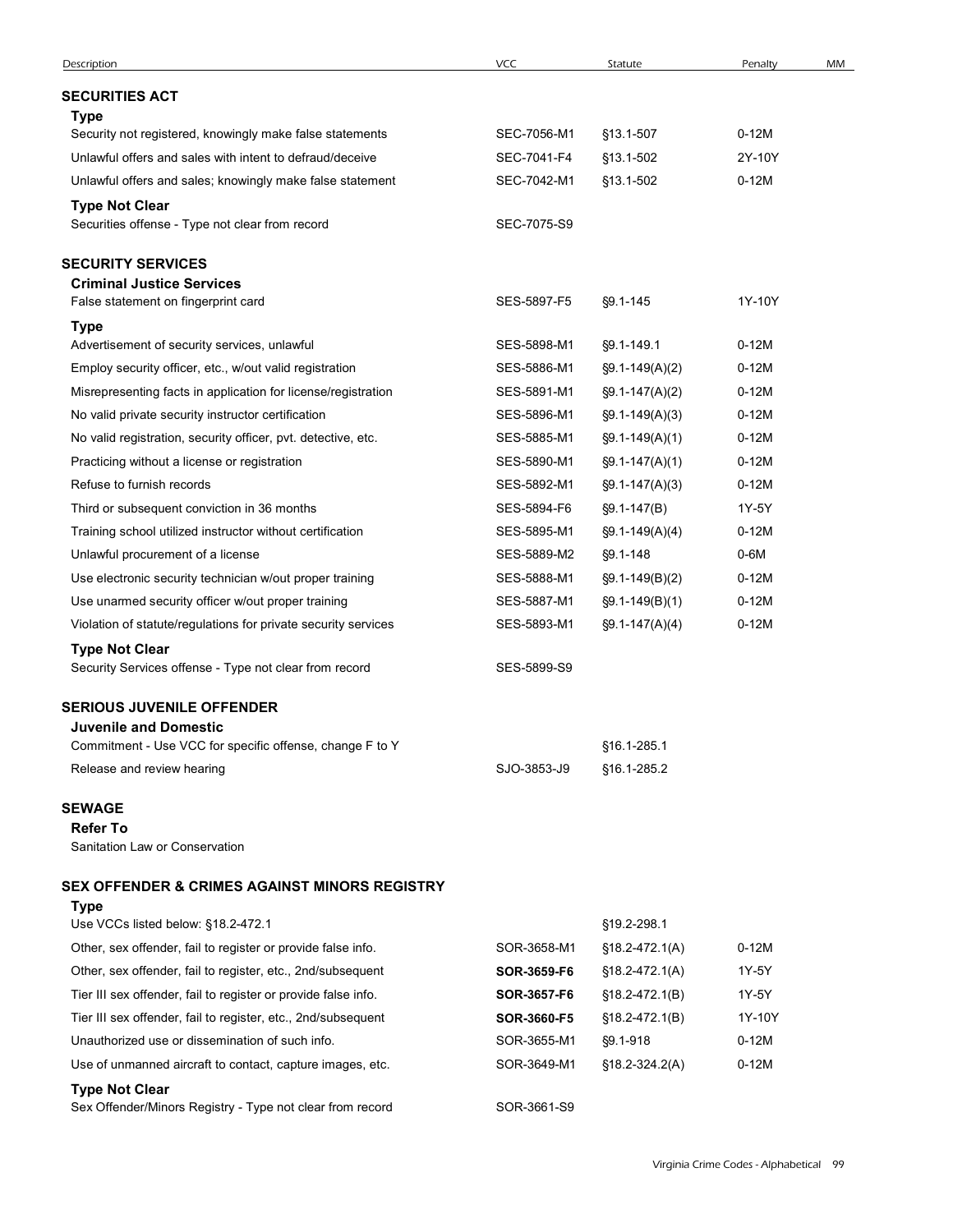| Description                                                          | VCC                | Statute            | Penalty     | MM |
|----------------------------------------------------------------------|--------------------|--------------------|-------------|----|
| <b>SEX OFFENSES</b>                                                  |                    |                    |             |    |
| <b>Adultery and Fornication</b>                                      |                    |                    |             |    |
| Adultery - generally                                                 | SEX-3613-M4        | §18.2-365          | Fine        |    |
| <b>Bestiality</b>                                                    |                    |                    |             |    |
| Bestiality, carnally know any brute animal                           | <b>SEX-3606-F6</b> | $$18.2-361(A)$     | 1Y-5Y       |    |
| Sexual abuse of animal                                               | SEX-3639-F6        | §18.2-361.01       | 1Y-5Y       |    |
| <b>Bigamy</b>                                                        |                    |                    |             |    |
| Bigamy                                                               | SEX-3618-F4        | §18.2-362          | 2Y-10Y      |    |
| <b>Commercial Sex Trafficking</b><br>Also see Prostitution           |                    |                    |             |    |
| Sex trafficking                                                      | SEX-3662-F5        | $$18.2 - 357.1(A)$ | 1Y-10Y (II) |    |
| Sex trafficking by force, etc.                                       | SEX-3663-F4        | $$18.2 - 357.1(B)$ | 2Y-10Y (II) |    |
| Sex trafficking of person less than age 18                           | SEX-3664-F3        | $$18.2-357.1(C)$   | 5Y-20Y (II) |    |
| Concubinage                                                          |                    |                    |             |    |
| Receive money, etc., for procuring < age 18 to engage in concubinage | SEX-3698-F3        | §18.2-356(ii)      | 5Y-20Y(II)  |    |
| Receive money, etc., for procuring person to engage in concubinage   | SEX-3647-F4        | §18.2-356(ii)      | 2Y-10Y(II)  |    |
| <b>Consensual Intercourse</b>                                        |                    |                    |             |    |
| See Family Offense/Minors or Sexual Assault/Carnal Knowledge         |                    |                    |             |    |
| Incest, Forbidden to Marry                                           |                    |                    |             |    |
| By persons forbidden to marry                                        | SEX-3614-M1        | $$18.2-366(A)$     | $0-12M$     |    |
| W/own or step child/grandchild age 13 to 17 (incest)                 | SEX-3642-F3        | $$18.2-366(B)$     | 5Y-20Y (II) |    |
| With own or step child or grandchild, father, mother, etc. (incest)  | SEX-3616-F5        | $$18.2-366(B)$     | 1Y-10Y (II) |    |
| <b>Indecent Exposure</b>                                             |                    |                    |             |    |
| See Obscenity                                                        |                    |                    |             |    |
| <b>Indecent Liberties</b>                                            |                    |                    |             |    |
| Accused minor >13, indecent liberties w/child 5 yrs his junior       | SEX-3665-M1        | §18.2-370.01(A)    | $0-12M$     |    |
| Child under age 15                                                   | SEX-3643-F5        | $$18.2-370(A)$     | 1Y-10Y (II) |    |
| Parent/grandparent etc., child age 15 to 17, use §18.2-370           |                    | §18.2-370.1        |             |    |
| Parent/grandparent etc., child age less than 15, use §18.2-370       |                    | §18.2-370.1        |             |    |
| Parent/grandparent, etc., child age less than 15                     | SEX-3645-F4        | §18.2-370(D,ii)    | 2Y-10Y (II) |    |
| Parent/grandparent, etc., child age of 15 to 17                      | SEX-3644-F5        | §18.2-370(D,i)     | 1Y-10Y (II) |    |
| Receive money, allowing minor subject of sexual material             | SEX-3669-F5        | $$18.2-370(B)$     | 1Y-10Y (II) |    |
| Receive money, allowing minor subject of sexual material, subsq.     | SEX-3670-F4        | §18.2-370(C)       | 2Y-10Y (II) |    |
| Take indecent liberties with child - 2nd or Subsequent               | SEX-3666-F4        | $$18.2-370(C)$     | 2Y-10Y (II) |    |
| Take indecent liberties with child - custodian                       | SEX-3635-F6        | §18.2-370.1(A)     | 1Y-5Y (II)  |    |
| Take indecent liberties with child - custodian, 2nd/subsq.           | SEX-3668-F5        | $$18.2 - 370.1(B)$ | 1Y-10Y (II) |    |
| <b>Kissing</b>                                                       |                    |                    |             |    |
| Penetrate with tongue, mouth of a child under age 13                 | SEX-3674-M1        | §18.2-370.6        | $0-12M$     |    |
| <b>Obscenity</b><br>See Obscenity                                    |                    |                    |             |    |
| <b>Peeping</b>                                                       |                    |                    |             |    |
| See Trespass                                                         |                    |                    |             |    |
| Pornography                                                          |                    |                    |             |    |
| Also see Pornography Registry, Obscenity or Computer Crimes          |                    |                    |             |    |
| <b>Prostitution</b>                                                  |                    |                    |             |    |
| Also see Labor and Obscenity                                         | SEX-3623-M1        | §18.2-348          | $0-12M$     |    |
| Aiding/assisting in procurement                                      |                    |                    |             |    |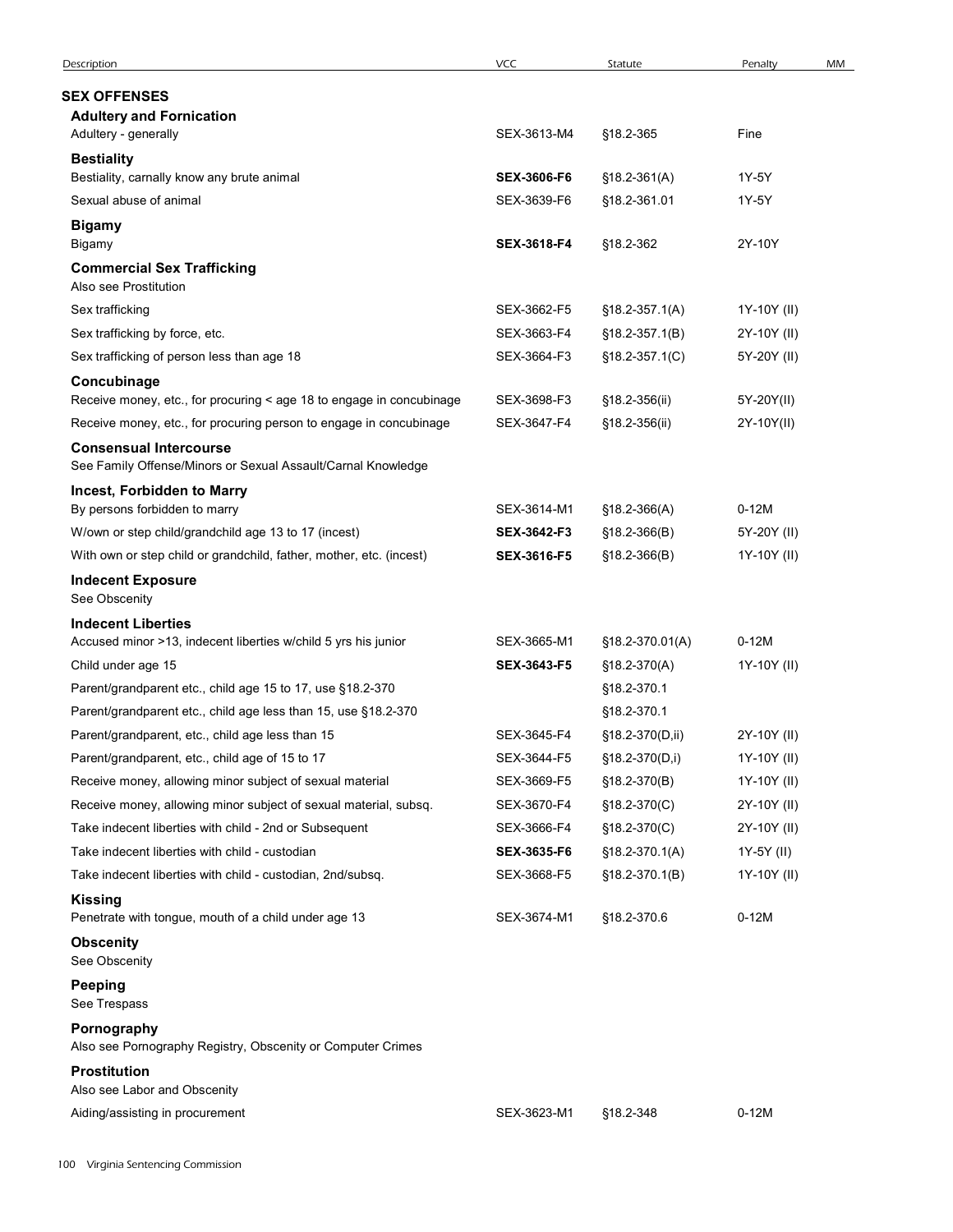| Description                                                                          |                    |                       |                          |    |
|--------------------------------------------------------------------------------------|--------------------|-----------------------|--------------------------|----|
|                                                                                      | VCC                | Statute               | Penalty                  | MM |
| <b>SEX OFFENSES</b>                                                                  |                    |                       |                          |    |
| <b>Prostitution</b>                                                                  | SEX-3611-F6        | §18.2-348             |                          |    |
| Aiding/assisting in procurement of person <18<br>Compel to marry by force or threats | <b>SEX-3624-F4</b> | $$18.2-355(2)$        | 1Y-5Y(II)<br>2Y-10Y (II) |    |
| Enticement, procurement                                                              | SEX-3626-F4        | $$18.2 - 355(1)$      | 2Y-10Y(II)               |    |
| Maintain or frequent bawdy place                                                     | SEX-3627-M1        | §18.2-347             | $0-12M$                  |    |
| Minor, take etc., for prostitution, pandering                                        | SEX-3607-F3        | $$18.2 - 355(4)$      | 5Y-20Y(II)               |    |
| Pander, pimp, or receive money from person < age 18                                  | SEX-3648-F3        | §18.2-357             | 5Y-20Y(II)               |    |
| Pander, pimp, or receive money from prostitute                                       | SEX-3628-F4        | §18.2-357             | 2Y-10Y(II)               |    |
| Parent permitting child                                                              | SEX-3629-F4        | $$18.2 - 355(3)$      | 2Y-10Y (II)              |    |
| Place or leave wife for prostitution (pandering)                                     | <b>SEX-3630-F4</b> | §18.2-368             | 2Y-10Y (II)              |    |
| Prostitution, intercourse, sodomy for money, etc.                                    | SEX-3622-M1        | §18.2-346             | $0-12M$                  |    |
| Receive money, etc., for procuring < age 18 to engage in prostitution                | SEX-3699-F3        | §18.2-356(ii)         | 5Y-20Y(II)               |    |
| Receive money, etc., for procuring person to engage in prostitution                  | SEX-3646-F4        | $$18.2 - 356$ (ii)    | 2Y-10Y(II)               |    |
| Receive money, etc., for procuring/placing < age 18 to engage in sex                 | SEX-3692-F3        | $$18.2 - 356(i)$      | 5Y-20Y(II)               |    |
| Receive money, etc., for procuring/placing person to engage in sex act               | SEX-3631-F4        | $$18.2 - 356(i)$      | 2Y-10Y(II)               |    |
| Solicitation of prostitution (offering money, etc., for sexual act)                  | SEX-3637-M1        | §18.2-346.01          | $0-12M$                  |    |
| Solicitation of prostitution from minor age 16 or older                              | SEX-3650-F6        | $$18.2 - 346.01(i)$   | 1Y-5Y(II)                |    |
| Solicitation of prostitution from minor less than age 16                             | SEX-3651-F5        | §18.2-346.01(ii)      | 1Y-10Y(II)               |    |
| Travel, promoting for prostitution                                                   | SEX-1199-M1        | §18.2-348.1           | $0-12M$                  |    |
| Using vehicle to promote                                                             | SEX-3632-M1        | §18.2-349             | $0-12M$                  |    |
| Using vehicle to promote prostitution of person <18                                  | SEX-3612-F6        | §18.2-349             | 1Y-5Y(II)                |    |
| Schools, Day Care, Playgrounds, Etc.                                                 |                    |                       |                          |    |
| Enter school property, etc., after Tier III sex offense conviction                   | SEX-3673-F6        | §18.2-370.5           | 1Y-5Y                    |    |
| Loitering at school after conv. prohibits proximity to children                      | SEX-3667-F6        | §18.2-370.2(B)        | 1Y-5Y                    |    |
| Loitering at school, contact at playground etc., after conviction                    | SEX-3693-F6        | §18.2-370.2           | 1Y-5Y                    |    |
| Near playground etc., after conviction prohibits proximity to children               | SEX-3675-F6        | $$18.2 - 370.2(C)$    | 1Y-5Y                    |    |
| Reside near park after conviction prohibits proximity to children                    | SEX-3676-F6        | $$18.2-370.3(C)$      | 1Y-5Y                    |    |
| Reside near school after conviction prohibits proximity to children                  | SEX-3671-F6        | $$18.2 - 370.3(A)$    | 1Y-5Y                    |    |
| Work, etc., at school after conviction prohibits proximity to children               | SEX-3672-F6        | §18.2-370.4           | 1Y-5Y                    |    |
| Sodomy<br>Family member to family member                                             | SEX-3641-F5        | $$18.2-361(B)$        | 1Y-10Y (II)              |    |
| Parent/grandparent to child/grandchild age 13 to 17                                  | SEX-3640-F3        | $$18.2 - 361(B)$      | 5Y-20Y (II)              |    |
| <b>Type Not Clear</b>                                                                |                    |                       |                          |    |
| Sex Offense - Type not clear from record                                             | SEX-3653-S9        |                       |                          |    |
| SEXUAL ASSAULT                                                                       |                    |                       |                          |    |
| <b>Aggravated Sexual Battery</b>                                                     |                    |                       |                          |    |
| Battery as treatment, not recognized in the profession                               | RAP-1116-F9        | $$18.2-67.3(A,5)$     | 1Y-20Y (II)              |    |
| Force, threat, intimidation of victim age 13 or 14                                   | RAP-1145-F9        | $$18.2-67.3(A, 4, a)$ | 1Y-20Y (II)              |    |
| Force, threat, intimidation with serious injury                                      | RAP-1146-F9        | $$18.2-67.3(A,4,b)$   | 1Y-20Y (II)              |    |
| Force, threat, intimidation with threat of weapon                                    | RAP-1147-F9        | $$18.2-67.3(A,4,c)$   | 1Y-20Y (II)              |    |
| Mental incapacity or helplessness, through the use of                                | RAP-1144-F9        | $$18.2-67.3(A,2)$     | 1Y-20Y (II)              |    |
| Parent/grandparent, etc., with child age 13 to 17                                    | RAP-1148-F9        | $$18.2-67.3(A,3)$     | 1Y-20Y (II)              |    |
| Victim under age 13                                                                  | RAP-1121-F9        | $$18.2-67.3(A,1)$     | 1Y-20Y (II)              |    |
| Aggravated Sexual Battery - Type not clear from record                               | RAP-1159-F9        | §18.2-67.3            | 1Y-20Y (II)              |    |
|                                                                                      |                    |                       |                          |    |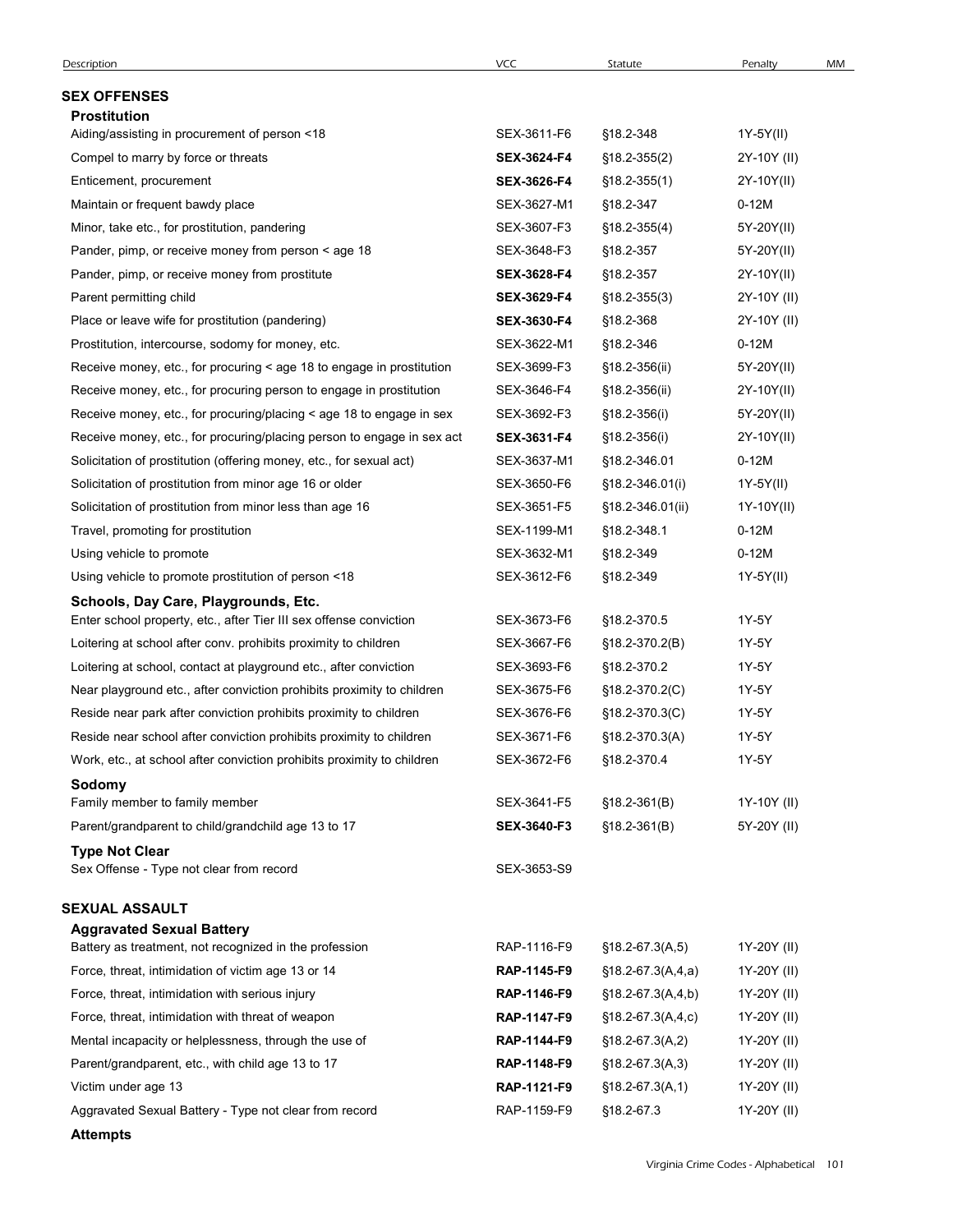| Description                                                                                                        | <b>VCC</b>                 | Statute                         | Penalty           | MM   |
|--------------------------------------------------------------------------------------------------------------------|----------------------------|---------------------------------|-------------------|------|
| SEXUAL ASSAULT                                                                                                     |                            |                                 |                   |      |
| <b>Attempts</b><br>Battery, attempted sexual - 3rd conviction; See §18.2-67.5:1                                    |                            |                                 |                   |      |
| <b>Attempts, Felony</b><br>Use VCC for actual crime & change "F" to "A" in code                                    |                            | §18.2-67.5                      | Varies (II)       |      |
| <b>Battery</b>                                                                                                     |                            |                                 |                   |      |
| Battery, sexual                                                                                                    | RAP-1122-M1                | §18.2-67.4(A,i)                 | $0-12M$           |      |
| Battery, sexual - 3rd conviction; See §18.2-67.5:1                                                                 |                            |                                 |                   |      |
| Battery, sexual of inmate, etc., by DOC/jail, etc., employee                                                       | RAP-1175-M1                | $$18.2-67.4(A,iii)$             | $0-12M$           |      |
| Battery, sexual of probationer, parolee, pretrial, etc., by employee                                               | RAP-1177-M1                | §18.2-67.4(A,iv)                | $0-12M$           |      |
| Battery, sexual w/in 2 yrs., > 1 occasion or > 1 complaining witness                                               | RAP-1180-M1                | §18.2-67.4(A,ii)                | $0-12M$           |      |
| <b>Battery, Infected Sexual</b><br>Sexual behavior with intent to transmit and transmits infection                 | RAP-1174-F6                | $$18.2-67.4.1(A)$               | 1Y-5Y (II)        |      |
| <b>Carnal Knowledge/Statutory Rape No Force</b><br>Also see Family Offenses, intercourse with minor age 15 or more |                            |                                 |                   |      |
| Age of victim 13, 14                                                                                               | RAP-1124-F4                | $$18.2-63(A)$                   | 2Y-10Y (II)       |      |
| Carnal knowledge by employee of bail bond company                                                                  | RAP-1117-F6                | §18.2-64.2                      | 1Y-5Y             |      |
| Consenting victim age 13,14 - accused minor 3+ yrs. older                                                          | RAP-1123-F6                | $$18.2-63(B)$                   | 1Y-5Y             |      |
| Consenting victim age 13,14 - accused minor < 3 yrs. older                                                         | RAP-1119-M4                | $$18.2-63(B)$                   | Fine              |      |
| Carnal knowledge of person detained etc., by DOC, DJJ staff or LEO                                                 | RAP-1118-F6                | §18.2-64.2                      | 1Y-5Y             |      |
| Person providing service under purview of court, corrections                                                       | RAP-1125-F6                | §18.2-64.1                      | 1Y-5Y (II)        |      |
| Statutory Rape/Carnal Knowledge. - Type not clear from record                                                      | RAP-1164-F9                |                                 |                   |      |
| <b>Civil Commitment</b><br>See §37.1-70.18; Mental Health                                                          |                            |                                 |                   |      |
| <b>Firearm Use During Rape</b><br>See Assault (§18.2-53.1)                                                         |                            |                                 |                   |      |
| <b>Object Sexual Penetration</b>                                                                                   |                            |                                 |                   |      |
| By force, threat, intim. or via mental incap/helpless of victim                                                    | RAP-1135-F9                | $$18.2-67.2(A,2)$               | 5Y-Life (I)       |      |
| Spouse by force, threat, etc.                                                                                      | RAP-1143-F9                | $$18.2-67.2(A)$                 | 5Y-Life (I)       |      |
| Victim under age 13                                                                                                | RAP-1136-F9                | $$18.2-67.2(A,1)$               | 5Y-Life (I)       |      |
| Victim under age 13 (indicted as an adult)                                                                         | RAP-1154-F9                | $$18.2-67.2(A,1)$               | Life-Life (I)     | Life |
| Victim under age 13, w/kidnapping, burglary, wounding<br>Object Sexual Penetration - Type not clear from record    | RAP-1152-F9<br>RAP-1166-F9 | $$18.2-67.2(A,1)$<br>§18.2-67.2 | $25Y$ -Life (I)   | 25Y  |
| Rape, Forcible                                                                                                     |                            |                                 |                   |      |
| Intercourse w/victim thru mental incapacity/helplessness                                                           | RAP-1128-F9                | §18.2-61(A,ii)                  | 5Y-Life (I)       |      |
| Intercourse with victim by force, threat or intimidation                                                           | RAP-1129-F9                | §18.2-61(A,i)                   | 5Y-Life (I)       |      |
| Intercourse with victim under age 13                                                                               | RAP-1130-F9                | §18.2-61(A,iii)                 | 5Y-Life (I)       |      |
| Intercourse with victim under age 13 (indicted as an adult)                                                        | RAP-1131-F9                | $$18.2-61(A,iii)$               | Life-Life (I)     | Life |
| Intercourse with victim under age 13, w/kidnapping, burglary, wounding                                             | RAP-1150-F9                | $$18.2-61(A,iii)$               | $25Y$ -Life $(1)$ | 25Y  |
| Spouse by force, threat, etc.                                                                                      | RAP-1141-F9                | $$18.2-61(A)$                   | 5Y-Life (I)       |      |
| Rape, Forcible - Type not clear from record                                                                        | RAP-1162-F9                | §18.2-61                        |                   |      |
| <b>Sexual Abuse</b><br>Sexual abuse of child age 13, 14                                                            | RAP-1179-M1                | §18.2-67.4:2                    | $0-12M$           |      |
| Sodomy, Forcible                                                                                                   |                            |                                 |                   |      |
| By force, threat, mental incap/helplessness of victim age 13+                                                      | RAP-1132-F9                | $$18.2-67.1(A,2)$               | 5Y-Life (I)       |      |
| Spouse by force, threat, etc.                                                                                      | RAP-1142-F9                | $$18.2-67.1(A)$                 | 5Y-Life (I)       |      |
| Victim under age 13                                                                                                | RAP-1133-F9                | $$18.2-67.1(A,1)$               | 5Y-Life (I)       |      |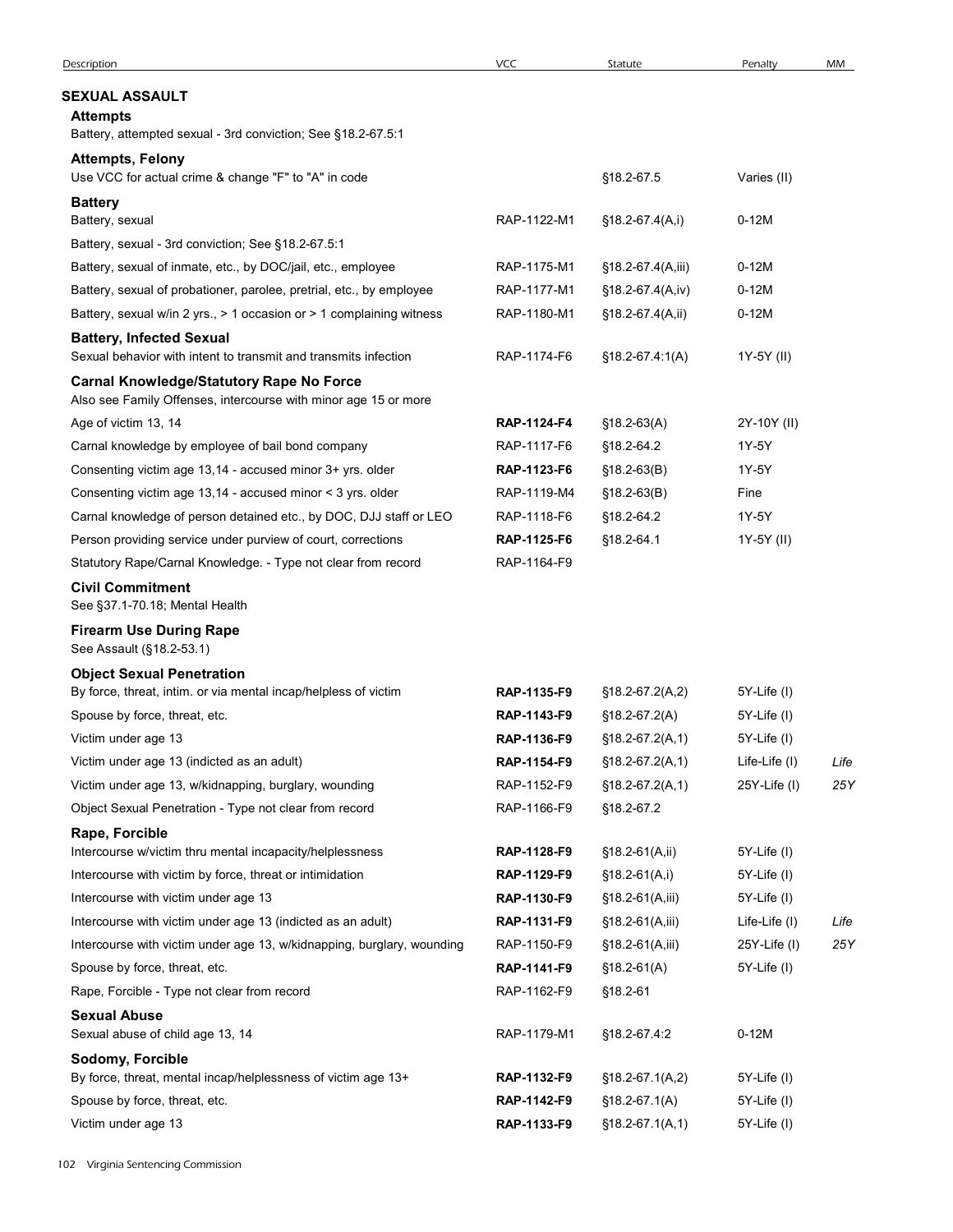| Description                                                                                                               | VCC         | Statute            | Penalty       | MM       |
|---------------------------------------------------------------------------------------------------------------------------|-------------|--------------------|---------------|----------|
| <b>SEXUAL ASSAULT</b>                                                                                                     |             |                    |               |          |
| Sodomy, Forcible                                                                                                          |             |                    |               |          |
| Victim under age 13 (indicted as an adult)                                                                                | RAP-1153-F9 | $$18.2-67.1(A,1)$  | Life-Life (I) | Life     |
| Victim under age 13, w/kidnapping, burglary, wounding                                                                     | RAP-1151-F9 | $$18.2-67.1(A,1)$  | 25Y-Life (I)  | 25Y      |
| Sodomy, Forcible - Type not clear from record                                                                             | RAP-1165-F9 | §18.2-67.1         |               |          |
| <b>Statutory Rape</b><br>See Carnal Knowledge/Statutory Rape No Force                                                     |             |                    |               |          |
| <b>Subsequent Violent Felony</b><br>Use VCC for offense & change position 8 of VCC to "X"                                 |             | §18.2-67.5:2       | Max. (II)     | $5 - 20$ |
| Use VCC for offense & change position 8 of VCC to "X"                                                                     |             | §18.2-67.5:3       | Max. (I/II)   | 10Y-     |
| <b>Third Conviction, Sexual Abuse</b><br>3rd conviction, consensual intercourse, sodomy, with a child                     | RAP-1139-F6 | §18.2-67.5:1       | 1Y-5Y         |          |
| 3rd conviction, indecent exposure                                                                                         | RAP-1140-F6 | §18.2-67.5:1       | 1Y-5Y         |          |
| 3rd conviction, peeping                                                                                                   | RAP-1149-F6 | §18.2-67.5:1       | 1Y-5Y         |          |
| 3rd conviction, sexual battery                                                                                            | RAP-1137-F6 | §18.2-67.5:1       | 1Y-5Y (II)    |          |
| 3rd conviction, sexual battery, attempted                                                                                 | RAP-1138-F6 | §18.2-67.5:1       | 1Y-5Y (II)    |          |
| <b>Type Not Clear</b><br>Sexual Assault - Type not clear from record                                                      | RAP-1163-F9 |                    |               |          |
| <b>SHOPLIFTING</b>                                                                                                        |             |                    |               |          |
| <b>Refer To</b><br>Larceny, Petit, or Concealing Merchandise                                                              |             |                    |               |          |
| <b>SMOKE BOMBS</b>                                                                                                        |             |                    |               |          |
| <b>Refer To</b>                                                                                                           |             |                    |               |          |
| Arson (§18.2-87.1)                                                                                                        |             |                    |               |          |
| SMOKING                                                                                                                   |             |                    |               |          |
| <b>Also See</b><br>Miscellaneous Crime                                                                                    |             |                    |               |          |
| Traffic - Smoking                                                                                                         |             |                    |               |          |
| <b>SNAKES, HANDLING TO ENDANGER</b>                                                                                       |             |                    |               |          |
| <b>Refer To</b><br>Dangerous Conduct (§18.2-313)                                                                          |             |                    |               |          |
| <b>SOIL CONSERVATION</b>                                                                                                  |             |                    |               |          |
| <b>Drainage Projects / Soil Conservation</b>                                                                              | SLC-5549-M1 |                    | $0-12M$       |          |
| Fail to pay interest/principal for drainage project bonds<br>Improvement, etc., that damages a constructed waterway, etc. | SLC-5550-M9 | §21-388<br>§21-364 | Fine          |          |
| <b>SOLICITATION</b>                                                                                                       |             |                    |               |          |
| <b>Also See</b><br>Sex Offenses - Prostitution                                                                            |             |                    |               |          |
| <b>Common Law</b><br>Solicitation to commit misdemeanor (common law)                                                      | SOL-7203-M1 | §1-200             | $0-12M$       |          |
| Solicitation to commit a felony<br>Use VCC for actual offense change "F" to "T"                                           |             | §18.2-29           | 1Y-5Y         |          |
| Solicitation to commit a murder<br>Solicitation to commit murder                                                          | SOL-7202-F9 | §18.2-29           | 5Y-40Y (I)    |          |
| Solicitation to commit felony - adult solicits juvenile                                                                   |             |                    |               |          |
|                                                                                                                           |             |                    |               |          |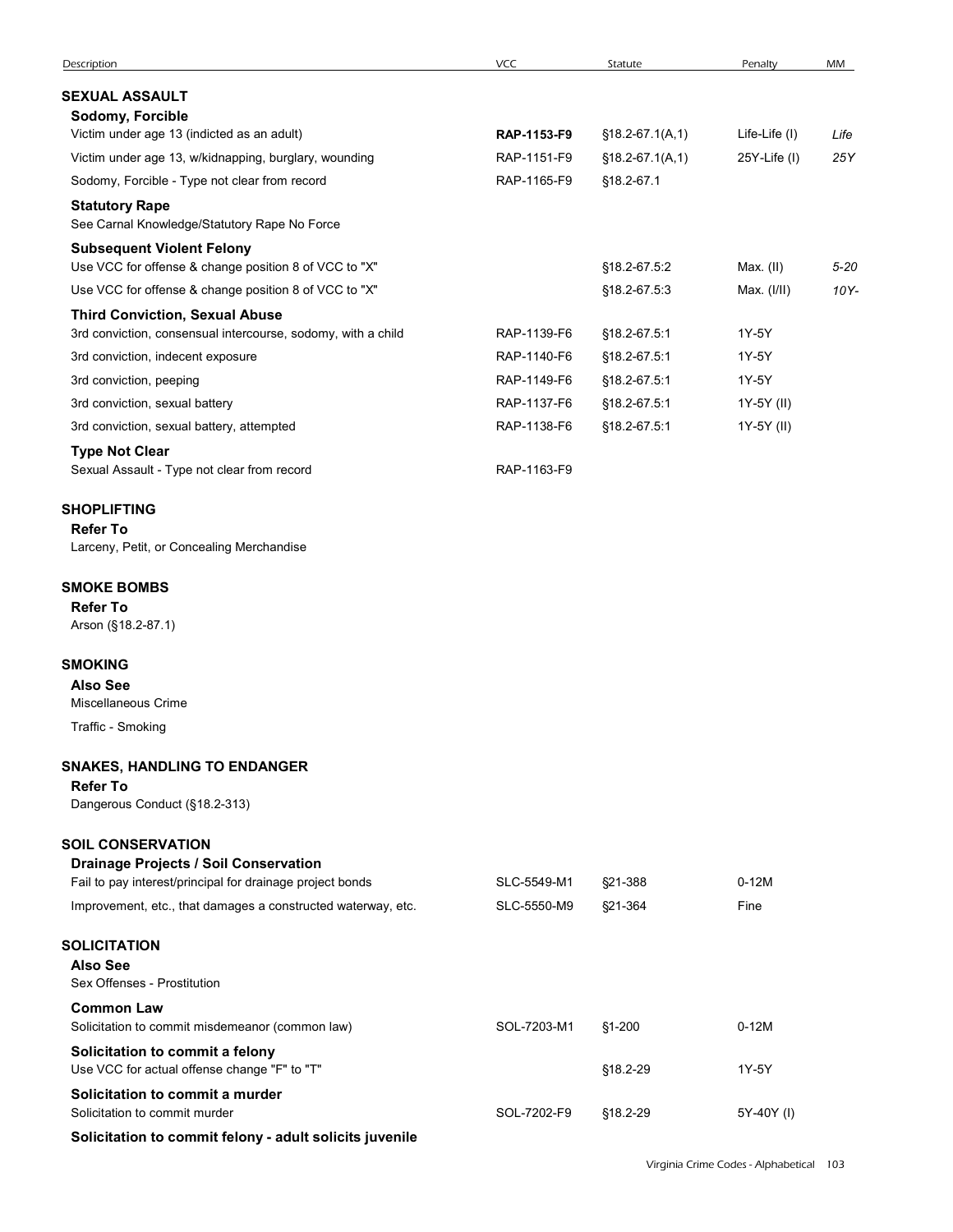| Description                                                                                                                    | <b>VCC</b>                 | Statute                              | Penalty           | MM |
|--------------------------------------------------------------------------------------------------------------------------------|----------------------------|--------------------------------------|-------------------|----|
| <b>SOLICITATION</b><br>Solicitation to commit felony - adult solicits juvenile<br>Use VCC for actual offense change "F" to "V" |                            | §18.2-29                             | 1Y-10Y            |    |
| <b>Type Not Clear</b>                                                                                                          |                            |                                      |                   |    |
| Solicitation to commit a felony                                                                                                | SOL-7200-F6                | §18.2-29                             | 1Y-5Y             |    |
| Solicitation to commit felony - adult solicits juvenile                                                                        | SOL-7201-F5                | §18.2-29                             | 1Y-10Y            |    |
| SOLICITATION OF CONTRIBUTIONS<br><b>Type</b>                                                                                   |                            |                                      |                   |    |
| Charitable org., fail to file/refile registration statement                                                                    | SCA-5752-M9                | §57-49                               | $0-6M$            |    |
| Charitable org., fail to file/refile registration statement, 2nd/subsq                                                         | SCA-5753-M9                | §57-49                               | $0-12M$           |    |
| Give false/incorrect information to Commissioner<br>Give false/incorrect information to Commissioner, 2nd/subsq.               | SCA-5750-M9<br>SCA-5751-M9 | §57-59<br>§57-59                     | $0-6M$<br>$0-12M$ |    |
| SPITTING, ON PUBLIC SURFACE<br><b>Refer To</b><br>Dangerous Conduct (§18.2-322)                                                |                            |                                      |                   |    |
| <b>SPOTLIGHT</b><br><b>Refer To</b><br>Miscellaneous Crimes or Game, Fish, Wildlife                                            |                            |                                      |                   |    |
| <b>STALKING</b><br><b>Also See</b><br>Extortion                                                                                |                            |                                      |                   |    |
| <b>Type</b>                                                                                                                    |                            |                                      |                   |    |
| Stalking with intent to cause fear, assault or injury                                                                          | STK-2109-M1                | $$18.2-60.3(A)$                      | $0-12M$           |    |
| Stalking with intent to cause fear, etc., 2nd offense w/in 5 years                                                             | STK-2116-F6                | $$18.2-60.3(B)$                      | 1Y-5Y (II)        |    |
| <b>Type Not Clear</b><br>Stalking - Type not clear from record                                                                 | STK-2121-S9                | §18.2-60.3                           |                   |    |
| <b>STATUS OFFENSES - CHINS SUPERVISION</b><br><b>Juvenile and Domestic</b>                                                     |                            |                                      |                   |    |
| Motion to show cause - parents fail to obey CHINS/Delinq order                                                                 | STA-3873-J9                | $$18.2 - 456(5)$                     |                   |    |
| Runaway, child in need of supervision<br>Services, child in need of                                                            | STA-3842-J9<br>STA-3844-J9 | $$16.1-241(A,1)$<br>$$16.1-241(A,1)$ |                   |    |
| Truancy, child in need of supervision                                                                                          | STA-3845-J9                | $$16.1-241(A,1)$                     |                   |    |
| <b>SUPERVISION VIOLATION</b>                                                                                                   |                            |                                      |                   |    |
| <b>Community Based Probation Violation (CCCA)</b><br>Community-Based Probation - Felony                                        | CBC-4848-F9                |                                      |                   |    |
| Community-Based Probation - Misdemeanor                                                                                        | CBC-4852-M9                | §19.2-303.3<br>§19.2-303.3           |                   |    |
| Community-Based Probation - Type not clear from record                                                                         | CBC-4843-S9                | §19.2-303.3                          |                   |    |
| <b>Community Diversion</b>                                                                                                     |                            |                                      |                   |    |
| CDI violation - Felony                                                                                                         | CDI-4855-F9                | §19.2-306                            |                   |    |
| CDI violation - Misdemeanor                                                                                                    | CDI-4856-M9                | §19.2-306                            |                   |    |
| CDI violation - Type not clear from record                                                                                     | CDI-4841-S9                | §19.2-306                            |                   |    |
| <b>Good Behavior</b><br>Suspended sentence violation - Felony                                                                  | SSV-4849-F9                | §19.2-306                            |                   |    |
| Suspended sentence violation - Misdemeanor                                                                                     | SSV-4853-M9                | §19.2-306                            |                   |    |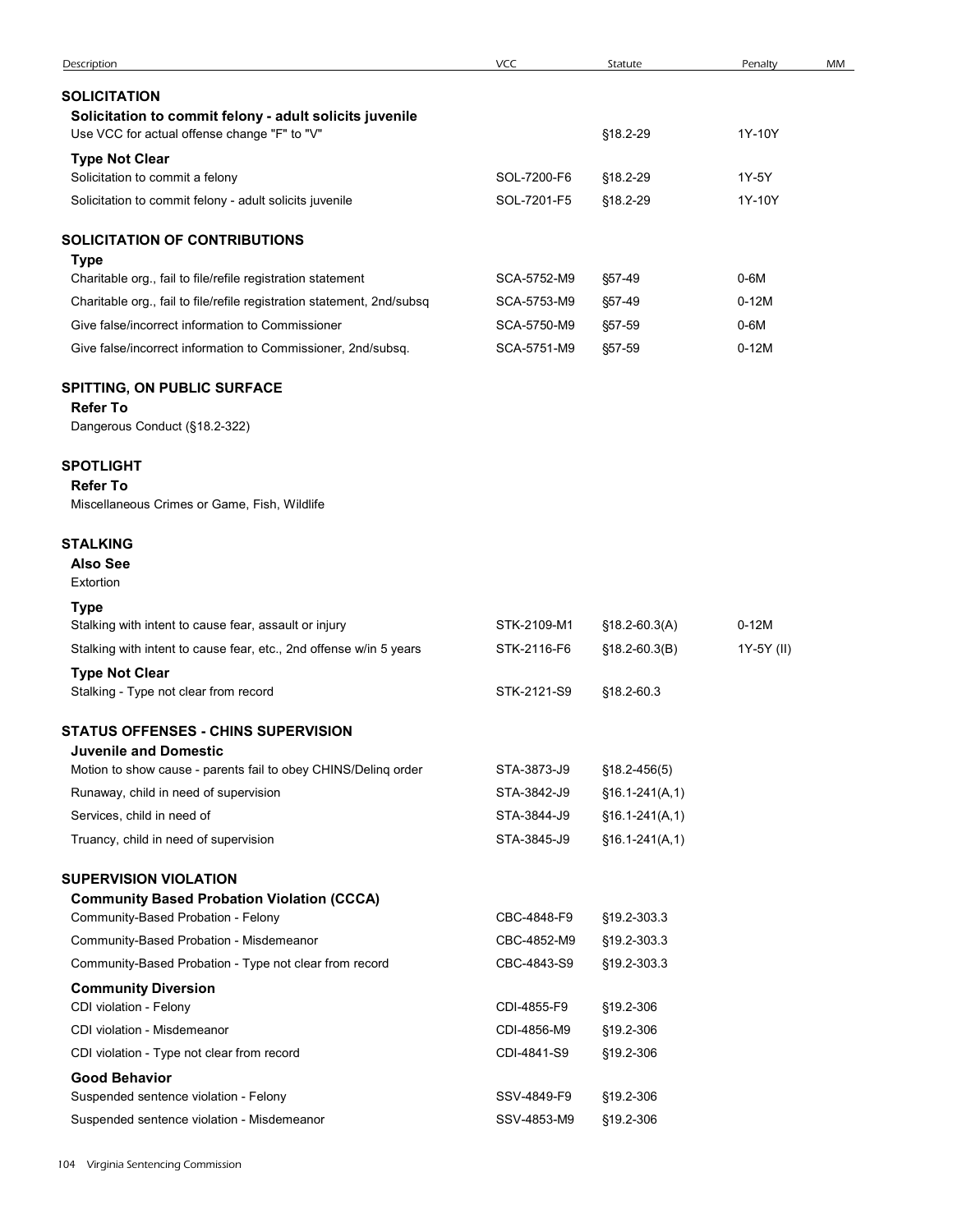| Description                                                                                                               | VCC                        | Statute                        | Penalty          | MM |
|---------------------------------------------------------------------------------------------------------------------------|----------------------------|--------------------------------|------------------|----|
| <b>SUPERVISION VIOLATION</b>                                                                                              |                            |                                |                  |    |
| <b>Good Behavior</b>                                                                                                      |                            |                                |                  |    |
| Suspended sentence violation - Type not clear from record                                                                 | SSV-4844-S9                | §19.2-306                      |                  |    |
| <b>Juvenile and Domestic</b>                                                                                              |                            |                                |                  |    |
| Dispositional order violation - Juvenile and Domestic                                                                     | CON-5033-S9                | $$16.1-291(A)$                 |                  |    |
| Parole violation - Juvenile and Domestic<br>Probation violation - Juvenile and Domestic                                   | PAR-5011-S9<br>PRB-5012-S9 | §16.1-291                      |                  |    |
| <b>Parole Violation</b>                                                                                                   |                            | §16.1-291                      |                  |    |
| Disobey parole board subpoena or hinder hearing                                                                           | PAR-4840-M1                | §53.1-137                      | $0-12M$          |    |
| Parole violation                                                                                                          | PAR-4838-S9                | §19.2-315                      |                  |    |
| <b>Post-Release</b>                                                                                                       |                            |                                |                  |    |
| Post-Release violation - Felony                                                                                           | PRP-4847-F9                | §19.2-295.2(B)                 |                  |    |
| Post-Release violation, fail to register - Felony                                                                         | PRP-4858-F9                | §19.2-295.2:1                  |                  |    |
| Post-Release violation, fail to register - Misdemeanor                                                                    | PRP-4854-M9                | §19.2-295.2:1                  |                  |    |
| Post-Release violation - Type not clear from record                                                                       | PRP-4842-S9                | $$19.2 - 295.2(B)$             |                  |    |
| <b>Pretrial - Contempt</b>                                                                                                |                            |                                |                  |    |
| Note: See contempt statutes for penalty                                                                                   |                            | §19.2-152.4:1                  |                  |    |
| Bail/pretrial services new arrest violation (Contempt)                                                                    | PRE-5028-S9                | §19.2-152.4:1                  | $0-10D$          |    |
| Bail/pretrial services technical violation (Contempt)                                                                     | PRE-5029-S9                | §19.2-152.4:1                  | $0-10D$          |    |
| <b>Pretrial - Fail to Appear</b>                                                                                          |                            |                                |                  |    |
| Bail/pretrial services violation - Felony fail to appear<br>Bail/pretrial services violation - Misdemeanor fail to appear | PRE-5030-F6                | §19.2-152.4:1                  | 1Y-5Y<br>$0-12M$ |    |
| Violation of pretrial bail or conditions                                                                                  | PRE-5031-M1<br>PRE-4859-S9 | §19.2-152.4:1<br>§19.2-152.4:1 |                  |    |
| <b>Probation - Circuit/General District</b>                                                                               |                            |                                |                  |    |
| Probation violation - Felony                                                                                              | PRB-4850-F9                | §19.2-306                      |                  |    |
| Probation violation - Misdemeanor                                                                                         | PRB-4851-M9                | §19.2-306                      |                  |    |
| Probation violation - Type not clear from record                                                                          | PRB-4839-S9                | §19.2-306                      |                  |    |
| <b>VASAP</b>                                                                                                              |                            |                                |                  |    |
| Alcohol safety program violation                                                                                          | ASP-4845-S9                | §18.2-271.1                    |                  |    |
| <b>SURROGATES</b>                                                                                                         |                            |                                |                  |    |
|                                                                                                                           |                            |                                |                  |    |
| <b>Type</b>                                                                                                               |                            |                                | $0-12M$          |    |

## SUSPENDED SENTENCE VIOLATION

# Refer To

## SWASTIKA

Refer To Violent Activities (§18.2-423.1)

## TANNING FACILITY

Refer To Trade and Commerce

TATTOOS, MINORS Refer To Family Offenses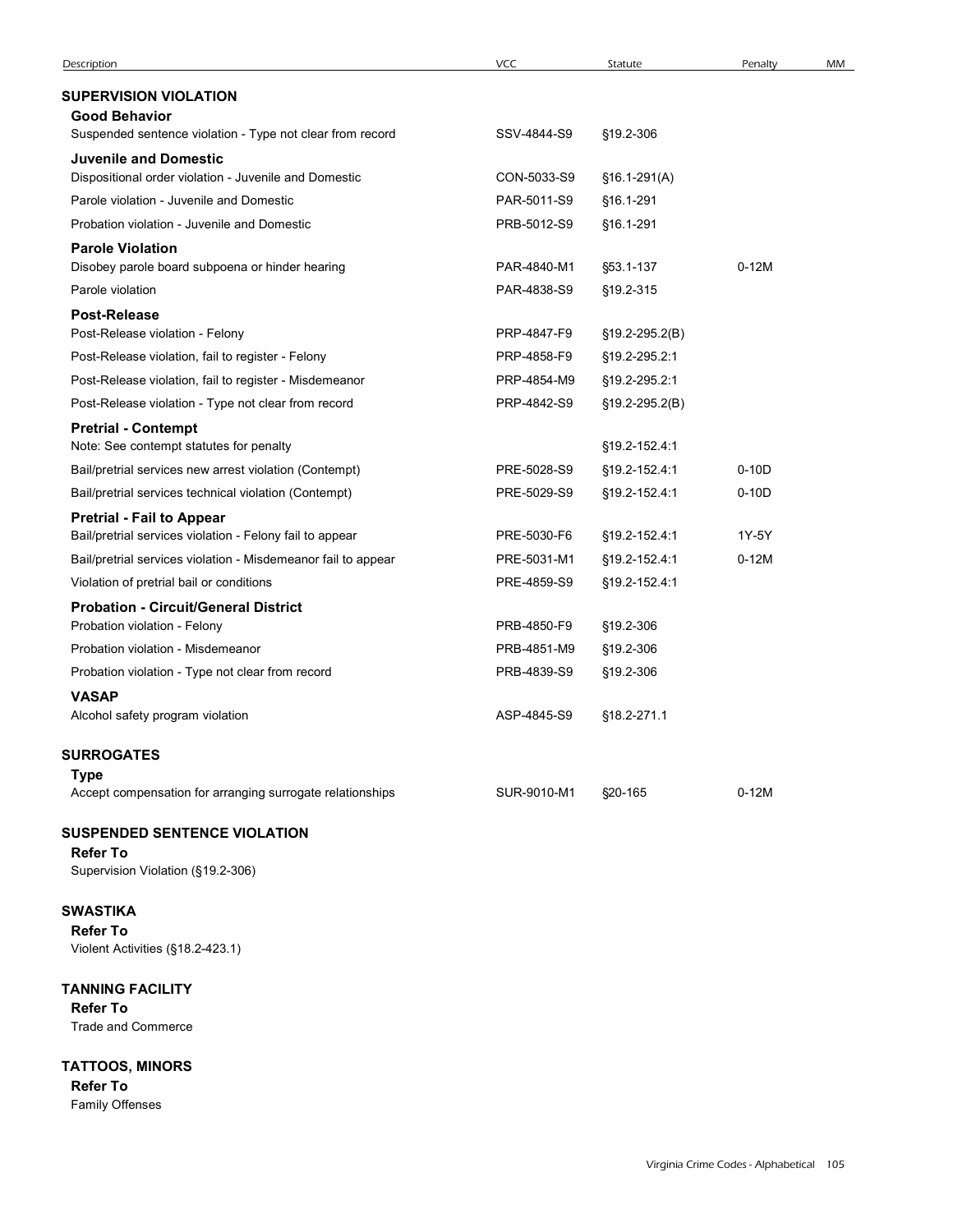| Description                                                                | <b>VCC</b>  | Statute            | Penalty | MM |
|----------------------------------------------------------------------------|-------------|--------------------|---------|----|
| <b>TAX LAWS</b>                                                            |             |                    |         |    |
| Aircraft                                                                   |             |                    |         |    |
| Aircraft, knowingly misrepresent value or tax                              | TAX-6150-M1 | §58.1-1503         | $0-12M$ |    |
| <b>Apples</b><br>See Agriculture, Horticulture & Food                      |             |                    |         |    |
|                                                                            |             |                    |         |    |
| Bad Checks (§ 18.2-182.1)<br>See Fraud - Bad Checks                        |             |                    |         |    |
| <b>Cigarettes</b>                                                          |             |                    |         |    |
| Cigarettes without stamp, sale, purchase, possess < 500 pkgs.              | TAX-6189-M1 | §58.1-1017(B)      | $0-12M$ |    |
| Cigarettes without stamp, sale, purchase, possess < 500 pkgs., subsq.      | TAX-6087-F6 | §58.1-1017(B)      | 1Y-5Y   |    |
| Cigarettes without stamp, sale, purchase, possess ≥ 500 pkgs.              | TAX-6086-F6 | §58.1-1017(C)      | 1Y-5Y   |    |
| Cigarettes without stamp, sale, purchase, possess $\geq 500$ pkgs., subsq. | TAX-6085-F5 | §58.1-1017(C)      | 1Y-10Y  |    |
| Cigarettes, unlawful sale of revenue stamps                                | TAX-6148-F6 | §58.1-1009         | 1Y-5Y   |    |
| Fail to keep records on purchase, sale etc. of cigarettes (Excise Tax)     | TAX-6197-M2 | §58.1-1007         | $0-6M$  |    |
| Fail to keep records on purchase, sale etc. of cigarettes (Use Tax)        | TAX-6198-M2 | §58.1-1021         | 0-6M    |    |
| False statement in application for distributor/remote retail license       | TAX-6088-M1 | §58.1-1021.04:1    | $0-12M$ |    |
| False statement in record required for cigarette tax                       | TAX-6090-F6 | \$58.1-1008.2      | 1Y-5Y   |    |
| False/fraudulent statement in application for stamping permit              | TAX-6196-M1 | §58.1-1011         | $0-12M$ |    |
| Fraudulent purchase > 5,000 cigarettes                                     | TAX-6061-F6 | §58.1-1017.3       | 1Y-5Y   |    |
| Fraudulent purchase $\leq$ 5,000 cigarettes                                | TAX-6059-M1 | §58.1-1017.3       | $0-12M$ |    |
| Fraudulent purchase $\leq 5,000$ cigarettes, subsequent                    | TAX-6060-F6 | §58.1-1017.3       | 1Y-5Y   |    |
| Fraudulent purchase of > 5,000 cigarettes, subsequent                      | TAX-6062-F5 | §58.1-1017.3       | 1Y-10Y  |    |
| Illegal sale of unstamped cigarettes by wholesale dealers                  | TAX-6190-M2 | §58.1-1010         | $0-6M$  |    |
|                                                                            |             |                    |         |    |
| Intent/distribute $> 5,000$ & $< 40,000$ tax-paid cigarettes               | TAX-6063-M1 | §58.1-1017.1       | $0-12M$ |    |
| Intent/distribute $> 5,000$ & $< 40,000$ tax-paid cigarettes, subsequent   | TAX-6064-F6 | §58.1-1017.1       | 1Y-5Y   |    |
| Intent/distribute $\geq 40,000$ tax-paid cigarettes                        | TAX-6065-F6 | §58.1-1017.1       | 1Y-5Y   |    |
| Intent/distribute ≥ 40,000 tax-paid cigarettes, subsequent                 | TAX-6066-F5 | §58.1-1017.1       | 1Y-10Y  |    |
| Interfering with enforcement of cigarette excise tax                       | TAX-6195-M2 | §58.1-1006         | $0-6M$  |    |
| Manufacturer fails or refuses to file report with Tax Dept.                | TAX-6184-M2 | §58.1-1008.1       | $0-6M$  |    |
| Manufacturer refuses audit or inspection of records by Tax Dept.           | TAX-6185-M2 | §58.1-1008.1       | $0-6M$  |    |
| Revenue stamps not purchased from Tax Dept.                                | TAX-6186-F6 | §58.1-1009         | 1Y-5Y   |    |
| Cigarettes & Tobacco / ABC Agent                                           |             |                    |         |    |
| Dealers fail to allow inspection of records                                | TAX-6139-M2 | §4.1-103.01(B)     | $0-6M$  |    |
| Divulge information provided by tax commissioner                           | TAX-6140-M2 | $§4.1 - 103.01(C)$ | $0-6M$  |    |
| <b>Cigarettes for Export</b>                                               |             |                    |         |    |
| Violation of reporting requirements                                        | TAX-6147-F5 | §58.1-1034         | 1Y-10Y  |    |
| Violation of restrictions                                                  | TAX-6146-F5 | §58.1-1033         | 1Y-10Y  |    |
| <b>Commissioner of the Revenue</b>                                         |             |                    |         |    |
| Fail to provide information to commissioner of revenue                     | TAX-6155-M3 | §58.1-3111         | Fine    |    |
| Fail to provide political-unit boundaries by commissioner of revenue       | TAX-6158-M4 | §58.1-2601         | Fine    |    |
| Local commissioner fails to retain tax returns for 7 years                 | TAX-6176-M2 | §58.1-3112         | $0-6M$  |    |
| <b>Communications</b>                                                      |             |                    |         |    |
| Fail to pay or collect communications tax                                  | TAX-6099-M1 | §58.1-659          | $0-12M$ |    |
| No or revoked certificate of registration: communication provider          | TAX-6100-M2 | §58.1-653          | $0-6M$  |    |
| <b>Confidential Information</b>                                            |             |                    |         |    |
| Disseminate, etc., confidential tax documents or information               | TAX-6164-M1 | §58.1-3(F)         | $0-12M$ |    |
| Divulge tax information in violation of the fuel tax agreement             | TAX-6183-M2 | §58.1-2712.2       | $0-6M$  |    |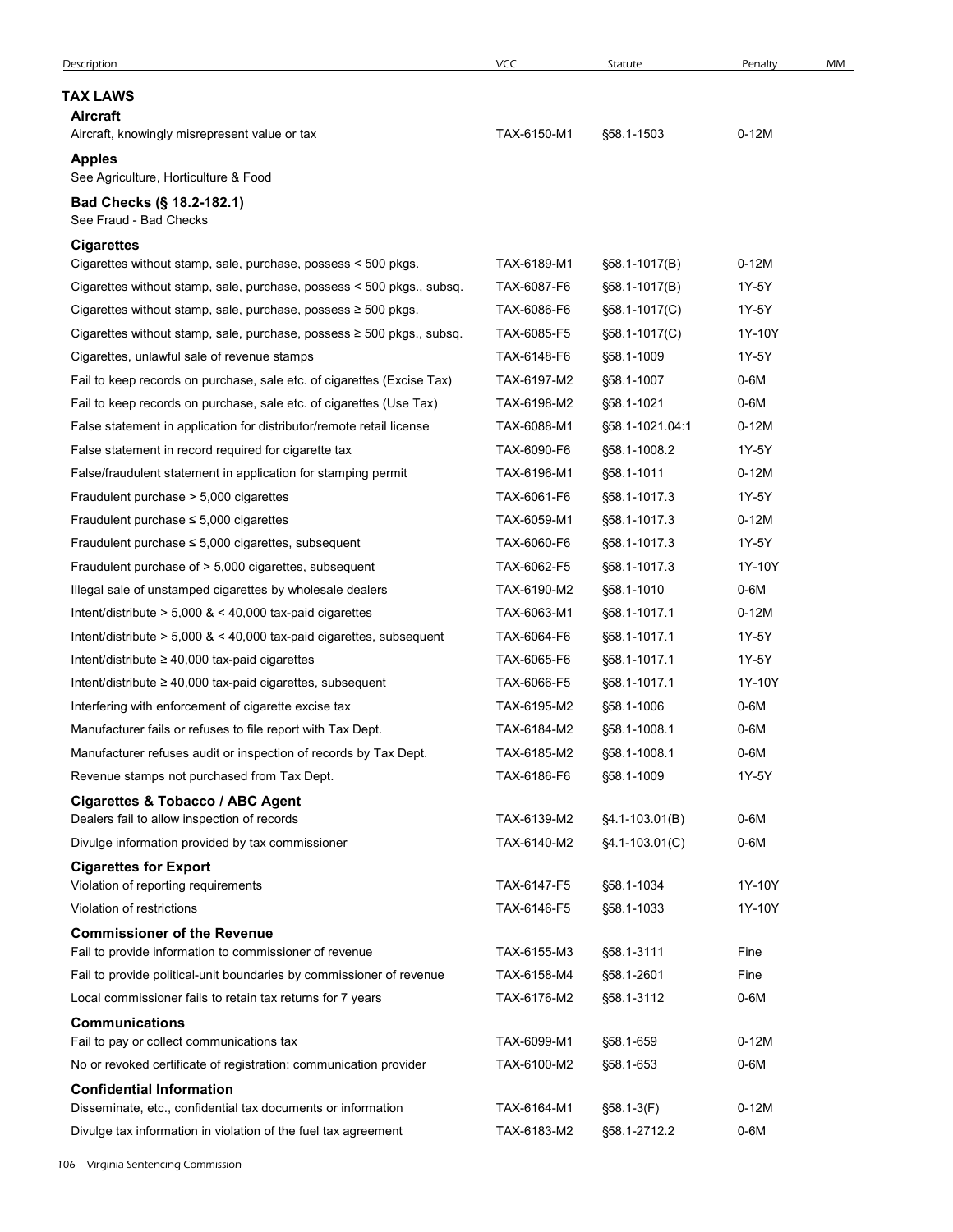| Description                                                                      | <b>VCC</b>  | Statute            | Penalty | MM |
|----------------------------------------------------------------------------------|-------------|--------------------|---------|----|
| <b>TAX LAWS</b>                                                                  |             |                    |         |    |
| <b>Confidential Information</b>                                                  |             |                    |         |    |
| Divulge, etc., confidential tax documents or information                         | TAX-6145-M1 | §58.1-3(A)         | $0-12M$ |    |
| Preparer discloses tax form information without consent                          | TAX-6166-M2 | §58.1-4            | $0-6M$  |    |
| <b>Dealer</b>                                                                    |             |                    |         |    |
| Fail to file tax return                                                          | TAX-6111-M1 | §58.1-636          | $0-12M$ |    |
| <b>Embezzlement</b><br>See §18.2-111                                             |             |                    |         |    |
| <b>Employer</b>                                                                  |             |                    |         |    |
| Employer failure to withhold tax or furnish statement                            | TAX-6102-M1 | §58.1-485          | $0-12M$ |    |
| <b>Employment</b>                                                                |             |                    |         |    |
| Claim employment status to evade taxes                                           | TAX-6098-M1 | §58.1-485.1(B)     | $0-12M$ |    |
| Coerce another to declare employment status to evade taxes                       | TAX-6097-M1 | $$58.1 - 485.1(A)$ | $0-12M$ |    |
| <b>Equalization Board</b><br>Disobey summons from Board of Equalization          | TAX-6151-M4 | §58.1-3387         | Fine    |    |
| Food & Beverage Tax                                                              |             |                    |         |    |
| Embezzlement, see §18.2-111                                                      |             | §58.1-3833         |         |    |
| <b>Forest</b>                                                                    |             |                    |         |    |
| Forest Products Tax, fail to fulfill records obligation                          | TAX-6160-M2 | §58.1-1618         | $0-6M$  |    |
| Forest products, fail to maintain transporter's report                           | TAX-6109-M2 | §58.1-1614         | $0-6M$  |    |
| Fuel, Oil, Gas<br>Apply/collect fuels tax refund, ≤ 20 gal. for taxable purposes | TAX-6093-M1 | §58.1-2273(10)     | $0-12M$ |    |
| Apply/collect fuels tax refund, > 20 gal. for taxable purposes                   | TAX-6094-F6 | §58.1-2273(10)     | 1Y-5Y   |    |
| Collecting taxes when not authorized                                             | TAX-6117-F6 | §58.1-2273(4)      | 1Y-5Y   |    |
| Convert fuel tax by licensee for own use                                         | TAX-6118-F6 | §58.1-2273(3)      | 1Y-5Y   |    |
| Divulge, disseminate, etc., confidential tax documents or information            | TAX-6144-M2 | §58.1-2203         | $0-6M$  |    |
| Dyed diesel fuel used for a taxable use, < 20 gal.                               | TAX-6103-M1 | §58.1-2273(7)      | $0-12M$ |    |
| Dyed diesel fuel used for a taxable use, $\geq 20$ gal.                          | TAX-6114-F6 | §58.1-2273(7)      | 1Y-5Y   |    |
| Dyed diesel fuel, alter strength of dye                                          | TAX-6113-F6 | §58.1-2273(8)      | 1Y-5Y   |    |
| Fail to pay tax and divert                                                       | TAX-6121-F6 | §58.1-2273(2)      | 1Y-5Y   |    |
| Fail to remit any fuel tax levied                                                | TAX-6199-F6 | §58.1-2273(9)      | 1Y-5Y   |    |
| Importing fuel illegally                                                         | TAX-6116-F6 | §58.1-2273(5)      | 1Y-5Y   |    |
| Scheme to defraud Commonwealth of tax proceeds                                   | TAX-6115-F6 | §58.1-2273(6)      | 1Y-5Y   |    |
| Tamper with device to measure dispensing fuel to evade tax                       | TAX-6119-F6 | §58.1-2273(1)      | 1Y-5Y   |    |
| Use fuel for taxable purpose, fuel tax refund issued $\leq 20$ gal.              | TAX-6096-M1 | §58.1-2273(11)     | $0-12M$ |    |
| Use fuel for taxable purpose, fuel tax refund issued > 20 gal.                   | TAX-6095-F6 | §58.1-2273(11)     | 1Y-5Y   |    |
| Violation of Fuel Tax Act                                                        | TAX-6193-M1 | §58.1-2272         | $0-12M$ |    |
| Fuel, Oil, Gas (Transportation District)<br>Absorption of fuels tax              | TAX-6073-M2 | §58.1-2299.4       | $0-6M$  |    |
| Apply for or collect tax credit, 20 gallons or less of fuel                      | TAX-6077-M1 | §58.1-2299.10      | $0-12M$ |    |
| Disperse fuel in supply tank, required tax not paid                              | TAX-6075-M1 | §58.1-2299.9(B)    | $0-12M$ |    |
| Disseminate, etc., confidential tax documents or information                     | TAX-6070-M2 | §58.1-2294         | $0-6M$  |    |
| Distributor fails or refuses to pay or collect fuels tax                         | TAX-6072-M1 | §58.1-2299.3       | $0-12M$ |    |
| Divulge, etc., confidential tax documents or information                         | TAX-6071-M2 | §58.1-2294         | $0-6M$  |    |
| Evade or circumvent fuels sales tax, willfully                                   | TAX-6076-F6 | §58.1-2299.10      | 1Y-5Y   |    |
| Motor vehicle fuels sales tax, prohibited acts                                   | TAX-6074-M1 | §58.1-2299.9(A)    | $0-12M$ |    |
|                                                                                  |             |                    |         |    |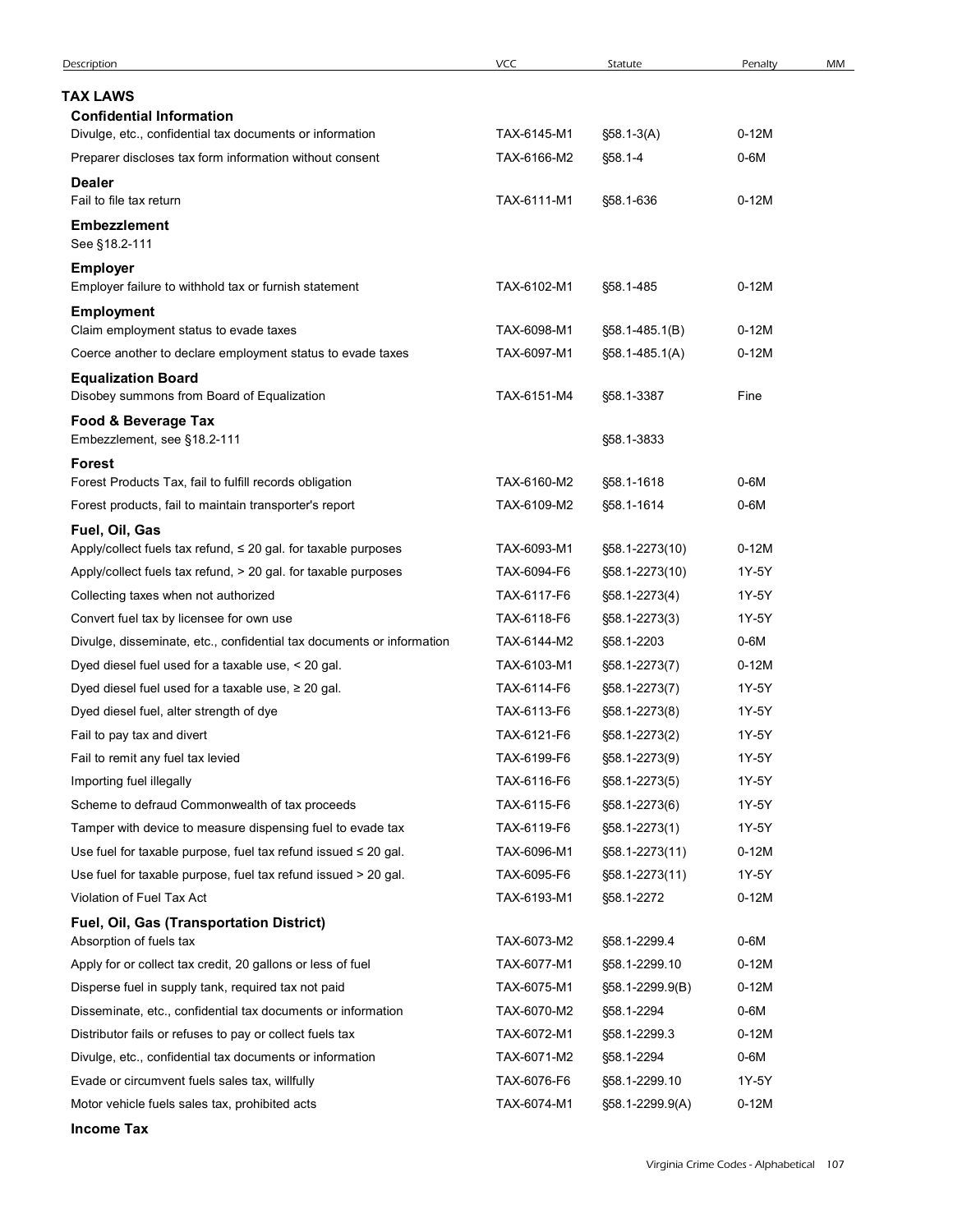| <b>TAX LAWS</b><br><b>Income Tax</b><br>Estimated tax, refuse to file, false statement, etc.<br>TAX-6170-M1<br>$0-12M$<br>§58.1-496<br>TAX-6171-M1<br>$0-12M$<br>Evade real estate rental income tax by fraud<br>§58.1-316<br>Evade real estate sale income tax by fraud<br>TAX-6172-M1<br>$0-12M$<br>§58.1-317<br>License<br>Fortune-telling, etc., without license<br>TAX-6161-M3<br>Fine<br>§58.1-3726<br>TAX-6092-M1<br>$0-12M$<br>Local license tax, fail to pay<br>§58.1-3703<br><b>Local Officers</b><br>Refuse to answer tax liability questions<br>TAX-6143-M4<br>§58.1-3128<br>Fine<br><b>Mobile Homes</b><br>Manufactured home delivered/located without permits<br>Fine<br>TAX-6165-M3<br>§58.1-3520<br><b>Motor Vehicle</b><br>Engage in rental business without retail certificate of registration<br>TAX-6152-M1<br>$0-12M$<br>§58.1-2410<br>False statement of vehicle sale price w/intent to evade sale/use tax<br>TAX-6159-M3<br>§58.1-2402<br>Fine<br><b>Pass-through Entity</b><br>$0-12M$<br>TAX-6192-M1<br>§58.1-394.2<br>Owner of pass-through entity makes false return/statement<br><b>Preparer</b><br>1Y-5Y<br>Preparation, etc., of fraudulent or false tax return by preparer<br>TAX-6194-F6<br>§58.1-348.1<br><b>Recordation</b><br>Knowingly misrepresent property information for recording<br>TAX-6163-M1<br>$0-12M$<br>§58.1-812<br><b>Returns</b><br>Fail or refusal to file tax return<br>TAX-6187-M1<br>$0-12M$<br>§58.1-348<br>Failure to file tax return or keep required tax records<br>TAX-6101-M1<br>$0-12M$<br>$$58.1-1814(A)$<br>False statement to defraud Commonwealth<br>TAX-6188-F6<br>§58.1-348<br>1Y-5Y<br>False tax return, willful filing of a<br>TAX-6173-M1<br>§58.1-498<br>$0-12M$<br>Fraudulent tax return by officer of a corporation<br>TAX-6174-F6<br>§58.1-452<br>1Y-5Y<br>Local income tax, false/refused to supply information<br>TAX-6175-M1<br>§58.1-547<br>$0-12M$<br>$0-12M$<br>Make false return<br>TAX-6142-M1<br>§58.1-11<br><b>Sales Suppression Device</b><br>Use device/software to falsify local tax liability<br>TAX-6068-M1<br>§58.1-3907(B)<br>$0-12M$<br>Use device/software to falsify state tax liability<br>TAX-6067-M1<br>$0-12M$<br>$$58.1 - 1814(B)$<br><b>Sales/Use Tax</b><br>$0-6M$<br>Absorption of sales/use tax prohibited<br>TAX-6178-M2<br>§58.1-626<br>Dealer fails to collect or pay tax<br>TAX-6138-M1<br>§58.1-625<br>$0-12M$<br>$0-6M$<br>Engage in business without dealer's certificate<br>TAX-6182-M2<br>§58.1-613<br>Evade, fail to pay, etc., sales/use/withholding tax<br>TAX-6169-M1<br>§58.1-1815<br>$0-12M$<br>Fail to keep record of sales by wholesaler/jobber<br>TAX-6179-M1<br>§58.1-633<br>$0-12M$<br>Failure to account for sales - withholding tax, \$1000 or more<br>TAX-6110-F6<br>§58.1-1816<br>1Y-5Y<br>$0-12M$<br>Failure to collect/pay/account for sales/use/withholding tax<br>TAX-6104-M1<br>§58.1-1815<br>Tax exempt certificate, knowingly used/given while suspended<br>TAX-6180-M1<br>$0-12M$<br>§58.1-623.1<br><b>State Taxes</b><br>Enter without permission premises padlocked by Tax Commissioner<br>TAX-6153-M1<br>$0-12M$<br>§58.1-1805<br><b>Tenants</b><br>Fail to provide list of tenants to Commissioner of Revenue<br>TAX-6157-M4<br>Fine<br>§58.1-3901<br><b>Treasurer</b> | Description | <b>VCC</b> | Statute | Penalty | MM |
|--------------------------------------------------------------------------------------------------------------------------------------------------------------------------------------------------------------------------------------------------------------------------------------------------------------------------------------------------------------------------------------------------------------------------------------------------------------------------------------------------------------------------------------------------------------------------------------------------------------------------------------------------------------------------------------------------------------------------------------------------------------------------------------------------------------------------------------------------------------------------------------------------------------------------------------------------------------------------------------------------------------------------------------------------------------------------------------------------------------------------------------------------------------------------------------------------------------------------------------------------------------------------------------------------------------------------------------------------------------------------------------------------------------------------------------------------------------------------------------------------------------------------------------------------------------------------------------------------------------------------------------------------------------------------------------------------------------------------------------------------------------------------------------------------------------------------------------------------------------------------------------------------------------------------------------------------------------------------------------------------------------------------------------------------------------------------------------------------------------------------------------------------------------------------------------------------------------------------------------------------------------------------------------------------------------------------------------------------------------------------------------------------------------------------------------------------------------------------------------------------------------------------------------------------------------------------------------------------------------------------------------------------------------------------------------------------------------------------------------------------------------------------------------------------------------------------------------------------------------------------------------------------------------------------------------------------------------------------------------------------------------------------------------------------------------------------------------------------------------------------------------------------------------------------------------------------------------------------------------------------------------------------------------------------------------------|-------------|------------|---------|---------|----|
|                                                                                                                                                                                                                                                                                                                                                                                                                                                                                                                                                                                                                                                                                                                                                                                                                                                                                                                                                                                                                                                                                                                                                                                                                                                                                                                                                                                                                                                                                                                                                                                                                                                                                                                                                                                                                                                                                                                                                                                                                                                                                                                                                                                                                                                                                                                                                                                                                                                                                                                                                                                                                                                                                                                                                                                                                                                                                                                                                                                                                                                                                                                                                                                                                                                                                                                    |             |            |         |         |    |
|                                                                                                                                                                                                                                                                                                                                                                                                                                                                                                                                                                                                                                                                                                                                                                                                                                                                                                                                                                                                                                                                                                                                                                                                                                                                                                                                                                                                                                                                                                                                                                                                                                                                                                                                                                                                                                                                                                                                                                                                                                                                                                                                                                                                                                                                                                                                                                                                                                                                                                                                                                                                                                                                                                                                                                                                                                                                                                                                                                                                                                                                                                                                                                                                                                                                                                                    |             |            |         |         |    |
|                                                                                                                                                                                                                                                                                                                                                                                                                                                                                                                                                                                                                                                                                                                                                                                                                                                                                                                                                                                                                                                                                                                                                                                                                                                                                                                                                                                                                                                                                                                                                                                                                                                                                                                                                                                                                                                                                                                                                                                                                                                                                                                                                                                                                                                                                                                                                                                                                                                                                                                                                                                                                                                                                                                                                                                                                                                                                                                                                                                                                                                                                                                                                                                                                                                                                                                    |             |            |         |         |    |
|                                                                                                                                                                                                                                                                                                                                                                                                                                                                                                                                                                                                                                                                                                                                                                                                                                                                                                                                                                                                                                                                                                                                                                                                                                                                                                                                                                                                                                                                                                                                                                                                                                                                                                                                                                                                                                                                                                                                                                                                                                                                                                                                                                                                                                                                                                                                                                                                                                                                                                                                                                                                                                                                                                                                                                                                                                                                                                                                                                                                                                                                                                                                                                                                                                                                                                                    |             |            |         |         |    |
|                                                                                                                                                                                                                                                                                                                                                                                                                                                                                                                                                                                                                                                                                                                                                                                                                                                                                                                                                                                                                                                                                                                                                                                                                                                                                                                                                                                                                                                                                                                                                                                                                                                                                                                                                                                                                                                                                                                                                                                                                                                                                                                                                                                                                                                                                                                                                                                                                                                                                                                                                                                                                                                                                                                                                                                                                                                                                                                                                                                                                                                                                                                                                                                                                                                                                                                    |             |            |         |         |    |
|                                                                                                                                                                                                                                                                                                                                                                                                                                                                                                                                                                                                                                                                                                                                                                                                                                                                                                                                                                                                                                                                                                                                                                                                                                                                                                                                                                                                                                                                                                                                                                                                                                                                                                                                                                                                                                                                                                                                                                                                                                                                                                                                                                                                                                                                                                                                                                                                                                                                                                                                                                                                                                                                                                                                                                                                                                                                                                                                                                                                                                                                                                                                                                                                                                                                                                                    |             |            |         |         |    |
|                                                                                                                                                                                                                                                                                                                                                                                                                                                                                                                                                                                                                                                                                                                                                                                                                                                                                                                                                                                                                                                                                                                                                                                                                                                                                                                                                                                                                                                                                                                                                                                                                                                                                                                                                                                                                                                                                                                                                                                                                                                                                                                                                                                                                                                                                                                                                                                                                                                                                                                                                                                                                                                                                                                                                                                                                                                                                                                                                                                                                                                                                                                                                                                                                                                                                                                    |             |            |         |         |    |
|                                                                                                                                                                                                                                                                                                                                                                                                                                                                                                                                                                                                                                                                                                                                                                                                                                                                                                                                                                                                                                                                                                                                                                                                                                                                                                                                                                                                                                                                                                                                                                                                                                                                                                                                                                                                                                                                                                                                                                                                                                                                                                                                                                                                                                                                                                                                                                                                                                                                                                                                                                                                                                                                                                                                                                                                                                                                                                                                                                                                                                                                                                                                                                                                                                                                                                                    |             |            |         |         |    |
|                                                                                                                                                                                                                                                                                                                                                                                                                                                                                                                                                                                                                                                                                                                                                                                                                                                                                                                                                                                                                                                                                                                                                                                                                                                                                                                                                                                                                                                                                                                                                                                                                                                                                                                                                                                                                                                                                                                                                                                                                                                                                                                                                                                                                                                                                                                                                                                                                                                                                                                                                                                                                                                                                                                                                                                                                                                                                                                                                                                                                                                                                                                                                                                                                                                                                                                    |             |            |         |         |    |
|                                                                                                                                                                                                                                                                                                                                                                                                                                                                                                                                                                                                                                                                                                                                                                                                                                                                                                                                                                                                                                                                                                                                                                                                                                                                                                                                                                                                                                                                                                                                                                                                                                                                                                                                                                                                                                                                                                                                                                                                                                                                                                                                                                                                                                                                                                                                                                                                                                                                                                                                                                                                                                                                                                                                                                                                                                                                                                                                                                                                                                                                                                                                                                                                                                                                                                                    |             |            |         |         |    |
|                                                                                                                                                                                                                                                                                                                                                                                                                                                                                                                                                                                                                                                                                                                                                                                                                                                                                                                                                                                                                                                                                                                                                                                                                                                                                                                                                                                                                                                                                                                                                                                                                                                                                                                                                                                                                                                                                                                                                                                                                                                                                                                                                                                                                                                                                                                                                                                                                                                                                                                                                                                                                                                                                                                                                                                                                                                                                                                                                                                                                                                                                                                                                                                                                                                                                                                    |             |            |         |         |    |
|                                                                                                                                                                                                                                                                                                                                                                                                                                                                                                                                                                                                                                                                                                                                                                                                                                                                                                                                                                                                                                                                                                                                                                                                                                                                                                                                                                                                                                                                                                                                                                                                                                                                                                                                                                                                                                                                                                                                                                                                                                                                                                                                                                                                                                                                                                                                                                                                                                                                                                                                                                                                                                                                                                                                                                                                                                                                                                                                                                                                                                                                                                                                                                                                                                                                                                                    |             |            |         |         |    |
|                                                                                                                                                                                                                                                                                                                                                                                                                                                                                                                                                                                                                                                                                                                                                                                                                                                                                                                                                                                                                                                                                                                                                                                                                                                                                                                                                                                                                                                                                                                                                                                                                                                                                                                                                                                                                                                                                                                                                                                                                                                                                                                                                                                                                                                                                                                                                                                                                                                                                                                                                                                                                                                                                                                                                                                                                                                                                                                                                                                                                                                                                                                                                                                                                                                                                                                    |             |            |         |         |    |
|                                                                                                                                                                                                                                                                                                                                                                                                                                                                                                                                                                                                                                                                                                                                                                                                                                                                                                                                                                                                                                                                                                                                                                                                                                                                                                                                                                                                                                                                                                                                                                                                                                                                                                                                                                                                                                                                                                                                                                                                                                                                                                                                                                                                                                                                                                                                                                                                                                                                                                                                                                                                                                                                                                                                                                                                                                                                                                                                                                                                                                                                                                                                                                                                                                                                                                                    |             |            |         |         |    |
|                                                                                                                                                                                                                                                                                                                                                                                                                                                                                                                                                                                                                                                                                                                                                                                                                                                                                                                                                                                                                                                                                                                                                                                                                                                                                                                                                                                                                                                                                                                                                                                                                                                                                                                                                                                                                                                                                                                                                                                                                                                                                                                                                                                                                                                                                                                                                                                                                                                                                                                                                                                                                                                                                                                                                                                                                                                                                                                                                                                                                                                                                                                                                                                                                                                                                                                    |             |            |         |         |    |
|                                                                                                                                                                                                                                                                                                                                                                                                                                                                                                                                                                                                                                                                                                                                                                                                                                                                                                                                                                                                                                                                                                                                                                                                                                                                                                                                                                                                                                                                                                                                                                                                                                                                                                                                                                                                                                                                                                                                                                                                                                                                                                                                                                                                                                                                                                                                                                                                                                                                                                                                                                                                                                                                                                                                                                                                                                                                                                                                                                                                                                                                                                                                                                                                                                                                                                                    |             |            |         |         |    |
|                                                                                                                                                                                                                                                                                                                                                                                                                                                                                                                                                                                                                                                                                                                                                                                                                                                                                                                                                                                                                                                                                                                                                                                                                                                                                                                                                                                                                                                                                                                                                                                                                                                                                                                                                                                                                                                                                                                                                                                                                                                                                                                                                                                                                                                                                                                                                                                                                                                                                                                                                                                                                                                                                                                                                                                                                                                                                                                                                                                                                                                                                                                                                                                                                                                                                                                    |             |            |         |         |    |
|                                                                                                                                                                                                                                                                                                                                                                                                                                                                                                                                                                                                                                                                                                                                                                                                                                                                                                                                                                                                                                                                                                                                                                                                                                                                                                                                                                                                                                                                                                                                                                                                                                                                                                                                                                                                                                                                                                                                                                                                                                                                                                                                                                                                                                                                                                                                                                                                                                                                                                                                                                                                                                                                                                                                                                                                                                                                                                                                                                                                                                                                                                                                                                                                                                                                                                                    |             |            |         |         |    |
|                                                                                                                                                                                                                                                                                                                                                                                                                                                                                                                                                                                                                                                                                                                                                                                                                                                                                                                                                                                                                                                                                                                                                                                                                                                                                                                                                                                                                                                                                                                                                                                                                                                                                                                                                                                                                                                                                                                                                                                                                                                                                                                                                                                                                                                                                                                                                                                                                                                                                                                                                                                                                                                                                                                                                                                                                                                                                                                                                                                                                                                                                                                                                                                                                                                                                                                    |             |            |         |         |    |
|                                                                                                                                                                                                                                                                                                                                                                                                                                                                                                                                                                                                                                                                                                                                                                                                                                                                                                                                                                                                                                                                                                                                                                                                                                                                                                                                                                                                                                                                                                                                                                                                                                                                                                                                                                                                                                                                                                                                                                                                                                                                                                                                                                                                                                                                                                                                                                                                                                                                                                                                                                                                                                                                                                                                                                                                                                                                                                                                                                                                                                                                                                                                                                                                                                                                                                                    |             |            |         |         |    |
|                                                                                                                                                                                                                                                                                                                                                                                                                                                                                                                                                                                                                                                                                                                                                                                                                                                                                                                                                                                                                                                                                                                                                                                                                                                                                                                                                                                                                                                                                                                                                                                                                                                                                                                                                                                                                                                                                                                                                                                                                                                                                                                                                                                                                                                                                                                                                                                                                                                                                                                                                                                                                                                                                                                                                                                                                                                                                                                                                                                                                                                                                                                                                                                                                                                                                                                    |             |            |         |         |    |
|                                                                                                                                                                                                                                                                                                                                                                                                                                                                                                                                                                                                                                                                                                                                                                                                                                                                                                                                                                                                                                                                                                                                                                                                                                                                                                                                                                                                                                                                                                                                                                                                                                                                                                                                                                                                                                                                                                                                                                                                                                                                                                                                                                                                                                                                                                                                                                                                                                                                                                                                                                                                                                                                                                                                                                                                                                                                                                                                                                                                                                                                                                                                                                                                                                                                                                                    |             |            |         |         |    |
|                                                                                                                                                                                                                                                                                                                                                                                                                                                                                                                                                                                                                                                                                                                                                                                                                                                                                                                                                                                                                                                                                                                                                                                                                                                                                                                                                                                                                                                                                                                                                                                                                                                                                                                                                                                                                                                                                                                                                                                                                                                                                                                                                                                                                                                                                                                                                                                                                                                                                                                                                                                                                                                                                                                                                                                                                                                                                                                                                                                                                                                                                                                                                                                                                                                                                                                    |             |            |         |         |    |
|                                                                                                                                                                                                                                                                                                                                                                                                                                                                                                                                                                                                                                                                                                                                                                                                                                                                                                                                                                                                                                                                                                                                                                                                                                                                                                                                                                                                                                                                                                                                                                                                                                                                                                                                                                                                                                                                                                                                                                                                                                                                                                                                                                                                                                                                                                                                                                                                                                                                                                                                                                                                                                                                                                                                                                                                                                                                                                                                                                                                                                                                                                                                                                                                                                                                                                                    |             |            |         |         |    |
|                                                                                                                                                                                                                                                                                                                                                                                                                                                                                                                                                                                                                                                                                                                                                                                                                                                                                                                                                                                                                                                                                                                                                                                                                                                                                                                                                                                                                                                                                                                                                                                                                                                                                                                                                                                                                                                                                                                                                                                                                                                                                                                                                                                                                                                                                                                                                                                                                                                                                                                                                                                                                                                                                                                                                                                                                                                                                                                                                                                                                                                                                                                                                                                                                                                                                                                    |             |            |         |         |    |
|                                                                                                                                                                                                                                                                                                                                                                                                                                                                                                                                                                                                                                                                                                                                                                                                                                                                                                                                                                                                                                                                                                                                                                                                                                                                                                                                                                                                                                                                                                                                                                                                                                                                                                                                                                                                                                                                                                                                                                                                                                                                                                                                                                                                                                                                                                                                                                                                                                                                                                                                                                                                                                                                                                                                                                                                                                                                                                                                                                                                                                                                                                                                                                                                                                                                                                                    |             |            |         |         |    |
|                                                                                                                                                                                                                                                                                                                                                                                                                                                                                                                                                                                                                                                                                                                                                                                                                                                                                                                                                                                                                                                                                                                                                                                                                                                                                                                                                                                                                                                                                                                                                                                                                                                                                                                                                                                                                                                                                                                                                                                                                                                                                                                                                                                                                                                                                                                                                                                                                                                                                                                                                                                                                                                                                                                                                                                                                                                                                                                                                                                                                                                                                                                                                                                                                                                                                                                    |             |            |         |         |    |
|                                                                                                                                                                                                                                                                                                                                                                                                                                                                                                                                                                                                                                                                                                                                                                                                                                                                                                                                                                                                                                                                                                                                                                                                                                                                                                                                                                                                                                                                                                                                                                                                                                                                                                                                                                                                                                                                                                                                                                                                                                                                                                                                                                                                                                                                                                                                                                                                                                                                                                                                                                                                                                                                                                                                                                                                                                                                                                                                                                                                                                                                                                                                                                                                                                                                                                                    |             |            |         |         |    |
|                                                                                                                                                                                                                                                                                                                                                                                                                                                                                                                                                                                                                                                                                                                                                                                                                                                                                                                                                                                                                                                                                                                                                                                                                                                                                                                                                                                                                                                                                                                                                                                                                                                                                                                                                                                                                                                                                                                                                                                                                                                                                                                                                                                                                                                                                                                                                                                                                                                                                                                                                                                                                                                                                                                                                                                                                                                                                                                                                                                                                                                                                                                                                                                                                                                                                                                    |             |            |         |         |    |
|                                                                                                                                                                                                                                                                                                                                                                                                                                                                                                                                                                                                                                                                                                                                                                                                                                                                                                                                                                                                                                                                                                                                                                                                                                                                                                                                                                                                                                                                                                                                                                                                                                                                                                                                                                                                                                                                                                                                                                                                                                                                                                                                                                                                                                                                                                                                                                                                                                                                                                                                                                                                                                                                                                                                                                                                                                                                                                                                                                                                                                                                                                                                                                                                                                                                                                                    |             |            |         |         |    |
|                                                                                                                                                                                                                                                                                                                                                                                                                                                                                                                                                                                                                                                                                                                                                                                                                                                                                                                                                                                                                                                                                                                                                                                                                                                                                                                                                                                                                                                                                                                                                                                                                                                                                                                                                                                                                                                                                                                                                                                                                                                                                                                                                                                                                                                                                                                                                                                                                                                                                                                                                                                                                                                                                                                                                                                                                                                                                                                                                                                                                                                                                                                                                                                                                                                                                                                    |             |            |         |         |    |
|                                                                                                                                                                                                                                                                                                                                                                                                                                                                                                                                                                                                                                                                                                                                                                                                                                                                                                                                                                                                                                                                                                                                                                                                                                                                                                                                                                                                                                                                                                                                                                                                                                                                                                                                                                                                                                                                                                                                                                                                                                                                                                                                                                                                                                                                                                                                                                                                                                                                                                                                                                                                                                                                                                                                                                                                                                                                                                                                                                                                                                                                                                                                                                                                                                                                                                                    |             |            |         |         |    |
|                                                                                                                                                                                                                                                                                                                                                                                                                                                                                                                                                                                                                                                                                                                                                                                                                                                                                                                                                                                                                                                                                                                                                                                                                                                                                                                                                                                                                                                                                                                                                                                                                                                                                                                                                                                                                                                                                                                                                                                                                                                                                                                                                                                                                                                                                                                                                                                                                                                                                                                                                                                                                                                                                                                                                                                                                                                                                                                                                                                                                                                                                                                                                                                                                                                                                                                    |             |            |         |         |    |
|                                                                                                                                                                                                                                                                                                                                                                                                                                                                                                                                                                                                                                                                                                                                                                                                                                                                                                                                                                                                                                                                                                                                                                                                                                                                                                                                                                                                                                                                                                                                                                                                                                                                                                                                                                                                                                                                                                                                                                                                                                                                                                                                                                                                                                                                                                                                                                                                                                                                                                                                                                                                                                                                                                                                                                                                                                                                                                                                                                                                                                                                                                                                                                                                                                                                                                                    |             |            |         |         |    |
|                                                                                                                                                                                                                                                                                                                                                                                                                                                                                                                                                                                                                                                                                                                                                                                                                                                                                                                                                                                                                                                                                                                                                                                                                                                                                                                                                                                                                                                                                                                                                                                                                                                                                                                                                                                                                                                                                                                                                                                                                                                                                                                                                                                                                                                                                                                                                                                                                                                                                                                                                                                                                                                                                                                                                                                                                                                                                                                                                                                                                                                                                                                                                                                                                                                                                                                    |             |            |         |         |    |
|                                                                                                                                                                                                                                                                                                                                                                                                                                                                                                                                                                                                                                                                                                                                                                                                                                                                                                                                                                                                                                                                                                                                                                                                                                                                                                                                                                                                                                                                                                                                                                                                                                                                                                                                                                                                                                                                                                                                                                                                                                                                                                                                                                                                                                                                                                                                                                                                                                                                                                                                                                                                                                                                                                                                                                                                                                                                                                                                                                                                                                                                                                                                                                                                                                                                                                                    |             |            |         |         |    |
|                                                                                                                                                                                                                                                                                                                                                                                                                                                                                                                                                                                                                                                                                                                                                                                                                                                                                                                                                                                                                                                                                                                                                                                                                                                                                                                                                                                                                                                                                                                                                                                                                                                                                                                                                                                                                                                                                                                                                                                                                                                                                                                                                                                                                                                                                                                                                                                                                                                                                                                                                                                                                                                                                                                                                                                                                                                                                                                                                                                                                                                                                                                                                                                                                                                                                                                    |             |            |         |         |    |
|                                                                                                                                                                                                                                                                                                                                                                                                                                                                                                                                                                                                                                                                                                                                                                                                                                                                                                                                                                                                                                                                                                                                                                                                                                                                                                                                                                                                                                                                                                                                                                                                                                                                                                                                                                                                                                                                                                                                                                                                                                                                                                                                                                                                                                                                                                                                                                                                                                                                                                                                                                                                                                                                                                                                                                                                                                                                                                                                                                                                                                                                                                                                                                                                                                                                                                                    |             |            |         |         |    |
| $0-12M$<br>Embezzlement, less than \$1000 by treasurer<br>TAX-6080-M1<br>§58.1-3141                                                                                                                                                                                                                                                                                                                                                                                                                                                                                                                                                                                                                                                                                                                                                                                                                                                                                                                                                                                                                                                                                                                                                                                                                                                                                                                                                                                                                                                                                                                                                                                                                                                                                                                                                                                                                                                                                                                                                                                                                                                                                                                                                                                                                                                                                                                                                                                                                                                                                                                                                                                                                                                                                                                                                                                                                                                                                                                                                                                                                                                                                                                                                                                                                                |             |            |         |         |    |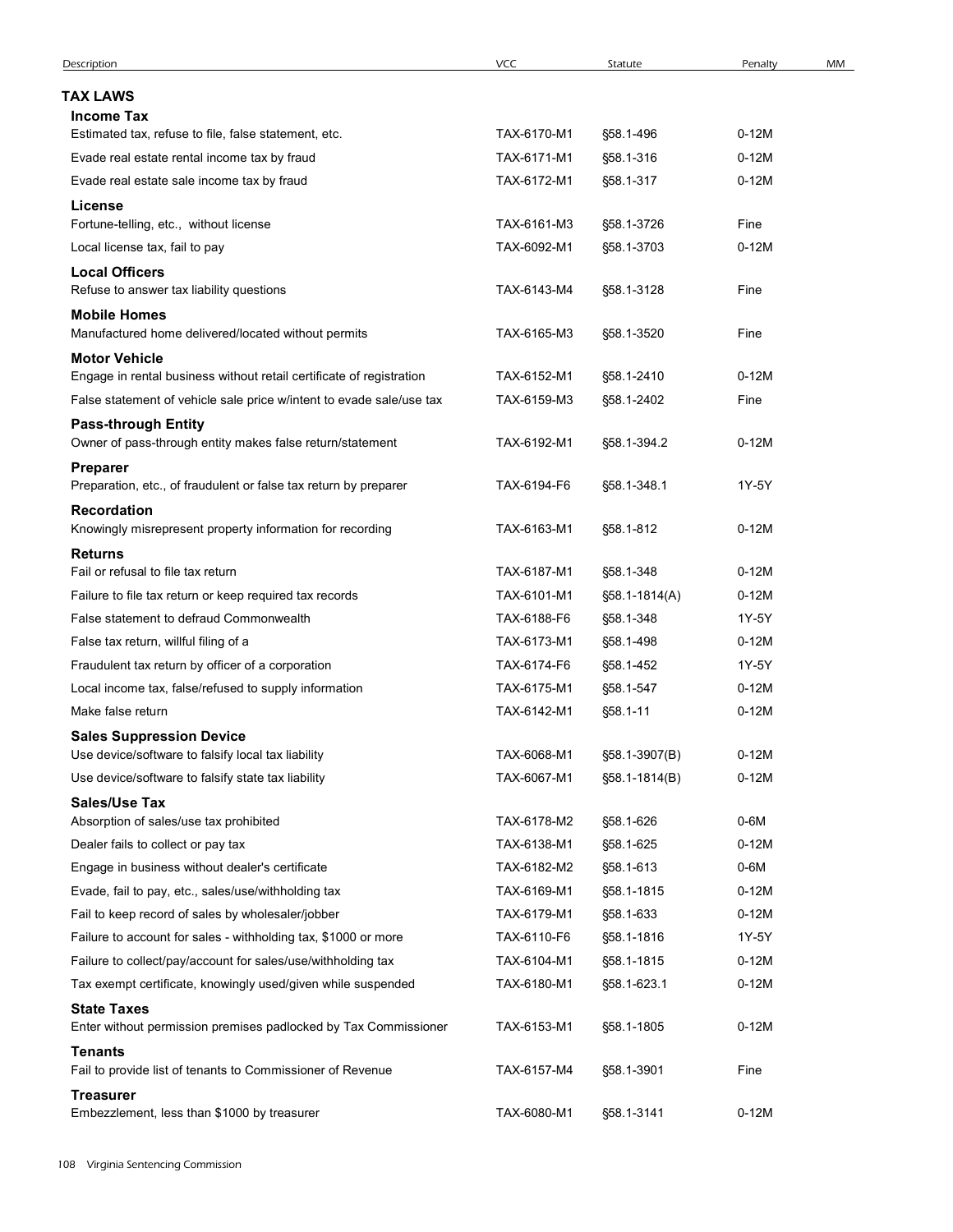| Description                                                                                                                               |                            |                          |                    |    |
|-------------------------------------------------------------------------------------------------------------------------------------------|----------------------------|--------------------------|--------------------|----|
|                                                                                                                                           | <b>VCC</b>                 | Statute                  | Penalty            | MM |
| <b>TAX LAWS</b>                                                                                                                           |                            |                          |                    |    |
| <b>Treasurer</b>                                                                                                                          |                            |                          |                    |    |
| Embezzlement, \$1000 or more by treasurer                                                                                                 | TAX-6081-F9                | §58.1-3141               | 1Y-20Y             |    |
| Fail to deliver requested tax receipt                                                                                                     | TAX-6181-M4                | §58.1-3914               | Fine               |    |
| Fail to deposit money                                                                                                                     | TAX-6091-M2                | §58.1-3149               | $0-6M$             |    |
| Fraudulent purposes, fail to deliver requested tax receipt                                                                                | TAX-6162-M1                | §58.1-3914               | $0-12M$<br>$0-12M$ |    |
| Local treasurer fails to direct interest on a fund appropriately<br>Treasurer fails to mail certain bills to taxpayer                     | TAX-6177-M1<br>TAX-6167-M4 | §58.1-3142<br>§58.1-3912 | Fine               |    |
| Watercraft                                                                                                                                |                            |                          |                    |    |
| Fail to provide list of boat owners to Commissioner of Revenue                                                                            | TAX-6156-M4                | §58.1-3902               | Fine               |    |
| Watercraft, knowingly misrepresent value or tax                                                                                           | TAX-6168-M1                | §58.1-1403               | $0-12M$            |    |
| <b>Worker's Compensation</b>                                                                                                              |                            |                          |                    |    |
| Present false certificate to governing body<br>Other                                                                                      | TAX-6141-M3                | §58.1-3714               | Fine               |    |
| Fail to allow inspection of tax records/documents                                                                                         | TAX-6154-M2                | §58.1-103                | 0-6M               |    |
| Fail to collect and account for tax, corporate officer                                                                                    | TAX-6137-M1                | §58.1-3907               | $0-12M$            |    |
| Fraudulent withholding exemption certificate                                                                                              | TAX-6105-M1                | §58.1-471                | $0-12M$            |    |
| Oysters, see Game, Fish, Wildlife §28.2-549                                                                                               |                            |                          |                    |    |
| <b>Type Not Clear</b><br>Tax Laws - Type not clear from record                                                                            | TAX-6089-S9                |                          |                    |    |
| <b>TEAR GAS</b>                                                                                                                           |                            |                          |                    |    |
| <b>Refer To</b><br>Weapons Offenses (§18.2-312)                                                                                           |                            |                          |                    |    |
| <b>TELEPHONE</b>                                                                                                                          |                            |                          |                    |    |
| <b>Also See</b>                                                                                                                           |                            |                          |                    |    |
| Vandalism, Damage Property                                                                                                                |                            |                          |                    |    |
| <b>Abusive Calls</b>                                                                                                                      |                            |                          |                    |    |
| Abusive, profane, threatening calls or text on phone, C.B. radio                                                                          | TEL-3245-M1                | §18.2-427                | $0-12M$            |    |
| <b>Caller ID</b><br>False caller ID with intent to defraud, harass, etc.                                                                  | TEL-3175-M3                | §18.2-429.1              | Fine               |    |
| False caller ID with intent to defraud, harass, etc., subsequent                                                                          | TEL-3176-M2                | §18.2-429.1              | $0-6M$             |    |
| Company                                                                                                                                   |                            |                          |                    |    |
| Phone companies duty to publish offenses                                                                                                  | TEL-3250-M4                | §18.2-431                | Fine               |    |
| <b>False Reports</b>                                                                                                                      |                            |                          |                    |    |
| False reports concerning deaths, injury, etc.                                                                                             | TEL-3247-M1                | §18.2-428                | $0-12M$            |    |
| <b>Prisoner</b>                                                                                                                           |                            |                          |                    |    |
| Possession of cellular phone, wireless device by prisoner, etc.<br>Provide cellular phone, wireless device to prisoner or confined person | TEL-3197-F6                | $$18.2-431.1(B)$         | 1Y-5Y<br>1Y-5Y     |    |
|                                                                                                                                           | TEL-3196-F6                | $$18.2-431.1(A)$         |                    |    |
| <b>Records</b><br>Procure telephone record by fraud                                                                                       | TEL-3193-M1                | §18.2-152.17(A,i)        | $0-12M$            |    |
| Receive telephone record obtained by fraud                                                                                                | TEL-3195-M1                | §18.2-152.17(A, iii)     | $0-12M$            |    |
| Sell telephone record without authorization                                                                                               | TEL-3194-M1                | §18.2-152.17(A,ii)       | $0-12M$            |    |
| Ringing                                                                                                                                   |                            |                          |                    |    |
| Annoying ringing to emergency personnel, false report                                                                                     | TEL-3199-M1                | §18.2-429(B)             | $0-12M$            |    |
| Annoying ringing with or without intent to converse                                                                                       | TEL-3246-M3                | §18.2-429(A)             | Fine               |    |
|                                                                                                                                           |                            |                          |                    |    |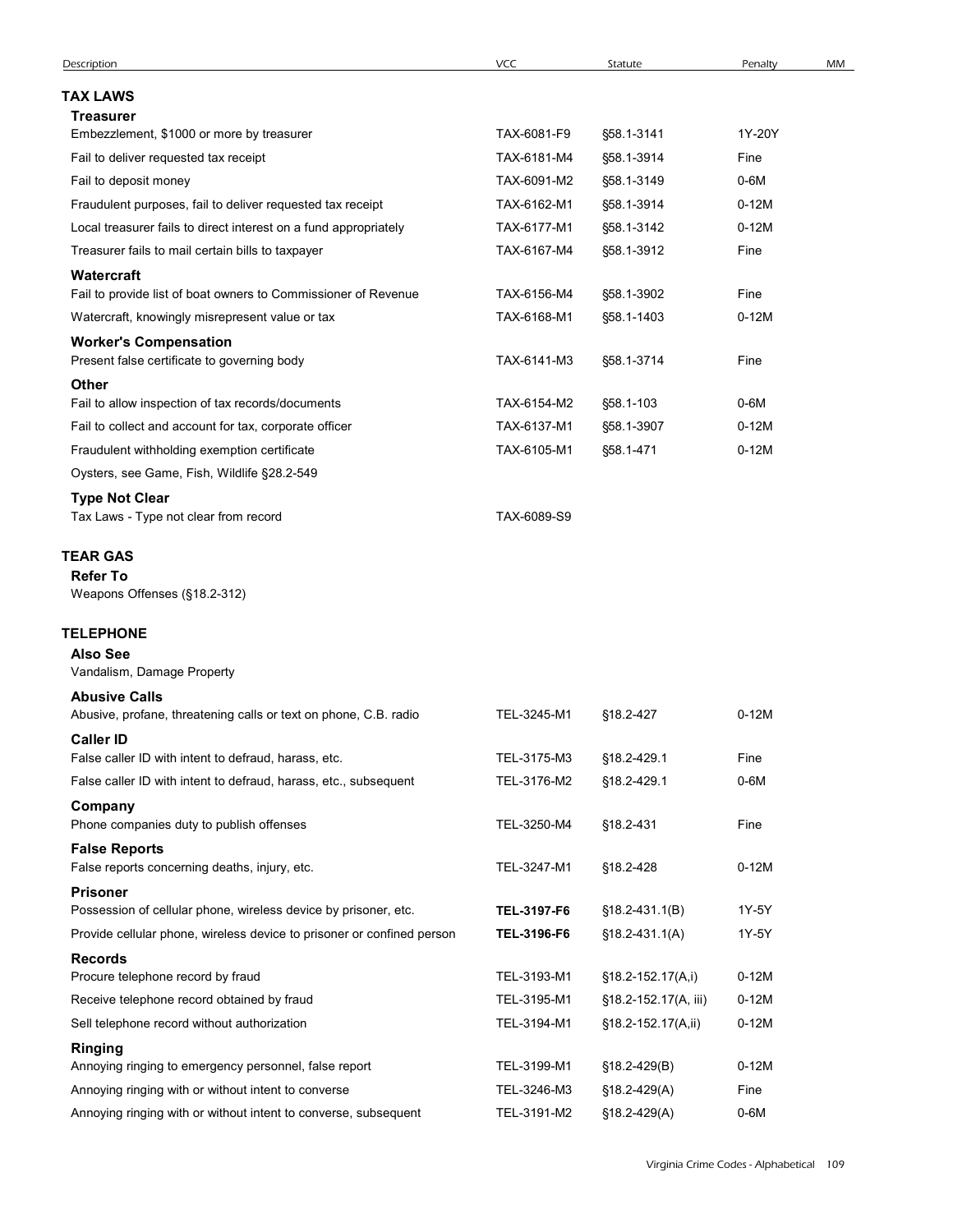| Description                                                                                   | VCC         | Statute           | Penalty      | MM   |
|-----------------------------------------------------------------------------------------------|-------------|-------------------|--------------|------|
| <b>TERRORISM</b><br><b>Also See</b><br>Extortion                                              |             |                   |              |      |
| <b>Type</b><br>Also see Intelligence                                                          |             |                   |              |      |
| Act of terrorism - base offense 20 years or more                                              | TER-8000-F2 | $$18.2-46.5(A)$   | 20Y-Life (I) |      |
| Act of terrorism - base offense less than 20 years                                            | TER-8001-F3 | $$18.2-46.5(B)$   | 5Y-20Y (II)  |      |
| Malicious biological destruction of crops/animals value \$2500 or more                        | TER-8005-F3 | §18.2-46.7        | 5Y-20Y (II)  |      |
| Possess, etc., imitation weapon of terror w/intent to terrorize                               | TER-8003-F3 | $$18.2 - 46.6(B)$ | 5Y-20Y (II)  |      |
| Possess, etc., imitation weapon of terror with intent to intimidate                           | TER-8004-F6 | $$18.2-46.6(C)$   | 1Y-5Y (II)   |      |
| Possess, etc., weapon of terrorism w/intent to terrorize                                      | TER-8002-F2 | $$18.2-46.6(A)$   | 20Y-Life (I) |      |
| Provide material support to terrorist                                                         | TER-8008-F3 | $$18.2-46.5(D)$   | 5Y-20Y (II)  |      |
| Provide material support to terrorist, results in death                                       | TER-8009-F2 | $$18.2-46.5(D)$   | 20Y-Life (I) |      |
| Solicit, recruit, etc., another for act of terrorism                                          | TER-8006-F4 | $$18.2-46.5(C)$   | 2Y-10Y (II)  |      |
| <b>Type Not Clear</b><br>Terrorism - Type not clear from record                               | TER-8007-S9 |                   |              |      |
| <b>TESTING</b><br><b>Refer To</b><br>Drug and Alcohol Testing                                 |             |                   |              |      |
| <b>THEFT</b><br><b>Computer Theft</b><br>See Computer Crime (§18.2-152)                       |             |                   |              |      |
| THESIS, DISSERTATION, TERM PAPERS-SELL<br><b>Refer To</b><br>Miscellaneous Crimes (§18.2-505) |             |                   |              |      |
|                                                                                               |             |                   |              |      |
| THIRD CONVICTION FOR VIOLENT FELONY<br>Type                                                   |             |                   |              |      |
| Three Strikes - Use VCC for offense change "F" to "L"                                         |             | §19.2-297.1       | Life         | Life |
| <b>TOBACCO</b><br><b>Refer To</b><br>Agriculture, Tax Laws, or Warehouse                      |             |                   |              |      |
| <b>Type</b><br>Juvenile status offenses not included in this book                             |             |                   |              |      |
| <b>TOWING AND RECOVERY</b>                                                                    |             |                   |              |      |
| <b>Licenses</b><br>Engage in towing and recovery without license                              | TOW-8200-M1 | §46.2-2812        | $0-12M$      |      |
| <b>TRACKING DEVICE</b><br>Type<br>Also see Search Warrant                                     |             |                   |              |      |
| <b>Unauthorized Use</b><br>Unauthorized use of electronic tracking device                     | TRK-2129-M1 | §18.2-60.5        | $0-12M$      |      |
| <b>TRADE AND COMMERCE</b><br><b>Antitrust</b>                                                 |             |                   |              |      |
|                                                                                               |             |                   |              |      |
|                                                                                               |             |                   |              |      |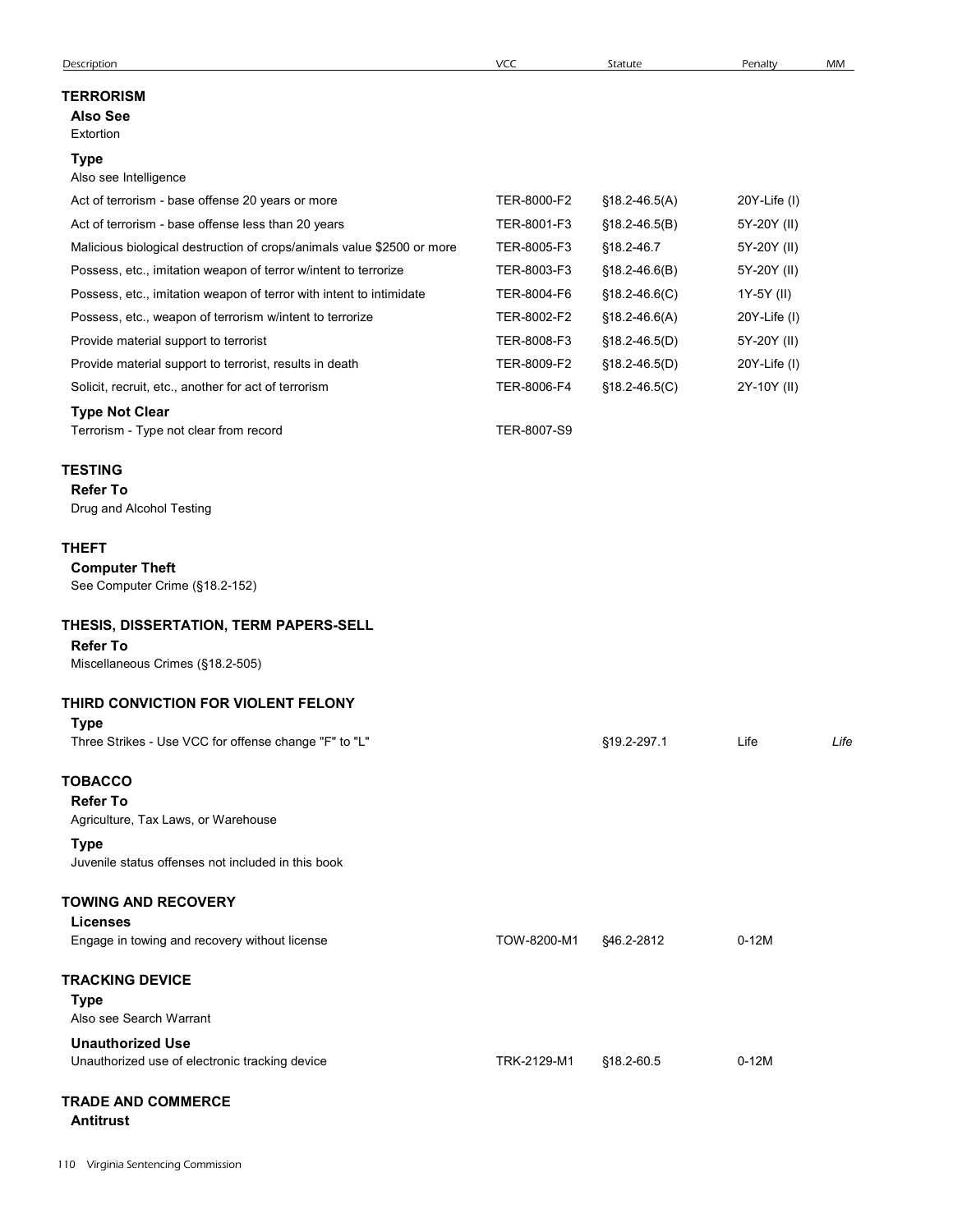| Description                                                                                                   | <b>VCC</b>                 | Statute                | Penalty           | MM |
|---------------------------------------------------------------------------------------------------------------|----------------------------|------------------------|-------------------|----|
| <b>TRADE AND COMMERCE</b>                                                                                     |                            |                        |                   |    |
| Antitrust                                                                                                     |                            |                        |                   |    |
| Fail to cooperate or hinder Attorney General's investigation                                                  | TRC-2864-M9                | §59.1-9.10             | $0-12M$           |    |
| <b>Building Fixtures</b>                                                                                      |                            |                        |                   |    |
| Secondhand building fixture violation                                                                         | TRC-2855-M3                | §59.1-124              | Fine              |    |
| Secondhand building fixture violation - subsequent offense                                                    | TRC-2856-M1                | §59.1-124              | $0-12M$           |    |
| <b>Business Opportunity Sales</b>                                                                             |                            |                        |                   |    |
| False statement in disclosure or contract statement<br>False statement or act to defraud or deceive purchaser | TRC-2865-M1<br>TRC-2868-F4 | §59.1-269<br>§59.1-269 | $0-12M$<br>2Y-10Y |    |
| <b>Business Under Assumed Name</b>                                                                            |                            |                        |                   |    |
| Certificate with State Corporation Commission, fail to file                                                   | TRC-2847-M9                | §59.1-70               | $0-12M$           |    |
| Operate without certificate                                                                                   | TRC-2846-M9                | §59.1-69               | $0-12M$           |    |
| Sign a false certificate for business                                                                         | TRC-2716-M1                | §59.1-75.1             | $0-12M$           |    |
| <b>Consumer Protection</b>                                                                                    |                            |                        |                   |    |
| Consumer Protection Act, prohibited practices (General)                                                       | TRC-2780-M3                | §59.1-200              | Fine              |    |
| Unlawfully disclose evidence, etc., consumer protection investig.                                             | TRC-2891-M2                | §59.1-201              | $0-6M$            |    |
| Unlawfully disclose information about business firm by DHCD                                                   | TRC-2892-M2                | §59.1-201              | $0-6M$            |    |
| <b>Containers &amp; Other Articles</b><br>Unlawful use of names, etc., on certain articles                    | TRC-2888-M9                | §59.1-96               | 10D-1Y            |    |
| Unlawful use of names, etc., on certain articles, subsequent                                                  | TRC-2889-M9                | §59.1-96               | 20D-1Y            |    |
| <b>Explosives</b>                                                                                             |                            |                        |                   |    |
| Fail to keep record of explosives sold                                                                        | TRC-2852-M1                | $$59.1-138(a)$         | $0-12M$           |    |
| Fail to report stolen explosives                                                                              | TRC-2854-M1                | §59.1-139              | $0-12M$           |    |
| Sell, give, etc., explosives to person under age 18                                                           | TRC-2853-M1                | §59.1-138(b)           | $0-12M$           |    |
| Explosives violation - Type not clear from record                                                             | TRC-2850-M1                | §59.1-141              | $0-12M$           |    |
| <b>Greyhound Racing</b>                                                                                       |                            |                        |                   |    |
| Conduct race for public exhibition for money                                                                  | TRC-2833-F4                | §59.1-405.1(A)         | 2Y-10Y            |    |
| Simulcast race for commercial purposes                                                                        | TRC-2834-F4                | $\S59.1 - 405.1(B)$    | 2Y-10Y            |    |
| <b>Home Service Contract</b><br>Offer contract, not properly registered                                       | TRC-2781-M3                | §59.1-434.2            | Fine              |    |
| Violation of home service contract provisions                                                                 | TRC-2782-M3                | §59.1-434.8            | Fine              |    |
| <b>Legal Services Contracts</b>                                                                               |                            |                        |                   |    |
| Fail to maintain or provide records                                                                           | TRC-2879-M3                | §59.1-441.5            | Fine              |    |
| Not properly registered, etc.                                                                                 | TRC-2878-M3                | §59.1-441.2            | Fine              |    |
| <b>Motor Fuels / Oil</b>                                                                                      |                            |                        |                   |    |
| Receipt of or adulteration with inferior motor fuel                                                           | TRC-2886-M1                | §59.1-163              | $0-12M$           |    |
| Sale of inferior motor fuel/lubricating oil                                                                   | TRC-2887-M1                | §59.1-163              | $0-12M$           |    |
| <b>Nicotine Liquid</b><br>Liquid nicotine container without child-resistant packaging                         | TRC-4624-M4                | §59.1-293.11           | Fine              |    |
| <b>Obligor, Third Party</b>                                                                                   |                            |                        |                   |    |
| Purchaser's request improperly denied                                                                         | TRC-2783-M3                | §59.1-437              | Fine              |    |
| Racetrack / Pari-mutuel Wagering                                                                              |                            |                        |                   |    |
| Administer drugs, electrical shock, etc., to horse                                                            | TRC-2842-F4                | §59.1-400              | 2Y-10Y            |    |
| Attempts or conspiracies - Use VCC for specific offense                                                       |                            | §59.1-405              |                   |    |
| Bribe accepted by jockey, driver, groom, etc.                                                                 | TRC-2841-F4                | §59.1-399              | 2Y-10Y            |    |
| Bribing jockey, driver, groom, etc.                                                                           | TRC-2840-F4                | §59.1-399              | 2Y-10Y            |    |
| Credential, fraudulent use of                                                                                 | TRC-2837-F4                | §59.1-396              | 2Y-10Y            |    |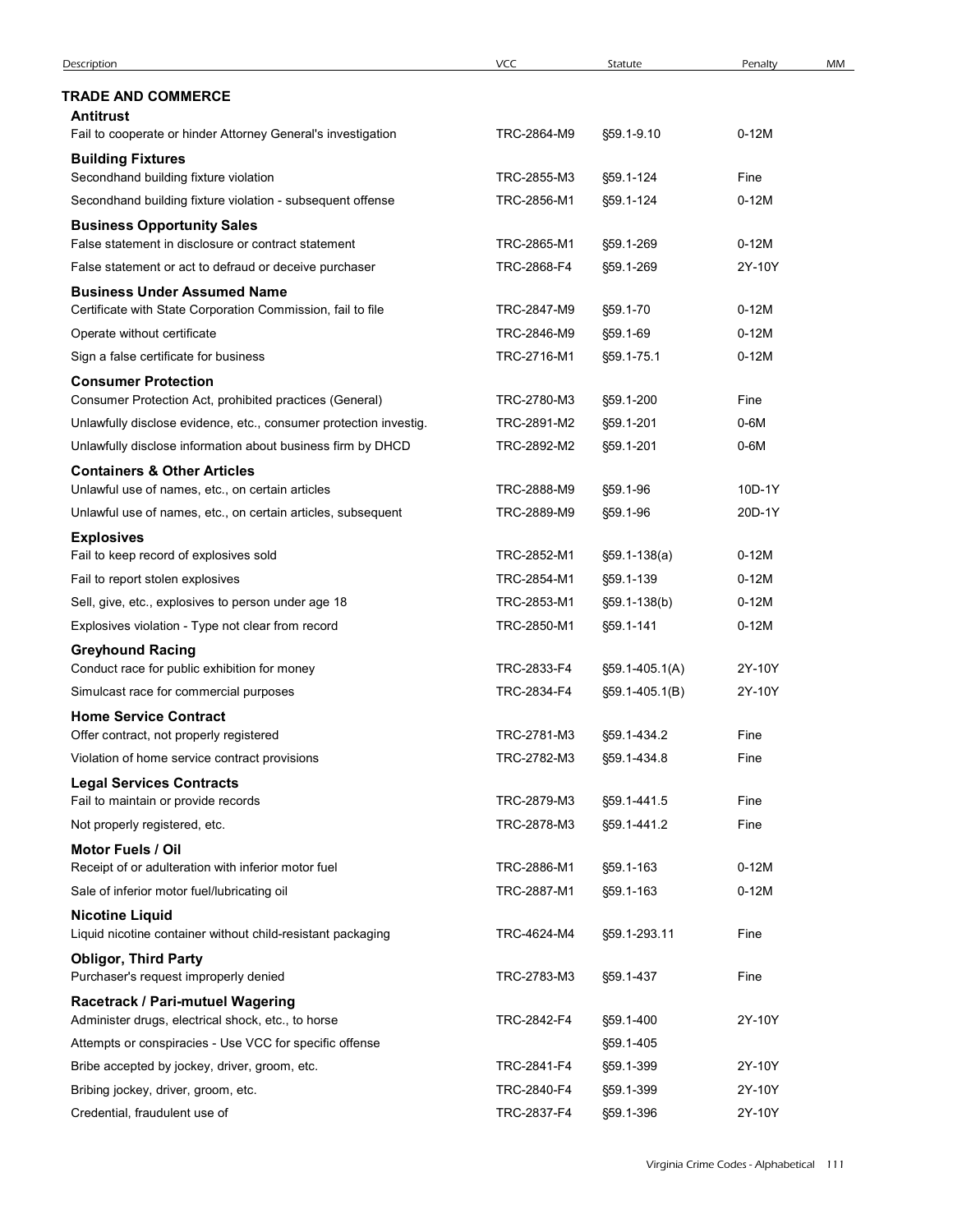| Description                                                                                              | <b>VCC</b>  | Statute               | Penalty | MM |
|----------------------------------------------------------------------------------------------------------|-------------|-----------------------|---------|----|
| <b>TRADE AND COMMERCE</b>                                                                                |             |                       |         |    |
| Racetrack / Pari-mutuel Wagering                                                                         |             |                       |         |    |
| False name, race under                                                                                   | TRC-2844-F4 | §59.1-402             | 2Y-10Y  |    |
| False statement to obtain license                                                                        | TRC-2835-F4 | §59.1-377             | 2Y-10Y  |    |
| Minors, wagering or admitted to track                                                                    | TRC-2845-M1 | §59.1-403             | $0-12M$ |    |
| Pari-mutuel, horse racing, unlawfully conduct                                                            | TRC-2836-F4 | §59.1-395             | 2Y-10Y  |    |
| Possession of drugs without veterinarian's prescription                                                  | TRC-2843-M1 | §59.1-401             | $0-12M$ |    |
| Touting, demand money for information                                                                    | TRC-2839-M1 | §59.1-398             | $0-12M$ |    |
| Transmission of results, progress, odds, unlawfully                                                      | TRC-2838-F4 | §59.1-397             | 2Y-10Y  |    |
| Under age 21, use electronic device to wager on historical horse race                                    | TRC-2784-M1 | §59.1-403             | $0-12M$ |    |
| <b>Recording</b><br>Distribute concert recordings                                                        | TRC-2819-M1 | §59.1-41.2            | $0-12M$ |    |
| Distribute concert recordings, 100 recordings or 20 w/in 180 days                                        | TRC-2893-F9 | §59.1-41.2            | 1Y-3Y   |    |
| Distribute concert recordings, 1000 recordings or 65 w/in 180 days                                       | TRC-2894-F9 | §59.1-41.2            | 1Y-3Y   |    |
| Distribute concert recordings, second or subsequent                                                      | TRC-2895-F9 | §59.1-41.2            | 1Y-3Y   |    |
| No manufacturer name on recordings                                                                       | TRC-2824-M1 | §59.1-41.4            | $0-12M$ |    |
| No manufacturer name on recordings, 100 rec. or 20 w/in 180                                              | TRC-2896-F9 | §59.1-41.4            | 1Y-2Y   |    |
| No manufacturer name on recordings, 1000 rec. or 65 w/in 180                                             | TRC-2897-F9 | §59.1-41.4            | 1Y-3Y   |    |
| No manufacturer name on recordings, second or subsequent                                                 | TRC-2898-F9 | §59.1-41.4            | 1Y-3Y   |    |
| Sell/rent unlawful recordings                                                                            | TRC-2823-M1 | §59.1-41.3            | $0-12M$ |    |
| Sell/rent unlawful recordings, 100 recordings or 20 w/in 180 days                                        | TRC-2899-F9 | §59.1-41.3            | 1Y-2Y   |    |
| Sell/rent unlawful recordings, 1000 recordings or 65 w/in 180 days                                       | TRC-2885-F9 | §59.1-41.3            | 1Y-3Y   |    |
| Sell/rent unlawful recordings, second or subsequent                                                      | TRC-2884-F9 | §59.1-41.3            | 1Y-3Y   |    |
| Type Not Clear - Record, sell, rent, etc. 100 rec or 20 w/in 180 days                                    | TRC-2820-F9 | $$59.1-41.6(1,a)$     | 1Y-2Y   |    |
| Type Not Clear - Record, sell, rent, etc. 1000 rec or 65 w/in 180 days                                   | TRC-2821-F9 | $\S59.1 - 41.6(1,b)$  | 1Y-3Y   |    |
| Type Not Clear - Record, sell, rent, etc. second or subsequent felony                                    | TRC-2822-F9 | $\S59.1 - 41.6(1, c)$ | 1Y-3Y   |    |
| <b>Rig Bids to Government</b><br>Price fixing; rigged or altered bids submitted                          | TRC-2851-F6 | §59.1-68.7            | 1Y-5Y   |    |
| <b>Scrap Metal</b><br>Fail to maintain, file, etc., scrap metal sale reports                             | TRC-2859-M1 | §59.1-136.5           | $0-12M$ |    |
| Purchase scrap metal from minor                                                                          | TRC-2858-M1 | §59.1-136.4           | $0-12M$ |    |
| Purchase scrap metal in violation of requirements                                                        | TRC-2871-M1 | §59.1-136.3           | $0-12M$ |    |
| <b>Secondhand Articles</b>                                                                               |             |                       |         |    |
| Buy secondhand articles, unlawfully                                                                      | TRC-2802-M1 | §59.1-125             | $0-12M$ |    |
| Copper or aluminum wire, buy or exchange secondhand                                                      | TRC-2869-F9 | §59.1-128             | 1Y-2Y   |    |
| Copper or aluminum wire, fail to tag, etc.                                                               | TRC-2883-F9 | §59.1-129             | 1Y-2Y   |    |
| Fail to obtain/retain required info., receipt or bill of sale                                            | TRC-2803-M1 | §59.1-126             | $0-12M$ |    |
| See §59.1-125 or §59.1-126                                                                               |             | §59.1-127             |         |    |
| See §59.1-128 or §59.1-129                                                                               |             | §59.1-130             |         |    |
| <b>Septic System Inspectors</b><br>Septic system inspector, use title or inspect w/out meeting standards | TRC-2882-M3 | §59.1-310.10          | Fine    |    |
| <b>Tanning Facility</b>                                                                                  |             |                       |         |    |
| Fail to provide notice, warning about tanning                                                            | TRC-2872-M3 | §59.1-310.3           | Fine    |    |
| Violation of tanning operational requirements                                                            | TRC-2873-M3 | §59.1-310.5           | Fine    |    |
| <b>Timber</b><br>Branding iron/marks, unauthorized use, etc., of                                         | TRC-2867-F9 | §59.1-111             | 1Y-3Y   |    |
| Cut down or possess branded timber                                                                       | TRC-2866-F9 | §59.1-114             | 1Y-2Y   |    |
|                                                                                                          |             |                       |         |    |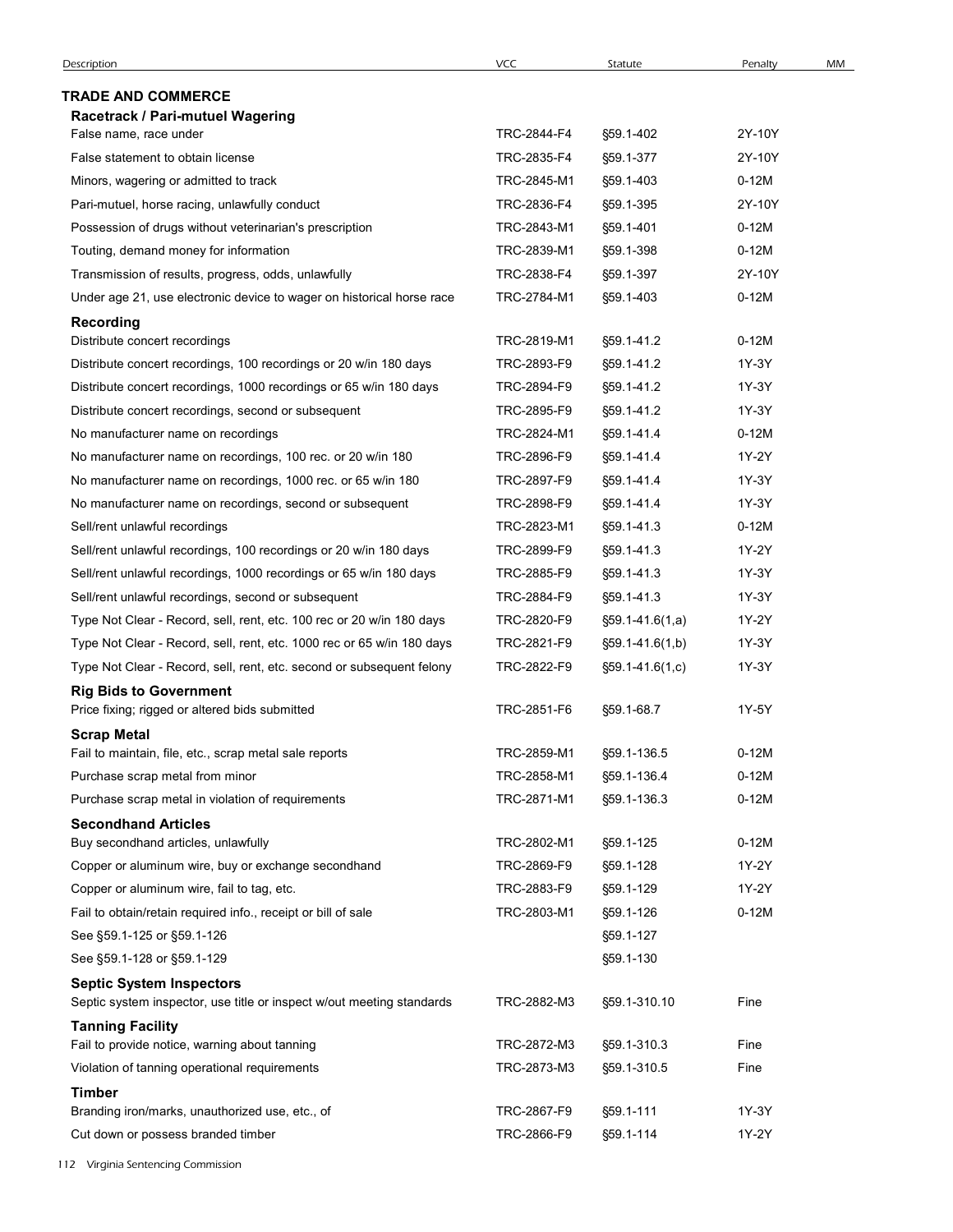| <b>TRADE AND COMMERCE</b><br><b>Trademark &amp; Service Mark Infringement</b><br>Possess 100 or more counterfeit marks/items valued at \$200 or more | TRC-2874-F6 | §59.1-92.12                 | 1Y-5Y   |  |
|------------------------------------------------------------------------------------------------------------------------------------------------------|-------------|-----------------------------|---------|--|
| Reproduces/counterfeits registered mark, first offense                                                                                               | TRC-2862-M1 | §59.1-92.12(ii)             | $0-12M$ |  |
| Reproduces/counterfeits registered mark, subsequent conviction                                                                                       | TRC-2863-F6 | §59.1-92.12(ii)             | 1Y-5Y   |  |
| Use trademark, etc., without consent - first offense                                                                                                 | TRC-2860-M1 | §59.1-92.12(i)              | $0-12M$ |  |
| Use trademark, etc., without consent - subsequent conviction                                                                                         | TRC-2861-F6 | §59.1-92.12(i)              | 1Y-5Y   |  |
| Watches<br>Secondhand watch violation                                                                                                                | TRC-2857-M9 | §59.1-135                   | $0-90D$ |  |
| <b>Type Not Clear</b><br>Trade and Commerce offense - Type not clear from record                                                                     | TRC-2875-S9 |                             |         |  |
| <b>TRAFFIC - BUSES AND TRUCKS</b>                                                                                                                    |             |                             |         |  |
| <b>Infraction</b>                                                                                                                                    |             |                             |         |  |
| Bus-Operate-Under 18 years old                                                                                                                       | BUS-6415-19 | §46.2-810                   | Fine    |  |
| <b>Type</b><br>Bus - fail to pay fee                                                                                                                 | BUS-6416-M2 | §46.2-687                   | $0-6M$  |  |
| Bus - operate yellow vehicle w/seating capacity of >15, unlawfully                                                                                   | BUS-6476-M1 | §46.2-917                   | $0-12M$ |  |
| Bus - require student to cross divided highway                                                                                                       | BUS-6477-M1 | §46.2-918                   | $0-12M$ |  |
| Trucks - fail to pay fee, overweight                                                                                                                 | BUS-6418-M2 | §46.2-704(A)                | $0-6M$  |  |
| Trucks - refuse to be weighed                                                                                                                        | BUS-6419-M2 | §46.2-704(B)                | $0-6M$  |  |
| <b>TRAFFIC - CARRIERS</b>                                                                                                                            |             |                             |         |  |
| Type                                                                                                                                                 |             |                             |         |  |
| Fail or refuse to surrender carriers license or registration                                                                                         | REG-6885-M9 | §46.2-2139                  | Fine    |  |
| <b>TRAFFIC - CARRIERS, PASSENGER</b>                                                                                                                 |             |                             |         |  |
| <b>Carrier</b><br>Also see §46.2-2011.21                                                                                                             |             |                             |         |  |
|                                                                                                                                                      | PAS-6988-M9 | §46.2-2011.20               | Fine    |  |
| Operate carrier with revoked, suspended, etc., certificate<br>Operate carrier without certificate of public convenience                              | PAS-6991-I9 | §46.2-2011.29<br>§46.2-2096 | Fine    |  |
| Violation of operational requirements                                                                                                                | PAS-6992-M3 |                             | Fine    |  |
|                                                                                                                                                      |             | §46.2-2099.1                |         |  |
| <b>Disorderly/Ejection</b><br>Passenger acts in disorderly manner                                                                                    | PAS-6993-M4 | §46.2-2011.18               | Fine    |  |
| <b>Registration and Identification</b>                                                                                                               |             |                             |         |  |
| Display/use identification marker, etc., not issued to owner/operator                                                                                | PAS-6982-M3 | §46.2-2011.21(A,3)          | Fine    |  |
| Fail to carry proper registration and identification                                                                                                 | PAS-6981-M4 | §46.2-2011.21(A,2)          | Fine    |  |
| Fail to make or alter, etc., passenger carrier's report to Dept.                                                                                     | PAS-6986-M9 | §46.2-2011.22(C)            | Fine    |  |
| Fail to obtain proper registration or ID marker                                                                                                      | PAS-6980-M4 | §46.2-2011.21(A,1)          | Fine    |  |
| Fraudulently evade passenger carrier regulations                                                                                                     | PAS-6985-M9 | §46.2-2011.22(B)            | Fine    |  |
| Operate passenger carrier after registration/ID revoked or suspended                                                                                 | PAS-6983-M3 | §46.2-2011.21(A,4)          | Fine    |  |
| Violation of passenger carrier regulations                                                                                                           | PAS-6984-M9 | §46.2-2011.22(A)            | Fine    |  |
| Taxi<br>Operate taxi without permit                                                                                                                  | PAS-6989-M9 | §46.2-2059                  | Fine    |  |
| Use term taxi without permit, etc.                                                                                                                   | PAS-6990-M9 | §46.2-2060                  | Fine    |  |
| TRAFFIC - CARRIERS, PROPERTY                                                                                                                         |             |                             |         |  |
| <b>Refer To</b><br>§46.2-2130                                                                                                                        |             |                             |         |  |
|                                                                                                                                                      |             | §46.2-2129                  |         |  |

# TRAFFIC - CARRIERS, PROPERTY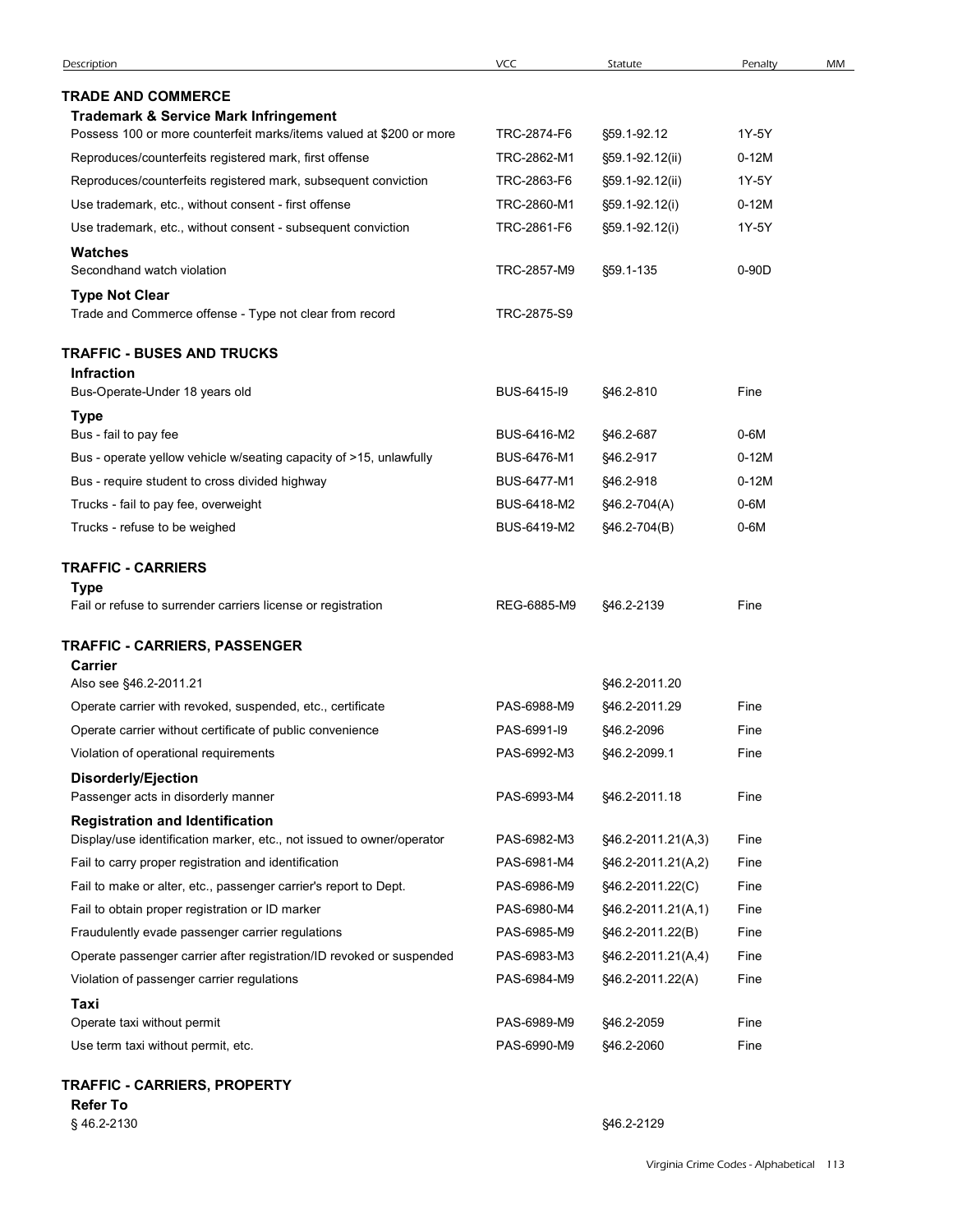|                                                                                                    | VCC                        | Statute                              | Penalty            | MM |
|----------------------------------------------------------------------------------------------------|----------------------------|--------------------------------------|--------------------|----|
| TRAFFIC - CARRIERS, PROPERTY                                                                       |                            |                                      |                    |    |
| Type                                                                                               |                            |                                      |                    |    |
| Display false registration, ID marker, etc.<br>Fail to carry registration, ID marker, etc.         | REG-6888-M3<br>REG-6887-M4 | §46.2-2130(A,3)<br>§46.2-2130(A,2)   | Fine<br>Fine       |    |
| Fail to declare vehicle for hire or obtain registration                                            | REG-6886-M4                | §46.2-2130(A,1)                      | Fine               |    |
| Fail to report, keep records or falsify records                                                    | REG-6898-M9                | §46.2-2131(C)                        | Fine               |    |
| Fraudulently evade motor carrier regulations                                                       | REG-6897-M9                | §46.2-2131(B)                        | Fine               |    |
| Operate vehicle after registration, ID marker, etc., revoked                                       | REG-6889-M3                | §46.2-2130(A,4)                      | Fine               |    |
| Registration or identification markers, unlawful use, etc.,                                        | REG-6884-M9                | §46.2-2129                           | Fine               |    |
| Transport property w/out license, certificate of fitness, etc.                                     | REG-6883-M9                | §46.2-2108.2                         | Fine               |    |
| Violation of motor carrier regulations                                                             | REG-6896-M9                | §46.2-2131(A)                        | Fine               |    |
| <b>TRAFFIC - CELL PHONE</b>                                                                        |                            |                                      |                    |    |
| <b>Infraction</b>                                                                                  |                            |                                      |                    |    |
| Holding phone, driving in work zone while                                                          | MOV-6587-19                | §46.2-818.2                          | Fine               |    |
| Holding phone, operate vehicle while<br>Holding phone, operate vehicle while, subsequent offense   | MOV-6588-I9<br>MOV-6589-I9 | §46.2-818.2<br>§46.2-818.2           | Fine<br>Fine       |    |
|                                                                                                    |                            |                                      |                    |    |
| <b>TRAFFIC - DISTRIBUTE/POSSESS DRUGS</b><br>Possess marijuana in a commercial vehicle             | BUS-6667-S9                | §46.2-341.20:7                       | Civil              |    |
| <b>Commercial Vehicles</b>                                                                         |                            |                                      |                    |    |
| Use commercial vehicle to distribute controlled drug                                               | BUS-6839-M1                | §46.2-341.19                         | $0-12M$            |    |
| <b>TRAFFIC - DMV DOCUMENTS</b>                                                                     |                            |                                      |                    |    |
| <b>Type</b>                                                                                        |                            |                                      |                    |    |
| Aid in obtaining any document issued by DMV                                                        | DMV-6891-F6                | $$46.2-105.2(B)$                     | 1Y-5Y              |    |
| Forging evidence of financial responsibility                                                       | DMV-6843-M1                | §46.2-463                            | $0-12M$            |    |
| Obtain/possess license, ID, registration, etc., age-limited activity                               | DMV-6890-M2                | §46.2-105.2(D)                       | $0-6M$             |    |
| Obtain/possess license, ID, registration, etc., when not entitled                                  | DMV-6841-F6                | §46.2-105.2(A)                       | 1Y-5Y              |    |
| Possess or use any DMV document obtained in violation of provisions                                | DMV-6892-F6                | §46.2-105.2(C)                       | 1Y-5Y              |    |
| Rental car not covered by insurance<br>Sell, etc., license to operate vehicle                      | DMV-6842-M1<br>DMV-6846-M1 | §46.2-108                            | $0-12M$<br>$0-12M$ |    |
| Unlawful procurement of certificate, license or permit                                             | DMV-6838-M2                | §46.2-105.1(D)<br>§46.2-105.1(A)     | $0-6M$             |    |
| <b>Type Not Clear</b>                                                                              |                            |                                      |                    |    |
| DMV Documents offense - Type not clear from record                                                 | DMV-6893-S9                |                                      |                    |    |
| TRAFFIC - DRIVER IMPROVEMENT PROGRAM                                                               |                            |                                      |                    |    |
| Type                                                                                               |                            |                                      |                    |    |
| Denote standard of professional competence without license                                         | DVP-7461-M1                | §46.2-490.9(A,2)                     | $0-12M$            |    |
| Misrepresent facts in application for license                                                      | DVP-7463-M1                | §46.2-490.9(A,4)                     | $0-12M$<br>$0-12M$ |    |
| Operate driver improvement clinic without a license<br>Perform restricted function without license | DVP-7460-M1<br>DVP-7462-M1 | §46.2-490.9(A,1)<br>§46.2-490.9(A,3) | $0-12M$            |    |
| Refuse to furnish driving clinic records to Department                                             | DVP-7464-M1                | §46.2-490.9(A,5)                     | $0-12M$            |    |
|                                                                                                    |                            |                                      |                    |    |
| TRAFFIC - DRIVING WHILE INTOXICATED<br><b>Assault</b>                                              |                            |                                      |                    |    |
| See Assault §18.2-51.4                                                                             |                            |                                      |                    |    |
| Ignition Interlock System                                                                          |                            |                                      |                    |    |
| Operate vehicle without ignition interlock system                                                  | DWI-5414-M1 §18.2-272(C)   |                                      | $0-12M$            |    |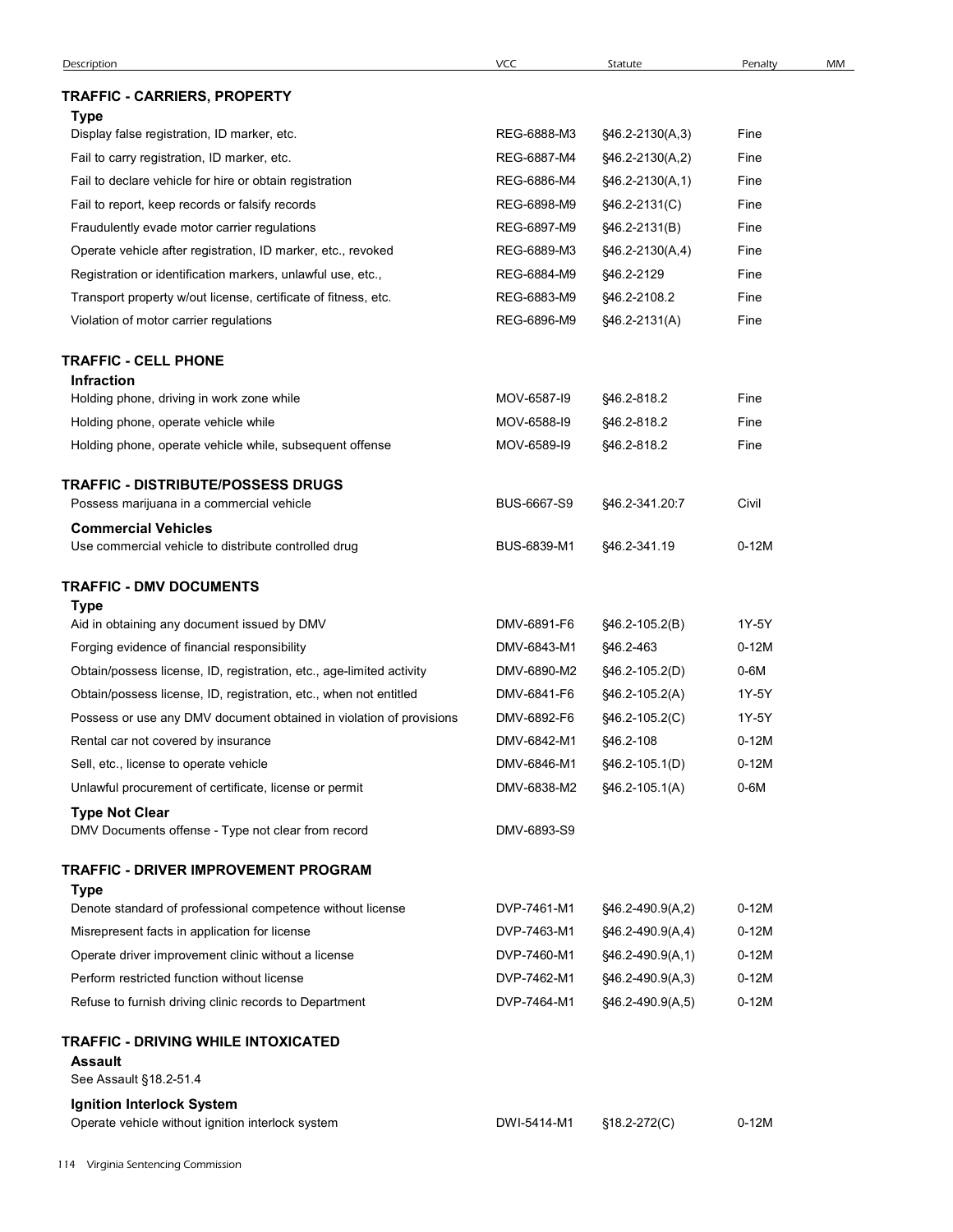| Description                                                                                                                                     | <b>VCC</b>                 | Statute                | Penalty          | MM         |
|-------------------------------------------------------------------------------------------------------------------------------------------------|----------------------------|------------------------|------------------|------------|
| TRAFFIC - DRIVING WHILE INTOXICATED<br>Ignition Interlock System                                                                                |                            |                        |                  |            |
| Tamper with, provide auto w/out device to unauthorized person                                                                                   | DWI-5423-M1                | $$18.2-270.1(G)$       | $0-12M$          |            |
| Motor Vehicle, Etc.<br>Also see Traffic Operator's License                                                                                      |                            |                        |                  |            |
| Use VCC for §18.2-266                                                                                                                           |                            | §18.2-270              |                  |            |
| Motor Vehicle, Etc. - 1st Conviction                                                                                                            |                            |                        |                  |            |
| First conviction                                                                                                                                | DWI-5413-M1                | §18.2-266              | 0-12M            |            |
| First conviction, blood alcohol level .15 to .20<br>First conviction, blood alcohol level > .20                                                 | DWI-5443-M1                | §18.2-266              | $0-12M$          | 5D         |
| First conviction, influence of drugs                                                                                                            | DWI-5444-M1<br>DWI-5462-M1 | §18.2-266<br>§18.2-266 | 0-12M<br>$0-12M$ | 10D        |
| Motor Vehicle, Etc. - 1st Conviction (Marijuana)                                                                                                |                            |                        |                  |            |
| First conviction, influence of marijuana                                                                                                        | DWI-5620-M1                | §18.2-266              | $0-12M$          |            |
| Motor Vehicle, Etc. - 1st Conviction with Child<br>First conviction w/child                                                                     | DWI-5451-M1                | §18.2-266              | 0-12M            | 5D         |
| First conviction, blood alcohol level .15 to .20 w/child                                                                                        | DWI-5452-M1                | §18.2-266              | $0-12M$          | 10D        |
| First conviction, blood alcohol level > .20 w/child                                                                                             | DWI-5453-M1                | \$18.2-266             | $0-12M$          | 15D        |
| First conviction, influence of drugs w/child                                                                                                    | DWI-5463-M1                | §18.2-266              | $0-12M$          | 5D         |
| Motor Vehicle, Etc. - 1st Conviction with Child (Marijuana)<br>First conviction, influence of marijuana w/child                                 | DWI-5621-M1                | §18.2-266              | $0-12M$          | 5D         |
| <b>Motor Vehicle, Etc. - 2nd Conviction</b>                                                                                                     |                            |                        |                  |            |
| Second conviction within less than 5 years                                                                                                      | DWI-5448-S9<br>DWI-5474-S9 | §18.2-266              | 1M-1Y<br>1M-1Y   | 20D<br>30D |
| Second conviction within less than 5 years .15-.20 blood alcohol level<br>Second conviction within less than 5 years, blood alcohol level > .20 | DWI-5475-S9                | §18.2-266<br>§18.2-266 | 1M-1Y            | 40D        |
| Second conviction within less than 5 years, drugs                                                                                               | DWI-5464-S9                | §18.2-266              | 1M-1Y            | 20D        |
| Second conviction within 5 to 10 years                                                                                                          | DWI-5447-S9                | §18.2-266              | 1M-1Y            | 10D        |
| Second conviction within 5 to 10 years, blood alcohol level .15 to .20                                                                          | DWI-5476-S9                | §18.2-266              | 1M-1Y            | 20D        |
| Second conviction within 5 to 10 years, blood alcohol level > .20                                                                               | DWI-5477-S9                | §18.2-266              | 1M-1Y            | 30D        |
| Second conviction within 5 to 10 years, drugs                                                                                                   | DWI-5465-S9                | §18.2-266              | 1M-1Y            | 10D        |
| Second conviction within 10 years, blood alcohol level .15 to .20                                                                               | DWI-5445-S9                | §18.2-266              | 1M-1Y            | 20D        |
| Second conviction within 10 years, blood alcohol level > .20                                                                                    | DWI-5446-S9                | §18.2-266              | 1M-1Y            | 30D        |
| Motor Vehicle, Etc. - 2nd Conviction (Marijuana)                                                                                                |                            |                        |                  |            |
| Second conviction within less than 5 years, marijuana                                                                                           | DWI-5622-S9                | §18.2-266              | 1M-1Y            | 20D        |
| Second conviction within 5 to 10 years, marijuana<br>Motor Vehicle, Etc. - 2nd Conviction with Child                                            | DWI-5623-S9                | §18.2-266              | 1M-1Y            | 10D        |
| Second conviction within less than 5 years w/child                                                                                              | DWI-5457-S9                | §18.2-266              | 1M-1Y            | 25D        |
| Second conviction within less than 5 years, BAC .15-.20 w/child                                                                                 | DWI-5479-S9                | §18.2-266              | 1M-1Y            | 35D        |
| Second conviction within less than 5 years, BAC > .20 w/child                                                                                   | DWI-5480-S9                | §18.2-266              | 1M-1Y            | 45D        |
| Second conviction within less than 5 years, drugs, w/child                                                                                      | DWI-5466-S9                | §18.2-266              | 1M-1Y            | 25D        |
| Second conviction within 5 to 10 years w/child                                                                                                  | DWI-5456-S9                | §18.2-266              | 1M-1Y            | 15D        |
| Second conviction within 5 to 10 years, BAC .15 to .20 w/child                                                                                  | DWI-5481-S9                | §18.2-266              | 1M-1Y            | 25D        |
| Second conviction within 5 to 10 years, BAC > .20 w/child                                                                                       | DWI-5482-S9                | §18.2-266              | 1M-1Y            | 35D        |
| Second conviction within 5 to 10 years, drugs, w/child                                                                                          | DWI-5467-S9                | §18.2-266              | 1M-1Y            | 15D        |
| Second conviction within 10 years, BAC .15-.20 w/child                                                                                          | DWI-5454-S9                | §18.2-266              | 1M-1Y            | 25D        |
| Second conviction within 10 years, BAC > .20 w/child                                                                                            | DWI-5455-S9                | §18.2-266              | 1M-1Y            | 25D        |
| Motor Vehicle, Etc. - 2nd Conviction with Child (Marijuana)<br>Second conviction within less than 5 years, marijuana, w/child                   | DWI-5624-S9                | §18.2-266              | $1M-1Y$          | 25D        |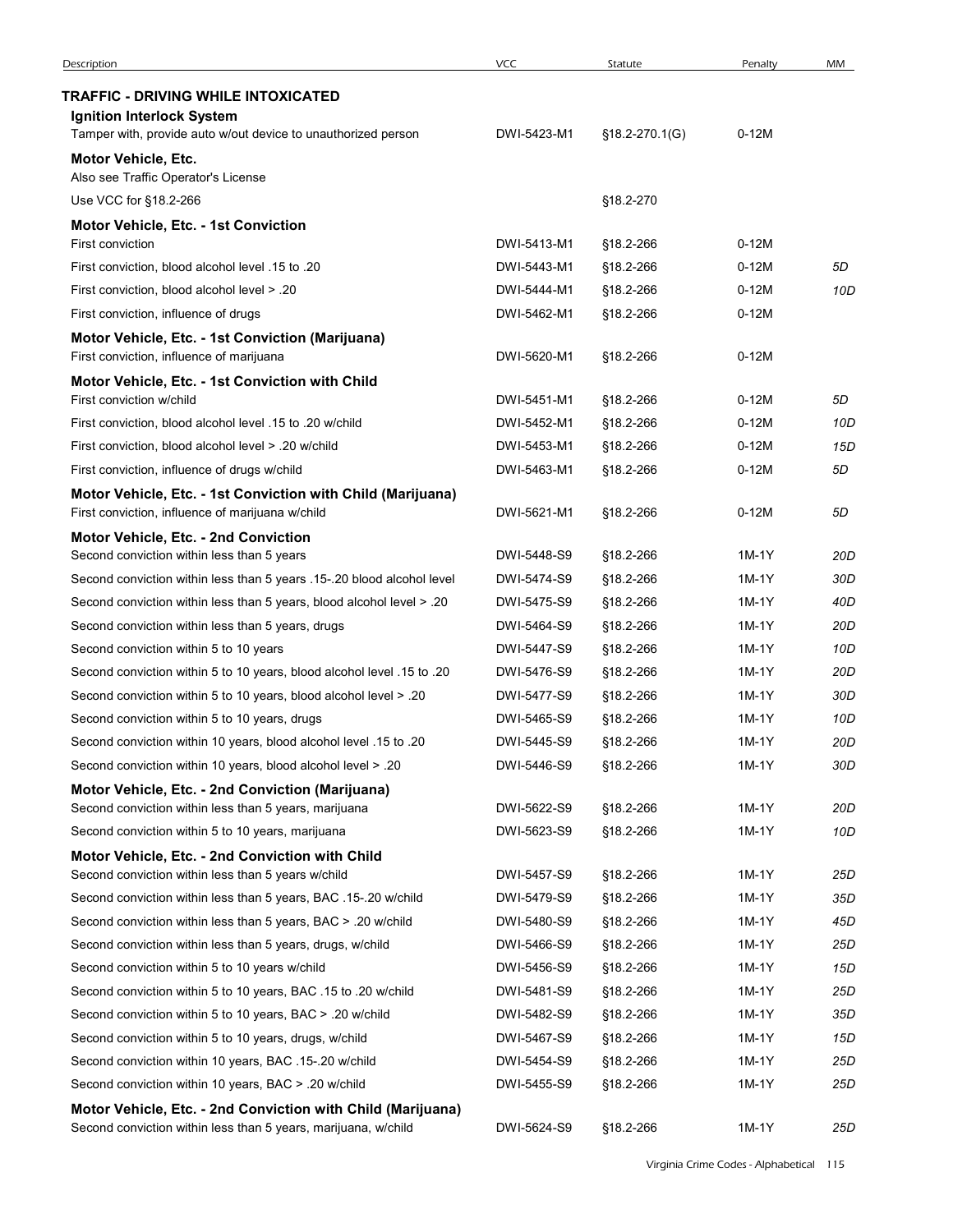| Description                                                                                                                      | <b>VCC</b>  | Statute   | Penalty | MM   |
|----------------------------------------------------------------------------------------------------------------------------------|-------------|-----------|---------|------|
| TRAFFIC - DRIVING WHILE INTOXICATED                                                                                              |             |           |         |      |
| Motor Vehicle, Etc. - 2nd Conviction with Child (Marijuana)                                                                      |             |           |         |      |
| Second conviction within 5 to 10 years, marijuana, w/child                                                                       | DWI-5625-S9 | §18.2-266 | $1M-1Y$ | 15D  |
| Motor Vehicle, Etc. - 3rd Conviction<br>Third conviction within 5 Years                                                          | DWI-5450-F6 | §18.2-266 | 1Y-5Y   | 6M   |
| Third conviction within 5 Years, BAC .15 to .20                                                                                  | DWI-5680-F6 | §18.2-266 | 1Y-5Y   | 6M   |
| Third conviction within 5 Years, BAC > .20                                                                                       | DWI-5681-F6 | §18.2-266 | 1Y-5Y   | 6M   |
| Third conviction within 5 years, influence of drugs                                                                              | DWI-5469-F6 | §18.2-266 | 1Y-5Y   | 6M   |
| Third conviction within 10 years                                                                                                 | DWI-5449-F6 | §18.2-266 | 1Y-5Y   | 90D  |
| Third conviction within 10 Years, BAC .15 to .20                                                                                 | DWI-5682-F6 | §18.2-266 | 1Y-5Y   | 90D  |
| Third conviction within 10 Years, BAC > .20                                                                                      | DWI-5683-F6 | §18.2-266 | 1Y-5Y   | 90D  |
| Third conviction within 10 years, influence of drugs                                                                             | DWI-5468-F6 | §18.2-266 | 1Y-5Y   | 90D  |
| Motor Vehicle, Etc. - 3rd Conviction (Marijuana)                                                                                 |             |           |         |      |
| Third conviction within 5 years, influence of marijuana                                                                          | DWI-5627-F6 | §18.2-266 | 1Y-5Y   | 6M   |
| Third conviction within 10 years, influence of marijuana                                                                         | DWI-5626-F6 | §18.2-266 | 1Y-5Y   | 90D  |
| Motor Vehicle, Etc. - 3rd Conviction with Child<br>Third conviction within 5 Years w/child                                       | DWI-5459-F6 | §18.2-266 | 1Y-5Y   | 6M 5 |
| Third conviction within 5 Years, BAC .15 to .20 w/child                                                                          | DWI-5684-F6 | §18.2-266 | 1Y-5Y   | 6M 5 |
| Third conviction within 5 Years, BAC > .20 w/child                                                                               | DWI-5685-F6 | §18.2-266 | 1Y-5Y   | 6M 5 |
| Third conviction within 5 Years, drugs, w/child                                                                                  | DWI-5471-F6 | §18.2-266 | 1Y-5Y   | 6M 5 |
| Third conviction within 10 years w/child                                                                                         | DWI-5458-F6 | §18.2-266 | 1Y-5Y   | 95D  |
| Third conviction within 10 Years, BAC .15 to .20 w/child                                                                         | DWI-5686-F6 | §18.2-266 | 1Y-5Y   | 95D  |
| Third conviction within 10 Years, BAC > .20 w/child                                                                              | DWI-5687-F6 | §18.2-266 | 1Y-5Y   | 95D  |
| Third conviction within 10 years, drugs, w/child                                                                                 | DWI-5470-F6 | §18.2-266 | 1Y-5Y   | 95D  |
| Motor Vehicle, Etc. - 3rd Conviction with Child (Marijuana)                                                                      |             |           |         |      |
| Third conviction within 5 Years, marijuana, w/child                                                                              | DWI-5629-F6 | §18.2-266 | 1Y-5Y   | 6M 5 |
| Third conviction within 10 years, marijuana, w/child                                                                             | DWI-5628-F6 | §18.2-266 | 1Y-5Y   | 95D  |
| <b>Motor Vehicle, Etc. - 4th Conviction</b><br>Fourth or subsequent conviction within 10 years                                   | DWI-5406-F6 | §18.2-266 | 1Y-5Y   | 1Y   |
| Fourth or subsequent conviction within 10 yr., BAC .15 to .20                                                                    | DWI-5688-F6 | §18.2-266 | 1Y-5Y   | 1Y   |
| Fourth or subsequent conviction within 10 yr., BAC > .20                                                                         | DWI-5689-F6 | §18.2-266 | 1Y-5Y   | 1Y   |
| Fourth or subsequent conviction within 10 yr., drugs                                                                             | DWI-5472-F6 | §18.2-266 | 1Y-5Y   | 1Y   |
| Motor Vehicle, Etc. - 4th Conviction (Marijuana)                                                                                 |             |           |         |      |
| Fourth or subsequent conviction within 10 yr., marijuana                                                                         | DWI-5630-F6 | §18.2-266 | 1Y-5Y   | 1Y   |
| Motor Vehicle, Etc. - 4th Conviction with Child                                                                                  |             |           |         |      |
| Fourth or subsequent conviction within 10 years w/child                                                                          | DWI-5460-F6 | §18.2-266 | 1Y-5Y   | 1Y 5 |
| Fourth or subsequent conviction within 10 yr., BAC .15 to .20 w/child                                                            | DWI-5690-F6 | §18.2-266 | 1Y-5Y   | 1Y 5 |
| Fourth or subsequent conviction within 10 yr., BAC > .20 w/child                                                                 | DWI-5691-F6 | §18.2-266 | 1Y-5Y   | 1Y 5 |
| Fourth or subsequent conviction within 10 yr., drugs, w/child                                                                    | DWI-5473-F6 | §18.2-266 | 1Y-5Y   | 1Y 5 |
| Motor Vehicle, Etc. - 4th Conviction with Child (Marijuana)<br>Fourth or subsequent conviction within 10 yr., marijuana, w/child | DWI-5631-F6 | §18.2-266 | 1Y-5Y   | 1Y 5 |
| Motor Vehicle, Etc. - A Prior Felony (§ 18.2-270(C,2))                                                                           |             |           |         |      |
| 3rd w/5 yrs - prior DWI manslaughter, assault or felony DWI                                                                      | DWI-5495-F6 | §18.2-266 | 1Y-5Y   | 1Y6  |
| 3rd w/5 yrs - prior DWI manslaughter, assault or felony DWI w/child                                                              | DWI-5496-F6 | §18.2-266 | 1Y-5Y   | 1Y6  |
| 3rd w/10 yrs - prior DWI manslaughter, assault or felony DWI                                                                     | DWI-5497-F6 | §18.2-266 | 1Y-5Y   | 1Y90 |
| 3rd w/10 yrs - prior DWI manslaughter, assault or felony DWI w/child                                                             | DWI-5498-F6 | §18.2-266 | 1Y-5Y   | 1Y95 |
| Motor Vehicle, Etc. - A Prior Felony § 18.2-270(C,2)                                                                             |             |           |         |      |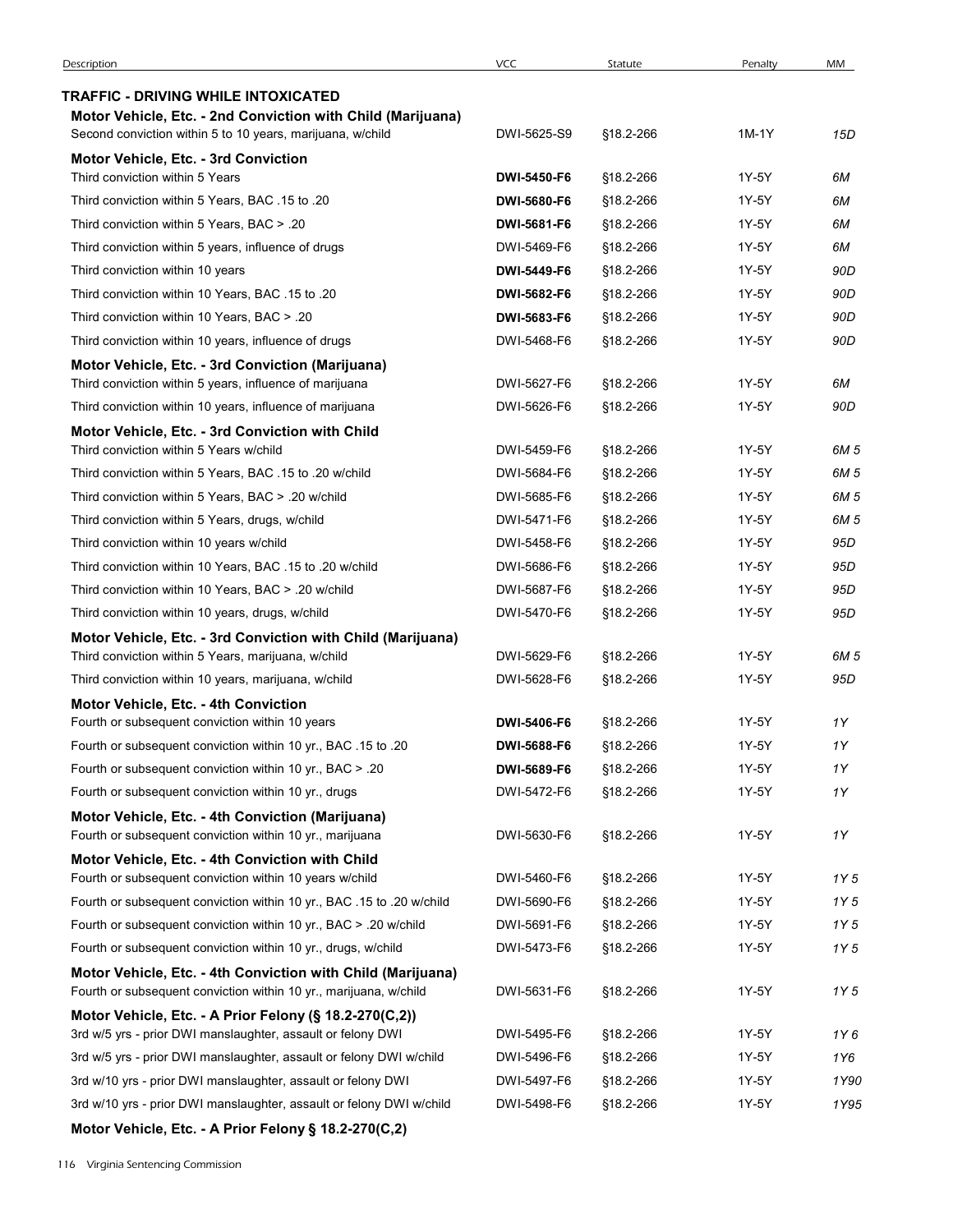| Description                                                                                                             | <b>VCC</b>  | Statute         | Penalty | MM   |
|-------------------------------------------------------------------------------------------------------------------------|-------------|-----------------|---------|------|
| TRAFFIC - DRIVING WHILE INTOXICATED                                                                                     |             |                 |         |      |
| Motor Vehicle, Etc. - A Prior Felony § 18.2-270(C,2)                                                                    |             |                 |         |      |
| Prior DWI manslaughter, assault, felony DWI                                                                             | DWI-5493-F6 | §18.2-266       | 1Y-5Y   | 1Y   |
| Prior DWI manslaughter, assault, felony DWI, BAC .15 to .20                                                             | DWI-5692-F6 | §18.2-266       | 1Y-5Y   | 1Y   |
| Prior DWI manslaughter, assault, felony DWI, BAC > .20                                                                  | DWI-5693-F6 | §18.2-266       | 1Y-5Y   | 1Y   |
| Motor Vehicle, Etc. - A Prior Felony § 18.2-270(C,2) - Child                                                            |             |                 |         |      |
| Prior DWI manslaughter, assault, felony DWI w/child                                                                     | DWI-5494-F6 | §18.2-266       | 1Y-5Y   | 1Y 5 |
| Prior DWI manslaughter, assault, felony DWI, BAC .15 to .20 w/child                                                     | DWI-5694-F6 | §18.2-266       | 1Y-5Y   | 1Y 5 |
| Prior DWI manslaughter, assault, felony DWI, BAC > .20 w/child                                                          | DWI-5695-F6 | §18.2-266       | 1Y-5Y   | 1Y 5 |
| <b>Motor Vehicle, Etc. - Commercial Vehicles</b><br>See §46.2-341.24                                                    |             | §46.2-341.28    |         |      |
| Drive commercial vehicle with BAC > or equal to .04                                                                     | DWI-5422-M3 | §46.2-341.24(B) | Fine    |      |
| Needle or syringe, reuse single use for DUI test                                                                        | DWI-5461-M3 | §46.2-341.26:5  | Fine    |      |
| Motor Vehicle, Etc. - Commercial Vehicles - 1st                                                                         |             |                 |         |      |
| 1st DWI commercial vehicle                                                                                              | DWI-5417-M1 | \$46.2-341.24   | 0-12M   |      |
| 1st DWI commercial vehicle: BAC .15 to .20                                                                              | DWI-5573-M1 | §46.2-341.24    | $0-12M$ | 5D   |
| 1st DWI commercial vehicle: BAC > .20                                                                                   | DWI-5574-M1 | \$46.2-341.24   | 0-12M   | 10D  |
| 1st DWI commercial vehicle: drug                                                                                        | DWI-5483-M1 | §46.2-341.24    | $0-12M$ |      |
| Motor Vehicle, Etc. - Commercial Vehicles - 1st (Marijuana)                                                             |             |                 |         |      |
| 1st DWI commercial vehicle: marijuana                                                                                   | DWI-5632-M1 | \$46.2-341.24   | $0-12M$ |      |
| 1st DWI commercial vehicle: marijuana w/child                                                                           | DWI-5641-M1 | §46.2-341.24    | $0-12M$ | 5D   |
| Motor Vehicle, Etc. - Commercial Vehicles - 1st with Child<br>1st DWI commercial vehicle: with child                    | DWI-5575-M1 | §46.2-341.24    | $0-12M$ | 5D   |
| 1st DWI commercial vehicle: BAC .15 to .20 w/child                                                                      | DWI-5576-M1 | §46.2-341.24    | $0-12M$ | 10D  |
| 1st DWI commercial vehicle: BAC > .20 w/child                                                                           | DWI-5577-M1 | §46.2-341.24    | $0-12M$ | 15D  |
| 1st DWI commercial vehicle: drug w/child                                                                                | DWI-5578-M1 | §46.2-341.24    | $0-12M$ | 5D   |
| Motor Vehicle, Etc. - Commercial Vehicles - 2nd                                                                         |             |                 |         |      |
| 2nd DWI commercial vehicle w/in < 5 yrs.                                                                                | DWI-5418-S9 | §46.2-341.24    | 1M-1Y   | 20D  |
| 2nd DWI commercial vehicle w/in < 5 yrs., drug                                                                          | DWI-5484-S9 | §46.2-341.24    | 1M-1Y   | 20D  |
| 20. 20 21. 215 2nd DWI commercial vehicle w/in < 5 yrs: BAC                                                             | DWI-5580-S9 | §46.2-341.24    | 1M-1Y   | 30D  |
| 20. <a>20. 2nd DWI commercial vehicle w/in<br/> &lt; 5 yrs: BAC<br/> <math display="inline">&gt; .20</math></a>         | DWI-5581-S9 | §46.2-341.24    | 1M-1Y   | 40D  |
| 2nd DWI commercial vehicle w/in 5 to 10 yrs                                                                             | DWI-5419-S9 | §46.2-341.24    | 1M-1Y   | 10D  |
| 20.-15. 20 2nd DWI commercial vehicle w/in 5 to 10 yrs: BAC                                                             | DWI-5582-S9 | §46.2-341.24    | 1M-1Y   | 20D  |
| 2nd DWI commercial vehicle w/in 5 to 10 yrs: BAC > 20                                                                   | DWI-5583-S9 | §46.2-341.24    | 1M-1Y   | 30D  |
| 2nd DWI commercial vehicle w/in 5 to 10 yrs: drug                                                                       | DWI-5485-S9 | §46.2-341.24    | 1M-1Y   | 10D  |
| 2nd DWI commercial vehicle w/in 10 yrs: BAC .15-.20                                                                     | DWI-5584-S9 | §46.2-341.24    | 1M-1Y   | 20D  |
| 2nd DWI commercial vehicle w/in 10 yrs: BAC > 20                                                                        | DWI-5585-S9 | §46.2-341.24    | 1M-1Y   | 30D  |
| Motor Vehicle, Etc. - Commercial Vehicles - 2nd (Marijuana)<br>2nd DWI commercial vehicle w/in < 5 yrs., marij. w/child | DWI-5643-S9 | §46.2-341.24    | 1M-1Y   | 25D  |
| 2nd DWI commercial vehicle w/in < 5 yrs., marij.                                                                        | DWI-5642-S9 | §46.2-341.24    | 1M-1Y   | 20D  |
| 2nd DWI commercial vehicle w/in 5 to 10 yrs: marij.                                                                     | DWI-5644-S9 | §46.2-341.24    | 1M-1Y   | 10D  |
| 2nd DWI commercial vehicle w/in 5 to 10 yrs: marij.w/child                                                              | DWI-5645-S9 | §46.2-341.24    | 1M-1Y   | 15D  |
| Motor Vehicle, Etc. - Commercial Vehicles - 2nd with Child                                                              |             |                 |         |      |
| 2nd DWI commercial vehicle w/in < 5 yrs. w/child                                                                        | DWI-5586-S9 | §46.2-341.24    | 1M-1Y   | 25D  |
| 2nd DWI commercial vehicle w/in < 5 yrs., drug w/child                                                                  | DWI-5589-S9 | §46.2-341.24    | 1M-1Y   | 25D  |
| 2nd DWI commercial vehicle w/in < 5 yrs: BAC .15 to .20 w/child                                                         | DWI-5587-S9 | §46.2-341.24    | 1M-1Y   | 35D  |
|                                                                                                                         | DWI-5588-S9 | §46.2-341.24    | 1M-1Y   | 45D  |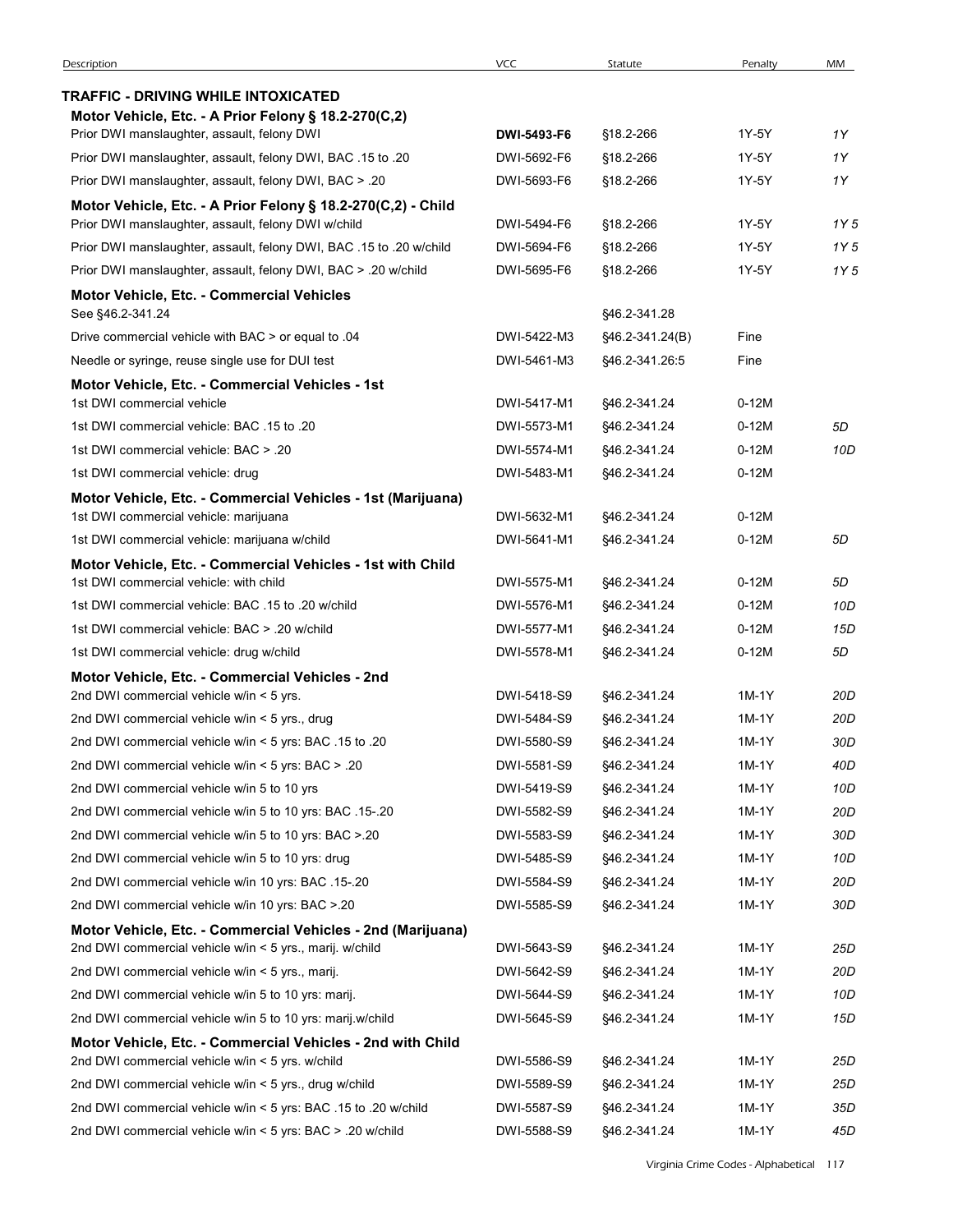| Description                                                                                                    | <b>VCC</b>                 | Statute                            | Penalty                  | MM   |
|----------------------------------------------------------------------------------------------------------------|----------------------------|------------------------------------|--------------------------|------|
| TRAFFIC - DRIVING WHILE INTOXICATED                                                                            |                            |                                    |                          |      |
| Motor Vehicle, Etc. - Commercial Vehicles - 2nd with Child                                                     |                            |                                    |                          |      |
| 2nd DWI commercial vehicle w/in 5 to 10 yrs w/child                                                            | DWI-5591-S9                | \$46.2-341.24                      | 1M-1Y                    | 15D  |
| 2nd DWI commercial vehicle w/in 5 to 10 yrs: BAC .15-.20 w/child                                               | DWI-5592-S9                | \$46.2-341.24                      | 1M-1Y                    | 25D  |
| 2nd DWI commercial vehicle w/in 5 to 10 yrs: BAC > 20 w/child                                                  | DWI-5593-S9                | \$46.2-341.24                      | 1M-1Y                    | 35D  |
| 2nd DWI commercial vehicle w/in 5 to 10 yrs: drug w/child                                                      | DWI-5594-S9                | \$46.2-341.24                      | 1M-1Y                    | 15D  |
| 2nd DWI commercial vehicle w/in 10 yrs: BAC .15-.20 w/child                                                    | DWI-5596-S9                | \$46.2-341.24                      | 1M-1Y                    | 25D  |
| 2nd DWI commercial vehicle w/in 10 yrs: BAC > 20 w/child                                                       | DWI-5597-S9                | §46.2-341.24                       | 1M-1Y                    | 35D  |
| Motor Vehicle, Etc. - Commercial Vehicles - 3rd                                                                |                            |                                    |                          |      |
| 3rd DWI commercial vehicle within 5 yrs.                                                                       | DWI-5420-F6                | §46.2-341.24                       | 1Y-5Y                    | 6M   |
| 3rd DWI commercial vehicle within 5 yrs., BAC .15 to .20                                                       | DWI-5696-F6                | §46.2-341.24                       | 1Y-5Y                    | 6M   |
| 3rd DWI commercial vehicle within 5 yrs., BAC > .20                                                            | DWI-5697-F6                | \$46.2-341.24                      | 1Y-5Y                    | 6M   |
| 3rd DWI commercial vehicle within 10 yrs.                                                                      | DWI-5421-F6                | §46.2-341.24                       | 1Y-5Y                    | 90D  |
| 3rd DWI commercial vehicle within 10 yrs., BAC .15 to .20                                                      | DWI-5677-F6                | \$46.2-341.24                      | 1Y-5Y                    | 90D  |
| 3rd DWI commercial vehicle within 10 yrs., BAC > .20                                                           | DWI-5678-F6                | §46.2-341.24                       | 1Y-5Y                    | 90D  |
| Motor Vehicle, Etc. - Commercial Vehicles - 3rd with Child<br>3rd DWI commercial vehicle within 5 yrs. w/child | DWI-5598-F6                | §46.2-341.24                       | 1Y-5Y                    | 6M 5 |
| 3rd DWI commercial vehicle within 5 yrs., BAC .15 to .20 w/child                                               | DWI-5673-F6                | §46.2-341.24                       | 1Y-5Y                    | 6M 5 |
| 3rd DWI commercial vehicle within 5 yrs., BAC > .20 w/child                                                    | DWI-5674-F6                | §46.2-341.24                       | 1Y-5Y                    | 6M 5 |
| 3rd DWI commercial vehicle within 10 yrs. w/child                                                              | DWI-5599-F6                | \$46.2-341.24                      | 1Y-5Y                    | 95D  |
| 3rd DWI commercial vehicle within 10 yrs., BAC .15 to .20 w/child                                              | DWI-5675-F6                | §46.2-341.24                       | 1Y-5Y                    | 95D  |
| 3rd DWI commercial vehicle within 10 yrs., BAC > .20 w/child                                                   | DWI-5676-F6                | §46.2-341.24                       | 1Y-5Y                    | 95D  |
| Motor Vehicle, Etc. - Commercial Vehicles - 4th                                                                |                            |                                    |                          |      |
| 4th DWI commercial vehicle within 10 yrs.                                                                      | DWI-5602-F6                | §46.2-341.24                       | 1Y-5Y                    | 1Y   |
| 4th DWI commercial vehicle within 10 yrs., BAC .15 to .20                                                      | DWI-5671-F6                | \$46.2-341.24                      | 1Y-5Y                    | 1Y   |
| 4th DWI commercial vehicle within 10 yrs., BAC > .20                                                           | DWI-5672-F6                | §46.2-341.24                       | 1Y-5Y                    | 1Y   |
| Motor Vehicle, Etc. - Commercial Vehicles - 4th with Child                                                     |                            |                                    |                          |      |
| 4th DWI commercial vehicle within 10 yrs. w/child                                                              | DWI-5603-F6                | \$46.2-341.24                      | 1Y-5Y                    | 1Y 5 |
| 4th DWI commercial vehicle within 10 yrs., BAC .15 to .20 w/child                                              | DWI-5669-F6                | §46.2-341.24                       | 1Y-5Y                    | 1Y 5 |
| 4th DWI commercial vehicle within 10 yrs., BAC > .20 w/child                                                   | DWI-5670-F6                | §46.2-341.24                       | 1Y-5Y                    | 1Y 5 |
| Motor Vehicle, Etc. - Commercial Vehicles - A Prior Felony                                                     |                            |                                    |                          |      |
| Prior DWI manslaughter, assault, felony commercial DWI                                                         | DWI-5604-F6                | §46.2-341.24                       | 1Y-5Y                    | 1Y   |
| Prior DWI manslaughter, assault, felony commercial DWI, BAC .15 to .20                                         | DWI-5667-F6                | \$46.2-341.24                      | 1Y-5Y                    | 1Y   |
| Prior DWI manslaughter, assault, felony commercial DWI, BAC > .20                                              | DWI-5668-F6                | §46.2-341.24                       | 1Y-5Y                    | 1Y   |
| Prior DWI manslaughter, assault, felony DWI w/child                                                            | DWI-5606-F6                | \$46.2-341.24                      | 1Y-5Y                    | 1Y 5 |
| Prior DWI manslaughter, assault, felony DWI, BAC .15 to .20 w/child                                            | DWI-5607-F6                | \$46.2-341.24                      | 1Y-5Y                    | 1Y 5 |
| Prior DWI manslaughter, assault, felony DWI, BAC > .20 w/child                                                 | DWI-5608-F6                | \$46.2-341.24                      | 1Y-5Y                    | 1Y 5 |
| Motor Vehicle, Etc. - Commercial Vehicles - Refusal                                                            |                            |                                    |                          |      |
| Refusal of blood or breath test (Civil)<br>Refusal of blood test - second offense (Civil)                      | DWI-5400-S9<br>DWI-9881-S9 | \$46.2-341.26:3<br>\$46.2-341.26:3 | Civil Fine<br>Civil Fine |      |
|                                                                                                                |                            |                                    |                          |      |
| Refusal of breath test, 2nd DWI/refusal within 10 years                                                        | DWI-5499-M1                | \$46.2-341.26:3                    | $0-12M$                  |      |
| Motor Vehicle, Etc. - Drawing Blood<br>Drawing blood, using unsanitary methods                                 | DWI-5415-M3                | §18.2-268.5                        | Fine                     |      |
| Motor Vehicle, Etc. - License Suspended                                                                        |                            |                                    |                          |      |
| Driving after forfeiture of license, etc.                                                                      | DWI-5407-M1                | $$18.2-272(A)$                     | $0-12M$                  |      |
| Driving after forfeiture of license, etc., 3rd in 10 years                                                     | DWI-5478-F6                | $$18.2-272(A)$                     | 1Y-5Y                    |      |
| Driving on restricted license with BAC of .02 or more                                                          | DWI-5440-M1                | $$18.2-272(B)$                     | $0-12M$                  |      |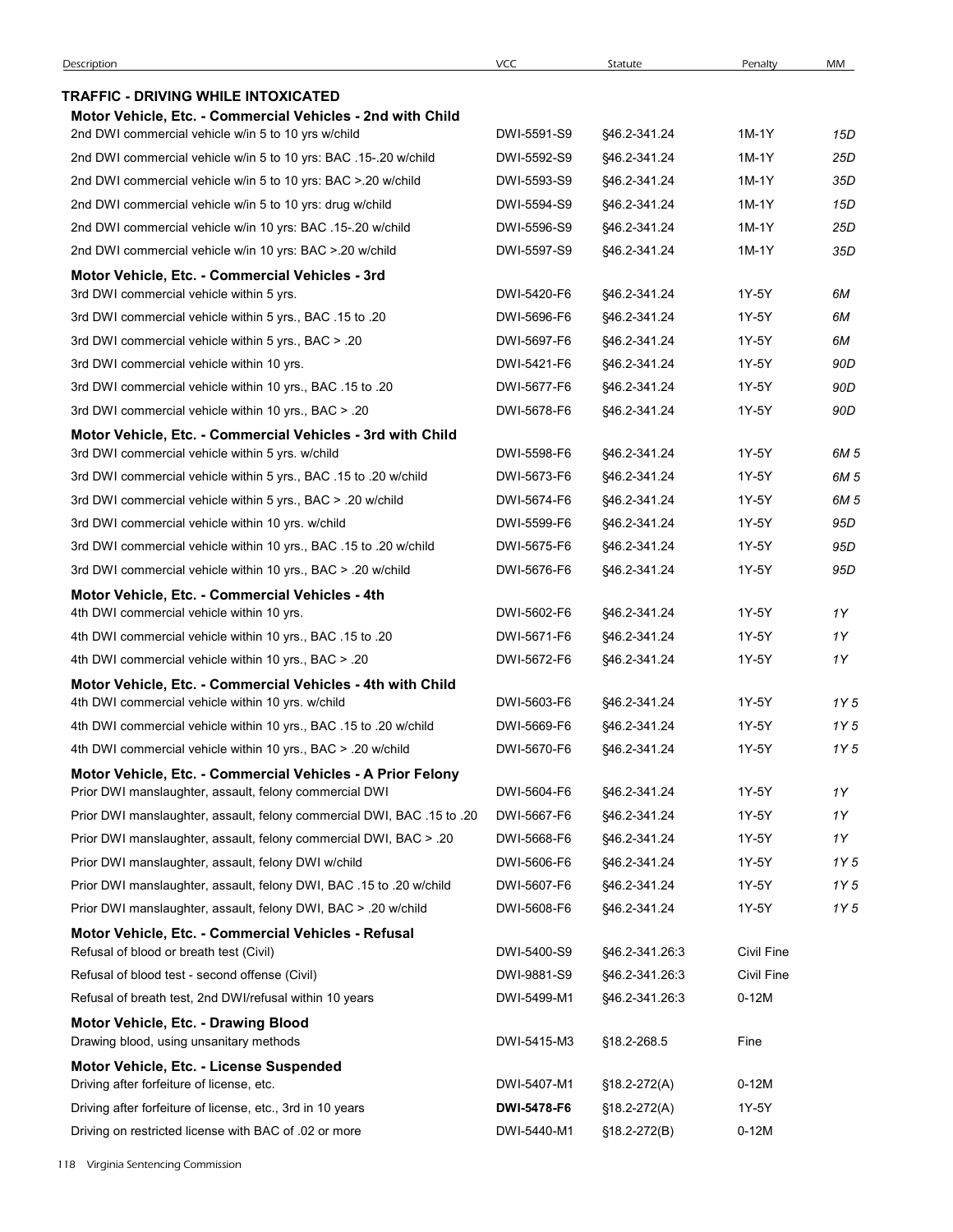| Description                                                                                                                                      | <b>VCC</b>                 | Statute                  | Penalty      | MM   |
|--------------------------------------------------------------------------------------------------------------------------------------------------|----------------------------|--------------------------|--------------|------|
|                                                                                                                                                  |                            |                          |              |      |
| TRAFFIC - DRIVING WHILE INTOXICATED<br>Motor Vehicle, Etc. - Prior Record<br>See Driving While Intoxicated, Motor Vehicle, Etc. - A Prior Record |                            | §18.2-270(C,2)           |              |      |
| Motor Vehicle, Etc. - Refusal                                                                                                                    |                            |                          |              |      |
| Refusal of blood or breath test - first offense (Civil)                                                                                          | DWI-5439-S9                | §18.2-268.3              | Civil Fine   |      |
| Refusal of blood test - second offense (Civil)                                                                                                   | DWI-9880-S9                | §18.2-268.3              | Civil Fine   |      |
| Refusal of breath test, 2nd DWI/refusal within 10 years                                                                                          | DWI-5441-M1                | §18.2-268.3              | $0-12M$      |      |
| See §18.2-268.3                                                                                                                                  |                            | §18.2-268.2              |              |      |
| See §18.2-268.3                                                                                                                                  |                            | §18.2-268.4              |              |      |
| <b>Remote Alcohol Monitoring Device</b><br>Tamper with remote alcohol monitoring device                                                          | DWI-5488-M1                | §18.2-270.1(H)           | $0-12M$      |      |
| <b>Under 21 Years of Age</b><br>Under 21 yrs. of age, illegally consume alcohol                                                                  | DWI-5416-M1                | §18.2-266.1              | $0-12M$      | Fine |
| <b>Type Not Clear</b><br>DWI - Type not clear from record                                                                                        | DWI-5433-S9                |                          |              |      |
| <b>TRAFFIC - ELUDE POLICE</b><br><b>Refer To</b>                                                                                                 |                            |                          |              |      |
| TRAFFIC - RECKLESS DRIVING, Police Command, Disregard                                                                                            |                            | §46.2-817                |              |      |
| <b>TRAFFIC - EQUIPMENT VIOLATIONS</b>                                                                                                            |                            |                          |              |      |
| <b>Airbags</b><br>Install previously installed airbag w/o owner's knowledge                                                                      | EQU-6496-M2                | §46.2-1088.3(C)          | $0-6M$       |      |
| Knowingly install airbag not meeting federal safety regulations                                                                                  | EQU-6494-M1                | §46.2-1088.3(B)          | $0-12M$      |      |
| Knowingly install counterfeit airbag                                                                                                             | EQU-6490-M1                | §46.2-1088.3(D)          | $0-12M$      |      |
| Infraction                                                                                                                                       |                            |                          |              |      |
| Also see Traffic-Motorcycles - Bicycles, Brakes<br>Also see Traffic-Size, Tractor/trailer                                                        |                            | §46.2-1066               |              |      |
| Air conditioners-Improper type                                                                                                                   | EQU-6501-I9                | §46.2-1088               | Fine         |      |
| Brake Lights-See turn signals and brake lights                                                                                                   |                            |                          |              |      |
| Brakes-Trailer (3000 lbs. or more)-Inadequate                                                                                                    | EQU-6502-I9                | §46.2-1070               | Fine         |      |
| Brakes-Vehicle with inadequate brakes                                                                                                            | EQU-6503-I9                | §46.2-1066               | Fine         |      |
| Breaks, no emergency or parking                                                                                                                  | EQU-6561-I9                | §46.2-1068               | Fine         |      |
| Child restraint, fail to carry statement required by § 46.2-1096                                                                                 | EQU-2484-I9                | §46.2-1095               | Fine         |      |
| Child restraint, fail to restrain child/carry statement - 2nd/subsq                                                                              | EQU-2483-I9<br>EQU-6506-I9 | §46.2-1095               | Fine<br>Fine |      |
| Defective equipment-Use or have on vehicle<br>Display fictitious sticker or sticker of another                                                   | EQU-6510-I9                | §46.2-1003<br>§46.2-1073 | Fine         |      |
| Exhaust system-Producing excessive noise, smoke, etc.                                                                                            | EQU-6507-I9                | §46.2-1049               | Fine         |      |
| Expired rejection sticker                                                                                                                        | EQU-6500-I9                | §46.2-1158               | Fine         |      |
| Fail to report auto struck by bullet, bullet-proof glass, etc.                                                                                   | EQU-6495-I9                | §46.2-109                | Fine         |      |
| Fail to use proper child restraint with child less than 8 in auto                                                                                | EQU-6505-I9                | §46.2-1095(A)            | Fine         |      |
| Flaps, rear-Missing on heavy vehicles                                                                                                            | EQU-6508-I9                | §46.2-1083               | Fine         |      |
| Horn-Inadequate                                                                                                                                  | EQU-6509-I9                | §46.2-1059               | Fine         |      |
| Leaking contents; uncovered loads                                                                                                                | EQU-6515-I9                | §46.2-1156               | Fine         |      |
| Load not securely fastened                                                                                                                       | EQU-6516-I9                | §46.2-1155               | Fine         |      |
| Load too heavy, wide, tall, long- See Traffic-Size                                                                                               |                            |                          |              |      |
| Mirrors-Missing or improper                                                                                                                      | EQU-6517-I9                | §46.2-1082               | Fine         |      |
|                                                                                                                                                  |                            |                          |              |      |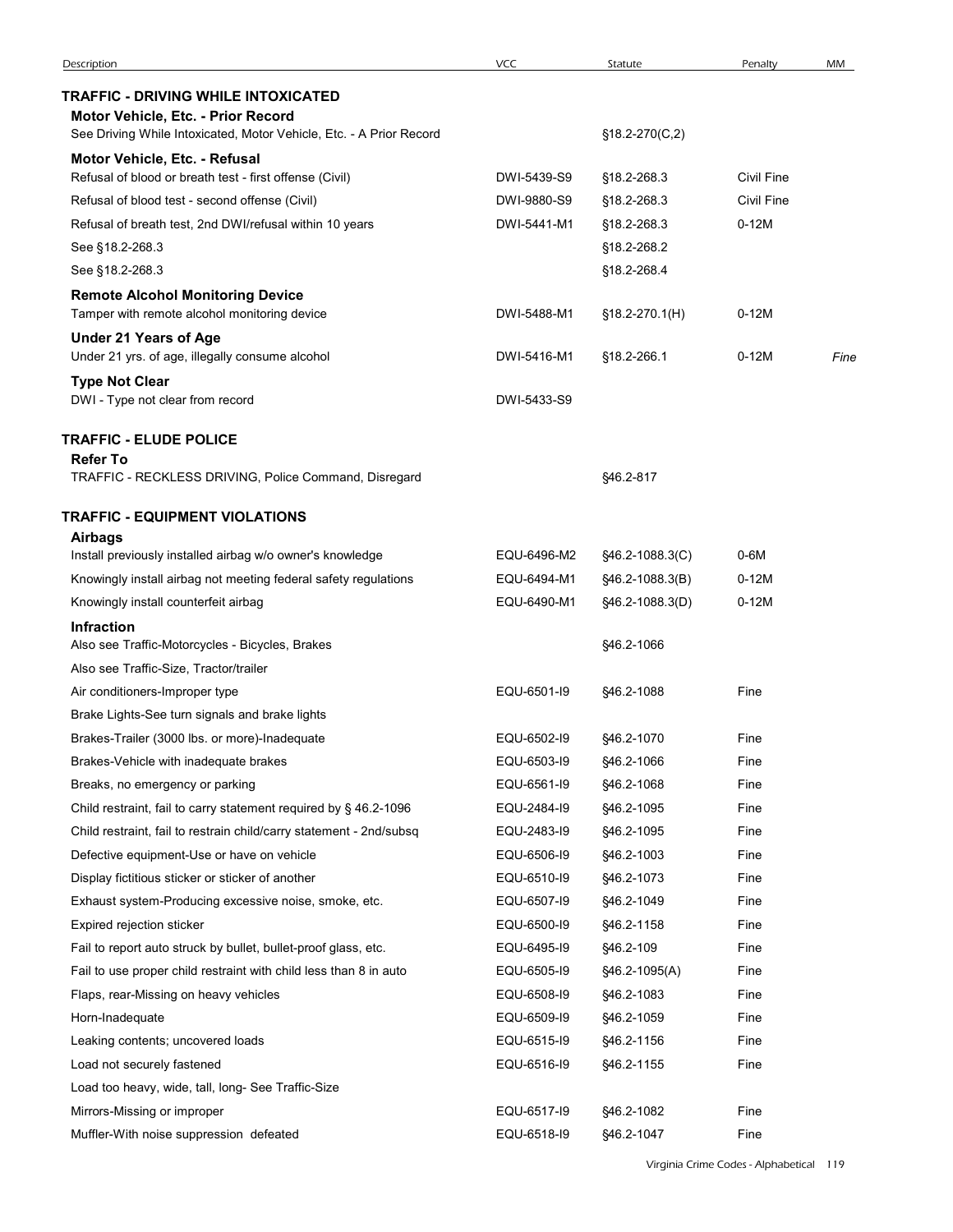| Description                                                                           |             |                 |         |    |
|---------------------------------------------------------------------------------------|-------------|-----------------|---------|----|
|                                                                                       | <b>VCC</b>  | Statute         | Penalty | MM |
| <b>TRAFFIC - EQUIPMENT VIOLATIONS</b><br><b>Infraction</b>                            |             |                 |         |    |
| No inspection or expired, fail to correct defect or get inspected                     | EQU-6511-I9 | §46.2-1158      | Fine    |    |
| Operate vehicle with sun-shading or tinting films                                     | EQU-6582-I9 | §46.2-1052      | Fine    |    |
| Pollution control device- Improper or modified                                        | EQU-6519-I9 | §46.2-1048      | Fine    |    |
| Safety Glass-Operate with another type of glass                                       | EQU-6520-I9 | \$46.2-1056     | Fine    |    |
| Safety Glass-Replace glass w/ another type of glass                                   | EQU-6521-I9 | \$46.2-1058     | Fine    |    |
| School bus-Improperly marked or imitate school bus markings                           | EQU-6524-I9 | §46.2-1089      | Fine    |    |
| Seatbelts - non-use, child less than 18                                               | EQU-6569-I9 | $§46.2-1095(B)$ | Fine    |    |
| Seatbelts, failure to wear                                                            | EQU-6570-I9 | §46.2-1094      | Fine    |    |
| Seatbelts-Operate vehicle not equipped with belts                                     | EQU-6528-I9 | \$46.2-1092     | Fine    |    |
| Seat-Not secure or wrong position                                                     | EQU-6525-I9 | §46.2-1084      | Fine    |    |
| Siren-Use on Non-Emergency vehicle or improper type                                   | EQU-6529-I9 | \$46.2-1060     | Fine    |    |
| Slow moving vehicle emblem missing on slow vehicle                                    | EQU-6530-I9 | §46.2-1081      | Fine    |    |
| Speedometer not in good working order                                                 | EQU-6566-I9 | §46.2-1080      | Fine    |    |
| Steering gear-Inadequate                                                              | EQU-6532-I9 | §46.2-1065      | Fine    |    |
| Suspension-Outside prescribed limits                                                  | EQU-6533-I9 | \$46.2-1063     | Fine    |    |
| Tires - weight greater than that marked on sidewall                                   | EQU-6583-I9 | §46.2-1043.1    | Fine    |    |
| Tires-Inadequate tread depth                                                          | EQU-6534-I9 | §46.2-1043      | Fine    |    |
| Tires-Solid rubber-Improper type or use without permit                                | EQU-6537-I9 | §46.2-1041      | Fine    |    |
| Tires-With improper cleats or studs out of season                                     | EQU-6538-I9 | §46.2-1044      | Fine    |    |
| Trademark-Sell parts without                                                          | EQU-6539-I9 | §46.2-1004      | Fine    |    |
| Unapproved equipment-Use, or possess w/intent to sell                                 | EQU-6540-I9 | §46.2-1002      | Fine    |    |
| Use VCC for § 46.2-1158                                                               |             | §46.2-1157      | Fine    |    |
| Windshield wipers-Missing or improper                                                 | EQU-6544-I9 | §46.2-1055      | Fine    |    |
| Windshield-Obstructed by hanging object                                               | EQU-6541-I9 | §46.2-1054      | Fine    |    |
| Windshield-Obstructed by poster, sign, decal                                          | EQU-6542-I9 | §46.2-1052      | Fine    |    |
| Windshield-Operate without                                                            | EQU-6543-I9 | §46.2-1057      | Fine    |    |
| Inspection                                                                            |             |                 |         |    |
| Make, issue or use counterfeit stickers                                               | EQU-6512-M3 | §46.2-1173      | Fine    |    |
| Make, issue or use counterfeit stickers, 2nd or subsequent                            | EQU-6504-M1 | §46.2-1173      | $0-12M$ |    |
| Make, issue, or use fake emissions inspection certificate.                            | EQU-6513-M3 | §46.2-1186      | Fine    |    |
| Second or subsequent inspection violation                                             | EQU-6493-M1 | §46.2-1171      | $0-12M$ |    |
| Unauthorized taking or possession of stickers                                         | EQU-6514-M1 | §46.2-1172      | $0-12M$ |    |
| <b>Nitrous Oxide</b><br>Drive vehicle equipped with nitrous oxide on highway          | EQU-6497-M3 | §46.2-1088.4    | Fine    |    |
|                                                                                       |             |                 |         |    |
| <b>Obscene Images</b><br>Display within vehicle, obscene image, etc., visible outside | EQU-6568-M4 | §46.2-1077.01   | Fine    |    |
| <b>School Bus</b>                                                                     |             |                 |         |    |
| School bus - incorrect or missing warning device                                      | EQU-6522-M3 | §46.2-1090      | Fine    |    |
| <b>Seatbelts</b>                                                                      |             |                 |         |    |
| Sell inadequate seatbelts                                                             | EQU-6526-M1 | §46.2-1093      | $0-12M$ |    |
| <b>Smoke Screen</b><br>Smoke screens/flame throw - Use, install, possess vehicle with | EQU-6531-F6 | §46.2-1086      | 1Y-5Y   |    |
| <b>Tires</b>                                                                          |             |                 |         |    |
| Tires - regrooved, use/sell unless designed for regrooving                            | EQU-6535-M1 | §46.2-1042      | $0-12M$ |    |
|                                                                                       | EQU-6536-M1 |                 |         |    |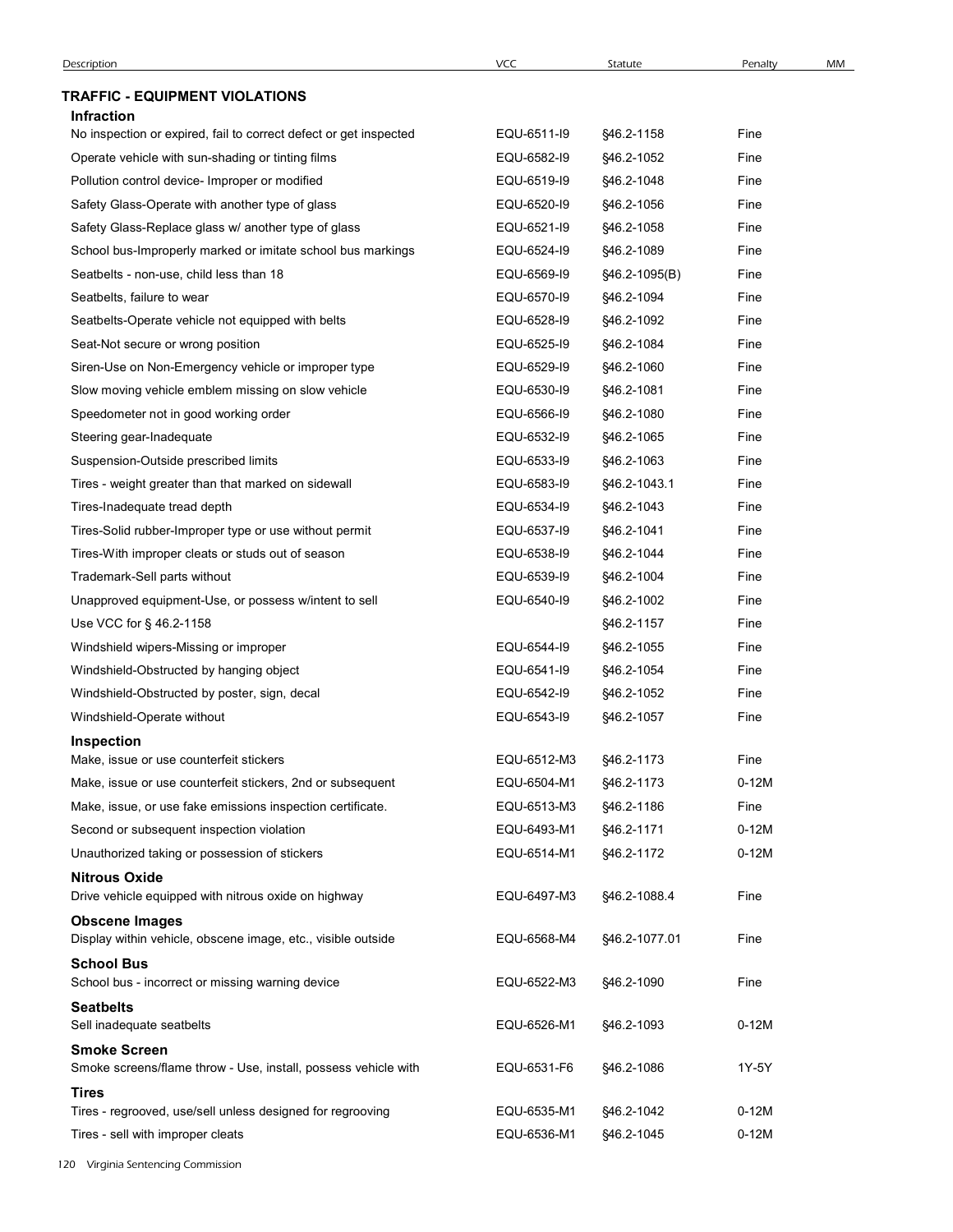| Description                                                                                              | <b>VCC</b>                 | Statute                | Penalty                                 | MM |
|----------------------------------------------------------------------------------------------------------|----------------------------|------------------------|-----------------------------------------|----|
| <b>TRAFFIC - EQUIPMENT VIOLATIONS</b>                                                                    |                            |                        |                                         |    |
| Weight                                                                                                   |                            |                        |                                         |    |
| Remove or alter gross weight ratings <15,000 lbs.                                                        | EQU-6576-M3                | §46.2-1075.1           | Fine                                    |    |
| <b>Windows</b><br>Apply tinted film, decals, etc., first offense                                         | EQU-6580-M3                | §46.2-1052             | Fine                                    |    |
| Apply tinted film, decals, etc., subsequent conviction                                                   | EQU-6581-M2                | §46.2-1052             | $0-6M$                                  |    |
|                                                                                                          |                            |                        |                                         |    |
| TRAFFIC - FAIL TO APPEAR<br><b>Type</b>                                                                  |                            |                        |                                         |    |
| Fail to comply with terms of a summons or notice                                                         | REG-6752-M1                | §46.2-938              | $0-12M$                                 |    |
| TRAFFIC - FAIL TO PAY FOR FUEL                                                                           |                            |                        |                                         |    |
| <b>Infraction</b>                                                                                        |                            |                        |                                         |    |
| Drive off premises without paying for fuel                                                               | MOV-6590-I9                | §46.2-819.2            | Fine                                    |    |
| TRAFFIC - FLOODED AREA                                                                                   |                            |                        |                                         |    |
| <b>Refer To</b>                                                                                          |                            |                        |                                         |    |
| Ordinance, City or County                                                                                |                            |                        |                                         |    |
| TRAFFIC - HIT AND RUN, ACCIDENT REPORTS                                                                  |                            |                        |                                         |    |
| <b>Accident Report</b><br>Fail to report accident to DMV                                                 | HIT-6613-M4                | §46.2-372              | Fine                                    |    |
| Injury or death, fail to notify police immediately                                                       | HIT-6612-M4                | §46.2-371              | Fine                                    |    |
| <b>Hit and Run</b>                                                                                       |                            |                        |                                         |    |
| Damage under \$250, driver fails to report or leave note                                                 | HIT-6606-M4                | §46.2-896              | Fine                                    |    |
| Damage over \$250, driver fails to report or leave note<br>Damage under \$250, passenger fails to report | HIT-6610-M1<br>HIT-6607-M4 | §46.2-896<br>§46.2-897 | $0-12M$<br>Fine                         |    |
| Damage over \$250, passenger fails to report                                                             | HIT-6611-M1                | §46.2-897              | $0-12M$                                 |    |
| Damage to attended property, passenger fails to report                                                   | HIT-6605-M1                | §46.2-895              | $0-12M$                                 |    |
| Damage to attended property, driver fails to report (Less than \$1000)                                   | HIT-6603-M1                | §46.2-894              | $0-12M$                                 |    |
| Damage to attended property, driver fails to report (\$1000 or more)                                     | HIT-6604-F5                | §46.2-894              | 1Y-10Y                                  |    |
| Victim injured - driver fails to stop, report or assist                                                  | HIT-6608-F5                | §46.2-894              | 1Y-10Y                                  |    |
| Victim injured - passenger fail to report<br>See §46.2-894 to §46.2-897                                  | HIT-6614-F6                | §46.2-895<br>§18.2-900 | 1Y-5Y                                   |    |
| <b>Type Not Clear</b>                                                                                    |                            |                        |                                         |    |
| Hit and Run - Type not clear from record                                                                 | HIT-6665-S9                |                        |                                         |    |
| TRAFFIC - IDENTIFICATION CARD                                                                            |                            |                        |                                         |    |
| <b>Firearm</b>                                                                                           |                            |                        |                                         |    |
| I.D. Card-false information on application for a gun or felony offense                                   | LIC-6845-F4                | $$46.2-345(l)$         | 2Y-10Y                                  |    |
| <b>Fraud</b><br>I.D. Card fraud- false information on application                                        | LIC-6802-M2                | §46.2-345(I)           | $0-6M$                                  |    |
| <b>Privilege Card</b>                                                                                    |                            |                        |                                         |    |
| False statement on privilege card application                                                            | LIC-6674-M2                | §46.2-345.3            | 0-6M                                    |    |
| False statement, etc., on privilege card application to commit felony<br><b>Without Photograph</b>       | LIC-6675-F4                | §46.2-345.3            | 2Y-10Y                                  |    |
| I.D. Card fraud - false information on application                                                       | LIC-6673-M2                | §46.2-345.2            | $0-6M$                                  |    |
| Obtain to commit felony offense                                                                          | LIC-6672-F4                | §46.2-345.2            | 2Y-10Y                                  |    |
| <b>TRAFFIC - INSURANCE</b>                                                                               |                            |                        |                                         |    |
|                                                                                                          |                            |                        |                                         |    |
|                                                                                                          |                            |                        | Virginia Crime Codes - Alphabetical 121 |    |
|                                                                                                          |                            |                        |                                         |    |

## TRAFFIC - INSURANCE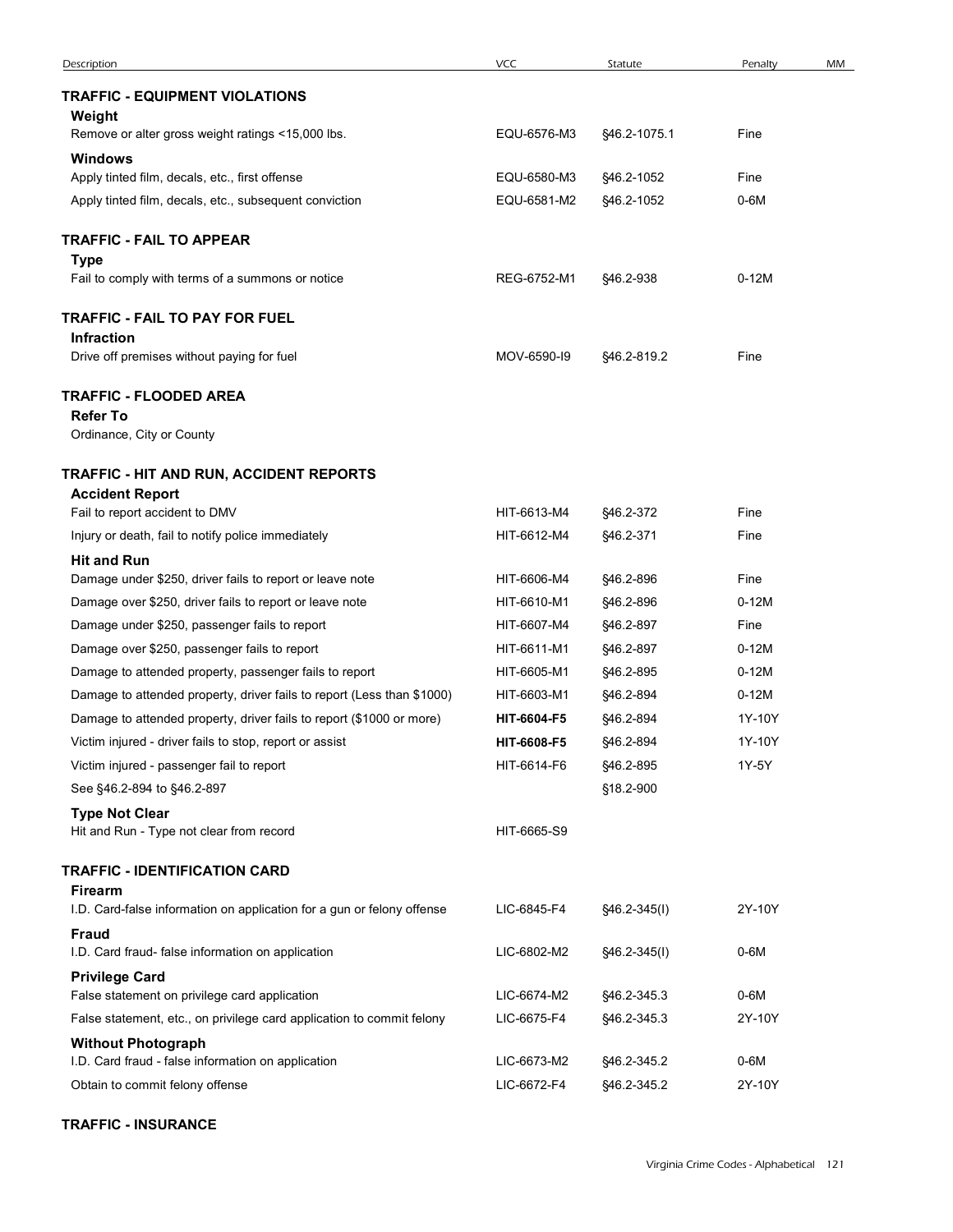| Description                                                                                                 | VCC                        | Statute                    | Penalty      | MM |
|-------------------------------------------------------------------------------------------------------------|----------------------------|----------------------------|--------------|----|
| <b>TRAFFIC - INSURANCE</b>                                                                                  |                            |                            |              |    |
| <b>Infraction</b>                                                                                           |                            |                            |              |    |
| Certificate of insurance, failure to submit                                                                 | LIC-6803-19                | §46.2-706                  | Fine         |    |
| Fail to return license suspended because uninsured                                                          | LIC-6804-19                | §46.2-709                  | Fine         |    |
| No Insurance Card in Possession (Accident)<br>See §§ 46.2-902.1, 46.2-707                                   |                            |                            |              |    |
| Type                                                                                                        |                            |                            |              |    |
| Fail to provide proof of insurance or payment of uninsured fee,                                             | HIT-6600-M2                | §46.2-902.1                | 0-6M         |    |
| No insurance, operate uninsured vehicle                                                                     | LIC-6806-M3                | §46.2-707                  | Fine         |    |
| Submit false evidence of insurance                                                                          | LIC-6805-M3                | §46.2-707                  | Fine         |    |
| <b>TRAFFIC - LIGHTING EQUIPMENT</b><br><b>Infraction</b>                                                    |                            |                            |              |    |
| Also see Traffic, Parking-Lights (§46.2-1037)                                                               |                            | §46.2-1037                 |              |    |
| Also see Traffic, Parking-Park with headlights on (§46.2-1035)                                              |                            | §46.2-1035                 |              |    |
| Also see Traffic-Lighting Equipment - lights improper (§46.2-1020)                                          |                            | §46.2-1019                 |              |    |
| Also see Traffic-Lighting, Improper (§46.2-1028)                                                            |                            | §46.2-1028                 |              |    |
| Also see Traffic-Motorcycles, bicycles (§46.2-1015)                                                         |                            | §46.2-1015                 |              |    |
| Acetylene lamps-Incorrect or on non-antique                                                                 | LIG-6902-I9                | §46.2-1036                 | Fine         |    |
| Also see Traffic, Moving-Headlights (§46.2-1034)                                                            |                            | §46.2-1034                 |              |    |
| Brake lights, missing or unapproved type                                                                    | LIG-6901-I9                | §46.2-1014                 | Fine         |    |
| Emergency scene lights - improper use by police                                                             | LIG-6947-19<br>LIG-6956-19 | §46.2-1019                 | Fine         |    |
| Hazard lights-failure to use                                                                                |                            | §46.2-1040                 | Fine         |    |
| Headlights, dual beam-Aim improper                                                                          | LIG-6905-19<br>LIG-6907-19 | §46.2-1032<br>§46.2-1031   | Fine<br>Fine |    |
| Headlights, single beam-Aim improper                                                                        | LIG-6903-19                |                            | Fine         |    |
| Headlights-Too many illuminated                                                                             | LIG-6904-19                | §46.2-1030                 | Fine         |    |
| Headlights-Vehicle without two                                                                              |                            | §46.2-1011                 |              |    |
| High beam indicator missing                                                                                 | LIG-6908-19                | §46.2-1033                 | Fine         |    |
| Improper fog, side interior, or auxiliary driving lights                                                    | LIG-6948-19<br>LIG-6949-19 | §46.2-1021                 | Fine<br>Fine |    |
| Improper lights-delivery in private vehicles<br>Improper lights-flash/steady red/red & white - emerg. pers. | LIG-6952-19                | §46.2-1021.1<br>§46.2-1024 | Fine         |    |
| Improper lights-flashing amber                                                                              | LIG-6953-19                | §46.2-1025                 | Fine         |    |
| Improper lights-flashing blue/ red & blue                                                                   | LIG-6950-I9                | §46.2-1022                 | Fine         |    |
| Improper lights-flashing high intensity amber                                                               | LIG-6954-19                | §46.2-1026                 | Fine         |    |
| Improper lights-flashing red/ red & white - emerg. vehicle                                                  | LIG-6951-I9                | §46.2-1023                 | Fine         |    |
| Lights - missing or inoperable                                                                              | LIG-6909-19                | §46.2-1010                 | Fine         |    |
| Lights of improper type - Type not clear from record                                                        | LIG-6910-I9                | §46.2-1027                 | Fine         |    |
| Marker lights missing on vehicle over 35 ft. long                                                           | LIG-6912-I9                | §46.2-1018                 | Fine         |    |
| Marker lights missing on vehicle over 7 ft. wide                                                            | LIG-6911-I9                | §46.2-1017                 | Fine         |    |
| Motorcycle lights: head, tail, brake or auxiliary violation                                                 | LIG-6906-19                | §46.2-1012                 | Fine         |    |
| Nonpermissible lights                                                                                       | LIG-6499-19                | §46.2-1020                 | Fine         |    |
| Other vehicles-Missing require lights or reflectors                                                         | LIG-6913-19                | §46.2-1016                 | Fine         |    |
| Tail lights or license plate light, missing                                                                 | LIG-6915-19                | §46.2-1013                 | Fine         |    |
| Turn signals-Inadequate                                                                                     | LIG-6917-19                | §46.2-1039                 | Fine         |    |
| Turn signals-Operate vehicle without                                                                        | LIG-6916-19                | §46.2-1038                 | Fine         |    |
|                                                                                                             | LIG-6955-19                | §46.2-1027                 | Fine         |    |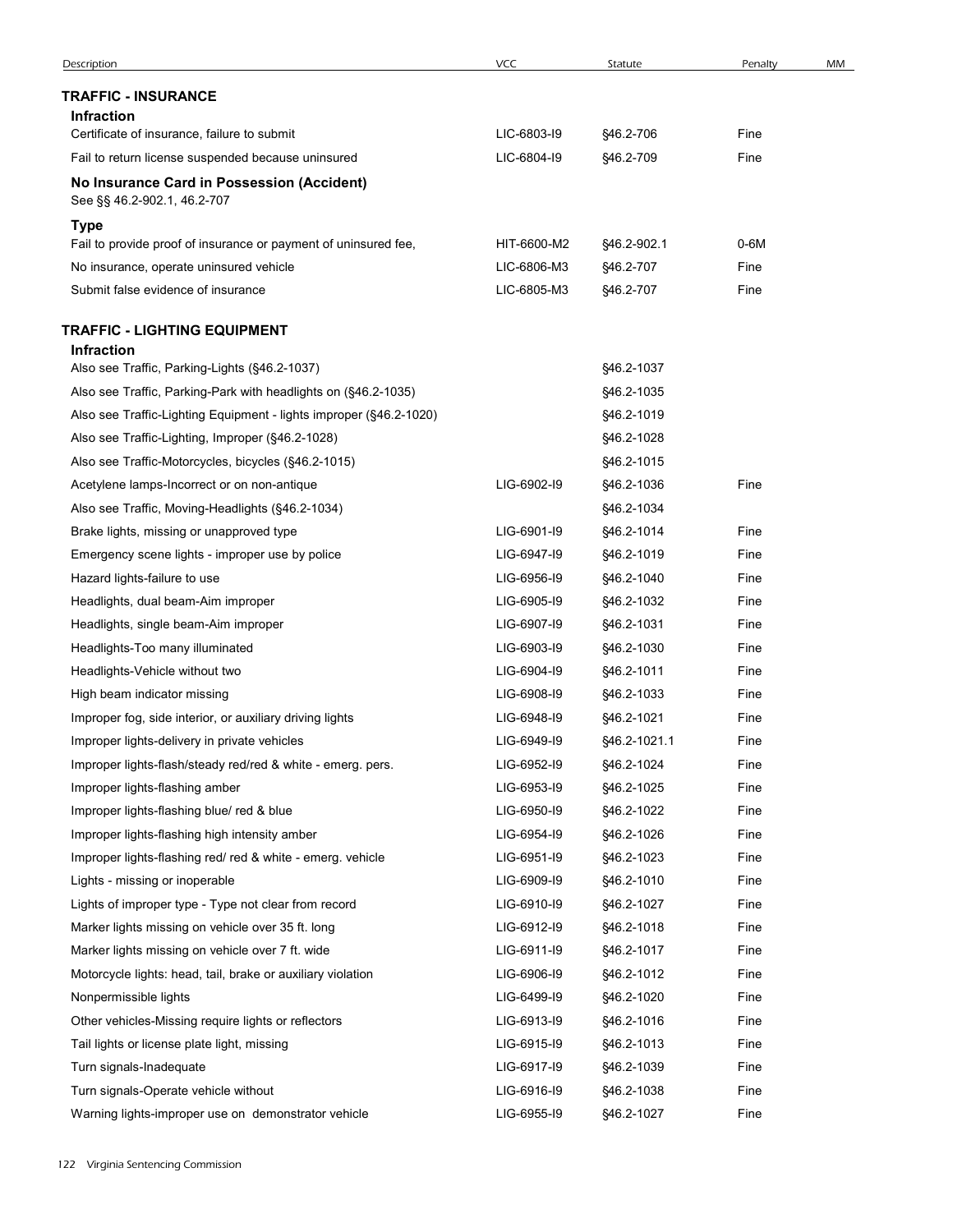| Description                                                                 | <b>VCC</b>                 | Statute                   | Penalty                                 | MM |
|-----------------------------------------------------------------------------|----------------------------|---------------------------|-----------------------------------------|----|
| <b>TRAFFIC - LIGHTING EQUIPMENT</b>                                         |                            |                           |                                         |    |
| <b>Infraction</b>                                                           |                            |                           |                                         |    |
| Warning-Fail to use/emergency, when towing, doing repairs                   | LIG-6914-19                | §46.2-1030                | Fine                                    |    |
| <b>TRAFFIC - MISCELLANEOUS</b>                                              |                            |                           |                                         |    |
| Debris on Highway                                                           |                            |                           |                                         |    |
| See Conservation                                                            |                            |                           |                                         |    |
| <b>Infraction</b><br>Transport person less than 16 in back of pickup truck  | MOV-2481-I9                | §46.2-1156.1              | Fine                                    |    |
| <b>Type</b>                                                                 |                            |                           |                                         |    |
| Block access of any service vehicle                                         | MOV-6573-M1                | §46.2-818(2)              | $0-12M$                                 |    |
| Damage any veh. engaged in business or threaten operator                    | MOV-6574-M1                | §46.2-818(3)              | $0-12M$                                 |    |
| Stop veh. of another to impede its progress on the highway                  | MOV-6572-M1                | §46.2-818(1)              | $0-12M$                                 |    |
| <b>TRAFFIC - MOTORCYCLES &amp; BICYCLES</b>                                 |                            |                           |                                         |    |
| <b>All-Terrain Vehicles</b>                                                 |                            |                           |                                         |    |
| Operate vehicle on highway, etc., or while under age 16                     | CYC-6957-M3                | §46.2-915.1               | Fine                                    |    |
| <b>Bicycles</b><br>Sell bike with helper motor without decal                | CYC-6918-M1                | §46.2-915                 | $0-12M$                                 |    |
| Infraction                                                                  |                            |                           |                                         |    |
| Brakes inadequate                                                           | CYC-6919-I9                | §46.2-1066                | Fine                                    |    |
| Brakes inadequate                                                           | CYC-6929-I9                | §46.2-1069                | Fine                                    |    |
| Carry article preventing at least one hand on handlebars                    | CYC-6920-I9                | §46.2-906                 | Fine                                    |    |
| Fail to ride on right of highway or ride two abreast                        | CYC-6921-I9                | §46.2-905                 | Fine                                    |    |
| Handlebars-Too tall                                                         | CYC-6930-I9                | §46.2-1085                | Fine                                    |    |
| Improper motorcycle safety equipment                                        | CYC-6926-I9                | §46.2-910(A)              | Fine                                    |    |
| Improper operation of motorcycle or no seats                                | CYC-6925-I9                | §46.2-909                 | Fine                                    |    |
| Lights or reflector missing<br>Moped ordinance violation                    | CYC-6922-I9<br>CYC-6565-I9 | §46.2-1015<br>§46.2-915.2 | Fine<br>Fine                            |    |
| Mufflers-Not in working order or removed                                    | CYC-6931-I9                | §46.2-1050                | Fine                                    |    |
| No headlights, horn or mirror                                               | CYC-6927-I9                | §46.2-912                 | Fine                                    |    |
| Operate moped at more than 30 mph or under age 16 on street                 | CYC-6924-I9                | §46.2-914                 | Fine                                    |    |
| Operate motor-driven cycle, moped, ATV, etc., on highway                    | CYC-6577-I9                | §46.2-911.1               | Fine                                    |    |
| Pass on left if unsafe or ride between two traffic lanes                    | CYC-6923-I9                | §46.2-907                 | Fine                                    |    |
| Ride on Sidewalk-See Traffic- Moving, drive on sidewalk                     |                            | §46.2-903                 |                                         |    |
| Seller-Fail to give license & safety information to buyer                   | CYC-6928-I9                | §46.2-913                 | Fine                                    |    |
| <b>Motorcycles</b>                                                          |                            |                           |                                         |    |
| Helmet does not meet safety standards, sell                                 | CYC-6959-M4                | §46.2-910(B)<br>§46.2-328 | Fine                                    |    |
| Operate w/o license endorsement- See Traffic-Operator's license             |                            |                           |                                         |    |
| TRAFFIC - MOVING VIOLATIONS, GENERAL                                        |                            |                           |                                         |    |
| <b>Also See</b><br>Fail to appear after signing summons-See Traffic-Summons |                            |                           |                                         |    |
| Smoke screen - Use or install - See Traffic-Equipment, Smoke                |                            |                           |                                         |    |
| <b>Driver Education Program</b>                                             |                            |                           |                                         |    |
| Exceed speed in area designated for driver education program                | MOV-2480-M4                | §22.1-205                 | Fine                                    |    |
| <b>Infraction</b>                                                           |                            |                           |                                         |    |
| Accident-Fail to disperse - See Traffic-Parking, Accident                   |                            |                           |                                         |    |
|                                                                             |                            |                           | Fine                                    |    |
| Bicycle, moped, animal, etc., passing violation                             | MOV-6402-I9                | §46.2-839                 |                                         |    |
|                                                                             |                            |                           | Virginia Crime Codes - Alphabetical 123 |    |
|                                                                             |                            |                           |                                         |    |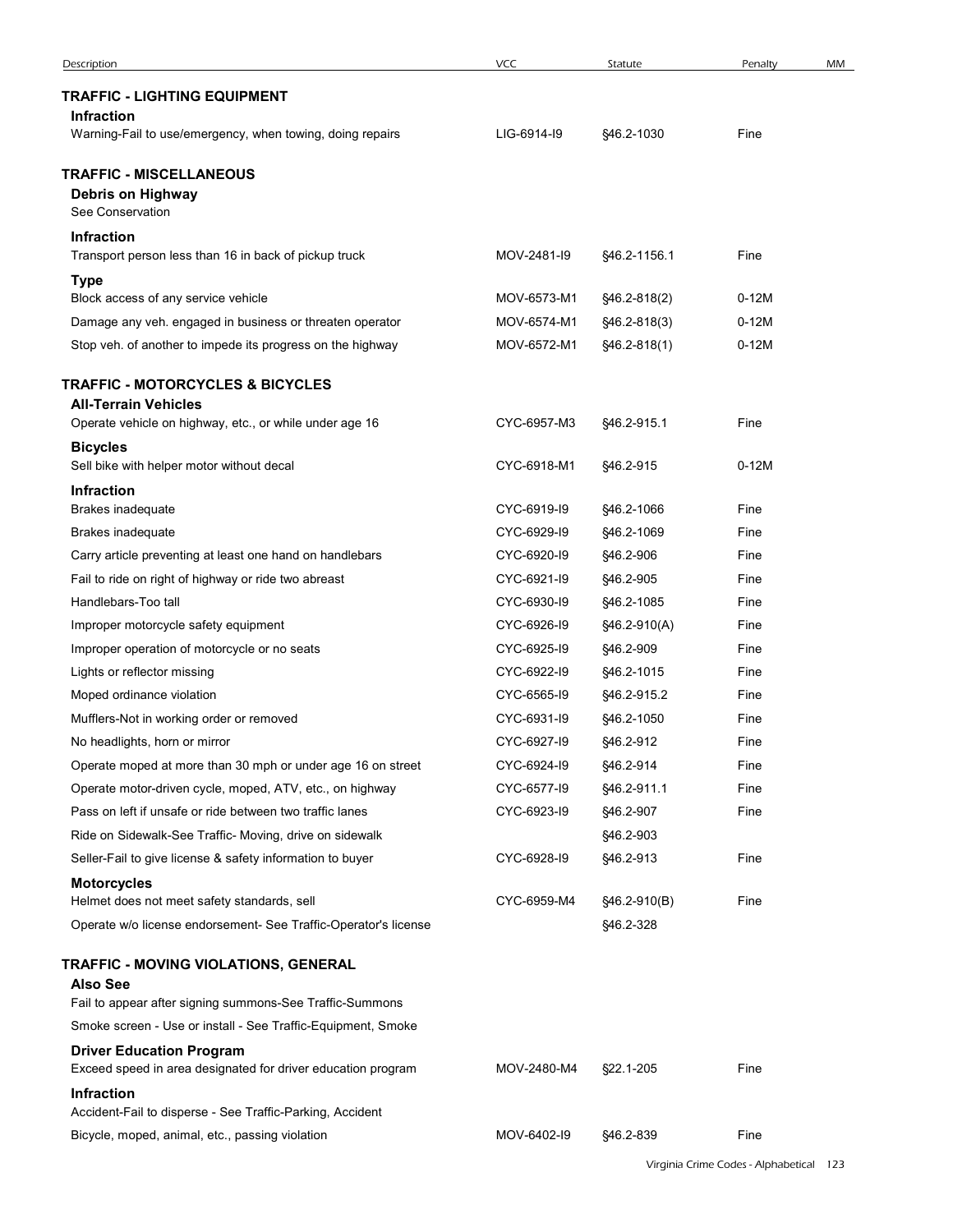| Description                                                 | <b>VCC</b>  | Statute      | Penalty | MM |
|-------------------------------------------------------------|-------------|--------------|---------|----|
| TRAFFIC - MOVING VIOLATIONS, GENERAL                        |             |              |         |    |
| <b>Infraction</b>                                           |             |              |         |    |
| Bus-Fail to stop at railroad crossings                      | MOV-6420-19 | §46.2-886    | Fine    |    |
| Coasting-Gears in neutral                                   | MOV-6421-I9 | §46.2-811    | Fine    |    |
| Crawl tractor-Improper rail track crossing                  | MOV-6422-19 | §46.2-887    | Fine    |    |
| Crossover, unlawful use of                                  | MOV-6478-19 | §46.2-808.1  | Fine    |    |
| Earphones, drive while wearing                              | MOV-6423-19 | §46.2-1078   | Fine    |    |
| Entering highway, fail to stop or yield before              | MOV-6457-19 | §46.2-826    | Fine    |    |
| Fire hose, unprotected, drive over                          | MOV-6424-19 | §46.2-922    | Fine    |    |
| Flags-None on long load- See Traffic-Size/Weight, Flags     |             |              |         |    |
| Flares-Disabled vehicle-See licensing parking-Flares        |             | §46.2-111(A) |         |    |
| Follow fire apparatus too closely or park too close         | MOV-6425-19 | §46.2-921    | Fine    |    |
| Follow too closely                                          | MOV-6426-I9 | §46.2-816    | Fine    |    |
| Headlights-Drive at night, in rain, fog, etc. without       | MOV-6460-19 | §46.2-1030   | Fine    |    |
| Headlights-Fail to dim                                      | MOV-6427-19 | §46.2-1034   | Fine    |    |
| Headlights-Too many lit-See Traffic-Equipment, Headlights   |             | §46.2-1030   |         |    |
| Hours, Drive more than 13 in 24 hour period                 | MOV-6428-I9 | §46.2-812    | Fine    |    |
| Hours, owner permit driver to drive vehicle over 13 in 24   | MOV-6429-19 | §46.2-812    | Fine    |    |
| Hydrant or firehouse, block- See licensing-Parking-Hydrant  |             | §46.2-1239   |         |    |
| Impede traffic-Drive too slow                               | MOV-6430-I9 | §46.2-877    | Fine    |    |
| Improper turn at intersection                               | MOV-6431-I9 | §46.2-846    | Fine    |    |
| Interstate, use by prohibited vehicles, etc.                | MOV-6417-19 | §46.2-808    | Fine    |    |
| One way street, drive wrong way on                          | MOV-6458-I9 | §46.2-806    | Fine    |    |
| Pass oncoming vehicle on right - fail to                    | MOV-6432-I9 | §46.2-837    | Fine    |    |
| Pass overtaken vehicle on left or at a safe speed - fail to | MOV-6433-19 | §46.2-838    | Fine    |    |
| Pass when lacking visibility or traffic approaching         | MOV-6434-19 | §46.2-843    | Fine    |    |
| Passing in intersection or railroad crossing                | MOV-6436-I9 | §46.2-803    | Fine    |    |
| Passing on shoulder or off the highway                      | MOV-6444-19 | §46.2-841    | Fine    |    |
| Passing, fail to sound horn when necessary before           | MOV-6437-19 | §46.2-840    | Fine    |    |
| Passing-Truck pass truck on uphill grade                    | MOV-6435-19 | §46.2-843    | Fine    |    |
| Radar detector, usable, have in vehicle                     | MOV-6438-I9 | §46.2-1079   | Fine    |    |
| Rail crossing, fail to stop                                 | MOV-6439-I9 | §46.2-885    | Fine    |    |
| Railroad Crossing, Passing In- See Passing                  |             |              |         |    |
| Red flags-Disabled vehicle-See licensing parking-Flags      |             | §46.2-111(C) |         |    |
| Reflectors-Disable vehicle-See licensing parking-Reflectors |             | §46.2-111    |         |    |
| Ride on sidewalk-See Traffic- Moving, drive on sidewalk     |             | §46.2-903    |         |    |
| Right side, fail to drive on                                | MOV-6440-I9 | §46.2-802    | Fine    |    |
| Safety zone, drive through or over                          | MOV-6441-I9 | §46.2-814    | Fine    |    |
| Sidewalk, drive / ride vehicle other than bicycle on        | MOV-6443-19 | §46.2-903    | Fine    |    |
| Signal, improper or, fail to give                           | MOV-6445-19 | §46.2-849    | Fine    |    |
| Signal, none before moving from curb                        | MOV-6446-I9 | §46.2-851    | Fine    |    |
| Signal, none before starting, stopping, backing, or turning | MOV-6447-19 | §46.2-848    | Fine    |    |
| Signal, then change course after signaling                  | MOV-6448-19 | §46.2-850    | Fine    |    |
|                                                             |             |              |         |    |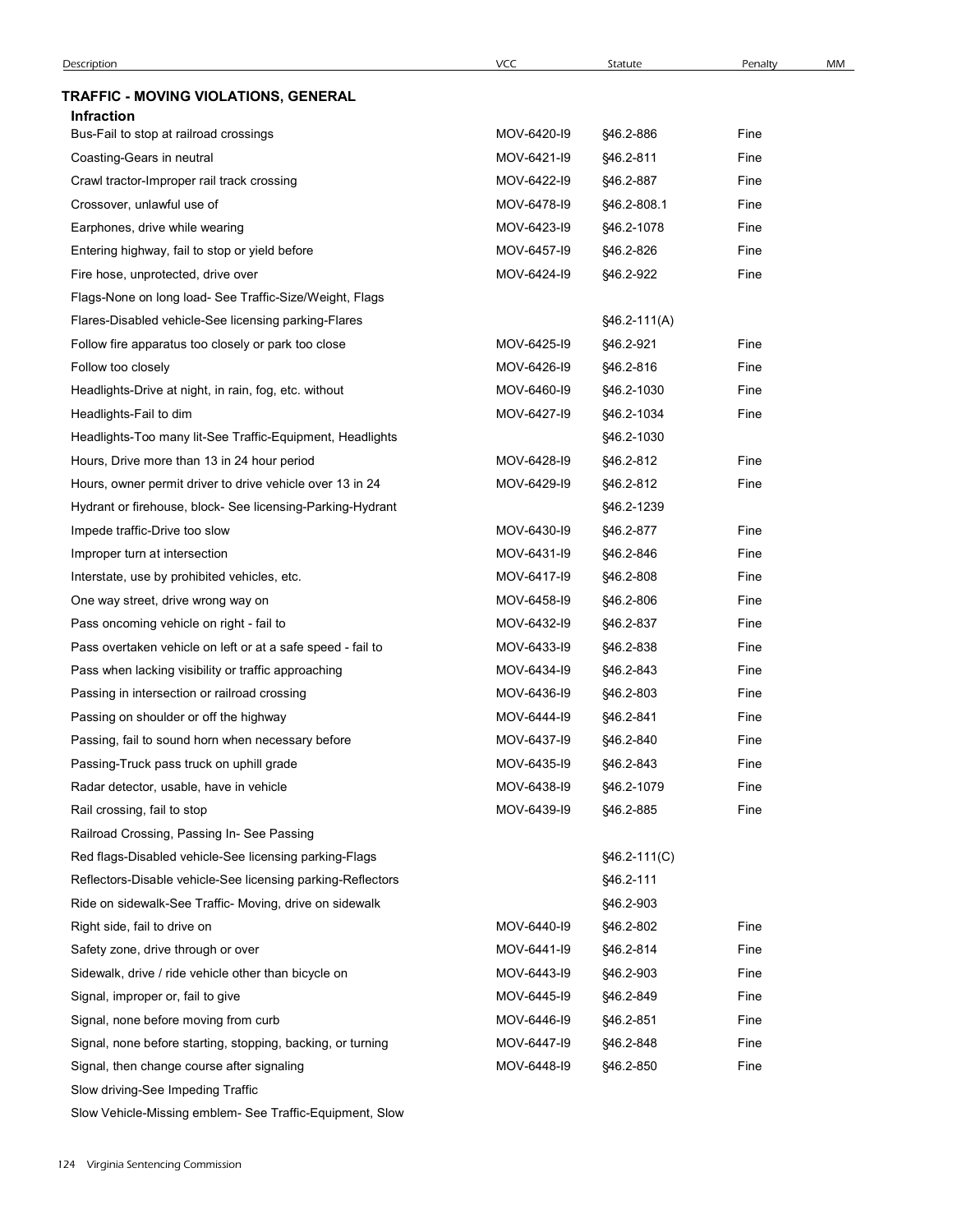|                                                                        | VCC         |              |         |    |
|------------------------------------------------------------------------|-------------|--------------|---------|----|
| <b>Description</b>                                                     |             | Statute      | Penalty | MM |
| TRAFFIC - MOVING VIOLATIONS, GENERAL<br>Infraction                     |             |              |         |    |
| Speeding - limit set by Transportation Commissioner                    | MOV-6481-I9 | §46.2-878    | Fine    |    |
| Speeding - School bus                                                  | MOV-6461-I9 | §46.2-871    | Fine    |    |
| Speeding - vehicle towing trailer                                      | MOV-6466-19 | §46.2-876    | Fine    |    |
| Speeding - vehicle w/ special permit                                   | MOV-6462-I9 | §46.2-872    | Fine    |    |
| Speeding at school crossing                                            | MOV-6463-19 | §46.2-873    | Fine    |    |
| Speeding- business/residential district                                | MOV-6464-19 | §46.2-874    | Fine    |    |
| Speeding in residential area etc.                                      | MOV-6475-19 | §46.2-878.2  | Fine    |    |
| Speeding in work zone                                                  | MOV-6474-19 | §46.2-878.1  | Fine    |    |
| Speeding on bridge                                                     | MOV-6452-I9 | §46.2-881    | Fine    |    |
| Speeding on highways in the city                                       | MOV-6465-19 | §46.2-875    | Fine    |    |
| Speeding-0 to 9 MPH above speed limit                                  | MOV-6449-19 | §46.2-870    | Fine    |    |
| Speeding-10 to 19 MPH above speed limit                                | MOV-6450-I9 | §46.2-870    | Fine    |    |
| Speeding-Speed over limit not clear from record                        | MOV-6451-I9 | §46.2-870    | Fine    |    |
| Stationary emergency vehicle, approach without caution                 | MOV-6480-I9 | §46.2-861.1  | Fine    |    |
| Traffic island, fail to drive around on the right                      | MOV-6453-I9 | §46.2-807    | Fine    |    |
| Trailer-Tow occupied trailer                                           | MOV-6454-I9 | §46.2-813    | Fine    |    |
| Truck route, fail to use-Use code for local ordinance                  |             | §46.2-1304   |         |    |
| Truck, Pass Another-See Passing                                        |             |              |         |    |
| TV visible to driver, register or drive vehicle with                   | MOV-6455-19 | §46.2-1077   | Fine    |    |
| U-Turn with poor visibility or not at intersection                     | MOV-6456-I9 | §46.2-845    | Fine    |    |
| <b>School Bus</b>                                                      |             |              |         |    |
| School bus driver - fail to wear seat belt                             | MOV-6442-M3 | §46.2-1091   | Fine    |    |
| <b>Type</b><br>School bus, pass stopped                                | MOV-6459-19 | §46.2-844    | Fine    |    |
| <b>TRAFFIC - OFFICIALS</b>                                             |             |              |         |    |
| <b>Dereliction of Duty</b>                                             |             |              |         |    |
| Official fails to forward record of conviction or judgement            | DMV-6668-M4 | §46.2-387    | Fine    |    |
|                                                                        |             |              |         |    |
| <b>TRAFFIC - OPERATOR'S LICENSE</b><br><b>Also See</b>                 |             |              |         |    |
| Traffic - DMV Documents                                                |             |              |         |    |
| Traffic - Driving While Intoxicated (§ 18.2-272)                       |             |              |         |    |
| <b>Alcohol</b>                                                         |             |              |         |    |
| Beer, alcohol use altered or fictitious license to obtain              | LIC-6807-M3 | §46.2-347    | Fine    |    |
| <b>Application</b>                                                     |             |              |         |    |
| Application for license-false statement, conceal fact on               | LIC-6820-M2 | §46.2-348    | 0-6M    |    |
| False certification of Virginia residency                              | LIC-6801-M2 | §46.2-323.1  | $0-6M$  |    |
| <b>Commercial Vehicles</b>                                             |             |              |         |    |
| Drive commercial veh. after being disqualified - first                 | LIC-6835-M2 | §46.2-341.21 | $0-6M$  |    |
| Drive commercial veh. after being disqualified - subsq.                | LIC-6836-M1 | §46.2-341.21 | $0-12M$ |    |
| Drive commercial vehicles without commercial license/permit            | LIC-6837-M2 | §46.2-341.7  | $0-6M$  |    |
| Fail to obtain commercial vehicle license/permit w/in 30 days          | LIC-6865-M2 | §46.2-341.8  | $0-6M$  |    |
| Have more than one commercial vehicle driver's license                 | LIC-6864-M2 | \$46.2-341.6 | $0-6M$  |    |
| Instruction permit, operate commercial vehicle without licensed driver | LIC-6799-M2 | §46.2-341.10 | $0-6M$  |    |
| Operate commercial vehicle without required endorsements               | LIC-6798-M2 | §46.2-341.16 | $0-6M$  |    |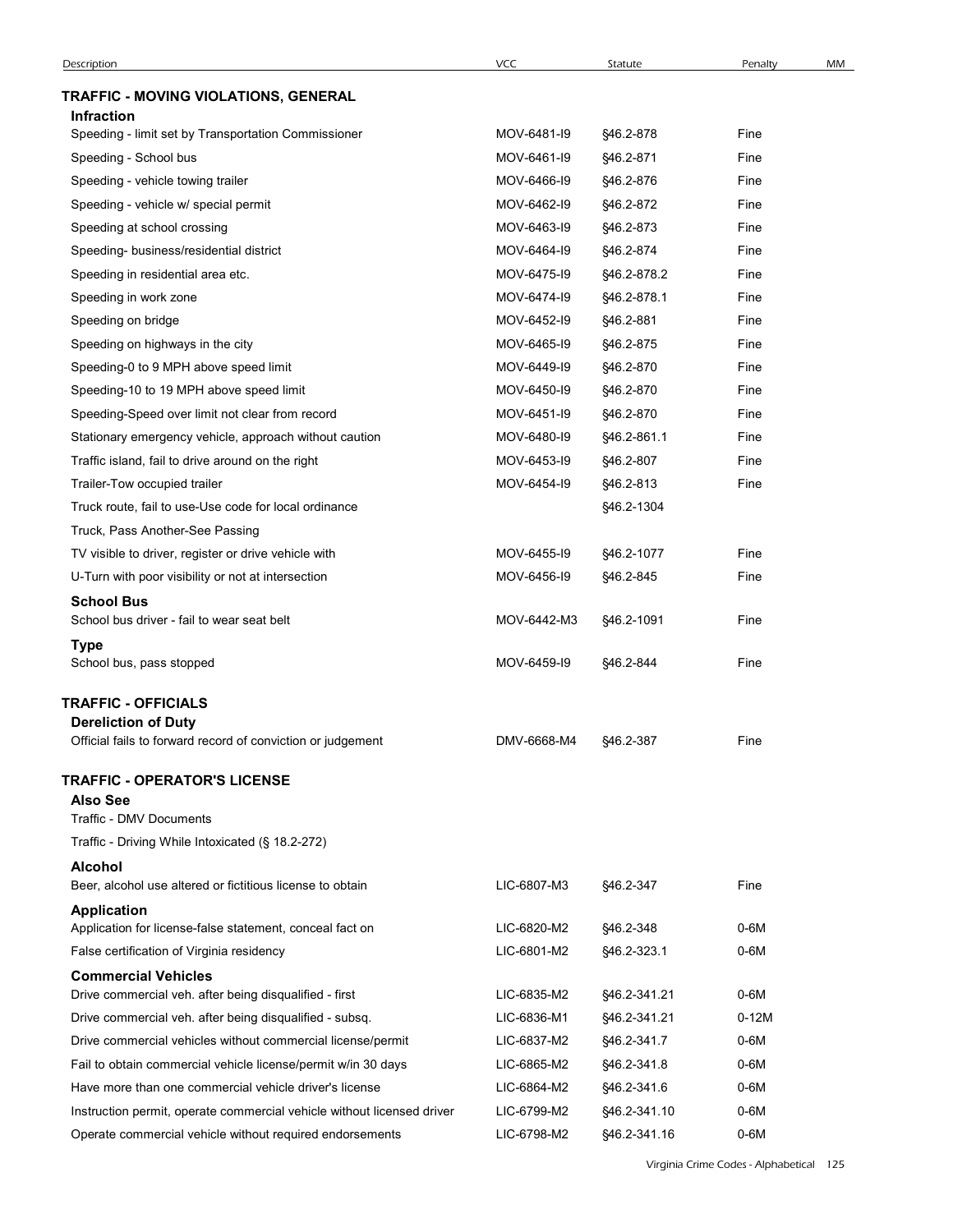| Description                                                                                                          | <b>VCC</b>                 | Statute                        | Penalty          | MM  |
|----------------------------------------------------------------------------------------------------------------------|----------------------------|--------------------------------|------------------|-----|
| <b>TRAFFIC - OPERATOR'S LICENSE</b>                                                                                  |                            |                                |                  |     |
| <b>Display Another's License</b>                                                                                     |                            |                                |                  |     |
| Another's license - display as his own                                                                               | LIC-6819-M2                | $$46.2-346(A,3)$               | 0-6M             |     |
| <b>Expired License</b><br>See No License                                                                             |                            | §46.2-330                      |                  |     |
| <b>Firearm</b>                                                                                                       |                            |                                |                  |     |
| False certification of Virginia residency, intent to buy gun                                                         | LIC-6844-F4                | §46.2-323.1                    | 2Y-10Y           |     |
| Fictitious license - used w/intent to purchase firearm                                                               | LIC-6825-F4                | §46.2-348                      | 2Y-10Y           |     |
| Fraud                                                                                                                |                            |                                |                  |     |
| License - fictitious display, knowing to be fictitious                                                               | LIC-6818-M2                | §46.2-346(A,1)                 | 0-6M             |     |
| <b>Incompetent Licensee</b><br>False information on mental or physical conditions                                    | LIC-6792-M2                | §46.2-322                      | $0-6M$           |     |
| <b>Infraction</b><br>Address change, fail to notify DMV                                                              | LIC-6793-19                | §46.2-324                      | Fine             |     |
| Drive without license or registration in possession                                                                  | LIC-6812-I9                | §46.2-104                      | Fine             |     |
| Exhibit - license or registration, fail to display or                                                                | LIC-6813-19                | §46.2-104                      | Fine             |     |
| Not for hire plates, improper use of                                                                                 | LIC-6826-19                | §46.2-724                      | Fine             |     |
| <b>International Driver's License</b><br>See Traffic - DMV Documents                                                 |                            |                                |                  |     |
| Juvenile                                                                                                             |                            |                                |                  |     |
| License suspended for unexcused absences                                                                             | LIC-6698-J9                | §46.2-334.001                  |                  |     |
| Motion for a restricted operator's license                                                                           | LIC-6869-J9                | §16.1-278.8                    |                  |     |
| Motion for a restricted operator's license                                                                           | LIC-6870-J9                | §16.1-278.9                    |                  |     |
| Operate vehicle between midnight and 4:00 AM                                                                         | LIC-6796-J9                | §46.2-334.01(C)                |                  |     |
| Operate vehicle with more than 1 passenger under age 21                                                              | LIC-6795-J9                | §46.2-334.01(B)                |                  |     |
| Parent or guardian, etc., requests license be canceled                                                               | LIC-6797-J9                | $$46.2-334(B)$                 |                  |     |
| Learner's                                                                                                            |                            |                                |                  |     |
| Motorcycle learner's permit violation                                                                                | LIC-6877-M2                | $$46.2-335(J)$                 | $0-6M$           |     |
| Operate vehicle between midnight and 4:00 AM,<br>Operate vehicle without licensed driver, learner's permit violation | LIC-6878-M2<br>LIC-6829-M2 | $$46.2-355(D)$<br>§46.2-335(H) | $0-6M$<br>$0-6M$ |     |
| Operate without licensed, etc., accompanying driver                                                                  | LIC-6879-M2                | §46.2-335(A)                   | $0-6M$           |     |
| Passengers, more than one and driver under age 21                                                                    | LIC-6876-M2                | $$46.2-335(C)$                 | $0-6M$           |     |
| Lend                                                                                                                 |                            |                                |                  |     |
| Lend to another                                                                                                      | LIC-6821-M2                | §46.2-346(A,2)                 | $0-6M$           |     |
| <b>License Revoked</b>                                                                                               |                            |                                |                  |     |
| Authorize person to operate vehicle while lic revoked/susp                                                           | LIC-6830-M1                | §46.2-301.1                    | $0-12M$          |     |
| License revoked - drive while                                                                                        | LIC-6809-M1                | §46.2-301                      | $0-12M$          |     |
| License revoked - no insurance - drive while (first offense)                                                         | LIC-6811-M2                | §46.2-302                      | $0-6M$           |     |
| License revoked - no insurance - drive while (subsequent)                                                            | LIC-6814-M1                | §46.2-302                      | $0-12M$          |     |
| Revoked - fail to surrender                                                                                          | LIC-6817-M2                | §46.2-346(A,5)                 | $0-6M$           |     |
| Revoked license, registration, plates-fail to turn in                                                                | LIC-6816-M2                | §46.2-370                      | $0-6M$           |     |
| License Revoked for DWI, Manslaughter, Maiming<br>Operate vehicle after license revoked - no endangerment            | LIC-6858-M1                | §46.2-391(D,1)                 | $0-12M$          | 10D |
| Operate vehicle after license revoked - endangerment                                                                 | LIC-6859-F9                | §46.2-391(D,2a,i)              | 1Y-5Y            | 12M |
| Operate vehicle after license revoked - DWI, etc., violation                                                         | LIC-6860-F9                | §46.2-391(D,2a,ii)             | 1Y-5Y            | 12M |
| Operate vehicle after license revoked - 2nd or subsequent                                                            | LIC-6861-F9                | §46.2-391(D,3)                 | 1Y-5Y            | 12M |
| <b>No License</b>                                                                                                    |                            |                                |                  |     |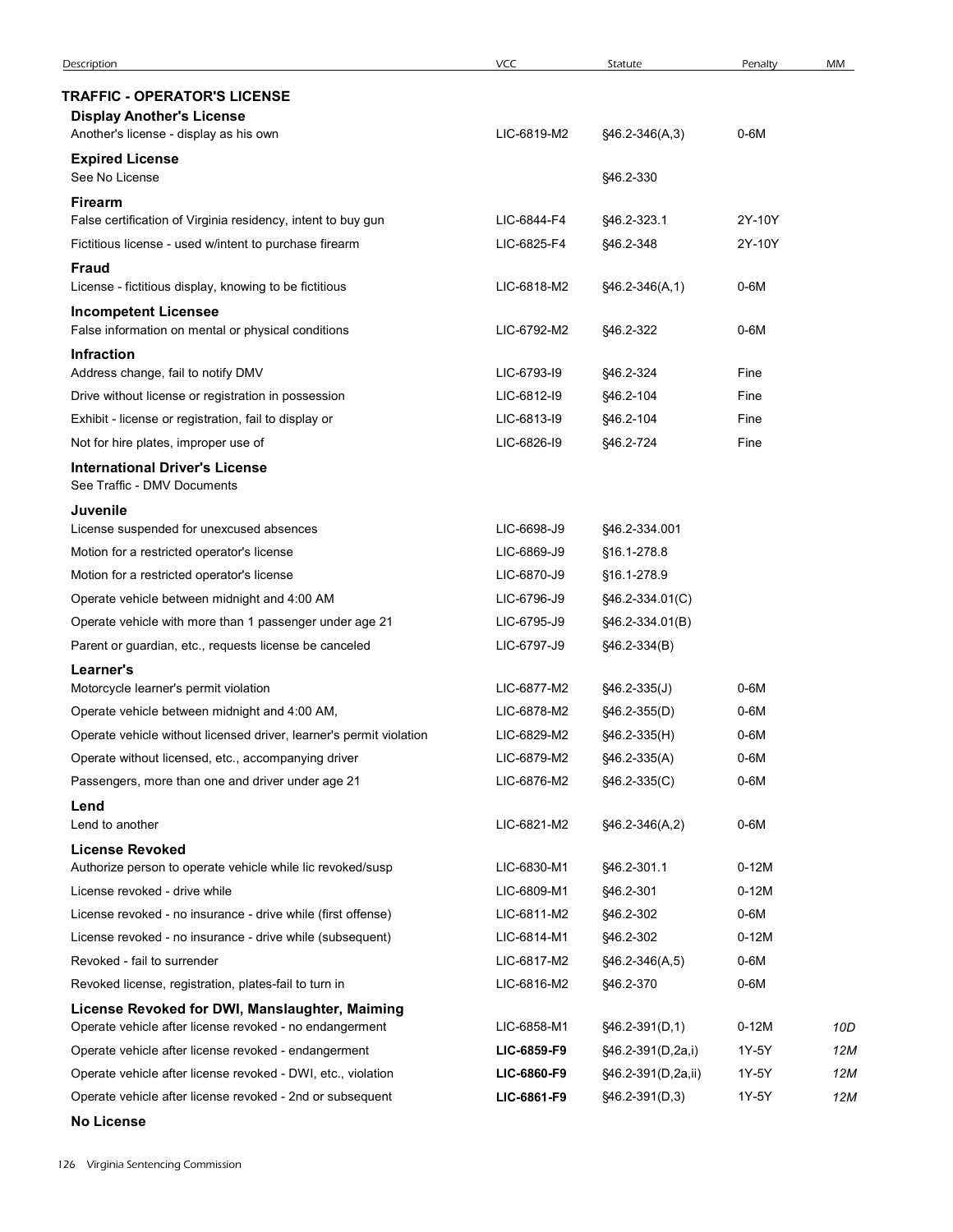| Description                                                                                                           | <b>VCC</b>  | Statute           | Penalty | MM |
|-----------------------------------------------------------------------------------------------------------------------|-------------|-------------------|---------|----|
| <b>TRAFFIC - OPERATOR'S LICENSE</b>                                                                                   |             |                   |         |    |
| No License<br>Drive before completion of alcohol safety action program                                                | LIC-6800-M2 | §46.2-411.1(B)    | 0-6M    |    |
| Drive without a valid license                                                                                         | LIC-6808-M2 | §46.2-300         | 0-6M    |    |
| Drive without a valid license, 2nd/subsequent                                                                         | LIC-6867-M1 | §46.2-300         | $0-12M$ |    |
| New Resident w/no Virginia license; see § 46.2-300                                                                    |             | §46.2-308         |         |    |
| No valid license, see drive without a license                                                                         |             |                   |         |    |
| Owner of Vehicle (et al)<br>Allow person with no legal right to drive vehicle                                         | LIC-6847-M2 | §46.2-349         | 0-6M    |    |
| Reproduce<br>Reproduce or photograph                                                                                  | LIC-6823-M2 | $$46.2-346(A,4)$  | $0-6M$  |    |
| <b>Restricted License</b>                                                                                             |             |                   |         |    |
| Petition to request restricted license                                                                                | LIC-6794-J9 | §46.2-334.01(A,2) |         |    |
| Restricted license - violate restrictions                                                                             | LIC-6827-M2 | §46.2-329         | 0-6M    |    |
| Sex Offender & Crimes Against Minors Registry<br>Drive school bus while required to register w/ sex offender registry | LIC-6680-M2 | §46.2-339         | $0-6M$  |    |
| <b>Special Endorsements</b><br>School bus - drive without passing special examination                                 | LIC-6828-M2 | §46.2-339         | $0-6M$  |    |
| School bus/motorcycle-operate w/o endorsement on license                                                              | LIC-6815-M1 | §46.2-328         | $0-12M$ |    |
| <b>Suspended License</b><br>See License Revoked                                                                       |             |                   |         |    |
| <b>Type Not Clear</b>                                                                                                 |             |                   |         |    |
| Operator's License offense - Type not clear from record                                                               | LIC-6871-S9 |                   |         |    |
| <b>TRAFFIC - PARKING</b>                                                                                              |             |                   |         |    |
| <b>Disabled Parking</b>                                                                                               |             |                   |         |    |
| Alter disabled parking license plate, etc.                                                                            | PRK-6687-M2 | §46.2-1249        | 0-6M    |    |
| Create counterfeit disabled parking license plate, etc.                                                               | PRK-6685-M2 | §46.2-1247        | 0-6M    |    |
| Park in space reserved for disabled person                                                                            | PRK-6688-M2 | §46.2-1250        | 0-6M    |    |
| Provide disabled parking license to another                                                                           | PRK-6689-M3 | §46.2-1253        | Fine    |    |
| Sell or exchange disabled parking license                                                                             | PRK-6684-M3 | §46.2-1252        | Fine    |    |
| Use counterfeit disabled parking license plate, etc.                                                                  | PRK-6686-M2 | §46.2-1248        | $0-6M$  |    |
| <b>Infraction</b><br>Abandonment on roadway, improper                                                                 | PRK-6601-I9 | §46.2-1209        | Fine    |    |
| Accident scene-Fail to leave when directed by police                                                                  | PRK-6602-I9 | §46.2-902         | Fine    |    |
| Brake not set or wheels not curbed                                                                                    | PRK-6616-I9 | §46.2-1071        | Fine    |    |
| Fire hydrant, park near-Use code for local ordinance                                                                  |             | §46.2-1306        |         |    |
| Flags, none around disabled vehicle-Daytime                                                                           | PRK-6617-19 | §46.2-111(C)      | Fine    |    |
| Flares, none around disabled vehicle blocking highway                                                                 | PRK-6618-I9 | $$46.2-111(A)$    | Fine    |    |
| Hydrant, firehouse or driveway - Park blocking                                                                        | PRK-6619-I9 | §46.2-1239        | Fine    |    |
| Lights, Parking-Park on highway at night without on                                                                   | PRK-6670-I9 | §46.2-1037        | Fine    |    |
| Open door on side of moving traffic, when not safe                                                                    | PRK-6658-I9 | §46.2-818.1       | Fine    |    |
| Park improperly                                                                                                       | PRK-6622-I9 | §46.2-889         | Fine    |    |
| Park in handicapped space-Use code for local ordinance                                                                |             | §46.2-1237        |         |    |
| Park in space reserved for disabled person or adjacent space                                                          | PRK-6683-I9 | §46.2-1242        | Fine    |    |
| Park is space reserved for electric vehicle                                                                           | PRK-6597-19 | §46.2-1219.3      | Fine    |    |
| Park near emergency so interferes with emergency workers                                                              | PRK-6623-I9 | §46.2-890         | Fine    |    |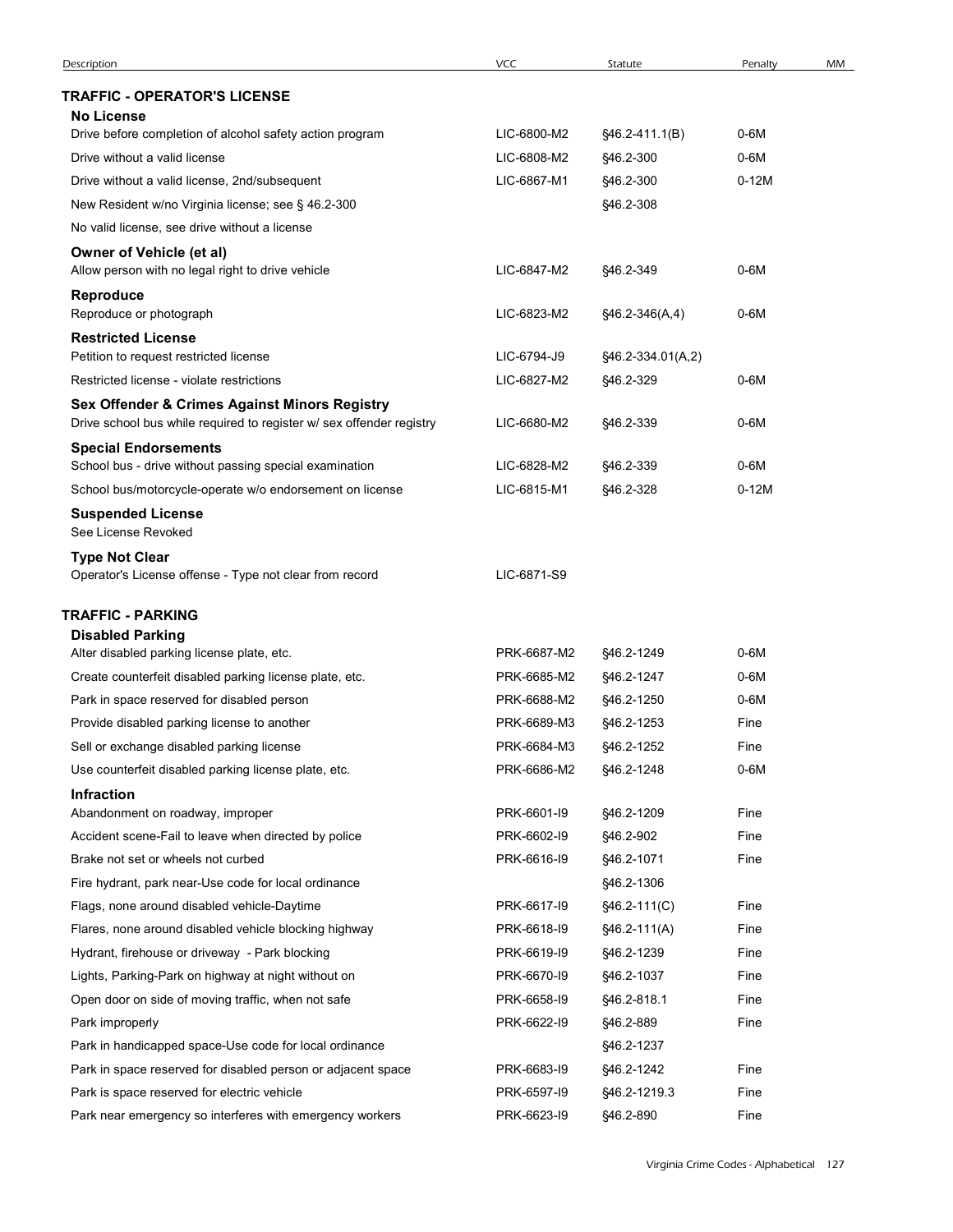| Description                                                                               | VCC                | Statute      | Penalty | MM |
|-------------------------------------------------------------------------------------------|--------------------|--------------|---------|----|
| <b>TRAFFIC - PARKING</b>                                                                  |                    |              |         |    |
| <b>Infraction</b>                                                                         |                    |              |         |    |
| Park with headlights on blinding drivers                                                  | PRK-6615-19        | §46.2-1035   | Fine    |    |
| Reflectors, none around disabled inflammable vehicle                                      | PRK-6620-I9        | §46.2-111(B) | Fine    |    |
| Stop on highway where dangerous                                                           | PRK-6656-I9        | §46.2-888    | Fine    |    |
| Truck-Stop on highway                                                                     | PRK-6657-19        | §46.2-893    | Fine    |    |
| <b>TRAFFIC - PEDESTRIANS</b>                                                              |                    |              |         |    |
| <b>Infraction</b><br>Also see Traffic-Moving, right of way                                |                    | §46.2-924    |         |    |
| Disobey walk/wait sign                                                                    | PED-6940-I9        | §46.2-925    | Fine    |    |
| Loiter on posted bridges or highway right-of-way                                          | PED-6941-I9        | §46.2-930    | Fine    |    |
| Pedestrian - interfere with traffic                                                       | PED-6942-I9        | §46.2-923    | Fine    |    |
| Pedestrian Right-Of-Way- Violate                                                          | PED-6934-19        | §46.2-924    | Fine    |    |
| Play in street or be pulled by vehicle                                                    | PED-6943-I9        | §46.2-932    | Fine    |    |
| Stand in roadway while hitchhiking                                                        | PED-6944-19        | §46.2-929    | Fine    |    |
| Step into street where visibility poor                                                    | PED-6945-19        | §46.2-926    | Fine    |    |
| Walk in street-unnecessary or fail to walk on left                                        | PED-6946-19        | §46.2-928    | Fine    |    |
| <b>Type</b><br>Fail to stop for blind person crossing the highway                         | REC-6575-M3        | §46.2-933    | Fine    |    |
| <b>TRAFFIC - PERJURY</b><br><b>Refer To</b><br>Perjury                                    |                    |              |         |    |
| <b>TRAFFIC - PUBLIC OFFICIAL</b>                                                          |                    |              |         |    |
| <b>Fines</b><br>Failure, refusal, neglect to return fines to treasurer                    | PUB-5103-M4        | §46.2-1308   | Fine    |    |
| <b>Illegal Fees</b>                                                                       |                    |              |         |    |
| Law enforcement accepting fee for arrest                                                  | PUB-5102-M4        | §46.2-218    | Fine    |    |
| <b>TRAFFIC - RECKLESS DRIVING</b>                                                         |                    |              |         |    |
| <b>Aggressive Driving</b>                                                                 |                    |              |         |    |
| Aggressive driving                                                                        | REC-6652-M2        | §46.2-868.1  | $0-6M$  |    |
| Aggressive driving with intent to injure                                                  | REC-6655-M1        | §46.2-868.1  | $0-12M$ |    |
| <b>Death</b>                                                                              |                    |              |         |    |
| Driving license suspended/reckless driving causes death of another                        | REC-6626-F6        | §46.2-868(B) | 1Y-5Y   |    |
| Elude Police, Disregard Command to Stop<br>Disregard police command to stop, endangerment | <b>REC-6624-F6</b> | §46.2-817(B) | 1Y-5Y   |    |
| Fail to stop for police, attempt to escape or elude                                       | REC-6631-M2        | §46.2-817(A) | $0-6M$  |    |
| Law-enforcement officer killed as result of pursuit                                       | REC-6640-F4        | §46.2-817(C) | 2Y-10Y  |    |
| Infraction                                                                                |                    |              |         |    |
| Improper driving                                                                          | REC-6621-I9        | §46.2-869    | Fine    |    |
| Pass                                                                                      |                    |              |         |    |
| Emergency vehicle, overtake or pass                                                       | REC-6671-M1        | §46.2-829    | $0-12M$ |    |
| Pass at railway crossing or intersection                                                  | REC-6632-M1        | §46.2-858    | $0-12M$ |    |
| Pass two vehicles abreast                                                                 | REC-6664-M1        | §46.2-856    | $0-12M$ |    |
| Pass without visibility                                                                   | REC-6660-M1        | §46.2-854    | $0-12M$ |    |
| Racing                                                                                    |                    |              |         |    |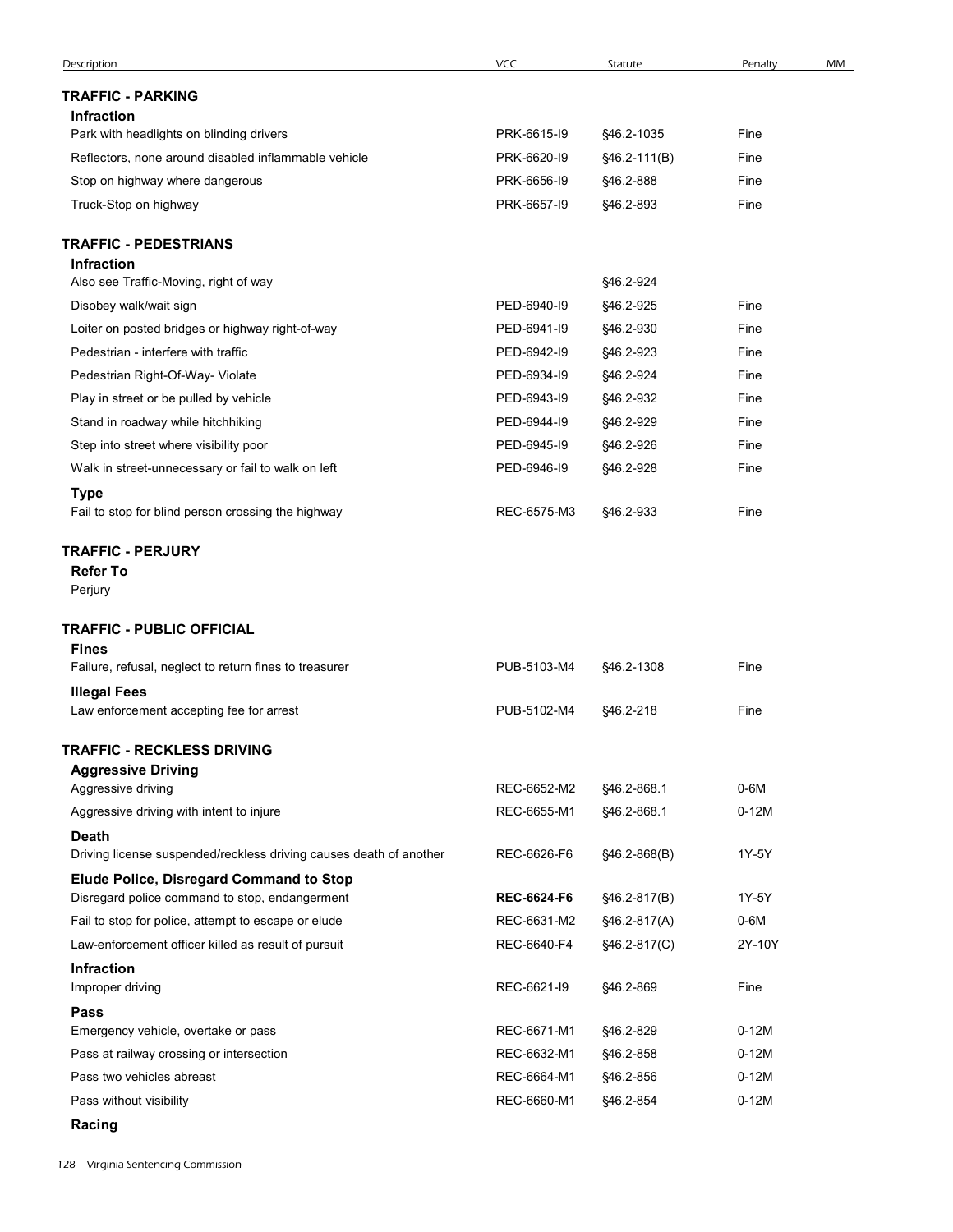| Description                                                                            | VCC                        | Statute                       | Penalty            | MM |
|----------------------------------------------------------------------------------------|----------------------------|-------------------------------|--------------------|----|
| <b>TRAFFIC - RECKLESS DRIVING</b><br>Racing                                            |                            |                               |                    |    |
| Cause death of another by racing                                                       | REC-6633-F9                | §46.2-865.1(A,2)              | 1Y-20Y             | 1Y |
| Racing                                                                                 | REC-6634-M1                | §46.2-865                     | $0-12M$            |    |
| Racing, aiding or abetting                                                             | REC-6636-M1                | §46.2-866                     | $0-12M$            |    |
| Racing, causes serious bodily injury                                                   | REC-6635-F6                | §46.2-865.1(A,1)              | 1Y-5Y              |    |
| <b>School Bus</b><br>School bus flashing lights, fail to stop for                      | REC-6639-M1                | §46.2-859                     | $0-12M$            |    |
| <b>Speeding</b>                                                                        |                            |                               |                    |    |
| 20 MPH or more over speed limit<br>Speed over 85 MPH                                   | REC-6646-M1<br>REC-6648-M1 | §46.2-862(i)<br>§46.2-862(ii) | $0-12M$<br>$0-12M$ |    |
| Speed unreasonable for conditions                                                      | REC-6651-M1                | §46.2-861                     | $0-12M$            |    |
| <b>Texting</b>                                                                         |                            |                               |                    |    |
| Reckless driving committed while texting                                               | REC-6649-M1                | §46.2-868(C)                  | $0-12M$            |    |
| Note: Texting while driving is a traffic infraction § 46.2-818.2                       |                            |                               |                    |    |
| <b>Vulnerable Road User</b>                                                            | REC-6669-M1                |                               | $0-12M$            |    |
| Cause serious injury or death to vulnerable road user                                  |                            | §46.2-816.1                   |                    |    |
| <b>Warning Lights</b><br>Move over for stationary vehicle with warning lights, fail to | REC-6653-M1                | §46.2-861.1(A)                | $0-12M$            |    |
| <b>Other</b>                                                                           |                            |                               |                    |    |
| Control - load or passengers interfere with                                            | REC-6662-M1                | §46.2-855                     | $0-12M$            |    |
| Endanger life or limb                                                                  | REC-6625-M1                | §46.2-852                     | $0-12M$            |    |
| Enter highway, fail to yield right of way                                              | REC-6627-M1                | §46.2-863                     | $0-12M$            |    |
| Fail to yield right of way, sign posted                                                | REC-6654-M1                | §46.2-863                     | $0-12M$            |    |
| Out of control or bad brakes                                                           | REC-6629-M1                | §46.2-853                     | $0-12M$            |    |
| Parking lots - drive in endangering life or limb                                       | REC-6630-M1                | §46.2-864                     | $0-12M$<br>$0-12M$ |    |
| Riding abreast in one lane<br>Signal turn or stop, fail to                             | REC-6641-M1<br>REC-6643-M1 | §46.2-857<br>§46.2-860        | $0-12M$            |    |
| <b>Type Not Clear</b>                                                                  |                            |                               |                    |    |
| Reckless driving - Type not clear from record                                          | REC-6637-M1                |                               | $0-12M$            |    |
| Reckless driving, excessive speed - Type not clear from record                         | REC-6638-M1                |                               | $0-12M$            |    |
| TRAFFIC - REGISTRATION, PLATES, ETC.                                                   |                            |                               |                    |    |
| <b>Also See</b><br>Traffic - DMV Documents                                             |                            |                               |                    |    |
| <b>Antique Plates</b>                                                                  |                            |                               |                    |    |
| Antique motor vehicle violation                                                        | REG-6868-M4                | §46.2-730                     | Fine               |    |
| <b>Apportionment / Allocation Road Tax</b>                                             |                            |                               |                    |    |
| Fail to pay fees to operate vehicle, trailer, etc., on highway                         | REG-6775-M2                | §46.2-703(A)                  | $0-6M$             |    |
| Not in compliance with International Fuel Tax Agreement                                | REG-6894-M4                | §46.2-703(D,2)                | Fine               |    |
| Not in compliance with Unified Carrier Registration System                             | REG-6776-M4                | §46.2-703(D,1)                | Fine               |    |
| Use invalid registration, ID, marker, etc.                                             | REG-6777-M3                | §46.2-703(D,3)                | Fine               |    |
| <b>Dealer Plates</b><br>See Auto Dealers                                               |                            |                               |                    |    |
| <b>Farm Use</b>                                                                        |                            |                               |                    |    |
| Violation of farm use only requirements or restrictions                                | REG-6682-M2                | §46.2-698(F)                  | $0-6M$             |    |
| Fraud                                                                                  |                            |                               |                    |    |
| Altered or forged license plates                                                       | REG-6714-M1    §46.2-722   |                               | $0-12M$            |    |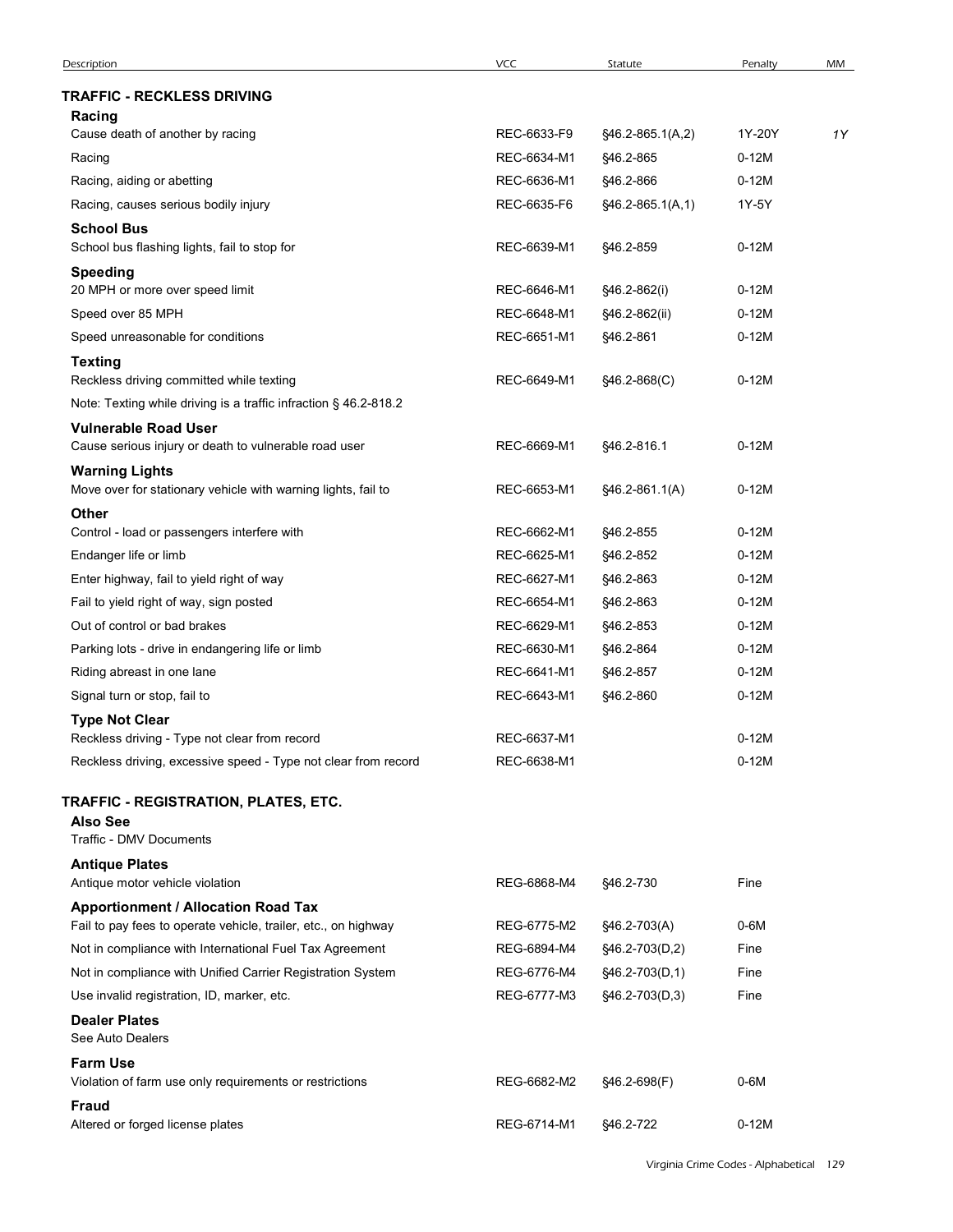| Description                                                                   | <b>VCC</b>  | Statute          | Penalty | MM |
|-------------------------------------------------------------------------------|-------------|------------------|---------|----|
| TRAFFIC - REGISTRATION, PLATES, ETC.                                          |             |                  |         |    |
| Fraud                                                                         |             |                  |         |    |
| Display altered or fictitious registration, title, or plates                  | REG-6701-M2 | §46.2-612(B,1)   | 0-6M    |    |
| False information to obtain registration                                      | REG-6719-M1 | $$46.2-612(B,3)$ | $0-12M$ |    |
| Farm Equipment Serial No. - See Agriculture, Horticulture and Food            |             |                  |         |    |
| Registration, title, certificate, etc. - altering or forging                  | REG-6737-F6 | §46.2-605        | 1Y-5Y   |    |
| Vehicle I.D. number, altered, possession of vehicle with                      | REG-6702-F6 | §46.2-1075       | 1Y-5Y   |    |
| Vehicle I.D. number, altering                                                 | REG-6736-F6 | §46.2-1074       | 1Y-5Y   |    |
| Infraction<br>Also see Traffic-Operator's, Drive                              |             |                  |         |    |
| Also see Traffic-Operator's, exhibit                                          |             |                  |         |    |
| Dealer plates, improper use of                                                | REG-6704-I9 | §46.2-715        | Fine    |    |
| Expiration of registration, expired plates                                    | REG-6751-I9 | §46.2-646        | Fine    |    |
| Expired lic. plates-See Traffic Regis/Operate w/o registration                |             |                  |         |    |
| Fail to notify DMV of change of address                                       | REG-6563-I9 | §46.2-606        | Fee     |    |
| Fail to obtain registration                                                   | REG-6728-I9 | §46.2-600        | Fine    |    |
| Fail to register foreign vehicle operating regularly in state                 | REG-6987-19 | §46.2-658        | Fine    |    |
| Farm equipment, unregistered- Improper use                                    | REG-6708-I9 | §46.2-665        | Fine    |    |
| Farm vehicle use violation                                                    | REG-6659-I9 | §46.2-613(A,3)   | Fine    |    |
| Foreign dealer's license, operate vehicle under                               | REG-6709-I9 | §46.2-1556       | Fine    |    |
| Handicapped plates-False application for or use of                            | REG-6712-I9 | §46.2-731        | Fine    |    |
| Handicapped-Falsely represent self as                                         | REG-6711-I9 | §46.2-1238       | Fine    |    |
| Heavy equipment-No registration when required                                 | REG-6713-I9 | §46.2-652        | Fine    |    |
| License plates-Improper display of                                            | REG-6715-19 | §46.2-715        | Fine    |    |
| License plates-Improper mounting of                                           | REG-6716-I9 | §46.2-716        | Fine    |    |
| Mobile home-No registration                                                   | REG-6718-I9 | §46.2-653        | Fine    |    |
| Operate for hire without name on side                                         | REG-6722-I9 | §46.2-1076       | Fine    |    |
| Operate vehicle without displaying plates                                     | REG-6724-I9 | $$46.2-711(c)$   | Fine    |    |
| Operate, etc., or park without registration or title or plates                | REG-6725-19 | $$46.2-613(A,1)$ | Fine    |    |
| Possess, use registration or license not entitled                             | REG-6753-I9 | $$46.2-613(A,2)$ | Fine    |    |
| Public Use tags-fail to use, improper use                                     | REG-6727-19 | §46.2-750        | Fine    |    |
| Registration - fail to obtain on becoming resident                            | REG-6872-I9 | §46.2-662        | Fine    |    |
| Registration-Fail to obtain on becoming a resident                            | REG-6706-I9 | §46.2-656        | Fine    |    |
| Represent self to obtain armed services medal plate                           | REG-6666-S9 | §46.2-745.1      | Fine    |    |
| Represent self to obtain Defense Distinguished Service Medal plate            | REG-6599-S9 | §46.2-745.5      | Fine    |    |
| Represent self to obtain Distinguished Service Medal plate                    | REG-6661-S9 | §46.2-745.4      | Fine    |    |
| Represent self to obtain Expeditionary Medal plate                            | REG-6663-S9 | §46.2-745.2      | Fine    |    |
| See § 46.2-658, fail to register vehicle                                      |             | §46.2-662        |         |    |
| Temporary registration-missing                                                | REG-6734-I9 | §46.2-650        | Fine    |    |
| Title-Buy vehicle without                                                     | REG-6703-I9 | §46.2-616        | Fine    |    |
| Vehicle I.D. number-Operate or sell vehicle without                           | REG-6723-I9 | §46.2-1072       | Fine    |    |
| Violate limitations for operating "Farm Use" vehicle, subsequent              | REG-6881-I9 | $$46.2-613(A,3)$ | Fine    |    |
| <b>Local License</b><br>Local license for auto, trailer, etc., fail to obtain | REG-6700-M4 | §46.2-752(G)     | Fine    |    |
| Regional local license for auto, trailer, etc., fail to obtain                | REG-6699-M4 | §46.2-752(K)     | Fine    |    |
|                                                                               |             |                  |         |    |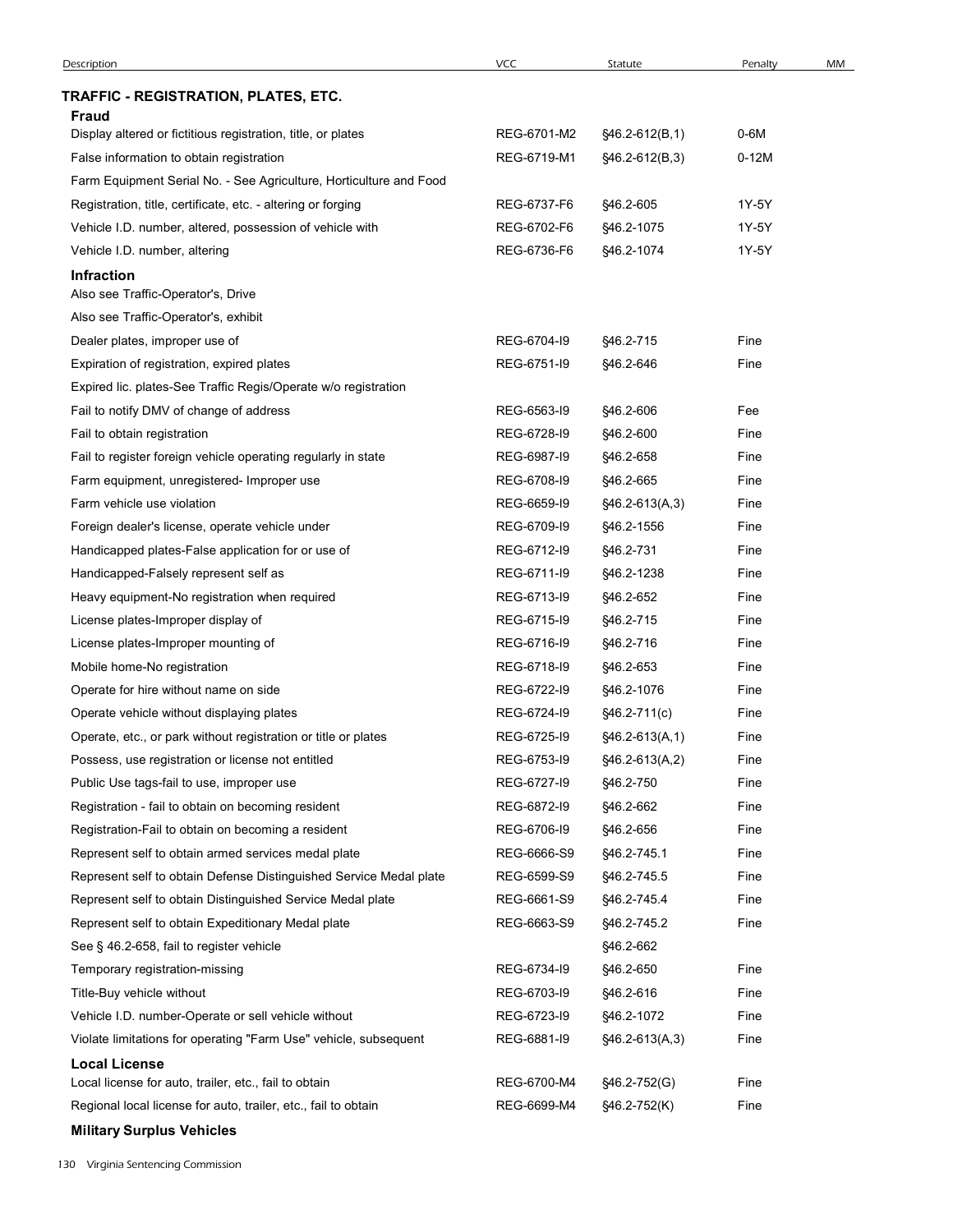| Description                                                                                                                 | <b>VCC</b>                 | Statute                | Penalty      | MM |
|-----------------------------------------------------------------------------------------------------------------------------|----------------------------|------------------------|--------------|----|
| TRAFFIC - REGISTRATION, PLATES, ETC.<br><b>Military Surplus Vehicles</b><br>Military surplus vehicle registration violation | REG-6676-M4                | §46.2-730.1            | Fine         |    |
| <b>Motorcycle, Converted</b>                                                                                                |                            |                        |              |    |
| False certification, off-road to on-road use<br><b>Odometer</b>                                                             | REG-6895-M1                | §46.2-602.4            | $0-12M$      |    |
| Odometer tampering - (first offense)                                                                                        | REG-6720-M9                | §46.2-112              | $0-12M$      |    |
| Odometer tampering - (subsequent offense)<br><b>Plates</b>                                                                  | REG-6721-F9                | §46.2-112              | 1Y-5Y        |    |
| Plates - fail to surrender                                                                                                  | REG-6707-M2                | §46.2-612(B,2)         | 0-6M         |    |
| Revoked plates - failure to surrender                                                                                       | REG-6729-M2                | §46.2-612(A)           | $0-6M$       |    |
| <b>Temporary Plates</b><br>Temporary plates, dealer fails to keep records                                                   | REG-6598-M1                | \$46.2-1559            | $0-12M$      |    |
| Temporary plates, expired, fail to destroy                                                                                  | REG-6731-M1                | §46.2-1564             | $0-12M$      |    |
| Temporary plates, fail to mark expiration date on                                                                           | REG-6732-M1                | §46.2-1562             | $0-12M$      |    |
| Temporary plates, improper use of                                                                                           | REG-6733-M1                | §46.2-1561             | $0-12M$      |    |
| Title<br>Fraudulently assign or transfer title                                                                              | REG-6739-M1                | §46.2-644              | $0-12M$      |    |
| Mileage, record incorrect on title                                                                                          | REG-6717-M1                | §46.2-629(C)           | $0-12M$      |    |
| Owner willfully fails to endorse assignment of title                                                                        | REG-6738-M3                | §46.2-628              | Fine         |    |
| Sell vehicle without having title                                                                                           | REG-6730-M3                | §46.2-617              | Fine         |    |
| Title issued to another, possess                                                                                            | REG-6735-M1                | §46.2-618              | $0-12M$      |    |
| Transfer title, etc., without notice vehicle was used as taxicab<br><b>Other</b>                                            | REG-6692-M1                | $$46.2-624(A)$         | $0-12M$      |    |
| Electric vehicle - operate without permit                                                                                   | REG-6705-M1                | §46.2-1009             | $0-12M$      |    |
| Procure registration exempt from alternative fuel standard                                                                  | REG-6740-M1                | §46.2-649.2            | $0-12M$      |    |
| <b>Type Not Clear</b><br>Registration, Plates, etc. offense - Type not clear from record                                    | REG-6695-S9                |                        |              |    |
| <b>TRAFFIC - RIGHT OF WAY</b>                                                                                               |                            |                        |              |    |
| <b>Infraction</b><br>Blind person with cane-Fail to stop                                                                    | WAY-6932-I9                | §46.2-933              | Fine         |    |
| Disrupt, etc., vehicle with escort                                                                                          | WAY-6579-19                | §46.2-828.2            | Fine         |    |
| Give way to overtaking vehicle - fail to                                                                                    | WAY-6933-I9                | §46.2-842              | Fine         |    |
| Unlawful speed, fail to forfeit right-of-way                                                                                | WAY-6564-I9                | §46.2-823              | Fine         |    |
| Yield at uncontrolled "T" intersection, fail to                                                                             | WAY-6958-I9                | §46.2-824              | Fine         |    |
| Yield to funeral processions with a police escort, fail to                                                                  | WAY-6935-19                | §46.2-828              | Fine<br>Fine |    |
| Yield to oncoming vehicle when turning left, fail to<br>Yield to traffic on right at intersection, fail to                  | WAY-6936-I9<br>WAY-6937-19 | §46.2-825<br>§46.2-820 | Fine         |    |
| Yield to US troops or Virginia National Guard, fail to                                                                      | WAY-6938-I9                | §46.2-827              | Fine         |    |
| Yield vehicle for emergency, fail to                                                                                        | WAY-6939-19                | §46.2-829              | Fine         |    |
| <b>TRAFFIC - SCHOOLS</b>                                                                                                    |                            |                        |              |    |
| <b>Commercial Driver Training</b><br>Instructor does not hold valid license                                                 | CDT-5426-M1                | §46.2-1707(A,1)        | $0-12M$      |    |
| Misrepresent facts in application for license/certification                                                                 | CDT-5429-M1                | §46.2-1707(A,4)        | $0-12M$      |    |
| Performing function without being certified/licensed                                                                        | CDT-5428-M1                | §46.2-1707(A,3)        | $0-12M$      |    |
| Refuse to furnish records to state                                                                                          | CDT-5430-M1                | §46.2-1707(A,5)        | $0-12M$      |    |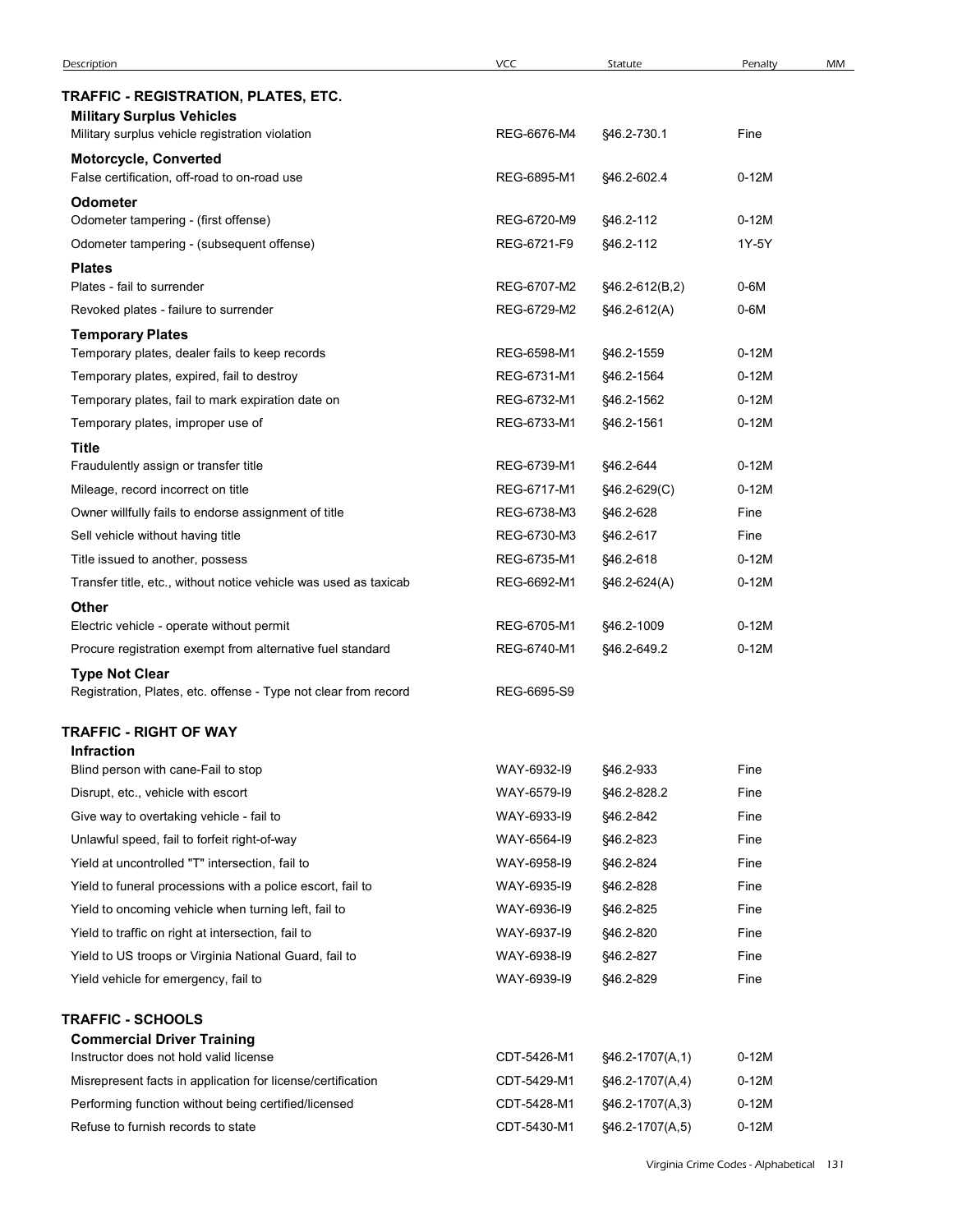| <b>TRAFFIC - SCHOOLS</b><br><b>Commercial Driver Training</b><br>Third or subsequent violation of statute/regulation<br>CDT-5432-F6<br>§46.2-1707(A)<br>1Y-5Y<br>Use designation without being certified/licensed<br>CDT-5427-M1<br>$0-12M$<br>§46.2-1707(A,2)<br>$0-12M$<br>CDT-5431-M1<br>Violating statute/regulation governing driving school<br>§46.2-1707(A,6)<br>TRAFFIC - SIGNS AND SIGNALS<br><b>Infraction</b><br>SIG-6578-19<br>§46.2-830.1<br>Fine<br>Fail to obey highway sign, driver sleeping/resting<br>Fail to obey HOV lane sign<br>SIG-6551-I9<br>§33.2-501<br>Fine<br>SIG-6552-I9<br>§46.2-830<br>Fine<br>Fail to obey signs<br>Improper left turn on red<br>SIG-6558-I9<br>§46.2-836<br>Fine<br>SIG-6557-19<br>§46.2-835<br>Fine<br>Improper right turn on red<br>SIG-6547-19<br>§46.2-805<br>Fine<br>Lane control signals, fail to obey<br>SIG-6548-I9<br>§46.2-804<br>Fine<br>Lane markings, fail to obey<br>SIG-6549-I9<br>§46.2-1309<br>Fine<br>Police hand signals, fail to obey<br>Police hand signals, fail to obey crossing guards<br>SIG-6556-19<br>§46.2-834<br>Fine<br>Rail crossing warning sign, disobey<br>SIG-6550-I9<br>§46.2-884<br>Fine<br>Signs, drive onto public or private property to evade<br>SIG-6559-19<br>§46.2-833.1<br>Fine<br>Stop sign, fail to stop at<br>SIG-6553-I9<br>§46.2-821<br>Fine<br>Traffic lights, fail to obey<br>SIG-6554-19<br>§46.2-833<br>Fine<br>Yield sign, fail to yield at<br>SIG-6555-19<br>§46.2-821<br>Fine<br><b>Type</b><br>Haul prohibited cargo in tunnel - viol. of posted signs<br>SIG-6571-M1<br>§46.2-815<br>$0-12M$<br>Signs, traffic control device, etc., highway or street, damaging<br>SIG-6545-M1<br>§46.2-832<br>$0-12M$<br>Signs, traffic control device, etc., unauthorized<br>SIG-6546-M4<br>§46.2-831<br>Fine<br>TRAFFIC - SIZE AND WEIGHT VIOLATIONS<br><b>Infraction</b><br>Agricultural, farm machinery, operate on Interstate<br>SIZ-6498-I9<br>§46.2-1102<br>Fine<br>Buses, too wide on interstate highways<br>SIZ-6468-I9<br>§46.2-1108<br>Fine<br>Buses, width >96 inches w/out permit<br>SIZ-6467-19<br>§46.2-1107<br>Fine<br>Flag-Carry long load without flag/lights<br>SIZ-6401-I9<br>§46.2-1121<br>Fine<br>Flaps-None on heavy vehicle- See Traffic-Equipment, Flaps<br>Height-Vehicle too tall<br>SIZ-6412-I9<br>§46.2-1110<br>Fine<br>Length-Vehicle Too Long<br>SIZ-6414-I9<br>§46.2-1112<br>Fine<br>Fine<br>Load extends over 3 feet in front of vehicle<br>SIZ-6405-19<br>§46.2-1120<br>Load extends over 6 inches beyond body<br>SIZ-6406-19<br>§46.2-1111<br>Fine<br>Marker lights-See Traffic- Lighting, Marker lights<br>Maximum gross weight - exceed limit<br>SIZ-6471-I9<br>§46.2-1126<br>Fine<br>SIZ-6469-19<br>Fine<br>Maximum single axle weight - exceed limit<br>§46.2-1124<br>Maximum tandem axle weight - exceed limit<br>SIZ-6470-I9<br>§46.2-1125<br>Fine<br>Mobile home-Towed, too long<br>SIZ-6408-I9<br>§46.2-1115<br>Fine<br>Tractor/Trailer-Improper connection between vehicles<br>SIZ-6404-I9<br>§46.2-1118<br>Fine<br>Tractor/trailer-No permit or improper configuration<br>Fine<br>SIZ-6409-I9<br>§46.2-1116<br>Vehicle length not in conformity w/provisions<br>EQU-6567-I9<br>§46.2-1112<br>Fine | Description | VCC | Statute | Penalty | MM |
|----------------------------------------------------------------------------------------------------------------------------------------------------------------------------------------------------------------------------------------------------------------------------------------------------------------------------------------------------------------------------------------------------------------------------------------------------------------------------------------------------------------------------------------------------------------------------------------------------------------------------------------------------------------------------------------------------------------------------------------------------------------------------------------------------------------------------------------------------------------------------------------------------------------------------------------------------------------------------------------------------------------------------------------------------------------------------------------------------------------------------------------------------------------------------------------------------------------------------------------------------------------------------------------------------------------------------------------------------------------------------------------------------------------------------------------------------------------------------------------------------------------------------------------------------------------------------------------------------------------------------------------------------------------------------------------------------------------------------------------------------------------------------------------------------------------------------------------------------------------------------------------------------------------------------------------------------------------------------------------------------------------------------------------------------------------------------------------------------------------------------------------------------------------------------------------------------------------------------------------------------------------------------------------------------------------------------------------------------------------------------------------------------------------------------------------------------------------------------------------------------------------------------------------------------------------------------------------------------------------------------------------------------------------------------------------------------------------------------------------------------------------------------------------------------------------------------------------------------------------------------------------------------------------------------------------------------------------------------------------------------------------------------------------------------------------------------------------------------------------------------------------------------------------------------------------------------------------------------------------------|-------------|-----|---------|---------|----|
|                                                                                                                                                                                                                                                                                                                                                                                                                                                                                                                                                                                                                                                                                                                                                                                                                                                                                                                                                                                                                                                                                                                                                                                                                                                                                                                                                                                                                                                                                                                                                                                                                                                                                                                                                                                                                                                                                                                                                                                                                                                                                                                                                                                                                                                                                                                                                                                                                                                                                                                                                                                                                                                                                                                                                                                                                                                                                                                                                                                                                                                                                                                                                                                                                                              |             |     |         |         |    |
|                                                                                                                                                                                                                                                                                                                                                                                                                                                                                                                                                                                                                                                                                                                                                                                                                                                                                                                                                                                                                                                                                                                                                                                                                                                                                                                                                                                                                                                                                                                                                                                                                                                                                                                                                                                                                                                                                                                                                                                                                                                                                                                                                                                                                                                                                                                                                                                                                                                                                                                                                                                                                                                                                                                                                                                                                                                                                                                                                                                                                                                                                                                                                                                                                                              |             |     |         |         |    |
|                                                                                                                                                                                                                                                                                                                                                                                                                                                                                                                                                                                                                                                                                                                                                                                                                                                                                                                                                                                                                                                                                                                                                                                                                                                                                                                                                                                                                                                                                                                                                                                                                                                                                                                                                                                                                                                                                                                                                                                                                                                                                                                                                                                                                                                                                                                                                                                                                                                                                                                                                                                                                                                                                                                                                                                                                                                                                                                                                                                                                                                                                                                                                                                                                                              |             |     |         |         |    |
|                                                                                                                                                                                                                                                                                                                                                                                                                                                                                                                                                                                                                                                                                                                                                                                                                                                                                                                                                                                                                                                                                                                                                                                                                                                                                                                                                                                                                                                                                                                                                                                                                                                                                                                                                                                                                                                                                                                                                                                                                                                                                                                                                                                                                                                                                                                                                                                                                                                                                                                                                                                                                                                                                                                                                                                                                                                                                                                                                                                                                                                                                                                                                                                                                                              |             |     |         |         |    |
|                                                                                                                                                                                                                                                                                                                                                                                                                                                                                                                                                                                                                                                                                                                                                                                                                                                                                                                                                                                                                                                                                                                                                                                                                                                                                                                                                                                                                                                                                                                                                                                                                                                                                                                                                                                                                                                                                                                                                                                                                                                                                                                                                                                                                                                                                                                                                                                                                                                                                                                                                                                                                                                                                                                                                                                                                                                                                                                                                                                                                                                                                                                                                                                                                                              |             |     |         |         |    |
|                                                                                                                                                                                                                                                                                                                                                                                                                                                                                                                                                                                                                                                                                                                                                                                                                                                                                                                                                                                                                                                                                                                                                                                                                                                                                                                                                                                                                                                                                                                                                                                                                                                                                                                                                                                                                                                                                                                                                                                                                                                                                                                                                                                                                                                                                                                                                                                                                                                                                                                                                                                                                                                                                                                                                                                                                                                                                                                                                                                                                                                                                                                                                                                                                                              |             |     |         |         |    |
|                                                                                                                                                                                                                                                                                                                                                                                                                                                                                                                                                                                                                                                                                                                                                                                                                                                                                                                                                                                                                                                                                                                                                                                                                                                                                                                                                                                                                                                                                                                                                                                                                                                                                                                                                                                                                                                                                                                                                                                                                                                                                                                                                                                                                                                                                                                                                                                                                                                                                                                                                                                                                                                                                                                                                                                                                                                                                                                                                                                                                                                                                                                                                                                                                                              |             |     |         |         |    |
|                                                                                                                                                                                                                                                                                                                                                                                                                                                                                                                                                                                                                                                                                                                                                                                                                                                                                                                                                                                                                                                                                                                                                                                                                                                                                                                                                                                                                                                                                                                                                                                                                                                                                                                                                                                                                                                                                                                                                                                                                                                                                                                                                                                                                                                                                                                                                                                                                                                                                                                                                                                                                                                                                                                                                                                                                                                                                                                                                                                                                                                                                                                                                                                                                                              |             |     |         |         |    |
|                                                                                                                                                                                                                                                                                                                                                                                                                                                                                                                                                                                                                                                                                                                                                                                                                                                                                                                                                                                                                                                                                                                                                                                                                                                                                                                                                                                                                                                                                                                                                                                                                                                                                                                                                                                                                                                                                                                                                                                                                                                                                                                                                                                                                                                                                                                                                                                                                                                                                                                                                                                                                                                                                                                                                                                                                                                                                                                                                                                                                                                                                                                                                                                                                                              |             |     |         |         |    |
|                                                                                                                                                                                                                                                                                                                                                                                                                                                                                                                                                                                                                                                                                                                                                                                                                                                                                                                                                                                                                                                                                                                                                                                                                                                                                                                                                                                                                                                                                                                                                                                                                                                                                                                                                                                                                                                                                                                                                                                                                                                                                                                                                                                                                                                                                                                                                                                                                                                                                                                                                                                                                                                                                                                                                                                                                                                                                                                                                                                                                                                                                                                                                                                                                                              |             |     |         |         |    |
|                                                                                                                                                                                                                                                                                                                                                                                                                                                                                                                                                                                                                                                                                                                                                                                                                                                                                                                                                                                                                                                                                                                                                                                                                                                                                                                                                                                                                                                                                                                                                                                                                                                                                                                                                                                                                                                                                                                                                                                                                                                                                                                                                                                                                                                                                                                                                                                                                                                                                                                                                                                                                                                                                                                                                                                                                                                                                                                                                                                                                                                                                                                                                                                                                                              |             |     |         |         |    |
|                                                                                                                                                                                                                                                                                                                                                                                                                                                                                                                                                                                                                                                                                                                                                                                                                                                                                                                                                                                                                                                                                                                                                                                                                                                                                                                                                                                                                                                                                                                                                                                                                                                                                                                                                                                                                                                                                                                                                                                                                                                                                                                                                                                                                                                                                                                                                                                                                                                                                                                                                                                                                                                                                                                                                                                                                                                                                                                                                                                                                                                                                                                                                                                                                                              |             |     |         |         |    |
|                                                                                                                                                                                                                                                                                                                                                                                                                                                                                                                                                                                                                                                                                                                                                                                                                                                                                                                                                                                                                                                                                                                                                                                                                                                                                                                                                                                                                                                                                                                                                                                                                                                                                                                                                                                                                                                                                                                                                                                                                                                                                                                                                                                                                                                                                                                                                                                                                                                                                                                                                                                                                                                                                                                                                                                                                                                                                                                                                                                                                                                                                                                                                                                                                                              |             |     |         |         |    |
|                                                                                                                                                                                                                                                                                                                                                                                                                                                                                                                                                                                                                                                                                                                                                                                                                                                                                                                                                                                                                                                                                                                                                                                                                                                                                                                                                                                                                                                                                                                                                                                                                                                                                                                                                                                                                                                                                                                                                                                                                                                                                                                                                                                                                                                                                                                                                                                                                                                                                                                                                                                                                                                                                                                                                                                                                                                                                                                                                                                                                                                                                                                                                                                                                                              |             |     |         |         |    |
|                                                                                                                                                                                                                                                                                                                                                                                                                                                                                                                                                                                                                                                                                                                                                                                                                                                                                                                                                                                                                                                                                                                                                                                                                                                                                                                                                                                                                                                                                                                                                                                                                                                                                                                                                                                                                                                                                                                                                                                                                                                                                                                                                                                                                                                                                                                                                                                                                                                                                                                                                                                                                                                                                                                                                                                                                                                                                                                                                                                                                                                                                                                                                                                                                                              |             |     |         |         |    |
|                                                                                                                                                                                                                                                                                                                                                                                                                                                                                                                                                                                                                                                                                                                                                                                                                                                                                                                                                                                                                                                                                                                                                                                                                                                                                                                                                                                                                                                                                                                                                                                                                                                                                                                                                                                                                                                                                                                                                                                                                                                                                                                                                                                                                                                                                                                                                                                                                                                                                                                                                                                                                                                                                                                                                                                                                                                                                                                                                                                                                                                                                                                                                                                                                                              |             |     |         |         |    |
|                                                                                                                                                                                                                                                                                                                                                                                                                                                                                                                                                                                                                                                                                                                                                                                                                                                                                                                                                                                                                                                                                                                                                                                                                                                                                                                                                                                                                                                                                                                                                                                                                                                                                                                                                                                                                                                                                                                                                                                                                                                                                                                                                                                                                                                                                                                                                                                                                                                                                                                                                                                                                                                                                                                                                                                                                                                                                                                                                                                                                                                                                                                                                                                                                                              |             |     |         |         |    |
|                                                                                                                                                                                                                                                                                                                                                                                                                                                                                                                                                                                                                                                                                                                                                                                                                                                                                                                                                                                                                                                                                                                                                                                                                                                                                                                                                                                                                                                                                                                                                                                                                                                                                                                                                                                                                                                                                                                                                                                                                                                                                                                                                                                                                                                                                                                                                                                                                                                                                                                                                                                                                                                                                                                                                                                                                                                                                                                                                                                                                                                                                                                                                                                                                                              |             |     |         |         |    |
|                                                                                                                                                                                                                                                                                                                                                                                                                                                                                                                                                                                                                                                                                                                                                                                                                                                                                                                                                                                                                                                                                                                                                                                                                                                                                                                                                                                                                                                                                                                                                                                                                                                                                                                                                                                                                                                                                                                                                                                                                                                                                                                                                                                                                                                                                                                                                                                                                                                                                                                                                                                                                                                                                                                                                                                                                                                                                                                                                                                                                                                                                                                                                                                                                                              |             |     |         |         |    |
|                                                                                                                                                                                                                                                                                                                                                                                                                                                                                                                                                                                                                                                                                                                                                                                                                                                                                                                                                                                                                                                                                                                                                                                                                                                                                                                                                                                                                                                                                                                                                                                                                                                                                                                                                                                                                                                                                                                                                                                                                                                                                                                                                                                                                                                                                                                                                                                                                                                                                                                                                                                                                                                                                                                                                                                                                                                                                                                                                                                                                                                                                                                                                                                                                                              |             |     |         |         |    |
|                                                                                                                                                                                                                                                                                                                                                                                                                                                                                                                                                                                                                                                                                                                                                                                                                                                                                                                                                                                                                                                                                                                                                                                                                                                                                                                                                                                                                                                                                                                                                                                                                                                                                                                                                                                                                                                                                                                                                                                                                                                                                                                                                                                                                                                                                                                                                                                                                                                                                                                                                                                                                                                                                                                                                                                                                                                                                                                                                                                                                                                                                                                                                                                                                                              |             |     |         |         |    |
|                                                                                                                                                                                                                                                                                                                                                                                                                                                                                                                                                                                                                                                                                                                                                                                                                                                                                                                                                                                                                                                                                                                                                                                                                                                                                                                                                                                                                                                                                                                                                                                                                                                                                                                                                                                                                                                                                                                                                                                                                                                                                                                                                                                                                                                                                                                                                                                                                                                                                                                                                                                                                                                                                                                                                                                                                                                                                                                                                                                                                                                                                                                                                                                                                                              |             |     |         |         |    |
|                                                                                                                                                                                                                                                                                                                                                                                                                                                                                                                                                                                                                                                                                                                                                                                                                                                                                                                                                                                                                                                                                                                                                                                                                                                                                                                                                                                                                                                                                                                                                                                                                                                                                                                                                                                                                                                                                                                                                                                                                                                                                                                                                                                                                                                                                                                                                                                                                                                                                                                                                                                                                                                                                                                                                                                                                                                                                                                                                                                                                                                                                                                                                                                                                                              |             |     |         |         |    |
|                                                                                                                                                                                                                                                                                                                                                                                                                                                                                                                                                                                                                                                                                                                                                                                                                                                                                                                                                                                                                                                                                                                                                                                                                                                                                                                                                                                                                                                                                                                                                                                                                                                                                                                                                                                                                                                                                                                                                                                                                                                                                                                                                                                                                                                                                                                                                                                                                                                                                                                                                                                                                                                                                                                                                                                                                                                                                                                                                                                                                                                                                                                                                                                                                                              |             |     |         |         |    |
|                                                                                                                                                                                                                                                                                                                                                                                                                                                                                                                                                                                                                                                                                                                                                                                                                                                                                                                                                                                                                                                                                                                                                                                                                                                                                                                                                                                                                                                                                                                                                                                                                                                                                                                                                                                                                                                                                                                                                                                                                                                                                                                                                                                                                                                                                                                                                                                                                                                                                                                                                                                                                                                                                                                                                                                                                                                                                                                                                                                                                                                                                                                                                                                                                                              |             |     |         |         |    |
|                                                                                                                                                                                                                                                                                                                                                                                                                                                                                                                                                                                                                                                                                                                                                                                                                                                                                                                                                                                                                                                                                                                                                                                                                                                                                                                                                                                                                                                                                                                                                                                                                                                                                                                                                                                                                                                                                                                                                                                                                                                                                                                                                                                                                                                                                                                                                                                                                                                                                                                                                                                                                                                                                                                                                                                                                                                                                                                                                                                                                                                                                                                                                                                                                                              |             |     |         |         |    |
|                                                                                                                                                                                                                                                                                                                                                                                                                                                                                                                                                                                                                                                                                                                                                                                                                                                                                                                                                                                                                                                                                                                                                                                                                                                                                                                                                                                                                                                                                                                                                                                                                                                                                                                                                                                                                                                                                                                                                                                                                                                                                                                                                                                                                                                                                                                                                                                                                                                                                                                                                                                                                                                                                                                                                                                                                                                                                                                                                                                                                                                                                                                                                                                                                                              |             |     |         |         |    |
|                                                                                                                                                                                                                                                                                                                                                                                                                                                                                                                                                                                                                                                                                                                                                                                                                                                                                                                                                                                                                                                                                                                                                                                                                                                                                                                                                                                                                                                                                                                                                                                                                                                                                                                                                                                                                                                                                                                                                                                                                                                                                                                                                                                                                                                                                                                                                                                                                                                                                                                                                                                                                                                                                                                                                                                                                                                                                                                                                                                                                                                                                                                                                                                                                                              |             |     |         |         |    |
|                                                                                                                                                                                                                                                                                                                                                                                                                                                                                                                                                                                                                                                                                                                                                                                                                                                                                                                                                                                                                                                                                                                                                                                                                                                                                                                                                                                                                                                                                                                                                                                                                                                                                                                                                                                                                                                                                                                                                                                                                                                                                                                                                                                                                                                                                                                                                                                                                                                                                                                                                                                                                                                                                                                                                                                                                                                                                                                                                                                                                                                                                                                                                                                                                                              |             |     |         |         |    |
|                                                                                                                                                                                                                                                                                                                                                                                                                                                                                                                                                                                                                                                                                                                                                                                                                                                                                                                                                                                                                                                                                                                                                                                                                                                                                                                                                                                                                                                                                                                                                                                                                                                                                                                                                                                                                                                                                                                                                                                                                                                                                                                                                                                                                                                                                                                                                                                                                                                                                                                                                                                                                                                                                                                                                                                                                                                                                                                                                                                                                                                                                                                                                                                                                                              |             |     |         |         |    |
|                                                                                                                                                                                                                                                                                                                                                                                                                                                                                                                                                                                                                                                                                                                                                                                                                                                                                                                                                                                                                                                                                                                                                                                                                                                                                                                                                                                                                                                                                                                                                                                                                                                                                                                                                                                                                                                                                                                                                                                                                                                                                                                                                                                                                                                                                                                                                                                                                                                                                                                                                                                                                                                                                                                                                                                                                                                                                                                                                                                                                                                                                                                                                                                                                                              |             |     |         |         |    |
|                                                                                                                                                                                                                                                                                                                                                                                                                                                                                                                                                                                                                                                                                                                                                                                                                                                                                                                                                                                                                                                                                                                                                                                                                                                                                                                                                                                                                                                                                                                                                                                                                                                                                                                                                                                                                                                                                                                                                                                                                                                                                                                                                                                                                                                                                                                                                                                                                                                                                                                                                                                                                                                                                                                                                                                                                                                                                                                                                                                                                                                                                                                                                                                                                                              |             |     |         |         |    |
|                                                                                                                                                                                                                                                                                                                                                                                                                                                                                                                                                                                                                                                                                                                                                                                                                                                                                                                                                                                                                                                                                                                                                                                                                                                                                                                                                                                                                                                                                                                                                                                                                                                                                                                                                                                                                                                                                                                                                                                                                                                                                                                                                                                                                                                                                                                                                                                                                                                                                                                                                                                                                                                                                                                                                                                                                                                                                                                                                                                                                                                                                                                                                                                                                                              |             |     |         |         |    |
|                                                                                                                                                                                                                                                                                                                                                                                                                                                                                                                                                                                                                                                                                                                                                                                                                                                                                                                                                                                                                                                                                                                                                                                                                                                                                                                                                                                                                                                                                                                                                                                                                                                                                                                                                                                                                                                                                                                                                                                                                                                                                                                                                                                                                                                                                                                                                                                                                                                                                                                                                                                                                                                                                                                                                                                                                                                                                                                                                                                                                                                                                                                                                                                                                                              |             |     |         |         |    |
|                                                                                                                                                                                                                                                                                                                                                                                                                                                                                                                                                                                                                                                                                                                                                                                                                                                                                                                                                                                                                                                                                                                                                                                                                                                                                                                                                                                                                                                                                                                                                                                                                                                                                                                                                                                                                                                                                                                                                                                                                                                                                                                                                                                                                                                                                                                                                                                                                                                                                                                                                                                                                                                                                                                                                                                                                                                                                                                                                                                                                                                                                                                                                                                                                                              |             |     |         |         |    |
|                                                                                                                                                                                                                                                                                                                                                                                                                                                                                                                                                                                                                                                                                                                                                                                                                                                                                                                                                                                                                                                                                                                                                                                                                                                                                                                                                                                                                                                                                                                                                                                                                                                                                                                                                                                                                                                                                                                                                                                                                                                                                                                                                                                                                                                                                                                                                                                                                                                                                                                                                                                                                                                                                                                                                                                                                                                                                                                                                                                                                                                                                                                                                                                                                                              |             |     |         |         |    |
|                                                                                                                                                                                                                                                                                                                                                                                                                                                                                                                                                                                                                                                                                                                                                                                                                                                                                                                                                                                                                                                                                                                                                                                                                                                                                                                                                                                                                                                                                                                                                                                                                                                                                                                                                                                                                                                                                                                                                                                                                                                                                                                                                                                                                                                                                                                                                                                                                                                                                                                                                                                                                                                                                                                                                                                                                                                                                                                                                                                                                                                                                                                                                                                                                                              |             |     |         |         |    |
|                                                                                                                                                                                                                                                                                                                                                                                                                                                                                                                                                                                                                                                                                                                                                                                                                                                                                                                                                                                                                                                                                                                                                                                                                                                                                                                                                                                                                                                                                                                                                                                                                                                                                                                                                                                                                                                                                                                                                                                                                                                                                                                                                                                                                                                                                                                                                                                                                                                                                                                                                                                                                                                                                                                                                                                                                                                                                                                                                                                                                                                                                                                                                                                                                                              |             |     |         |         |    |
|                                                                                                                                                                                                                                                                                                                                                                                                                                                                                                                                                                                                                                                                                                                                                                                                                                                                                                                                                                                                                                                                                                                                                                                                                                                                                                                                                                                                                                                                                                                                                                                                                                                                                                                                                                                                                                                                                                                                                                                                                                                                                                                                                                                                                                                                                                                                                                                                                                                                                                                                                                                                                                                                                                                                                                                                                                                                                                                                                                                                                                                                                                                                                                                                                                              |             |     |         |         |    |
|                                                                                                                                                                                                                                                                                                                                                                                                                                                                                                                                                                                                                                                                                                                                                                                                                                                                                                                                                                                                                                                                                                                                                                                                                                                                                                                                                                                                                                                                                                                                                                                                                                                                                                                                                                                                                                                                                                                                                                                                                                                                                                                                                                                                                                                                                                                                                                                                                                                                                                                                                                                                                                                                                                                                                                                                                                                                                                                                                                                                                                                                                                                                                                                                                                              |             |     |         |         |    |
|                                                                                                                                                                                                                                                                                                                                                                                                                                                                                                                                                                                                                                                                                                                                                                                                                                                                                                                                                                                                                                                                                                                                                                                                                                                                                                                                                                                                                                                                                                                                                                                                                                                                                                                                                                                                                                                                                                                                                                                                                                                                                                                                                                                                                                                                                                                                                                                                                                                                                                                                                                                                                                                                                                                                                                                                                                                                                                                                                                                                                                                                                                                                                                                                                                              |             |     |         |         |    |
|                                                                                                                                                                                                                                                                                                                                                                                                                                                                                                                                                                                                                                                                                                                                                                                                                                                                                                                                                                                                                                                                                                                                                                                                                                                                                                                                                                                                                                                                                                                                                                                                                                                                                                                                                                                                                                                                                                                                                                                                                                                                                                                                                                                                                                                                                                                                                                                                                                                                                                                                                                                                                                                                                                                                                                                                                                                                                                                                                                                                                                                                                                                                                                                                                                              |             |     |         |         |    |
|                                                                                                                                                                                                                                                                                                                                                                                                                                                                                                                                                                                                                                                                                                                                                                                                                                                                                                                                                                                                                                                                                                                                                                                                                                                                                                                                                                                                                                                                                                                                                                                                                                                                                                                                                                                                                                                                                                                                                                                                                                                                                                                                                                                                                                                                                                                                                                                                                                                                                                                                                                                                                                                                                                                                                                                                                                                                                                                                                                                                                                                                                                                                                                                                                                              |             |     |         |         |    |
|                                                                                                                                                                                                                                                                                                                                                                                                                                                                                                                                                                                                                                                                                                                                                                                                                                                                                                                                                                                                                                                                                                                                                                                                                                                                                                                                                                                                                                                                                                                                                                                                                                                                                                                                                                                                                                                                                                                                                                                                                                                                                                                                                                                                                                                                                                                                                                                                                                                                                                                                                                                                                                                                                                                                                                                                                                                                                                                                                                                                                                                                                                                                                                                                                                              |             |     |         |         |    |
| SIZ-6472-I9<br>§46.2-1127<br>Fine<br>Vehicles on interstate highway - exceed weight limits                                                                                                                                                                                                                                                                                                                                                                                                                                                                                                                                                                                                                                                                                                                                                                                                                                                                                                                                                                                                                                                                                                                                                                                                                                                                                                                                                                                                                                                                                                                                                                                                                                                                                                                                                                                                                                                                                                                                                                                                                                                                                                                                                                                                                                                                                                                                                                                                                                                                                                                                                                                                                                                                                                                                                                                                                                                                                                                                                                                                                                                                                                                                                   |             |     |         |         |    |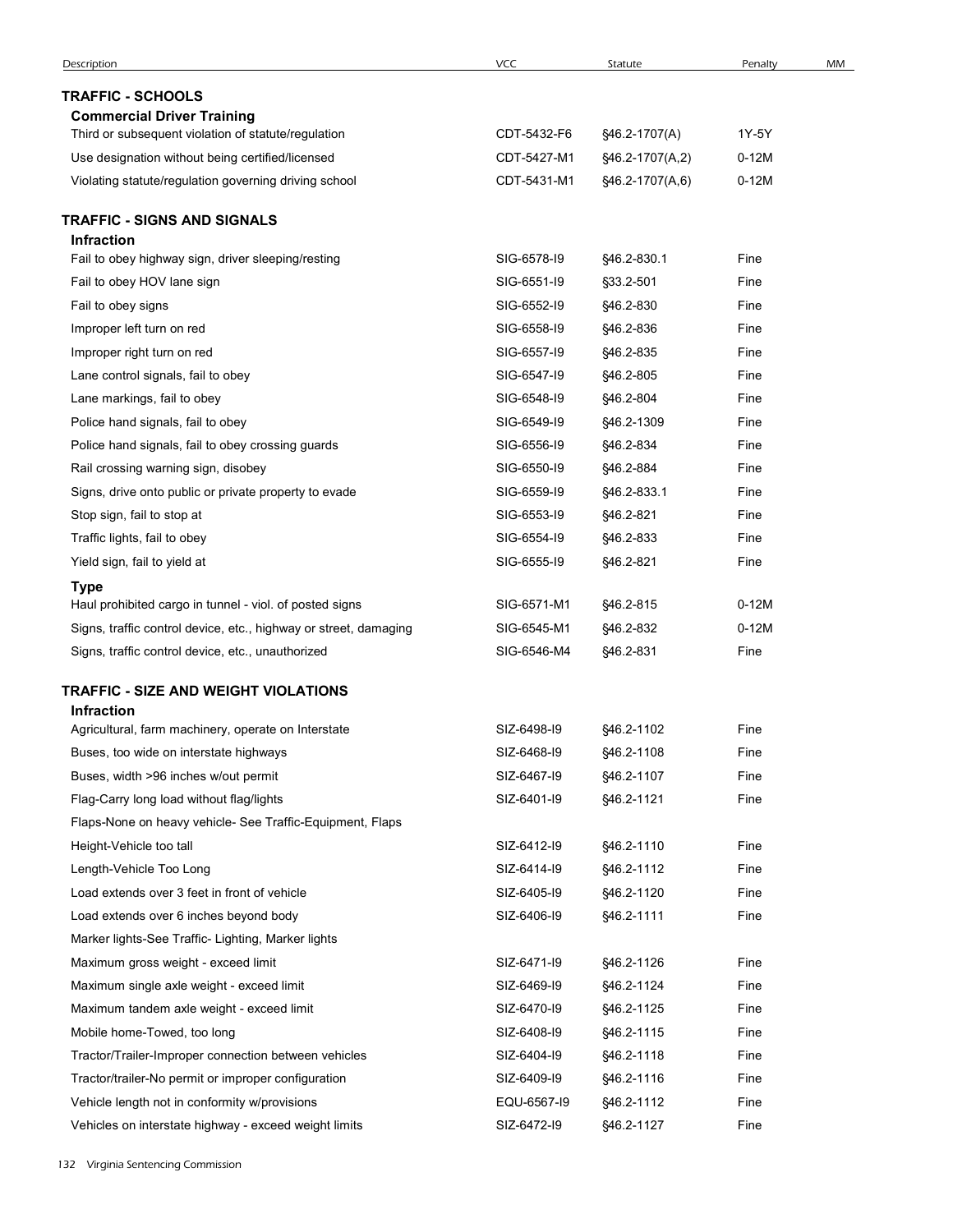| Description                                                                                            | VCC                        | Statute                            | Penalty            | MM |
|--------------------------------------------------------------------------------------------------------|----------------------------|------------------------------------|--------------------|----|
| <b>TRAFFIC - SIZE AND WEIGHT VIOLATIONS</b>                                                            |                            |                                    |                    |    |
| <b>Infraction</b><br>Weight-Vehicle over weight                                                        | SIZ-6410-I9                | §46.2-1123                         | Fine               |    |
| Width-Vehicle too wide                                                                                 | SIZ-6411-I9                | §46.2-1105                         | Fine               |    |
|                                                                                                        |                            |                                    |                    |    |
| <b>Type</b><br>Farm produce-violate terms of permit to haul                                            | SIZ-6403-M1                | §46.2-1148                         | $0-12M$            |    |
| Operate vehicle before overweight judgment/order satisfied                                             | SIZ-6492-M4                | §46.2-613.4                        | Fine               |    |
| Operate vehicle before overweight judgment/order satisfied                                             | SIZ-6491-M4                | §46.2-1134                         | Fine               |    |
| Permits for excessive size or weight, violation of                                                     | SIZ-6400-M1                | §46.2-1139                         | $0-12M$            |    |
| Refuse to allow vehicle to be weighed                                                                  | SIZ-6407-M4                | §46.2-1137(B)                      | Fine               |    |
| Refuse to allow vehicle to be weighed - gross weight > 10,000 lbs.                                     | SIZ-6479-M4                | §46.2-1137(C)                      | Fine               |    |
| Report collision with overhead structure, fail to                                                      | SIZ-6473-M1                | §46.2-1110                         | $0-12M$            |    |
| Special limits established by commissioner, violate                                                    | SIZ-6413-M2                | §46.2-1104                         | $0-6M$             |    |
| <b>TRAFFIC - SMOKING</b>                                                                               |                            |                                    |                    |    |
| <b>Gas Pumps</b>                                                                                       |                            |                                    |                    |    |
| Smoking/open flame near gas pump, results in fire/explosion                                            | SMK-6527-M1                | §46.2-819.4                        | $0-12M$            |    |
| Smoking/open flame near gas pumps                                                                      | SMK-6523-M3                | §46.2-819.4                        | Fine               |    |
| <b>TRAFFIC - SUMMONS</b>                                                                               |                            |                                    |                    |    |
| <b>Type</b>                                                                                            |                            |                                    |                    |    |
| Fail to appear after notice or signing promise on summons                                              | REG-6710-M1                | §46.2-936                          | $0-12M$            |    |
| <b>TRAFFIC - TOLL</b>                                                                                  |                            |                                    |                    |    |
| Infraction                                                                                             |                            |                                    |                    |    |
| Fail to pay toll                                                                                       | MOV-6591-I9                | §46.2-819                          | Fine               |    |
| Fail to pay toll, photo-monitoring system                                                              | MOV-6592-I9                | §46.2-819.1                        | Fine               |    |
| <b>Type</b><br>Release personal info. from vehicle ID enforcement system - Dulles                      | HWY-5399-M1                |                                    | $0-12M$            |    |
| Release personal information from vehicle ID enforcement system                                        | HWY-5397-M1                | §46.2-819.5(B)                     | $0-12M$            |    |
| Release personal information from vehicle ID enforcement system                                        | HWY-5398-M1                | §46.2-819.1(C)<br>§46.2-819.3:1(C) | $0-12M$            |    |
|                                                                                                        |                            |                                    |                    |    |
| <b>TRAFFIC - TOW TRUCKS</b>                                                                            |                            |                                    |                    |    |
| Type<br>Tow truck driver, failure to register with DCJS                                                | REG-6880-M3                | §46.2-116                          | Fine               |    |
| <b>TRAILER DEALERS</b>                                                                                 |                            |                                    |                    |    |
| <b>Also See</b>                                                                                        |                            |                                    |                    |    |
| Auto, Manufactured Homes, Trailer Dealers                                                              |                            |                                    |                    |    |
| <b>Auto Dealers</b>                                                                                    |                            |                                    |                    |    |
| Certificate                                                                                            |                            |                                    |                    |    |
| Watercraft trailer dealer, fail to obtain certificate                                                  | TRL-6873-M1                | §46.2-1508                         | $0-12M$            |    |
| Inspection                                                                                             |                            |                                    |                    |    |
| Sell trailer without safety inspection                                                                 | TRL-6875-M1                | §46.2-1539.1                       | $0-12M$            |    |
| <b>Manufacturer/Distributor</b>                                                                        |                            |                                    |                    |    |
| Manufacturer coerced finance company, etc., on trailer dealer                                          | TRL-6389-M1                | §46.2-1573.16                      | $0-12M$            |    |
| Manufacturer coercion of trailer dealer                                                                | TRL-6391-M1<br>TRL-6350-M1 | §46.2-1573.17                      | $0-12M$<br>$0-12M$ |    |
| Manufacturer, etc., fail to indemnify                                                                  |                            | §46.2-1573.20(C)                   | $0-12M$            |    |
| Manufacturer, etc., operation of service/warranty facility by<br>Manufacturer, operation of dealership | TRL-6351-M1<br>TRL-6352-M1 | §46.2-1573.22<br>§46.2-1573.21     | $0-12M$            |    |
|                                                                                                        |                            |                                    |                    |    |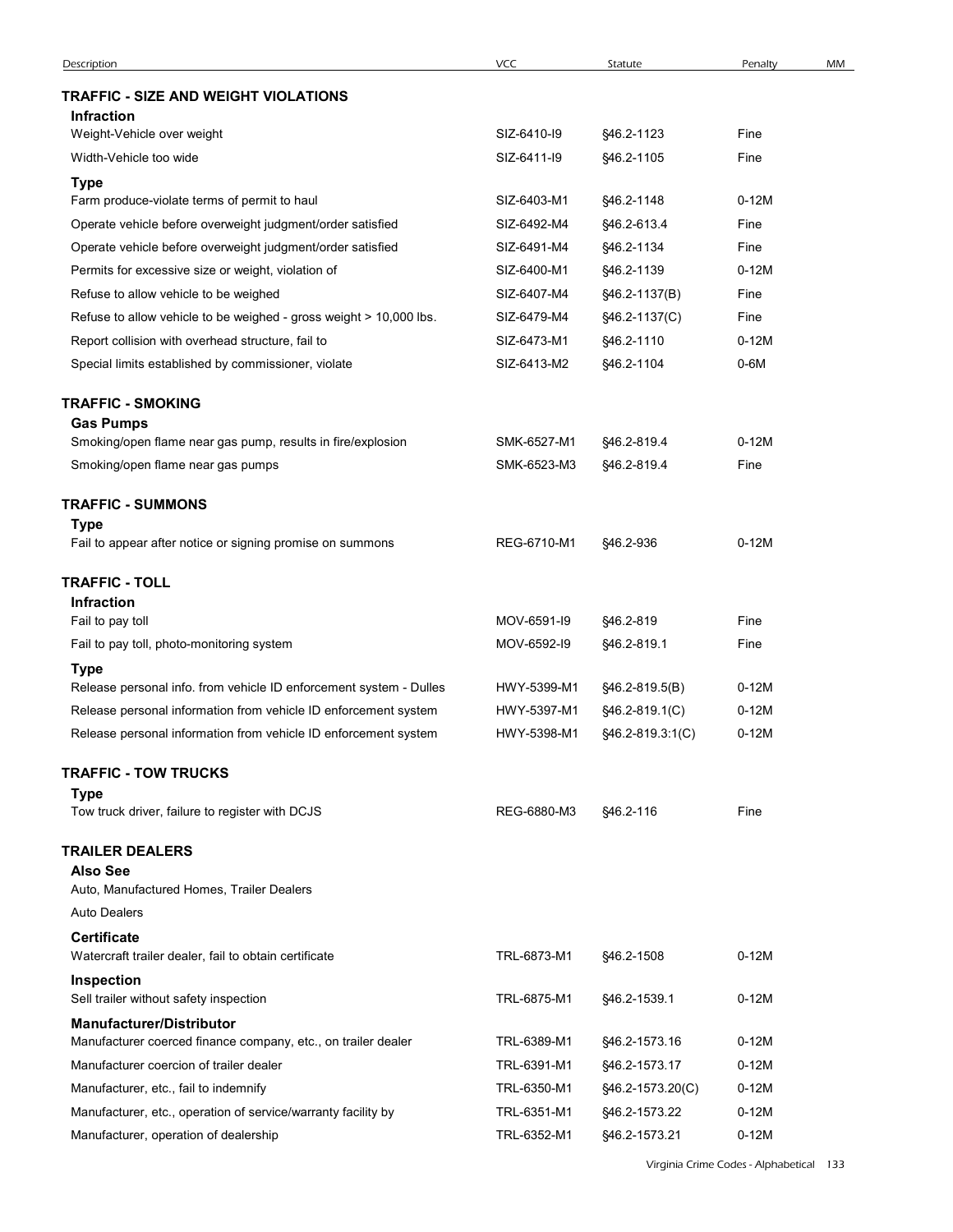| Description                                                        | <b>VCC</b>  | Statute             | Penalty           | MM |
|--------------------------------------------------------------------|-------------|---------------------|-------------------|----|
| <b>TRAILER DEALERS</b>                                             |             |                     |                   |    |
| Warranty                                                           |             |                     |                   |    |
| Fail to assume responsibility for structural, etc., defects        | TRL-6393-M1 | §46.2-1573.20(B,2)  | $0-12M$           |    |
| Fail to compensate dealer for parts, work, legal fees              | TRL-6396-M1 | §46.2-1573.20(B,5)  | $0-12M$           |    |
| Fail to compensate dealer for repairs                              | TRL-6395-M1 | §46.2-1573.20(B,4)  | $0-12M$           |    |
| Fail to include date parts, etc., are available to correct defects | TRL-6394-M1 | §46.2-1573.20(B,3)  | $0-12M$           |    |
| Fail to perform warranty obligation                                | TRL-6392-M1 | §46.2-1573.20(B,1)  | $0-12M$           |    |
| Misrepresent warranty                                              | TRL-6397-M1 | §46.2-1573.20(B,6)  | $0-12M$           |    |
| Require dealer to make warranty                                    | TRL-6398-M1 | \$46.2-1573.20(B,7) | $0-12M$           |    |
| Shift or attempt to shift liabilities to dealer                    | TRL-6399-M1 | §46.2-1573.20(B,8)  | $0-12M$           |    |
| <b>TRANSPORTATION / HIGHWAYS</b><br><b>Also See</b><br>Authorities |             |                     |                   |    |
| Type                                                               |             |                     |                   |    |
| Commercial entrance to highway not maintained properly             | HWY-5385-M9 | §33.2-241           | Fine              |    |
| Employee, etc., contracts with Woodrow Wilson Bridge Authority     | HWY-5384-M1 | §33.2-1300          | $0-12M$           |    |
| Fail, refuse, etc., to pay Wilson Bridge/Tunnel toll               | HWY-5386-M9 | §33.2-1300          | $0-30D$           |    |
| Gate left open without permission                                  | HWY-5383-M1 | $$33.2-110(B)$      | $0-12M$           |    |
| Gate/other obstruction leading to forest, unlawful removal, etc.,  | HWY-5391-M9 | §33.2-110(C)        | Fine              |    |
| Hinder/obstruct DOT employee in performance of function/duty       | HWY-5387-M1 | §33.2-1203          | $0-12M$           |    |
| Improper refusal to honor toll pass                                | HWY-5388-M9 | $$33.2-613(C)$      | Fine              |    |
| Owner/occupier fails to maintain dam                               | HWY-5389-M9 | §33.2-409           | Fine              |    |
| Release personal information from photo-enforcement system         | HWY-5396-M1 | §33.2-504           | $0-12M$           |    |
| Unauthorized use of toll pass                                      | HWY-5390-M1 | $$33.2-613(C)$      | $0-12M$           |    |
| Violation of Board of Transportation rules/regulations             | HWY-5392-M1 | §33.2-1726          | $0-12M$           |    |
| Violation of recreational wayside rules/regulations                | HWY-5393-M9 | §33.2-246           | Fine              |    |
| Violation of the NOVA Transportation Commission's regulations      | HWY-5382-M1 | §33.2-2205          | $0-12M$           |    |
| Violation of Transportation Board regulations                      | HWY-5394-M9 | §33.2-210           | Fine              |    |
| Willfully tamper with highway construction site                    | HWY-5395-M1 | §33.2-238           | $0-12M$           |    |
| <b>TREASON</b>                                                     |             |                     |                   |    |
| <b>Flag Defacing</b>                                               |             |                     |                   |    |
| Mutilation, defacing of national or state flag                     | TRE-0112-M1 | §18.2-488           | $0-12M$           |    |
| Placing marks, design, figure, etc., upon any flag                 | TRE-0113-M1 | §18.2-487           | $0-12M$           |    |
| <b>Type</b>                                                        |             |                     |                   |    |
| Advocating overthrow of government                                 | TRE-0107-F6 | §18.2-484           | 1Y-5Y             |    |
| Attempt to establish usurped government                            | TRE-0108-M1 | §18.2-483           | $0-12M$           |    |
| Failure to report acts of treason                                  | TRE-0109-F6 | §18.2-482           | 1Y-5Y             |    |
| Inciting one race to insurrection against another                  | TRE-0110-F4 | §18.2-485           | 2Y-10Y (II)       |    |
| Levying war against national or state government                   | TRE-0111-F2 | §18.2-481           | $20Y$ -Life $(I)$ |    |
| <b>Type Not Clear</b>                                              |             |                     |                   |    |
| Treason - Type not clear from record                               | TRE-0101-S9 |                     |                   |    |
| <b>TRESPASS</b>                                                    |             |                     |                   |    |
| <b>Also See</b>                                                    |             |                     |                   |    |
| Protective Orders                                                  |             |                     |                   |    |
|                                                                    |             |                     |                   |    |

Aircraft, Unmanned (Drones)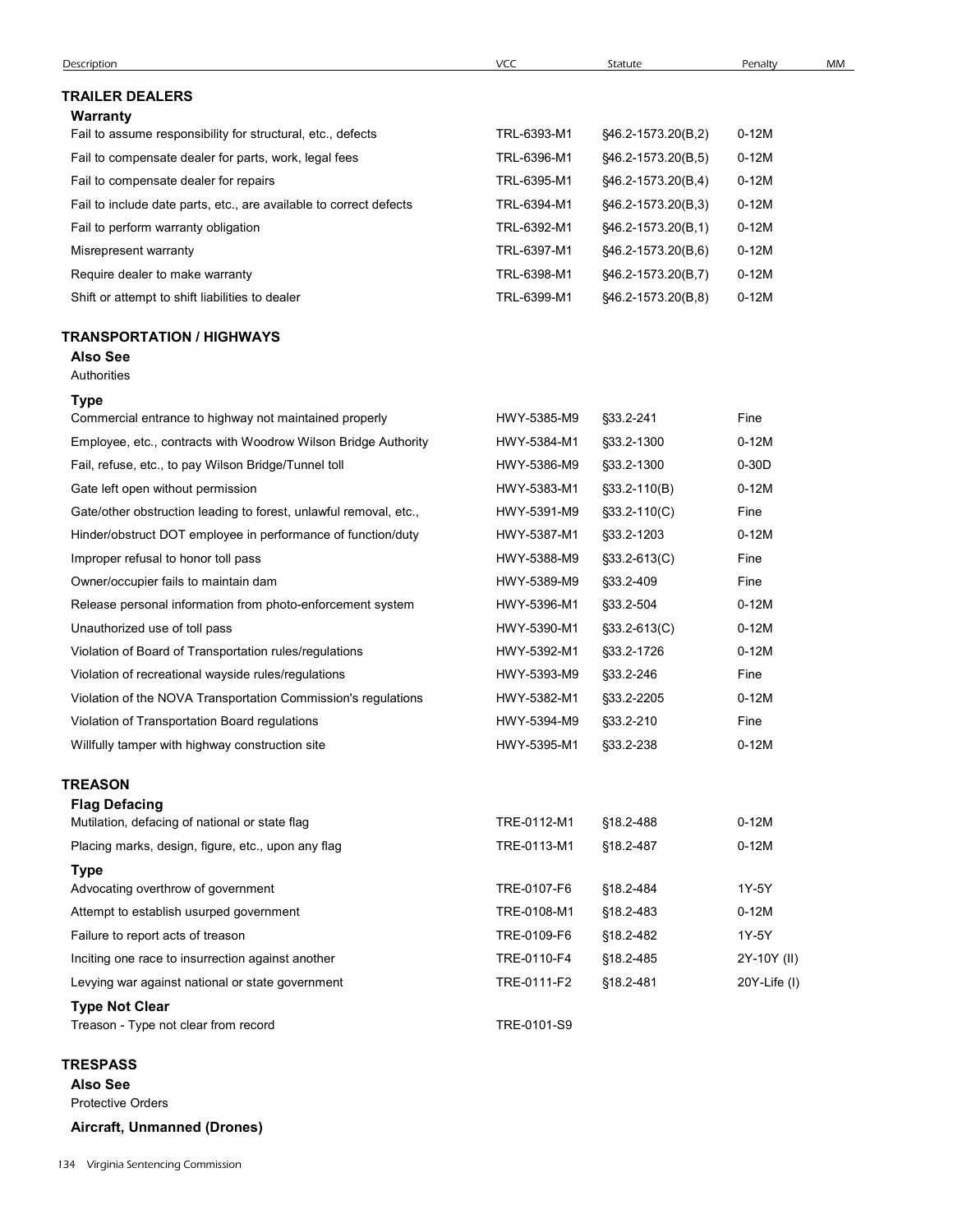| Description                                                                             |             |                   |         |    |
|-----------------------------------------------------------------------------------------|-------------|-------------------|---------|----|
|                                                                                         | VCC         | Statute           | Penalty | MM |
| <b>TRESPASS</b>                                                                         |             |                   |         |    |
| Aircraft, Unmanned (Drones)                                                             |             |                   |         |    |
| Enter property of another to harass, etc., with a drone                                 | TRS-5745-M1 | §18.2-121.3(A,i)  | $0-12M$ |    |
| Take off/land in violation of FAA/UAS restrictions                                      | TRS-5744-M1 | §18.2-121.3(A,ii) | $0-12M$ |    |
| <b>Animals</b>                                                                          |             |                   |         |    |
| Animal at large after order                                                             | TRS-5702-M4 | §55-328           | Fine    |    |
| Permitting animals to run loose                                                         | TRS-5719-M4 | §18.2-121.1       | Fine    |    |
| Cemetery/Church<br>Also see Trespass, School Property/Church Property                   |             |                   |         |    |
| At night in cemetery                                                                    | TRS-5710-M4 | §18.2-125         | Fine    |    |
| Dead animal placed on church property                                                   | TRS-5743-M1 | $$18.2-127(B)$    | $0-12M$ |    |
| Injury to cemetery, church property                                                     | TRS-5716-M1 | §18.2-127(A)      | $0-12M$ |    |
| Injury to cemetery, church property, or affixed object                                  | TRS-5727-F6 | §18.2-127(C)      | 1Y-5Y   |    |
| <b>Common Law</b><br>Common law trespass                                                | TRS-7204-M1 | §1-200            | $0-12M$ |    |
| <b>Computer Trespass</b><br>See Computer Crime (§18.2-152)                              |             |                   |         |    |
| <b>Conspiring</b>                                                                       |             |                   |         |    |
| Conspire to trespass on posted property or after forbidden                              | TRS-5706-M3 | $$18.2 - 23(A)$   | Fine    |    |
| Dead Human Body, Displace or Defile<br>Also see Dangerous Conduct                       |             |                   |         |    |
| Disinter, displace body from vault, grave, other burial place                           | TRS-5726-F4 | $$18.2-126(A)$    | 2Y-10Y  |    |
| Physically defile dead human body                                                       | TRS-5729-F6 | $$18.2 - 126(B)$  | 1Y-5Y   |    |
| <b>First Offender Violation</b>                                                         |             |                   |         |    |
| First offender violation; trespass                                                      | TRS-0115-M9 | §19.2-303.2       | Varies  |    |
| <b>Hate Crime</b>                                                                       |             |                   |         |    |
| Hate crime; intent to damage property                                                   | TRS-5728-F6 | §18.2-121         | 1Y-5Y   |    |
| <b>Hunt or Fish</b><br>Hunt or fish without consent of owner                            | TRS-5714-M3 | §18.2-132         | Fine    |    |
| Hunting dogs released on posted land                                                    | TRS-5748-M3 | §18.2-132.1       | Fine    |    |
| Hunting dogs released on posted land - subsequent                                       | TRS-5749-M1 | §18.2-132.1       | $0-12M$ |    |
| Refusal to identify self on another's land                                              | TRS-5721-M4 | §18.2-133         | Fine    |    |
| Refuse to identify self when retrieving dog                                             | TRS-5704-M4 | §18.2-136         | Fine    |    |
| Retrieve or follow dog(s) on prohibited land, unlawfully                                | TRS-5705-M1 | §18.2-136         | $0-12M$ |    |
| <b>Interfere With Property</b><br>Intent to damage property/interfere w/property rights | TRS-5717-M1 | §18.2-121         | $0-12M$ |    |
| <b>Peeping</b>                                                                          |             |                   |         |    |
| Also see Sexual Assault, Third                                                          |             |                   |         |    |
| Peep or spy into dwelling by electronic device                                          | TRS-5747-M1 | §18.2-130.1       | $0-12M$ |    |
| Peep or spy into dwelling place                                                         | TRS-5718-M1 | $$18.2-130(A)$    | $0-12M$ |    |
| Use peephole or other aperture to view nonconsenting person                             | TRS-5700-M1 | $$18.2-130(B)$    | $0-12M$ |    |
| <b>Posted</b><br>Also see Trespass Hunt or Fish                                         |             |                   |         |    |
| Destruction of posted sign                                                              | TRS-5711-M3 | §18.2-135         | Fine    |    |
| Posted property                                                                         | TRS-5720-M1 | §18.2-134         | $0-12M$ |    |
| <b>Public Transportation</b>                                                            |             |                   |         |    |
| Enter or remain in public transportation vehicle                                        | TRS-5703-M4 | §18.2-160.2       | Fine    |    |
|                                                                                         |             |                   |         |    |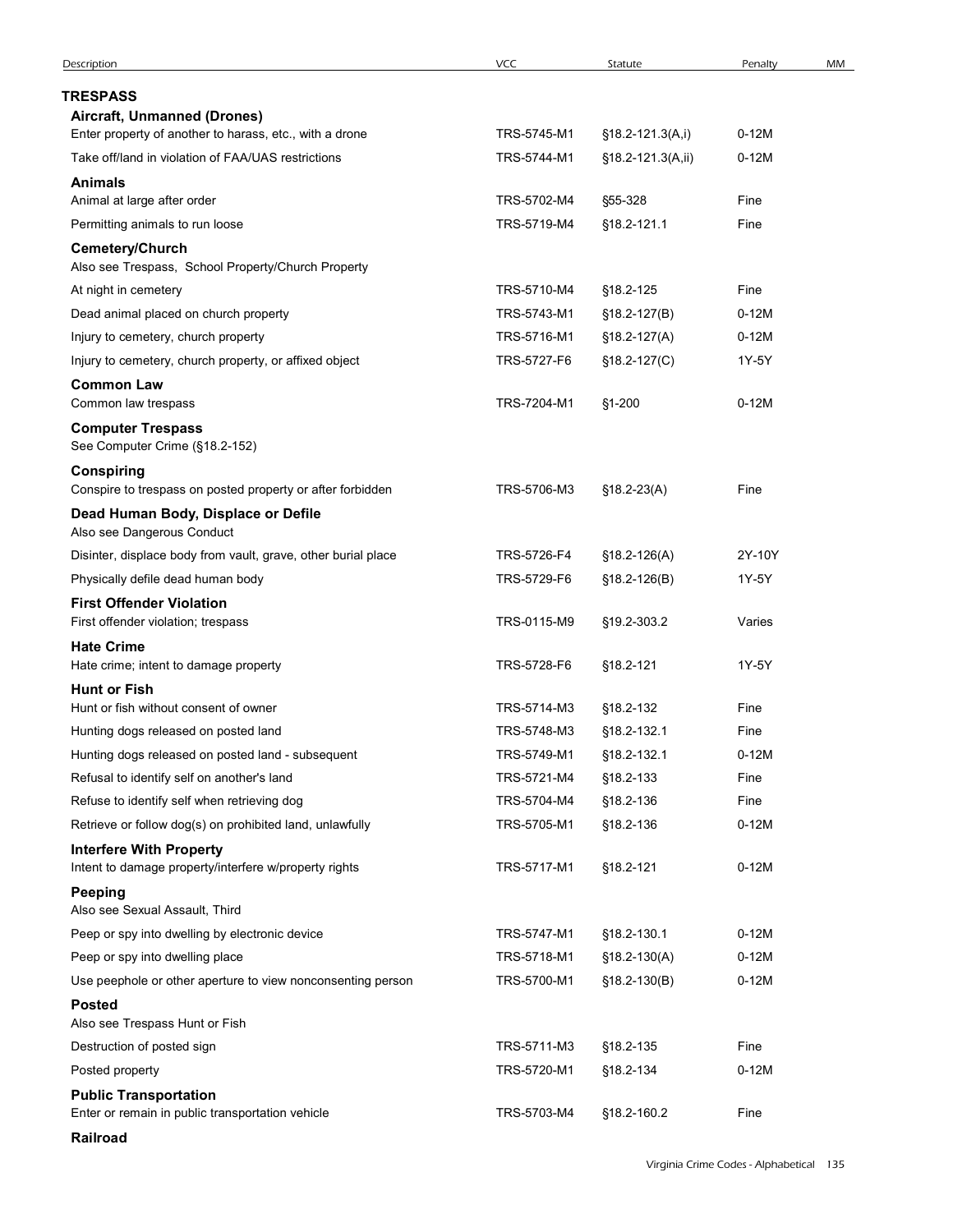| <b>TRESPASS</b><br>Railroad<br>Trespass on railroad track<br>TRS-2946-M4<br>§18.2-159<br>Fine<br>Trespass on railroad track, 2nd viol. w/in 2 yrs.<br>TRS-2990-M3<br>§18.2-159<br>Fine<br>$0-12M$<br>Trespass on railroad track, 3rd viol. w/in 2 yrs. of 2nd<br>TRS-2991-M1<br>§18.2-159<br>TRS-2947-M4<br>Trespass on railroad train<br>§18.2-160<br>Fine<br><b>School Property</b><br>1Y-5Y<br>Intent to abduct from school property/bus, (not parent)<br>TRS-5707-F6<br>$$18.2 - 128(B)$ |
|----------------------------------------------------------------------------------------------------------------------------------------------------------------------------------------------------------------------------------------------------------------------------------------------------------------------------------------------------------------------------------------------------------------------------------------------------------------------------------------------|
|                                                                                                                                                                                                                                                                                                                                                                                                                                                                                              |
|                                                                                                                                                                                                                                                                                                                                                                                                                                                                                              |
|                                                                                                                                                                                                                                                                                                                                                                                                                                                                                              |
|                                                                                                                                                                                                                                                                                                                                                                                                                                                                                              |
|                                                                                                                                                                                                                                                                                                                                                                                                                                                                                              |
|                                                                                                                                                                                                                                                                                                                                                                                                                                                                                              |
|                                                                                                                                                                                                                                                                                                                                                                                                                                                                                              |
| <b>School Property/Church Property</b><br>Remain on school/church property, bus after being told to leave<br>TRS-5708-M1<br>$0-12M$<br>§18.2-128(B)                                                                                                                                                                                                                                                                                                                                          |
| TRS-5722-M3<br>Fine<br>School property or church property at night<br>§18.2-128(A)                                                                                                                                                                                                                                                                                                                                                                                                           |
| Other                                                                                                                                                                                                                                                                                                                                                                                                                                                                                        |
| After being forbidden to do so<br>TRS-5709-M1<br>§18.2-119<br>$0-12M$                                                                                                                                                                                                                                                                                                                                                                                                                        |
| TRS-5715-M1<br>§18.2-120<br>$0-12M$<br>Incite, instigate                                                                                                                                                                                                                                                                                                                                                                                                                                     |
| Post no trespassing signs on land of another<br>TRS-5701-M3<br>§18.2-119.1<br>Fine                                                                                                                                                                                                                                                                                                                                                                                                           |
| TRS-5723-M3<br>Fine<br>Spotlight on agricultural land<br>§18.2-121.2                                                                                                                                                                                                                                                                                                                                                                                                                         |
| Upon licensed shooting preserve<br>TRS-5725-M4<br>§18.2-131<br>Fine                                                                                                                                                                                                                                                                                                                                                                                                                          |
| <b>Type Not Clear</b><br>Trespass - Type not clear from record<br>TRS-5746-S9                                                                                                                                                                                                                                                                                                                                                                                                                |
| UNEMPLOYMENT COMPENSATION                                                                                                                                                                                                                                                                                                                                                                                                                                                                    |
| <b>Type</b><br>Also see § 18.2-204.3, Fraud<br>§60.2-536.3                                                                                                                                                                                                                                                                                                                                                                                                                                   |
| Employer willfully fails to furnish reports or records<br>EMP-2828-M1<br>$§60.2-518(A,2)$<br>$0-12M$                                                                                                                                                                                                                                                                                                                                                                                         |
| $0-12M$<br>Fail to obey subpoena or court order<br>EMP-2530-M1<br>§60.2-627                                                                                                                                                                                                                                                                                                                                                                                                                  |
| False statement by employer to prevent payment or reduce tax, etc.<br>EMP-2827-M1<br>$0-12M$<br>§60.2-518(A,1)                                                                                                                                                                                                                                                                                                                                                                               |
| False statement to obtain increased benefits<br>EMP-2607-M1<br>§60.2-632<br>$0-12M$                                                                                                                                                                                                                                                                                                                                                                                                          |
| Illegal fees charged by Employment Commission/representative<br>EMP-2826-M1<br>§60.2-122<br>$0-12M$                                                                                                                                                                                                                                                                                                                                                                                          |
| Unlawful agreement to reduce employer's unemployment tax<br>EMP-2825-M1<br>§60.2-107<br>$0-12M$                                                                                                                                                                                                                                                                                                                                                                                              |
| $0-6M$<br>Unlawful release of employment information<br>EMP-2829-M2<br>§60.2-114                                                                                                                                                                                                                                                                                                                                                                                                             |
| <b>Type Not Clear</b><br>Unemployment Compensation offense - Type not clear from record<br>EMP-2876-S9                                                                                                                                                                                                                                                                                                                                                                                       |

#### UNLAWFUL ASSEMBLY

#### UNLAWFUL ENTRY

Refer To Trespass, Interfere With Property

#### URINATING IN PUBLIC

Type Use Ordinance, City or County code

#### URINE

Testing / Screenings See Drug and Alcohol Testing

### VANDALISM, DAMAGE PROPERTY

136 Virginia Sentencing Commission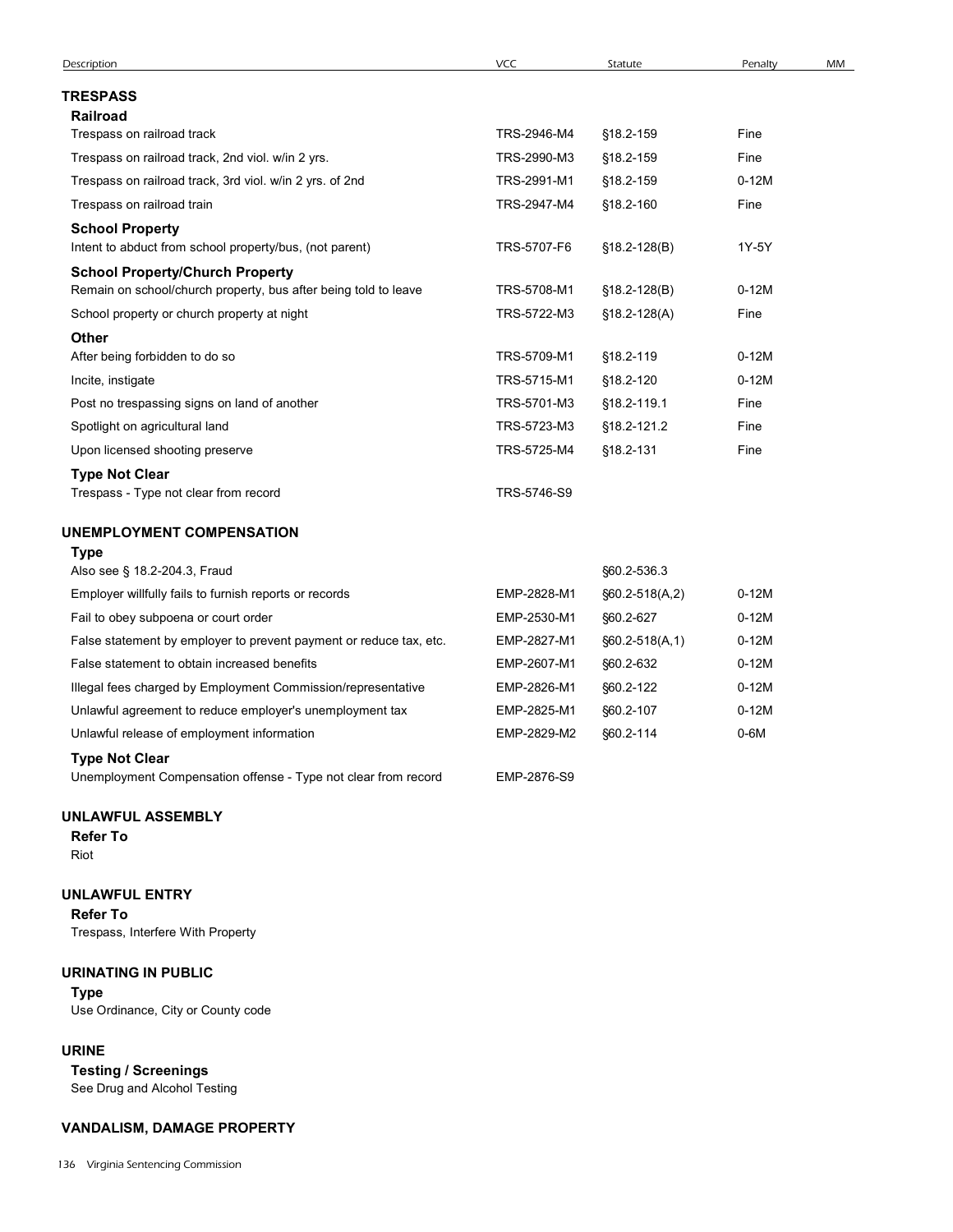| <b>Description</b>                                                                                                         | <b>VCC</b>                 | Statute            | Penalty          | MM |
|----------------------------------------------------------------------------------------------------------------------------|----------------------------|--------------------|------------------|----|
| VANDALISM, DAMAGE PROPERTY<br>Animals                                                                                      |                            |                    |                  |    |
| False represent. of ownership of animal to a shelter/pound                                                                 | VAN-2992-M1                | §18.2-144.2        | $0-12M$          |    |
| Hunt homing pigeons                                                                                                        | VAN-2916-M3                | §18.2-145          | Fine             |    |
| Law enforcement animal, maliciously kill or injure                                                                         | VAN-2957-F5                | §18.2-144.1        | 1Y-10Y           |    |
| Maiming, etc., current/previous act resulted in death - 2nd/subsq.                                                         | VAN-2901-F6                | §18.2-144          | 1Y-5Y            |    |
| Poison or maim animals                                                                                                     | VAN-2934-F5                | §18.2-144          | 1Y-10Y           |    |
| Poison or maim fowl                                                                                                        | VAN-2935-M1                | §18.2-144          | $0-12M$          |    |
| Boat, Ship, Etc.<br>Willfully destroy vessel valued at under \$1000                                                        | VAN-2952-M1                | §18.2-150          | $0-12M$          |    |
| Willfully destroy vessel valued at \$1000 or more                                                                          | VAN-2951-F4                | §18.2-150          | 2Y-10Y           |    |
| Book, Newspaper, Etc.                                                                                                      |                            |                    |                  |    |
| Located in library, museum, etc., damage less than \$1000                                                                  | VAN-2903-M1                | §18.2-138          | $0-12M$          |    |
| Located in library, museum, etc., damage \$1000 or more                                                                    | VAN-2902-F6                | §18.2-138          | 1Y-5Y            |    |
| <b>Communications</b>                                                                                                      |                            |                    |                  |    |
| Interfere with emergency two-way radio communications                                                                      | VAN-2953-M1                | §18.2-165.2        | $0-12M$          |    |
| Elec., Oil, Phone, Gas, Water Facility<br>Damage to public utilities or services < \$1000                                  | VAN-2913-M3                | §18.2-162          | Fine             |    |
| Damage to public utilities or services $\geq$ \$1000                                                                       | VAN-2911-F4                | §18.2-162          | 2Y-10Y (II)      |    |
| <b>Emergency Medical Services</b>                                                                                          |                            |                    |                  |    |
| EMS vehicle, tamper, destroy, remove, etc.                                                                                 | VAN-0191-M1                | §18.2-151.1(ii)    | $0-12M$          |    |
| <b>Farm Product</b>                                                                                                        |                            |                    |                  |    |
| Destroy or damage farm product grown for research, < \$1000<br>Destroy or damage farm product grown for research, ≥ \$1000 | VAN-2995-M1<br>VAN-2996-F6 | §18.2-145.1        | $0-12M$<br>1Y-5Y |    |
| Fence                                                                                                                      |                            | §18.2-145.1        |                  |    |
| Pull down fence or open gate                                                                                               | VAN-2936-M4                | §18.2-143          | Fine             |    |
| <b>Fire Hydrant</b>                                                                                                        |                            |                    |                  |    |
| Tamper with fire hydrant                                                                                                   | VAN-2944-M2                | §18.2-162.1(ii)    | $0-6M$           |    |
| <b>Firefighting Equipment</b>                                                                                              |                            |                    |                  |    |
| Firefighting equipment, tamper, destroy, remove, etc.                                                                      | VAN-0190-M1                | $$18.2 - 151.1(i)$ | $0-12M$          |    |
| <b>First Offender Violation</b><br>First offender violation; vandalism                                                     | VAN-0170-M9                | §19.2-303.2        | Varies           |    |
| <b>Gasoline Pump</b>                                                                                                       |                            |                    |                  |    |
| Open or carry away gasoline pumps                                                                                          | VAN-2931-F6                | §18.2-151          | 1Y-5Y            |    |
| <b>Hunting</b>                                                                                                             |                            |                    |                  |    |
| Carry axe or saw while hunting                                                                                             | VAN-2909-M3                | §18.2-141          | Fine             |    |
| <b>Property</b><br>Intentionally, damage/destroy any property or monument < \$1000                                         | VAN-2922-M1                | §18.2-137(B,i)     | $0-12M$          |    |
| Intentionally, damage/destroy any property or monument ≥ \$1000                                                            | VAN-2956-F6                | §18.2-137(B,ii)    | 1Y-5Y            |    |
| Unlawfully deface or destroy any property or monument                                                                      | VAN-2900-M3                | $$18.2-137(A)$     | Fine             |    |
| <b>Public Building</b>                                                                                                     |                            |                    |                  |    |
| Damage to public building, less than \$1000                                                                                | VAN-2923-M1                | §18.2-138          | $0-12M$          |    |
| Damage to public building, \$1000 or more                                                                                  | VAN-2955-F6                | §18.2-138          | 1Y-5Y            |    |
| Railroad<br>Damage to railroad cattle fences                                                                               | VAN-2924-M3                | §18.2-157          | Fine             |    |
| Drive animals on railroad track to recover damages                                                                         | VAN-2910-M3                | §18.2-158          | Fine             |    |
| Injure railroad signal maliciously                                                                                         | VAN-2917-F4                | §18.2-155          | 2Y-10Y (II)      |    |
|                                                                                                                            | VAN-2918-M1                | §18.2-155          |                  |    |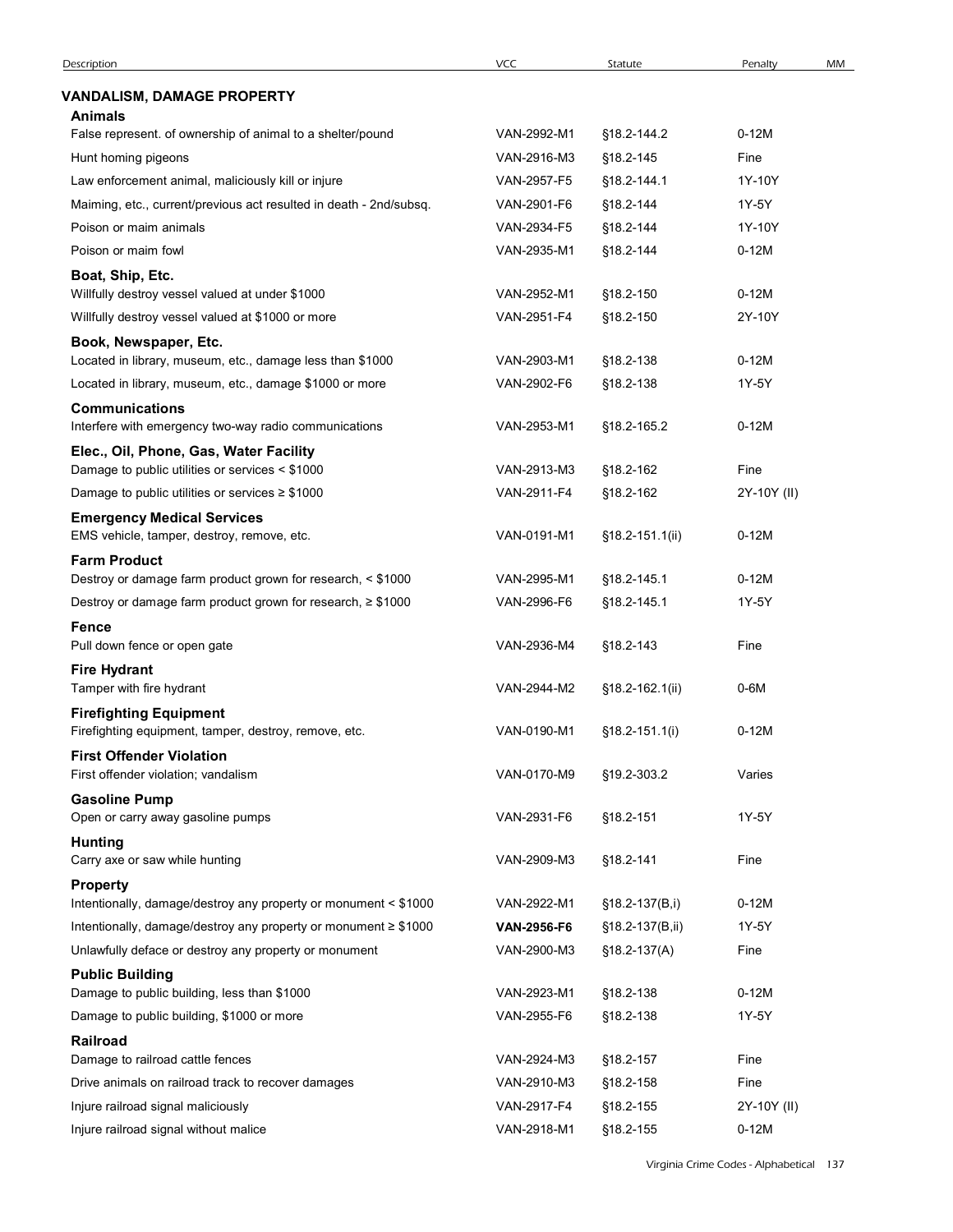| <b>VANDALISM, DAMAGE PROPERTY</b><br><b>Railroad</b><br>Take or remove waste from journal boxes<br>VAN-2941-F6<br>§18.2-156<br>1Y-5Y<br>Railroad, Canal, Electric Line, Etc.<br>Obstruct or injure canal, railroad without malice<br>VAN-2930-F6<br>§18.2-153<br>1Y-5Y<br>Obstruct or injure canal, railroad - malicious<br>VAN-2929-F4<br>§18.2-153<br>2Y-10Y (II)<br><b>Rental Property</b><br>Damage to hired animal or damage to vehicle<br>VAN-2921-M3<br>§18.2-149<br>Fine<br><b>Smoke Bomb</b><br>See Arson, Smoke Bomb (§18.2-87.1)<br><b>Storage Vehicle</b><br>Breaking & entering railroad car, storage vehicle<br>VAN-2908-F4<br>§18.2-147.1<br>2Y-10Y<br>Breaking & entering railroad car, storage vehicle w/firearm<br>VAN-2907-F3<br>§18.2-147.1<br>5Y-20Y<br>Tires<br>Manufacture or possess tire puncture (jack rocks)<br>VAN-2928-M1<br>§18.2-147.2<br>$0-12M$<br><b>Trees</b><br>VAN-2925-M3<br>§18.2-139<br>Fine<br>Damage to trees in public square<br>Damage to trees, etc., in park or on state land<br>VAN-2926-M3<br>§18.2-140<br>Fine<br><b>Utilities: Cable Television</b><br>Device to distribute service, tamper/interfere with<br>VAN-2959-M1<br>$0-12M$<br>$$18.2 - 165.1(iii)$<br>Device to obtain service, sell, rent or offer<br>VAN-2958-F6<br>1Y-5Y<br>$$18.2 - 165.1(iv)$<br>Obtain service w/out payment<br>VAN-2943-M1<br>$0-12M$<br>$$18.2 - 165.1(i)$<br>Obtain service w/out payment, profit by assisting other to<br>VAN-2942-F6<br>1Y-5Y<br>§18.2-165.1(ii)<br>Utilities: Electric, Oil, Phone, Gas, Water Facility, Etc.<br>Damage threat release of radioactive materials - no Injury<br>VAN-2912-F4<br>§18.2-162<br>2Y-10Y (II)<br>Divert public wastewater or sewer line<br>VAN-2993-M2<br>$0-6M$<br>$$18.2 - 162.1(i)$<br>Radioactive damage resulting in damage or injury<br>VAN-2914-F3<br>5Y-20Y (II)<br>§18.2-162<br>Radioactive damage resulting in death<br>VAN-2915-F2<br>§18.2-162<br>$20Y$ -Life $(I)$<br>Utilities: Telephone, Radio<br>$0-6M$<br>Damage telephone line or intercept message<br>VAN-2919-M2<br>$$18.2 - 164(A)$<br>$0-12M$<br>VAN-3192-M1<br>$$18.2 - 164(B)$<br>Damage telephone line, etc., to prevent summoning law enforcement<br>Damage television line, radio<br>VAN-2920-M3<br>Fine<br>§18.2-165<br>VAN-2927-M4<br>§18.2-167.1<br>Fine<br>Intercept and monitor customer telephone calls<br>Sell, possess illegal telephone equipment<br>VAN-2937-M3<br>§18.2-167<br>Fine<br>Violation of phone company confidence<br>VAN-2950-M3<br>§18.2-166<br>Fine<br>Vehicle<br>1Y-5Y<br>Shoot or throw missile at train, car, vessel w/o malice<br>VAN-2940-F6<br>§18.2-154<br>Shoot or throw missile at train, car, vessel w/malice<br>VAN-2939-F4<br>§18.2-154<br>2Y-10Y (II)<br>Catalytic coverter, damage, etc., vehicle, aircraft or boat for<br>VAN-0192-F6<br>§18.2-146<br>1Y-5Y<br>Tamper, enter/set vehicle into motion, break & enter auto<br>VAN-2938-M1<br>§18.2-147<br>$0-12M$<br>Vehicle, aircraft or boat<br>VAN-2949-M1<br>§18.2-146<br>$0-12M$<br>If death results, see Murder for VCC<br>§18.2-154<br>Vehicle - Law Enforcement/Emergency<br>Shoot or throw missile at law enforc./emerg. veh. w/malice<br>VAN-2905-F4<br>§18.2-154<br>2Y-10Y (II)<br>1Y<br>Shoot or throw missile at law enforc./emerg. veh. w/o malice<br>VAN-2906-F6<br>§18.2-154<br>1Y-5Y<br>1Y<br>Vending Machines, Meters, Etc. | Description | <b>VCC</b> | Statute | Penalty | MM |
|-------------------------------------------------------------------------------------------------------------------------------------------------------------------------------------------------------------------------------------------------------------------------------------------------------------------------------------------------------------------------------------------------------------------------------------------------------------------------------------------------------------------------------------------------------------------------------------------------------------------------------------------------------------------------------------------------------------------------------------------------------------------------------------------------------------------------------------------------------------------------------------------------------------------------------------------------------------------------------------------------------------------------------------------------------------------------------------------------------------------------------------------------------------------------------------------------------------------------------------------------------------------------------------------------------------------------------------------------------------------------------------------------------------------------------------------------------------------------------------------------------------------------------------------------------------------------------------------------------------------------------------------------------------------------------------------------------------------------------------------------------------------------------------------------------------------------------------------------------------------------------------------------------------------------------------------------------------------------------------------------------------------------------------------------------------------------------------------------------------------------------------------------------------------------------------------------------------------------------------------------------------------------------------------------------------------------------------------------------------------------------------------------------------------------------------------------------------------------------------------------------------------------------------------------------------------------------------------------------------------------------------------------------------------------------------------------------------------------------------------------------------------------------------------------------------------------------------------------------------------------------------------------------------------------------------------------------------------------------------------------------------------------------------------------------------------------------------------------------------------------------------------------------------------------------------------------------------------------------------------------------------------------------------------------------------------------------------------------------------------------------------------------|-------------|------------|---------|---------|----|
|                                                                                                                                                                                                                                                                                                                                                                                                                                                                                                                                                                                                                                                                                                                                                                                                                                                                                                                                                                                                                                                                                                                                                                                                                                                                                                                                                                                                                                                                                                                                                                                                                                                                                                                                                                                                                                                                                                                                                                                                                                                                                                                                                                                                                                                                                                                                                                                                                                                                                                                                                                                                                                                                                                                                                                                                                                                                                                                                                                                                                                                                                                                                                                                                                                                                                                                                                                                                 |             |            |         |         |    |
|                                                                                                                                                                                                                                                                                                                                                                                                                                                                                                                                                                                                                                                                                                                                                                                                                                                                                                                                                                                                                                                                                                                                                                                                                                                                                                                                                                                                                                                                                                                                                                                                                                                                                                                                                                                                                                                                                                                                                                                                                                                                                                                                                                                                                                                                                                                                                                                                                                                                                                                                                                                                                                                                                                                                                                                                                                                                                                                                                                                                                                                                                                                                                                                                                                                                                                                                                                                                 |             |            |         |         |    |
|                                                                                                                                                                                                                                                                                                                                                                                                                                                                                                                                                                                                                                                                                                                                                                                                                                                                                                                                                                                                                                                                                                                                                                                                                                                                                                                                                                                                                                                                                                                                                                                                                                                                                                                                                                                                                                                                                                                                                                                                                                                                                                                                                                                                                                                                                                                                                                                                                                                                                                                                                                                                                                                                                                                                                                                                                                                                                                                                                                                                                                                                                                                                                                                                                                                                                                                                                                                                 |             |            |         |         |    |
|                                                                                                                                                                                                                                                                                                                                                                                                                                                                                                                                                                                                                                                                                                                                                                                                                                                                                                                                                                                                                                                                                                                                                                                                                                                                                                                                                                                                                                                                                                                                                                                                                                                                                                                                                                                                                                                                                                                                                                                                                                                                                                                                                                                                                                                                                                                                                                                                                                                                                                                                                                                                                                                                                                                                                                                                                                                                                                                                                                                                                                                                                                                                                                                                                                                                                                                                                                                                 |             |            |         |         |    |
|                                                                                                                                                                                                                                                                                                                                                                                                                                                                                                                                                                                                                                                                                                                                                                                                                                                                                                                                                                                                                                                                                                                                                                                                                                                                                                                                                                                                                                                                                                                                                                                                                                                                                                                                                                                                                                                                                                                                                                                                                                                                                                                                                                                                                                                                                                                                                                                                                                                                                                                                                                                                                                                                                                                                                                                                                                                                                                                                                                                                                                                                                                                                                                                                                                                                                                                                                                                                 |             |            |         |         |    |
|                                                                                                                                                                                                                                                                                                                                                                                                                                                                                                                                                                                                                                                                                                                                                                                                                                                                                                                                                                                                                                                                                                                                                                                                                                                                                                                                                                                                                                                                                                                                                                                                                                                                                                                                                                                                                                                                                                                                                                                                                                                                                                                                                                                                                                                                                                                                                                                                                                                                                                                                                                                                                                                                                                                                                                                                                                                                                                                                                                                                                                                                                                                                                                                                                                                                                                                                                                                                 |             |            |         |         |    |
|                                                                                                                                                                                                                                                                                                                                                                                                                                                                                                                                                                                                                                                                                                                                                                                                                                                                                                                                                                                                                                                                                                                                                                                                                                                                                                                                                                                                                                                                                                                                                                                                                                                                                                                                                                                                                                                                                                                                                                                                                                                                                                                                                                                                                                                                                                                                                                                                                                                                                                                                                                                                                                                                                                                                                                                                                                                                                                                                                                                                                                                                                                                                                                                                                                                                                                                                                                                                 |             |            |         |         |    |
|                                                                                                                                                                                                                                                                                                                                                                                                                                                                                                                                                                                                                                                                                                                                                                                                                                                                                                                                                                                                                                                                                                                                                                                                                                                                                                                                                                                                                                                                                                                                                                                                                                                                                                                                                                                                                                                                                                                                                                                                                                                                                                                                                                                                                                                                                                                                                                                                                                                                                                                                                                                                                                                                                                                                                                                                                                                                                                                                                                                                                                                                                                                                                                                                                                                                                                                                                                                                 |             |            |         |         |    |
|                                                                                                                                                                                                                                                                                                                                                                                                                                                                                                                                                                                                                                                                                                                                                                                                                                                                                                                                                                                                                                                                                                                                                                                                                                                                                                                                                                                                                                                                                                                                                                                                                                                                                                                                                                                                                                                                                                                                                                                                                                                                                                                                                                                                                                                                                                                                                                                                                                                                                                                                                                                                                                                                                                                                                                                                                                                                                                                                                                                                                                                                                                                                                                                                                                                                                                                                                                                                 |             |            |         |         |    |
|                                                                                                                                                                                                                                                                                                                                                                                                                                                                                                                                                                                                                                                                                                                                                                                                                                                                                                                                                                                                                                                                                                                                                                                                                                                                                                                                                                                                                                                                                                                                                                                                                                                                                                                                                                                                                                                                                                                                                                                                                                                                                                                                                                                                                                                                                                                                                                                                                                                                                                                                                                                                                                                                                                                                                                                                                                                                                                                                                                                                                                                                                                                                                                                                                                                                                                                                                                                                 |             |            |         |         |    |
|                                                                                                                                                                                                                                                                                                                                                                                                                                                                                                                                                                                                                                                                                                                                                                                                                                                                                                                                                                                                                                                                                                                                                                                                                                                                                                                                                                                                                                                                                                                                                                                                                                                                                                                                                                                                                                                                                                                                                                                                                                                                                                                                                                                                                                                                                                                                                                                                                                                                                                                                                                                                                                                                                                                                                                                                                                                                                                                                                                                                                                                                                                                                                                                                                                                                                                                                                                                                 |             |            |         |         |    |
|                                                                                                                                                                                                                                                                                                                                                                                                                                                                                                                                                                                                                                                                                                                                                                                                                                                                                                                                                                                                                                                                                                                                                                                                                                                                                                                                                                                                                                                                                                                                                                                                                                                                                                                                                                                                                                                                                                                                                                                                                                                                                                                                                                                                                                                                                                                                                                                                                                                                                                                                                                                                                                                                                                                                                                                                                                                                                                                                                                                                                                                                                                                                                                                                                                                                                                                                                                                                 |             |            |         |         |    |
|                                                                                                                                                                                                                                                                                                                                                                                                                                                                                                                                                                                                                                                                                                                                                                                                                                                                                                                                                                                                                                                                                                                                                                                                                                                                                                                                                                                                                                                                                                                                                                                                                                                                                                                                                                                                                                                                                                                                                                                                                                                                                                                                                                                                                                                                                                                                                                                                                                                                                                                                                                                                                                                                                                                                                                                                                                                                                                                                                                                                                                                                                                                                                                                                                                                                                                                                                                                                 |             |            |         |         |    |
|                                                                                                                                                                                                                                                                                                                                                                                                                                                                                                                                                                                                                                                                                                                                                                                                                                                                                                                                                                                                                                                                                                                                                                                                                                                                                                                                                                                                                                                                                                                                                                                                                                                                                                                                                                                                                                                                                                                                                                                                                                                                                                                                                                                                                                                                                                                                                                                                                                                                                                                                                                                                                                                                                                                                                                                                                                                                                                                                                                                                                                                                                                                                                                                                                                                                                                                                                                                                 |             |            |         |         |    |
|                                                                                                                                                                                                                                                                                                                                                                                                                                                                                                                                                                                                                                                                                                                                                                                                                                                                                                                                                                                                                                                                                                                                                                                                                                                                                                                                                                                                                                                                                                                                                                                                                                                                                                                                                                                                                                                                                                                                                                                                                                                                                                                                                                                                                                                                                                                                                                                                                                                                                                                                                                                                                                                                                                                                                                                                                                                                                                                                                                                                                                                                                                                                                                                                                                                                                                                                                                                                 |             |            |         |         |    |
|                                                                                                                                                                                                                                                                                                                                                                                                                                                                                                                                                                                                                                                                                                                                                                                                                                                                                                                                                                                                                                                                                                                                                                                                                                                                                                                                                                                                                                                                                                                                                                                                                                                                                                                                                                                                                                                                                                                                                                                                                                                                                                                                                                                                                                                                                                                                                                                                                                                                                                                                                                                                                                                                                                                                                                                                                                                                                                                                                                                                                                                                                                                                                                                                                                                                                                                                                                                                 |             |            |         |         |    |
|                                                                                                                                                                                                                                                                                                                                                                                                                                                                                                                                                                                                                                                                                                                                                                                                                                                                                                                                                                                                                                                                                                                                                                                                                                                                                                                                                                                                                                                                                                                                                                                                                                                                                                                                                                                                                                                                                                                                                                                                                                                                                                                                                                                                                                                                                                                                                                                                                                                                                                                                                                                                                                                                                                                                                                                                                                                                                                                                                                                                                                                                                                                                                                                                                                                                                                                                                                                                 |             |            |         |         |    |
|                                                                                                                                                                                                                                                                                                                                                                                                                                                                                                                                                                                                                                                                                                                                                                                                                                                                                                                                                                                                                                                                                                                                                                                                                                                                                                                                                                                                                                                                                                                                                                                                                                                                                                                                                                                                                                                                                                                                                                                                                                                                                                                                                                                                                                                                                                                                                                                                                                                                                                                                                                                                                                                                                                                                                                                                                                                                                                                                                                                                                                                                                                                                                                                                                                                                                                                                                                                                 |             |            |         |         |    |
|                                                                                                                                                                                                                                                                                                                                                                                                                                                                                                                                                                                                                                                                                                                                                                                                                                                                                                                                                                                                                                                                                                                                                                                                                                                                                                                                                                                                                                                                                                                                                                                                                                                                                                                                                                                                                                                                                                                                                                                                                                                                                                                                                                                                                                                                                                                                                                                                                                                                                                                                                                                                                                                                                                                                                                                                                                                                                                                                                                                                                                                                                                                                                                                                                                                                                                                                                                                                 |             |            |         |         |    |
|                                                                                                                                                                                                                                                                                                                                                                                                                                                                                                                                                                                                                                                                                                                                                                                                                                                                                                                                                                                                                                                                                                                                                                                                                                                                                                                                                                                                                                                                                                                                                                                                                                                                                                                                                                                                                                                                                                                                                                                                                                                                                                                                                                                                                                                                                                                                                                                                                                                                                                                                                                                                                                                                                                                                                                                                                                                                                                                                                                                                                                                                                                                                                                                                                                                                                                                                                                                                 |             |            |         |         |    |
|                                                                                                                                                                                                                                                                                                                                                                                                                                                                                                                                                                                                                                                                                                                                                                                                                                                                                                                                                                                                                                                                                                                                                                                                                                                                                                                                                                                                                                                                                                                                                                                                                                                                                                                                                                                                                                                                                                                                                                                                                                                                                                                                                                                                                                                                                                                                                                                                                                                                                                                                                                                                                                                                                                                                                                                                                                                                                                                                                                                                                                                                                                                                                                                                                                                                                                                                                                                                 |             |            |         |         |    |
|                                                                                                                                                                                                                                                                                                                                                                                                                                                                                                                                                                                                                                                                                                                                                                                                                                                                                                                                                                                                                                                                                                                                                                                                                                                                                                                                                                                                                                                                                                                                                                                                                                                                                                                                                                                                                                                                                                                                                                                                                                                                                                                                                                                                                                                                                                                                                                                                                                                                                                                                                                                                                                                                                                                                                                                                                                                                                                                                                                                                                                                                                                                                                                                                                                                                                                                                                                                                 |             |            |         |         |    |
|                                                                                                                                                                                                                                                                                                                                                                                                                                                                                                                                                                                                                                                                                                                                                                                                                                                                                                                                                                                                                                                                                                                                                                                                                                                                                                                                                                                                                                                                                                                                                                                                                                                                                                                                                                                                                                                                                                                                                                                                                                                                                                                                                                                                                                                                                                                                                                                                                                                                                                                                                                                                                                                                                                                                                                                                                                                                                                                                                                                                                                                                                                                                                                                                                                                                                                                                                                                                 |             |            |         |         |    |
|                                                                                                                                                                                                                                                                                                                                                                                                                                                                                                                                                                                                                                                                                                                                                                                                                                                                                                                                                                                                                                                                                                                                                                                                                                                                                                                                                                                                                                                                                                                                                                                                                                                                                                                                                                                                                                                                                                                                                                                                                                                                                                                                                                                                                                                                                                                                                                                                                                                                                                                                                                                                                                                                                                                                                                                                                                                                                                                                                                                                                                                                                                                                                                                                                                                                                                                                                                                                 |             |            |         |         |    |
|                                                                                                                                                                                                                                                                                                                                                                                                                                                                                                                                                                                                                                                                                                                                                                                                                                                                                                                                                                                                                                                                                                                                                                                                                                                                                                                                                                                                                                                                                                                                                                                                                                                                                                                                                                                                                                                                                                                                                                                                                                                                                                                                                                                                                                                                                                                                                                                                                                                                                                                                                                                                                                                                                                                                                                                                                                                                                                                                                                                                                                                                                                                                                                                                                                                                                                                                                                                                 |             |            |         |         |    |
|                                                                                                                                                                                                                                                                                                                                                                                                                                                                                                                                                                                                                                                                                                                                                                                                                                                                                                                                                                                                                                                                                                                                                                                                                                                                                                                                                                                                                                                                                                                                                                                                                                                                                                                                                                                                                                                                                                                                                                                                                                                                                                                                                                                                                                                                                                                                                                                                                                                                                                                                                                                                                                                                                                                                                                                                                                                                                                                                                                                                                                                                                                                                                                                                                                                                                                                                                                                                 |             |            |         |         |    |
|                                                                                                                                                                                                                                                                                                                                                                                                                                                                                                                                                                                                                                                                                                                                                                                                                                                                                                                                                                                                                                                                                                                                                                                                                                                                                                                                                                                                                                                                                                                                                                                                                                                                                                                                                                                                                                                                                                                                                                                                                                                                                                                                                                                                                                                                                                                                                                                                                                                                                                                                                                                                                                                                                                                                                                                                                                                                                                                                                                                                                                                                                                                                                                                                                                                                                                                                                                                                 |             |            |         |         |    |
|                                                                                                                                                                                                                                                                                                                                                                                                                                                                                                                                                                                                                                                                                                                                                                                                                                                                                                                                                                                                                                                                                                                                                                                                                                                                                                                                                                                                                                                                                                                                                                                                                                                                                                                                                                                                                                                                                                                                                                                                                                                                                                                                                                                                                                                                                                                                                                                                                                                                                                                                                                                                                                                                                                                                                                                                                                                                                                                                                                                                                                                                                                                                                                                                                                                                                                                                                                                                 |             |            |         |         |    |
|                                                                                                                                                                                                                                                                                                                                                                                                                                                                                                                                                                                                                                                                                                                                                                                                                                                                                                                                                                                                                                                                                                                                                                                                                                                                                                                                                                                                                                                                                                                                                                                                                                                                                                                                                                                                                                                                                                                                                                                                                                                                                                                                                                                                                                                                                                                                                                                                                                                                                                                                                                                                                                                                                                                                                                                                                                                                                                                                                                                                                                                                                                                                                                                                                                                                                                                                                                                                 |             |            |         |         |    |
|                                                                                                                                                                                                                                                                                                                                                                                                                                                                                                                                                                                                                                                                                                                                                                                                                                                                                                                                                                                                                                                                                                                                                                                                                                                                                                                                                                                                                                                                                                                                                                                                                                                                                                                                                                                                                                                                                                                                                                                                                                                                                                                                                                                                                                                                                                                                                                                                                                                                                                                                                                                                                                                                                                                                                                                                                                                                                                                                                                                                                                                                                                                                                                                                                                                                                                                                                                                                 |             |            |         |         |    |
|                                                                                                                                                                                                                                                                                                                                                                                                                                                                                                                                                                                                                                                                                                                                                                                                                                                                                                                                                                                                                                                                                                                                                                                                                                                                                                                                                                                                                                                                                                                                                                                                                                                                                                                                                                                                                                                                                                                                                                                                                                                                                                                                                                                                                                                                                                                                                                                                                                                                                                                                                                                                                                                                                                                                                                                                                                                                                                                                                                                                                                                                                                                                                                                                                                                                                                                                                                                                 |             |            |         |         |    |
|                                                                                                                                                                                                                                                                                                                                                                                                                                                                                                                                                                                                                                                                                                                                                                                                                                                                                                                                                                                                                                                                                                                                                                                                                                                                                                                                                                                                                                                                                                                                                                                                                                                                                                                                                                                                                                                                                                                                                                                                                                                                                                                                                                                                                                                                                                                                                                                                                                                                                                                                                                                                                                                                                                                                                                                                                                                                                                                                                                                                                                                                                                                                                                                                                                                                                                                                                                                                 |             |            |         |         |    |
|                                                                                                                                                                                                                                                                                                                                                                                                                                                                                                                                                                                                                                                                                                                                                                                                                                                                                                                                                                                                                                                                                                                                                                                                                                                                                                                                                                                                                                                                                                                                                                                                                                                                                                                                                                                                                                                                                                                                                                                                                                                                                                                                                                                                                                                                                                                                                                                                                                                                                                                                                                                                                                                                                                                                                                                                                                                                                                                                                                                                                                                                                                                                                                                                                                                                                                                                                                                                 |             |            |         |         |    |
|                                                                                                                                                                                                                                                                                                                                                                                                                                                                                                                                                                                                                                                                                                                                                                                                                                                                                                                                                                                                                                                                                                                                                                                                                                                                                                                                                                                                                                                                                                                                                                                                                                                                                                                                                                                                                                                                                                                                                                                                                                                                                                                                                                                                                                                                                                                                                                                                                                                                                                                                                                                                                                                                                                                                                                                                                                                                                                                                                                                                                                                                                                                                                                                                                                                                                                                                                                                                 |             |            |         |         |    |
|                                                                                                                                                                                                                                                                                                                                                                                                                                                                                                                                                                                                                                                                                                                                                                                                                                                                                                                                                                                                                                                                                                                                                                                                                                                                                                                                                                                                                                                                                                                                                                                                                                                                                                                                                                                                                                                                                                                                                                                                                                                                                                                                                                                                                                                                                                                                                                                                                                                                                                                                                                                                                                                                                                                                                                                                                                                                                                                                                                                                                                                                                                                                                                                                                                                                                                                                                                                                 |             |            |         |         |    |
|                                                                                                                                                                                                                                                                                                                                                                                                                                                                                                                                                                                                                                                                                                                                                                                                                                                                                                                                                                                                                                                                                                                                                                                                                                                                                                                                                                                                                                                                                                                                                                                                                                                                                                                                                                                                                                                                                                                                                                                                                                                                                                                                                                                                                                                                                                                                                                                                                                                                                                                                                                                                                                                                                                                                                                                                                                                                                                                                                                                                                                                                                                                                                                                                                                                                                                                                                                                                 |             |            |         |         |    |
|                                                                                                                                                                                                                                                                                                                                                                                                                                                                                                                                                                                                                                                                                                                                                                                                                                                                                                                                                                                                                                                                                                                                                                                                                                                                                                                                                                                                                                                                                                                                                                                                                                                                                                                                                                                                                                                                                                                                                                                                                                                                                                                                                                                                                                                                                                                                                                                                                                                                                                                                                                                                                                                                                                                                                                                                                                                                                                                                                                                                                                                                                                                                                                                                                                                                                                                                                                                                 |             |            |         |         |    |
|                                                                                                                                                                                                                                                                                                                                                                                                                                                                                                                                                                                                                                                                                                                                                                                                                                                                                                                                                                                                                                                                                                                                                                                                                                                                                                                                                                                                                                                                                                                                                                                                                                                                                                                                                                                                                                                                                                                                                                                                                                                                                                                                                                                                                                                                                                                                                                                                                                                                                                                                                                                                                                                                                                                                                                                                                                                                                                                                                                                                                                                                                                                                                                                                                                                                                                                                                                                                 |             |            |         |         |    |
|                                                                                                                                                                                                                                                                                                                                                                                                                                                                                                                                                                                                                                                                                                                                                                                                                                                                                                                                                                                                                                                                                                                                                                                                                                                                                                                                                                                                                                                                                                                                                                                                                                                                                                                                                                                                                                                                                                                                                                                                                                                                                                                                                                                                                                                                                                                                                                                                                                                                                                                                                                                                                                                                                                                                                                                                                                                                                                                                                                                                                                                                                                                                                                                                                                                                                                                                                                                                 |             |            |         |         |    |
|                                                                                                                                                                                                                                                                                                                                                                                                                                                                                                                                                                                                                                                                                                                                                                                                                                                                                                                                                                                                                                                                                                                                                                                                                                                                                                                                                                                                                                                                                                                                                                                                                                                                                                                                                                                                                                                                                                                                                                                                                                                                                                                                                                                                                                                                                                                                                                                                                                                                                                                                                                                                                                                                                                                                                                                                                                                                                                                                                                                                                                                                                                                                                                                                                                                                                                                                                                                                 |             |            |         |         |    |
|                                                                                                                                                                                                                                                                                                                                                                                                                                                                                                                                                                                                                                                                                                                                                                                                                                                                                                                                                                                                                                                                                                                                                                                                                                                                                                                                                                                                                                                                                                                                                                                                                                                                                                                                                                                                                                                                                                                                                                                                                                                                                                                                                                                                                                                                                                                                                                                                                                                                                                                                                                                                                                                                                                                                                                                                                                                                                                                                                                                                                                                                                                                                                                                                                                                                                                                                                                                                 |             |            |         |         |    |
| VAN-2945-M1<br>$0-12M$<br>Tamper with meter device<br>$$18.2 - 163$                                                                                                                                                                                                                                                                                                                                                                                                                                                                                                                                                                                                                                                                                                                                                                                                                                                                                                                                                                                                                                                                                                                                                                                                                                                                                                                                                                                                                                                                                                                                                                                                                                                                                                                                                                                                                                                                                                                                                                                                                                                                                                                                                                                                                                                                                                                                                                                                                                                                                                                                                                                                                                                                                                                                                                                                                                                                                                                                                                                                                                                                                                                                                                                                                                                                                                                             |             |            |         |         |    |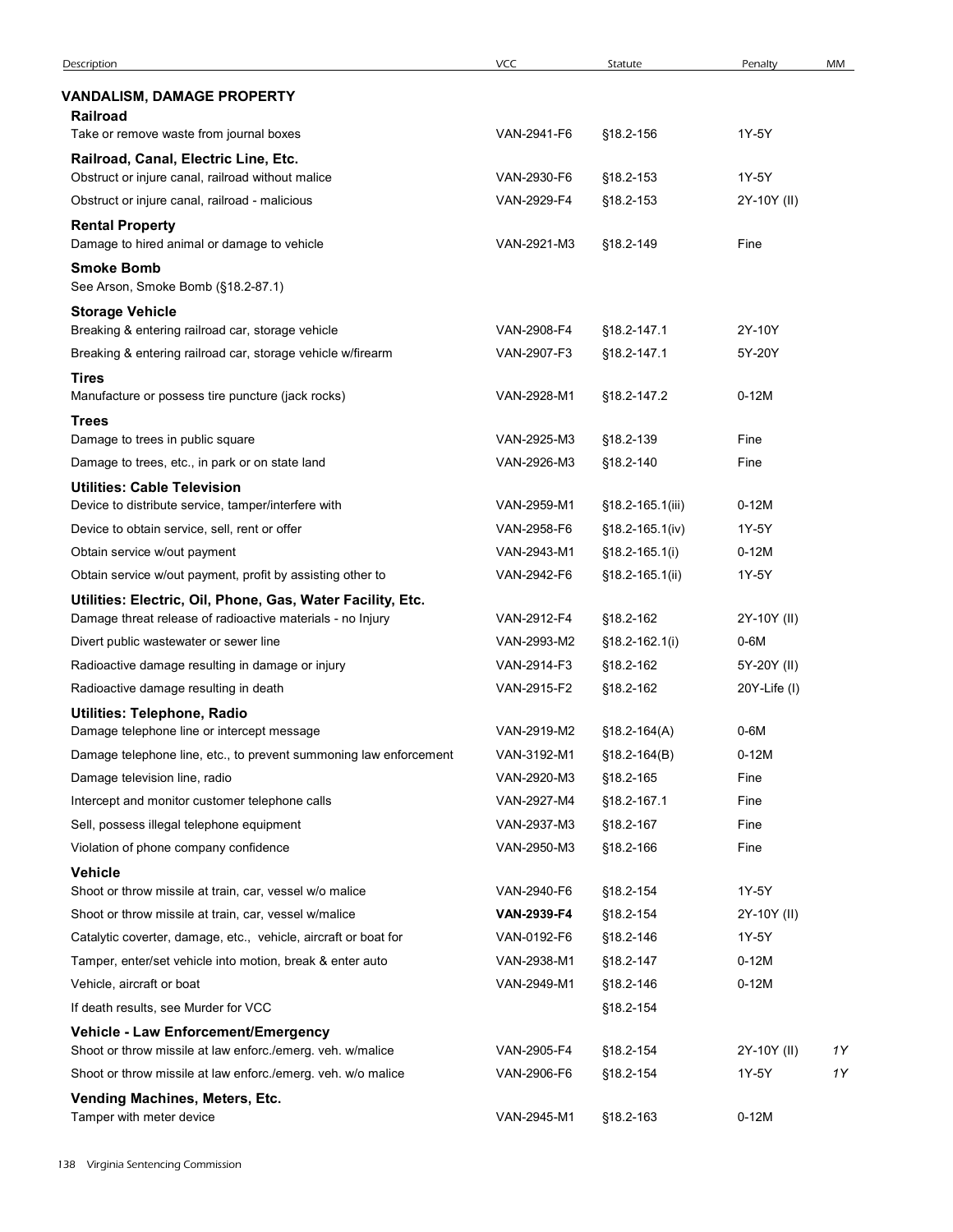| Description                                                                                           |             |                 |             |    |
|-------------------------------------------------------------------------------------------------------|-------------|-----------------|-------------|----|
|                                                                                                       |             |                 |             |    |
|                                                                                                       | <b>VCC</b>  | Statute         | Penalty     | MM |
| <b>VANDALISM, DAMAGE PROPERTY</b>                                                                     |             |                 |             |    |
| Vending Machines, Meters, Etc.                                                                        |             |                 |             |    |
| Tamper with parking meter, pay phone, etc. (first offense)                                            | VAN-2933-M1 | §18.2-152       | $0-12M$     |    |
| Tamper with parking meter, pay phone, etc. (subsequent offense)                                       | VAN-2932-F6 | §18.2-152       | 1Y-5Y       |    |
| <b>Type Not Clear</b>                                                                                 |             |                 |             |    |
| Vandalism - Type not clear from record                                                                | VAN-2972-M9 |                 |             |    |
| <b>VEHICULAR HOMICIDE</b>                                                                             |             |                 |             |    |
| <b>Refer To</b><br>Murder-Invol. Manslaughter -Vehicular (§18.2 - 36.1)                               |             |                 |             |    |
| <b>VENUE</b>                                                                                          |             |                 |             |    |
| <b>Juvenile and Domestic</b><br>Transfer of venue                                                     | VEN-3860-J9 | $$16.1-243(B)$  |             |    |
|                                                                                                       |             |                 |             |    |
| <b>VIOLENT ACTIVITIES</b>                                                                             |             |                 |             |    |
| <b>Type</b><br>Burn object on highway/public place w/intent to intimidate                             | VIO-5333-F6 | §18.2-423.01(B) | 1Y-5Y (II)  |    |
| Burn object on private property w/intent to intimidate                                                | VIO-5332-F6 | §18.2-423.01(A) | 1Y-5Y (II)  |    |
| Clandestine organization, fail to file w/State Corporation Commission                                 | VIO-5340-M3 | §18.2-421       | Fine        |    |
| Cross, burn to intimidate                                                                             | VIO-5328-F6 | §18.2-423       | 1Y-5Y (II)  |    |
| Noose, display in public place to intimidate                                                          | VIO-5339-F6 | §18.2-423.2     | 1Y-5Y (II)  |    |
| Noose, display on private property to intimidate                                                      | VIO-5338-F6 | §18.2-423.2     | 1Y-5Y (II)  |    |
| Paramilitary activity to cause disorder, teach, assemble for                                          | VIO-5331-F5 | §18.2-433.2     | 1Y-10Y (II) |    |
| Swastika, placement on building to intimidate                                                         | VIO-5329-F6 | §18.2-423.1     | 1Y-5Y (II)  |    |
| Wearing of masks or hoods to conceal identity                                                         | VIO-5320-F6 | §18.2-422       | 1Y-5Y       |    |
| <b>VITAL RECORDS</b>                                                                                  |             |                 |             |    |
| <b>Certificates, Birth</b>                                                                            |             |                 |             |    |
| Birth Certificates - False statement, alter, mutilate, etc.                                           | CER-3206-F4 | §32.1-276       | 2Y-10Y      |    |
| <b>Certificates, Death</b>                                                                            |             |                 |             |    |
| Death Certificates - False statement, alter, mutilate, etc.<br>Other Records, Marriage, Divorce, Etc. | CER-3207-F4 | §32.1-276       | 2Y-10Y      |    |
| Other vital records, false statement, alter, mutilate, etc.                                           | CER-3186-F4 | §32.1-276       | 2Y-10Y      |    |
| <b>VOYEURISM</b>                                                                                      |             |                 |             |    |
| <b>Refer To</b><br>Trespass - Peeping or spying (§18.2 - 130)                                         |             |                 |             |    |
|                                                                                                       |             |                 |             |    |
| <b>WAREHOUSES</b><br><b>Receipts</b>                                                                  |             |                 |             |    |
| Deliver warehouse goods without obtaining negotiable receipt                                          | WHS-7701-M1 | §61.1-5         | $0-12M$     |    |
| Fail to state in receipt warehouseman's interest in goods                                             | WHS-7702-M1 | §61.1-4         | $0-12M$     |    |
| Fraudulent negotiation of receipt for mortgaged goods                                                 | WHS-7703-M1 | §61.1-6         | $0-12M$     |    |
| Fraudulent receipt for goods by warehouseman, etc.                                                    | WHS-7704-M1 | §61.1-2         | $0-12M$     |    |
| <b>Tobacco</b>                                                                                        |             |                 |             |    |
| Manufactured tobacco, false branding                                                                  | WHS-7705-M1 | §61.1-44        | $0-12M$     |    |
| Nest a parcel of tobacco with inferior tobacco with intent to defraud                                 | WHS-7707-M1 | §61.1-45        | $0-12M$     |    |
|                                                                                                       | WHS-7706-M1 |                 |             |    |
| Weighing leaf tobacco, fail to provide itemized statement                                             |             | §61.1-39        | $0-12M$     |    |

## WARRANTS, INSPECTION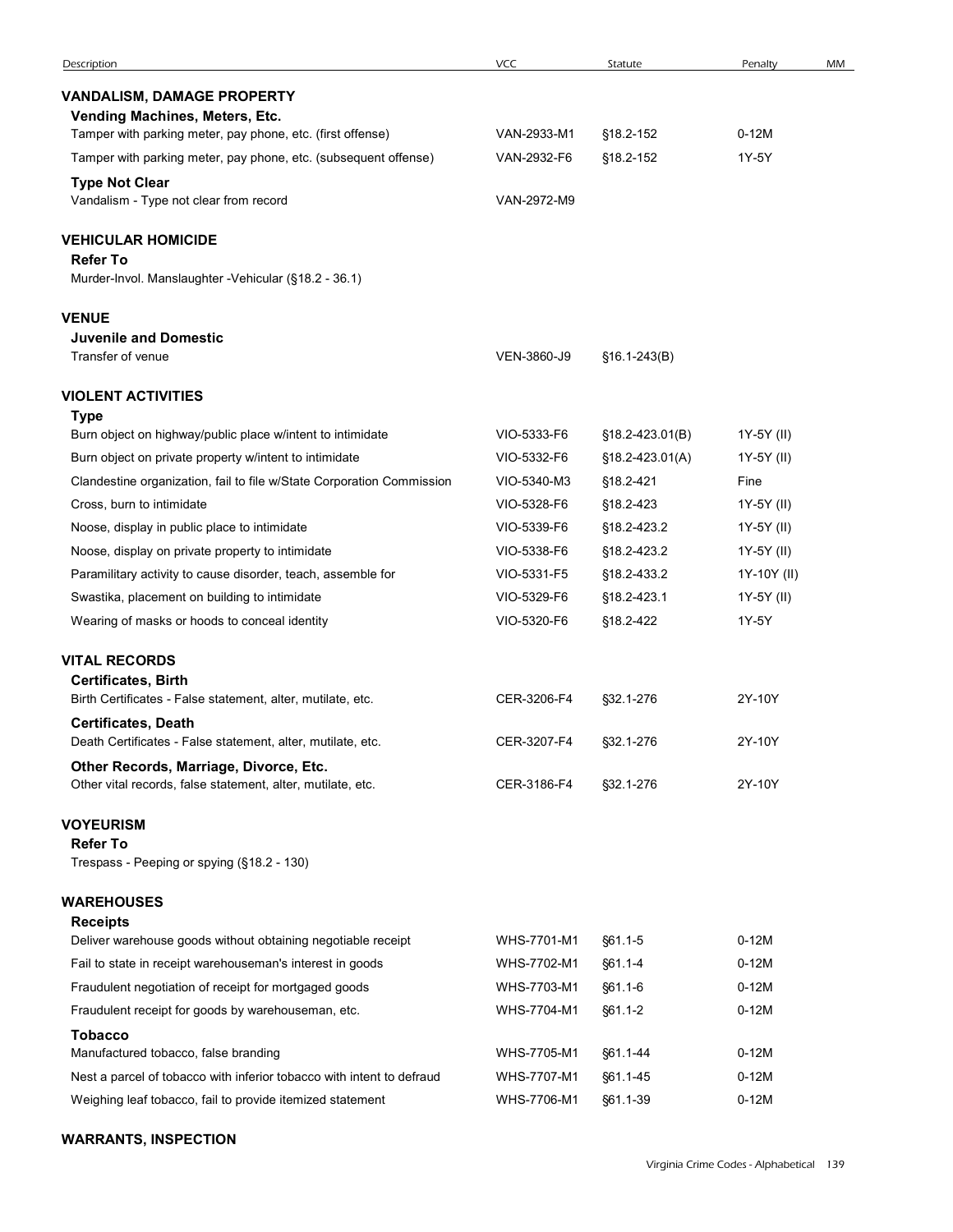| Description                                                                                                                        | <b>VCC</b>                 | Statute                                | Penalty           | MM |
|------------------------------------------------------------------------------------------------------------------------------------|----------------------------|----------------------------------------|-------------------|----|
| <b>WARRANTS, INSPECTION</b><br>Type                                                                                                |                            |                                        |                   |    |
| Refusing an inspector authorized by a warrant                                                                                      | WAR-3252-M3                | §19.2-397                              | Fine              |    |
| WATCHES<br><b>Refer To</b><br><b>Trade and Commerce</b>                                                                            |                            |                                        |                   |    |
| <b>WATERS, PORTS AND HARBORS</b>                                                                                                   |                            |                                        |                   |    |
| <b>Boat / Vessel</b><br>Illegal discharge of sewage or waste from boat or vessel                                                   | WTR-7612-M1                | §62.1-44.33                            | $0-12M$           |    |
| <b>Cleaning Agents</b>                                                                                                             |                            |                                        |                   |    |
| Sale, etc., of cleaning agent with more than .5% phosphorus<br>Use of cleaning agent with more than .5% phosphorus                 | WTR-7609-M1<br>WTR-7610-M4 | §62.1-193.3<br>§62.1-193.3             | $0-12M$<br>Fine   |    |
| <b>General Penalties</b>                                                                                                           |                            |                                        |                   |    |
| False statements or inaccurate device submitted - knowingly                                                                        | WTR-7606-F9                | §62.1-44.32(b)                         | 1Y-3Y             |    |
| Violation places person in danger of death or serious injury                                                                       | WTR-7005-F9                | §62.1-44.32(c)                         | 2Y-15Y            |    |
| Violation places person in danger of death or serious injury, subseq.<br>Willfully violate provisions of chapter or order of board | WTR-7079-F9<br>WTR-7607-M9 | §62.1-44.32(c)                         | 2Y-30Y<br>$0-12M$ |    |
| <b>Ground Water</b>                                                                                                                |                            | §62.1-44.32(b)                         |                   |    |
| False statement on ground water form, permit, etc.                                                                                 | WTR-7614-F9                | $§62.1-270(B)$                         | 1Y-3Y             |    |
| Ground water provision, regulation or order violation                                                                              | WTR-7613-M9                | $§62.1 - 270(B)$                       | $0-12M$           |    |
| Imminent danger as a result of ground water violation<br>Use VCC for § 62.1-270                                                    | WTR-7615-F9                | §62.1-270(C)<br>§62.1-258              | 2Y-15Y            |    |
| <b>Irrigation Wells</b><br>Use VCC for § 62.1-270                                                                                  |                            | §62.1-258.1                            |                   |    |
| <b>Miscellaneous</b><br>Dumping refuse, etc., into Big Sandy River or tributaries                                                  | WTR-7608-M1                | §62.1-194.3                            | $0-12M$           |    |
| <b>Obstruct River, Creek, Stream</b><br>Obstruct free passage of boats, canoes, etc., or fish                                      | WTR-7603-M1                | §62.1-194.2                            | $0-12M$           |    |
| Oil                                                                                                                                |                            |                                        |                   |    |
| Knowingly make false statement on State Water Control document, etc.<br>Knowingly violate State Water Control provisions           | WTR-7617-F9<br>WTR-7616-M1 | §62.1-44.34:20(E)<br>§62.1-44.34:20(E) | 1Y-3Y<br>$0-12M$  |    |
| Negligently discharge oil into water                                                                                               | WTR-7602-M9                | §62.1-44.34:20(E,1)                    | $0-12M$           |    |
| Willfully discharge oil into water                                                                                                 | WTR-7601-F9                | §62.1-44.34.20(E,1)                    | 1Y-10Y            |    |
| <b>Sewage Treatment</b>                                                                                                            |                            |                                        |                   |    |
| Ceases operations after waiver, harms humans or the environment                                                                    | WTR-7611-F4                | §62.1-44.18:3(B)                       | 2Y-10Y            |    |
| Fail to implement closure plan, results in harm to humans/environment                                                              | WTR-7020-F4                | §62.1-44.18.3(A)                       | 2Y-10Y            |    |
| Special orders, violation of<br><b>State Waters</b>                                                                                | WTR-7021-F4                | §62.1-44.15:1.1                        | 2Y-10Y            |    |
| Dispose of or cast garbage into state waters                                                                                       | WTR-7600-M9                | §62.1-194                              | $0-30D$           |    |
| Endanger, obstruct, contaminate or impair use of state waters                                                                      | WTR-7604-M1                | §62.1-194.1                            | $0-12M$           |    |
| <b>WEAPONS</b>                                                                                                                     |                            |                                        |                   |    |
| <b>Also See</b><br>Assault                                                                                                         |                            |                                        |                   |    |
| <b>Airport Terminal</b><br>Carry weapon in air carrier/airport terminal                                                            | WPN-5304-M1                | §18.2-287.01                           | $0-12M$           |    |
| Alien (Not Lawfully in US)                                                                                                         |                            |                                        |                   |    |
| 40 Virginia Sentencing Commission                                                                                                  |                            |                                        |                   |    |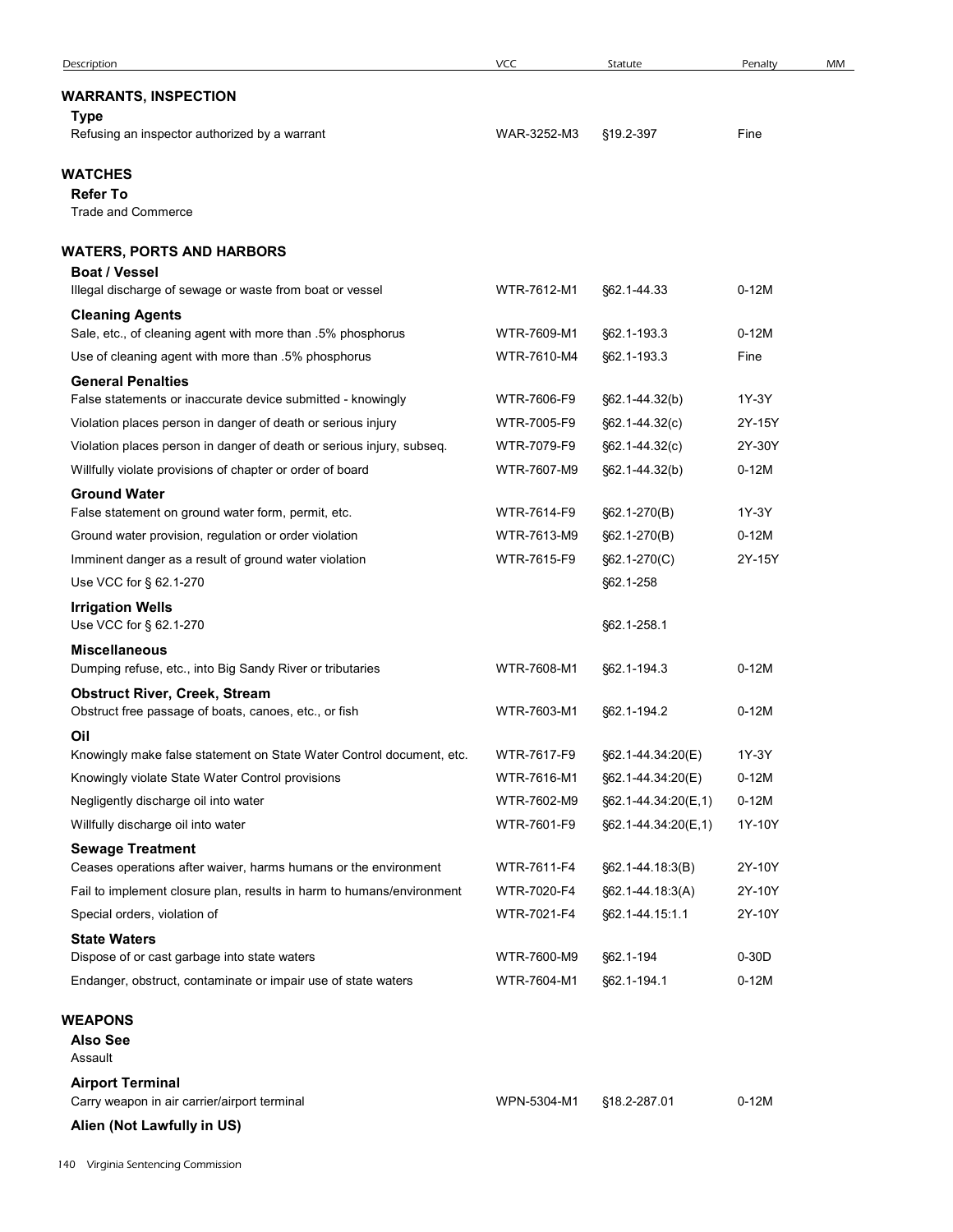| Description<br>WEAPONS<br>Alien (Not Lawfully in US)<br>Alien, possess or transport assault firearm<br>WPN-5215-F6<br>§18.2-308.2:01(A)<br>1Y-5Y<br>WPN-5305-F6<br>1Y-5Y<br>Firearm possessed or transported by alien<br>$$18.2 - 308.2:01(B)$<br><b>Ammunition</b><br>Also see Convicted felon possess explosives<br>Restricted firearm ammunition use in crimes<br>WPN-5233-F5<br>1Y-10Y (II)<br>§18.2-308.3<br><b>Assault &amp; Battery Family Member, After Conviction</b><br>Possess, etc., firearm after assault & battery on family conviction<br>WPN-5187-M1<br>$0-12M$<br>§18.2-308.1.8<br>Blackjacks, Brass Knucks, Etc.<br>Possess, sell blackjacks, metal knucks, oriental darts<br>WPN-5231-M4<br>§18.2-311<br>Fine<br><b>Body Armor</b><br>Body armor, wear during commission of violent or drug crime<br>2Y-10Y (II)<br>WPN-5247-F4<br>§18.2-287.2<br><b>Brandish</b><br>$0-12M$<br>Brandish machete or bladed weapon<br>WPN-5210-M1<br>§18.2-282.1<br>WPN-5251-M1<br>$$18.2 - 282(A)$<br>$0-12M$<br>Brandish or point firearm<br>Brandish or point firearm; 3rd/subsequent<br>WPN-5274-F6<br>$$18.2 - 282(A)$<br>1Y-5Y (II)<br><b>Building</b><br>Discharge firearm, missile in/at occupied bldg, unlawfully<br>§18.2-279<br>1Y-5Y (II)<br><b>WPN-5242-F6</b><br>Discharge firearm, missile in/at occupied bldg., maliciously<br>§18.2-279<br>2Y-10Y (II)<br><b>WPN-5229-F4</b><br><b>Capitol Square</b><br>Carry firearm or explosive within Capitol Square, surrounding area<br>WPN-5188-M1<br>§18.2-283.2<br>$0-12M$<br>Church<br>Church, possession of weapon therein<br>WPN-5219-M4<br>§18.2-283<br>Fine<br>Concealed<br>WPN-5202-M1<br>$0-12M$<br>Carry concealed weapon<br>$$18.2-308(A)$<br>Carry concealed weapon - second conviction<br>§18.2-308(A)<br>1Y-5Y<br><b>WPN-5245-F6</b><br>Carry concealed weapon - third/subsequent<br>1Y-10Y<br><b>WPN-5246-F5</b><br>$$18.2-308(A)$<br><b>Concealed Weapon Permit</b><br>Consume alcohol in bar, etc., while carrying concealed handgun<br>WPN-5307-M2<br>§18.2-308.012(B)<br>$0-6M$<br>Under the influence while carrying handgun in public<br>WPN-5203-M1<br>$0-12M$<br>§18.2-308.012(A)<br>Courthouse<br>WPN-5217-M1<br>$0-12M$<br>Courthouse, carry weapon into<br>§18.2-283.1<br>Courthouse, carry weapon into; 3rd/subsequent<br>WPN-5275-F6<br>1Y-5Y<br>§18.2-283.1<br><b>Criminal History Checks</b><br>Also see Weapons, Ineligible Person, Purchase/Provide or Gun Dealer<br>Disseminate criminal history info. w/out proper authority<br>WPN-5279-M2<br>§18.2-308.2:2(E)<br>$0-6M$<br>False statements on consent form<br><b>WPN-5281-F5</b><br>1Y-10Y<br>$$18.2 - 308.2 :2(K)$<br>WPN-5282-M2<br>$0-6M$<br>Obtain criminal history info. under false pretenses<br>§18.2-308.2:2(E)<br>Verification, purchase firearm without<br>WPN-5191-M1<br>$0-12M$<br>§18.2-308.2:5(D)<br>Verification, sell firearm without<br>WPN-5190-M1<br>$0-12M$<br>$$18.2 - 308.2:5(C)$<br><b>Drugs and Weapons</b><br>Possess Schedule I/II drug while possessing firearm(7/1/2003 & after)<br>WPN-5303-F6<br>1Y-5Y<br>$$18.2 - 308.4(A)$<br>2Y<br>Possess Schedule I/II drug with firearm on or about person<br>WPN-5302-F6<br>1Y-5Y<br>$$18.2 - 308.4(B)$<br>Purchase or transport handgun after two misdemeanor drug convictions<br>WPN-5209-M1<br>$0-12M$<br>§18.2-308.1:5<br>$5Y$<br>Sell, etc., more than 1 lb. marijuana while possessing firearm<br>WPN-5278-F6<br>1Y-5Y<br>$$18.2 - 308.4(C)$<br>WPN-5257-F6 |                                                         |            |                |         |    |
|----------------------------------------------------------------------------------------------------------------------------------------------------------------------------------------------------------------------------------------------------------------------------------------------------------------------------------------------------------------------------------------------------------------------------------------------------------------------------------------------------------------------------------------------------------------------------------------------------------------------------------------------------------------------------------------------------------------------------------------------------------------------------------------------------------------------------------------------------------------------------------------------------------------------------------------------------------------------------------------------------------------------------------------------------------------------------------------------------------------------------------------------------------------------------------------------------------------------------------------------------------------------------------------------------------------------------------------------------------------------------------------------------------------------------------------------------------------------------------------------------------------------------------------------------------------------------------------------------------------------------------------------------------------------------------------------------------------------------------------------------------------------------------------------------------------------------------------------------------------------------------------------------------------------------------------------------------------------------------------------------------------------------------------------------------------------------------------------------------------------------------------------------------------------------------------------------------------------------------------------------------------------------------------------------------------------------------------------------------------------------------------------------------------------------------------------------------------------------------------------------------------------------------------------------------------------------------------------------------------------------------------------------------------------------------------------------------------------------------------------------------------------------------------------------------------------------------------------------------------------------------------------------------------------------------------------------------------------------------------------------------------------------------------------------------------------------------------------------------------------------------------------------------------------------------------------------------------------------------------------------------------------------------------------------------------------------------------------------------------------------------------------------------------------------------------------------------------------------------------|---------------------------------------------------------|------------|----------------|---------|----|
|                                                                                                                                                                                                                                                                                                                                                                                                                                                                                                                                                                                                                                                                                                                                                                                                                                                                                                                                                                                                                                                                                                                                                                                                                                                                                                                                                                                                                                                                                                                                                                                                                                                                                                                                                                                                                                                                                                                                                                                                                                                                                                                                                                                                                                                                                                                                                                                                                                                                                                                                                                                                                                                                                                                                                                                                                                                                                                                                                                                                                                                                                                                                                                                                                                                                                                                                                                                                                                                                                        |                                                         | <b>VCC</b> | Statute        | Penalty | MM |
|                                                                                                                                                                                                                                                                                                                                                                                                                                                                                                                                                                                                                                                                                                                                                                                                                                                                                                                                                                                                                                                                                                                                                                                                                                                                                                                                                                                                                                                                                                                                                                                                                                                                                                                                                                                                                                                                                                                                                                                                                                                                                                                                                                                                                                                                                                                                                                                                                                                                                                                                                                                                                                                                                                                                                                                                                                                                                                                                                                                                                                                                                                                                                                                                                                                                                                                                                                                                                                                                                        |                                                         |            |                |         |    |
|                                                                                                                                                                                                                                                                                                                                                                                                                                                                                                                                                                                                                                                                                                                                                                                                                                                                                                                                                                                                                                                                                                                                                                                                                                                                                                                                                                                                                                                                                                                                                                                                                                                                                                                                                                                                                                                                                                                                                                                                                                                                                                                                                                                                                                                                                                                                                                                                                                                                                                                                                                                                                                                                                                                                                                                                                                                                                                                                                                                                                                                                                                                                                                                                                                                                                                                                                                                                                                                                                        |                                                         |            |                |         |    |
|                                                                                                                                                                                                                                                                                                                                                                                                                                                                                                                                                                                                                                                                                                                                                                                                                                                                                                                                                                                                                                                                                                                                                                                                                                                                                                                                                                                                                                                                                                                                                                                                                                                                                                                                                                                                                                                                                                                                                                                                                                                                                                                                                                                                                                                                                                                                                                                                                                                                                                                                                                                                                                                                                                                                                                                                                                                                                                                                                                                                                                                                                                                                                                                                                                                                                                                                                                                                                                                                                        |                                                         |            |                |         |    |
|                                                                                                                                                                                                                                                                                                                                                                                                                                                                                                                                                                                                                                                                                                                                                                                                                                                                                                                                                                                                                                                                                                                                                                                                                                                                                                                                                                                                                                                                                                                                                                                                                                                                                                                                                                                                                                                                                                                                                                                                                                                                                                                                                                                                                                                                                                                                                                                                                                                                                                                                                                                                                                                                                                                                                                                                                                                                                                                                                                                                                                                                                                                                                                                                                                                                                                                                                                                                                                                                                        |                                                         |            |                |         |    |
|                                                                                                                                                                                                                                                                                                                                                                                                                                                                                                                                                                                                                                                                                                                                                                                                                                                                                                                                                                                                                                                                                                                                                                                                                                                                                                                                                                                                                                                                                                                                                                                                                                                                                                                                                                                                                                                                                                                                                                                                                                                                                                                                                                                                                                                                                                                                                                                                                                                                                                                                                                                                                                                                                                                                                                                                                                                                                                                                                                                                                                                                                                                                                                                                                                                                                                                                                                                                                                                                                        |                                                         |            |                |         |    |
|                                                                                                                                                                                                                                                                                                                                                                                                                                                                                                                                                                                                                                                                                                                                                                                                                                                                                                                                                                                                                                                                                                                                                                                                                                                                                                                                                                                                                                                                                                                                                                                                                                                                                                                                                                                                                                                                                                                                                                                                                                                                                                                                                                                                                                                                                                                                                                                                                                                                                                                                                                                                                                                                                                                                                                                                                                                                                                                                                                                                                                                                                                                                                                                                                                                                                                                                                                                                                                                                                        |                                                         |            |                |         |    |
|                                                                                                                                                                                                                                                                                                                                                                                                                                                                                                                                                                                                                                                                                                                                                                                                                                                                                                                                                                                                                                                                                                                                                                                                                                                                                                                                                                                                                                                                                                                                                                                                                                                                                                                                                                                                                                                                                                                                                                                                                                                                                                                                                                                                                                                                                                                                                                                                                                                                                                                                                                                                                                                                                                                                                                                                                                                                                                                                                                                                                                                                                                                                                                                                                                                                                                                                                                                                                                                                                        |                                                         |            |                |         |    |
|                                                                                                                                                                                                                                                                                                                                                                                                                                                                                                                                                                                                                                                                                                                                                                                                                                                                                                                                                                                                                                                                                                                                                                                                                                                                                                                                                                                                                                                                                                                                                                                                                                                                                                                                                                                                                                                                                                                                                                                                                                                                                                                                                                                                                                                                                                                                                                                                                                                                                                                                                                                                                                                                                                                                                                                                                                                                                                                                                                                                                                                                                                                                                                                                                                                                                                                                                                                                                                                                                        |                                                         |            |                |         |    |
|                                                                                                                                                                                                                                                                                                                                                                                                                                                                                                                                                                                                                                                                                                                                                                                                                                                                                                                                                                                                                                                                                                                                                                                                                                                                                                                                                                                                                                                                                                                                                                                                                                                                                                                                                                                                                                                                                                                                                                                                                                                                                                                                                                                                                                                                                                                                                                                                                                                                                                                                                                                                                                                                                                                                                                                                                                                                                                                                                                                                                                                                                                                                                                                                                                                                                                                                                                                                                                                                                        |                                                         |            |                |         |    |
|                                                                                                                                                                                                                                                                                                                                                                                                                                                                                                                                                                                                                                                                                                                                                                                                                                                                                                                                                                                                                                                                                                                                                                                                                                                                                                                                                                                                                                                                                                                                                                                                                                                                                                                                                                                                                                                                                                                                                                                                                                                                                                                                                                                                                                                                                                                                                                                                                                                                                                                                                                                                                                                                                                                                                                                                                                                                                                                                                                                                                                                                                                                                                                                                                                                                                                                                                                                                                                                                                        |                                                         |            |                |         |    |
|                                                                                                                                                                                                                                                                                                                                                                                                                                                                                                                                                                                                                                                                                                                                                                                                                                                                                                                                                                                                                                                                                                                                                                                                                                                                                                                                                                                                                                                                                                                                                                                                                                                                                                                                                                                                                                                                                                                                                                                                                                                                                                                                                                                                                                                                                                                                                                                                                                                                                                                                                                                                                                                                                                                                                                                                                                                                                                                                                                                                                                                                                                                                                                                                                                                                                                                                                                                                                                                                                        |                                                         |            |                |         |    |
|                                                                                                                                                                                                                                                                                                                                                                                                                                                                                                                                                                                                                                                                                                                                                                                                                                                                                                                                                                                                                                                                                                                                                                                                                                                                                                                                                                                                                                                                                                                                                                                                                                                                                                                                                                                                                                                                                                                                                                                                                                                                                                                                                                                                                                                                                                                                                                                                                                                                                                                                                                                                                                                                                                                                                                                                                                                                                                                                                                                                                                                                                                                                                                                                                                                                                                                                                                                                                                                                                        |                                                         |            |                |         |    |
|                                                                                                                                                                                                                                                                                                                                                                                                                                                                                                                                                                                                                                                                                                                                                                                                                                                                                                                                                                                                                                                                                                                                                                                                                                                                                                                                                                                                                                                                                                                                                                                                                                                                                                                                                                                                                                                                                                                                                                                                                                                                                                                                                                                                                                                                                                                                                                                                                                                                                                                                                                                                                                                                                                                                                                                                                                                                                                                                                                                                                                                                                                                                                                                                                                                                                                                                                                                                                                                                                        |                                                         |            |                |         |    |
|                                                                                                                                                                                                                                                                                                                                                                                                                                                                                                                                                                                                                                                                                                                                                                                                                                                                                                                                                                                                                                                                                                                                                                                                                                                                                                                                                                                                                                                                                                                                                                                                                                                                                                                                                                                                                                                                                                                                                                                                                                                                                                                                                                                                                                                                                                                                                                                                                                                                                                                                                                                                                                                                                                                                                                                                                                                                                                                                                                                                                                                                                                                                                                                                                                                                                                                                                                                                                                                                                        |                                                         |            |                |         |    |
|                                                                                                                                                                                                                                                                                                                                                                                                                                                                                                                                                                                                                                                                                                                                                                                                                                                                                                                                                                                                                                                                                                                                                                                                                                                                                                                                                                                                                                                                                                                                                                                                                                                                                                                                                                                                                                                                                                                                                                                                                                                                                                                                                                                                                                                                                                                                                                                                                                                                                                                                                                                                                                                                                                                                                                                                                                                                                                                                                                                                                                                                                                                                                                                                                                                                                                                                                                                                                                                                                        |                                                         |            |                |         |    |
|                                                                                                                                                                                                                                                                                                                                                                                                                                                                                                                                                                                                                                                                                                                                                                                                                                                                                                                                                                                                                                                                                                                                                                                                                                                                                                                                                                                                                                                                                                                                                                                                                                                                                                                                                                                                                                                                                                                                                                                                                                                                                                                                                                                                                                                                                                                                                                                                                                                                                                                                                                                                                                                                                                                                                                                                                                                                                                                                                                                                                                                                                                                                                                                                                                                                                                                                                                                                                                                                                        |                                                         |            |                |         |    |
|                                                                                                                                                                                                                                                                                                                                                                                                                                                                                                                                                                                                                                                                                                                                                                                                                                                                                                                                                                                                                                                                                                                                                                                                                                                                                                                                                                                                                                                                                                                                                                                                                                                                                                                                                                                                                                                                                                                                                                                                                                                                                                                                                                                                                                                                                                                                                                                                                                                                                                                                                                                                                                                                                                                                                                                                                                                                                                                                                                                                                                                                                                                                                                                                                                                                                                                                                                                                                                                                                        |                                                         |            |                |         |    |
|                                                                                                                                                                                                                                                                                                                                                                                                                                                                                                                                                                                                                                                                                                                                                                                                                                                                                                                                                                                                                                                                                                                                                                                                                                                                                                                                                                                                                                                                                                                                                                                                                                                                                                                                                                                                                                                                                                                                                                                                                                                                                                                                                                                                                                                                                                                                                                                                                                                                                                                                                                                                                                                                                                                                                                                                                                                                                                                                                                                                                                                                                                                                                                                                                                                                                                                                                                                                                                                                                        |                                                         |            |                |         |    |
|                                                                                                                                                                                                                                                                                                                                                                                                                                                                                                                                                                                                                                                                                                                                                                                                                                                                                                                                                                                                                                                                                                                                                                                                                                                                                                                                                                                                                                                                                                                                                                                                                                                                                                                                                                                                                                                                                                                                                                                                                                                                                                                                                                                                                                                                                                                                                                                                                                                                                                                                                                                                                                                                                                                                                                                                                                                                                                                                                                                                                                                                                                                                                                                                                                                                                                                                                                                                                                                                                        |                                                         |            |                |         |    |
|                                                                                                                                                                                                                                                                                                                                                                                                                                                                                                                                                                                                                                                                                                                                                                                                                                                                                                                                                                                                                                                                                                                                                                                                                                                                                                                                                                                                                                                                                                                                                                                                                                                                                                                                                                                                                                                                                                                                                                                                                                                                                                                                                                                                                                                                                                                                                                                                                                                                                                                                                                                                                                                                                                                                                                                                                                                                                                                                                                                                                                                                                                                                                                                                                                                                                                                                                                                                                                                                                        |                                                         |            |                |         |    |
|                                                                                                                                                                                                                                                                                                                                                                                                                                                                                                                                                                                                                                                                                                                                                                                                                                                                                                                                                                                                                                                                                                                                                                                                                                                                                                                                                                                                                                                                                                                                                                                                                                                                                                                                                                                                                                                                                                                                                                                                                                                                                                                                                                                                                                                                                                                                                                                                                                                                                                                                                                                                                                                                                                                                                                                                                                                                                                                                                                                                                                                                                                                                                                                                                                                                                                                                                                                                                                                                                        |                                                         |            |                |         |    |
|                                                                                                                                                                                                                                                                                                                                                                                                                                                                                                                                                                                                                                                                                                                                                                                                                                                                                                                                                                                                                                                                                                                                                                                                                                                                                                                                                                                                                                                                                                                                                                                                                                                                                                                                                                                                                                                                                                                                                                                                                                                                                                                                                                                                                                                                                                                                                                                                                                                                                                                                                                                                                                                                                                                                                                                                                                                                                                                                                                                                                                                                                                                                                                                                                                                                                                                                                                                                                                                                                        |                                                         |            |                |         |    |
|                                                                                                                                                                                                                                                                                                                                                                                                                                                                                                                                                                                                                                                                                                                                                                                                                                                                                                                                                                                                                                                                                                                                                                                                                                                                                                                                                                                                                                                                                                                                                                                                                                                                                                                                                                                                                                                                                                                                                                                                                                                                                                                                                                                                                                                                                                                                                                                                                                                                                                                                                                                                                                                                                                                                                                                                                                                                                                                                                                                                                                                                                                                                                                                                                                                                                                                                                                                                                                                                                        |                                                         |            |                |         |    |
|                                                                                                                                                                                                                                                                                                                                                                                                                                                                                                                                                                                                                                                                                                                                                                                                                                                                                                                                                                                                                                                                                                                                                                                                                                                                                                                                                                                                                                                                                                                                                                                                                                                                                                                                                                                                                                                                                                                                                                                                                                                                                                                                                                                                                                                                                                                                                                                                                                                                                                                                                                                                                                                                                                                                                                                                                                                                                                                                                                                                                                                                                                                                                                                                                                                                                                                                                                                                                                                                                        |                                                         |            |                |         |    |
|                                                                                                                                                                                                                                                                                                                                                                                                                                                                                                                                                                                                                                                                                                                                                                                                                                                                                                                                                                                                                                                                                                                                                                                                                                                                                                                                                                                                                                                                                                                                                                                                                                                                                                                                                                                                                                                                                                                                                                                                                                                                                                                                                                                                                                                                                                                                                                                                                                                                                                                                                                                                                                                                                                                                                                                                                                                                                                                                                                                                                                                                                                                                                                                                                                                                                                                                                                                                                                                                                        |                                                         |            |                |         |    |
|                                                                                                                                                                                                                                                                                                                                                                                                                                                                                                                                                                                                                                                                                                                                                                                                                                                                                                                                                                                                                                                                                                                                                                                                                                                                                                                                                                                                                                                                                                                                                                                                                                                                                                                                                                                                                                                                                                                                                                                                                                                                                                                                                                                                                                                                                                                                                                                                                                                                                                                                                                                                                                                                                                                                                                                                                                                                                                                                                                                                                                                                                                                                                                                                                                                                                                                                                                                                                                                                                        |                                                         |            |                |         |    |
|                                                                                                                                                                                                                                                                                                                                                                                                                                                                                                                                                                                                                                                                                                                                                                                                                                                                                                                                                                                                                                                                                                                                                                                                                                                                                                                                                                                                                                                                                                                                                                                                                                                                                                                                                                                                                                                                                                                                                                                                                                                                                                                                                                                                                                                                                                                                                                                                                                                                                                                                                                                                                                                                                                                                                                                                                                                                                                                                                                                                                                                                                                                                                                                                                                                                                                                                                                                                                                                                                        |                                                         |            |                |         |    |
|                                                                                                                                                                                                                                                                                                                                                                                                                                                                                                                                                                                                                                                                                                                                                                                                                                                                                                                                                                                                                                                                                                                                                                                                                                                                                                                                                                                                                                                                                                                                                                                                                                                                                                                                                                                                                                                                                                                                                                                                                                                                                                                                                                                                                                                                                                                                                                                                                                                                                                                                                                                                                                                                                                                                                                                                                                                                                                                                                                                                                                                                                                                                                                                                                                                                                                                                                                                                                                                                                        |                                                         |            |                |         |    |
|                                                                                                                                                                                                                                                                                                                                                                                                                                                                                                                                                                                                                                                                                                                                                                                                                                                                                                                                                                                                                                                                                                                                                                                                                                                                                                                                                                                                                                                                                                                                                                                                                                                                                                                                                                                                                                                                                                                                                                                                                                                                                                                                                                                                                                                                                                                                                                                                                                                                                                                                                                                                                                                                                                                                                                                                                                                                                                                                                                                                                                                                                                                                                                                                                                                                                                                                                                                                                                                                                        |                                                         |            |                |         |    |
|                                                                                                                                                                                                                                                                                                                                                                                                                                                                                                                                                                                                                                                                                                                                                                                                                                                                                                                                                                                                                                                                                                                                                                                                                                                                                                                                                                                                                                                                                                                                                                                                                                                                                                                                                                                                                                                                                                                                                                                                                                                                                                                                                                                                                                                                                                                                                                                                                                                                                                                                                                                                                                                                                                                                                                                                                                                                                                                                                                                                                                                                                                                                                                                                                                                                                                                                                                                                                                                                                        |                                                         |            |                |         |    |
|                                                                                                                                                                                                                                                                                                                                                                                                                                                                                                                                                                                                                                                                                                                                                                                                                                                                                                                                                                                                                                                                                                                                                                                                                                                                                                                                                                                                                                                                                                                                                                                                                                                                                                                                                                                                                                                                                                                                                                                                                                                                                                                                                                                                                                                                                                                                                                                                                                                                                                                                                                                                                                                                                                                                                                                                                                                                                                                                                                                                                                                                                                                                                                                                                                                                                                                                                                                                                                                                                        |                                                         |            |                |         |    |
|                                                                                                                                                                                                                                                                                                                                                                                                                                                                                                                                                                                                                                                                                                                                                                                                                                                                                                                                                                                                                                                                                                                                                                                                                                                                                                                                                                                                                                                                                                                                                                                                                                                                                                                                                                                                                                                                                                                                                                                                                                                                                                                                                                                                                                                                                                                                                                                                                                                                                                                                                                                                                                                                                                                                                                                                                                                                                                                                                                                                                                                                                                                                                                                                                                                                                                                                                                                                                                                                                        |                                                         |            |                |         |    |
|                                                                                                                                                                                                                                                                                                                                                                                                                                                                                                                                                                                                                                                                                                                                                                                                                                                                                                                                                                                                                                                                                                                                                                                                                                                                                                                                                                                                                                                                                                                                                                                                                                                                                                                                                                                                                                                                                                                                                                                                                                                                                                                                                                                                                                                                                                                                                                                                                                                                                                                                                                                                                                                                                                                                                                                                                                                                                                                                                                                                                                                                                                                                                                                                                                                                                                                                                                                                                                                                                        |                                                         |            |                |         |    |
|                                                                                                                                                                                                                                                                                                                                                                                                                                                                                                                                                                                                                                                                                                                                                                                                                                                                                                                                                                                                                                                                                                                                                                                                                                                                                                                                                                                                                                                                                                                                                                                                                                                                                                                                                                                                                                                                                                                                                                                                                                                                                                                                                                                                                                                                                                                                                                                                                                                                                                                                                                                                                                                                                                                                                                                                                                                                                                                                                                                                                                                                                                                                                                                                                                                                                                                                                                                                                                                                                        |                                                         |            |                |         |    |
|                                                                                                                                                                                                                                                                                                                                                                                                                                                                                                                                                                                                                                                                                                                                                                                                                                                                                                                                                                                                                                                                                                                                                                                                                                                                                                                                                                                                                                                                                                                                                                                                                                                                                                                                                                                                                                                                                                                                                                                                                                                                                                                                                                                                                                                                                                                                                                                                                                                                                                                                                                                                                                                                                                                                                                                                                                                                                                                                                                                                                                                                                                                                                                                                                                                                                                                                                                                                                                                                                        |                                                         |            |                |         |    |
|                                                                                                                                                                                                                                                                                                                                                                                                                                                                                                                                                                                                                                                                                                                                                                                                                                                                                                                                                                                                                                                                                                                                                                                                                                                                                                                                                                                                                                                                                                                                                                                                                                                                                                                                                                                                                                                                                                                                                                                                                                                                                                                                                                                                                                                                                                                                                                                                                                                                                                                                                                                                                                                                                                                                                                                                                                                                                                                                                                                                                                                                                                                                                                                                                                                                                                                                                                                                                                                                                        |                                                         |            |                |         |    |
|                                                                                                                                                                                                                                                                                                                                                                                                                                                                                                                                                                                                                                                                                                                                                                                                                                                                                                                                                                                                                                                                                                                                                                                                                                                                                                                                                                                                                                                                                                                                                                                                                                                                                                                                                                                                                                                                                                                                                                                                                                                                                                                                                                                                                                                                                                                                                                                                                                                                                                                                                                                                                                                                                                                                                                                                                                                                                                                                                                                                                                                                                                                                                                                                                                                                                                                                                                                                                                                                                        | Sell, etc., Schedule I/II drug while possessing firearm |            | §18.2-308.4(C) | 1Y-5Y   | 5Y |
| Felon                                                                                                                                                                                                                                                                                                                                                                                                                                                                                                                                                                                                                                                                                                                                                                                                                                                                                                                                                                                                                                                                                                                                                                                                                                                                                                                                                                                                                                                                                                                                                                                                                                                                                                                                                                                                                                                                                                                                                                                                                                                                                                                                                                                                                                                                                                                                                                                                                                                                                                                                                                                                                                                                                                                                                                                                                                                                                                                                                                                                                                                                                                                                                                                                                                                                                                                                                                                                                                                                                  |                                                         |            |                |         |    |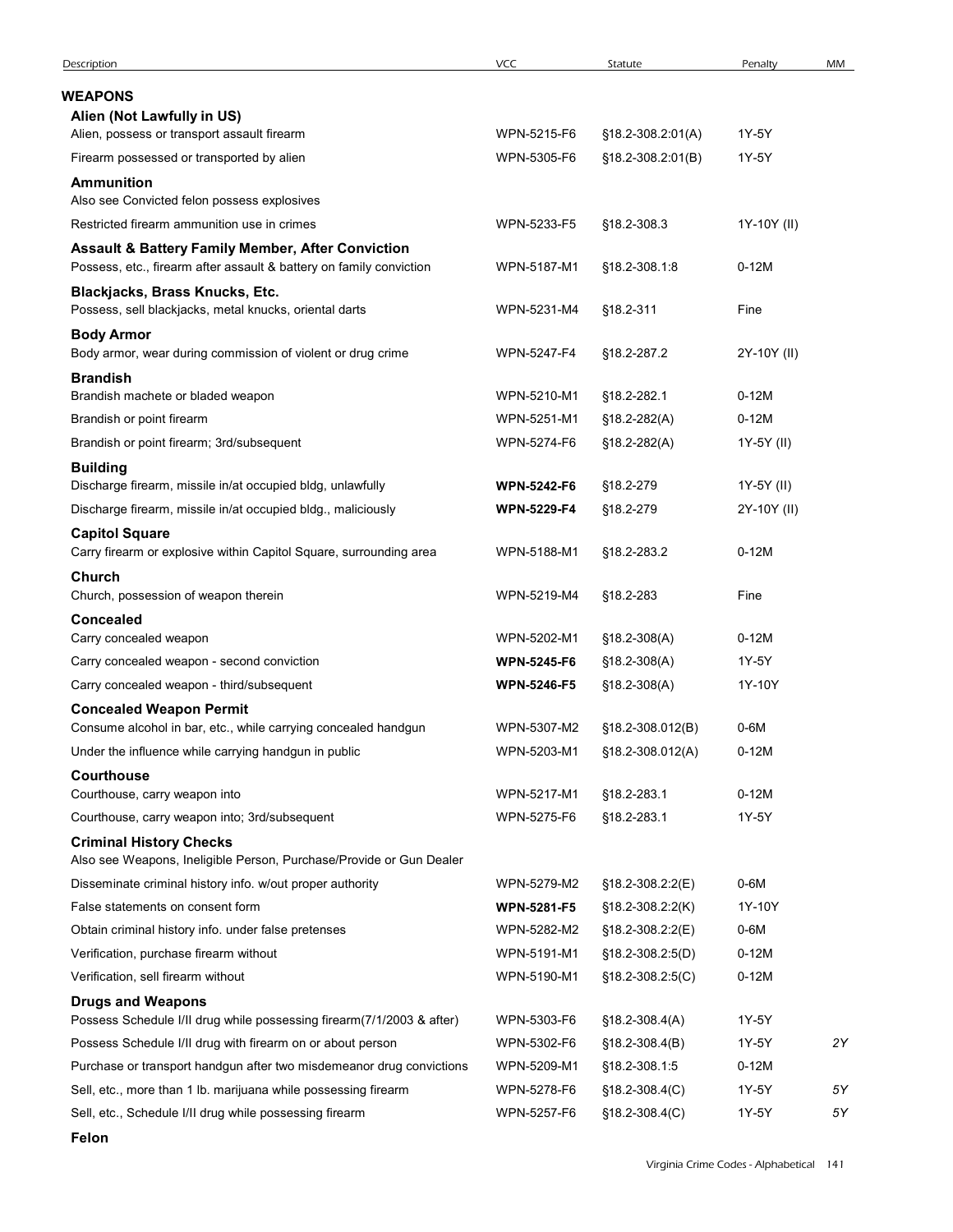| <b>WEAPONS</b><br><b>Felon</b><br>Also see Weapons, Ineligible Person, Purchase or Provide to<br>Convicted felon (non-violent >10 yr) possess firearm, etc.<br><b>WPN-5291-F6</b><br>1Y-5Y (II)<br>$$18.2-308.2(A)$<br>Convicted felon (non-violent w/in 10 yr.) possess firearm, etc.<br><b>WPN-5297-F6</b><br>$$18.2-308.2(A)$<br>1Y-5Y (II)<br>Convicted felon (violent) possess/transport firearm<br><b>WPN-5296-F6</b><br>1Y-5Y (II)<br>$$18.2-308.2(A)$<br><b>WPN-5298-F6</b><br>1Y-5Y (II)<br>Convicted felon possess taser, explosives, ammunition, other weapon<br>$$18.2-308.2(A)$<br>Includes person < 29 adjudicated for a nonviolent felony at age $\geq 14$<br>$$18.2 - 308.2(A)$<br>Felony - Use of Firearm in Commission of<br>See Assault (§18.2-53.1)<br><b>Gun Dealer</b><br>Dealer allows unauthorized person to act as firearm seller<br>WPN-5205-M1<br>$0-12M$<br>$$18.2 - 308.2 \cdot 3(J)$<br>Dealer sell/transfer firearm in violation of §18.2-308.2:2<br>WPN-5280-F6<br>1Y-5Y<br>$$18.2-308.2:2(L)$ | 2Y<br>5Υ |
|--------------------------------------------------------------------------------------------------------------------------------------------------------------------------------------------------------------------------------------------------------------------------------------------------------------------------------------------------------------------------------------------------------------------------------------------------------------------------------------------------------------------------------------------------------------------------------------------------------------------------------------------------------------------------------------------------------------------------------------------------------------------------------------------------------------------------------------------------------------------------------------------------------------------------------------------------------------------------------------------------------------------------------|----------|
|                                                                                                                                                                                                                                                                                                                                                                                                                                                                                                                                                                                                                                                                                                                                                                                                                                                                                                                                                                                                                                |          |
|                                                                                                                                                                                                                                                                                                                                                                                                                                                                                                                                                                                                                                                                                                                                                                                                                                                                                                                                                                                                                                |          |
|                                                                                                                                                                                                                                                                                                                                                                                                                                                                                                                                                                                                                                                                                                                                                                                                                                                                                                                                                                                                                                |          |
|                                                                                                                                                                                                                                                                                                                                                                                                                                                                                                                                                                                                                                                                                                                                                                                                                                                                                                                                                                                                                                |          |
|                                                                                                                                                                                                                                                                                                                                                                                                                                                                                                                                                                                                                                                                                                                                                                                                                                                                                                                                                                                                                                |          |
|                                                                                                                                                                                                                                                                                                                                                                                                                                                                                                                                                                                                                                                                                                                                                                                                                                                                                                                                                                                                                                |          |
|                                                                                                                                                                                                                                                                                                                                                                                                                                                                                                                                                                                                                                                                                                                                                                                                                                                                                                                                                                                                                                |          |
|                                                                                                                                                                                                                                                                                                                                                                                                                                                                                                                                                                                                                                                                                                                                                                                                                                                                                                                                                                                                                                |          |
|                                                                                                                                                                                                                                                                                                                                                                                                                                                                                                                                                                                                                                                                                                                                                                                                                                                                                                                                                                                                                                |          |
|                                                                                                                                                                                                                                                                                                                                                                                                                                                                                                                                                                                                                                                                                                                                                                                                                                                                                                                                                                                                                                |          |
|                                                                                                                                                                                                                                                                                                                                                                                                                                                                                                                                                                                                                                                                                                                                                                                                                                                                                                                                                                                                                                |          |
| False statement on affidavit<br>WPN-5208-F5<br>1Y-10Y<br>$$18.2 - 308.2 : 3(C, 1)$<br>False statement on the personal descriptive info.<br>WPN-5207-F5<br>1Y-10Y<br>$$18.2 - 308.2 \cdot 3(J)$                                                                                                                                                                                                                                                                                                                                                                                                                                                                                                                                                                                                                                                                                                                                                                                                                                 |          |
| Obtain criminal history info. under false pretenses<br>WPN-5204-M2<br>0-6M<br>$$18.2 - 308.2 :3(1)$                                                                                                                                                                                                                                                                                                                                                                                                                                                                                                                                                                                                                                                                                                                                                                                                                                                                                                                            |          |
| Offer firearm for unlawful transfer<br>WPN-5206-M1<br>§18.2-308.2:3(J)<br>$0-12M$                                                                                                                                                                                                                                                                                                                                                                                                                                                                                                                                                                                                                                                                                                                                                                                                                                                                                                                                              |          |
| 1Y-5Y<br>WPN-5306-F6<br>§18.2-308.2:2(L1)<br>Solicit, etc., dealer to transfer firearm to another                                                                                                                                                                                                                                                                                                                                                                                                                                                                                                                                                                                                                                                                                                                                                                                                                                                                                                                              |          |
| <b>Gun Dealer - Firearm Verification</b><br>$0-12M$<br>False statement on consent form<br>WPN-5309-M1<br>$$18.2 - 308.2 : 4(J)$                                                                                                                                                                                                                                                                                                                                                                                                                                                                                                                                                                                                                                                                                                                                                                                                                                                                                                |          |
| <b>Hunting</b>                                                                                                                                                                                                                                                                                                                                                                                                                                                                                                                                                                                                                                                                                                                                                                                                                                                                                                                                                                                                                 |          |
| Hunt with weapons after license revoked<br>$0-12M$<br>WPN-5223-M1<br>$$18.2-56.1(D)$                                                                                                                                                                                                                                                                                                                                                                                                                                                                                                                                                                                                                                                                                                                                                                                                                                                                                                                                           |          |
| Intoxicated person uses firearm, etc., while hunting<br>$0-12M$<br>WPN-5224-M1<br>§18.2-285                                                                                                                                                                                                                                                                                                                                                                                                                                                                                                                                                                                                                                                                                                                                                                                                                                                                                                                                    |          |
| Ineligible Person, Purchase/Provide to<br>Purchase firearm - provide to ineligible person<br>WPN-5283-F4<br>2Y-10Y (II)<br>$§18.2-308.2:2(M,i)$                                                                                                                                                                                                                                                                                                                                                                                                                                                                                                                                                                                                                                                                                                                                                                                                                                                                                | 1Y       |
| Sell, give firearm to designated felon or ineligible person<br>WPN-5218-F4<br>1Y-10Y (II)<br>$$18.2 - 308.2:1(A)$                                                                                                                                                                                                                                                                                                                                                                                                                                                                                                                                                                                                                                                                                                                                                                                                                                                                                                              |          |
| Sell, give, etc. firearm to person - Do Not Sell List/after family A&B<br>WPN-5193-M1<br>$0-12M$<br>$$18.2 - 308.2:1(A)$                                                                                                                                                                                                                                                                                                                                                                                                                                                                                                                                                                                                                                                                                                                                                                                                                                                                                                       |          |
| Solicit by ineligible person, violation of §18.2-308.2:2(M)<br>WPN-5286-F4<br>2Y-10Y (II)<br>$$18.2 - 308.2 :2(N)$                                                                                                                                                                                                                                                                                                                                                                                                                                                                                                                                                                                                                                                                                                                                                                                                                                                                                                             | 5Υ       |
| Transport firearm out of state - provide to ineligible person<br>WPN-5284-F4<br>§18.2-308.2:2(M,ii)<br>2Y-10Y (II)                                                                                                                                                                                                                                                                                                                                                                                                                                                                                                                                                                                                                                                                                                                                                                                                                                                                                                             | 1Y       |
| <b>Insane Person</b>                                                                                                                                                                                                                                                                                                                                                                                                                                                                                                                                                                                                                                                                                                                                                                                                                                                                                                                                                                                                           |          |
| Firearms, possess/transport by acquitted insane person<br>WPN-5216-M1<br>§18.2-308.1:1<br>$0-12M$                                                                                                                                                                                                                                                                                                                                                                                                                                                                                                                                                                                                                                                                                                                                                                                                                                                                                                                              |          |
| 1Y-5Y<br>Firearms, possess/transport by acquitted insane pers., 3rd/subsequent<br>WPN-5292-F6<br>§18.2-308.1:1                                                                                                                                                                                                                                                                                                                                                                                                                                                                                                                                                                                                                                                                                                                                                                                                                                                                                                                 |          |
| License, Hunt with Revoked<br>See Weapons-Hunting (§18.2-56.1)                                                                                                                                                                                                                                                                                                                                                                                                                                                                                                                                                                                                                                                                                                                                                                                                                                                                                                                                                                 |          |
| Loaded                                                                                                                                                                                                                                                                                                                                                                                                                                                                                                                                                                                                                                                                                                                                                                                                                                                                                                                                                                                                                         |          |
| Carry loaded firearm in certain localities<br>WPN-5264-M1<br>§18.2-287.4<br>$0-12M$                                                                                                                                                                                                                                                                                                                                                                                                                                                                                                                                                                                                                                                                                                                                                                                                                                                                                                                                            |          |
| Carry loaded firearm in certain localities; 3rd/subsequent<br>WPN-5262-F6<br>§18.2-287.4<br>1Y-5Y                                                                                                                                                                                                                                                                                                                                                                                                                                                                                                                                                                                                                                                                                                                                                                                                                                                                                                                              |          |
| <b>Machete</b><br>See Weapons Brandish or Weapons Schools                                                                                                                                                                                                                                                                                                                                                                                                                                                                                                                                                                                                                                                                                                                                                                                                                                                                                                                                                                      |          |
| <b>Machine Guns</b>                                                                                                                                                                                                                                                                                                                                                                                                                                                                                                                                                                                                                                                                                                                                                                                                                                                                                                                                                                                                            |          |
| Fine<br>Dealer, manufacturer - regulations<br>WPN-5225-M3<br>§18.2-294                                                                                                                                                                                                                                                                                                                                                                                                                                                                                                                                                                                                                                                                                                                                                                                                                                                                                                                                                         |          |
| Possession for offensive or aggressive purposes<br>WPN-5226-F4<br>§18.2-290<br>2Y-10Y (II)                                                                                                                                                                                                                                                                                                                                                                                                                                                                                                                                                                                                                                                                                                                                                                                                                                                                                                                                     |          |
| Possession in perpetration of crime<br>WPN-5227-F2<br>§18.2-289<br>20Y-Life (I)                                                                                                                                                                                                                                                                                                                                                                                                                                                                                                                                                                                                                                                                                                                                                                                                                                                                                                                                                |          |
| Register, fail to<br>WPN-5228-M3<br>Fine<br>§18.2-295                                                                                                                                                                                                                                                                                                                                                                                                                                                                                                                                                                                                                                                                                                                                                                                                                                                                                                                                                                          |          |
| <b>Minors</b>                                                                                                                                                                                                                                                                                                                                                                                                                                                                                                                                                                                                                                                                                                                                                                                                                                                                                                                                                                                                                  |          |
| Authorize child<12 to use a firearm w/o adult supervision<br>WPN-5250-M1<br>$0-12M$<br>$$18.2 - 56.2(B)$<br>WPN-5266-M1<br>$0-12M$<br>Minors, furnish dirk, switchblade, or bowie knife<br>$$18.2-309(A)$                                                                                                                                                                                                                                                                                                                                                                                                                                                                                                                                                                                                                                                                                                                                                                                                                      |          |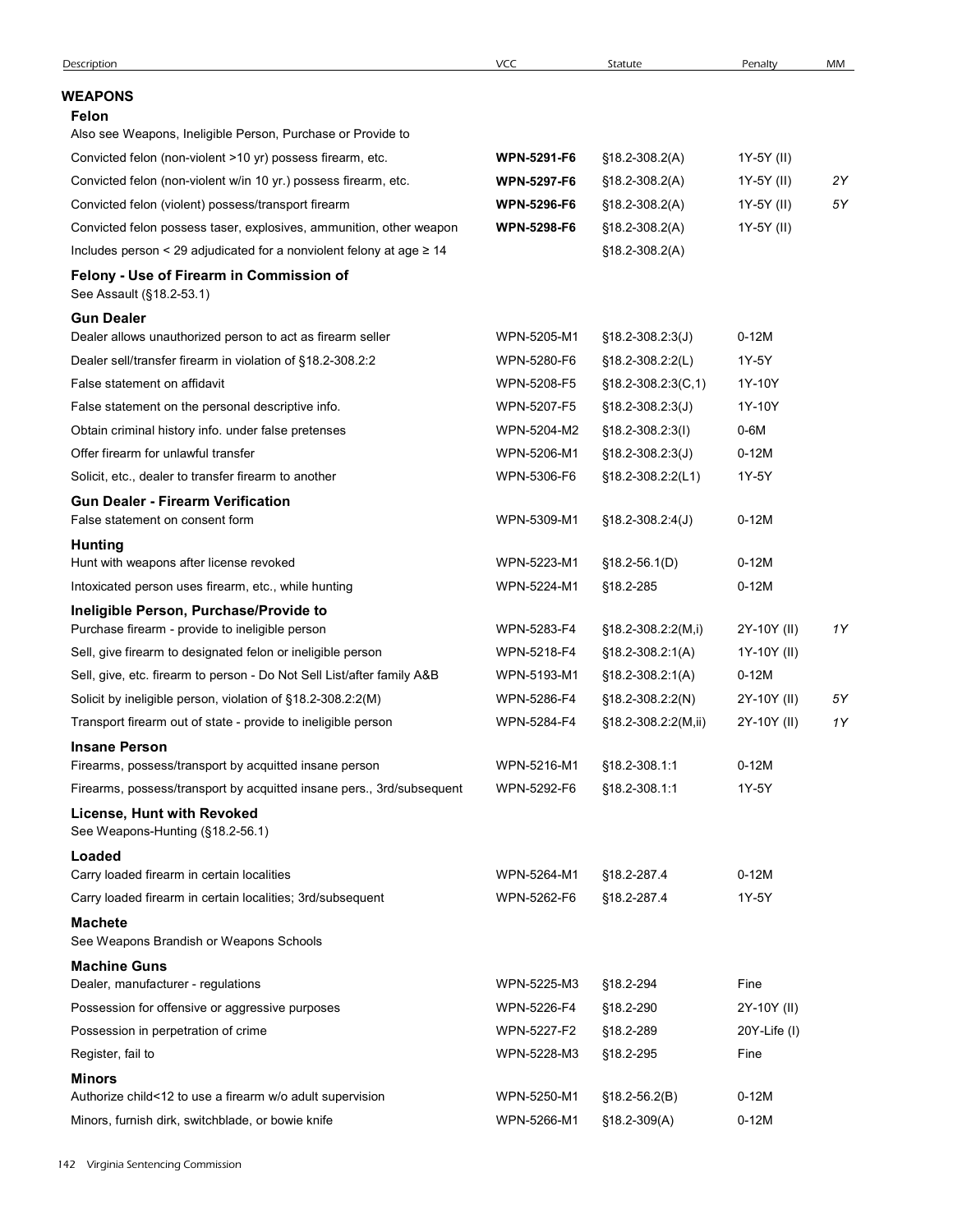| Description                                                                                 | <b>VCC</b>         | Statute              | Penalty      | MM |
|---------------------------------------------------------------------------------------------|--------------------|----------------------|--------------|----|
| <b>WEAPONS</b>                                                                              |                    |                      |              |    |
| Minors                                                                                      |                    |                      |              |    |
| Minors, furnish dirk, switchblade, or bowie knife; 3rd/subsequent                           | WPN-5269-F6        | $$18.2-309(A)$       | 1Y-5Y        |    |
| Minors, furnish handgun                                                                     | WPN-5265-F6        | $$18.2-309(B)$       | 1Y-5Y        |    |
| Possess handgun or assault rifle under age 18                                               | WPN-5268-M1        | §18.2-308.7          | $0-12M$      |    |
| Possess handgun/assault rifle under age 18; 3rd/subsequent<br><b>Perjury</b><br>See Perjury | WPN-5271-F6        | §18.2-308.7          | 1Y-5Y        |    |
| <b>Plastic</b>                                                                              |                    |                      |              |    |
| Plastic firearms; sell, transfer, possess, etc.                                             | WPN-5244-F5        | §18.2-308.5          | 1Y-10Y       |    |
| <b>Protective Order</b><br>Fail to certify all firearms have been surrendered               | WPN-5192-M1        | $$18.2 - 308.1:4(C)$ | $0-12M$      |    |
| Fail to surrender concealed weapon permit, subject to protective order                      | WPN-5211-M1        | $$18.2-308.1:4(A)$   | $0-12M$      |    |
| Possess firearm, family, etc., abuse protective order in effect                             | WPN-5310-F6        | $$18.2 - 308.1:4(B)$ | 1Y-5Y        |    |
| Purchase/transport firearm while protective order in effect                                 | WPN-5214-M1        | $$18.2 - 308.1.4(A)$ | $0-12M$      |    |
| <b>Public Place</b>                                                                         |                    |                      |              |    |
| Discharge firearm in public place, does not result in injury                                | WPN-5221-M1        | $$18.2 - 280(A)$     | $0-12M$      |    |
| Discharge firearm in public place, results in injury                                        | WPN-5301-F6        | $$18.2 - 280(A)$     | 1Y-5Y (II)   |    |
| Discharge firearm in public place; 3rd/subsequent                                           | WPN-5273-F6        | $$18.2 - 280(A)$     | 1Y-5Y (II)   |    |
| <b>Purchase</b>                                                                             |                    |                      |              |    |
| Provide > 1 firearm to ineligible person through purchase/trans.                            | WPN-5285-F4        | §18.2-308.2:2(M)     | 2Y-10Y (II)  | 5Υ |
| Purchase more than one handgun w/in 30 day period; 3rd/subsequent                           | WPN-5272-F6        | §18.2-308.2:2        | 1Y-5Y        |    |
| Purchase more than one handgun within 30 day period                                         | WPN-5288-M1        | §18.2-308.2:2(R)     | $0-12M$      |    |
| Purchase, poss., trans. firearm by legally/mentally incompetent person                      | WPN-5213-M1        | §18.2-308.1:2        | $0-12M$      |    |
| Purchase, poss., trans. firearm by person invol. committed/incompetent                      | WPN-5212-M1        | §18.2-308.1:3        | $0-12M$      |    |
| <b>Reckless Handling</b>                                                                    |                    |                      |              |    |
| Reckless handling of firearm                                                                | WPN-5232-M1        | $$18.2 - 56.1(A)$    | $0-12M$      |    |
| Reckless handling of firearm causes serious injury                                          | WPN-5308-F6        | $$18.2 - 56.1(A1)$   | 1Y-5Y        |    |
| Reckless/leave loaded firearm, endangering child age <14                                    | WPN-5249-M1        | $$18.2 - 56.2(A)$    | $0-12M$      |    |
| <b>Remotely Controlled</b>                                                                  |                    |                      |              |    |
| Spring gun or deadly weapon, remotely controlled                                            | WPN-5238-F6        | §18.2-281            | 1Y-5Y (II)   |    |
| <b>Restricted</b><br>Striker 12's, or like firearms; sell, possess, etc.                    | WPN-5267-F6        | §18.2-308.8          | 1Y-5Y        |    |
| Road/Street, Shoot                                                                          |                    |                      |              |    |
| Shoot along road or street                                                                  | WPN-5237-M4        | §18.2-286            | Fine         |    |
| <b>Sawed-off Shotguns</b>                                                                   |                    |                      |              |    |
| Dealer, manufacturer- regulations                                                           | WPN-5234-M3        | §18.2-304            | Fine         |    |
| Possession                                                                                  | <b>WPN-5260-F4</b> | $$18.2-300(B)$       | 2Y-10Y       |    |
| Possession in perpetration of violent crime                                                 | WPN-5261-F2        | $$18.2-300(A)$       | 20Y-Life (I) |    |
| <b>Schools</b>                                                                              |                    |                      |              |    |
| Brandish machete or bladed weapon on school property                                        | WPN-5287-F6        | §18.2-282.1          | 1Y-5Y (II)   |    |
| Brandish/point firearm on school property or w/in 1000 feet                                 | WPN-5258-F6        | §18.2-282(A)         | 1Y-5Y (II)   |    |
| Discharge firearm on public property within 1000 feet of school                             | WPN-5201-F4        | $$18.2 - 280(C)$     | 2Y-10Y       |    |
| Discharge firearm upon buildings or grounds                                                 | WPN-5200-F4        | $$18.2 - 280(B)$     | 2Y-10Y (II)  |    |
| Discharge firearm within or at occupied school                                              | WPN-5255-F4        | §18.2-279            | 2Y-10Y (II)  |    |
| Discharge firearm within or at unoccupied school                                            | WPN-5294-F4        | §18.2-279            | 2Y-10Y       |    |
|                                                                                             | <b>WPN-5252-F6</b> | $$18.2-308.1(B)$     | 1Y-5Y        |    |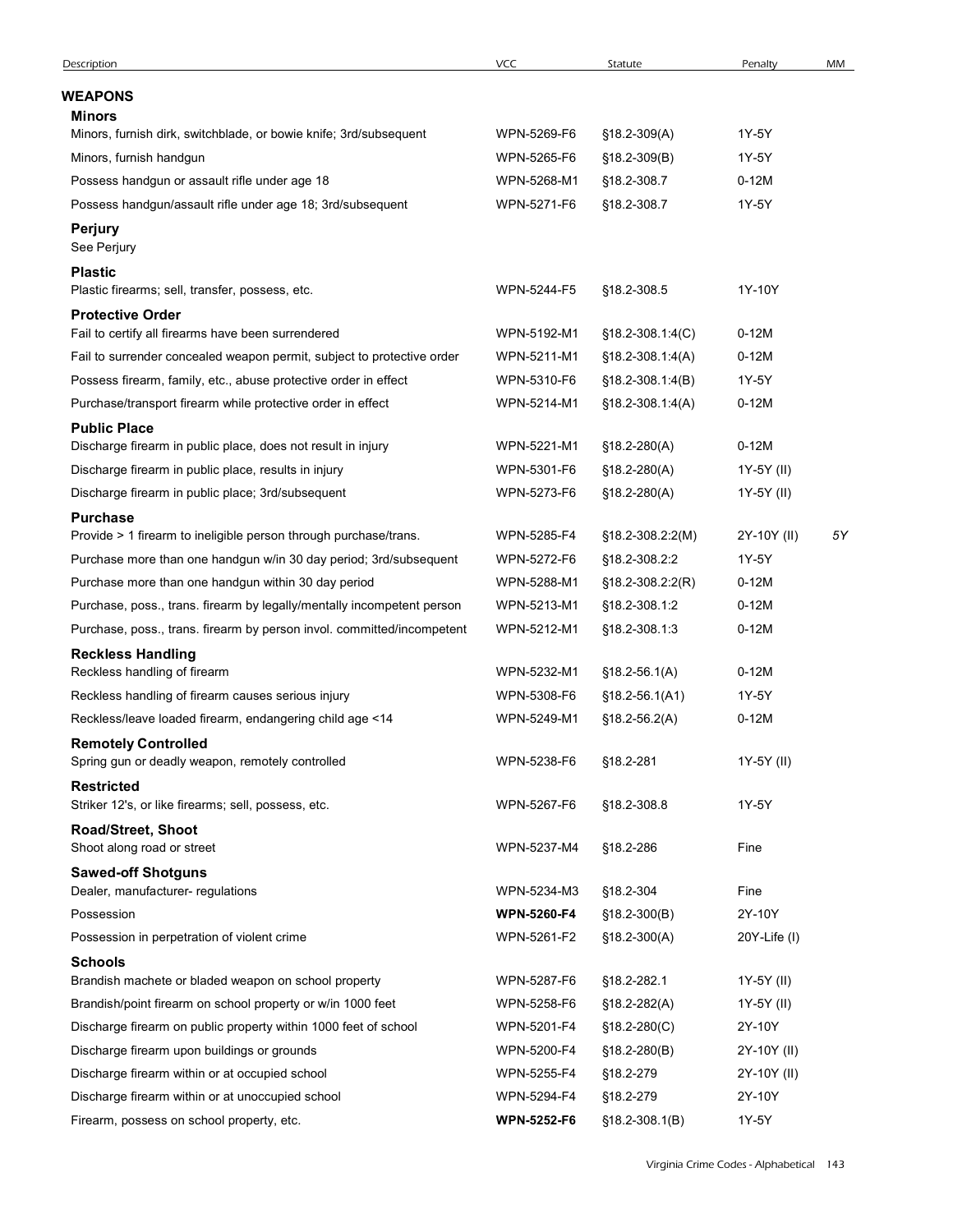| Description                                                                                                                 | VCC                        | Statute                          | Penalty               | MM |
|-----------------------------------------------------------------------------------------------------------------------------|----------------------------|----------------------------------|-----------------------|----|
| WEAPONS                                                                                                                     |                            |                                  |                       |    |
| <b>Schools</b>                                                                                                              |                            |                                  |                       |    |
| Firearm, use or attempt to use on school property, etc.<br>Stun gun, knife, other than firearm, poss. on school prop., etc. | WPN-5300-F9<br>WPN-5253-M1 | $$18.2 - 308.1(C)$               | 5Y-5Y (II)<br>$0-12M$ | 5Υ |
| Stun gun, knife, non-firearm poss. on school prop., etc. 3rd/subseq                                                         | WPN-5270-F6                | §18.2-308.1(A)<br>§18.2-308.1(A) | 1Y-5Y                 |    |
| <b>Serial Numbers</b>                                                                                                       |                            |                                  |                       |    |
| Removal or alteration                                                                                                       | WPN-5236-M1                | §18.2-311.1                      | $0-12M$               |    |
| Removal or alteration; 3rd/subsequent                                                                                       | WPN-5293-F6                | §18.2-311.1                      | 1Y-5Y                 |    |
| Stolen Firearm, Possession of<br>See Larceny, Receiving/Possession                                                          |                            |                                  |                       |    |
| <b>Substantial Risk Orders</b><br>False statement to law enforcement officer/CA, substantial risk orders                    | WPN-5198-M1                | §19.2-152.16                     | $0-12M$               |    |
| Possess, transport, etc., firearm under substantial risk order                                                              | WPN-5199-M1                | §18.2-308.1:6                    | $0-12M$               |    |
| <b>Tear Gas</b><br>Malicious release of dangerous gas resulting in injury                                                   | WPN-5239-F3                | §18.2-312                        | 5Y-20Y (II)           |    |
| Unlawful release of dangerous gas resulting in injury                                                                       | WPN-5240-F6                | §18.2-312                        | 1Y-5Y (II)            |    |
| <b>Third Conviction</b><br>Third conviction of firearm/weapon offense                                                       | WPN-5295-F6                | §18.2-311.2                      | 1Y-5Y                 |    |
| <b>Toy Guns</b><br>Toy guns, sell and give                                                                                  | WPN-5241-M4                | §18.2-284                        | Fine                  |    |
| <b>Transport Loaded Rifle In County</b><br>(Use county ordinance code)                                                      |                            | §18.2-287.1                      |                       |    |
| <b>Trigger Activator</b><br>Possess, sell, etc., trigger activator                                                          | WPN-5189-F6                | §18.2-308.5:1                    | 1Y-5Y                 |    |
| Vehicle                                                                                                                     |                            |                                  |                       |    |
| Discharge firearm from motor vehicle<br>Shoot into vehicle, See Vandalism, Damage Property Vehicle                          | <b>WPN-5248-F5</b>         | §18.2-286.1                      | 1Y-10Y (II)           |    |
| <b>Voluntary Do Not Sell List</b><br>Inquiry into Voluntary Do Not Sell List, unlawful                                      | WPN-5195-M1                | §52-52(A)                        | $0-12M$               |    |
| Possess, purchase, etc. firearm while on Voluntary Do Not Sell List                                                         | WPN-5194-M3                | §18.2-308.1:7                    | Fine                  |    |
| Voluntary Do Not Sell List (7-1-2021)                                                                                       |                            |                                  |                       |    |
| Discrimination of person on Voluntary Do Not Sell List                                                                      | WPN-5197-M1                | §52-52(C)                        | $0-12M$               |    |
| False information, Voluntary Do Not Sell List                                                                               | WPN-5196-M1                | $$52-52(B)$                      | $0-12M$               |    |
| <b>Type Not Clear</b><br>Weapons Offense - Type not clear from record                                                       | WPN-5290-S9                |                                  |                       |    |
| <b>WEAPONS TO PRISONER</b>                                                                                                  |                            |                                  |                       |    |
| <b>Refer To</b><br>Prisoners (§18.2-474.1)                                                                                  |                            |                                  |                       |    |
| <b>WEIGHT LOSS CENTER</b>                                                                                                   |                            |                                  |                       |    |
| <b>Refer To</b><br><b>Miscellaneous Crimes</b>                                                                              |                            |                                  |                       |    |
| <b>WEIGHTS AND MEASURES</b>                                                                                                 |                            |                                  |                       |    |
| General<br>Impersonating Commissioner, sealer, etc.                                                                         | WGT-7396-M1                | §3.2-5644                        | $0-12M$               |    |
|                                                                                                                             | WGT-7395-M1                | §3.2-5643                        |                       |    |
| Obstructing Commissioner, sealer, etc., in performance of duties                                                            |                            |                                  | $0-12M$               |    |

# General

| Impersonating Commissioner, sealer, etc.                         | WGT-7396-M1            | S3.2-5644 | $0-12M$ |
|------------------------------------------------------------------|------------------------|-----------|---------|
| Obstructing Commissioner, sealer, etc., in performance of duties | WGT-7395-M1            | 83.2-5643 | $0-12M$ |
| Use, possess incorrect weight or measure device                  | WGT-5425-M1 \$3.2-5645 |           | $0-12M$ |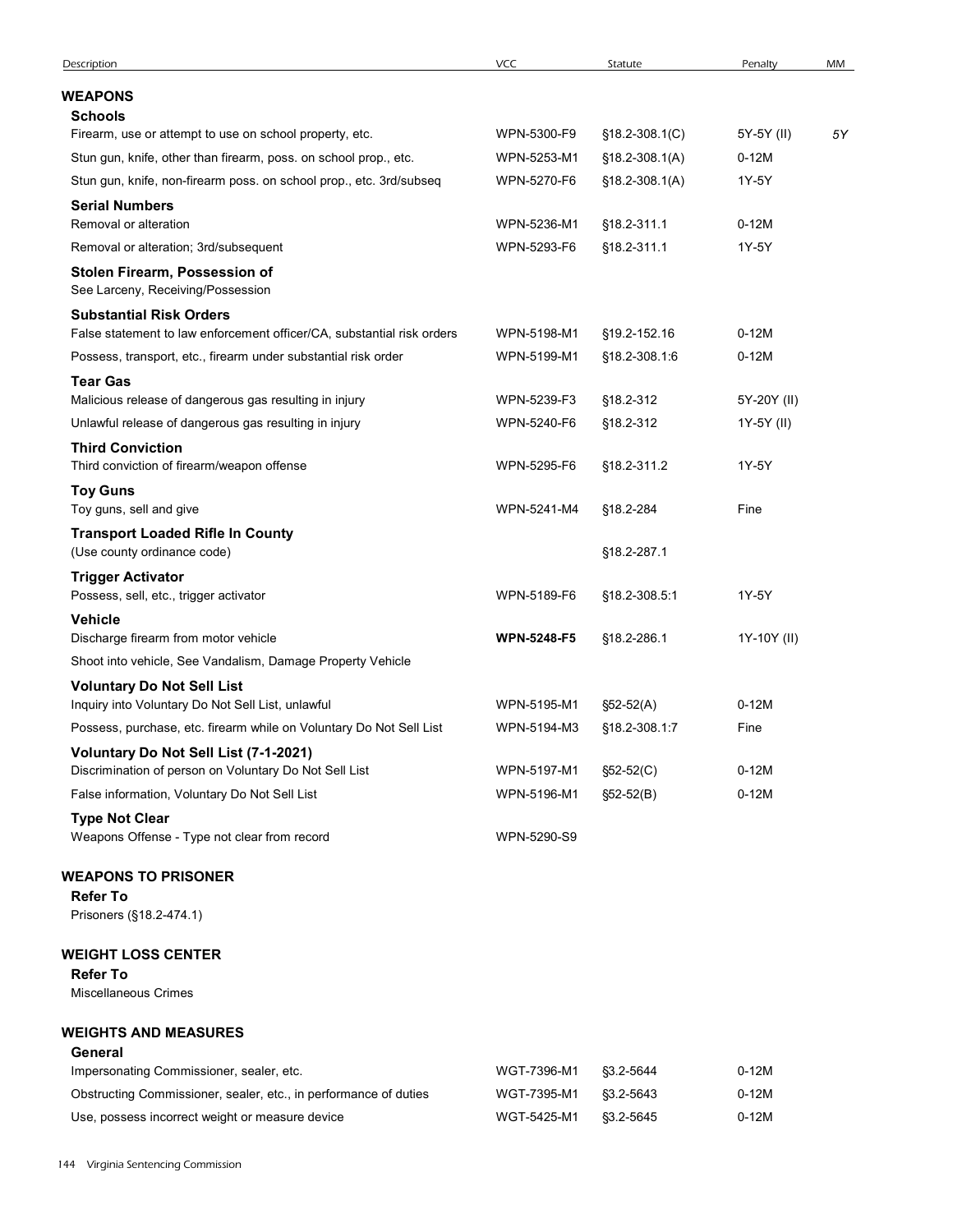| Description                                                                                            | VCC         | Statute            | Penalty | MM |
|--------------------------------------------------------------------------------------------------------|-------------|--------------------|---------|----|
| <b>WEIGHTS AND MEASURES</b>                                                                            |             |                    |         |    |
| General                                                                                                |             |                    |         |    |
| Weights and measures violation                                                                         | WGT-4677-M1 | §3.2-5713          | $0-12M$ |    |
| <b>Pricing</b>                                                                                         |             |                    |         |    |
| Fail to post a price                                                                                   | WGT-4676-M4 | §3.2-5627          | Fine    |    |
| Weighmaster<br>Falsify weigh certificates                                                              | WGT-4680-M2 | §3.2-5819          | 0-6M    |    |
| Request false weighing                                                                                 | WGT-4678-M4 | §3.2-5818          | Fine    |    |
| Request false weighing - 2nd or subsequent                                                             | WGT-4679-M2 | §3.2-5818          | $0-6M$  |    |
| Weighmaster regulation violation                                                                       | WGT-4681-M4 | §3.2-5820          | Fine    |    |
| <b>WELFARE (SOCIAL SERVICES)</b><br><b>Also See</b><br>Fraud                                           |             |                    |         |    |
| <b>Agencies and Facilities</b>                                                                         |             |                    |         |    |
| Facility serving more than approved                                                                    | WSS-3785-M1 | $\S63.2 - 1712(4)$ | $0-12M$ |    |
| Fail to comply with order of children's facility license suspension                                    | WSS-4269-M2 | §63.2-1737         | $0-6M$  |    |
| Interfere with Social Services Commissioner's duties                                                   | WSS-3783-M1 | §63.2-1712(1)      | $0-12M$ |    |
| Make a false statement about operation child/family day system                                         | WSS-4000-M1 | §22.1-289.035      | $0-12M$ |    |
| Make a false statement about operation of facility                                                     | WSS-3784-M1 | §63.2-1712(2)      | $0-12M$ |    |
| Operate without a license                                                                              | WSS-3794-M1 | §63.2-1712(3)      | $0-12M$ |    |
| <b>Background Check</b><br>Allow sex offender to reside, work or volunteer in family day home          | WSS-3792-M1 | §22.1-289.041      | $0-12M$ |    |
| False statement on application - assisted living, etc., volunteer                                      | WSS-3791-M1 | §63.2-1720(F)      | $0-12M$ |    |
| False statement on application or registration                                                         | WSS-3780-M1 | §63.2-1721         | $0-12M$ |    |
| False statement to obtain employment, assisted living, etc.                                            | WSS-3786-M1 | §63.2-1720(D)      | $0-12M$ |    |
| False statement to obtain license - child/family day system                                            | WSS-4001-M1 | §22.1-289.036      | $0-12M$ |    |
| <b>Birth Father Registry</b><br>Release information from Virginia Birth Father Registry, intentionally | WSS-3775-M4 | §63.2-1251         | Fine    |    |
| <b>Disclose Information</b><br>Improper disclosure of confidential information                         | WSS-4003-M1 | §22.1-289.06       | $0-12M$ |    |
| Improper disclosure of public assistance information                                                   | WSS-3766-M1 | §63.2-104          | $0-12M$ |    |
| Unauthorized access of Dept. of Social Services records                                                | WSS-3769-M1 | §63.2-102          | $0-12M$ |    |
| <b>Financial Statement</b><br>Dependent child, financial statement not filed by responsible person     | WSS-3765-M4 | §63.2-1919         | Fine    |    |
| Nonsupport<br>See §20-61, Desertion / Nonsupport                                                       |             | §63.2-510          |         |    |
| Subpoena<br>Subpoena/fee violations related to public assistance hearing                               | WSS-3768-M1 | §63.2-106          | $0-12M$ |    |
| <b>Type Not Clear</b><br>Welfare (Social Services) offense - Type not clear from record                | WSS-3761-S9 |                    |         |    |

# WELLS OR PITS, FAILURE TO FILL IN

#### Refer To

Dangerous Conduct (§18.2-316)